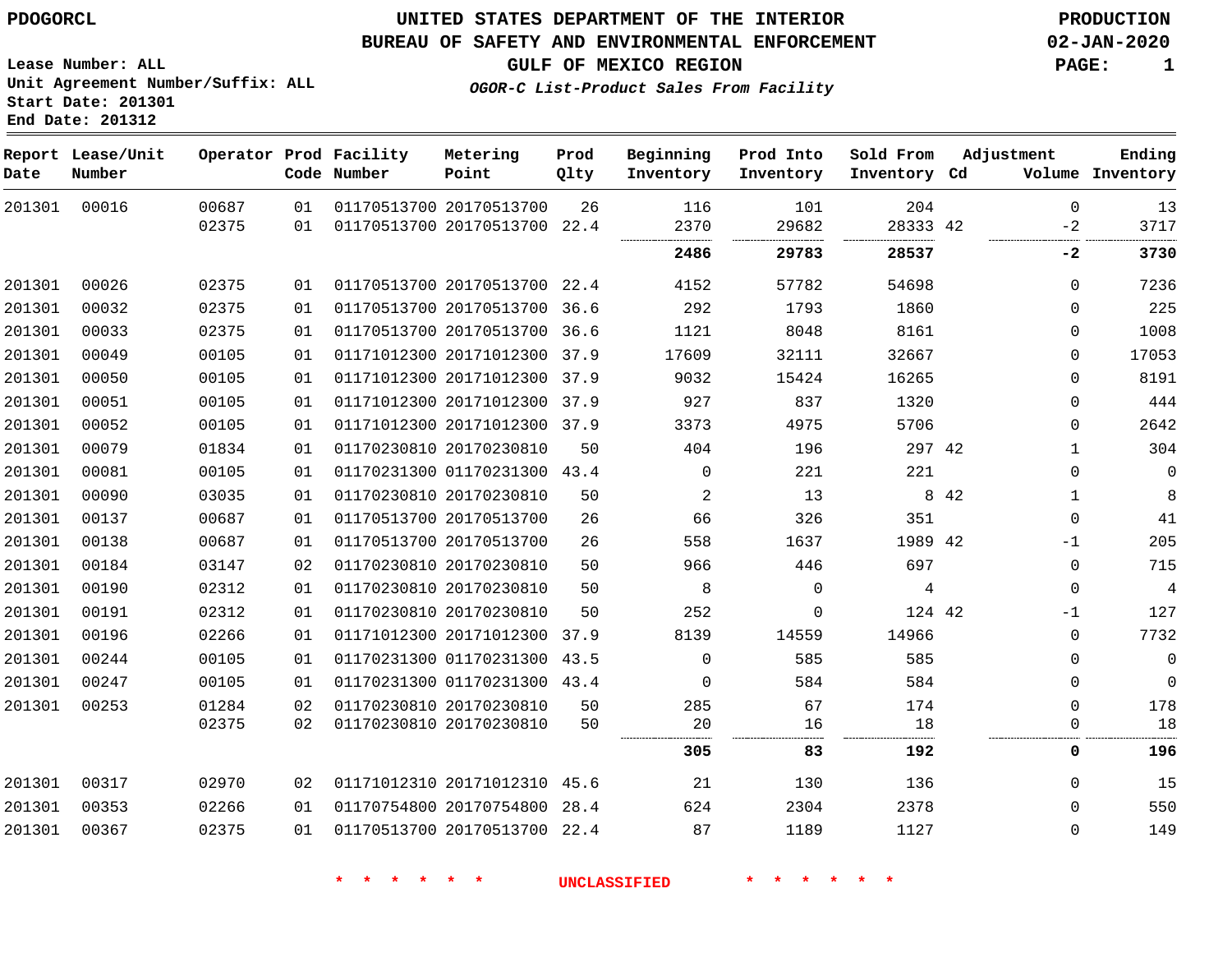### **BUREAU OF SAFETY AND ENVIRONMENTAL ENFORCEMENT 02-JAN-2020**

**OGOR-C List-Product Sales From Facility**

**GULF OF MEXICO REGION PAGE: 2**

**Lease Number: ALL Unit Agreement Number/Suffix: ALL Start Date: 201301 End Date: 201312**

| Date   | Report Lease/Unit<br>Number |       |    | Operator Prod Facility<br>Code Number | Metering<br>Point            | Prod<br>Qlty | Beginning<br>Inventory | Prod Into<br>Inventory | Sold From<br>Inventory Cd | Adjustment    | Ending<br>Volume Inventory |
|--------|-----------------------------|-------|----|---------------------------------------|------------------------------|--------------|------------------------|------------------------|---------------------------|---------------|----------------------------|
| 201301 | 00424                       | 03035 | 01 |                                       | 01171012400 20171012400 49.7 |              | 6                      | 1577                   | 1285 42                   | $\mathbf{1}$  | 299                        |
| 201301 | 00434                       | 01284 | 01 |                                       | 01177112605 2017711260Y 31.4 |              | 47                     | 6750                   | 6745                      | $\Omega$      | 52                         |
| 201301 | 00453                       | 01284 | 01 |                                       | 01177112605 2017711260Y 31.4 |              | 20                     | 2258                   | 2261                      | 0             | 17                         |
| 201301 | 00466                       | 03035 | 01 |                                       | 01171012400 20171012400 49.7 |              | 2564                   | 16616                  | 16033                     | 0             | 3147                       |
| 201301 | 00479                       | 00105 | 01 |                                       | 01171012500 20171012500 36.9 |              | 600                    | 5428                   | 4973                      | $\mathbf 0$   | 1055                       |
| 201301 | 00487                       | 03033 | 01 |                                       | 01171132800 21171132800 44.2 |              | 7198                   | 7847                   | 7080 42                   | $-1$          | 7964                       |
| 201301 | 00495                       | 03033 | 01 |                                       | 01171132800 21171132800 44.2 |              | 956                    | 782                    | 940                       | $\mathbf 0$   | 798                        |
| 201301 | 00526                       | 00105 | 01 |                                       | 01170230810 20170230810      | 50           | 1044                   | 712                    | 868                       | $\mathbf 0$   | 888                        |
| 201301 | 00541                       | 03033 | 01 |                                       | 01170530900 20170530900      | 55           | 3099                   | 5578                   | 5904                      | $\mathbf 0$   | 2773                       |
| 201301 | 00560                       | 00687 | 01 |                                       | 01171131600 20171131600 44.8 |              | 84                     | 865                    | 912                       | 0             | 37                         |
| 201301 | 00577                       | 03059 | 01 |                                       | 01171012300 20171012300 37.5 |              | 14962                  | 26096                  | 27199                     | 0             | 13859                      |
| 201301 | 00593                       | 01834 | 01 |                                       | 01171012300 20171012300      | 38           | 11208                  | 11431                  | 10811                     | $\Omega$      | 11828                      |
|        |                             | 03033 | 01 |                                       | 01171012300 20171012300 37.9 |              | 5196<br>               | 13970                  | 11747                     | 0             | 7419                       |
|        |                             |       |    |                                       |                              |              | 16404                  | 25401                  | 22558                     | 0             | 19247                      |
| 201301 | 00605                       | 02899 | 01 |                                       | 01170573602 20170573602 36.1 |              | 651                    | 29                     | 457                       | 0             | 223                        |
| 201301 | 00680                       | 03033 | 01 |                                       | 01170230700 20170230700      | $\Omega$     | 659                    | $\mathbf 0$            | $\Omega$                  | $\Omega$      | 659                        |
| 201301 | 00691                       | 02312 | 02 |                                       | 01170754201 01170754201 37.1 |              | 884                    | 934                    | 1011                      | 0             | 807                        |
| 201301 | 00693                       | 02266 | 02 |                                       | 01170754800 20170754800 28.4 |              | 187                    | 851                    | 835                       | 0             | 203                        |
| 201301 | 00694                       | 02266 | 01 |                                       | 01170754800 20170754800 28.4 |              | 2141                   | 9691                   | 9519                      | 0             | 2313                       |
| 201301 | 00697                       | 02266 | 01 |                                       | 01170754800 20170754800 28.4 |              | 493                    | 2193                   | 2163                      | 0             | 523                        |
| 201301 | 00758                       | 00105 | 01 |                                       | 01170230810 20170230810      | 50           | 1316                   | 850                    | 1056                      | $\mathbf 0$   | 1110                       |
| 201301 | 00763                       | 01284 | 01 |                                       | 01170230810 20170230810      | 50           | 258                    | 76                     | 165                       | 0             | 169                        |
| 201301 | 00775                       | 01834 | 01 |                                       | 01171131600 20171131600 44.8 |              | 3                      | 5864                   | 5613                      | $\mathbf 0$   | 254                        |
| 201301 | 00778                       | 03033 | 01 |                                       | 01171132000 20171132000      | 41.2         | 80                     | 2537                   | 2454                      | $\mathbf 0$   | 163                        |
| 201301 | 00796                       | 02628 | 01 |                                       | 01171012300 20171012300 37.9 |              | 11729                  | 20792                  | 21477                     | 0             | 11044                      |
| 201301 | 00797                       | 00105 | 01 |                                       | 01171012300 20171012300 37.9 |              | 1847                   | 2530                   | 3033                      | $\mathbf 0$   | 1344                       |
| 201301 | 00819                       | 00078 | 01 |                                       | 01171132800 21171132800 44.7 |              | 11                     | 49                     |                           | 28 42<br>$-1$ | 31                         |
| 201301 | 00839                       | 02451 | 01 |                                       | 01170513800 20170513800 32.8 |              | 905                    | 5939                   | 5605                      | $\mathbf 0$   | 1239                       |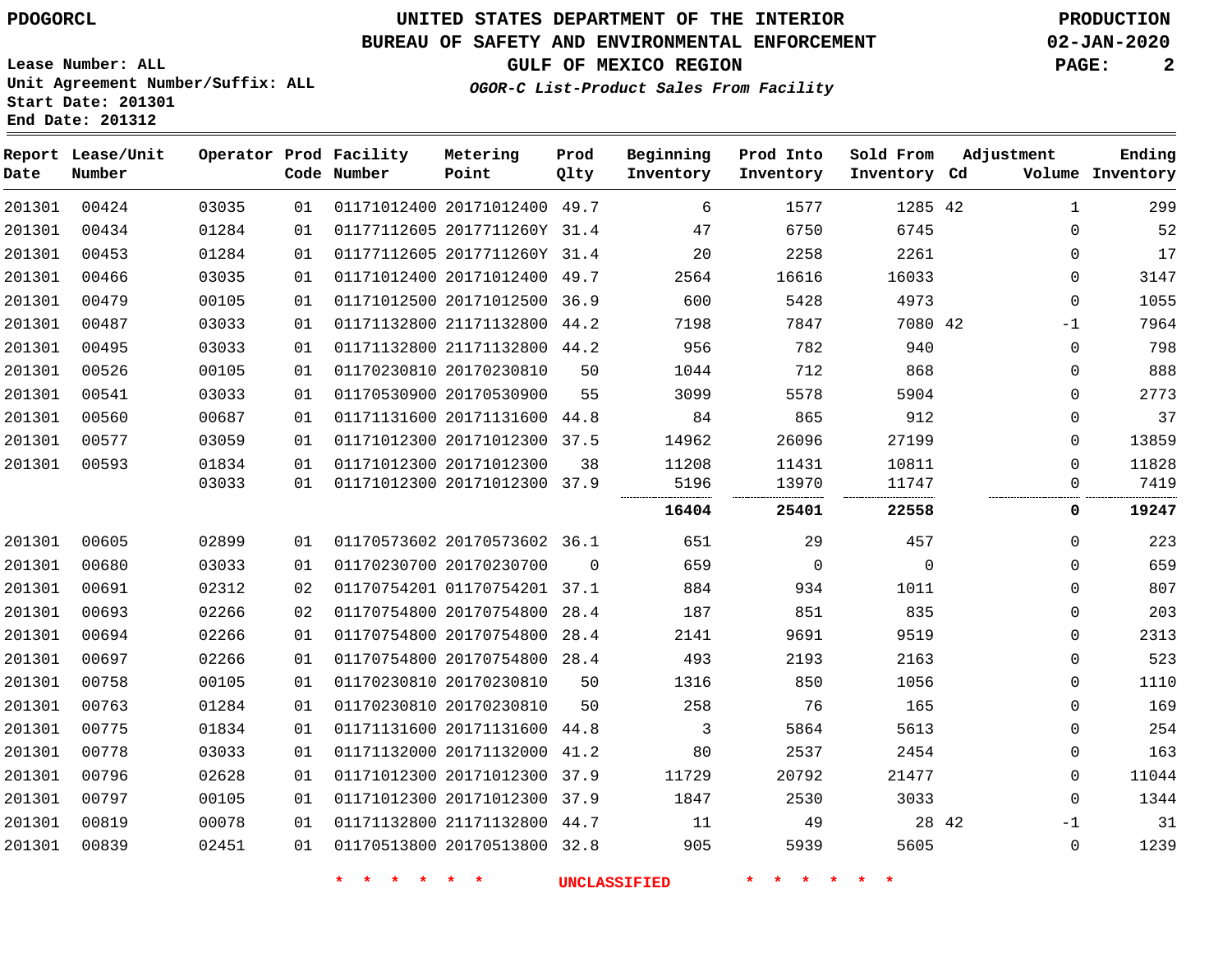**Start Date: 201301 End Date: 201312**

# **UNITED STATES DEPARTMENT OF THE INTERIOR PDOGORCL PRODUCTION**

### **BUREAU OF SAFETY AND ENVIRONMENTAL ENFORCEMENT 02-JAN-2020**

**Lease Number: ALL Unit Agreement Number/Suffix: ALL**

**GULF OF MEXICO REGION PAGE: 3**

**OGOR-C List-Product Sales From Facility**

| Date | Report Lease/Unit<br>Number |       |    | Operator Prod Facility<br>Code Number | Metering<br>Point            | Prod<br>Qlty | Beginning<br>Inventory | Prod Into<br>Inventory | Sold From<br>Inventory Cd | Adjustment                   |              | Ending<br>Volume Inventory |
|------|-----------------------------|-------|----|---------------------------------------|------------------------------|--------------|------------------------|------------------------|---------------------------|------------------------------|--------------|----------------------------|
|      | 201301 754302006A           | 00078 | 01 |                                       | 01170573601 20170573601 28.5 |              | 701                    | 6016                   | 6084                      |                              | $\mathbf 0$  | 633                        |
|      | 201301 754303001A           | 00059 | 01 |                                       | 01170230811 20170230811 44.7 |              | 121                    | 1898                   | 1335 09                   |                              | $-430$       | 254                        |
|      | 201301 754306012A           | 01207 | 01 |                                       | 01608128270 20608128270 25.7 |              | 64507                  | 163062                 |                           | 0 <sub>09</sub><br>$-103524$ |              | 124045                     |
|      | 201301 754306013A           | 01207 | 01 |                                       | 01608128270 20608128270 25.7 |              | 107809                 | 273899                 |                           | 0 <sub>09</sub><br>$-189476$ |              | 192232                     |
|      | 201301 754307005A           | 00078 | 01 |                                       | 01170573601 20170573601 28.2 |              | 71                     | 1100                   | 1055                      |                              | 0            | 116                        |
|      | 201301 754307017A           | 02970 | 02 |                                       | 01171132800 20170230811 44.7 |              | 407                    | 5998                   | 5602                      |                              | 0            | 803                        |
|      | 201301 754309002A           | 00981 | 01 |                                       | 01170753850 20170753850 26.2 |              | 1479                   | 1                      |                           | $0$ 09                       | $-648$       | 832                        |
|      | 201301 754310009A           | 00078 | 01 |                                       | 01170573601 20170573601 28.2 |              | 136                    | 1926                   | 1860 42                   |                              | $\mathbf{1}$ | 203                        |
|      | 201301 754315006A           | 02266 | 01 |                                       | 01170754800 20170754800 28.4 |              | 213                    | 976                    | 956                       |                              | 0            | 233                        |
|      | 201301 7543880060           | 00105 | 01 |                                       | 01170230450 20170230450 48.2 |              | 11                     | 136                    | 117                       |                              | 0            | 30                         |
|      | 201301 7543890080           | 02375 | 01 |                                       | 01170513700 20170513700      | 33           | 165                    | 1640                   | 1600                      |                              | 0            | 205                        |
|      | 201301 7543890220           | 00105 | 01 |                                       | 01608158271 01608158271 19.8 |              | $\overline{0}$         | 48                     | 48                        |                              | $\Omega$     | $\mathbf 0$                |
|      | 201301 7543900080           | 00105 | 01 |                                       | 01177245111 01177245111      | $\Omega$     | 132                    | 21                     | $\mathbf 0$               |                              | 0            | 153                        |
|      | 201301 7543930100           | 03026 | 02 |                                       | 01170230450 20170230450 48.3 |              | 385                    | 2648                   | 2453                      |                              | 0            | 580                        |
|      | 201301 7543930200           | 00105 | 01 |                                       | 01171012310 20171012310 45.6 |              | 1721                   | 14365                  | 14552                     |                              | $\Omega$     | 1534                       |
|      |                             | 01284 | 01 |                                       | 0117709260L 2017709260L 38.2 |              | $\mathbf 0$<br>        | 1568                   | 1568                      |                              | $\Omega$     | $\mathbf 0$                |
|      |                             |       |    |                                       |                              |              | 1721                   | 15933                  | 16120                     |                              | 0            | 1534                       |
|      | 201301 7543940080           | 03035 | 01 |                                       | 01170230811 20170230811 44.7 |              | 32                     | 366                    | 348 42                    |                              | $-1$         | 49                         |
|      | 201301 754395019A           | 00105 | 01 |                                       | 01420390101 01420390101      | $\Omega$     | 69                     | $\mathbf 0$            | $\Omega$                  |                              | $\Omega$     | 69                         |
|      | 201301 754396015A           | 01284 | 01 |                                       | 01608103650 20608103650 33.3 |              | 16                     | 8579                   | 8576                      |                              | $\Omega$     | 19                         |
|      | 201301 8910020210           | 02451 | 01 |                                       | 01170513800 20170513800 32.8 |              | 9537                   | 88056                  | 79227                     |                              | 0            | 18366                      |
|      | 201301 8910024540           | 02451 | 01 |                                       | 01170513800 20170513800 32.8 |              | 11550                  | 94619                  | 86434                     |                              | 0            | 19735                      |
|      | 201301 8910029320           | 02375 | 01 |                                       | 01170513700 20170513700 36.6 |              | 5088                   | 50031                  | 48854                     |                              | $\Omega$     | 6265                       |
|      | 201301 8910034440           | 00730 | 01 |                                       | 01170513700 20170513700      | 37           | 350                    | 5719                   | 5353                      |                              | 0            | 716                        |
|      |                             | 02375 | 01 |                                       | 01170513700 20170513700      | 37           | 4585                   | 64291                  | 60826 42                  |                              | 2            | 8052                       |
|      |                             |       |    |                                       |                              |              | 4935                   | 70010                  | 66179                     |                              | 2            | 8768                       |
|      | 201301 8910039150           | 00078 |    | 01 01170573601 20170573601 28.9       |                              |              | 1273                   | 7381                   | 7881 42                   |                              | 4            | 777                        |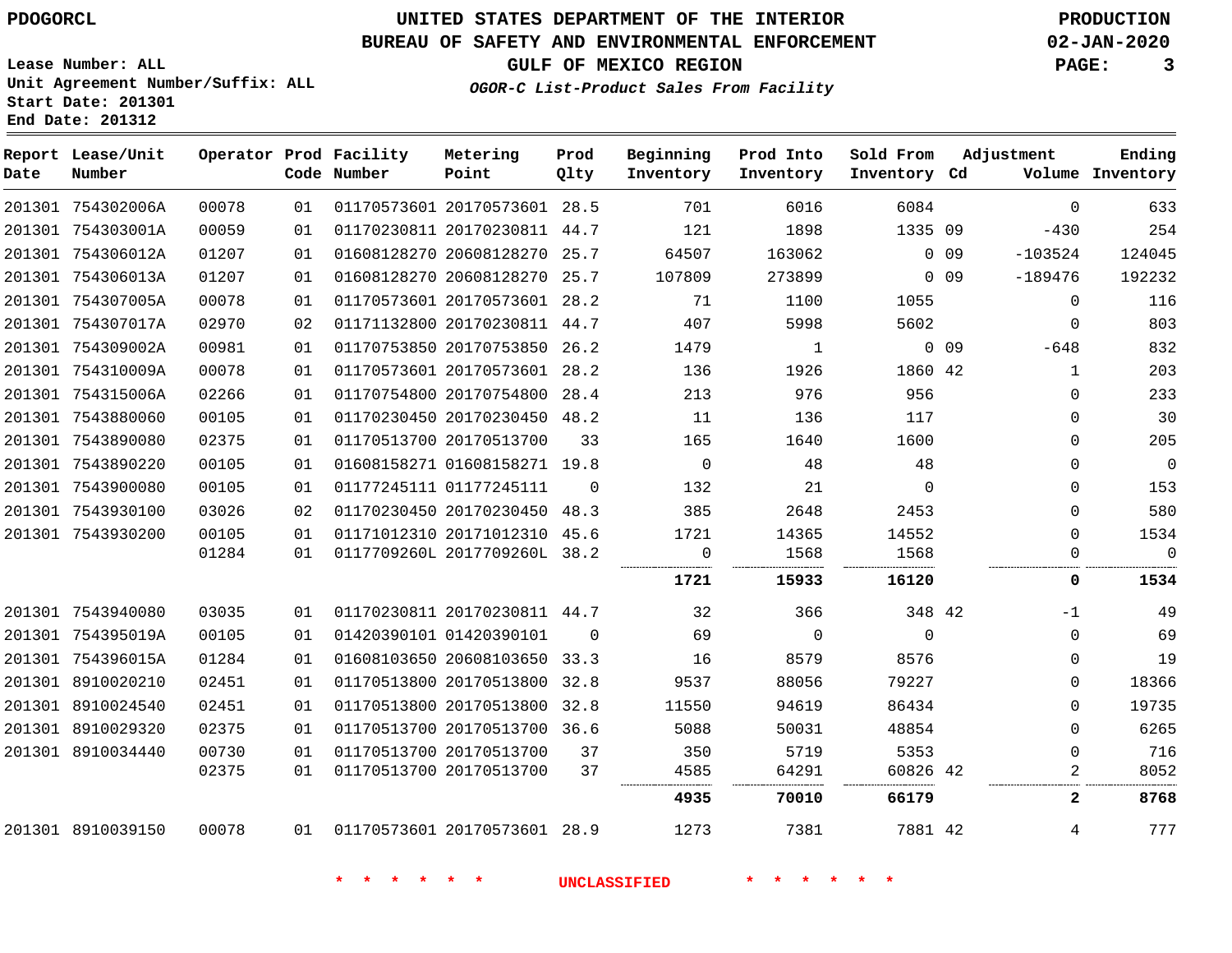### **BUREAU OF SAFETY AND ENVIRONMENTAL ENFORCEMENT 02-JAN-2020**

**Lease Number: ALL Unit Agreement Number/Suffix: ALL Start Date: 201301**

**End Date: 201312**

**GULF OF MEXICO REGION PAGE: 4**

**OGOR-C List-Product Sales From Facility**

| Date | Report Lease/Unit<br>Number |       |    | Operator Prod Facility<br>Code Number | Metering<br>Point            | Prod<br>Qlty | Beginning<br>Inventory | Prod Into<br>Inventory | Sold From<br>Inventory Cd | Adjustment     | Ending<br>Volume Inventory |
|------|-----------------------------|-------|----|---------------------------------------|------------------------------|--------------|------------------------|------------------------|---------------------------|----------------|----------------------------|
|      | 201301 8910063810           | 03035 | 01 |                                       | 01170230450 20170230450 48.3 |              | 14                     | 114                    | 103                       | $\Omega$       | 25                         |
|      | 201301 8910086400           | 02893 | 02 |                                       | 01171012400 20171012400 49.7 |              | 99                     | 543                    | 539                       | $\Omega$       | 103                        |
|      | 201301 8910087670           | 02312 | 01 |                                       | 01170754201 01170754201 37.1 |              | 676                    | 803                    | 785 42                    | 1              | 695                        |
|      | 201301 8910087840           | 00162 | 01 |                                       | 01177122606 20177122606 47.3 |              | $\overline{0}$         | 1212                   | 1212                      | 0              | 0                          |
|      | 201301 8910088160           | 01284 | 01 |                                       | 01171132800 21171132800 44.7 |              | 133                    | 27                     | 114                       | 0              | 46                         |
|      | 201301 8910089160           | 02375 | 01 |                                       | 01170513700 20170513700 25.7 |              | 469                    | 4878                   | 4737 42                   | $\mathbf{1}$   | 611                        |
|      | 201301 891008927AE          | 00078 | 01 |                                       | 01170230400 20170230400 52.2 |              | $\overline{a}$         | 121                    |                           | 75 09<br>$-28$ | 20                         |
|      | 201301 891008927AG          | 00078 | 01 |                                       | 01170230400 20170230400      | 52.2         | 11                     | 849                    | 663 09                    | $-60$          | 137                        |
|      | 201301 891008927Y           | 00078 | 01 |                                       | 01170230400 20170230400 52.2 |              | 3                      | $\mathbf 0$            | 3                         | 0              | 0                          |
|      | 201301 8910116580           | 02375 | 01 |                                       | 01170513700 20170513700 25.7 |              | 372                    | 3865                   | 3753                      | 0              | 484                        |
|      | 201301 8910116740           | 02375 | 01 |                                       | 01170513700 20170513700 25.7 |              | 763                    | 9069                   | 8696                      | $\Omega$       | 1136                       |
|      | 201301 8910116770           | 02375 | 01 |                                       | 01170513700 20170513700 25.7 |              | 225                    | 2407                   | 2331                      | 0              | 301                        |
|      | 201301 8910116790           | 02375 | 01 |                                       | 01170513700 20170513700 25.7 |              | 1679                   | 19294                  | 18556 42                  | -1             | 2416                       |
|      | 201301 8910116800           | 02375 | 01 |                                       | 01170513700 20170513700 25.7 |              | 1133                   | 11938                  | 11576                     | $\mathbf 0$    | 1495                       |
|      | 201301 891011687A           | 02266 | 01 |                                       | 01170754800 20170754800 28.4 |              | 72                     | 302                    | 302                       | $\Omega$       | 72                         |
|      | 201301 891011687C           | 02266 | 01 |                                       | 01170754800 20170754800      | 28.4         | 96                     | 442                    | 433                       | 0              | 105                        |
|      | 201301 891011687D           | 02266 | 01 |                                       | 01170754800 20170754800 28.4 |              | 132                    | 604                    | 592                       | $\Omega$       | 144                        |
|      | 201301 891011687E           | 02266 | 01 |                                       | 01170754800 20170754800 28.4 |              | 36                     | 163                    | 160                       | $\mathbf 0$    | 39                         |
|      | 201301 8910117330           | 02266 | 01 |                                       | 01170754800 20170754800 28.4 |              | 4                      | 18                     | 18                        | $\Omega$       | 4                          |
|      | 201301 8910123210           | 00687 | 01 |                                       | 0117709260A 2017709260A 34.7 |              | 44                     | 2071                   | 2061 42                   | $-1$           | 53                         |
|      | 201301 8910123270           | 00105 | 01 |                                       | 01177215100 20177215102      | 31           | 45                     | 2963                   | 2965                      | $\mathbf{0}$   | 43                         |
|      | 201301 8910123320           | 00105 | 01 |                                       | 01177215100 20177215102      | 31           | 109                    | 7518                   | 7519                      | $\Omega$       | 108                        |
|      | 201301 8910123330           | 00105 | 01 |                                       | 01177215100 20177215102      | 31           | 153                    | 12232                  | 12209                     | $\Omega$       | 176                        |
|      | 201301 8910123350           | 03033 | 01 |                                       | 01171012500 20171012500      | 36.9         | 50                     | 337                    | 321 42                    | $-1$           | 65                         |
|      | 201301 8910123390           | 00105 | 01 |                                       | 01171131800 20171131800 50.8 |              | 908                    | 1146                   | 58                        | $\mathbf 0$    | 1996                       |
|      | 201301 8910169280           | 02628 | 01 |                                       | 01171132000 20171132000 41.2 |              | 284                    | 7206                   | 7028                      | $\Omega$       | 462                        |
|      | 201301 8910169290           | 02628 | 01 |                                       | 01171132000 20171132000 41.2 |              | 98                     | 1983                   | 1954                      | $\Omega$       | 127                        |
|      | 201301 8910169300           | 02375 | 02 |                                       | 01170230810 20170230810      | 50           | 168                    | 96                     | 130 42                    | $-1$           | 133                        |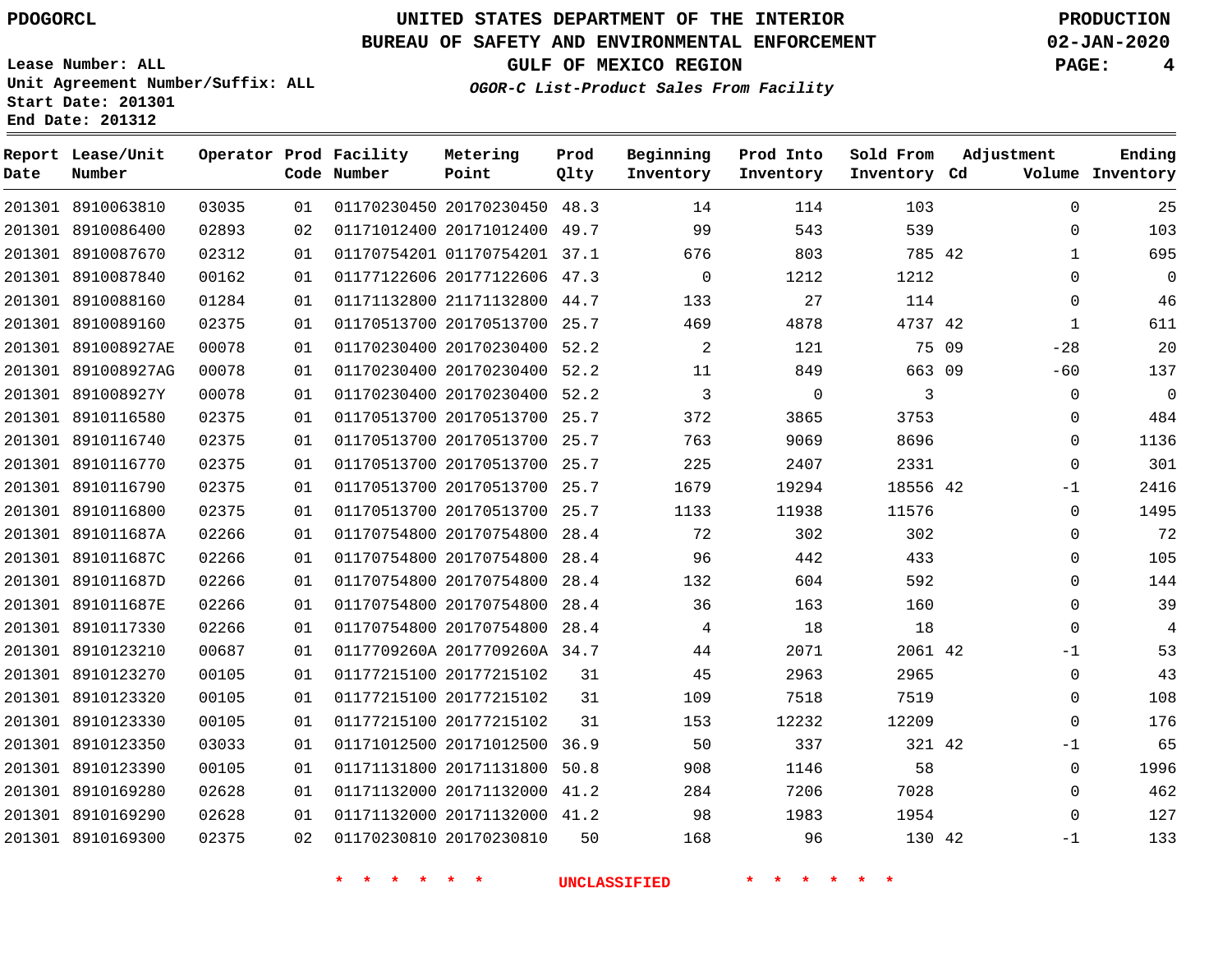# **UNITED STATES DEPARTMENT OF THE INTERIOR PDOGORCL PRODUCTION**

### **BUREAU OF SAFETY AND ENVIRONMENTAL ENFORCEMENT 02-JAN-2020**

**Lease Number: ALL Unit Agreement Number/Suffix: ALL Start Date: 201301**

**GULF OF MEXICO REGION PAGE: 5**

**OGOR-C List-Product Sales From Facility**

| Date | Report Lease/Unit<br>Number |       |    | Operator Prod Facility<br>Code Number | Metering<br>Point            | Prod<br>Qlty | Beginning<br>Inventory | Prod Into<br>Inventory | Sold From<br>Inventory Cd | Adjustment |              | Ending<br>Volume Inventory |
|------|-----------------------------|-------|----|---------------------------------------|------------------------------|--------------|------------------------|------------------------|---------------------------|------------|--------------|----------------------------|
|      | 201301 8910169370           | 02628 | 01 |                                       | 01171132000 20171132000      | 41.2         | 133                    | 3401                   | 3315                      |            | $\Omega$     | 219                        |
|      | 201301 8910202350           | 00276 | 01 |                                       | 01170513700 20170513700 35.2 |              | 1860                   | 28127                  | 26464                     |            | $\Omega$     | 3523                       |
|      | 201301 8910202550           | 00105 | 01 |                                       | 01170230810 20170230810      | $\Omega$     | $\Omega$               | $\mathbf 0$            | $\Omega$                  |            | $\mathbf 0$  | $\overline{0}$             |
|      | 201301 8910202560           | 02375 | 01 |                                       | 01170513700 20170513700      | 29           | 0                      | 4155                   | 3635                      |            | $\mathbf 0$  | 520                        |
|      | 201301 G00971               | 00105 | 01 |                                       | 01171132000 20171132000      | 41.1         | 1                      | 29                     | 28                        |            | 0            | $\overline{2}$             |
|      | 201301 G00974               | 00105 | 01 |                                       | 01171132000 20171132000      | 41.2         | 15                     | 417                    | 405                       |            | $\mathbf 0$  | 27                         |
|      | 201301 G00985               | 00687 | 01 |                                       | 0117709260A 2017709260A 34.7 |              | 193                    | 9911                   | 9849 42                   |            | $\mathbf{1}$ | 256                        |
|      | 201301 G01027               | 00162 | 01 |                                       | 01177122606 20177122606      | 47.3         | $\mathbf 0$            | 13434                  | 13434                     |            | $\mathbf 0$  | $\overline{0}$             |
|      | 201301 G01036               | 02312 | 01 |                                       | 01171092651 20171092650      | 51.4         | 2199                   | 1406                   | 2315                      |            | 0            | 1290                       |
|      | 201301 G01082               | 01284 | 01 |                                       | 01170753510 20170753510      | 60.9         | 136                    | 9                      | 5                         |            | $\mathbf 0$  | 140                        |
|      | 201301 G01083               | 02375 | 01 |                                       | 01170513700 20170513700 25.7 |              | 2734                   | 27697                  | 26963 42                  |            | $\mathbf{1}$ | 3469                       |
|      | 201301 G01084               | 02375 | 01 |                                       | 01170513700 20170513700      | 25.7         | 124                    | 1149                   | 1128 42                   |            | $-1$         | 144                        |
|      | 201301 G01090               | 02375 | 01 |                                       | 01170513700 20170513700      | 25.7         | 859                    | 9198                   | 8905                      |            | $\mathbf 0$  | 1152                       |
|      | 201301 G01091               | 02375 | 01 |                                       | 01170513700 20170513700      | 25.7         | 204                    | 24516                  | 21650                     |            | 0            | 3070                       |
|      | 201301 G01092               | 02375 | 01 |                                       | 01170513700 20170513700 25.7 |              | 577                    | 5874                   | 5716 42                   |            | $\mathbf 1$  | 736                        |
|      | 201301 G01153               | 01834 | 01 |                                       | 01171132800 21171132800      | 44.7         | 86                     | 42                     | 61                        |            | $\mathbf 0$  | 67                         |
|      | 201301 G01196               | 02266 | 01 |                                       | 01171132800 21171132800      | 44.7         | 153                    | 72                     | 123                       |            | 0            | 102                        |
|      | 201301 G01198               | 00105 | 01 |                                       | 01171092651 20171092650 51.4 |              | 413                    | 267                    | 435                       |            | $\Omega$     | 245                        |
|      | 201301 G01208               | 00105 | 01 |                                       | 01171092651 20171092650 51.4 |              | 36                     | 10                     | 37                        |            | 0            | 9                          |
|      | 201301 G01210               | 02266 | 02 |                                       | 01171132800 21171132800      | 44.7         | 874                    | 661                    | 778                       |            | $\mathbf 0$  | 757                        |
|      | 201301 G01220               | 00105 | 01 |                                       | 01177092600 20177092600      | 46.4         | 236                    | 5982                   | 5997                      |            | $\Omega$     | 221                        |
|      | 201301 G01248               | 02628 | 01 |                                       | 01171012500 20171012500      | 36.9         | 1556                   | 33885                  | 28843 42                  |            | $-9$         | 6589                       |
|      | 201301 G01256               | 02628 | 01 |                                       | 01171012500 20171012500 36.9 |              | 6                      | 21                     | 22                        |            | $\mathbf 0$  | 5                          |
|      | 201301 G01261               | 03033 | 01 |                                       | 01171012500 20171012500      | 36.9         | 63                     | 437                    | 415                       |            | 0            | 85                         |
|      | 201301 G01269               | 03033 | 01 |                                       | 01171012500 20171012500 36.9 |              | 42                     | 417                    | 378                       |            | $\mathbf 0$  | 81                         |
|      | 201301 G01351               | 00078 | 01 |                                       | 01170230400 20170230400 52.2 |              | 1                      | 130                    | 111 42                    |            | $\mathbf{1}$ | 21                         |
|      | 201301 G01447               | 02375 | 01 |                                       | 01170513700 20170513700 22.4 |              | 39                     | 200                    | 213 42                    |            | $-1$         | 25                         |
|      | 201301 G01477               | 03026 | 02 |                                       | 01170230810 20170230810      | 50           | 1833                   | 1008                   | 1404                      |            | $\Omega$     | 1437                       |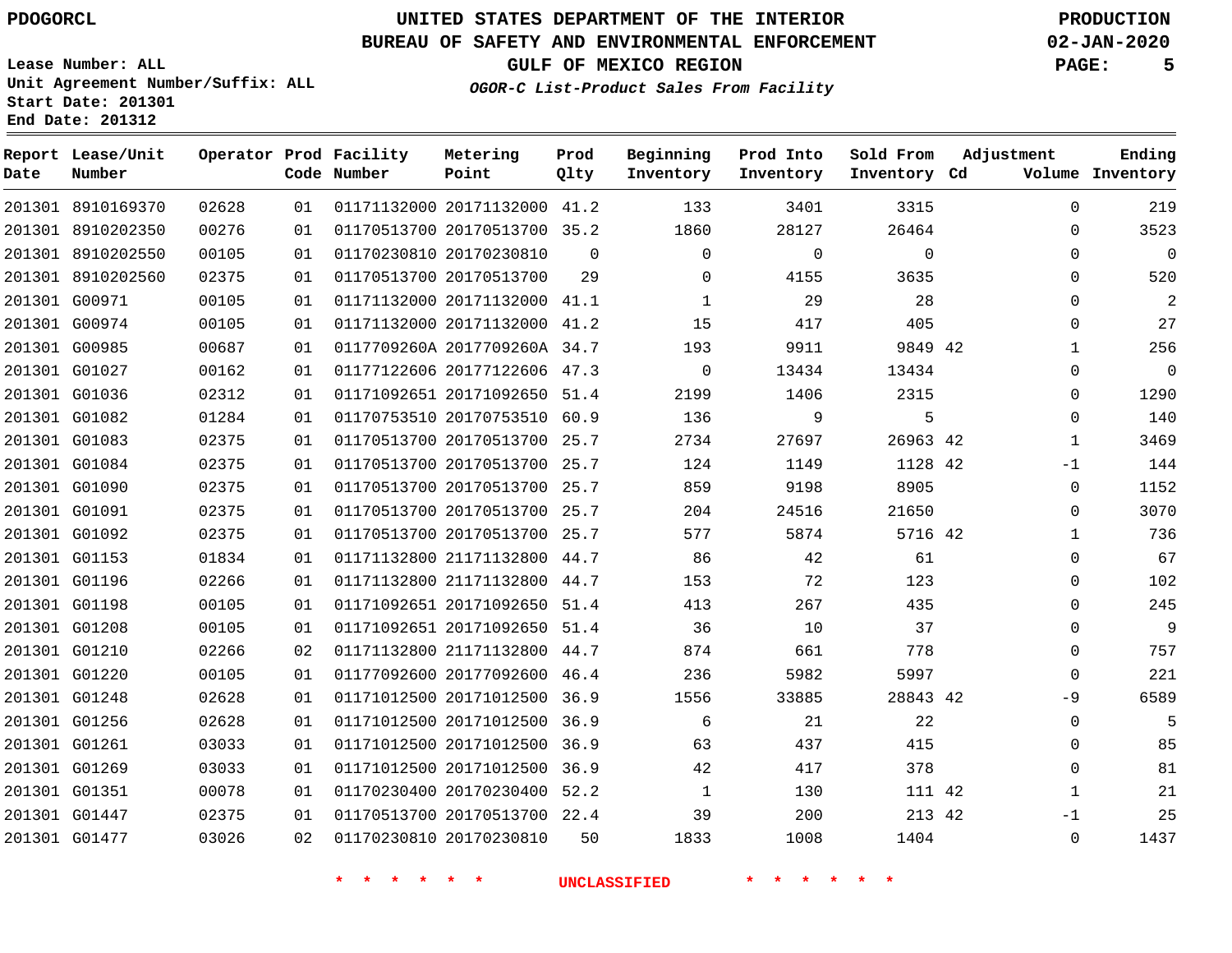### **BUREAU OF SAFETY AND ENVIRONMENTAL ENFORCEMENT 02-JAN-2020**

**GULF OF MEXICO REGION PAGE: 6**

**Lease Number: ALL Unit Agreement Number/Suffix: ALL Start Date: 201301 End Date: 201312**

#### **OGOR-C List-Product Sales From Facility**

| Date | Report Lease/Unit<br>Number |                |          | Operator Prod Facility<br>Code Number | Metering<br>Point                                            | Prod<br>Qlty | Beginning<br>Inventory | Prod Into<br>Inventory | Sold From<br>Inventory Cd | Adjustment           | Ending<br>Volume Inventory |
|------|-----------------------------|----------------|----------|---------------------------------------|--------------------------------------------------------------|--------------|------------------------|------------------------|---------------------------|----------------------|----------------------------|
|      | 201301 G01497               | 02451          | 01       |                                       | 01170513800 20170513800 32.8                                 |              | 4446                   | 44137                  | 39377                     | $\Omega$             | 9206                       |
|      | 201301 G01498               | 02451          | 01       |                                       | 01170513800 20170513800 32.8                                 |              | 604                    | 5521                   | 4973                      | $\Omega$             | 1152                       |
|      | 201301 G01610               | 00105          | 01       |                                       | 01177215100 20177215102                                      | 31           | 12                     | $\mathbf 0$            | 12                        | $\Omega$             | $\overline{0}$             |
|      | 201301 G01619               | 02375          | 01       |                                       | 01170513700 20170513700                                      | 33           | 3002                   | 45209                  | 42550 42                  | $\mathbf{1}$         | 5662                       |
|      | 201301 G01620               | 02375          | 01       |                                       | 01170513700 20170513700                                      | 33           | 369                    | 4790                   | 4559                      | $\Omega$             | 600                        |
|      | 201301 G01754               | 00003          | 01       |                                       | 01423210051 20423210050                                      | 66           | 10                     | 22                     | 27                        | $\Omega$             | 5                          |
|      | 201301 G01757               | 00003          | 01       |                                       | 01423210051 20423210050                                      | 66           | 80                     | 414                    | 406                       | $\Omega$             | 88                         |
|      | 201301 G01848               | 00105<br>01978 | 01<br>02 |                                       | 01170230500 20170230500 43.2<br>01170230500 20170230500 43.2 |              | 253<br>979             | 291<br>499             | 345<br>1136               | $\Omega$<br>$\Omega$ | 199<br>342                 |
|      |                             |                |          |                                       |                                                              |              | 1232                   | 790                    | 1481                      | <br>0                | 541                        |
|      | 201301 G01860               | 00105          | 01       |                                       | 01170231110 20170231110 41.4                                 |              | 2280                   | 4243                   | 4471                      | $\Omega$             | 2052                       |
|      | 201301 G01865               | 00078          | 01       |                                       | 01171012500 20171012500 36.9                                 |              | 355                    | 3689                   | 3327                      | $\Omega$             | 717                        |
|      | 201301 G01880               | 00105          | 01       |                                       | 01171132000 20171132000 41.1                                 |              | 13                     | 471                    | 454                       | $\Omega$             | 30                         |
|      | 201301 G01898               | 02312          | 01       |                                       | 01171012500 20171012500 36.9                                 |              | 542                    | 4742                   | 4362                      | $\Omega$             | 922                        |
|      | 201301 G01901               | 00105          | 01       |                                       | 01177215100 20177215102                                      | 31           | 1                      | $\mathbf 0$            | 1                         | $\Omega$             | $\mathbf 0$                |
|      | 201301 G01953               | 00105          | 01       |                                       | 01170230811 20170230811                                      | 40           | $\Omega$               | 394                    | 341                       | $\Omega$             | 53                         |
|      | 201301 G01966               | 00105          | 01       |                                       | 01177215100 20177215102                                      | 31           | 76                     | 3901                   | 3921                      | $\Omega$             | 56                         |
|      | 201301 G01967               | 00105          | 01       |                                       | 01177215100 20177215102                                      | 31           | 115                    | 8902                   | 8889                      | 0                    | 128                        |
|      | 201301 G01972               | 03033          | 01       |                                       | 01170230810 20170230810                                      | 50           | 218                    | 64                     | 140 42                    | $\mathbf 1$          | 143                        |
|      | 201301 G01997               | 01071          | 02       |                                       | 01170230810 20170230810 47.2                                 |              | 37                     | $\mathbf 0$            | $\mathbf 0$               | $\Omega$             | 37                         |
|      | 201301 G01998               | 00105          | 01       |                                       | 01170230810 20170230810                                      | 50           | 135                    | 72                     | 102                       | $\Omega$             | 105                        |
|      | 201301 G02104               | 00687          | 01       |                                       | 01171132000 20171132000                                      | 41.2         | 17                     | 529                    | 512                       | 0                    | 34                         |
|      | 201301 G02111               | 02628          | 01       |                                       | 01171132000 20171132000 41.2                                 |              | 4335                   | 64787                  | 64961                     | 0                    | 4161                       |
|      | 201301 G02127               | 02312          | 02       |                                       | 01170230810 20170230810                                      | 50           | 606                    | 128                    | 363                       | $\Omega$             | 371                        |
|      | 201301 G02161               | 00105          | 01       |                                       | 01171012500 20171012500                                      | 36.9         | 582                    | 5339                   | 4883                      | $\Omega$             | 1038                       |
|      | 201301 G02163               | 00105          | 01       |                                       | 01171012500 20171012500 36.8                                 |              | 167                    | 1231                   | 1159                      | $\Omega$             | 239                        |
|      | 201301 G02317               | 00105          | 01       |                                       | 01171132000 20171132000 41.2                                 |              | 12                     | 416                    | 401                       | 0                    | 27                         |
|      | 201301 G02353               | 01284          | 01       |                                       | 01170230450 20170230450 48.3                                 |              | 307                    | 2386                   | 2171                      | 0                    | 522                        |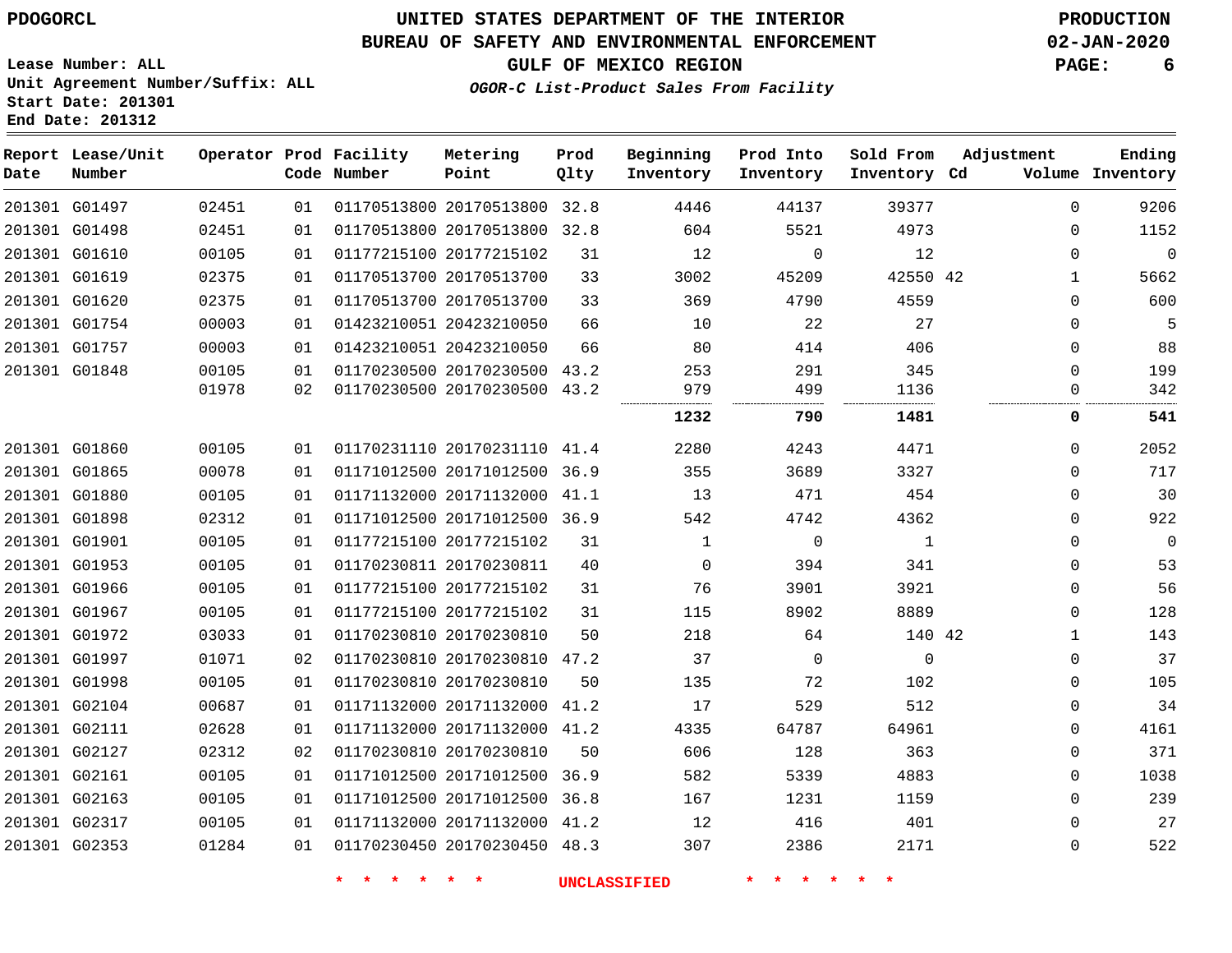**Report Lease/Unit**

# **UNITED STATES DEPARTMENT OF THE INTERIOR PDOGORCL PRODUCTION**

### **BUREAU OF SAFETY AND ENVIRONMENTAL ENFORCEMENT 02-JAN-2020**

**Ending**

**GULF OF MEXICO REGION PAGE: 7**

**Lease Number: ALL Unit Agreement Number/Suffix: ALL Start Date: 201301 End Date: 201312**

**Operator Prod Facility**

| Metering<br>____ | Prod | 그는 그 사람들은 그 그는 그 그는 그 사람들을 지르는 것을 하고 있다. 그 사람들은 그 사람들은 그 사람들을 지르는 것을 하고 있다. | Beginning Prod Into Sold From Adjustment<br>. |
|------------------|------|-----------------------------------------------------------------------------|-----------------------------------------------|

| Date | Number        |       |    | Code Number | Point                        | Qlty | Inventory   | Inventory | Inventory Cd |              | Volume Inventory        |
|------|---------------|-------|----|-------------|------------------------------|------|-------------|-----------|--------------|--------------|-------------------------|
|      | 201301 G02354 | 01284 | 01 |             | 01170230450 20170230450 48.3 |      | 275         | 2256      | 2036         |              | $\Omega$<br>495         |
|      | 201301 G02404 | 03033 | 01 |             | 01170230810 20170230810      | 50   | 236         | 116       | 174          |              | 178<br>$\mathbf{0}$     |
|      | 201301 G02428 | 00105 | 01 |             | 01170230810 20170230810      | 50   | $\mathbf 0$ | $\Omega$  | $\Omega$     |              | $\mathbf 0$<br>0        |
|      | 201301 G02429 | 02375 | 02 |             | 01170230811 20170230810      | 50   | 126         | 11        | 68           |              | 69<br>$\Omega$          |
|      | 201301 G02433 | 02375 | 02 |             | 01170230810 20170230810      | 50   | 41          | 26        | 33           |              | 34<br>$\Omega$          |
|      | 201301 G02439 | 02375 | 01 |             | 01171132000 20171132000 41.2 |      | $\Omega$    | 6         | 6            |              | $\mathbf 0$<br>$\Omega$ |
|      | 201301 G02613 | 02628 | 01 |             | 01171132000 20171132000      | 40.5 | 0           | 0         | $\mathbf 0$  |              | 0<br>$\mathbf 0$        |
|      | 201301 G02628 | 00105 | 01 |             | 01171012500 20171012500 36.8 |      | 140         | 1442      | 1302         |              | 280<br>0                |
|      | 201301 G02665 | 02451 | 01 |             | 01423210051 20423210050      | 66   | 125         | 729       | 699          |              | 155<br>$\Omega$         |
|      | 201301 G02735 | 03035 | 01 |             | 01170230810 20170230810      | 50   | 326         | 107       | 214          |              | 219<br>$\Omega$         |
|      | 201301 G02819 | 00105 | 01 |             | 01170231110 20170231110      | 41.5 | 133         | 27        | 147          |              | 13<br>$\Omega$          |
|      | 201301 G02825 | 00105 | 01 |             | 01170230810 20170230810      | 50   | 256         | 151       | 208          |              | 199<br>$\Omega$         |
|      | 201301 G02826 | 00105 | 01 |             | 01170230810 20170230810      | 50   | 281         | 194       | 228          |              | 247<br><sup>0</sup>     |
|      |               |       | 01 |             | 01170231110 20170231110 41.5 |      | 115         | 197       | 217          |              | 95                      |
|      |               |       |    |             |                              |      | 396         | 391       | 445          |              | 342<br>0                |
|      | 201301 G02870 | 03035 | 01 |             | 01170230810 20170230810      | 50   | $\mathbf 0$ | 7         |              | 3 42<br>$-1$ | 3                       |
|      | 201301 G02885 | 02312 | 01 |             | 01171132000 20171132000      | 41.2 | 7           | 307       | 294          |              | 20<br>$\Omega$          |
|      | 201301 G02886 | 02312 | 02 |             | 01171132000 20171132000 41.2 |      | 1           | 20        | 20           |              | $\Omega$<br>1           |
|      | 201301 G02895 | 02579 | 02 |             | 01171092651 20171092650 51.4 |      | 36          | 68        | 42           |              | 62<br>$\Omega$          |
|      |               | 02628 | 02 |             | 01171092651 20171092650 51.4 |      | 267         | 425       | 303          |              | 389<br><sup>0</sup>     |
|      |               |       |    |             |                              |      | 303         | 493       | 345          |              | 0<br>451                |
|      | 201301 G02898 | 01834 | 01 |             | 01171012300 20171012300      | 38   | 421         | 838       | 814          |              | 445<br>$\Omega$         |
|      | 201301 G02899 | 01834 | 01 |             | 01171012300 20171012300      | 38   | 168         | 183       | 254          |              | 97<br>$\Omega$          |
|      | 201301 G03061 | 00105 | 01 |             | 01423210051 20423210050      | 66   | 111         | 485       | 493          |              | 103<br>$\Omega$         |
|      | 201301 G03145 | 02266 | 02 |             | 01171132800 21171132800      | 44.7 | 98          | 97        | 78           |              | 117<br>$\Omega$         |
|      | 201301 G03152 | 00105 | 01 |             | 01177092600 20177092600 46.4 |      | 93          | 1909      | 1931         |              | 71<br>0                 |
|      | 201301 G03236 | 02266 | 02 |             | 01170230450 20170230450 48.3 |      | 5           | 64        | 55           |              | 14<br>$\Omega$          |
|      |               |       |    |             |                              |      |             |           |              |              |                         |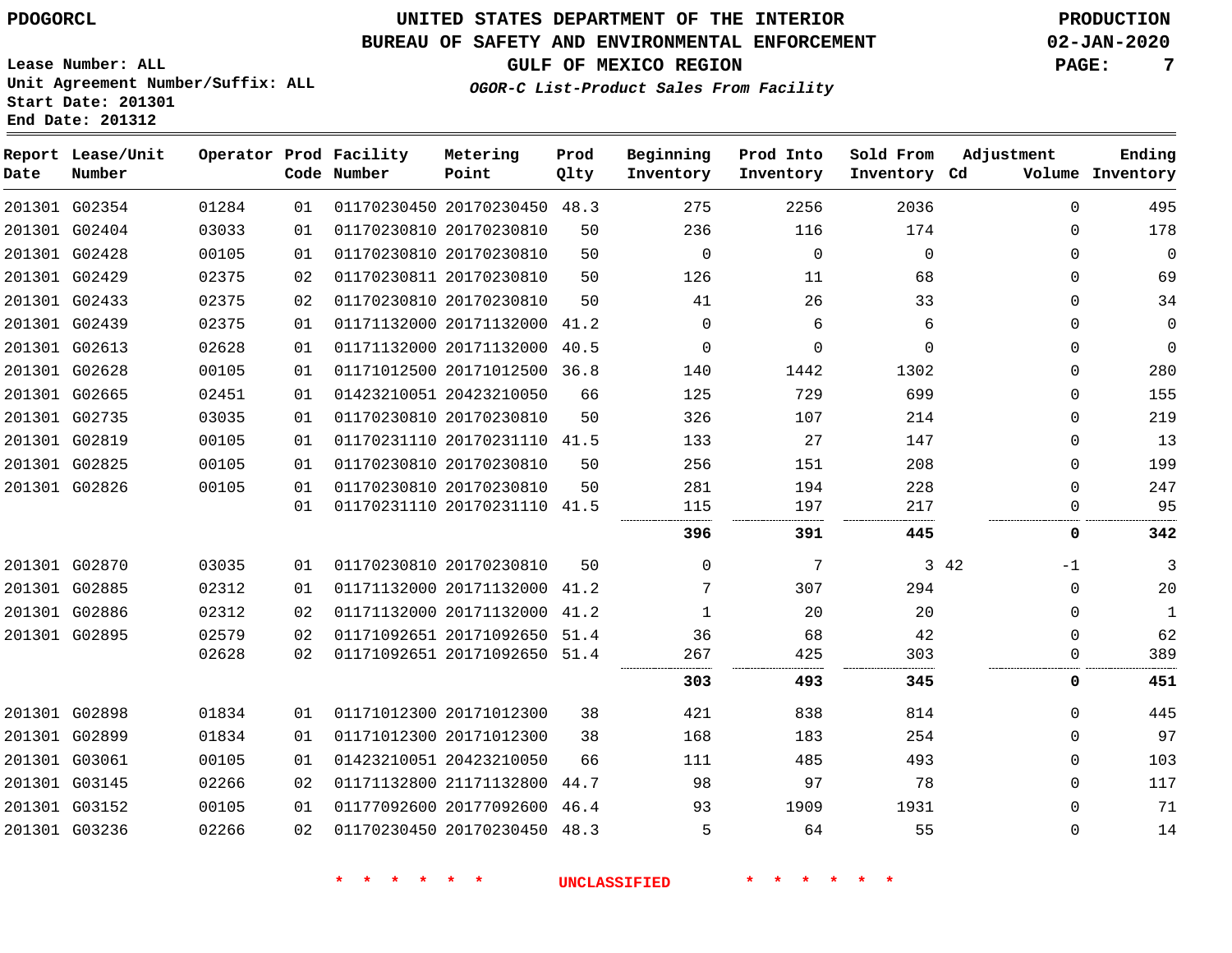# **UNITED STATES DEPARTMENT OF THE INTERIOR PDOGORCL PRODUCTION**

### **BUREAU OF SAFETY AND ENVIRONMENTAL ENFORCEMENT 02-JAN-2020**

**Lease Number: ALL Unit Agreement Number/Suffix: ALL Start Date: 201301**

**GULF OF MEXICO REGION PAGE: 8**

**OGOR-C List-Product Sales From Facility**

| Date | Report Lease/Unit<br>Number |       |    | Operator Prod Facility<br>Code Number | Metering<br>Point            | Prod<br>Qlty | Beginning<br>Inventory | Prod Into<br>Inventory | Sold From<br>Inventory Cd | Adjustment    | Ending<br>Volume Inventory |
|------|-----------------------------|-------|----|---------------------------------------|------------------------------|--------------|------------------------|------------------------|---------------------------|---------------|----------------------------|
|      | 201301 G03264               | 00003 | 01 |                                       | 01170230811 20170230811 44.7 |              | 5                      | 61                     |                           | 57 42<br>$-1$ | 8                          |
|      | 201301 G03265               | 01284 | 02 |                                       | 01170530900 20170530900      | 55           | 297                    | 490                    | 542                       | 0             | 245                        |
|      | 201301 G03331               | 02628 | 01 |                                       | 01171132800 21171132800 44.7 |              | 2915                   | 1861                   | 2282                      | 0             | 2494                       |
|      | 201301 G03414               | 00105 | 01 |                                       | 01170753510 20170753510      | 60.9         | 121                    | 1                      | 4                         | 0             | 118                        |
|      | 201301 G03593               | 03035 | 01 |                                       | 01171012500 20171012500 36.9 |              | 13                     | 81                     | 78                        | $\Omega$      | 16                         |
|      | 201301 G03793               | 03035 | 01 |                                       | 01171012500 20171012500 36.9 |              | 170                    | 1379                   | 1280 42                   | $-1$          | 268                        |
|      | 201301 G03811               | 00105 | 01 |                                       | 01171092651 20171092650 51.4 |              | 388                    | 508                    | 430                       | 0             | 466                        |
|      | 201301 G03940               | 00105 | 01 |                                       | 01423210051 20423210050      | 66           | 5                      | 28                     | 27                        | $\Omega$      | 6                          |
|      | 201301 G03958               | 00105 | 01 |                                       | 01170230510 20170230510 49.2 |              | 1443                   | 1153                   | 1854                      | 0             | 742                        |
|      | 201301 G04003               | 00105 | 01 |                                       | 01171012500 20171012500 36.8 |              | 385                    | 991                    | 1183                      | $\Omega$      | 193                        |
|      | 201301 G04065               | 02628 | 01 |                                       | 01423210051 20423210050      | 66           | 7                      | 5                      | 11                        | 0             | $\mathbf{1}$               |
|      | 201301 G04081               | 03035 | 01 |                                       | 01170230450 20170230810      | 50           | 2362                   | 1739                   | 2027                      | $\Omega$      | 2074                       |
|      | 201301 G04085               | 00687 | 01 |                                       | 01170230811 20170230811 44.7 |              | 378                    | 5218                   | 4898 42                   | 1             | 699                        |
|      | 201301 G04087               | 02899 | 01 |                                       | 01177008150 01177008150      | 36           | 953                    | 2432                   | $\mathbf 0$               | $\Omega$      | 3385                       |
|      | 201301 G04098               | 01963 | 02 |                                       | 01170230810 20170230810      | 50           | $\mathbf 0$            | 228                    | 228                       | 0             | $\mathbf 0$                |
|      | 201301 G04232               | 00105 | 01 |                                       | 01171012500 20171012500      | 36.8         | 53                     | 68                     | 108                       | $\Omega$      | 13                         |
|      |                             | 00730 | 01 |                                       | 01171012500 20171012500 36.9 |              | 1127                   | 9699                   | 8940                      | 0             | 1886                       |
|      |                             |       |    |                                       |                              |              | 1180                   | 9767                   | 9048                      | 0             | 1899                       |
|      | 201301 G04397               | 00105 | 01 |                                       | 01170230810 20170230810      | 50           | 49                     | 1                      | 39                        | $\Omega$      | 11                         |
|      | 201301 G04421               | 00105 | 01 |                                       | 01171131600 20171131600      | 44.8         | 1311                   | 14367                  | 15056                     | $\Omega$      | 622                        |
|      | 201301 G04537               | 03033 | 01 |                                       | 01420470030 20420470030 46.3 |              | 724                    | 1                      | 206                       | $\Omega$      | 519                        |
|      | 201301 G04800               | 03026 | 02 |                                       | 01171132800 21171132800 44.7 |              | 3810                   | 927                    | 2264                      | $\Omega$      | 2473                       |
|      | 201301 G04818               | 03035 | 01 |                                       | 01170230500 20170230500 43.3 |              | 2                      | 7                      | 4                         | $\Omega$      | 5                          |
|      | 201301 G05006               | 01284 | 02 |                                       | 01170230510 20170230510 49.3 |              | 2                      | 0                      | 2                         | 0             | 0                          |
|      | 201301 G05283               | 01376 | 01 |                                       | 01170231300 01170231300 43.5 |              | $\Omega$               | 1034                   | 1034                      | $\Omega$      | 0                          |
|      | 201301 G05286               | 03033 | 01 |                                       | 01170230810 20170230810      | 50           | 1136                   | 0                      | 562 42                    | 1             | 575                        |
|      | 201301 G05299               | 00105 | 01 |                                       | 01170230500 20170230500 43.2 |              | 4                      | 17                     | 9                         | 0             | 12                         |
|      | 201301 G05431               | 02970 | 02 |                                       | 01177062608 2017706260A 35.6 |              | 132                    | 22075                  | 22113                     | $\Omega$      | 94                         |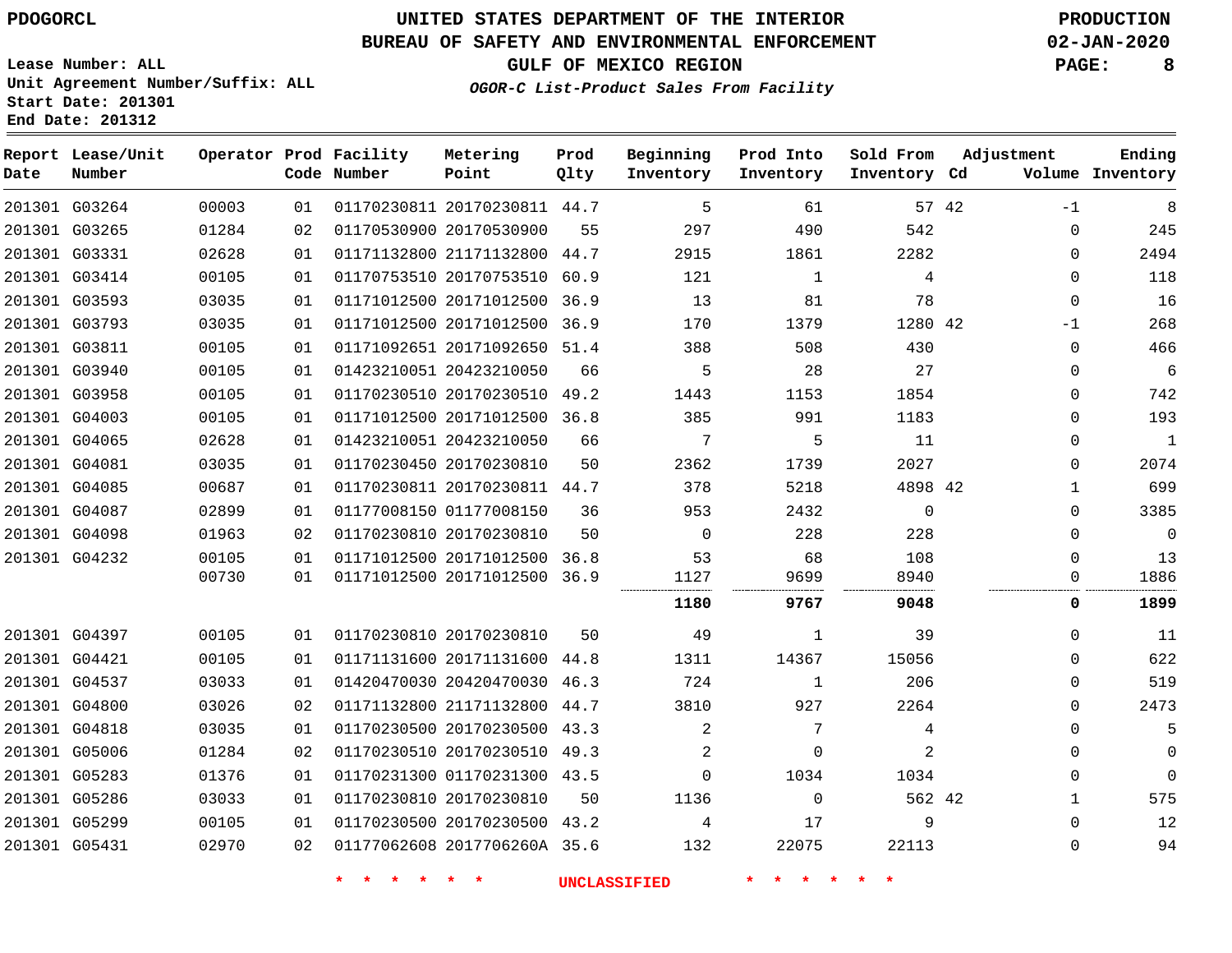#### **BUREAU OF SAFETY AND ENVIRONMENTAL ENFORCEMENT 02-JAN-2020**

**OGOR-C List-Product Sales From Facility**

**GULF OF MEXICO REGION PAGE: 9**

**Lease Number: ALL Unit Agreement Number/Suffix: ALL Start Date: 201301 End Date: 201312**

| Date | Report Lease/Unit<br>Number |       |    | Operator Prod Facility<br>Code Number | Metering<br>Point            | Prod<br>Qlty | Beginning<br>Inventory | Prod Into<br>Inventory | Sold From<br>Inventory Cd | Adjustment   | Ending<br>Volume Inventory |
|------|-----------------------------|-------|----|---------------------------------------|------------------------------|--------------|------------------------|------------------------|---------------------------|--------------|----------------------------|
|      | 201301 G05494               | 02871 | 02 |                                       | 01171132800 21171132800 44.7 |              | 245                    | 193                    | 209                       | $\Omega$     | 229                        |
|      | 201301 G05504               | 00105 | 01 |                                       | 01171132800 21171132800 44.7 |              | 1805                   | 924                    | 1304                      | $\Omega$     | 1425                       |
|      |                             |       | 01 |                                       | 01171012300 20171012300      | 38           | 452                    | 1046                   | 943                       | 0            | 555                        |
|      |                             | 00730 | 01 |                                       | 01171132800 21171132800 44.7 |              | 0                      | 33                     | 16                        | 0            | 17                         |
|      |                             | 02970 | 02 |                                       | 01171132800 21171132800 44.7 |              | 13991                  | 10060                  | 11494                     | 0            | 12557                      |
|      |                             |       |    |                                       |                              |              | 16248                  | 12063                  | 13757                     | 0            | 14554                      |
|      | 201301 G05505               | 00078 | 01 |                                       | 01171132800 21171132800 44.7 |              | 1269                   | 731                    | 956                       | 0            | 1044                       |
|      | 201301 G05602               | 01834 | 01 |                                       | 01171012500 20171012500 36.9 |              | 236                    | 2286                   | 2078 42                   | $\mathbf 1$  | 445                        |
|      | 201301 G05610               | 02312 | 01 |                                       | 01171012500 20171012500 36.9 |              | 9                      | 70                     | 65                        | 0            | 14                         |
|      | 201301 G05612               | 00105 | 01 |                                       | 01171012500 20171012500 36.9 |              | 470                    | 4951                   | 4458                      | 0            | 963                        |
|      | 201301 G06069               | 00105 | 01 |                                       | 01423210051 20423210050      | 66           | 6                      | 8                      | 12                        | $\mathbf{0}$ | 2                          |
|      | 201301 G06105               | 03033 | 01 |                                       | 01420390110 20420390110      | $\Omega$     | 38                     | 1026                   | $\Omega$                  | $\Omega$     | 1064                       |
|      | 201301 G06156               | 00105 | 01 |                                       | 01170230500 20170230500 43.2 |              | 14                     | $\Omega$               | 14                        | $\mathbf{0}$ | $\mathbf 0$                |
|      |                             |       | 01 |                                       | 01170230810 20170230810      | 50           | 0                      | $\Omega$               | $\Omega$                  | 0            | $\Omega$                   |
|      |                             |       |    |                                       |                              |              | 14                     | 0                      | 14                        | 0            | $\mathbf 0$                |
|      | 201301 G06166               | 00105 | 01 |                                       | 01170230450 20170230450 48.2 |              | 5                      | 12                     | 14                        | $\mathbf{0}$ | $\mathfrak{Z}$             |
|      | 201301 G06668               | 02375 | 01 |                                       | 01171132000 20171132000 41.2 |              | 218                    | 6986                   | 6755                      | $\Omega$     | 449                        |
|      | 201301 G07703               | 02266 | 02 |                                       | 01171132800 21171132800 44.7 |              | 523                    | 451                    | 465                       | $\mathbf{0}$ | 509                        |
|      | 201301 G07736               | 02628 | 01 |                                       | 01171132800 21171132800      | 44.7         | 1040                   | 645                    | 805                       | $\mathbf{0}$ | 880                        |
|      | 201301 G07760               | 01284 | 01 |                                       | 01177122950 20177122950 31.4 |              | 19                     | 7433                   | 7396                      | $\mathbf{0}$ | 56                         |
|      | 201301 G07917               | 01834 | 01 |                                       | 01170573602 20170573602 35.1 |              | 43839                  | 38394                  | 55194 42                  | $\mathbf{1}$ | 27040                      |
|      | 201301 G08120               | 02312 | 01 |                                       | 01423210051 20423210050      | 66           | 2                      | 11                     | 11                        | $\mathbf 0$  | $\overline{2}$             |
|      | 201301 G09010               | 02266 | 02 |                                       | 01420390120 01420390120      | $\Omega$     | 408                    | $\Omega$               | $\Omega$                  | $\mathbf 0$  | 408                        |
|      | 201301 G09032               | 00730 | 01 |                                       | 01170230450 20170230450      | 48.3         | 10                     | 79                     | 72                        | 0            | 17                         |
|      | 201301 G09631               | 01284 | 01 |                                       | 01177122950 20177122950      | 31.4         | 7                      | 2752                   | 2739                      | 0            | 20                         |
|      | 201301 G10487               | 00981 | 01 |                                       | 01170753850 20170753850      | 26.2         | 1675                   | $\mathbf 0$            | 733                       | 0            | 942                        |
|      | 201301 G10584               | 03075 | 02 |                                       | 01170230811 20170230811 44.7 |              | 4                      | 56                     | 52                        | 0            | 8                          |
|      | 201301 G10636               | 03035 | 01 |                                       | 01170230811 20170230811 44.7 |              | 96                     | 1685                   | 1556 42                   | $\mathbf{1}$ | 226                        |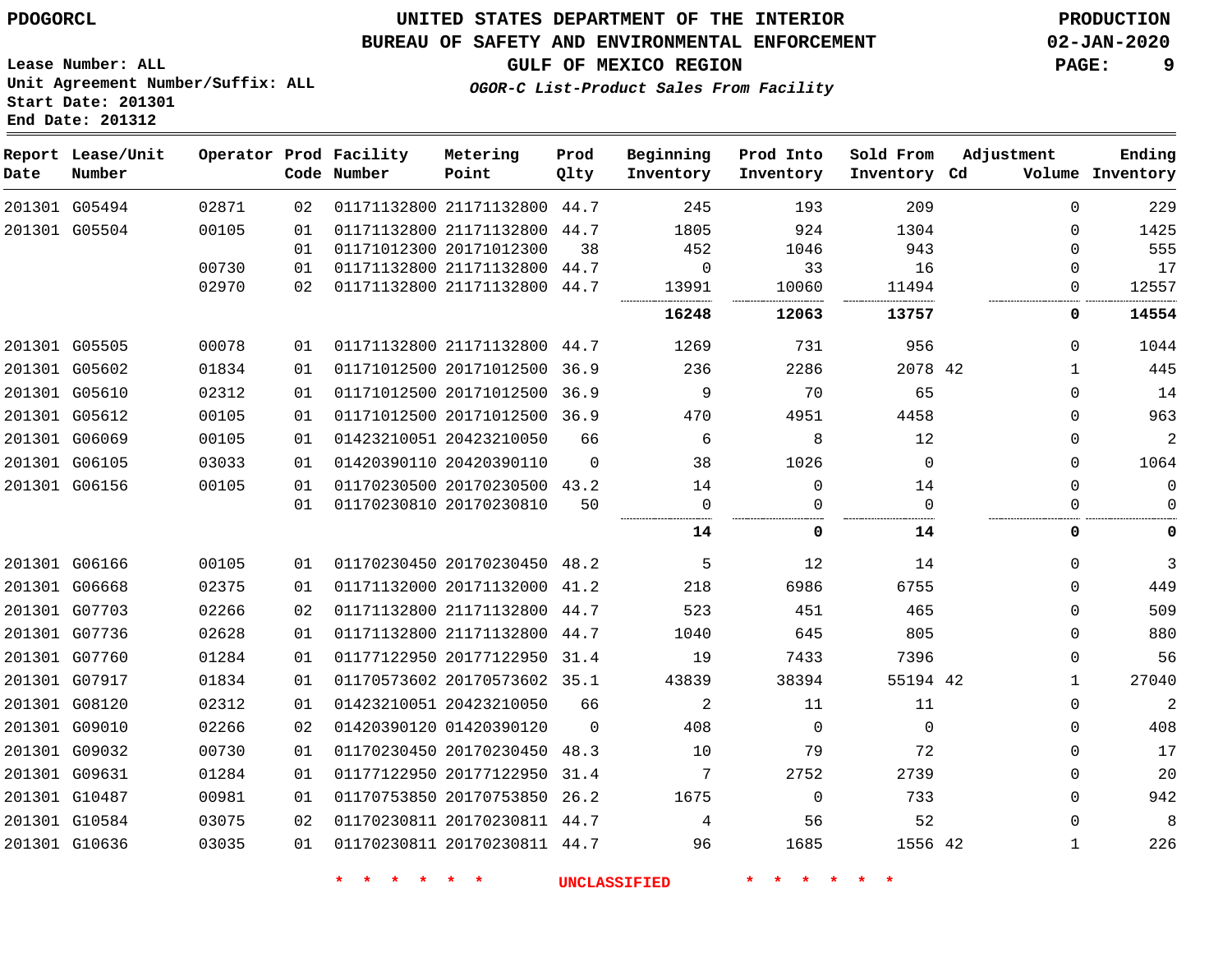### **BUREAU OF SAFETY AND ENVIRONMENTAL ENFORCEMENT 02-JAN-2020**

**Lease Number: ALL Unit Agreement Number/Suffix: ALL Start Date: 201301**

**OGOR-C List-Product Sales From Facility**

**GULF OF MEXICO REGION PAGE: 10**

**End Date: 201312**

| Date | Report Lease/Unit<br>Number |       |    | Operator Prod Facility<br>Code Number | Metering<br>Point            | Prod<br>Qlty | Beginning<br>Inventory | Prod Into<br>Inventory | Sold From<br>Inventory Cd | Adjustment   | Ending<br>Volume Inventory |
|------|-----------------------------|-------|----|---------------------------------------|------------------------------|--------------|------------------------|------------------------|---------------------------|--------------|----------------------------|
|      | 201301 G10794               | 03035 | 01 |                                       | 01177122950 20177122950 31.4 |              | 18                     | 8473                   | 8427                      | $\Omega$     | 64                         |
|      | 201301 G10910               | 00162 | 01 |                                       | 01177245110 2017724511G 46.5 |              | $\mathbf 0$            | 6926                   | 6926                      | $\mathbf 0$  | $\mathbf 0$                |
|      | 201301 G11243               | 03033 | 01 |                                       | 01420470030 20420470030 46.3 |              | 566                    | 1                      | 161                       | $\Omega$     | 406                        |
|      | 201301 G11870               | 02375 | 01 |                                       | 01171132000 20171132000 41.2 |              | 133                    | 3917                   | 3798                      | $\mathbf 0$  | 252                        |
|      | 201301 G12020               | 03035 | 01 |                                       | 01171012500 20171012500 36.9 |              | 97                     | 1124                   | 1003 42                   | $\mathbf{1}$ | 219                        |
|      | 201301 G12024               | 02312 | 02 |                                       | 01171012500 20171012500 36.9 |              | 16                     | 166                    | 150                       | 0            | 32                         |
|      | 201301 G12355               | 03033 | 01 |                                       | 01171012300 20171012300 37.9 |              | 5044                   | 25929                  | 17203                     | $\Omega$     | 13770                      |
|      | 201301 G12564               | 02603 | 01 |                                       | 01170230510 20170230510 49.3 |              | 284                    | 71                     | 310                       | 0            | 45                         |
|      | 201301 G13560               | 03033 | 01 |                                       | 01170230810 20170230810      | 50           | 57                     | $\Omega$               | 28                        | $\Omega$     | 29                         |
|      | 201301 G13563               | 03033 | 01 |                                       | 01170230811 20170230811 44.7 |              | $\mathbf{0}$           | 5348                   | 4632                      | 0            | 716                        |
|      | 201301 G13576               | 03147 | 02 |                                       | 01170230810 20170230810      | 50           | 4                      | $\Omega$               | 3                         | $\Omega$     | $\mathbf{1}$               |
|      | 201301 G13897               | 03033 | 01 |                                       | 01171132000 20171132000 41.2 |              | $\mathbf 0$            | 217                    | 203                       | $\mathbf 0$  | 14                         |
|      | 201301 G13938               | 01284 | 01 |                                       | 01171012500 20171012500 36.9 |              | 955                    | 9813                   | 8860                      | $\Omega$     | 1908                       |
|      | 201301 G14428               | 02871 | 01 |                                       | 01171012400 20171012400 49.7 |              | 84                     | 286                    | 317 42                    | $\mathbf{1}$ | 54                         |
|      | 201301 G14493               | 01834 | 01 |                                       | 01171092930 20171092930 37.6 |              | 29                     | 832                    | 819 42                    | $-1$         | 41                         |
|      | 201301 G14535               | 02628 | 01 |                                       | 01171012500 20171012500 36.9 |              | 1179                   | 13354                  | 11928 42                  | $-8$         | 2597                       |
|      | 201301 G15050               | 00105 | 01 |                                       | 01170231110 20170231110 41.4 |              | 8168                   | 8914                   | 12772                     | $\mathbf 0$  | 4310                       |
|      | 201301 G15110               | 02714 | 01 |                                       | 01170530900 20170530900 50.3 |              | 2                      | $\Omega$               | $\mathbf{1}$              | $\mathbf 0$  | 1                          |
|      | 201301 G15189               | 02970 | 02 |                                       | 01171132800 21171132800 44.7 |              | 27                     | 17                     | 21                        | $\mathbf 0$  | 23                         |
|      | 201301 G15239               | 02266 | 02 |                                       | 01171012500 20171012500      | 36.9         | 6                      | 42                     | 40                        | $\mathbf 0$  | 8                          |
|      | 201301 G15242               | 00105 | 01 |                                       | 01171092651 20171092650 51.4 |              | 1048                   | 1409                   | 1165                      | $\mathbf 0$  | 1292                       |
|      | 201301 G15263               | 00105 | 01 |                                       | 01171132000 20171132000      | 41.2         | 52                     | 1735                   | 1676                      | $\mathbf 0$  | 111                        |
|      | 201301 G15277               | 03035 | 01 |                                       | 01171012400 20171012400 49.7 |              | 1155                   | 6499                   | 6423                      | 0            | 1231                       |
|      | 201301 G15299               | 02200 | 02 |                                       | 01171092651 20171092650      | 51           | 1627                   | 1275                   | 1733                      | $\mathbf 0$  | 1169                       |
|      | 201301 G15312               | 00105 | 01 |                                       | 01171092651 20171092650 51.3 |              | 4128                   | 3176                   | 4392                      | 0            | 2912                       |
|      | 201301 G15740               | 02893 | 02 |                                       | 01170230450 20170230450 48.5 |              | $\mathbf 0$            | $\Omega$               | $\Omega$                  | $\Omega$     | $\Omega$                   |
|      | 201301 G16121               | 00687 | 01 |                                       | 01170230811 20170230811 44.7 |              | 88                     | 786                    | 769                       | 0            | 105                        |
|      | 201301 G16469               | 03026 | 02 |                                       | 01170753510 20170753510 60.9 |              | 116                    | 5                      | 4                         | $\Omega$     | 117                        |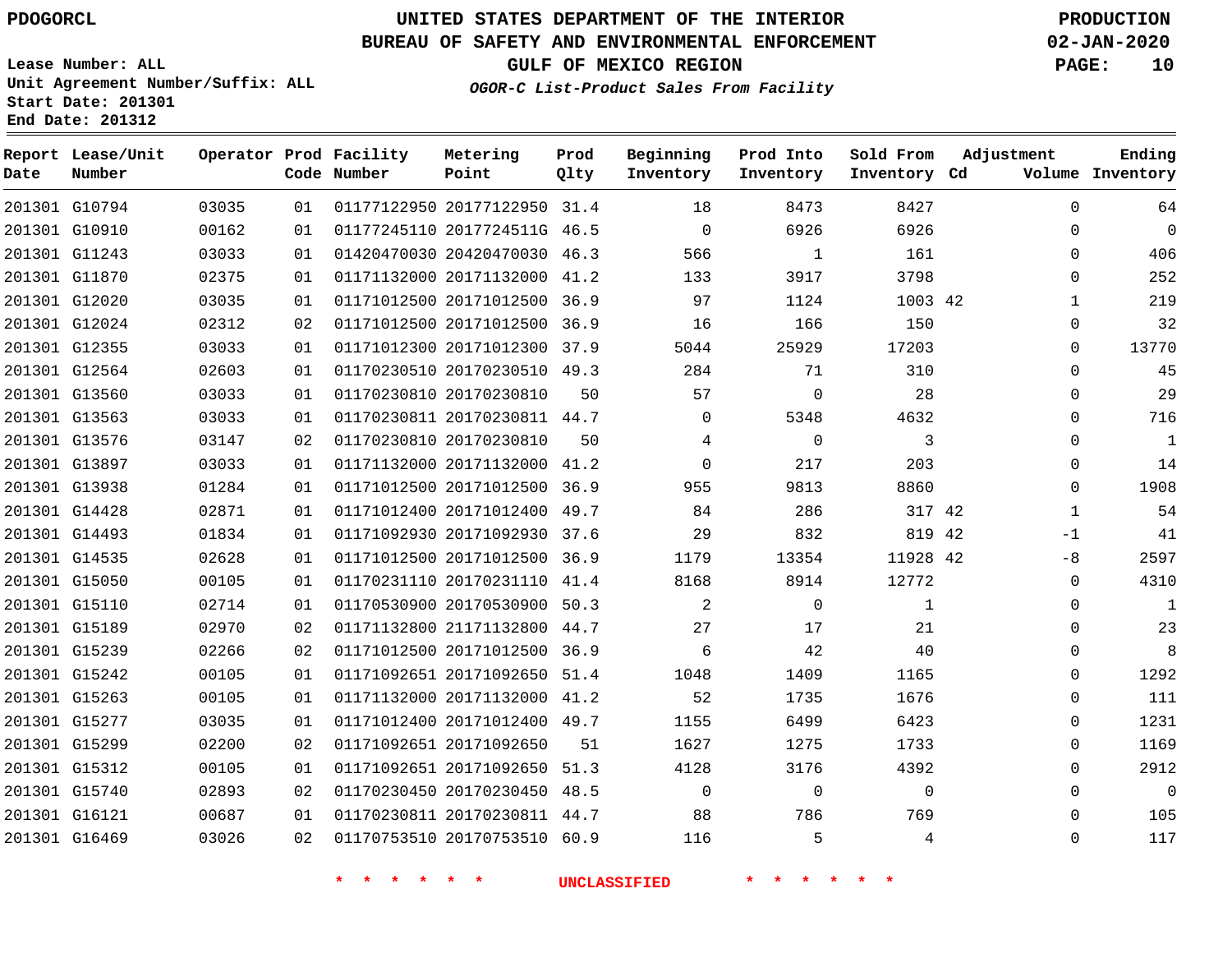## **UNITED STATES DEPARTMENT OF THE INTERIOR PDOGORCL PRODUCTION**

### **BUREAU OF SAFETY AND ENVIRONMENTAL ENFORCEMENT 02-JAN-2020**

**Lease Number: ALL Unit Agreement Number/Suffix: ALL Start Date: 201301**

**GULF OF MEXICO REGION PAGE: 11**

**OGOR-C List-Product Sales From Facility**

| Date          | Report Lease/Unit<br>Number |       |    | Operator Prod Facility<br>Code Number | Metering<br>Point            | Prod<br>Qlty | Beginning<br>Inventory | Prod Into<br>Inventory | Sold From<br>Inventory Cd | Adjustment      |             | Ending<br>Volume Inventory |
|---------------|-----------------------------|-------|----|---------------------------------------|------------------------------|--------------|------------------------|------------------------|---------------------------|-----------------|-------------|----------------------------|
| 201301 G16515 |                             | 00162 | 01 |                                       | 01177245110 2017724511G 46.5 |              | $\mathbf 0$            | 31509                  | 31509                     |                 | $\mathbf 0$ | $\overline{0}$             |
| 201301 G16890 |                             | 00981 | 01 |                                       | 01170753850 20170753850 26.2 |              | 425                    | $\Omega$               |                           | 0 <sub>09</sub> | $-186$      | 239                        |
|               | 201301 G17190               | 02312 | 02 |                                       | 01170230810 20170230810      | 50           | 48                     | 0                      | 24                        |                 | $\mathbf 0$ | 24                         |
| 201301 G17754 |                             | 02375 | 02 |                                       | 01170230510 20170230510 49.3 |              | 2118                   | 4234                   | 3627                      |                 | $\mathbf 0$ | 2725                       |
| 201301 G17789 |                             | 00105 | 01 |                                       | 01170230810 20170230810      | 50           | 79                     | 51                     | 64                        |                 | $\Omega$    | 66                         |
| 201301 G17858 |                             | 00105 | 01 |                                       | 01170530900 20170530900      | 55           | 230                    | 323                    | 393                       |                 | $\Omega$    | 160                        |
|               | 201301 G17912               | 02970 | 02 |                                       | 01177062608 2017706260A 35.6 |              | 26                     | 12152                  | 12127                     |                 | $\mathbf 0$ | 51                         |
| 201301 G17913 |                             | 01834 | 01 |                                       | 01171132800 21171132800      | 44.7         | 1893                   | 725                    | 1251                      |                 | $\Omega$    | 1367                       |
| 201301 G17921 |                             | 03026 | 01 |                                       | 01171012500 20177062959      | 25.3         | $\Omega$               | 43273                  | 43273                     |                 | $\Omega$    | $\mathbf 0$                |
| 201301 G17966 |                             | 00105 | 01 |                                       | 01171012300 20171012300      | 37.9         | 1                      | 75                     | 36                        |                 | 0           | 40                         |
| 201301 G18043 |                             | 03059 | 01 |                                       | 01171012500 20171012500      | 36.9         | 738                    | 6909                   | 6304                      |                 | $\mathbf 0$ | 1343                       |
| 201301 G18577 |                             | 00981 | 01 |                                       | 01170753850 20170753850      | 26.2         | 3642                   | $\mathbf 0$            |                           | $0$ 09          | $-1595$     | 2047                       |
|               | 201301 G18863               | 02312 | 02 |                                       | 01420470030 20420470030 46.3 |              | 9                      | $\mathbf 0$            | 7                         |                 | $\mathbf 0$ | $\overline{2}$             |
|               | 201301 G18936               | 02871 | 01 |                                       | 01422450350 20422450350 47.4 |              | 28                     | $\mathbf 0$            | 13                        |                 | $\mathbf 0$ | 15                         |
| 201301 G19030 |                             | 02806 | 01 |                                       | 01423210051 20423210050      | 51           | 22                     | 13                     |                           | 0 <sub>09</sub> | $-32$       | 3                          |
| 201301 G19127 |                             | 03165 | 01 |                                       | 01170230811 20170230811 44.7 |              | $\mathbf 0$            | 47                     |                           | 0 <sub>09</sub> | $-41$       | 6                          |
| 201301 G19839 |                             | 02777 | 01 |                                       | 01170753510 20170753510 45.5 |              | 84                     | $\mathbf 0$            | 2                         |                 | $\mathbf 0$ | 82                         |
| 201301 G20605 |                             | 02477 | 01 |                                       | 01423550141 20423550140      | 28.2         | 1054                   | 2229                   | 1912                      |                 | $\Omega$    | 1371                       |
| 201301 G20655 |                             | 03035 | 01 |                                       | 01170230510 20170230510 49.3 |              | 207                    | 998                    | 562 42                    |                 | $-1$        | 642                        |
| 201301 G20656 |                             | 02266 | 02 |                                       | 01422450350 20422450350 47.4 |              | 1                      | $\mathbf 0$            | $\mathbf{1}$              |                 | $\mathbf 0$ | $\mathbf 0$                |
| 201301 G20660 |                             | 00105 | 01 |                                       | 01170230450 20170230450 48.3 |              | 99                     | 683                    | 632                       |                 | $\Omega$    | 150                        |
| 201301 G21070 |                             | 02970 | 02 |                                       | 01171132800 21171132800      | 44.7         | 21                     | 3                      | 12                        |                 | $\mathbf 0$ | 12                         |
| 201301 G21096 |                             | 00105 | 01 |                                       | 01170230811 20170230811 44.7 |              | 9                      | 158                    | 146                       |                 | $\mathbf 0$ | 21                         |
| 201301 G21532 |                             | 03217 | 01 |                                       | 01170230811 20170230811 44.9 |              | $\Omega$               | 4910                   | 4473 47                   |                 | 220         | 657                        |
| 201301 G21534 |                             | 03217 | 01 |                                       | 01170230811 20170230811 44.7 |              | $\Omega$               | 741                    | 680 47                    |                 | 43          | 104                        |
| 201301 G21652 |                             | 01834 | 01 |                                       | 01171132800 21171132800 44.7 |              | 6                      | 9                      | 5                         |                 | $\mathbf 0$ | 10                         |
| 201301 G21655 |                             | 01834 | 01 |                                       | 01171132800 21171132800      | 44.7         | 6198                   | 3987                   | 4870                      |                 | $\mathbf 0$ | 5315                       |
| 201301 G21825 |                             | 00981 | 01 |                                       | 01170753850 20170753850 26.2 |              | 765                    | $\Omega$               |                           | $0$ 09          | $-335$      | 430                        |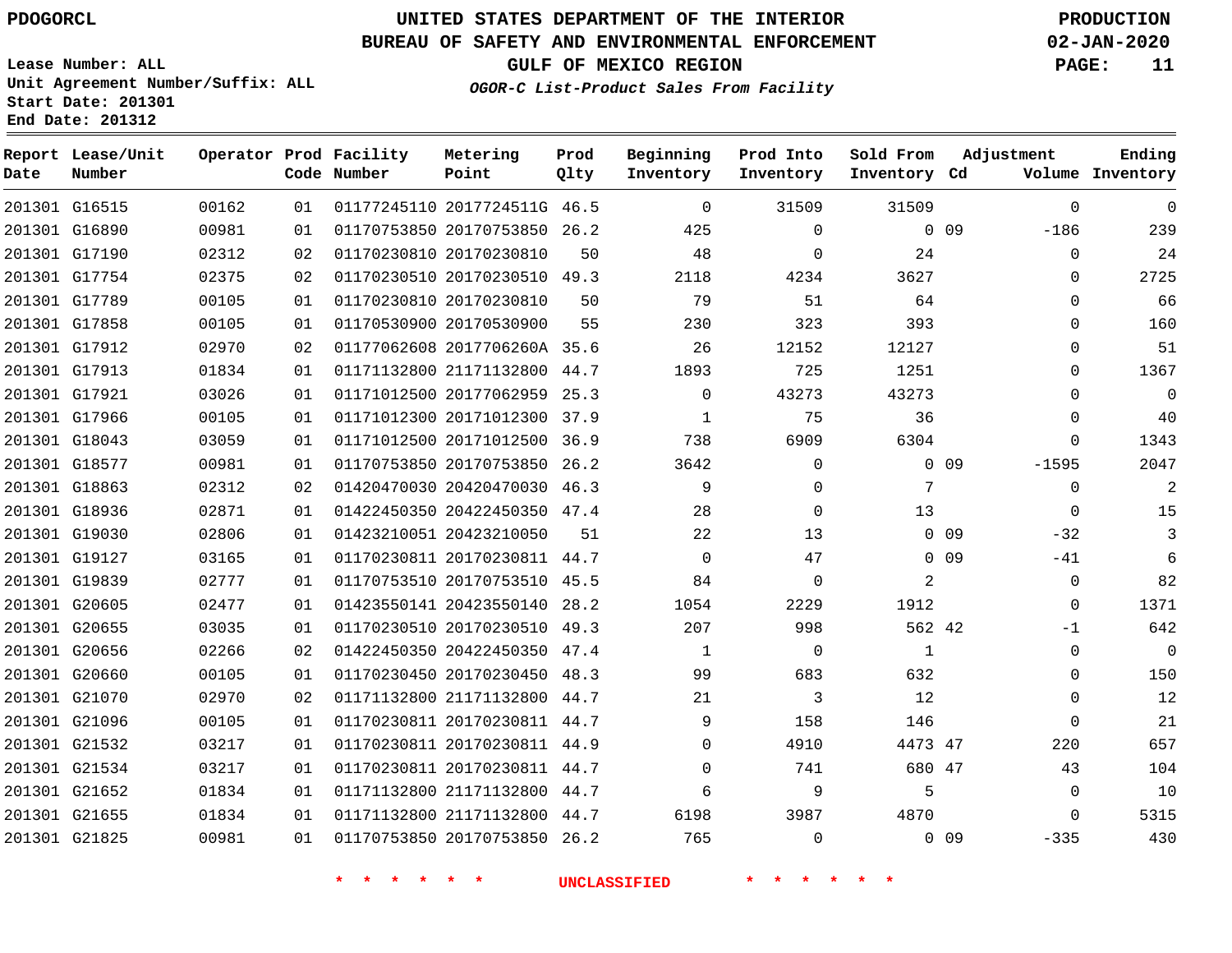**Report Lease/Unit**

**Number**

# **UNITED STATES DEPARTMENT OF THE INTERIOR PDOGORCL PRODUCTION**

**Prod Qlty**

#### **BUREAU OF SAFETY AND ENVIRONMENTAL ENFORCEMENT 02-JAN-2020**

**Lease Number: ALL Unit Agreement Number/Suffix: ALL Start Date: 201301 End Date: 201312**

**Operator Prod Facility**

**Code Number**

**Metering Point**

**OGOR-C List-Product Sales From Facility**

**Sold From Inventory**

**Prod Into Inventory**

**Beginning Inventory**

**GULF OF MEXICO REGION PAGE: 12**

**Inventory Cd Volume**

**Adjustment**

 $-7$ 

**Ending**

| 201301 G21826 | 00981 | 01  | 01170753850 20170753850 26.2 |          | 16       | $\Omega$       |             | 0 <sub>09</sub> | $-7$        | 9              |
|---------------|-------|-----|------------------------------|----------|----------|----------------|-------------|-----------------|-------------|----------------|
| 201301 G22219 | 03033 | 01  | 01423210051 20423210050      | 66       | 59       | 517            | 466         |                 | $\Omega$    | 110            |
| 201301 G22236 | 00105 | 01  | 01170230450 20170230450 48.3 |          | 25       | 307            | 268         |                 | 0           | 64             |
| 201301 G22246 | 01284 | 02  | 01423210051 20170230500 43.3 |          | 38       | 59             | 57          |                 | $\Omega$    | 40             |
| 201301 G22268 | 02777 | 01  | 01170230810 2042709015I 42.4 |          | 0        | 336            | 336         |                 | $\Omega$    | $\mathbf 0$    |
| 201301 G22501 | 00078 | 01  | 01170230400 20170230400 52.2 |          | 1        | 38             | 33          |                 | 0           | 6              |
| 201301 G22505 | 02375 | 02  | 01170230811 20170230811 44.7 |          | 269      | 3553           | 3346        |                 | $\Omega$    | 476            |
| 201301 G22510 | 00162 | 01  | 01170230810 20170230810      | 50       | 4523     | 2724           | 3582        |                 | $\Omega$    | 3665           |
| 201301 G22513 | 02579 | 02  | 01170230500 20170230500 43.3 |          | 287      | 1428           | 736 42      |                 | 1           | 980            |
| 201301 G22549 | 02222 | 01  | 01170530900 20170530900 52.9 |          | 10       | 7              |             | 13 42           | $-1$        | $\overline{3}$ |
| 201301 G22605 | 01834 | 01  | 01171132800 21171132800 44.7 |          | 787      | 487            | 609         |                 | $\mathbf 0$ | 665            |
| 201301 G22613 | 02655 | 02  | 01171132800 21171132800 44.7 |          | 388      | - 0            | 185         |                 | 0           | 203            |
| 201301 G22621 | 01834 | 01  | 01171132800 21171132800 44.7 |          | 10153    | 5619           | 7537 42     |                 | $-1$        | 8234           |
| 201301 G22660 | 02058 | 02  | 01171012310 20171012310 45.6 |          | 95       | 1197           | 1164        |                 | 0           | 128            |
| 201301 G22699 | 00730 | 01  | 01171012500 20171012500 36.9 |          | 546      | 5627           | 5079        |                 | 0           | 1094           |
| 201301 G22772 | 00105 | 01  | 01170513800 20170513800 32.7 |          | 67       | 190            | 217         |                 | $\Omega$    | 40             |
| 201301 G22781 | 03035 | 01  | 01170754751 01170754751      | $\Omega$ | 973      | $\overline{0}$ | $\mathbf 0$ |                 | $\Omega$    | 973            |
| 201301 G22792 | 03035 | 01  | 01177258041 01177258041 28.4 |          | 1033     | 1224           | 1976        |                 | $\Omega$    | 281            |
| 201301 G22840 | 00730 | 01  | 01608103650 20608103650      | 33       | 4        | 1269           | 1270        |                 | $\Omega$    | 3              |
| 201301 G23125 | 02312 | 02  | 01420470030 20420470030 46.3 |          | 124      | $\Omega$       | 102         |                 | 0           | 22             |
| 201301 G23181 | 01963 | 01  | 01423210051 20423210050      | 66       | 121      | 34             | 34          |                 | $\Omega$    | 121            |
| 201301 G23199 | 00105 | 01  | 01170230450 20170230450 48.3 |          | 163      | $\Omega$       | 163         |                 | $\Omega$    | $\overline{0}$ |
| 201301 G23473 | 00981 | 01  | 01170753850 20170753850 26.2 |          | 126      | $\Omega$       | 55          |                 | 0           | 71             |
| 201301 G23480 | 00981 | 01  | 01170753850 20170753850 26.2 |          | 1221     | $\Omega$       | 535         |                 | $\Omega$    | 686            |
| 201301 G23481 | 00981 | 01  | 01170753850 20170753850 26.2 |          | 1400     | $\Omega$       | 613         |                 | $\Omega$    | 787            |
| 201301 G23528 | 00981 | 01  | 01170753850 20170753850 26.2 |          | 2668     | $\Omega$       | 1168        |                 | 0           | 1500           |
| 201301 G23529 | 00981 | O 1 | 01170753850 20170753850 26.2 |          | 4279     | $\Omega$       | 1873        |                 | $\Omega$    | 2406           |
| 201301 G23730 | 03217 | 01  | 01170230810 20170230811 44.7 |          | $\Omega$ | 36             |             | 33 47           | 28          | 31             |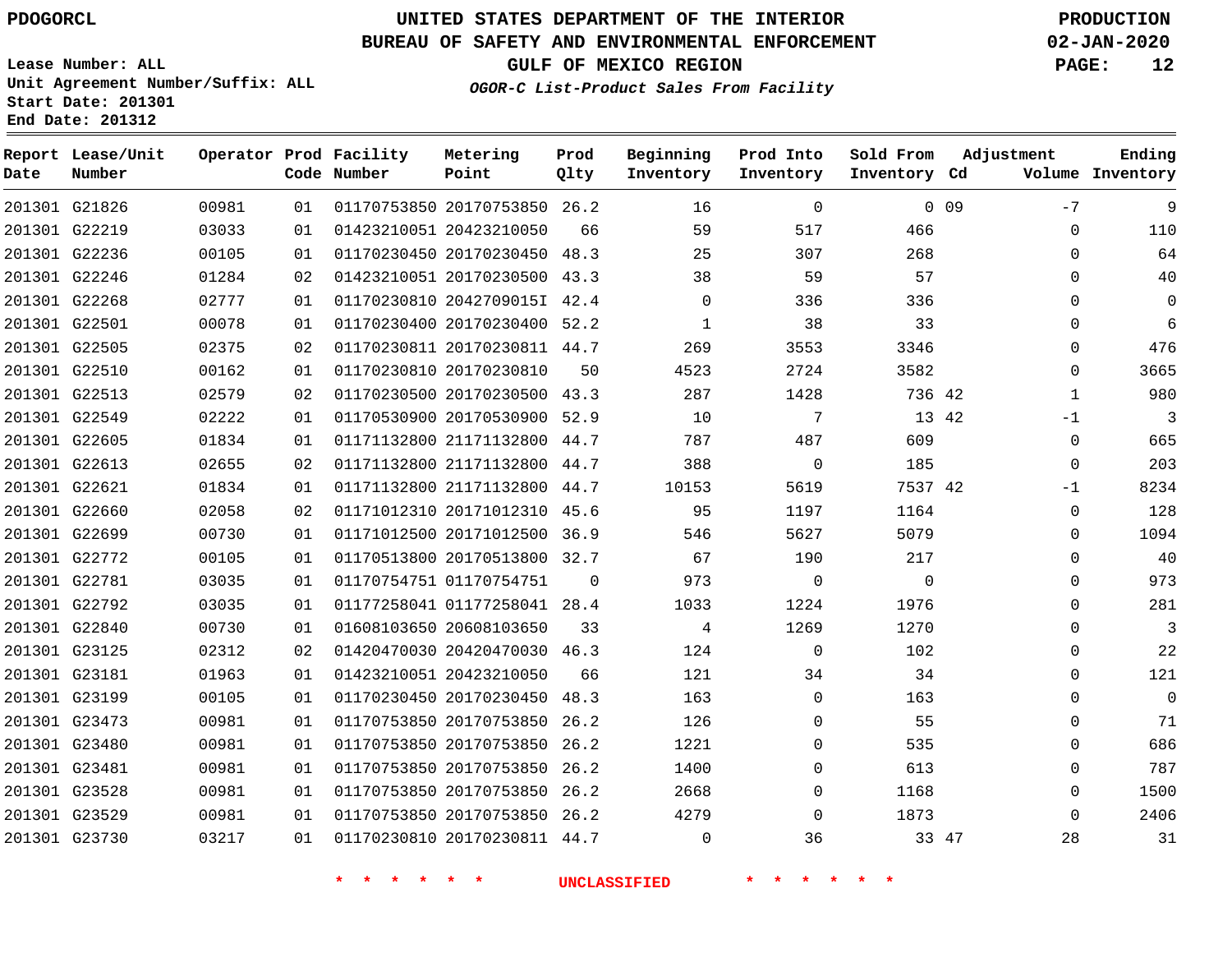**Report Lease/Unit**

## **UNITED STATES DEPARTMENT OF THE INTERIOR PDOGORCL PRODUCTION**

**Prod**

#### **BUREAU OF SAFETY AND ENVIRONMENTAL ENFORCEMENT 02-JAN-2020**

**Ending**

**Lease Number: ALL Unit Agreement Number/Suffix: ALL Start Date: 201301 End Date: 201312**

**Operator Prod Facility Metering**

#### **OGOR-C List-Product Sales From Facility**

|  |                       |  |       | .  |
|--|-----------------------|--|-------|----|
|  | GULF OF MEXICO REGION |  | PAGE: | 13 |

| Volume Inventory |              |      | Inventory Cd | Inventory      | Inventory      | Qlty | Point                        | Code Number             |    |       | Number        | Date |
|------------------|--------------|------|--------------|----------------|----------------|------|------------------------------|-------------------------|----|-------|---------------|------|
| $\Omega$         | $\Omega$     |      | 722          | 722            | $\Omega$       | 50   | 01170230810 20170230810      |                         | 01 | 00162 | 201301 G23735 |      |
| 67               | $\Omega$     |      | 65           | 52             | 80             | 50   | 01170230810 20170230810      |                         | 02 | 02312 | 201301 G23736 |      |
| 6371             | $\mathbf{1}$ |      | 33466 42     | 33629          | 6207           |      | 01171012400 20171012400 49.7 |                         | 02 | 02503 | 201301 G23851 |      |
| 10               | $\Omega$     |      | 20           | 10             | 20             |      | 01171092651 20171092650 51.4 |                         | 01 | 03035 | 201301 G23933 |      |
| 995              | $\Omega$     |      | 32           | $\Omega$       | 1027           |      | 01170753510 20170753510 60.9 |                         | 01 | 03217 | 201301 G23956 |      |
| 23               | $\Omega$     |      | 6            | 19             | 10             | 50   |                              | 01170230810 20170230810 | 02 | 02312 | 201301 G24425 |      |
| 57               | $\Omega$     |      | 72           | 11             | 118            | 50   | 01170230810 20170230810      |                         | 02 | 02312 | 201301 G24429 |      |
| $\overline{0}$   | $\Omega$     |      | 8            | $\overline{0}$ | 8              |      | 01170230811 20170230811 44.7 |                         | 02 | 02312 | 201301 G24700 |      |
| 120              | $\Omega$     |      | 869          | 900            | 89             |      | 01170230811 20170230811 44.7 |                         | 01 | 02058 | 201301 G24710 |      |
| 988              | $\Omega$     |      | 1614         | 1440           | 1162           |      | 01170230500 20170230500 43.2 |                         | 01 | 00105 | 201301 G24730 |      |
| 330              | $\Omega$     |      | 323          | 653            | $\Omega$       | 50   |                              | 01170230810 20170230810 | 01 |       |               |      |
| 1318             | 0            |      | 1937         | 2093           | 1162           |      |                              |                         |    |       |               |      |
| 29               | $\Omega$     |      | 689          | 675            | 43             |      | 01171131600 20171131600 44.8 |                         | 01 | 02989 | 201301 G24791 |      |
| 181              | $\Omega$     |      | 416          | 197            | 400            |      | 01171092651 20171092650 51.4 |                         | 02 | 02628 | 201301 G24878 |      |
| 411              | $\Omega$     |      | 376          | 450            | 337            |      | 01171092651 20171092650 51.4 |                         | 02 | 02628 | 201301 G24883 |      |
| 279              | $\Omega$     |      | 3741         | 526            | 3494           | 38   | 01171012300 20171012300      |                         | 01 | 02807 | 201301 G24898 |      |
| 5642             | $\mathbf{1}$ |      | 5162 42      | 4047           | 6756           |      | 01171132800 21171132800 44.7 |                         | 01 | 01834 | 201301 G24924 |      |
| 3                | $\mathbf{1}$ | 6 42 |              | $\mathbf{1}$   | 7              |      | 01171132800 21171132800 44.7 |                         | 01 | 01834 | 201301 G24926 |      |
| 1                | $\Omega$     |      | 407          | 407            | 1              |      | 01608103650 20608103650 33.3 |                         | 01 | 01284 | 201301 G24990 |      |
| $\Omega$         | $\Omega$     |      | $\Omega$     | $\Omega$       | $\Omega$       |      | 01170753510 20170753510 45.5 |                         | 01 | 02777 | 201301 G25008 |      |
| $\mathbf{1}$     | $\Omega$     |      | 9            | 5              | 5              | 66   | 01423210051 20423210050      |                         | 02 | 02813 | 201301 G25514 |      |
| $\overline{2}$   | $\Omega$     |      | 15           | 12             | 5              | 66   | 01423210051 20423210050      |                         | 02 | 02813 | 201301 G25515 |      |
| 202              | $\Omega$     |      | 854          | 924            | 132            |      | 01170230450 20170230450 48.3 |                         | 01 | 00105 | 201301 G25524 |      |
| 326              | $\Omega$     |      | 1363         | 1487           | 202            |      | 01170230450 20170230450 48.3 |                         | 02 | 02058 | 201301 G25561 |      |
| 15               | $\Omega$     |      | 15           | 30             | $\overline{0}$ | 50   | 01170230810 20170230810      |                         | 01 | 00105 | 201301 G25579 |      |
| $\mathbf 0$      | $\Omega$     |      | 290          | $\mathbf{0}$   | 290            |      | 01170230500 20170230500 43.2 |                         | 01 |       |               |      |
| 15               | 0            |      | 305          | 30             | 290            |      |                              |                         |    |       |               |      |

**\* \* \* \* \* \* UNCLASSIFIED \* \* \* \* \* \***

**Beginning Prod Into Sold From Adjustment**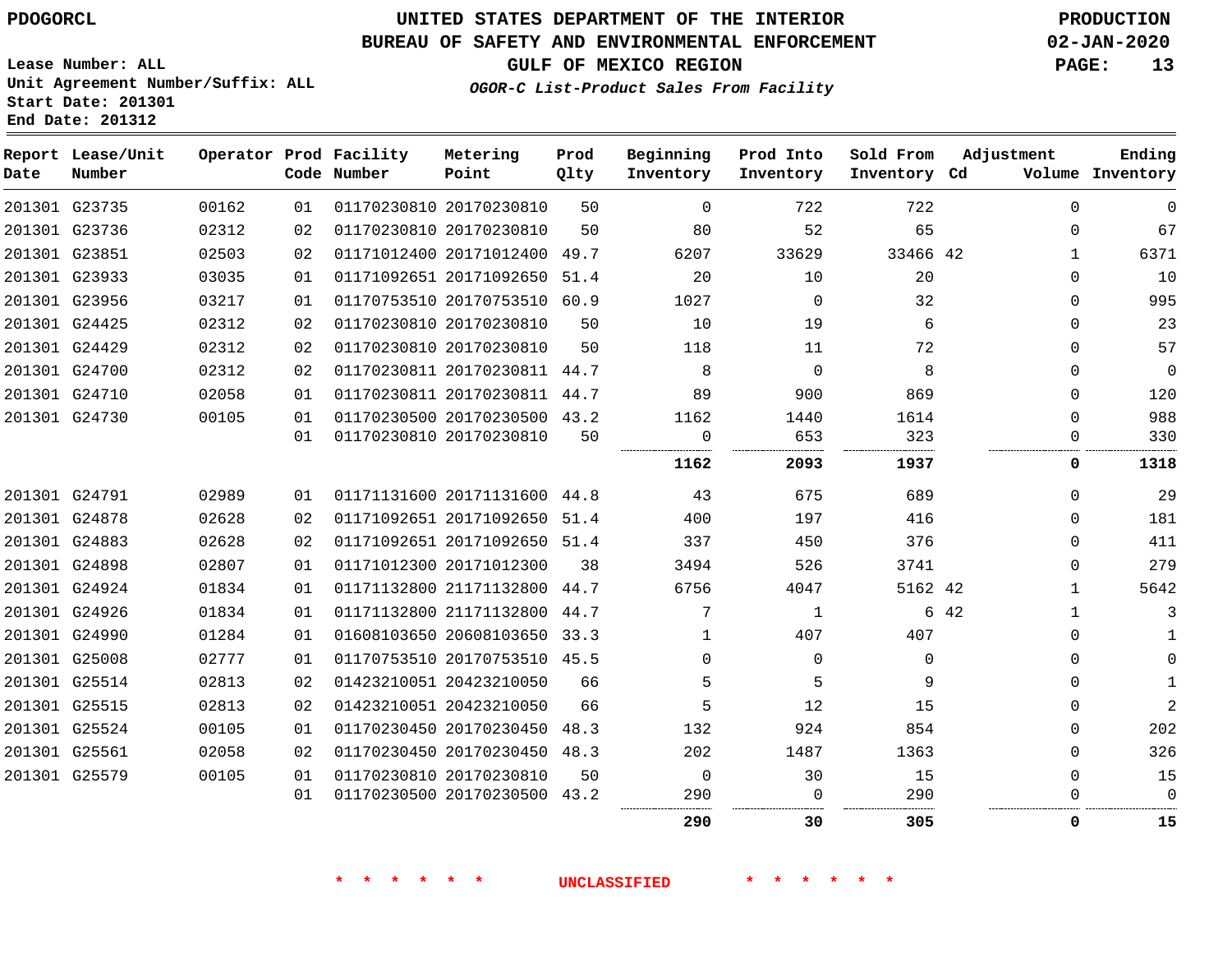**Prod**

### **BUREAU OF SAFETY AND ENVIRONMENTAL ENFORCEMENT 02-JAN-2020**

**Lease Number: ALL Unit Agreement Number/Suffix: ALL Start Date: 201301**

**End Date: 201312**

**Report Lease/Unit**

**GULF OF MEXICO REGION PAGE: 14**

**Adjustment**

**Ending**

**OGOR-C List-Product Sales From Facility**

**Beginning Prod Into Sold From**

| Date | Number        |       |    | Code Number | Point                        | Qlty        | Inventory   | Inventory   | Inventory Cd |                | Volume Inventory |
|------|---------------|-------|----|-------------|------------------------------|-------------|-------------|-------------|--------------|----------------|------------------|
|      | 201301 G25605 | 00105 | 01 |             | 01170230810 20170230810      | 50          | $\mathbf 0$ | $\mathbf 0$ | $\mathbf 0$  | $\mathbf 0$    | $\mathbf 0$      |
|      | 201301 G25606 | 02375 | 02 |             | 01170230810 20170230810      | 50          | 474         | 317         | 391          | $\mathbf 0$    | 400              |
|      | 201301 G25937 | 03075 | 02 |             | 01170230810 20170230810      | 50          | 2958        | 1737        | 2321         | $\mathbf 0$    | 2374             |
|      | 201301 G26001 | 02628 | 01 |             | 01171132800 21171132800      | 44.7        | 683         | 451         | 542          | $\mathbf 0$    | 592              |
|      | 201301 G26032 | 03059 | 01 |             | 01171012300 20171012300      | 37.9        | 184         | 366         | 356          | $\Omega$       | 194              |
|      | 201301 G26074 | 01284 | 01 |             | 01177122950 20177122950 31.4 |             | 24          | 6722        | 6696         | $\Omega$       | 50               |
|      | 201301 G26146 | 01586 | 01 |             | 01177258152 01177258152 44.4 |             | 127         | $\mathbf 0$ | $\Omega$     | $\mathbf 0$    | 127              |
|      | 201301 G26281 | 02528 | 02 |             | 01170753850 20170753850 26.2 |             | 38          | $\Omega$    | 17           | $\Omega$       | 21               |
|      | 201301 G26480 | 01978 | 02 |             | 01423210051 20423210050      | 66          | 17          | 697         | 679          | $\mathbf 0$    | 35               |
|      | 201301 G27036 | 03075 | 02 |             | 01170230810 20170230810      | 50          | 260         | $\Omega$    | 13           | $\Omega$       | 247              |
|      | 201301 G27100 | 01978 | 02 |             | 01171012310 20171012310 45.6 |             | 26          | 303         | 298 42       | $\overline{2}$ | 33               |
|      | 201301 G27169 | 01284 | 01 |             | 01171012500 20171012500 36.9 |             | 807         | 8068        | 7307         | $\mathbf 0$    | 1568             |
|      | 201301 G27194 | 01586 | 01 |             | 01177258152 01177258152      | $\Omega$    | 19          | $\mathbf 0$ | $\mathbf 0$  | $\mathbf 0$    | 19               |
|      | 201301 G27214 | 01586 | 02 |             | 01177288152 01177288152      | $\mathbf 0$ | 6           | 0           | $\Omega$     | $\mathbf 0$    | 6                |
|      | 201301 G27215 | 01586 | 02 |             | 01177288152 01177288152      | $\Omega$    | 19          | $\Omega$    | $\Omega$     | $\Omega$       | 19               |
|      | 201301 G27509 | 02970 | 02 |             | 01170230450 20170230450 48.3 |             | 1011        | 7550        | 6907         | $\mathbf 0$    | 1654             |
|      | 201301 G27789 | 01284 | 01 |             | 01170530900 20170530900      | $\Omega$    | $\Omega$    | $\Omega$    | $\Omega$     | $\mathbf 0$    | $\mathbf 0$      |
|      | 201301 G27851 | 02628 | 02 |             | 01171132000 20171132000      | 41.2        | $\mathbf 0$ | 8           | 8            | $\mathbf 0$    | $\Omega$         |
|      | 201301 G27927 | 02503 | 02 |             | 01171092651 20171092650      | 51.4        | 1253        | 1056        | 1341 42      | $\mathbf{1}$   | 969              |
|      | 201301 G27949 | 02871 | 01 |             | 01171012500 20171012500 36.9 |             | 141         | 1285        | 1176         | $\mathbf 0$    | 250              |
|      | 201301 G27988 | 00730 | 01 |             | 01608103650 20608103650 33.3 |             | 299         | 115706      | 115746       | $\mathbf 0$    | 259              |
|      | 201301 G30654 | 02777 | 02 |             | 01170230810 20170230810 41.4 |             | 366         | 270         | 315 42       | $\mathbf{1}$   | 322              |
|      | 201301 G30679 | 00730 | 01 |             | 01170230500 20170230810      | 50          | $\Omega$    | 456         | 225          | $\Omega$       | 231              |
|      | 201301 G31003 | 02579 | 02 |             | 01423210051 20423210050      | 66          | 32          | 146         | 147          | $\Omega$       | 31               |
|      | 201301 G31040 | 02058 | 02 |             | 01170230450 20170230450      | 48.3        | 368         | 2479        | 2304         | $\mathbf 0$    | 543              |
|      | 201301 G31304 | 02714 | 01 |             | 01170230811 20170230811 44.7 |             | 129         | 1993        | 1855         | $\mathbf 0$    | 267              |
|      | 201301 G31369 | 02628 | 01 |             | 01171012300 20171012300 37.9 |             | 23072       | 41084       | 42339        | $\Omega$       | 21817            |
|      | 201301 G32113 | 02477 | 01 |             | 01170230811 20170230811 44.7 |             | 524         | 17688       | 15844        | $\Omega$       | 2368             |

**\* \* \* \* \* \* UNCLASSIFIED \* \* \* \* \* \***

**Operator Prod Facility Metering**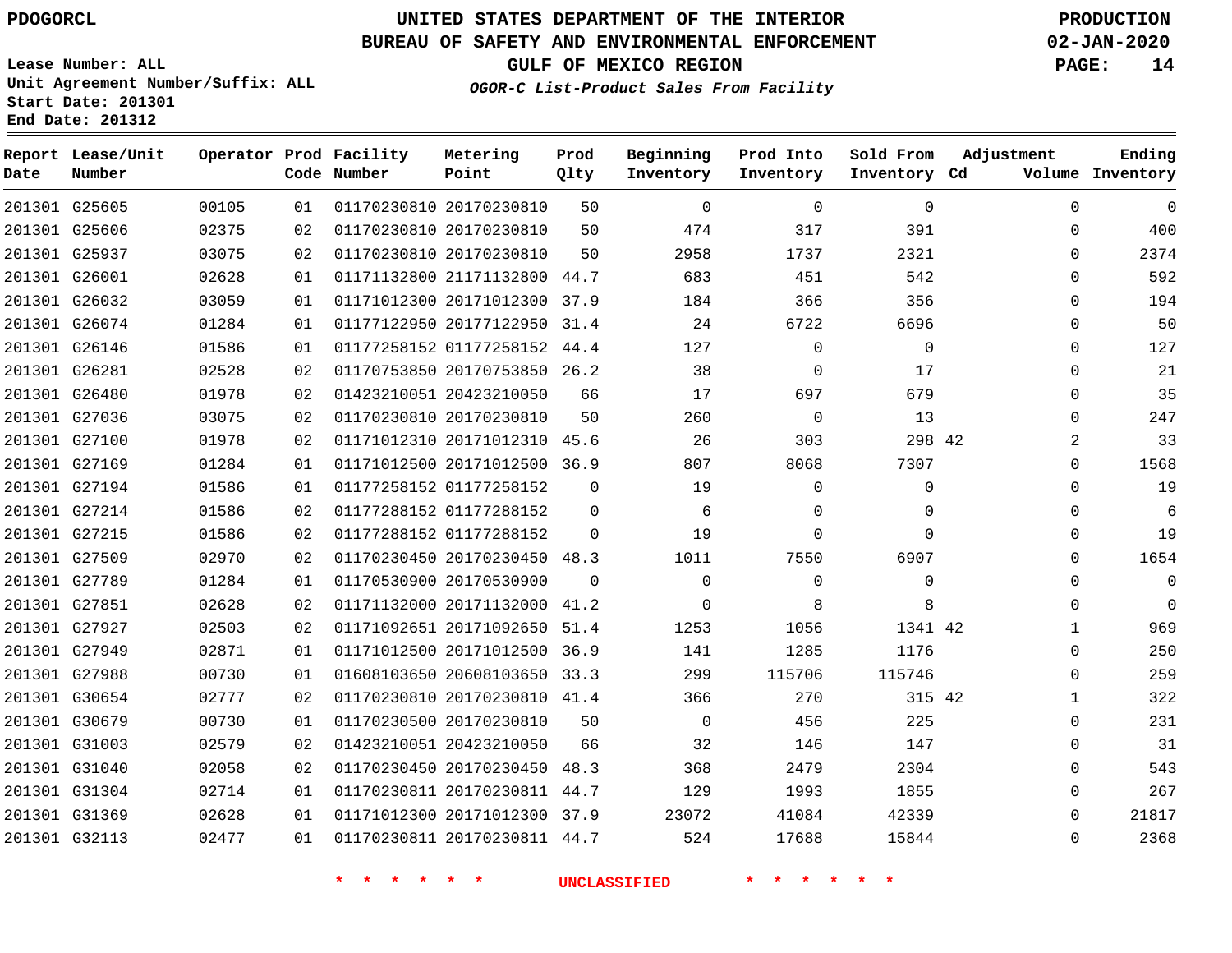**Lease Number: ALL**

**Start Date: 201301 End Date: 201312**

## **UNITED STATES DEPARTMENT OF THE INTERIOR PDOGORCL PRODUCTION**

### **BUREAU OF SAFETY AND ENVIRONMENTAL ENFORCEMENT 02-JAN-2020**

**Unit Agreement Number/Suffix: ALL**

**GULF OF MEXICO REGION PAGE: 15**

**OGOR-C List-Product Sales From Facility**

| Date   | Report Lease/Unit<br>Number |       |    | Operator Prod Facility<br>Code Number | Metering<br>Point            | Prod<br>Qlty | Beginning<br>Inventory | Prod Into<br>Inventory | Sold From<br>Inventory Cd | Adjustment  | Ending<br>Volume Inventory |
|--------|-----------------------------|-------|----|---------------------------------------|------------------------------|--------------|------------------------|------------------------|---------------------------|-------------|----------------------------|
|        | 201301 G32197               | 01284 | 02 |                                       | 01171012500 20171012500 36.9 |              | 80                     | 1042                   | 919                       | $\Omega$    | 203                        |
|        | 201301 G32267               | 00105 | 01 |                                       | 01177298272 01177298272      | $\Omega$     | 1                      | 36                     | $\Omega$                  | $\mathbf 0$ | 37                         |
|        | 201301 G32268               | 00105 | 01 |                                       | 01177298272 01177298272      | $\mathbf 0$  | $\overline{2}$         | 63                     | $\mathbf 0$               | $\mathbf 0$ | 65                         |
|        | 201301 G33388               | 02967 | 01 |                                       | 01420470030 20420470030 49.4 |              | 173                    | $\mathbf 0$            | 32 42                     | $-1$        | 140                        |
|        | 201301 G33407               | 02967 | 02 |                                       | 01170230810 20170230810      | 41.4         | 56                     | 33                     | 44                        | 0           | 45                         |
|        | 201301 G33408               | 03075 | 02 |                                       | 01422450350 20422450350      | 47.4         | 1107                   | 1876                   | 1358 42                   | $-1$        | 1624                       |
|        | 201301 G33596               | 02503 | 02 |                                       | 01171132000 20171132000      | 41.2         | 366                    | 8920                   | 8713                      | $\Omega$    | 573                        |
| 201302 | 00016                       | 00687 | 01 |                                       | 01170513700 20170513700      | 24           | 13                     | 66                     | 71 42                     | $-1$        | 7                          |
|        |                             | 02375 | 01 |                                       | 01170513700 20170513700 24.4 |              | 3717                   | 28837                  | 28224                     | $\mathbf 0$ | 4330                       |
|        |                             |       |    |                                       |                              |              | 3730                   | 28903                  | 28295                     | -1          | 4337                       |
| 201302 | 00026                       | 02375 | 01 |                                       | 01170513700 20170513700      | 24.4         | 7236                   | 56395                  | 55166 42                  | 3           | 8468                       |
| 201302 | 00032                       | 02375 | 01 |                                       | 01170513700 20170513700      | 35.5         | 225                    | 2457                   | 2313                      | $\Omega$    | 369                        |
| 201302 | 00033                       | 02375 | 01 |                                       | 01170513700 20170513700      | 35.5         | 1008                   | 10272                  | 9738                      | 0           | 1542                       |
| 201302 | 00049                       | 00105 | 01 |                                       | 01171012300 20171012300      | 37.8         | 17053                  | 27826                  | 32166                     | $\mathbf 0$ | 12713                      |
| 201302 | 00050                       | 00105 | 01 |                                       | 01171012300 20171012300      | 37.8         | 8191                   | 9313                   | 13249                     | $\mathbf 0$ | 4255                       |
| 201302 | 00051                       | 00105 | 01 |                                       | 01171012300 20171012300 37.8 |              | 444                    | 1537                   | 1279                      | $\mathbf 0$ | 702                        |
| 201302 | 00052                       | 00105 | 01 |                                       | 01171012300 20171012300      | 37.8         | 2642                   | 4358                   | 5009                      | $\mathbf 0$ | 1991                       |
| 201302 | 00079                       | 01834 | 01 |                                       | 01170230810 20170230810      | 49.1         | 304                    | 565                    | 400 42                    | $-1$        | 468                        |
| 201302 | 00081                       | 00105 | 01 |                                       | 01170231300 01170231300      | 44           | 0                      | 830                    | 830                       | 0           | $\overline{0}$             |
| 201302 | 00090                       | 03035 | 01 |                                       | 01170230810 20170230810      | 49.1         | 8                      | 166                    | 36                        | 0           | 138                        |
| 201302 | 00137                       | 00687 | 01 |                                       | 01170513700 20170513700      | 24           | 41                     | 189                    | 209                       | $\mathbf 0$ | 21                         |
| 201302 | 00138                       | 00687 | 01 |                                       | 01170513700 20170513700      | 24           | 205                    | 1416                   | 1463                      | 0           | 158                        |
| 201302 | 00184                       | 03147 | 02 |                                       | 01170230810 20170230810 49.1 |              | 715                    | 1030                   | 891                       | $\mathbf 0$ | 854                        |
| 201302 | 00190                       | 02312 | 01 |                                       | 01170230810 20170230810      | 49.1         | 4                      | $\mathbf 0$            | 4                         | $\mathbf 0$ | $\overline{0}$             |
| 201302 | 00191                       | 02312 | 01 |                                       | 01170230810 20170230810      | 49.1         | 127                    | 0                      | 127                       | $\mathbf 0$ | $\mathbf{0}$               |
| 201302 | 00196                       | 02266 | 01 |                                       | 01171012300 20171012300      | 37.8         | 7732                   | 13797                  | 15225                     | $\mathbf 0$ | 6304                       |
| 201302 | 00244                       | 00105 | 01 |                                       | 01170231300 01170231300      | 44.1         | $\Omega$               | 1185                   | 1185                      | $\mathbf 0$ | $\mathbf 0$                |
| 201302 | 00247                       | 00105 | 01 |                                       | 01170231300 01170231300      | 44           | $\Omega$               | 1607                   | 1607                      | $\mathbf 0$ | $\mathbf 0$                |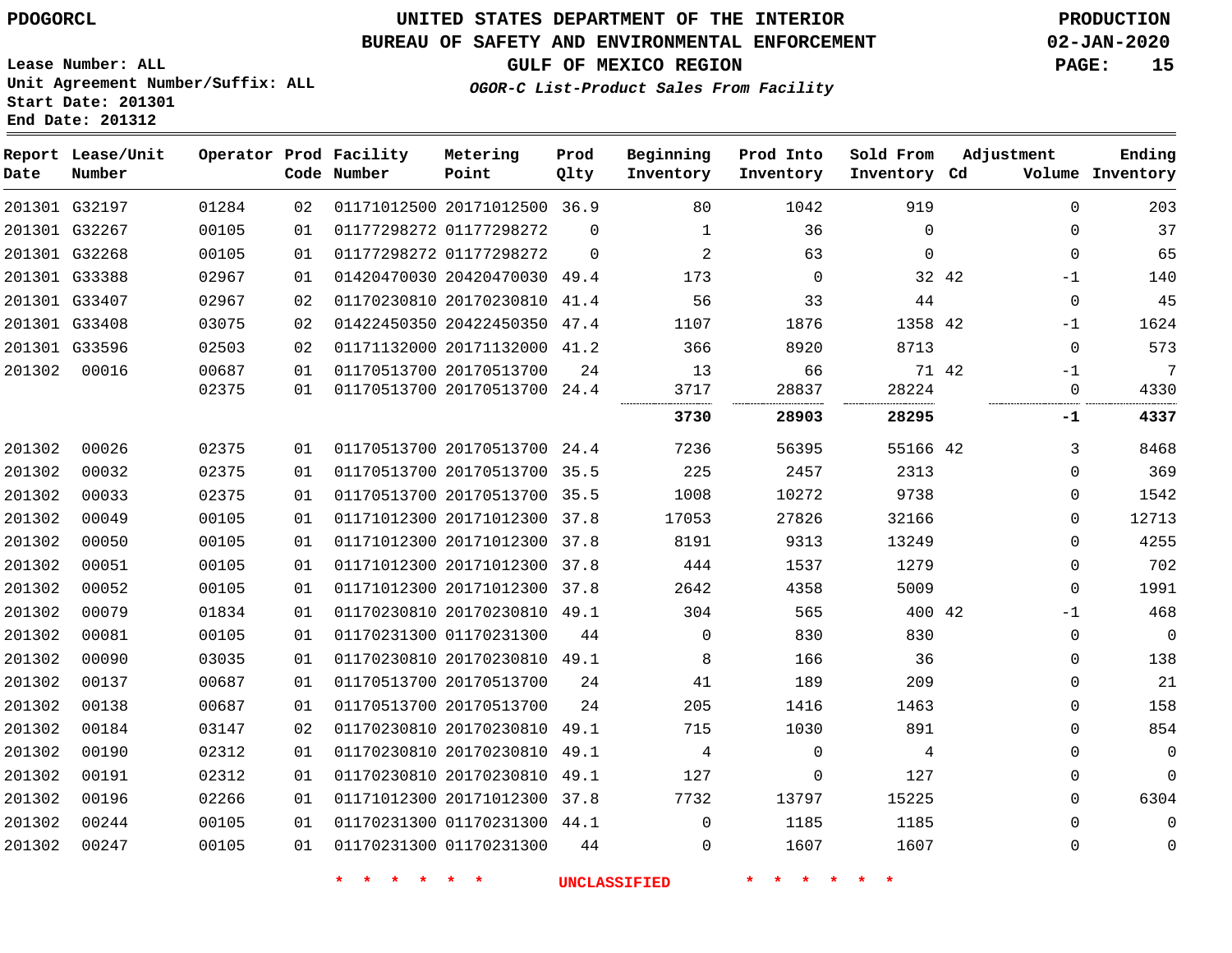#### **BUREAU OF SAFETY AND ENVIRONMENTAL ENFORCEMENT 02-JAN-2020**

**GULF OF MEXICO REGION PAGE: 16**

**Lease Number: ALL Unit Agreement Number/Suffix: ALL Start Date: 201301 End Date: 201312**

**OGOR-C List-Product Sales From Facility**

| Date   | Report Lease/Unit<br>Number |                |          | Operator Prod Facility<br>Code Number | Metering<br>Point                                       | Prod<br>Qlty | Beginning<br>Inventory | Prod Into<br>Inventory | Sold From<br>Inventory Cd | Adjustment                 | Ending<br>Volume Inventory |
|--------|-----------------------------|----------------|----------|---------------------------------------|---------------------------------------------------------|--------------|------------------------|------------------------|---------------------------|----------------------------|----------------------------|
| 201302 | 00253                       | 01284<br>02375 | 02<br>02 |                                       | 01170230810 20170230810 49.1<br>01170230810 20170230810 | 49.1         | 178<br>18              | 65<br>108              | 149<br>77                 | $\mathbf 0$<br>$\mathbf 0$ | 94<br>49                   |
|        |                             |                |          |                                       |                                                         |              | 196                    | 173                    | 226                       | 0                          | 143                        |
| 201302 | 00317                       | 02970          | 02       |                                       | 01171012310 20171012310                                 | 45           | 14                     | 101                    | 101                       | $\mathbf 0$                | 14                         |
| 201302 | 00353                       | 02266          | 01       |                                       | 01170754800 20170754800 15.3                            |              | 550                    | 2071                   | 2059                      | $\mathbf 0$                | 562                        |
| 201302 | 00367                       | 02375          | 01       |                                       | 01170513700 20170513700 24.4                            |              | 149                    | 1432                   | 1366                      | $\Omega$                   | 215                        |
| 201302 | 00424                       | 03035          | 01       |                                       | 01171012400 20171012400 50.4                            |              | 299                    | 1551                   | 1480                      | $\mathbf 0$                | 370                        |
| 201302 | 00434                       | 01284          | 01       |                                       | 01177112605 2017711260Y 31.5                            |              | 52                     | 5149                   | 5154                      | $\mathbf 0$                | 47                         |
| 201302 | 00453                       | 01284          | 01       |                                       | 01177112605 2017711260Y 31.5                            |              | 17                     | 2493                   | 2488                      | $\mathbf 0$                | 22                         |
| 201302 | 00466                       | 03035          | 01       |                                       | 01171012400 20171012400 50.4                            |              | 3147                   | 17874                  | 16762                     | $\mathbf 0$                | 4259                       |
| 201302 | 00479                       | 00105          | 01       |                                       | 01171012500 20171012500 37.7                            |              | 1055                   | 4822                   | 4568                      | $\mathbf 0$                | 1309                       |
| 201302 | 00487                       | 03033          | 01       |                                       | 01171132800 21171132800 43.4                            |              | 7964                   | 9026                   | 5925 42                   | $\mathbf{1}$               | 11066                      |
| 201302 | 00495                       | 03033          | 01       |                                       | 01171132800 21171132800 43.4                            |              | 798                    | 2635                   | 593 42                    | $-1$                       | 2839                       |
| 201302 | 00526                       | 00105          | 01       |                                       | 01170230810 20170230810                                 | 49           | 888                    | 1583                   | 1159                      | $\mathbf 0$                | 1312                       |
| 201302 | 00541                       | 03033          | 01       |                                       | 01170530900 20170530900 55.3                            |              | 2773                   | 25                     | 158                       | $\mathbf 0$                | 2640                       |
| 201302 | 00560                       | 00687          | 01       |                                       | 01171131600 20171131600                                 | 44.8         | 37                     | 520                    | 474 42                    | $\mathbf{1}$               | 84                         |
| 201302 | 00577                       | 03059          | 01       |                                       | 01171012300 20171012300 37.8                            |              | 13859                  | 21401                  | 25482                     | $\mathbf 0$                | 9778                       |
| 201302 | 00593                       | 01834          | 01       |                                       | 01171012300 20171012300                                 | 38           | 11828                  | 9855                   | 11423                     | $\mathbf 0$                | 10260                      |
|        |                             | 03033          | 01       |                                       | 01171012300 20171012300                                 | 37.8         | 7419                   | 7660                   | 11579                     | $\mathbf 0$                | 3500                       |
|        |                             |                |          |                                       |                                                         |              | 19247                  | 17515                  | 23002                     | 0                          | 13760                      |
| 201302 | 00605                       | 02899          | 01       |                                       | 01170573602 20170573602 33.9                            |              | 223                    | 864                    | 499                       | $\Omega$                   | 588                        |
| 201302 | 00680                       | 03033          | 01       |                                       | 01170230700 20170230700                                 | $\Omega$     | 660                    | 146                    | $\Omega$                  | $\Omega$                   | 806                        |
| 201302 | 00691                       | 02312          | 02       |                                       | 01170754201 01170754201 37.6                            |              | 807                    | 675                    | 829                       | $\Omega$                   | 653                        |
| 201302 | 00693                       | 02266          | 02       |                                       | 01170754800 20170754800 15.3                            |              | 203                    | 774                    | 767                       | $\mathbf 0$                | 210                        |
| 201302 | 00694                       | 02266          | 01       |                                       | 01170754800 20170754800 15.3                            |              | 2313                   | 7621                   | 7867                      | $\mathbf 0$                | 2067                       |
| 201302 | 00697                       | 02266          | 01       |                                       | 01170754800 20170754800 15.3                            |              | 523                    | 1888                   | 1899                      | $\mathbf 0$                | 512                        |
| 201302 | 00758                       | 00105          | 01       |                                       | 01170230810 20170230810                                 | 49           | 1110                   | 2143                   | 1476                      | $\mathbf 0$                | 1777                       |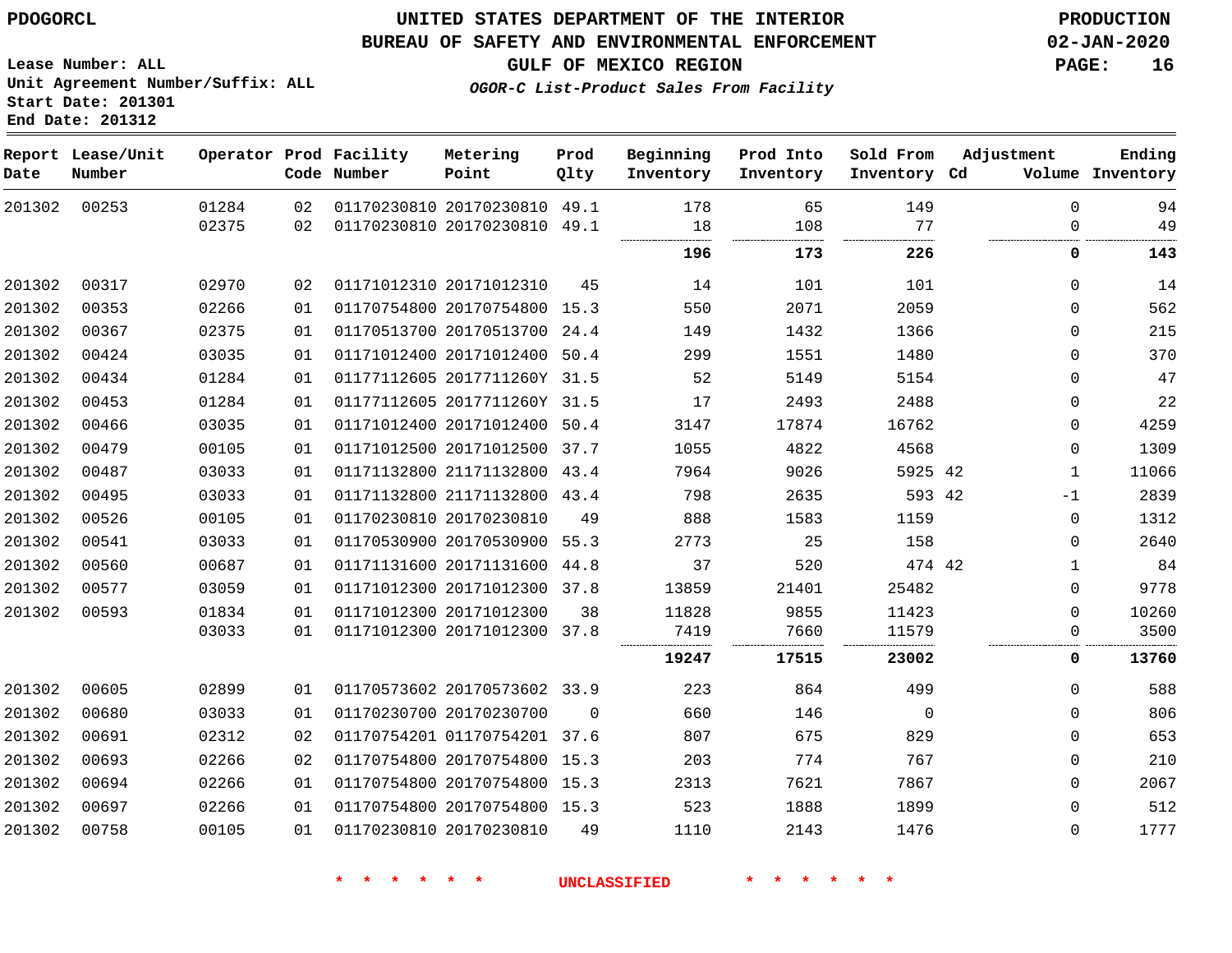# **UNITED STATES DEPARTMENT OF THE INTERIOR PDOGORCL PRODUCTION**

### **BUREAU OF SAFETY AND ENVIRONMENTAL ENFORCEMENT 02-JAN-2020**

**Lease Number: ALL Unit Agreement Number/Suffix: ALL Start Date: 201301**

**OGOR-C List-Product Sales From Facility**

**GULF OF MEXICO REGION PAGE: 17**

| ,我们也不会不会不会。""我们的人,我们也不会不会不会。""我们的人,我们也不会不会不会不会。""我们的人,我们也不会不会不会。""我们的人,我们也不会不会不会 |  |  |
|----------------------------------------------------------------------------------|--|--|
|                                                                                  |  |  |
|                                                                                  |  |  |

| Date   | Report Lease/Unit<br>Number |       |    | Operator Prod Facility<br>Code Number | Metering<br>Point            | Prod<br>Qlty | Beginning<br>Inventory | Prod Into<br>Inventory | Sold From<br>Inventory Cd | Adjustment              | Ending<br>Volume Inventory |
|--------|-----------------------------|-------|----|---------------------------------------|------------------------------|--------------|------------------------|------------------------|---------------------------|-------------------------|----------------------------|
| 201302 | 00763                       | 01284 | 01 |                                       | 01170230810 20170230810 49.1 |              | 169                    | 92                     | 185                       | $\Omega$                | 76                         |
| 201302 | 00775                       | 01834 | 01 |                                       | 01171131600 20171131600 44.8 |              | 253                    | 2153                   | 2060                      | $\Omega$                | 346                        |
| 201302 | 00778                       | 03033 | 01 |                                       | 01171132000 20171132000 43.2 |              | 163                    | 2190                   | 2183                      | $\mathbf 0$             | 170                        |
| 201302 | 00796                       | 02628 | 01 |                                       | 01171012300 20171012300 37.8 |              | 11044                  | 17201                  | 20384                     | $\mathbf 0$             | 7861                       |
| 201302 | 00797                       | 00105 | 01 |                                       | 01171012300 20171012300 37.8 |              | 1344                   | 3054                   | 3003                      | 0                       | 1395                       |
| 201302 | 00819                       | 00078 | 01 |                                       | 01171132800 21171132800 44.2 |              | 31                     | 50                     | 26                        | $\Omega$                | 55                         |
| 201302 | 00839                       | 02451 | 01 |                                       | 01170513800 20170513800 32.5 |              | 1239                   | 4827                   | 5316                      | $\mathbf 0$             | 750                        |
|        | 201302 754302006A           | 00078 | 01 |                                       | 01170573601 20170573601 25.9 |              | 633                    | 2751                   | 3058 42                   | $\mathbf{1}$            | 327                        |
|        | 201302 754303001A           | 00059 | 01 |                                       | 01170230811 20170230811 45.3 |              | 254                    | 1361                   | 1060 09                   | -341                    | 214                        |
|        | 201302 754306012A           | 01207 | 01 |                                       | 01608128270 20608128270 25.7 |              | 124045                 | 196190                 |                           | $-252967$<br>$0\quad09$ | 67268                      |
|        | 201302 754306013A           | 01207 | 01 |                                       | 01608128270 20608128270 24.7 |              | 192232                 | 233477                 |                           | $-333033$<br>$0\quad09$ | 92676                      |
|        | 201302 754307005A           | 00078 | 01 |                                       | 01170573601 20170573601 26.2 |              | 116                    | 1272                   | 1237                      | $\mathbf{0}$            | 151                        |
|        | 201302 754307017A           | 02970 | 02 |                                       | 01171132800 20170230811 45.3 |              | 803                    | 4956                   | 4981                      | 0                       | 778                        |
|        | 201302 754309002A           | 00981 | 01 |                                       | 01170753850 20170753850 26.3 |              | 832                    | 0                      |                           | $0$ 09<br>$-13$         | 819                        |
|        | 201302 754310009A           | 00078 | 01 |                                       | 01170573601 20170573601 26.1 |              | 203                    | 1572                   | 1588                      | $\mathbf 0$             | 187                        |
|        | 201302 754315006A           | 02266 | 01 |                                       | 01170754800 20170754800 15.3 |              | 233                    | 846                    | 849                       | 0                       | 230                        |
|        | 201302 7543880060           | 00105 | 01 |                                       | 01170230450 20170230450 48.2 |              | 30                     | 185                    | 173                       | 0                       | 42                         |
|        | 201302 7543890080           | 02375 | 01 |                                       | 01170513700 20170513700 30.6 |              | 205                    | 2389                   | 2236 42                   | $\mathbf{1}$            | 359                        |
|        | 201302 7543890220           | 00105 | 01 |                                       | 01608158271 01608158271 19.9 |              | $\mathbf 0$            | 53                     | 53                        | 0                       | $\mathbb O$                |
|        | 201302 7543900080           | 00105 | 01 |                                       | 01177245111 01177245111      | $\Omega$     | 153                    | 34                     | $\Omega$                  | 0                       | 187                        |
|        | 201302 7543930100           | 03026 | 02 |                                       | 01170230450 20170230450 48.3 |              | 580                    | 2447                   | 2474                      | $\Omega$                | 553                        |
|        | 201302 7543930200           | 00105 | 01 |                                       | 01171012310 20171012310      | 45           | 1534                   | 13012                  | 12782                     | $\mathbf 0$             | 1764                       |
|        |                             | 01284 | 01 |                                       | 0117709260L 2017709260L 38.2 |              | 0<br>                  | 1353                   | 1353                      | $\mathbf 0$             | $\mathbf 0$                |
|        |                             |       |    |                                       |                              |              | 1534                   | 14365                  | 14135                     | 0                       | 1764                       |
|        | 201302 7543940080           | 03035 | 01 |                                       | 01170230811 20170230811 45.3 |              | 49                     | 371                    | 362                       | $\mathbf 0$             | 58                         |
|        | 201302 754395019A           | 00105 | 01 |                                       | 01420390101 01420390101      | $\Omega$     | 69                     | $\mathbf 0$            | $\overline{0}$            | 0                       | 69                         |
|        | 201302 754396015A           | 01284 | 01 |                                       | 01608103650 20608103650 37.7 |              | 19                     | 5850                   | 5859                      | $\Omega$                | 10                         |
|        | 201302 8910020210           | 02451 | 01 |                                       | 01170513800 20170513800 32.5 |              | 18366                  | 71365                  | 78638                     | 0                       | 11093                      |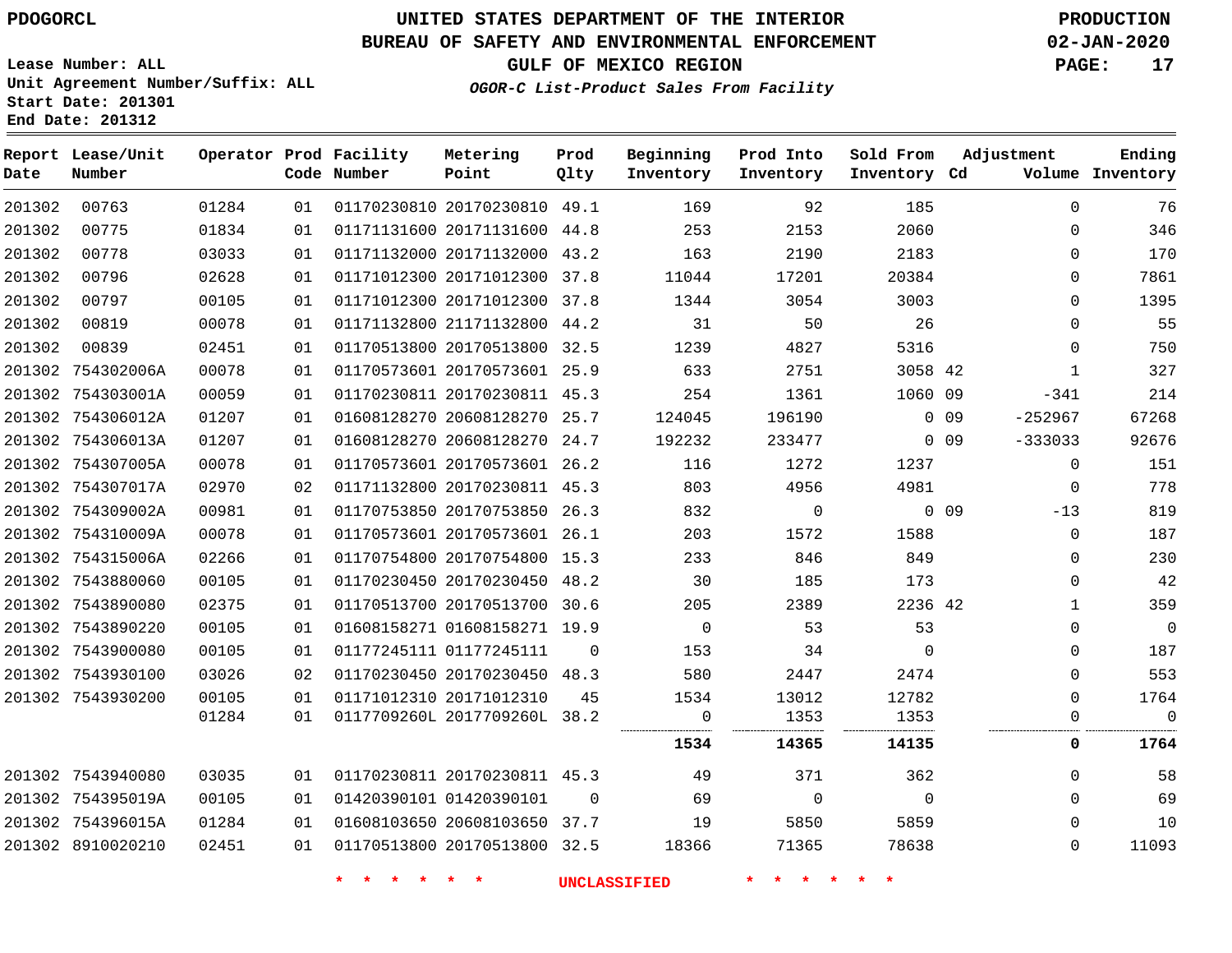8910024540 8910029320 8910034440

**Report Lease/Unit**

**Number**

### **UNITED STATES DEPARTMENT OF THE INTERIOR PDOGORCL PRODUCTION**

**Prod Qlty**

#### **BUREAU OF SAFETY AND ENVIRONMENTAL ENFORCEMENT 02-JAN-2020**

**Lease Number: ALL Unit Agreement Number/Suffix: ALL Start Date: 201301 End Date: 201312**

**Operator Prod Facility**

**Code Number**

 20170513800 32.5 20170513700 35.5

**Metering Point**

20170513700

**OGOR-C List-Product Sales From Facility**

   

**Prod Into Inventory**

**Beginning Inventory**

**GULF OF MEXICO REGION PAGE: 18**

**Inventory Cd Volume**

**Adjustment**

  $\Omega$ -1

**Ending**

42

**Sold From Inventory**

|                    | 02375 | 01 | 01170513700 20170513700 34.9 |    | 8052     | 61309    | 60155 42 |             | 9205        |
|--------------------|-------|----|------------------------------|----|----------|----------|----------|-------------|-------------|
|                    |       |    |                              |    | 8768     | 75618    | 73032    | -1          | 11353       |
| 201302 8910039150  | 00078 | 01 | 01170573601 20170573601 26.2 |    | 777      | 9708     | 9331 42  | -1          | 1153        |
| 201302 8910063810  | 03035 | 01 | 01170230450 20170230450 48.3 |    | 25       | $\Omega$ | 25       | $\Omega$    | $\mathbf 0$ |
| 201302 8910086400  | 02893 | 02 | 01171012400 20171012400 50.4 |    | 103      | 430      | 430      | $\mathbf 0$ | 103         |
| 201302 8910087670  | 02312 | 01 | 01170754201 01170754201 37.6 |    | 695      | 604      | 714 42   | $-1$        | 584         |
| 201302 8910087840  | 00162 | 01 | 01177122606 20177122606      | 47 | $\Omega$ | 913      | 913      | $\Omega$    | 0           |
| 201302 8910088160  | 01284 | 01 | 01171132800 21171132800 44.2 |    | 46       | 30       | 24       | $\Omega$    | 52          |
| 201302 8910089160  | 02375 | 01 | 01170513700 20170513700 25.7 |    | 611      | 6425     | 6072 42  | 1           | 965         |
| 201302 891008927AE | 00078 | 01 | 01170230400 20170230400 52.4 |    | 20       | 117      | 112      | 0           | 25          |
| 201302 891008927AG | 00078 | 01 | 01170230400 20170230400 52.4 |    | 137      | 796      | 766      | 0           | 167         |
| 201302 8910116580  | 02375 | 01 | 01170513700 20170513700 25.7 |    | 484      | 4215     | 4066     | $\Omega$    | 633         |
| 201302 8910116740  | 02375 | 01 | 01170513700 20170513700 25.7 |    | 1136     | 10075    | 9698     | 0           | 1513        |
| 201302 8910116770  | 02375 | 01 | 01170513700 20170513700 25.7 |    | 301      | 2666     | 2567     | 0           | 400         |
| 201302 8910116790  | 02375 | 01 | 01170513700 20170513700 25.7 |    | 2416     | 23852    | 22687    | 0           | 3581        |
| 201302 8910116800  | 02375 | 01 | 01170513700 20170513700 25.7 |    | 1495     | 12679    | 12271 42 | 1           | 1904        |
| 201302 891011687A  | 02266 | 01 | 01170754800 20170754800 15.3 |    | 72       | 242      | 248      | $\Omega$    | 66          |
| 201302 891011687C  | 02266 | 01 | 01170754800 20170754800 15.3 |    | 105      | 410      | 404      | $\Omega$    | 111         |
| 201302 891011687D  | 02266 | 01 | 01170754800 20170754800 15.3 |    | 144      | 538      | 536      | 0           | 146         |
| 201302 891011687E  | 02266 | 01 | 01170754800 20170754800 15.3 |    | 39       | 147      | 146      | 0           | 40          |
| 201302 8910117330  | 02266 | 01 | 01170754800 20170754800 15.3 |    | 4        | 15       | 15       | $\Omega$    | 4           |
| 201302 8910123210  | 00687 | 01 | 0117709260A 2017709260A 34.7 |    | 53       | 1437     | 1439     | $\Omega$    | 51          |
| 201302 8910123270  | 00105 | 01 | 01177215100 20177215102 30.2 |    | 43       | 4116     | 4107     | $\Omega$    | 52          |
| 201302 8910123320  | 00105 | 01 | 01177215100 20177215102 30.2 |    | 108      | 8595     | 8594     | $\Omega$    | 109         |
| 201302 8910123330  | 00105 | 01 | 01177215100 20177215102 30.2 |    | 176      | 13341    | 13349    | $\mathbf 0$ | 168         |
|                    |       |    |                              |    |          |          |          |             |             |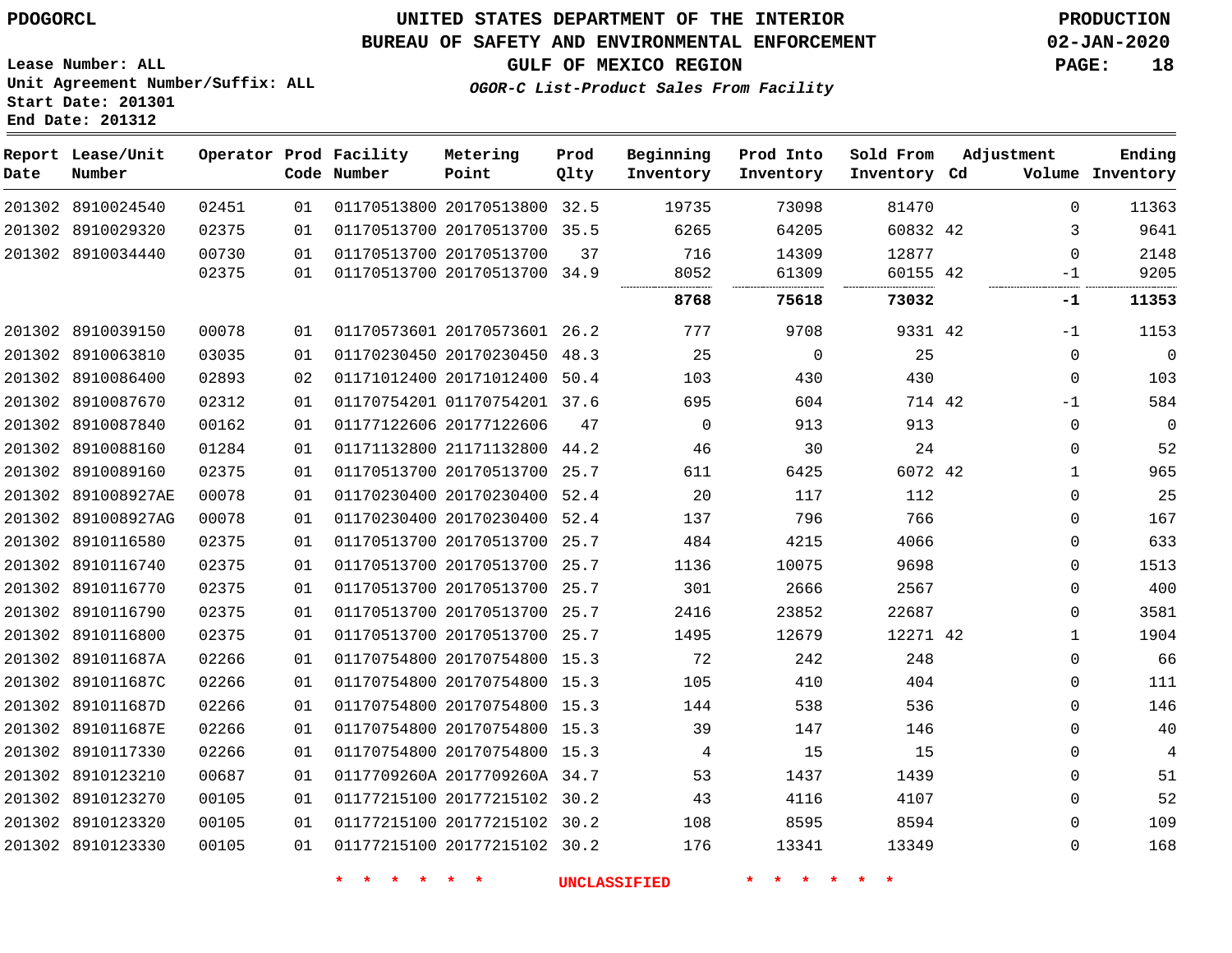**Report Lease/Unit**

**Number**

# **UNITED STATES DEPARTMENT OF THE INTERIOR PDOGORCL PRODUCTION**

**Prod Qlty**

#### **BUREAU OF SAFETY AND ENVIRONMENTAL ENFORCEMENT 02-JAN-2020**

**Lease Number: ALL Unit Agreement Number/Suffix: ALL Start Date: 201301 End Date: 201312**

**Operator Prod Facility Metering**

**Point**

**Code Number**

**OGOR-C List-Product Sales From Facility**

**Beginning Inventory**

**Prod Into Inventory**

**Sold From Inventory**

**GULF OF MEXICO REGION PAGE: 19**

**Inventory Cd Volume**

**Adjustment**

  $\Omega$   $\Omega$  -1  $\Omega$  $\Omega$  $\overline{0}$  -1 -1  $\Omega$  $\Omega$ -1  $\Omega$   $-2$ -1

**Ending**

|               | 201302 8910123350 | 03033 | 01 |         | 01171012500 20171012500 37.7 | 65                         | 237            | 238      |  |
|---------------|-------------------|-------|----|---------|------------------------------|----------------------------|----------------|----------|--|
|               | 201302 8910123390 | 00105 | 01 |         | 01171131800 20171131800 49.8 | 1996                       | 111            | 1077     |  |
|               | 201302 8910169280 | 02628 | 01 |         | 01171132000 20171132000 43.2 | 462                        | 4499           | 4614     |  |
|               | 201302 8910169290 | 02628 | 01 |         | 01171132000 20171132000 43.2 | 127                        | 1074           | 1117     |  |
|               | 201302 8910169300 | 02375 | 02 |         | 01170230810 20170230810 49.1 | 133                        | 223            | 171      |  |
|               | 201302 8910169370 | 02628 | 01 |         | 01171132000 20171132000 43.2 | 219                        | 2314           | 2353     |  |
|               | 201302 8910202350 | 00276 | 01 |         | 01170513700 20170513700 34.4 | 3523                       | 28712          | 29022    |  |
|               | 201302 8910202560 | 02375 | 01 |         | 01170513700 20170513700 29   | 520                        | $\Omega$       | 520      |  |
|               | 201302 G00971     | 00105 | 01 |         | 01171132000 20171132000 43.1 | $\overline{\phantom{0}}^2$ | 26             | 26       |  |
|               | 201302 G00974     | 00105 | 01 |         | 01171132000 20171132000 43.2 | 27                         | 330            | 331      |  |
|               | 201302 G00985     | 00687 | 01 |         | 0117709260A 2017709260A 34.7 | 256                        | 8456           | 8409 42  |  |
|               | 201302 G01027     | 00162 | 01 |         | 01177122606 20177122606 47   | $\overline{0}$             | 10340          | 10340    |  |
| 201302 G01036 |                   | 02312 | 01 |         | 01171092651 20171092650 53.6 | 1290                       | 1643           | 1293     |  |
|               | 201302 G01082     | 01284 | 01 |         | 01170753510 20170753510 60.4 | 140                        | 18             | 74       |  |
| 201302 G01083 |                   | 02375 | 01 |         | 01170513700 20170513700 25.7 | 3469                       | 32725          | 31281 42 |  |
|               | 201302 G01084     | 02375 | 01 |         | 01170513700 20170513700 25.7 | 144                        | 1588           | 1493 42  |  |
| 201302 G01090 |                   | 02375 | 01 |         | 01170513700 20170513700 25.7 | 1152                       | 11116          | 10598 42 |  |
|               | 201302 G01091     | 02375 | 01 |         | 01170513700 20170513700 25.7 | 3070                       | 34494          | 32385    |  |
|               | 201302 G01092     | 02375 | 01 |         | 01170513700 20170513700 25.7 | 736                        | 6644           | 6382     |  |
|               | 201302 G01153     | 01834 | 01 |         | 01171132800 21171132800 44.2 | 67                         | 35             | 32 42    |  |
| 201302 G01196 |                   | 02266 | 02 |         | 01171132800 21171132800 44.2 | 102                        | 37             | 52       |  |
| 201302 G01198 |                   | 00105 | 01 |         | 01171092651 20171092650 53.6 | 245                        | 316            | 246      |  |
| 201302 G01208 |                   | 00105 | 01 |         | 01171092651 20171092650 53.6 | $\overline{9}$             | $\overline{0}$ | 9        |  |
| 201302 G01210 |                   | 02266 | 02 |         | 01171132800 21171132800 44.2 | 757                        | 1073           | 487      |  |
|               | 201302 G01220     | 00105 | 01 |         | 01177092600 20177092600 47   | 221                        | 6232           | 5998     |  |
| 201302 G01248 |                   | 02628 | 01 |         | 01171012500 20171012500 37.7 | 6589                       | 7252           | 11871    |  |
| 201302 G01256 |                   | 02628 | 01 |         | 01171012500 20171012500 37.7 | 5                          | - 9            | 10 42    |  |
|               | 201302 G01261     | 03033 | 01 |         | 01171012500 20171012500 37.7 | 85                         | 337            | 330 42   |  |
|               |                   |       |    | $\star$ | $*$ *                        | <b>UNCLASSIFIED</b>        |                |          |  |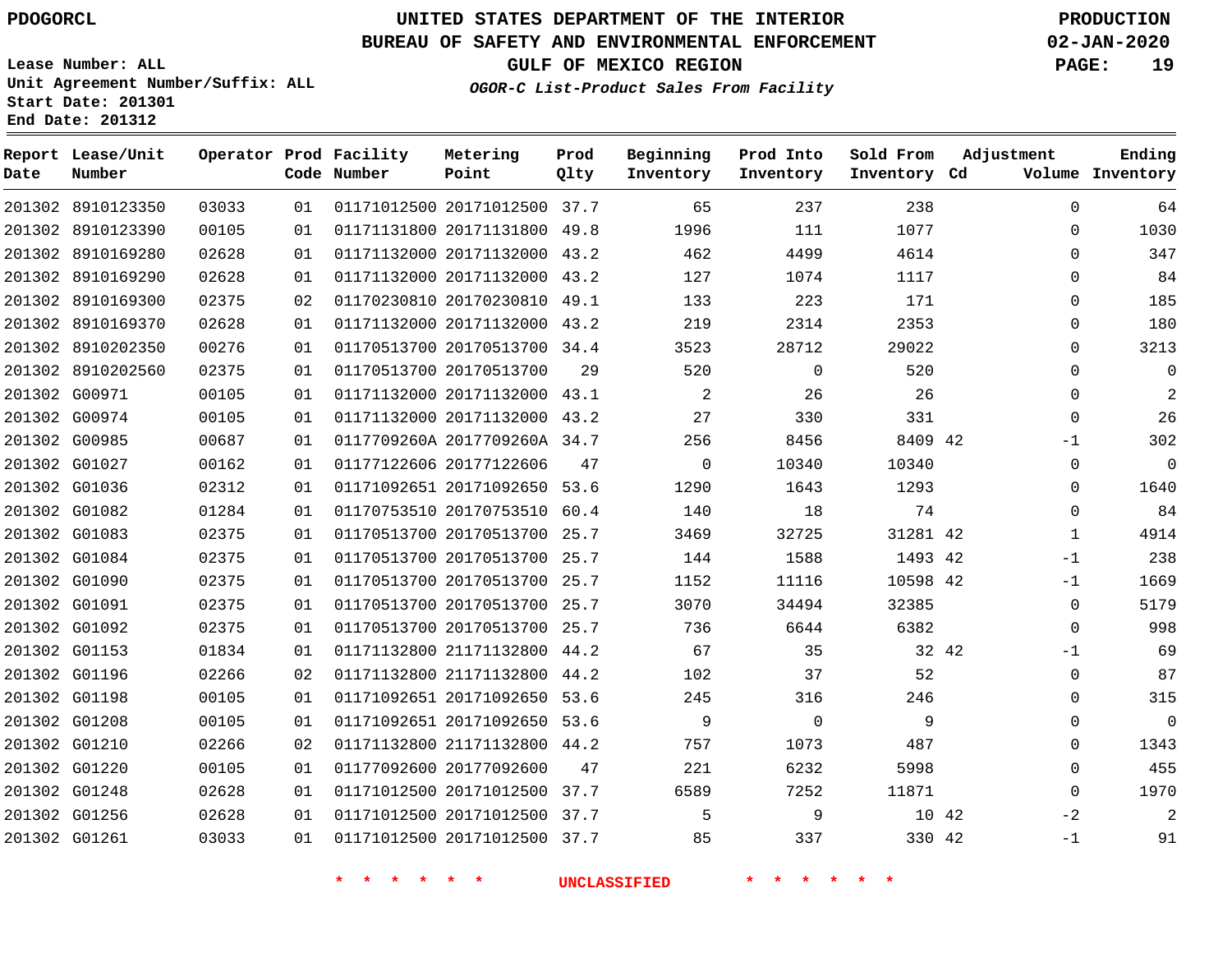## **UNITED STATES DEPARTMENT OF THE INTERIOR PDOGORCL PRODUCTION**

**Prod**

#### **BUREAU OF SAFETY AND ENVIRONMENTAL ENFORCEMENT 02-JAN-2020**

**Lease Number: ALL Unit Agreement Number/Suffix: ALL Start Date: 201301 End Date: 201312**

**OGOR-C List-Product Sales From Facility**

**Beginning**

**Prod Into**

**Sold From**

**Adjustment**

**GULF OF MEXICO REGION PAGE: 20**

**Ending**

| Date | Report Lease/Unit<br>Number |       |    | Operator Prod Facility<br>Code Number | Metering<br>Point            | Prod<br>Qlty | Beginning<br>Inventory | Prod Into<br>Inventory | Sold From<br>Inventory Cd | Adjustment    | Ending<br>Volume Inventory |
|------|-----------------------------|-------|----|---------------------------------------|------------------------------|--------------|------------------------|------------------------|---------------------------|---------------|----------------------------|
|      | 201302 G01269               | 03033 | 01 |                                       | 01171012500 20171012500 37.7 |              | 81                     | 105                    | 148                       | $\mathbf 0$   | 38                         |
|      | 201302 G01351               | 00078 | 01 |                                       | 01170230400 20170230400 52.4 |              | 21                     | 51                     | 61                        | $\Omega$      | 11                         |
|      | 201302 G01447               | 02375 | 01 |                                       | 01170513700 20170513700 24.4 |              | 25                     | 85                     | 97                        | $\mathbf 0$   | 13                         |
|      | 201302 G01477               | 03026 | 02 |                                       | 01170230810 20170230810 49.1 |              | 1437                   | 2606                   | 1882 42                   | $-1$          | 2160                       |
|      | 201302 G01497               | 02451 | 01 |                                       | 01170513800 20170513800 32.5 |              | 9206                   | 33139                  | 37194                     | $\mathbf 0$   | 5151                       |
|      | 201302 G01498               | 02451 | 01 |                                       | 01170513800 20170513800 32.5 |              | 1152                   | 5016                   | 5388                      | $\mathbf 0$   | 780                        |
|      | 201302 G01580               | 02451 | 01 |                                       | 01170513800 20170513800 32.5 |              | $\mathbf 0$            | 654                    | 552                       | $\Omega$      | 102                        |
|      | 201302 G01619               | 02375 | 01 |                                       | 01170513700 20170513700 30.6 |              | 5662                   | 37501                  | 37532                     | $\Omega$      | 5631                       |
|      | 201302 G01620               | 02375 | 01 |                                       | 01170513700 20170513700 30.6 |              | 600                    | 4687                   | 4583                      | $\mathbf 0$   | 704                        |
|      | 201302 G01754               | 00003 | 01 |                                       | 01423210051 20423210050      | $\Omega$     | 5                      | $\mathbf 0$            |                           | 0.32<br>$-1$  | $\overline{4}$             |
|      | 201302 G01757               | 00003 | 01 |                                       | 01423210051 20423210050 70.5 |              | 88                     | $\Omega$               |                           | 8 3 2<br>$-3$ | 77                         |
|      | 201302 G01848               | 00105 | 01 |                                       | 01170230500 20170230500 43.7 |              | 199                    | 230                    | 291                       | $\Omega$      | 138                        |
|      |                             | 01978 | 02 |                                       | 01170230500 20170230500      | 43           | 342                    | 654                    | 605                       | $\mathbf 0$   | 391                        |
|      |                             |       |    |                                       |                              |              | 541                    | 884                    | 896                       | 0             | 529                        |
|      | 201302 G01860               | 00105 | 01 |                                       | 01170231110 20170231110      | $\Omega$     | 2052                   | 3854                   | $\Omega$                  | $\Omega$      | 5906                       |
|      | 201302 G01865               | 00078 | 01 |                                       | 01171012500 20171012500 37.7 |              | 717                    | 3503                   | 3269                      | $\mathbf 0$   | 951                        |
|      | 201302 G01880               | 00105 | 01 |                                       | 01171132000 20171132000 43.1 |              | 30                     | 333                    | 337                       | $\mathbf{0}$  | 26                         |
|      | 201302 G01898               | 02312 | 01 |                                       | 01171012500 20171012500 37.7 |              | 922                    | 4387                   | 4118                      | $\Omega$      | 1191                       |
|      | 201302 G01953               | 00105 | 01 |                                       | 01170230811 20170230811 45.2 |              | 53                     | 42                     | 88                        | $\Omega$      | 7                          |
|      | 201302 G01966               | 00105 | 01 |                                       | 01177215100 20177215102 30.2 |              | 56                     | 4370                   | 4371                      | $\mathbf{0}$  | 55                         |
|      | 201302 G01967               | 00105 | 01 |                                       | 01177215100 20177215102 30.2 |              | 128                    | 10039                  | 10040                     | $\mathbf 0$   | 127                        |
|      | 201302 G01972               | 03033 | 01 |                                       | 01170230810 20170230810 49.1 |              | 143                    | 486                    | 226                       | $\Omega$      | 403                        |
|      | 201302 G01997               | 01071 | 02 |                                       | 01170230810 20170230810 47.2 |              | 37                     | $\overline{0}$         | $\Omega$                  | $\Omega$      | 37                         |
|      | 201302 G01998               | 00105 | 01 |                                       | 01170230810 20170230810 49.1 |              | 105                    | 411                    | 175                       | $\mathbf 0$   | 341                        |
|      | 201302 G02104               | 00687 | 01 |                                       | 01171132000 20171132000 43.2 |              | 34                     | 305                    | 315                       | $\mathbf 0$   | 24                         |
|      | 201302 G02111               | 02628 | 01 |                                       | 01171132000 20171132000 43.2 |              | 4161                   | 75107                  | 73440                     | $\Omega$      | 5828                       |
|      | 201302 G02127               | 02312 | 02 |                                       | 01170230810 20170230810 49.1 |              | 371                    | 527                    | 461                       | $\mathbf{0}$  | 437                        |
|      | 201302 G02161               | 00105 | 01 |                                       | 01171012500 20171012500 37.6 |              | 1038                   | 6530                   | 5795                      | $\Omega$      | 1773                       |

**Metering**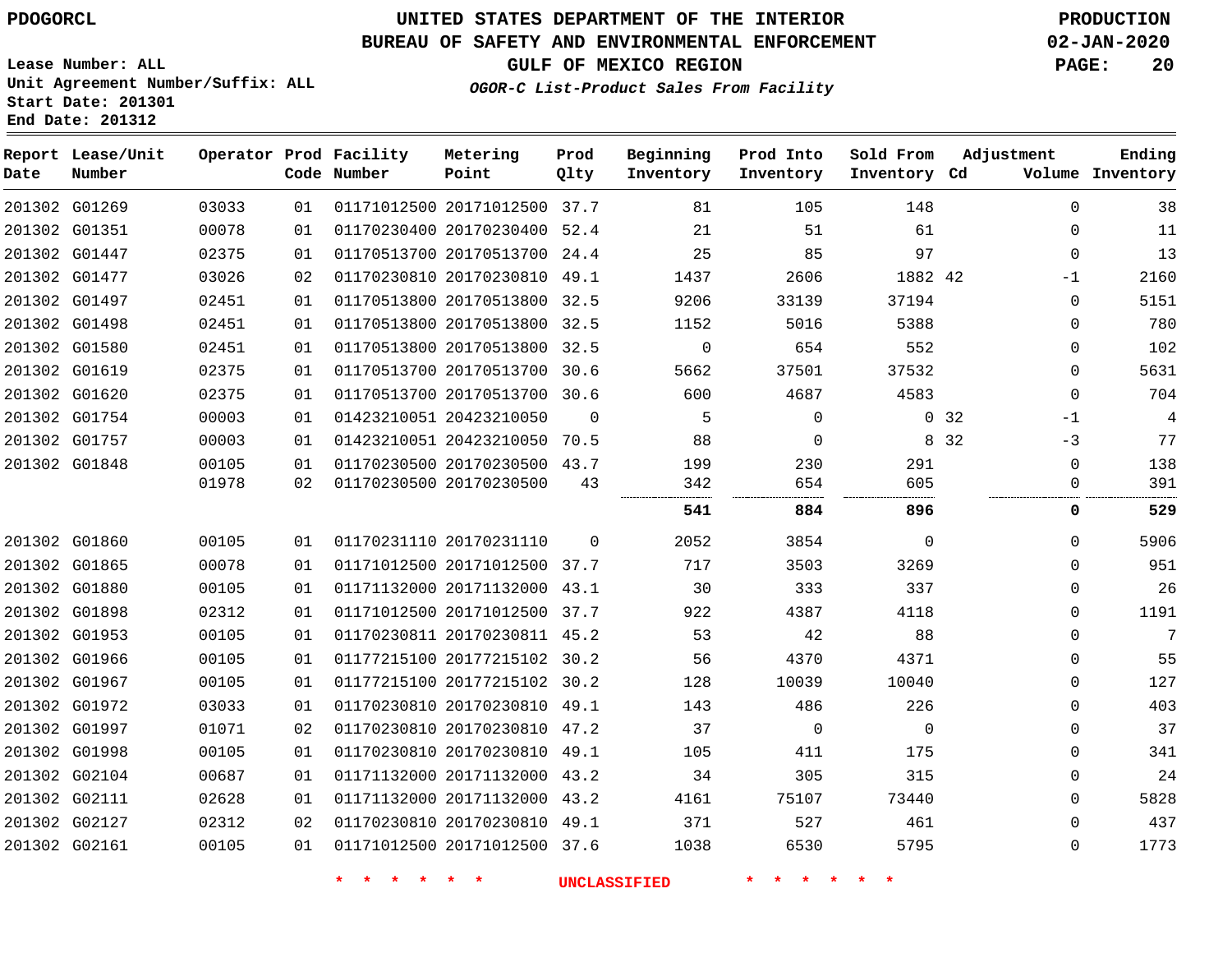#### **BUREAU OF SAFETY AND ENVIRONMENTAL ENFORCEMENT 02-JAN-2020**

**Lease Number: ALL Unit Agreement Number/Suffix: ALL Start Date: 201301 End Date: 201312**

**GULF OF MEXICO REGION PAGE: 21**

**OGOR-C List-Product Sales From Facility**

| Date | Report Lease/Unit<br>Number |       |    | Operator Prod Facility<br>Code Number | Metering<br>Point            | Prod<br>Qlty | Beginning<br>Inventory | Prod Into<br>Inventory | Sold From<br>Inventory Cd | Adjustment   | Ending<br>Volume Inventory |
|------|-----------------------------|-------|----|---------------------------------------|------------------------------|--------------|------------------------|------------------------|---------------------------|--------------|----------------------------|
|      | 201302 G02163               | 00105 | 01 |                                       | 01171012500 20171012500 37.6 |              | 239                    | 2128                   | 1789                      | $\mathbf{0}$ | 578                        |
|      | 201302 G02317               | 00105 | 01 |                                       | 01171132000 20171132000 43.2 |              | 27                     | 199                    | 211                       | $\Omega$     | 15                         |
|      | 201302 G02353               | 01284 | 01 |                                       | 01170230450 20170230450 48.3 |              | 522                    | 1946                   | 2028                      | $\mathbf 0$  | 440                        |
|      | 201302 G02354               | 01284 | 01 |                                       | 01170230450 20170230450 48.3 |              | 495                    | 2281                   | 2260                      | $\Omega$     | 516                        |
|      | 201302 G02404               | 03033 | 01 |                                       | 01170230810 20170230810 49.1 |              | 178                    | 808                    | 316                       | $\Omega$     | 670                        |
|      | 201302 G02428               | 00105 | 01 |                                       | 01170230810 20170230810 49.1 |              | $\mathbf 0$            | $\mathbf 0$            | $\mathbf 0$               | $\mathbf 0$  | $\mathbf 0$                |
|      | 201302 G02429               | 02375 | 02 |                                       | 01170230811 20170230810 49.1 |              | 69                     | 28                     | 74                        | $\Omega$     | 23                         |
|      | 201302 G02433               | 02375 | 02 |                                       | 01170230810 20170230810 49.1 |              | 34                     | 71                     | 47                        | 0            | 58                         |
|      | 201302 G02439               | 02375 | 01 |                                       | 01171132000 20171132000 43.2 |              | $\Omega$               | 15                     | 15                        | $\Omega$     | $\mathbf{0}$               |
|      | 201302 G02601               | 01834 | 01 |                                       | 01171092651 20171092650 53.6 |              | $\mathbf 0$            | 132                    | $\mathbf{0}$              | $\mathbf 0$  | 132                        |
|      | 201302 G02613               | 02628 | 01 |                                       | 01171132000 20171132000 40.5 |              | $\Omega$               | $\Omega$               | $\Omega$                  | $\Omega$     | $\mathbf{0}$               |
|      | 201302 G02628               | 00105 | 01 |                                       | 01171012500 20171012500 37.6 |              | 280                    | 1296                   | 1224                      | $\mathbf 0$  | 352                        |
|      | 201302 G02665               | 02451 | 01 |                                       | 01423210051 20423210050 70.4 |              | 155                    | $\mathbf 0$            | 14 42                     | $-5$         | 136                        |
|      | 201302 G02735               | 03035 | 01 |                                       | 01170230810 20170230810 49.1 |              | 219                    | 295                    | 270 42                    | $\mathbf{1}$ | 245                        |
|      | 201302 G02819               | 00105 | 01 |                                       | 01170231110 20170231110      | $\mathbf 0$  | 13                     | $\Omega$               | $\Omega$                  | 0            | 13                         |
|      | 201302 G02825               | 00105 | 01 |                                       | 01170230810 20170230810      | 49           | 199                    | 338                    | 257                       | $\Omega$     | 280                        |
|      | 201302 G02826               | 00105 | 01 |                                       | 01170231110 20170231110      | $\Omega$     | 95                     | 132                    | $\Omega$                  | $\mathbf{0}$ | 227                        |
|      |                             |       | 01 |                                       | 01170230810 20170230810      | 49           | 247                    | 541                    | 340                       | $\Omega$     | 448                        |
|      |                             |       |    |                                       |                              |              | 342                    | 673                    | 340                       | 0            | 675                        |
|      | 201302 G02870               | 03035 | 01 |                                       | 01170230810 20170230810 49.1 |              | 3                      | $\Omega$               | 3                         | $\Omega$     | $\Omega$                   |
|      | 201302 G02885               | 02312 | 01 |                                       | 01171132000 20171132000 43.2 |              | 20                     | 204                    | 208                       | $\mathbf 0$  | 16                         |
|      | 201302 G02886               | 02312 | 02 |                                       | 01171132000 20171132000 43.2 |              | $\mathbf{1}$           | 1                      | 2                         | $\mathbf 0$  | $\mathbf{0}$               |
|      | 201302 G02895               | 02579 | 02 |                                       | 01171092651 20171092650 53.6 |              | 62                     | 50                     | 62                        | $\Omega$     | 50                         |
|      |                             | 02628 | 02 |                                       | 01171092651 20171092650 53.6 |              | 389                    | 359                    | 390                       | $\mathbf 0$  | 358                        |
|      |                             |       |    |                                       |                              |              | 451                    | 409                    | 452                       | 0            | 408                        |
|      | 201302 G02898               | 01834 | 01 |                                       | 01171012300 20171012300      | 38           | 445                    | 621                    | 783 42                    | 1            | 284                        |
|      | 201302 G02899               | 01834 | 01 |                                       | 01171012300 20171012300      | 38           | 97                     | 411                    | 320                       | 0            | 188                        |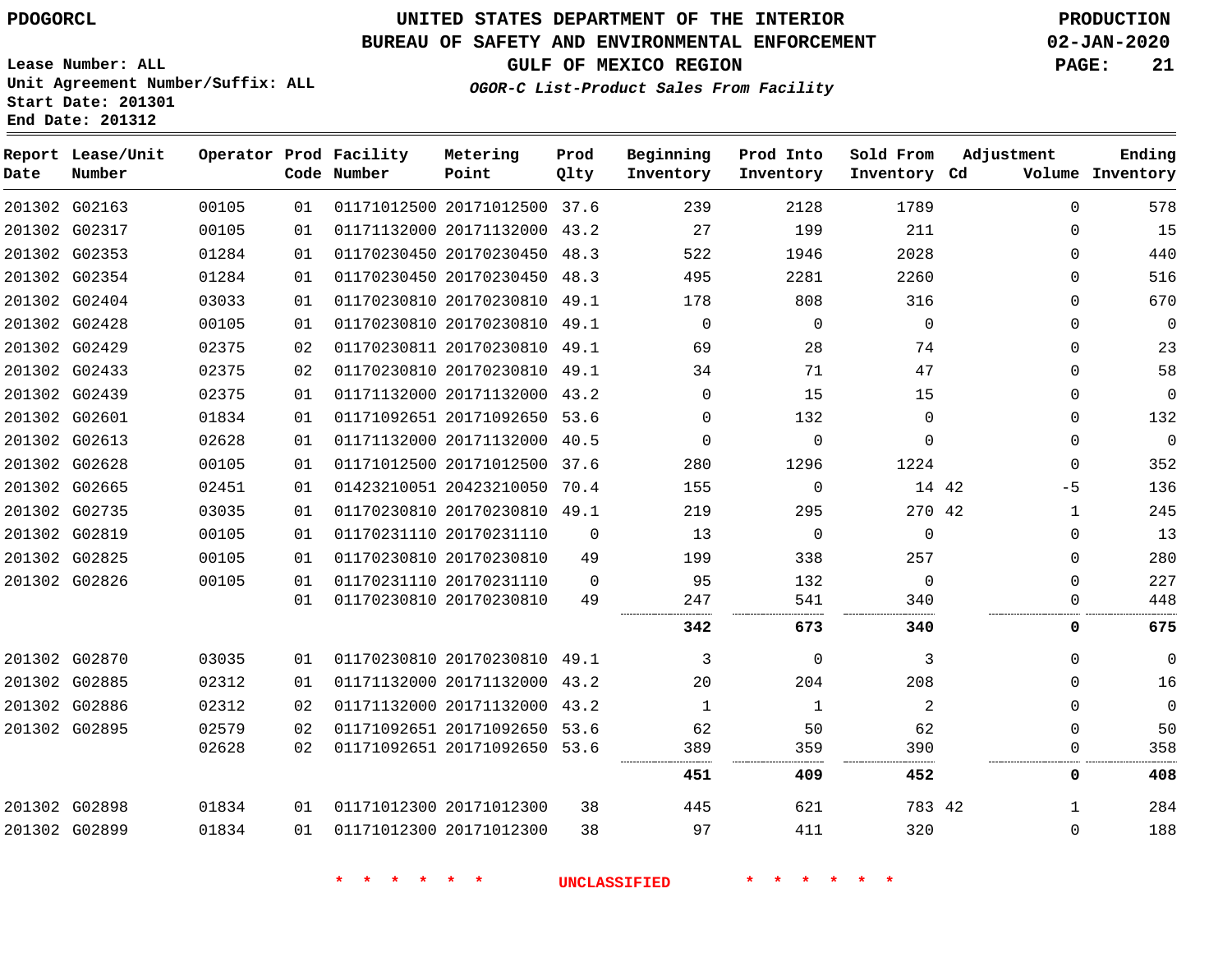G02917 G03061

**Date**

**Report Lease/Unit**

**Number**

## **UNITED STATES DEPARTMENT OF THE INTERIOR PDOGORCL PRODUCTION**

**Prod Qlty**

#### **BUREAU OF SAFETY AND ENVIRONMENTAL ENFORCEMENT 02-JAN-2020**

**Lease Number: ALL Unit Agreement Number/Suffix: ALL Start Date: 201301 End Date: 201312**

> 

**Operator Prod Facility**

**Code Number**

 20171092930 37.4 20423210050 70.5

**Metering Point**

  **OGOR-C List-Product Sales From Facility**

**Beginning Inventory**

> 

  $\Omega$ 

**Prod Into Inventory**

**GULF OF MEXICO REGION PAGE: 22**

**Inventory Cd Volume**

**Adjustment**

  $-3$  $\Omega$  $\Omega$  $\Omega$  $\Omega$  $\Omega$  $\Omega$  $\Omega$  $\Omega$  $\Omega$  $\Omega$  $\Omega$   $\Omega$  $\overline{0}$  $\Omega$  $-1$  $\Omega$  $\Omega$  

**Ending**

42

**Sold From Inventory**

|               |       |    | * * * * * *             |                              | <b>UNCLASSIFIED</b> |                | * * * * * *    |              |              |              |
|---------------|-------|----|-------------------------|------------------------------|---------------------|----------------|----------------|--------------|--------------|--------------|
| 201302 G04818 | 03035 | 01 |                         | 01170230500 20170230500 43.8 |                     | 5              | 27             | 16           | 0            | 16           |
| 201302 G04800 | 03026 | 02 |                         | 01171132800 21171132800 44.2 |                     | 2473           | $\Omega$       | 2473         | $\Omega$     | 0            |
| 201302 G04537 | 03033 | 01 | 01420470030 20420470030 |                              | - 0                 | 519            | $\Omega$       | $\Omega$     | $\Omega$     | 519          |
| 201302 G04421 | 00105 | 01 |                         | 01171131600 20171131600 44.8 |                     | 622            | 6010           | 5666         | $\mathbf{0}$ | 966          |
| 201302 G04397 | 00105 | 01 | 01170230810 20170230810 |                              | 49                  | 11             | $\overline{0}$ | 11           | $\Omega$     | $\mathbf 0$  |
|               |       |    |                         |                              |                     | 1899           | 8112           | 7808         | 0            | 2203         |
|               | 00730 | 01 |                         | 01171012500 20171012500 36.9 |                     | 1886           | 7741           | 7525         |              | 2102         |
| 201302 G04232 | 00105 | 01 |                         | 01171012500 20171012500 37.6 |                     | 13             | 371            | 283          | $\Omega$     | 101          |
| 201302 G04098 | 01963 | 02 |                         | 01170230810 20170230810 49.1 |                     | $\Omega$       | 212            | 36           | 0            | 176          |
| 201302 G04087 | 02899 | 01 |                         | 01177008150 01177008150 33.6 |                     | 3385           | 3021           | 4899         | $\Omega$     | 1507         |
| 201302 G04085 | 00687 | 01 |                         | 01170230811 20170230811 45.3 |                     | 699            | 3512           | 3659 42      | $-1$         | 551          |
| 201302 G04081 | 03035 | 01 |                         | 01170230450 20170230810 49.1 |                     | 2074           | 4564           | 2854         | $\Omega$     | 3784         |
| 201302 G04065 | 02628 | 01 |                         | 01423210051 20423210050 70.5 |                     | $\blacksquare$ | $\Omega$       | $\Omega$     | $\Omega$     | $\mathbf{1}$ |
| 201302 G04003 | 00105 | 01 |                         | 01171012500 20171012500 37.6 |                     | 193            | 1500           | 1286         | 0            | 407          |
| 201302 G03958 | 00105 | 01 |                         | 01170230510 20170230510 49.3 |                     | 742            | 1              | 21           | $\Omega$     | 722          |
| 201302 G03940 | 00105 | 01 |                         | 01423210051 20423210050 70.5 |                     | 6              | $\Omega$       | $\mathbf{1}$ | 0            | 5            |
| 201302 G03811 | 00105 | 01 |                         | 01171092651 20171092650 53.6 |                     | 466            | 305            | 466          | 0            | 305          |
| 201302 G03793 | 03035 | 01 |                         | 01171012500 20171012500 37.7 |                     | 268            | 1643           | 1465         | $\Omega$     | 446          |
| 201302 G03593 | 03035 | 01 |                         | 01171012500 20171012500 37.7 |                     | 16             | 113            | 98           | 0            | 31           |
| 201302 G03414 | 00105 | 01 |                         | 01170753510 20170753510 60.4 |                     | 118            | $\overline{0}$ | 56           | $\Omega$     | 62           |
| 201302 G03331 | 02628 | 01 |                         | 01171132800 21171132800 44.2 |                     | 2494           | 1861           | 1390         | 0            | 2965         |
| 201302 G03265 | 01284 | 02 |                         | 01170530900 20170530900 55.3 |                     | 245            | 2              | 14           | 0            | 233          |
| 201302 G03264 | 00003 | 01 |                         | 01170230811 20170230811 45.3 |                     | 8              | 50             | 50           | 0            | 8            |
| 201302 G03236 | 02266 | 02 |                         | 01170230450 20170230450 48.3 |                     | 14             | 169            | 145          | 0            | 38           |
| 201302 G03152 | 00105 | 01 | 01177092600 20177092600 |                              | 47                  | 71             | 2528           | 2414         | 0            | 185          |
| 201302 G03145 | 02266 | 02 |                         | 01171132800 21171132800 44.2 |                     | 117            | 87             | 58           | $\Omega$     | 146          |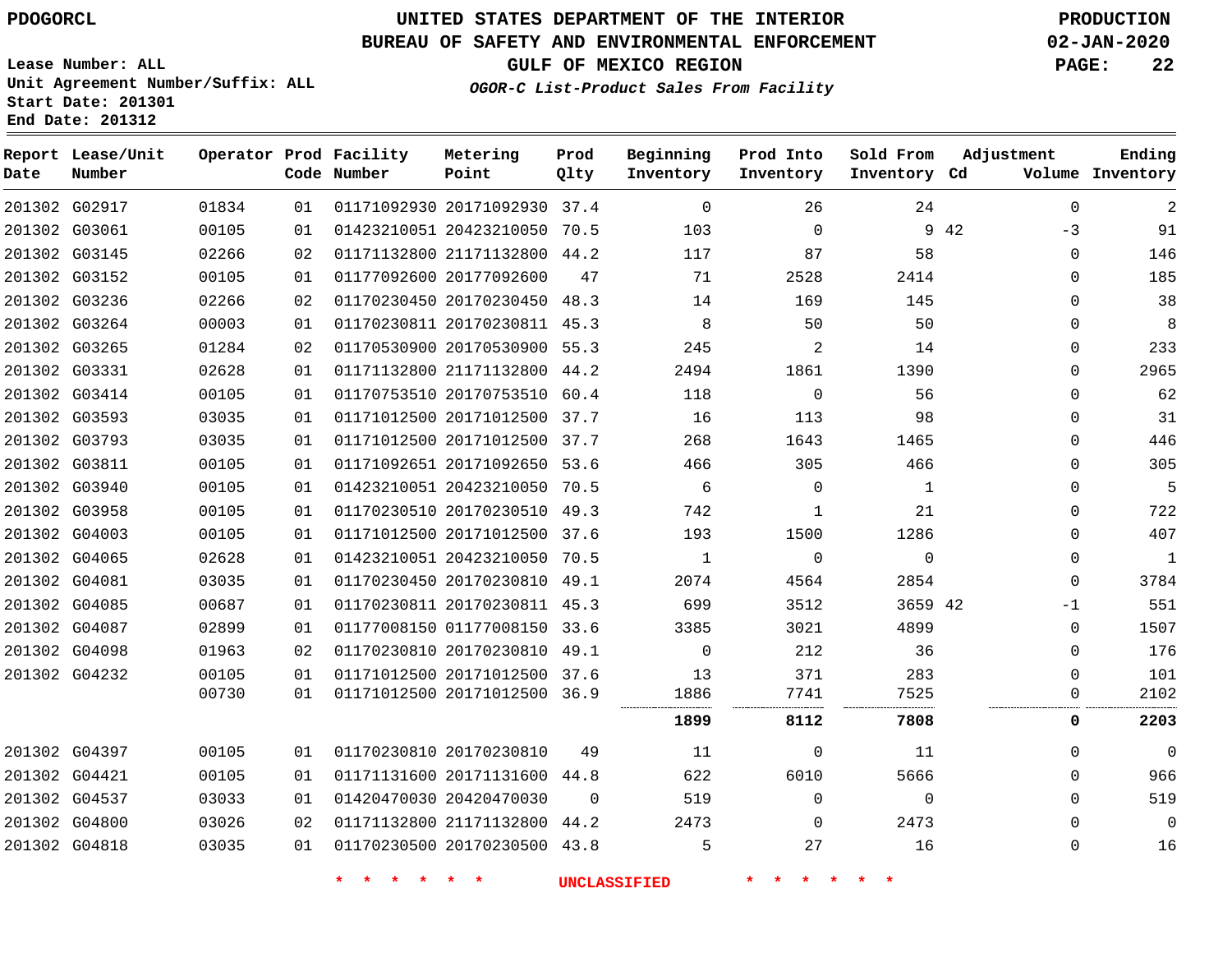**Report Lease/Unit**

**Number**

### **UNITED STATES DEPARTMENT OF THE INTERIOR PDOGORCL PRODUCTION**

#### **BUREAU OF SAFETY AND ENVIRONMENTAL ENFORCEMENT 02-JAN-2020**

**Lease Number: ALL Unit Agreement Number/Suffix: ALL Start Date: 201301 End Date: 201312**

**Operator Prod Facility**

**GULF OF MEXICO REGION PAGE: 23**

**Prod Qlty**

**Metering Point**

**Adjustment**

**Ending**

**OGOR-C List-Product Sales From Facility**

**Beginning Inventory**

**Prod Into Inventory**

**Sold From Inventory**

| Date | Number        |       |    | Code Number | Point                        | Qlty     | Inventory   | Inventory | Inventory Cd |       |          | Volume Inventory |
|------|---------------|-------|----|-------------|------------------------------|----------|-------------|-----------|--------------|-------|----------|------------------|
|      | 201302 G05006 | 01284 | 02 |             | 01170230510 20170230510 49.3 |          | 2           | 0         | 2            |       | $\Omega$ | $\Omega$         |
|      | 201302 G05283 | 01376 | 01 |             | 01170231300 01170231300 44.1 |          | $\mathbf 0$ | 3984      | 3984         |       | $\Omega$ | $\Omega$         |
|      | 201302 G05286 | 03033 | 01 |             | 01170230810 20170230810 49.1 |          | 575         | $\Omega$  | 575          |       | $\Omega$ | $\Omega$         |
|      | 201302 G05299 | 00105 | 01 |             | 01170230500 20170230500 43.7 |          | 12          | 2         | 13           |       | $\Omega$ | 1                |
|      | 201302 G05431 | 02970 | 02 |             | 01177062608 2017706260A 35.8 |          | 94          | 21779     | 21790        |       | $\Omega$ | 83               |
|      | 201302 G05494 | 02871 | 02 |             | 01171132800 21171132800 44.2 |          | 229         | 4         | 74           |       | $\Omega$ | 159              |
|      | 201302 G05504 | 00105 | 01 |             | 01171132800 21171132800 44.2 |          | 1425        | 875       | 734          |       | $\Omega$ | 1566             |
|      |               |       | 01 |             | 01171012300 20171012300      | 38       | 555         | 931       | 1061         |       | $\Omega$ | 425              |
|      |               | 00730 | 01 |             | 01171132800 21171132800 44.2 |          | 17          | 264       |              | 90 42 | 1        | 192              |
|      |               | 02970 | 02 |             | 01171132800 21171132800 44.2 |          | 12557       | 8022      | 6568         |       | $\Omega$ | 14011            |
|      |               |       |    |             |                              |          | 14554       | 10092     | 8453         |       | 1        | 16194            |
|      | 201302 G05505 | 00078 | 01 |             | 01171132800 21171132800 44.2 |          | 1044        | 1430      | 790 42       |       | 1        | 1685             |
|      | 201302 G05602 | 01834 | 01 |             | 01171012500 20171012500 37.7 |          | 445         | 2036      | 1928         |       | $\Omega$ | 553              |
|      | 201302 G05610 | 02312 | 01 |             | 01171012500 20171012500 37.7 |          | 14          | 81        | 73           |       | 0        | 22               |
|      | 201302 G05612 | 00105 | 01 |             | 01171012500 20171012500 37.7 |          | 963         | 4523      | 4258         |       | $\Omega$ | 1228             |
|      | 201302 G06069 | 00105 | 01 |             | 01423210051 20423210050 70.4 |          | 2           | 0         |              | 0.42  | $-1$     | $\mathbf 1$      |
|      | 201302 G06105 | 03033 | 01 |             | 01420390110 20420390110      | 50       | 1064        | 0         | 0            |       | 0        | 1064             |
|      | 201302 G06166 | 00105 | 01 |             | 01170230450 20170230450 48.2 |          | 3           | 0         | 3            |       | $\Omega$ | $\overline{0}$   |
|      | 201302 G06668 | 02375 | 01 |             | 01171132000 20171132000 43.2 |          | 449         | 4081      | 4213         |       | $\Omega$ | 317              |
|      | 201302 G07703 | 02266 | 02 |             | 01171132800 21171132800 44.2 |          | 509         | 212       | 327          |       | $\Omega$ | 394              |
|      | 201302 G07736 | 02628 | 01 |             | 01171132800 21171132800      | 44.2     | 880         | 555       | 458          |       | 0        | 977              |
|      | 201302 G07760 | 01284 | 01 |             | 01177122950 20177122950 32.7 |          | 56          | 6050      | 6094         |       | $\Omega$ | 12               |
|      | 201302 G07917 | 01834 | 01 |             | 01170573602 20170573602 33.9 |          | 27040       | 35172     | 28554        |       | $\Omega$ | 33658            |
|      | 201302 G08120 | 02312 | 01 |             | 01423210051 20423210050      | 0        | 2           | 0         | 0            |       | $\Omega$ | $\overline{a}$   |
|      | 201302 G09010 | 02266 | 02 |             | 01420390120 01420390120      | $\Omega$ | 408         | 0         | 0            |       | 0        | 408              |
|      | 201302 G09032 | 00730 | 01 |             | 01170230450 20170230450 48.3 |          | 17          | 62        | 65           |       | $\Omega$ | 14               |
|      | 201302 G09631 | 01284 | 01 |             | 01177122950 20177122950 32.7 |          | 20          | 1984      | 2000         |       | 0        | 4                |
|      | 201302 G10487 | 00981 | 01 |             | 01170753850 20170753850 26.3 |          | 942         | $\Omega$  | 14           |       | $\Omega$ | 928              |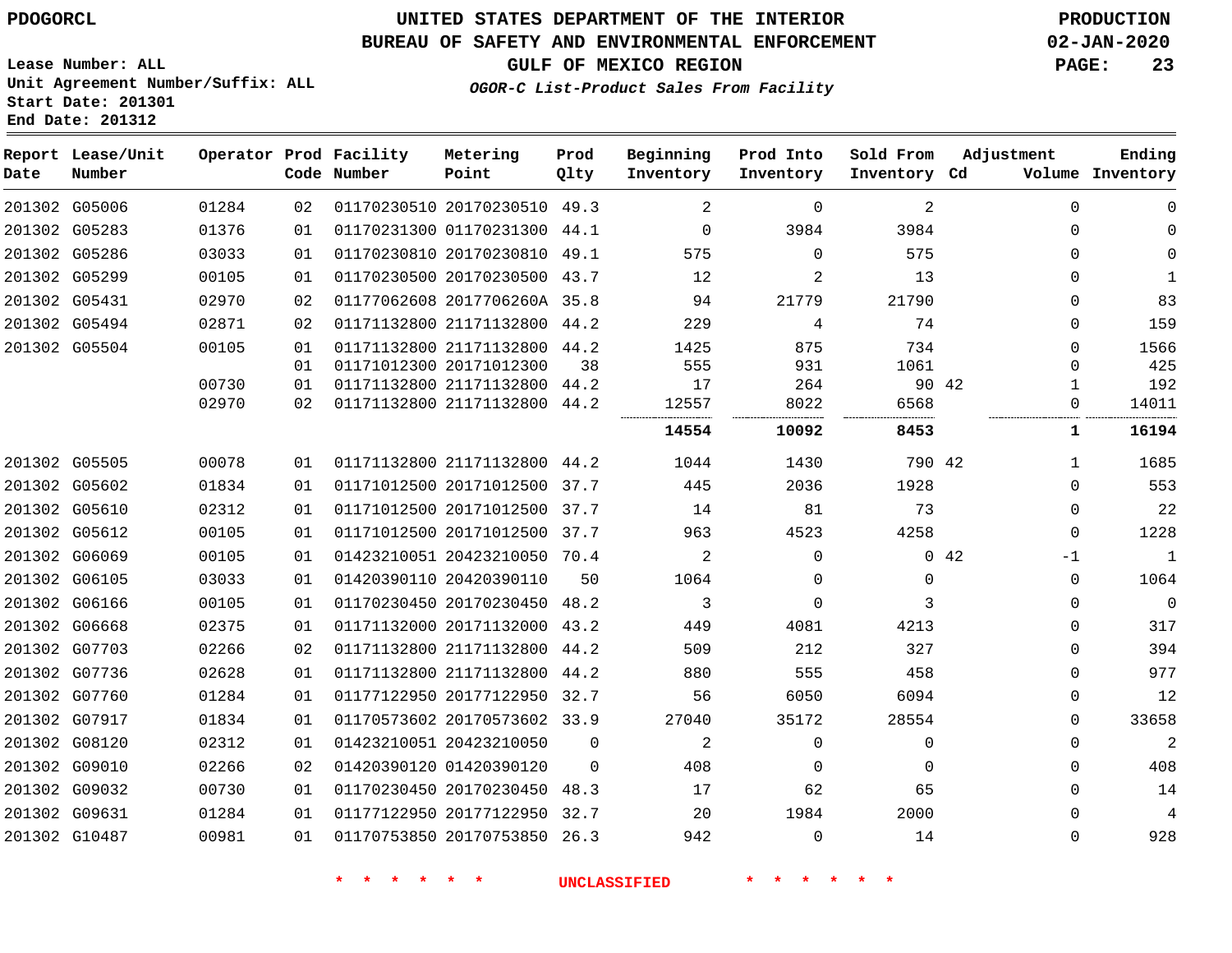G10584

**Date**

**Report Lease/Unit**

**Number**

G15299

## **UNITED STATES DEPARTMENT OF THE INTERIOR PDOGORCL PRODUCTION**

**Prod Qlty**

#### **BUREAU OF SAFETY AND ENVIRONMENTAL ENFORCEMENT 02-JAN-2020**

**Lease Number: ALL Unit Agreement Number/Suffix: ALL Start Date: 201301 End Date: 201312**

**Operator Prod Facility**

**Code Number**

20170230811 45.3

**Metering Point**

**OGOR-C List-Product Sales From Facility**

**Sold From Inventory**

**Prod Into Inventory**

**Beginning Inventory**

**GULF OF MEXICO REGION PAGE: 24**

**Inventory Cd Volume**

**Adjustment**

**Ending**

 $\Omega$ 

| 201302 G10636 | 03035 | 01 | 01170230811 20170230811 45.3 |          | 226            | $\Omega$ | 226      | O                     | $\Omega$     |
|---------------|-------|----|------------------------------|----------|----------------|----------|----------|-----------------------|--------------|
| 201302 G10794 | 03035 | 01 | 01177122950 20177122950 32.7 |          | 64             | 38541    | 38530    | 0                     | 75           |
| 201302 G10910 | 00162 | 01 | 01177245110 2017724511G 46.5 |          | $\overline{0}$ | 5019     | 5019     | 0                     | $\mathbf 0$  |
| 201302 G11243 | 03033 | 01 | 01420470030 20420470030      | - 0      | 406            | $\Omega$ | $\Omega$ | $\Omega$              | 406          |
| 201302 G11870 | 02375 | 01 | 01171132000 20171132000 43.2 |          | 252            | 1532     | 1665     | 0                     | 119          |
| 201302 G12020 | 03035 | 01 | 01171012500 20171012500 37.7 |          | 219            | 1233     | 1117     | $\Omega$              | 335          |
| 201302 G12024 | 02312 | 02 | 01171012500 20171012500 37.7 |          | 32             | 169      | 155      | $\Omega$              | 46           |
| 201302 G12355 | 03033 | 01 | 01171012300 20171012300 37.8 |          | 13770          | 17294    | 23162 42 | $-2$                  | 7900         |
| 201302 G12358 | 03033 | 01 | 01171012300 20171012300 37.8 |          | $\Omega$       | 449      | 244      | $\Omega$              | 205          |
| 201302 G12564 | 02603 | 01 | 01170230510 20170230510 49.4 |          | 45             | $\Omega$ | 1        | 0                     | 44           |
| 201302 G13560 | 03033 | 01 | 01170230810 20170230810 49.1 |          | 29             | $\Omega$ | 29       | 0                     | $\mathbf 0$  |
| 201302 G13563 | 03033 | 01 | 01170230811 20170230811 45.3 |          | 716            | 2256     | 2618     | 0                     | 354          |
| 201302 G13576 | 03147 | 02 | 01170230810 20170230810 49.1 |          | 1              | $\Omega$ | 1        | 0                     | $\mathbf 0$  |
| 201302 G13850 | 03033 | 01 | 01170530900 20170230811 45.3 |          | $\Omega$       | 6        | 5        | $\Omega$              | $\mathbf{1}$ |
| 201302 G13897 | 03033 | 01 | 01171132000 20171132000 43.2 |          | 14             | 334      | 322      | 0                     | 26           |
| 201302 G13938 | 01284 | 01 | 01171012500 20171012500 37.7 |          | 1908           | 9265     | 8657     | $\Omega$              | 2516         |
| 201302 G14428 | 02871 | 01 | 01171012400 20171012400 50.4 |          | 54             | 44       |          | 88 42<br>$\mathbf{1}$ | 11           |
| 201302 G14493 | 01834 | 01 | 01171092930 20171092930 37.4 |          | 41             | 423      | 424      | 0                     | 40           |
| 201302 G14535 | 02628 | 01 | 01171012500 20171012500 37.7 |          | 2597           | 7353     | 7953     | $\Omega$              | 1997         |
| 201302 G15050 | 00105 | 01 | 01170231110 20170231110      | $\Omega$ | 4310           | 6976     | 0        | 0                     | 11286        |
| 201302 G15110 | 02714 | 01 | 01170530900 20170530900 50.3 |          | 2              | $\Omega$ | 1        | 0                     | 1            |
| 201302 G15189 | 02970 | 02 | 01171132800 21171132800 44.2 |          | 23             | 18       | 13       | 0                     | 28           |
| 201302 G15239 | 02266 | 02 | 01171012500 20171012500 37.7 |          | 8              | 40       | 37       | 0                     | 11           |
| 201302 G15242 | 00105 | 01 | 01171092651 20171092650 53.6 |          | 1292           | 1438     | 1295     | $\Omega$              | 1435         |
| 201302 G15263 | 00105 | 01 | 01171132000 20171132000 43.2 |          | 111            | 892      | 934      | 0                     | 69           |
| 201302 G15277 | 03035 | 01 | 01171012400 20171012400 50.4 |          | 1231           | 1861     | 2649     | $\Omega$              | 443          |

**\* \* \* \* \* \* UNCLASSIFIED \* \* \* \* \* \***

20171092650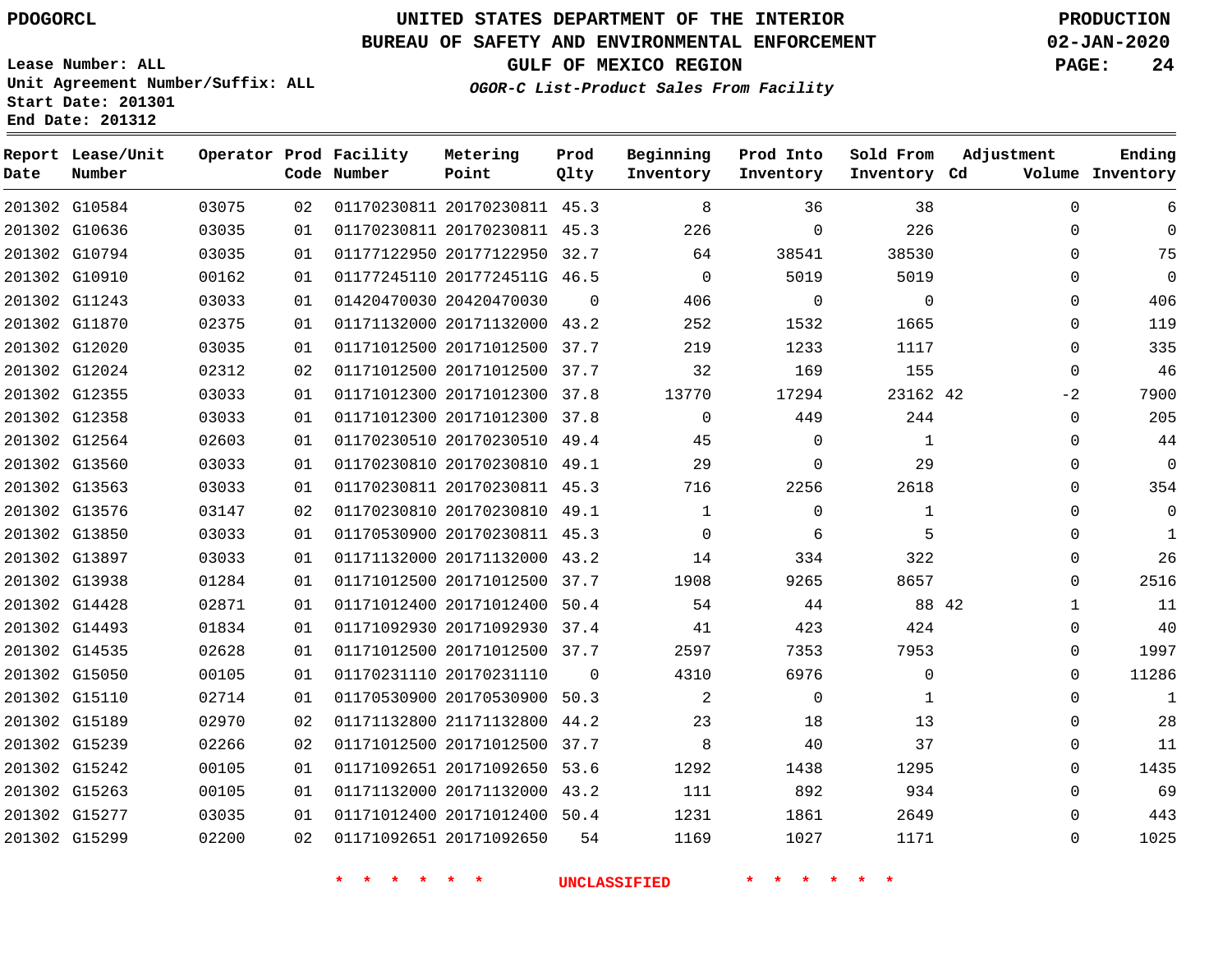**Report Lease/Unit**

**Number**

G15312

**Date**

### **UNITED STATES DEPARTMENT OF THE INTERIOR PDOGORCL PRODUCTION**

#### **BUREAU OF SAFETY AND ENVIRONMENTAL ENFORCEMENT 02-JAN-2020**

**Lease Number: ALL Unit Agreement Number/Suffix: ALL Start Date: 201301**

**OGOR-C List-Product Sales From Facility**

**GULF OF MEXICO REGION PAGE: 25**

**Ending**

|       |    | Operator Prod Facility<br>Code Number | Metering<br>Point       | Prod<br>01ty | Beginning<br>Inventory | Prod Into<br>Inventory | Sold From<br>Inventory | Adjustment<br>Volume<br>Cd. | Ending<br>Inventory |
|-------|----|---------------------------------------|-------------------------|--------------|------------------------|------------------------|------------------------|-----------------------------|---------------------|
| 00105 | 01 |                                       | 01171092651 20171092650 | 53.5         | 2912                   | 2831                   | 2918                   | 0                           | 2825                |
| 00105 | 01 |                                       | 01170230450 20170230450 | 48.2         |                        | 660                    | 511                    |                             | 149                 |
| 02893 | 02 |                                       | 01170230450 20170230450 | 48.5         |                        |                        |                        |                             | 0                   |
|       |    |                                       |                         |              | 0                      | 660                    | 511                    |                             | 149                 |
| 00687 | 01 |                                       | 01170230811 20170230811 | 45.3         | 105                    | 620                    | 628                    | $\Omega$                    | 97                  |
| 03026 | 02 |                                       | 01170753510 20170753510 | 60.4         | 117                    | 39                     | 73                     |                             | 83                  |
| 00162 | 01 |                                       | 01177245110 2017724511G | 46.5         | $\Omega$               | 28073                  | 28073                  | $\Omega$                    | $\Omega$            |
| 00981 | 01 |                                       | 01170753850 20170753850 | 26.3         | 239                    | $\Omega$               |                        | 0 <sub>09</sub><br>$-4$     | 235                 |
| 02312 | 02 |                                       | 01170230810 20170230810 | 49.1         | 24                     | $\Omega$               | 24                     | $\Omega$                    | 0                   |
| 02375 | 02 |                                       | 01170230510 20170230510 | 49.4         | 2725                   | 142                    | 80                     | 0                           | 2787                |
| 00105 | 01 |                                       | 01170230810 20170230810 | 49.1         | 66                     | 215                    | 102                    |                             | 179                 |
|       |    |                                       |                         |              |                        |                        |                        |                             |                     |

| 201302 G15740 | 00105<br>02893 | 01<br>02 | 01170230450 20170230450 48.2<br>01170230450 20170230450 48.5 |          | $\Omega$       | 660<br>$\Omega$ | 511<br>$\Omega$ | $\Omega$<br>0            | 149<br>$\Omega$ |
|---------------|----------------|----------|--------------------------------------------------------------|----------|----------------|-----------------|-----------------|--------------------------|-----------------|
|               |                |          |                                                              |          | 0              | 660             | <br>511         | 0                        | 149             |
| 201302 G16121 | 00687          | 01       | 01170230811 20170230811 45.3                                 |          | 105            | 620             | 628             | $\Omega$                 | 97              |
| 201302 G16469 | 03026          | 02       | 01170753510 20170753510 60.4                                 |          | 117            | 39              | 73              | $\Omega$                 | 83              |
| 201302 G16515 | 00162          | 01       | 01177245110 2017724511G 46.5                                 |          | $\overline{0}$ | 28073           | 28073           | $\Omega$                 | $\mathbf 0$     |
| 201302 G16890 | 00981          | 01       | 01170753850 20170753850 26.3                                 |          | 239            | $\Omega$        |                 | $0\quad09$<br>$-4$       | 235             |
| 201302 G17190 | 02312          | 02       | 01170230810 20170230810 49.1                                 |          | 24             | $\Omega$        | 24              | 0                        | $\overline{0}$  |
| 201302 G17754 | 02375          | 02       | 01170230510 20170230510                                      | 49.4     | 2725           | 142             | 80              | $\Omega$                 | 2787            |
| 201302 G17789 | 00105          | 01       | 01170230810 20170230810 49.1                                 |          | 66             | 215             | 102             | $\Omega$                 | 179             |
| 201302 G17858 | 00105          | 01       | 01170530900 20170530900 55.3                                 |          | 160            | 3               | 9               | $\Omega$                 | 154             |
| 201302 G17912 | 02970          | 02       | 01177062608 2017706260A 35.8                                 |          | 52             | 16840           | 16828           | 0                        | 64              |
| 201302 G17913 | 01834          | 01       | 01171132800 21171132800 44.2                                 |          | 1367           | 888             | 720             | 0                        | 1535            |
| 201302 G17921 | 03026          | 01       | 01171012500 20177062959 25.3                                 |          | $\Omega$       | 32254           | 32254           | $\Omega$                 | $\Omega$        |
| 201302 G17966 | 00105          | 01       | 01171012300 20171012300 37.8                                 |          | 40             | 61              | 73              | $\Omega$                 | 28              |
| 201302 G18043 | 03059          | 01       | 01171012500 20171012500 37.7                                 |          | 1343           | 5914            | 5651            | $\Omega$                 | 1606            |
| 201302 G18577 | 00981          | 01       | 01170753850 20170753850 26.3                                 |          | 2047           | $\Omega$        |                 | 0 <sub>09</sub><br>$-31$ | 2016            |
| 201302 G18863 | 02312          | 02       | 01420470030 20420470030                                      | $\Omega$ | 2              | $\Omega$        | $\Omega$        | $\Omega$                 | 2               |
| 201302 G18936 | 02871          | 01       | 01422450350 20422450350 47.4                                 |          | 15             | $\Omega$        | 8               | 0                        | 7               |
| 201302 G19030 | 02806          | 01       | 01423210051 20423210050                                      | 51       | 3              | $\Omega$        | $\Omega$        | $\Omega$                 | 3               |
| 201302 G19127 | 03165          | 01       | 01170230811 20170230811 45.3                                 |          | 6              | 32              |                 | 0 0 9<br>-33             | 5               |
| 201302 G19839 | 02777          | 01       | 01170753510 20170753510 45.5                                 |          | 82             | $\Omega$        | 30              | 0                        | 52              |
| 201302 G20605 | 02477          | 01       | 01423550141 20423550140                                      | 27       | 1371           | 6126            | 5991            | $\Omega$                 | 1506            |
| 201302 G20655 | 03035          | 01       | 01170230510 20170230510 49.4                                 |          | 642            | 12              | 18              | $\Omega$                 | 636             |
| 201302 G20660 | 00105          | 01       | 01170230450 20170230450 48.3                                 |          | 150            | 666             | 665             | $\Omega$                 | 151             |
| 201302 G21070 | 02970          | 02       | 01171132800 21171132800 44.2                                 |          | 13             | 3               | 5               | 0                        | 11              |
| 201302 G21096 | 00105          | 01       | 01170230811 20170230811 45.3                                 |          | 21             | 127             | 128             | 0                        | 20              |
|               |                |          |                                                              |          |                |                 |                 |                          |                 |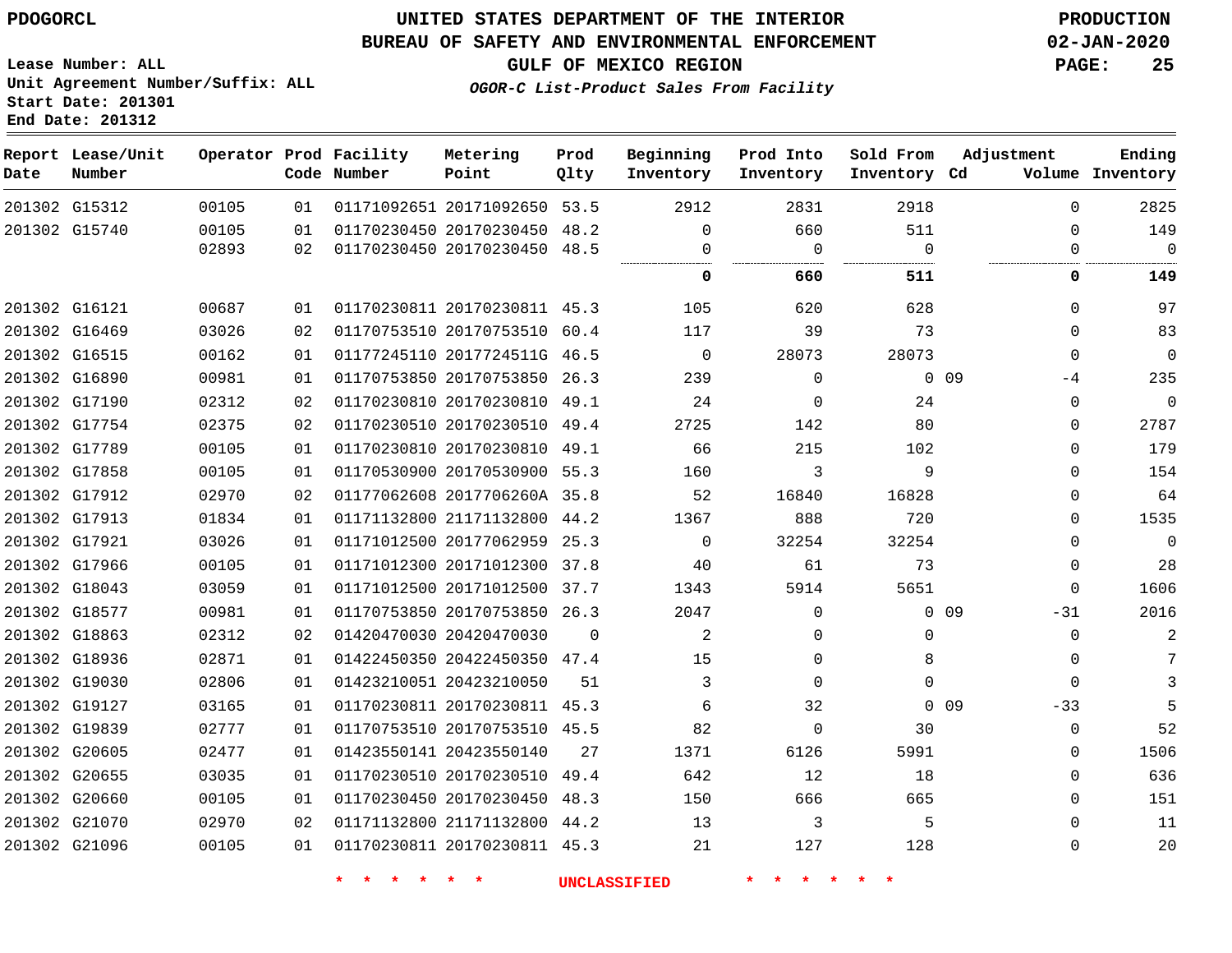**Report Lease/Unit**

**Number**

## **UNITED STATES DEPARTMENT OF THE INTERIOR PDOGORCL PRODUCTION**

**Prod Qlty**

#### **BUREAU OF SAFETY AND ENVIRONMENTAL ENFORCEMENT 02-JAN-2020**

**Lease Number: ALL Unit Agreement Number/Suffix: ALL Start Date: 201301 End Date: 201312**

**Operator Prod Facility**

**Code Number**

**OGOR-C List-Product Sales From Facility**

**Beginning Inventory** **Prod Into Inventory**

**Sold From Inventory**

**GULF OF MEXICO REGION PAGE: 26**

**Inventory Cd Volume**

**Adjustment**

**Ending**

| 201302 G21532<br>201302 G21534<br>201302 G21652<br>201302 G21655<br>201302 G21825<br>201302 G21826<br>201302 G22219 | 03217<br>03217<br>01834<br>01834<br>00981 | 01<br>01<br>01<br>01 | 01170230811 20170230811 45.3<br>01170230811 20170230811 45.3<br>01171132800 21171132800 44.2 |          | 657<br>99<br>10                                                                                                                                                                                                                                                                                                                                                                                                                                                                                                                                                                                               | 5178<br>10   | 5022<br>108 42 | $\mathbf{0}$<br>$\mathbf{1}$ | 813<br>2                                              |
|---------------------------------------------------------------------------------------------------------------------|-------------------------------------------|----------------------|----------------------------------------------------------------------------------------------|----------|---------------------------------------------------------------------------------------------------------------------------------------------------------------------------------------------------------------------------------------------------------------------------------------------------------------------------------------------------------------------------------------------------------------------------------------------------------------------------------------------------------------------------------------------------------------------------------------------------------------|--------------|----------------|------------------------------|-------------------------------------------------------|
|                                                                                                                     |                                           |                      |                                                                                              |          |                                                                                                                                                                                                                                                                                                                                                                                                                                                                                                                                                                                                               |              |                |                              |                                                       |
|                                                                                                                     |                                           |                      |                                                                                              |          |                                                                                                                                                                                                                                                                                                                                                                                                                                                                                                                                                                                                               |              |                |                              |                                                       |
|                                                                                                                     |                                           |                      |                                                                                              |          |                                                                                                                                                                                                                                                                                                                                                                                                                                                                                                                                                                                                               | $\mathbf 0$  | 5              | $\mathbf{0}$                 | 5                                                     |
|                                                                                                                     |                                           |                      | 01171132800 21171132800 44.2                                                                 |          | 5315                                                                                                                                                                                                                                                                                                                                                                                                                                                                                                                                                                                                          | 3553         | 2828           | $\Omega$                     | 6040                                                  |
|                                                                                                                     |                                           | 01                   | 01170753850 20170753850 26.3                                                                 |          | 430                                                                                                                                                                                                                                                                                                                                                                                                                                                                                                                                                                                                           | 1            |                | 0 <sub>09</sub><br>$-7$      | 424                                                   |
|                                                                                                                     | 00981                                     | 01                   | 01170753850 20170753850                                                                      | $\Omega$ | 9                                                                                                                                                                                                                                                                                                                                                                                                                                                                                                                                                                                                             | 0            | $\mathbf 0$    | $\mathbf 0$                  | 9                                                     |
|                                                                                                                     | 03033                                     | 01                   | 01423210051 20423210050 70.5                                                                 |          | 110                                                                                                                                                                                                                                                                                                                                                                                                                                                                                                                                                                                                           | $\mathbf 0$  | 10 42          | $-3$                         | 97                                                    |
| 201302 G22236                                                                                                       | 00105                                     | 01                   | 01170230450 20170230450 48.3                                                                 |          | 64                                                                                                                                                                                                                                                                                                                                                                                                                                                                                                                                                                                                            | 196          | 216            | 0                            | 44                                                    |
| 201302 G22246                                                                                                       | 01284                                     | 02                   |                                                                                              |          | 40                                                                                                                                                                                                                                                                                                                                                                                                                                                                                                                                                                                                            | 132          | 93             | $\Omega$                     | 79                                                    |
| 201302 G22268                                                                                                       | 02777                                     | 01                   |                                                                                              |          | $\Omega$                                                                                                                                                                                                                                                                                                                                                                                                                                                                                                                                                                                                      | 307          | 307            | $\Omega$                     | $\mathbf 0$                                           |
| 201302 G22501                                                                                                       | 00078                                     | O 1                  |                                                                                              |          | 6                                                                                                                                                                                                                                                                                                                                                                                                                                                                                                                                                                                                             | 266          | 216            | $\mathbf 0$                  | 56                                                    |
| 201302 G22505                                                                                                       | 02375                                     | 02                   |                                                                                              |          | 476                                                                                                                                                                                                                                                                                                                                                                                                                                                                                                                                                                                                           | 3110         |                | $-1$                         | 488                                                   |
| 201302 G22510                                                                                                       | 00162                                     | 01                   |                                                                                              |          | 3665                                                                                                                                                                                                                                                                                                                                                                                                                                                                                                                                                                                                          | 2858         |                |                              | 2369                                                  |
| 201302 G22513                                                                                                       | 02579                                     | 02                   |                                                                                              |          | 980                                                                                                                                                                                                                                                                                                                                                                                                                                                                                                                                                                                                           | 1226         |                |                              | 735                                                   |
| 201302 G22549                                                                                                       | 02222                                     | 01                   |                                                                                              |          | 3                                                                                                                                                                                                                                                                                                                                                                                                                                                                                                                                                                                                             | $\Omega$     | $\Omega$       | $\Omega$                     | 3                                                     |
| 201302 G22605                                                                                                       | 01834                                     | 01                   |                                                                                              |          | 665                                                                                                                                                                                                                                                                                                                                                                                                                                                                                                                                                                                                           | 492          | 369            | $\Omega$                     | 788                                                   |
| 201302 G22613                                                                                                       | 02655                                     | 02                   |                                                                                              |          | 203                                                                                                                                                                                                                                                                                                                                                                                                                                                                                                                                                                                                           | 35           | 76             | 0                            | 162                                                   |
| 201302 G22621                                                                                                       | 01834                                     | 01                   |                                                                                              |          | 8234                                                                                                                                                                                                                                                                                                                                                                                                                                                                                                                                                                                                          | 6445         | 4685           | $\Omega$                     | 9994                                                  |
| 201302 G22660                                                                                                       | 02058                                     | 02                   |                                                                                              | 45       | 128                                                                                                                                                                                                                                                                                                                                                                                                                                                                                                                                                                                                           | 502          | 562            | $\Omega$                     | 68                                                    |
| 201302 G22699                                                                                                       | 00730                                     | 01                   |                                                                                              |          | 1094                                                                                                                                                                                                                                                                                                                                                                                                                                                                                                                                                                                                          | 5154         | 4849           | 0                            | 1399                                                  |
| 201302 G22772                                                                                                       | 00105                                     | 01                   |                                                                                              |          | 40                                                                                                                                                                                                                                                                                                                                                                                                                                                                                                                                                                                                            | $\mathbf{0}$ | 40             | 0                            | $\mathbf 0$                                           |
| 201302 G22781                                                                                                       | 03035                                     | 01                   |                                                                                              | $\Omega$ | 973                                                                                                                                                                                                                                                                                                                                                                                                                                                                                                                                                                                                           | 275          | $\Omega$       | $\Omega$                     | 1248                                                  |
| 201302 G22792                                                                                                       | 03035                                     | 01                   |                                                                                              |          | 281                                                                                                                                                                                                                                                                                                                                                                                                                                                                                                                                                                                                           | 1854         | 1650           | $\Omega$                     | 485                                                   |
| 201302 G22840                                                                                                       | 00730                                     | 01                   |                                                                                              |          | 3                                                                                                                                                                                                                                                                                                                                                                                                                                                                                                                                                                                                             | 1041         | 1042           | $\Omega$                     | $\overline{2}$                                        |
| 201302 G23125                                                                                                       | 02312                                     | 02                   |                                                                                              | $\Omega$ | 22                                                                                                                                                                                                                                                                                                                                                                                                                                                                                                                                                                                                            | 0            | 0              | 0                            | 22                                                    |
| 201302 G23181                                                                                                       | 01963                                     | 01                   |                                                                                              |          | 121                                                                                                                                                                                                                                                                                                                                                                                                                                                                                                                                                                                                           | 1            | 1              | $\Omega$                     | 121                                                   |
|                                                                                                                     |                                           | 02                   |                                                                                              |          | 121                                                                                                                                                                                                                                                                                                                                                                                                                                                                                                                                                                                                           |              |                | -121                         | $\Omega$<br>                                          |
|                                                                                                                     |                                           |                      |                                                                                              |          | 242                                                                                                                                                                                                                                                                                                                                                                                                                                                                                                                                                                                                           | 2            | $\mathbf{2}$   | -121                         | 121                                                   |
|                                                                                                                     |                                           |                      |                                                                                              |          | 01423210051 20170230500 43.8<br>01170230810 2042709015I 42.8<br>01170230400 20170230400 52.3<br>01170230811 20170230811 45.3<br>01170230810 20170230810 49.1<br>01170230500 20170230500 43.8<br>01170530900 20170530900 55.3<br>01171132800 21171132800 44.2<br>01171132800 21171132800 44.2<br>01171132800 21171132800 44.2<br>01171012310 20171012310<br>01171012500 20171012500 37.7<br>01170513800 20170513800 32.5<br>01170754751 01170754751<br>01177258041 01177258041 28.9<br>01608103650 20608103650 30.7<br>01420470030 20420470030<br>01423210051 20423210050 70.5<br>01423210051 20423210050 70.5 |              |                |                              | 3097 42<br>4153 42<br>$-1$<br>1470 42<br>$-1$<br>1 45 |

**Metering Point**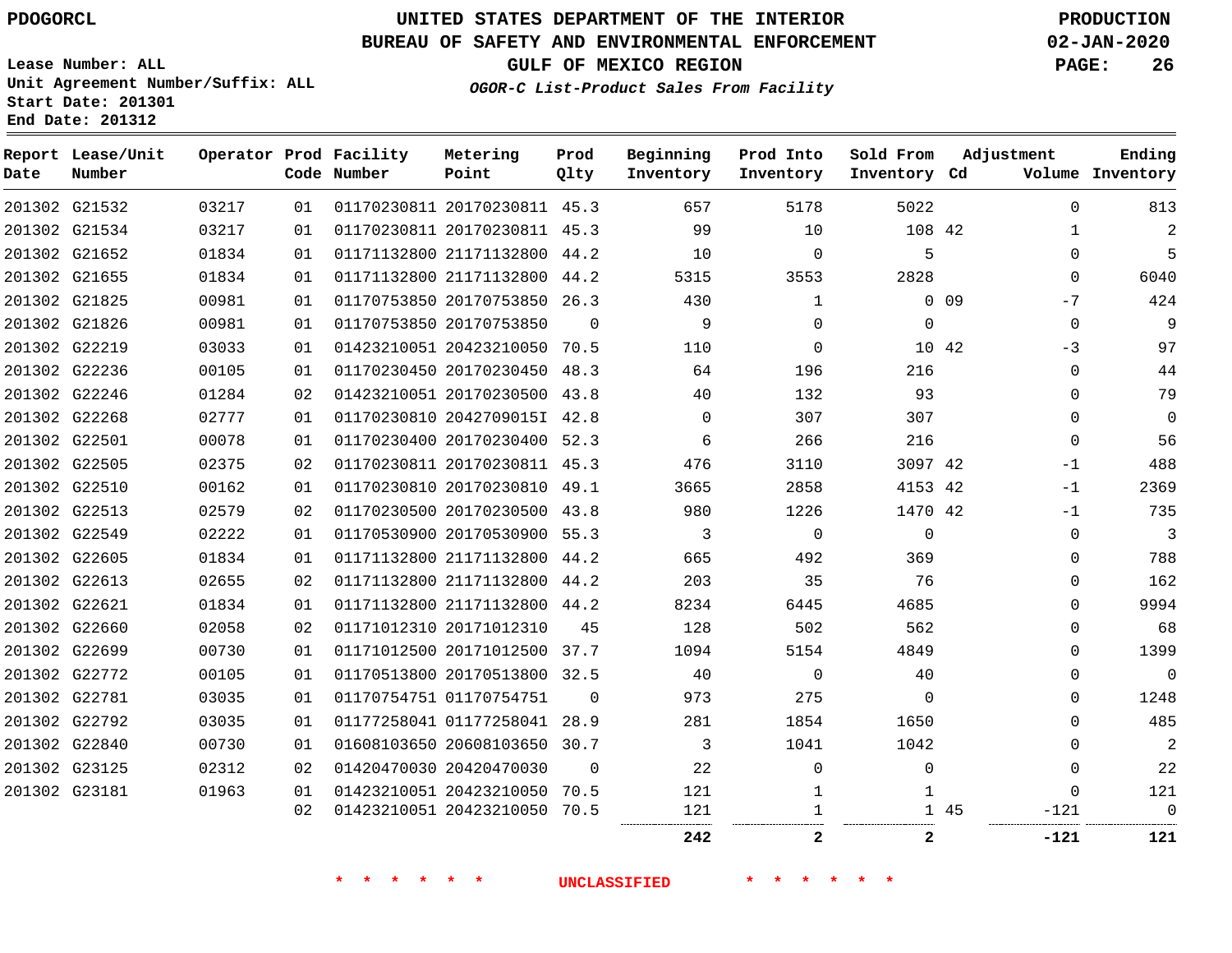**Report Lease/Unit**

**Number**

## **UNITED STATES DEPARTMENT OF THE INTERIOR PDOGORCL PRODUCTION**

#### **BUREAU OF SAFETY AND ENVIRONMENTAL ENFORCEMENT 02-JAN-2020**

**Beginning Inventory** **Prod Into Inventory** **Sold From Inventory**

**Lease Number: ALL Unit Agreement Number/Suffix: ALL Start Date: 201301 End Date: 201312**

**Operator Prod Facility**

**Code Number**

**OGOR-C List-Product Sales From Facility**

**Prod Qlty**

**Metering Point**

**GULF OF MEXICO REGION PAGE: 27**

**Inventory Cd Volume**

**Adjustment**

**Ending**

| 201302 G23473 | 00981 | 01 | 01170753850 20170753850 26.3 |      | 71           | $\Omega$    | 1        | $\Omega$     | 70             |
|---------------|-------|----|------------------------------|------|--------------|-------------|----------|--------------|----------------|
| 201302 G23480 | 00981 | 01 | 01170753850 20170753850 26.3 |      | 686          | $\mathbf 0$ | 10       | $\Omega$     | 676            |
| 201302 G23481 | 00981 | 01 | 01170753850 20170753850      | 26.3 | 787          | $\Omega$    | 12       | 0            | 775            |
| 201302 G23528 | 00981 | 01 | 01170753850 20170753850 26.3 |      | 1500         | $\Omega$    | 23       | 0            | 1477           |
| 201302 G23529 | 00981 | 01 | 01170753850 20170753850 26.3 |      | 2406         | $\Omega$    | 37       | $\Omega$     | 2369           |
| 201302 G23730 | 03217 | 01 | 01170230810 20170230811 45.3 |      | 31           | 123         | 121      | 0            | 33             |
| 201302 G23735 | 00162 | 01 | 01170230810 20170230810 49.1 |      | $\mathbf{0}$ | 1100        | 1100     | $\Omega$     | $\overline{0}$ |
| 201302 G23736 | 02312 | 02 | 01170230810 20170230810 49.1 |      | 67           | 157         | 94       | $\Omega$     | 130            |
| 201302 G23754 | 02222 | 01 | 01170230811 20170230811 45.3 |      | $\mathbf 0$  | 8           | 7        | $\Omega$     | -1             |
| 201302 G23851 | 02503 | 02 | 01171012400 20171012400      | 50.4 | 6371         | 9411        | 13540 42 | 1            | 2243           |
| 201302 G23933 | 03035 | 01 | 01171092651 20171092650 53.6 |      | 10           | 5           | 10       | $\Omega$     | -5             |
| 201302 G23956 | 03217 | 01 | 01170753510 20170753510 55.2 |      | 995          | $\mathbf 0$ | 467      | 0            | 528            |
| 201302 G24425 | 02312 | 02 | 01170230810 20170230810 49.1 |      | 23           | 74          | 35       | 0            | 62             |
| 201302 G24429 | 02312 | 02 | 01170230810 20170230810 49.1 |      | 57           | 24          | 61       | 0            | 20             |
| 201302 G24710 | 02058 | 01 | 01170230811 20170230811 44.7 |      | 120          | 1437        | 1332 42  | $\mathbf{1}$ | 226            |
| 201302 G24730 | 00105 | 01 | 01170230500 20170230500 43.7 |      | 988          | 1694        | 1666     | 0            | 1016           |
|               |       | 01 | 01170230810 20170230810      | 49   | 330<br>      | 0<br>.      | 330<br>. | O            | $\Omega$<br>   |
|               |       |    |                              |      | 1318         | 1694        | 1996     | 0            | 1016           |
| 201302 G24791 | 02989 | 01 | 01171131600 20171131600 44.8 |      | -29          | 414         | 376      | 0            | 67             |
| 201302 G24878 | 02628 | 02 | 01171092651 20171092650      | 53.6 | 181          | 183         | 181      | 0            | 183            |
| 201302 G24883 | 02628 | 02 | 01171092651 20171092650 53.6 |      | 411          | 447         | 414      | 0            | 444            |
| 201302 G24898 | 02807 | 01 | 01171012400 20171012400 50.4 |      | $\mathbf{0}$ | 2070        | 1577     | $\Omega$     | 493            |
|               |       | 01 | 01171012300 20171012300      | 38   | 279          | 5470        | 3250     | $\Omega$     | 2499           |
|               |       |    |                              |      | 279          | 7540        | 4827     | 0            | 2992           |
| 201302 G24924 | 01834 | 01 | 01171132800 21171132800 44.2 |      | 5642         | 4012        | 3081 42  | 1            | 6574           |
| 201302 G24926 | 01834 | 01 | 01171132800 21171132800 44.2 |      | 3            | $\mathbf 0$ | 2        | 0            | 1              |
| 201302 G24990 | 01284 | 01 | 01608103650 20608103650      | 30.7 | 1            | 781         | 781      | $\Omega$     | $\mathbf{1}$   |
|               |       |    |                              |      |              |             |          |              |                |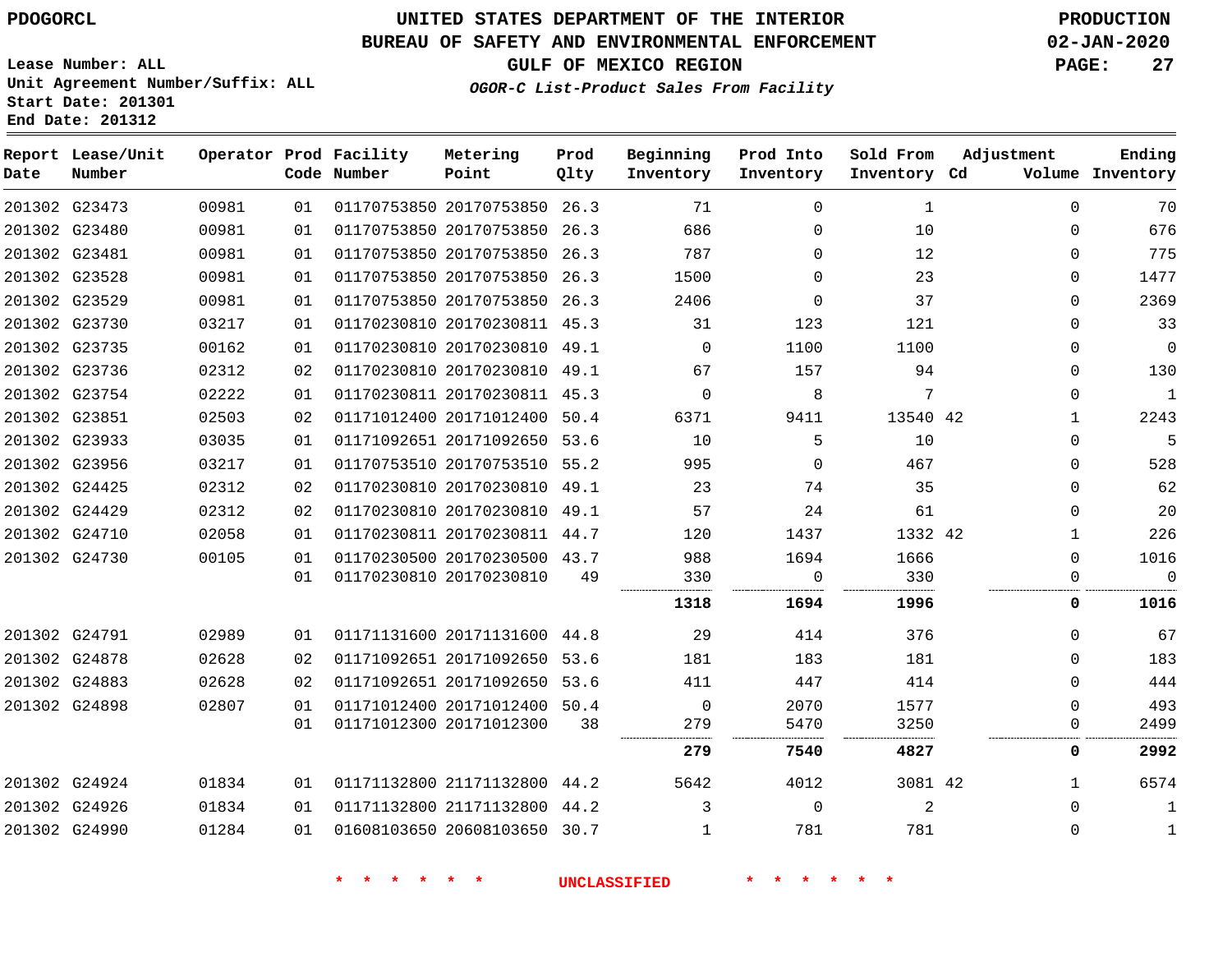#### **BUREAU OF SAFETY AND ENVIRONMENTAL ENFORCEMENT 02-JAN-2020**

**Lease Number: ALL Unit Agreement Number/Suffix: ALL Start Date: 201301**

**End Date: 201312**

**GULF OF MEXICO REGION PAGE: 28**

**OGOR-C List-Product Sales From Facility**

| Date | Report Lease/Unit<br>Number |       |    | Operator Prod Facility<br>Code Number | Metering<br>Point            | Prod<br>Qlty | Beginning<br>Inventory | Prod Into<br>Inventory | Sold From<br>Inventory Cd | Adjustment  | Ending<br>Volume Inventory |
|------|-----------------------------|-------|----|---------------------------------------|------------------------------|--------------|------------------------|------------------------|---------------------------|-------------|----------------------------|
|      | 201302 G25008               | 02777 | 01 |                                       | 01170753510 20170753510 45.5 |              | $\Omega$               | $\Omega$               | $\Omega$                  | $\Omega$    | $\Omega$                   |
|      | 201302 G25514               | 02813 | 02 |                                       | 01423210051 20423210050      | $\Omega$     | 1                      | $\mathbf 0$            | $\Omega$                  | $\Omega$    | $\mathbf{1}$               |
|      | 201302 G25515               | 02813 | 02 |                                       | 01423210051 20423210050      | 66           | 5                      | 12                     | 15                        | $\Omega$    | 2                          |
|      | 201302 G25524               | 00105 | 01 |                                       | 01170230450 20170230450 48.3 |              | 202                    | 646                    | 702                       | $\Omega$    | 146                        |
|      | 201302 G25561               | 02058 | 02 |                                       | 01170230450 20170230450 48.3 |              | 329                    | 1088                   | 1171                      | 0           | 246                        |
|      | 201302 G25579               | 00105 | 01 |                                       | 01170230810 20170230810      | 49           | 15                     | 147                    | 40                        | $\mathbf 0$ | 122                        |
|      |                             |       | 01 |                                       | 01170230500 20170230500 43.7 |              | $\mathbf 0$            | 45                     | 18                        | 0           | 27                         |
|      |                             |       |    |                                       |                              |              | 15                     | 192                    | 58                        | 0           | 149                        |
|      | 201302 G25605               | 00105 | 01 |                                       | 01170230810 20170230810 49.1 |              | $\Omega$               | $\mathbf 0$            | $\mathbf 0$               | $\Omega$    | $\overline{0}$             |
|      | 201302 G25606               | 02375 | 02 |                                       | 01170230810 20170230810 49.1 |              | 400                    | 801                    | 536                       | $\Omega$    | 665                        |
|      | 201302 G25937               | 03075 | 02 |                                       | 01170230810 20170230810 49.1 |              | 2374                   | 4610                   | 3162                      | $\Omega$    | 3822                       |
|      | 201302 G26001               | 02628 | 01 |                                       | 01171132800 21171132800 44.2 |              | 592                    | 335                    | 296                       | $\Omega$    | 631                        |
|      | 201302 G26032               | 03059 | 01 |                                       | 01171012300 20171012300 37.9 |              | 195                    | 44                     | 219                       | $\Omega$    | 20                         |
|      | 201302 G26074               | 01284 | 01 |                                       | 01177122950 20177122950 32.7 |              | 50                     | 5610                   | 5651                      | 0           | 9                          |
|      | 201302 G26146               | 01586 | 01 |                                       | 01177258152 01177258152 44.4 |              | 127                    | $\mathbf 0$            | $\mathbf 0$               | $\mathbf 0$ | 127                        |
|      | 201302 G26281               | 02528 | 02 |                                       | 01170753850 20170753850 26.3 |              | 21                     | $\mathbf 0$            | $\mathbf{0}$              | $\Omega$    | 21                         |
|      | 201302 G26480               | 01978 | 02 |                                       | 01423210051 20423210050 70.5 |              | 35                     | $\mathbf 0$            | 14 23                     | -5          | 16                         |
|      | 201302 G27036               | 03075 | 02 |                                       | 01170230810 20170230810 49.1 |              | 247                    | $\mathbf 0$            | 247                       | $\mathbf 0$ | $\mathbf 0$                |
|      | 201302 G27100               | 01978 | 02 |                                       | 01171012310 20171012310      | 45           | 32                     | 221                    | 223                       | 0           | 30                         |
|      | 201302 G27169               | 01284 | 01 |                                       | 01171012500 20171012500 37.7 |              | 1568                   | 7063                   | 6714                      | 0           | 1917                       |
|      | 201302 G27173               | 00105 | 01 |                                       | 01170513800 20170513800 32.5 |              | $\mathbf 0$            | 3825                   | 3230                      | $\Omega$    | 595                        |
|      | 201302 G27194               | 01586 | 01 |                                       | 01177258152 01177258152 44.4 |              | 19                     | 9                      | $\Omega$                  | $\Omega$    | 28                         |
|      | 201302 G27214               | 01586 | 02 |                                       | 01177288152 01177288152      | $\Omega$     | 6                      | $\Omega$               | $\Omega$                  | $\Omega$    | 6                          |
|      | 201302 G27215               | 01586 | 02 |                                       | 01177288152 01177288152      | $\Omega$     | 19                     | $\mathbf 0$            | $\Omega$                  | $\Omega$    | 19                         |
|      | 201302 G27509               | 02970 | 02 |                                       | 01170230450 20170230450 48.3 |              | 1654                   | 6680                   | 6823                      | $\Omega$    | 1511                       |
|      | 201302 G27851               | 02628 | 02 |                                       | 01171132000 20171132000 41.2 |              | $\Omega$               | 8                      | 8                         | $\Omega$    | $\mathbf 0$                |
|      | 201302 G27927               | 02503 | 02 |                                       | 01171092651 20171092650 53.6 |              | 969                    | 667                    | 970 42                    | $-1$        | 665                        |
|      | 201302 G27949               | 02871 | 01 |                                       | 01171012500 20171012500 37.7 |              | 250                    | 1193                   | 1119                      | $\mathbf 0$ | 324                        |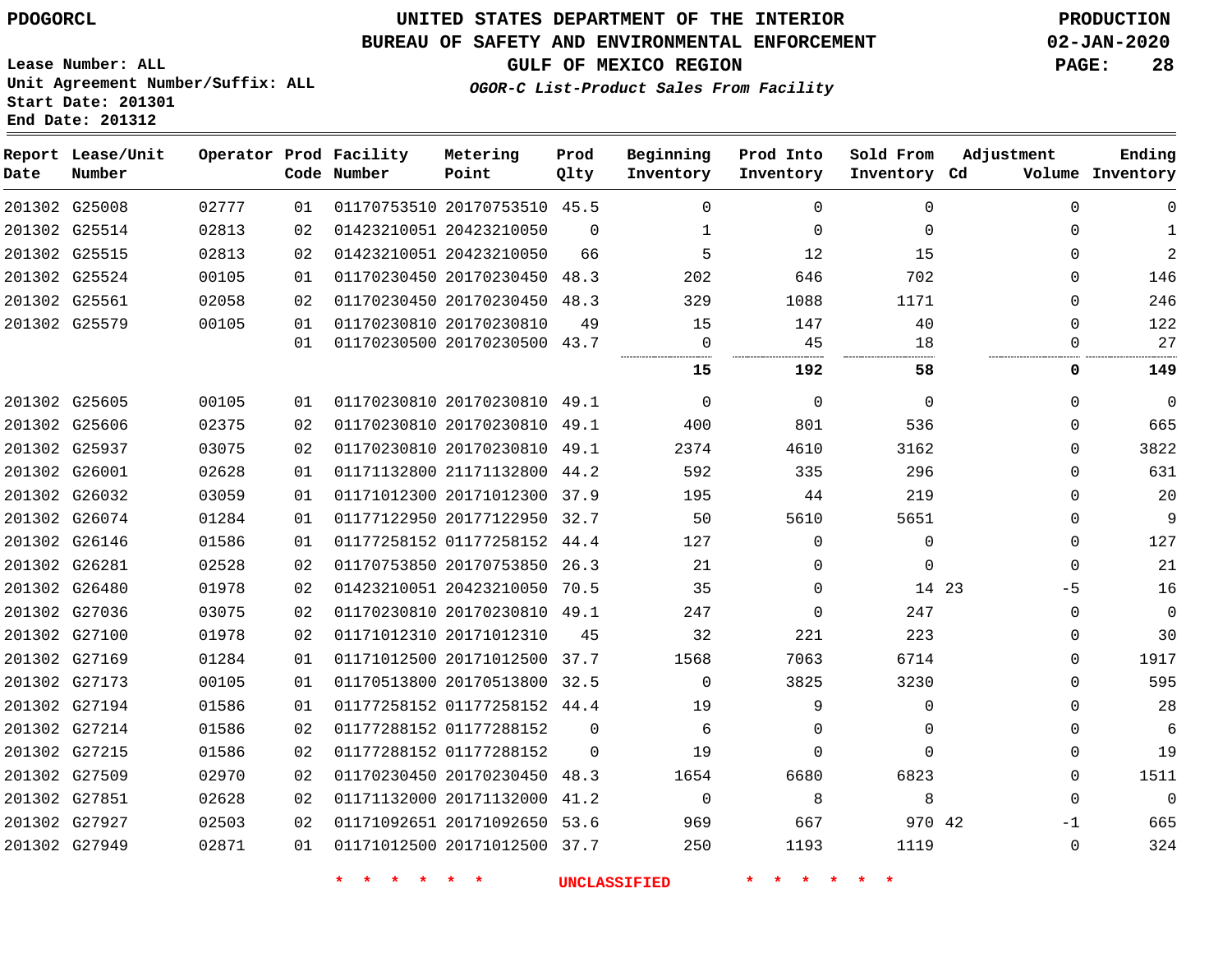**Report Lease/Unit**

**Number**

## **UNITED STATES DEPARTMENT OF THE INTERIOR PDOGORCL PRODUCTION**

**Prod Qlty**

#### **BUREAU OF SAFETY AND ENVIRONMENTAL ENFORCEMENT 02-JAN-2020**

**Lease Number: ALL Unit Agreement Number/Suffix: ALL Start Date: 201301 End Date: 201312**

**Operator Prod Facility**

**Code Number**

**OGOR-C List-Product Sales From Facility**

**Beginning Inventory**

**Prod Into Inventory** **Sold From Inventory**

**GULF OF MEXICO REGION PAGE: 29**

**Inventory Cd Volume**

**Adjustment**

**Ending**

|        | 201302 G27988 | 00730 | 01 | 01608103650 20608103650 30.7 |    | 259                 | 102831       | 102915         |      | 0            | 175            |
|--------|---------------|-------|----|------------------------------|----|---------------------|--------------|----------------|------|--------------|----------------|
|        | 201302 G30654 | 02777 | 02 | 01170230810 20170230810 42.1 |    | 322                 | 642          | 429 42         |      | $-1$         | 534            |
|        | 201302 G30679 | 00730 | 01 | 01170230500 20170230810 49.1 |    | 231                 | $\mathbf 0$  | 231            |      | 0            | 0              |
|        | 201302 G31003 | 02579 | 02 | 01423210051 20423210050      | 66 | 31                  | $\mathbf 0$  |                | 3 42 | -1           | 27             |
|        | 201302 G31040 | 02058 | 02 | 01170230450 20170230450 48.3 |    | 543                 | 3095         | 2938           |      | 0            | 700            |
|        | 201302 G31304 | 02714 | 01 | 01170230811 20170230811 45.3 |    | 267                 | 1491         | 1524           |      | 0            | 234            |
|        | 201302 G31369 | 02628 | 01 | 01171012300 20171012300 37.8 |    | 21817               | 38769        | 42875          |      | 0            | 17711          |
|        | 201302 G32113 | 02477 | 01 | 01170230811 20170230811 45.3 |    | 2368                | 8382         | 9434           |      | $\Omega$     | 1316           |
|        | 201302 G32197 | 01284 | 02 | 01171012500 20171012500 37.7 |    | 203                 | 1188         | 1068           |      | $\Omega$     | 323            |
|        | 201302 G32267 | 00105 | 01 | 01177298272 01177298272 42.8 |    | 37                  | 31           | 40             |      | 0            | 28             |
|        | 201302 G32268 | 00105 | 01 | 01177298272 01177298272 42.8 |    | 65                  | 74           | 73             |      | $\Omega$     | 66             |
|        | 201302 G33388 | 02967 | 01 | 01420470030 20420470030 49.4 |    | 140                 | $\mathbf{0}$ | $\overline{0}$ |      | 0            | 140            |
|        | 201302 G33407 | 02967 | 02 | 01170230810 20170230810 42.1 |    | 46                  | 99           | 65             |      | $\Omega$     | 80             |
|        | 201302 G33408 | 03075 | 02 | 01422450350 20422450350 47.7 |    | 1624                | 211          | 971            |      | 0            | 864            |
|        | 201302 G33596 | 02503 | 02 | 01171132000 20171132000 43.2 |    | 573                 | $\mathbf 0$  | 573            |      | $\Omega$     | $\mathbf 0$    |
| 201303 | 00016         | 00687 | 01 | 01170513700 20170513700 24.4 |    | 7                   | 0            | 7              |      | 0            | 0              |
|        |               | 02375 | 01 | 01170513700 20170513700 22.8 |    | 4330                | 25596        | 28473          |      | 0            | 1453           |
|        |               |       |    |                              |    | 4337                | 25596        | 28480          |      | 0            | 1453           |
| 201303 | 00026         | 02375 | 01 | 01170513700 20170513700 22.8 |    | 8468                | 48578        | 54287 42       |      | $-1$         | 2758           |
| 201303 | 00032         | 02375 | 01 | 01170513700 20170513700 35.5 |    | 369                 | 3170         | 3360           |      | $\mathbf 0$  | 179            |
| 201303 | 00033         | 02375 | 01 | 01170513700 20170513700 35.5 |    | 1542                | 12496        | 13334 42       |      | $\mathbf{1}$ | 705            |
| 201303 | 00049         | 00105 | 01 | 01171012300 20171012300 37.7 |    | 12713               | 31295        | 31955          |      | $\mathbf{0}$ | 12053          |
| 201303 | 00050         | 00105 | 01 | 01171012300 20171012300 37.7 |    | 4255                | 7268         | 8724           |      | $\Omega$     | 2799           |
| 201303 | 00051         | 00105 | 01 | 01171012300 20171012300 37.7 |    | 702                 | 2550         | 2270           |      | 0            | 982            |
| 201303 | 00052         | 00105 | 01 | 01171012300 20171012300 37.7 |    | 1991                | 6136         | 5764           |      | 0            | 2363           |
| 201303 | 00079         | 01834 | 01 | 01170230810 20170230810 51.4 |    | 468                 | 117          | 240            |      | $\Omega$     | 345            |
| 201303 | 00081         | 00105 | 01 | 01170231300 01170231300 44.6 |    | $\overline{0}$      | 859          | 859            |      | 0            | $\overline{0}$ |
| 201303 | 00090         | 03035 | 01 | 01170230810 20170230810 51.4 |    | 138                 | 123          | 108            |      | 0            | 153            |
|        |               |       |    |                              |    | <b>UNCLASSIFIED</b> |              |                |      |              |                |

**Metering Point**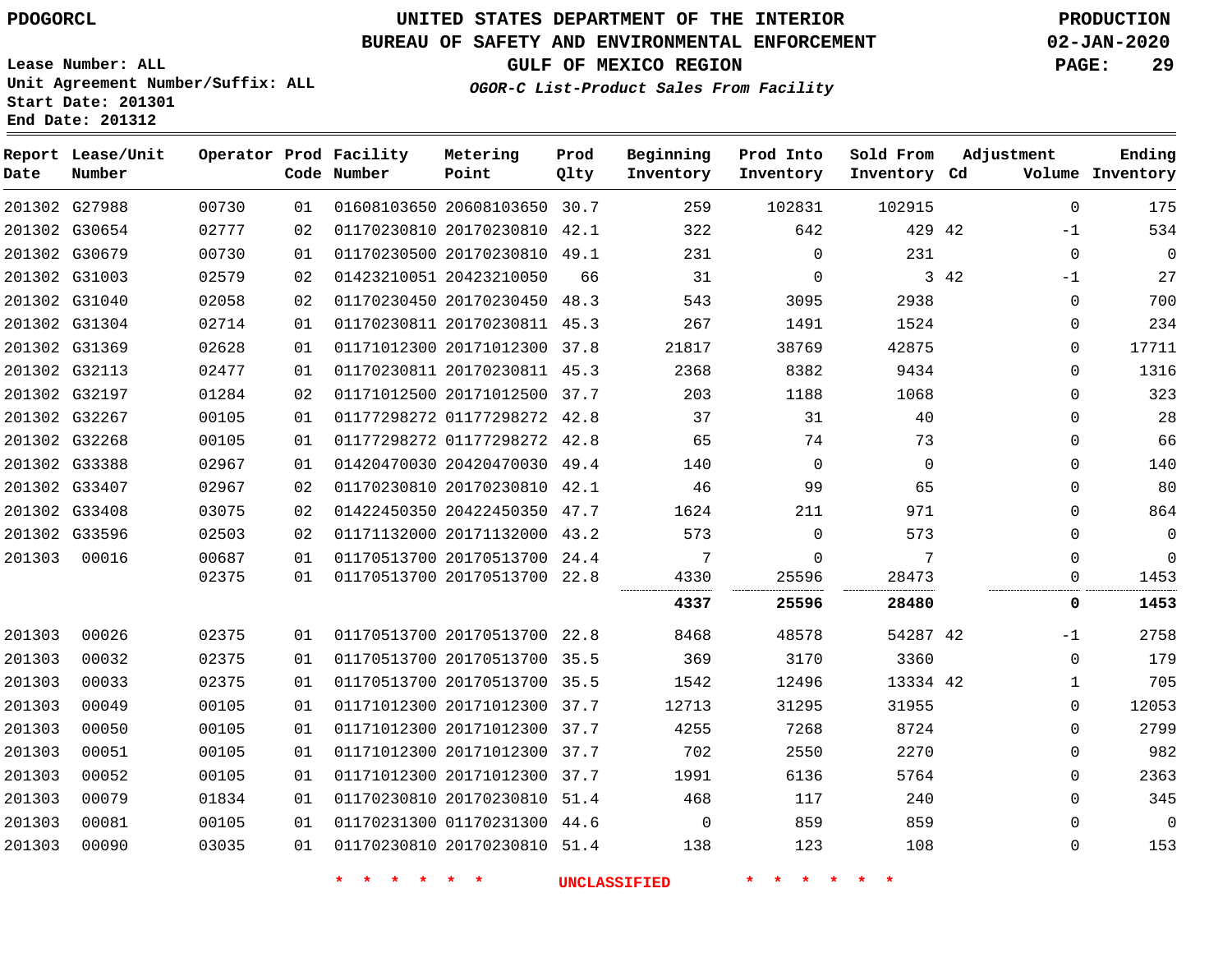### **UNITED STATES DEPARTMENT OF THE INTERIOR PDOGORCL PRODUCTION**

#### **BUREAU OF SAFETY AND ENVIRONMENTAL ENFORCEMENT 02-JAN-2020**

**Lease Number: ALL Unit Agreement Number/Suffix: ALL Start Date: 201301**

**GULF OF MEXICO REGION PAGE: 30**

**OGOR-C List-Product Sales From Facility**

| Date   | Report Lease/Unit<br>Number |       |    | Operator Prod Facility<br>Code Number | Metering<br>Point            | Prod<br>Qlty | Beginning<br>Inventory | Prod Into<br>Inventory | Sold From<br>Inventory Cd | Adjustment  | Ending<br>Volume Inventory |
|--------|-----------------------------|-------|----|---------------------------------------|------------------------------|--------------|------------------------|------------------------|---------------------------|-------------|----------------------------|
| 201303 | 00137                       | 00687 | 01 |                                       | 01170513700 20170513700 24.4 |              | 21                     | $\Omega$               | 21                        | $\Omega$    | $\mathbf 0$                |
| 201303 | 00138                       | 00687 | 01 |                                       | 01170513700 20170513700 24.4 |              | 158                    | $\mathbf 0$            | 158                       | 0           | $\mathbf 0$                |
| 201303 | 00184                       | 03147 | 02 |                                       | 01170230810 20170230810 51.4 |              | 854                    | 442                    | 531                       | $\Omega$    | 765                        |
| 201303 | 00196                       | 02266 | 01 |                                       | 01171012300 20171012300 37.7 |              | 6304                   | 15541                  | 15859                     | $\Omega$    | 5986                       |
| 201303 | 00244                       | 00105 | 01 |                                       | 01170231300 01170231300 44.6 |              | $\Omega$               | 331                    | 331                       | $\Omega$    | $\Omega$                   |
| 201303 | 00247                       | 00105 | 01 |                                       | 01170231300 01170231300 44.6 |              | $\Omega$               | 737                    | 737                       | $\mathbf 0$ | $\mathbf 0$                |
| 201303 | 00253                       | 01284 | 02 |                                       | 01170230810 20170230810 51.4 |              | 94                     | 1                      | 39                        | $\Omega$    | 56                         |
|        |                             | 02375 | 02 |                                       | 01170230810 20170230810 51.4 |              | 49                     | 4                      | 22                        | $\Omega$    | 31                         |
|        |                             |       |    |                                       |                              |              | 143                    | 5                      | 61                        | 0           | 87                         |
| 201303 | 00317                       | 02970 | 02 |                                       | 01171012310 20171012310      | 45           | 14                     | 127                    | 125                       | $\mathbf 0$ | 16                         |
| 201303 | 00353                       | 02266 | 01 |                                       | 01170754800 20170754800 28.4 |              | 562                    | 2388                   | 2331                      | $\Omega$    | 619                        |
| 201303 | 00367                       | 02375 | 01 |                                       | 01170513700 20170513700 22.8 |              | 215                    | 1333                   | 1472                      | $\Omega$    | 76                         |
| 201303 | 00424                       | 03035 | 01 |                                       | 01171012400 20171012400 50.3 |              | 370                    | 800                    | 887                       | $\Omega$    | 283                        |
| 201303 | 00434                       | 01284 | 01 |                                       | 01177112605 2017711260Y 31.9 |              | 47                     | 4869                   | 4873                      | $\Omega$    | 43                         |
| 201303 | 00453                       | 01284 | 01 |                                       | 01177112605 2017711260Y 31.9 |              | 22                     | 2954                   | 2950                      | $\Omega$    | 26                         |
| 201303 | 00466                       | 03035 | 01 |                                       | 01171012400 20171012400 50.3 |              | 4259                   | 24692                  | 20215 42                  | $-1$        | 8735                       |
| 201303 | 00479                       | 00105 | 01 |                                       | 01171012500 20171012500 36.7 |              | 1309                   | 4563                   | 4954                      | $\mathbf 0$ | 918                        |
| 201303 | 00487                       | 03033 | 01 |                                       | 01171132800 21171132800 43.3 |              | 11066                  | 10062                  | 7871                      | $\Omega$    | 13257                      |
| 201303 | 00495                       | 03033 | 01 |                                       | 01171132800 21171132800 43.3 |              | 2839                   | 2939                   | 2019                      | $\Omega$    | 3759                       |
| 201303 | 00518                       | 03033 | 01 |                                       | 01170230450 20170230450      | 40           | $\mathbf 0$            | 399                    | 393                       | $\Omega$    | 6                          |
| 201303 | 00526                       | 00105 | 01 |                                       | 01170230810 20170230810 51.4 |              | 1312                   | 647                    | 802                       | $\Omega$    | 1157                       |
| 201303 | 00541                       | 03033 | 01 |                                       | 01170530900 20170530900 55.4 |              | 2640                   | 7                      | 174                       | $\mathbf 0$ | 2473                       |
| 201303 | 00560                       | 00687 | 01 |                                       | 01171131600 20171131600 46.9 |              | 84                     | 77                     | 81 42                     | $-1$        | 79                         |
| 201303 | 00577                       | 03059 | 01 |                                       | 01171012300 20171012300 37.7 |              | 9778                   | 21226                  | 22829                     | $\mathbf 0$ | 8175                       |
| 201303 | 00593                       | 01834 | 01 |                                       | 01171012300 20171012300      | 38           | 10260                  | 9506                   | 10347                     | $\Omega$    | 9419                       |
|        |                             | 03033 | 01 |                                       | 01171012300 20171012300 37.7 |              | 3499                   | 5257                   | 6732 42                   | 1           | 2025                       |
|        |                             |       |    |                                       |                              |              | 13759                  | 14763                  | 17079                     | 1           | 11444                      |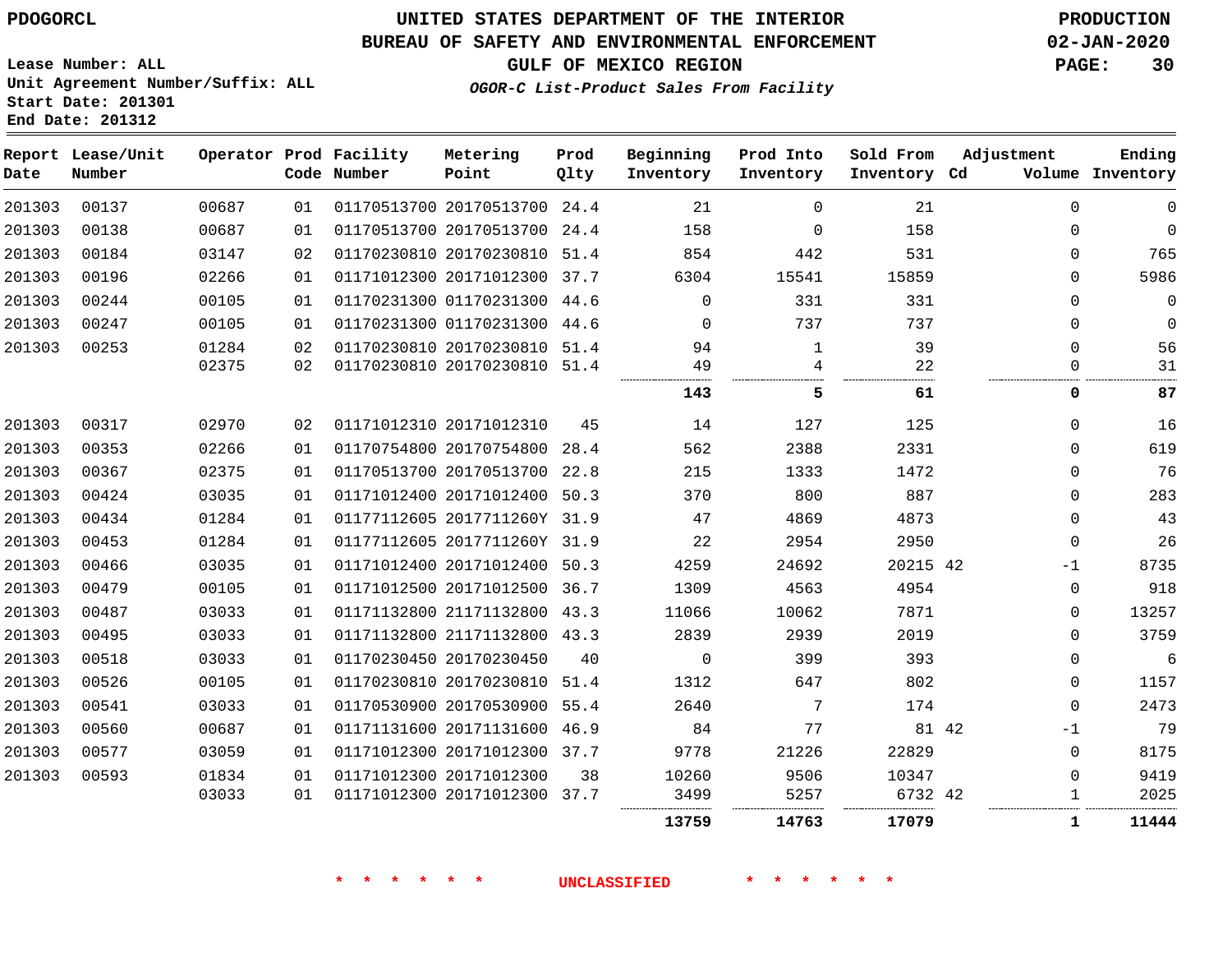7543930100

# **UNITED STATES DEPARTMENT OF THE INTERIOR PDOGORCL PRODUCTION**

#### **BUREAU OF SAFETY AND ENVIRONMENTAL ENFORCEMENT 02-JAN-2020**

**Lease Number: ALL Unit Agreement Number/Suffix: ALL Start Date: 201301 End Date: 201312**

**OGOR-C List-Product Sales From Facility**

 

**GULF OF MEXICO REGION PAGE: 31**

| Ending<br>Volume Inventory | Adjustment   |                 | Sold From<br>Inventory Cd | Prod Into<br>Inventory | Beginning<br>Inventory | Prod<br>Qlty | Metering<br>Point            | Operator Prod Facility<br>Code Number |    |       | Report Lease/Unit<br>Number | Date   |
|----------------------------|--------------|-----------------|---------------------------|------------------------|------------------------|--------------|------------------------------|---------------------------------------|----|-------|-----------------------------|--------|
| 312                        | $-1$         |                 | 276 42                    | $\Omega$               | 589                    |              | 01170573602 20170573602 35.6 |                                       | 01 | 02899 | 00605                       | 201303 |
| 752                        | $\mathbf 0$  |                 | 733                       | 679                    | 806                    |              | 01170230700 20170230700 46.8 |                                       | 01 | 03033 | 00680                       | 201303 |
| 1128                       | $\Omega$     |                 | 570                       | 1045                   | 653                    |              | 01170754201 01170754201 37.7 |                                       | 02 | 02312 | 00691                       | 201303 |
| 228                        | $\mathbf 0$  |                 | 861                       | 879                    | 210                    | 28.4         | 01170754800 20170754800      |                                       | 02 | 02266 | 00693                       | 201303 |
| 2412                       | $\mathbf 0$  |                 | 8957                      | 9302                   | 2067                   | 28.4         | 01170754800 20170754800      |                                       | 01 | 02266 | 00694                       | 201303 |
| 531                        | $\Omega$     |                 | 2028                      | 2047                   | 512                    | 28.4         | 01170754800 20170754800      |                                       | 01 | 02266 | 00697                       | 201303 |
| 1477                       | $\Omega$     |                 | 1024                      | 724                    | 1777                   | 51.3         | 01170230810 20170230810      |                                       | 01 | 00105 | 00758                       | 201303 |
| 60                         | $\mathbf 0$  |                 | 43                        | 27                     | 76                     |              | 01170230810 20170230810 51.4 |                                       | 01 | 01284 | 00763                       | 201303 |
| 398                        | $-1$         |                 | 330 42                    | 383                    | 346                    | 46.9         | 01171131600 20171131600      |                                       | 01 | 01834 | 00775                       | 201303 |
| 78                         | $\mathbf{0}$ |                 | 2512                      | 2420                   | 170                    |              | 01171132000 20171132000 40.5 |                                       | 01 | 03033 | 00778                       | 201303 |
| 6569                       | $\mathbf 0$  |                 | 18344                     | 17052                  | 7861                   |              | 01171012300 20171012300 37.7 |                                       | 01 | 02628 | 00796                       | 201303 |
| 1104                       | $\mathbf 0$  |                 | 3157                      | 2866                   | 1395                   |              | 01171012300 20171012300 37.7 |                                       | 01 | 00105 | 00797                       | 201303 |
| 37                         | $\Omega$     |                 | 22                        | 4                      | 55                     | 44.3         | 01171132800 21171132800      |                                       | 01 | 00078 | 00819                       | 201303 |
| 718                        | $\Omega$     |                 | 4776                      | 4744                   | 750                    | 32.8         | 01170513800 20170513800      |                                       | 01 | 02451 | 00839                       | 201303 |
| 377                        | $\Omega$     |                 | 2154                      | 2204                   | 327                    |              | 01170573601 20170573601 26.3 |                                       | 01 | 00078 | 754302006A                  | 201303 |
| 57                         | $-132$       |                 | 410 09                    | 385                    | 214                    |              | 01170230811 20170230811 44.5 |                                       | 01 | 00059 | 754303001A                  | 201303 |
| 134874                     | $-135190$    | 0 <sub>09</sub> |                           | 202796                 | 67268                  |              | 01608128270 20608128270 25.6 |                                       | 01 | 01207 | 201303 754306012A           |        |
| 173975                     | $-156810$    | 0 <sub>09</sub> |                           | 238109                 | 92676                  |              | 01608128270 20608128270 25.6 |                                       | 01 | 01207 | 754306013A                  | 201303 |
| 172                        | 1            |                 | 983 42                    | 1003                   | 151                    |              | 01170573601 20170573601 26.3 |                                       | 01 | 00078 | 201303 754307005A           |        |
| 199                        | $\mathbf 0$  |                 | 1935                      | 1356                   | 778                    |              | 01171132800 20170230811 44.5 |                                       | 02 | 02970 | 754307017A                  | 201303 |
| 868                        | $-52$        | 0 <sub>09</sub> |                           | 101                    | 819                    |              | 01170753850 20170753850 26.5 |                                       | 01 | 00981 | 201303 754309002A           |        |
| 247                        | $\mathbf 0$  |                 | 1383                      | 1443                   | 187                    |              | 01170573601 20170573601 26.3 |                                       | 01 | 00078 | 754310009A                  | 201303 |
| 257                        | $\Omega$     |                 | 964                       | 991                    | 230                    | 28.4         | 01170754800 20170754800      |                                       | 01 | 02266 | 754315006A                  | 201303 |
| $\overline{0}$             | $\Omega$     |                 | 45                        | 3                      | 42                     | 50           |                              | 01170230450 20170230450               | 01 | 00105 | 201303 7543880060           |        |
| 122                        | $-1$         |                 | 2390 42                   | 2154                   | 359                    |              | 01170513700 20170513700 31.7 |                                       | 01 | 02375 | 201303 7543890080           |        |
| $\mathbf 0$                | $\mathbf 0$  |                 | 50                        | 50                     | $\mathbf 0$            |              | 01608158271 01608158271 21.7 |                                       | 01 | 00105 | 201303 7543890220           |        |
| 92                         | $\mathbf 0$  |                 | 136                       | 41                     | 187                    |              | 01177245111 01177245111 54.3 |                                       | 01 | 00105 | 201303 7543900080           |        |

**\* \* \* \* \* \* UNCLASSIFIED \* \* \* \* \* \***

20170230450

42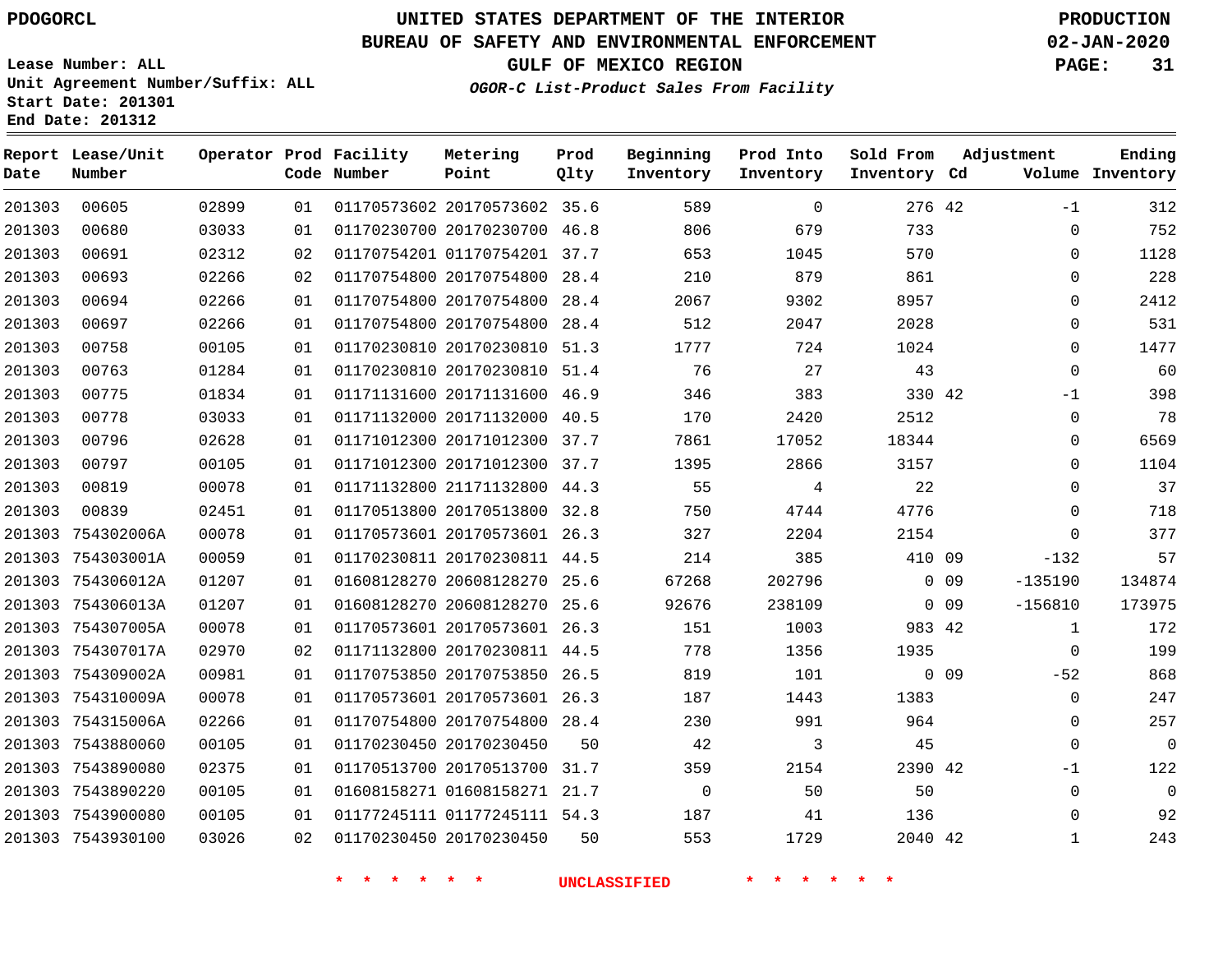#### **BUREAU OF SAFETY AND ENVIRONMENTAL ENFORCEMENT 02-JAN-2020**

**GULF OF MEXICO REGION PAGE: 32**

**Lease Number: ALL Unit Agreement Number/Suffix: ALL Start Date: 201301 End Date: 201312**

**OGOR-C List-Product Sales From Facility**

| Ending<br>Volume Inventory | Adjustment       | Sold From<br>Inventory Cd | Prod Into<br>Inventory | Beginning<br>Inventory | Prod<br>Qlty | Metering<br>Point            | Operator Prod Facility<br>Code Number |          |                | Report Lease/Unit<br>Number | Date |
|----------------------------|------------------|---------------------------|------------------------|------------------------|--------------|------------------------------|---------------------------------------|----------|----------------|-----------------------------|------|
| 1806<br>$\mathbf 0$        | $\mathbf 0$<br>0 | 14475<br>1192             | 14517<br>1192          | 1764<br>$\mathbf 0$    | 45           | 0117709260L 2017709260L 40.1 | 01171012310 20171012310               | 01<br>01 | 00105<br>01284 | 201303 7543930200           |      |
| 1806                       | 0                | 15667                     | 15709                  | 1764                   |              |                              |                                       |          |                |                             |      |
| 19                         | 2                | 169 42                    | 128                    | 58                     |              | 01170230811 20170230811 44.5 |                                       | 01       | 03035          | 201303 7543940080           |      |
| 69                         | $\Omega$         | $\overline{0}$            | $\overline{0}$         | 69                     | $\Omega$     |                              | 01420390101 01420390101               | 01       | 00105          | 201303 754395019A           |      |
| 9                          | $\Omega$         | 5425                      | 5424                   | 10                     |              | 01608103650 20608103650 30.8 |                                       | 01       | 01284          | 201303 754396015A           |      |
| 14261                      | $\Omega$         | 91020                     | 94188                  | 11093                  |              | 01170513800 20170513800 32.8 |                                       | 01       | 02451          | 201303 8910020210           |      |
| 10992                      | $\Omega$         | 72967                     | 72596                  | 11363                  |              | 01170513800 20170513800 32.7 |                                       | 01       | 02451          | 201303 8910024540           |      |
| 3528                       | $-1$             | 68663 42                  | 62551                  | 9641                   | 35.5         | 01170513700 20170513700      |                                       | 01       | 02375          | 201303 8910029320           |      |
| 286                        | $\mathbf{1}$     | 6905 42                   | 5042                   | 2148                   |              | 01170513700 20170513700 37.3 |                                       | 01       | 00730          | 201303 8910034440           |      |
| 3566                       | $-1$             | 68535 42                  | 62897                  | 9205                   |              | 01170513700 20170513700 37.3 |                                       | 01       | 02375          |                             |      |
| 3852                       | 0                | 75440                     | 67939                  | 11353                  |              |                              |                                       |          |                |                             |      |
| 1854                       | $-2$             | 10141 42                  | 10844                  | 1153                   |              | 01170573601 20170573601 26.4 |                                       | 01       | 00078          | 201303 8910039150           |      |
| 183                        | $\mathbf 0$      | 438                       | 518                    | 103                    |              | 01171012400 20171012400 50.3 |                                       | 02       | 02893          | 201303 8910086400           |      |
| 743                        | $\mathbf{1}$     | 510 42                    | 668                    | 584                    |              | 01170754201 01170754201 37.7 |                                       | 01       | 02312          | 201303 8910087670           |      |
| $\overline{0}$             | $\mathbf 0$      | 523                       | 523                    | 0                      | 48           |                              | 01177122606 20177122606               | 01       | 00162          | 201303 8910087840           |      |
| 55                         | $\mathbf 0$      | 31                        | 34                     | 52                     |              | 01171132800 21171132800 44.3 |                                       | 01       | 01284          | 201303 8910088160           |      |
| 341                        | $-1$             | 6625 42                   | 6002                   | 965                    |              | 01170513700 20170513700 25.9 |                                       | 01       | 02375          | 201303 8910089160           |      |
| 29                         | $\mathbf 0$      | 116                       | 120                    | 25                     |              | 01170230400 20170230400 52.6 |                                       | 01       | 00078          | 201303 891008927AE          |      |
| 170                        | $\Omega$         | 712                       | 715                    | 167                    | 52.6         | 01170230400 20170230400      |                                       | 01       | 00078          | 201303 891008927AG          |      |
| 10                         | $\Omega$         | 33                        | 43                     | 0                      |              | 01170230400 20170230400 52.5 |                                       | 01       | 00078          | 201303 891008927Y           |      |
| 280                        | $-1$             | 5287 42                   | 4935                   | 633                    |              | 01170513700 20170513700 25.9 |                                       | 01       | 02375          | 201303 8910116580           |      |
| 462                        | $-1$             | 9196 42                   | 8146                   | 1513                   |              | 01170513700 20170513700 25.9 |                                       | 01       | 02375          | 201303 8910116740           |      |
| 143                        | $\mathbf{1}$     | 2776 42                   | 2518                   | 400                    | 25.9         | 01170513700 20170513700      |                                       | 01       | 02375          | 201303 8910116770           |      |
| 1181                       | $\Omega$         | 23206                     | 20806                  | 3581                   |              | 01170513700 20170513700 25.9 |                                       | 01       | 02375          | 201303 8910116790           |      |
| 692                        | $-1$             | 13406 42                  | 12195                  | 1904                   |              | 01170513700 20170513700 25.9 |                                       | 01       | 02375          | 201303 8910116800           |      |
| 89                         | $\Omega$         | 321                       | 344                    | 66                     |              | 01170754800 20170754800 28.4 |                                       | 01       | 02266          | 201303 891011687A           |      |
|                            |                  |                           |                        |                        |              |                              |                                       |          |                |                             |      |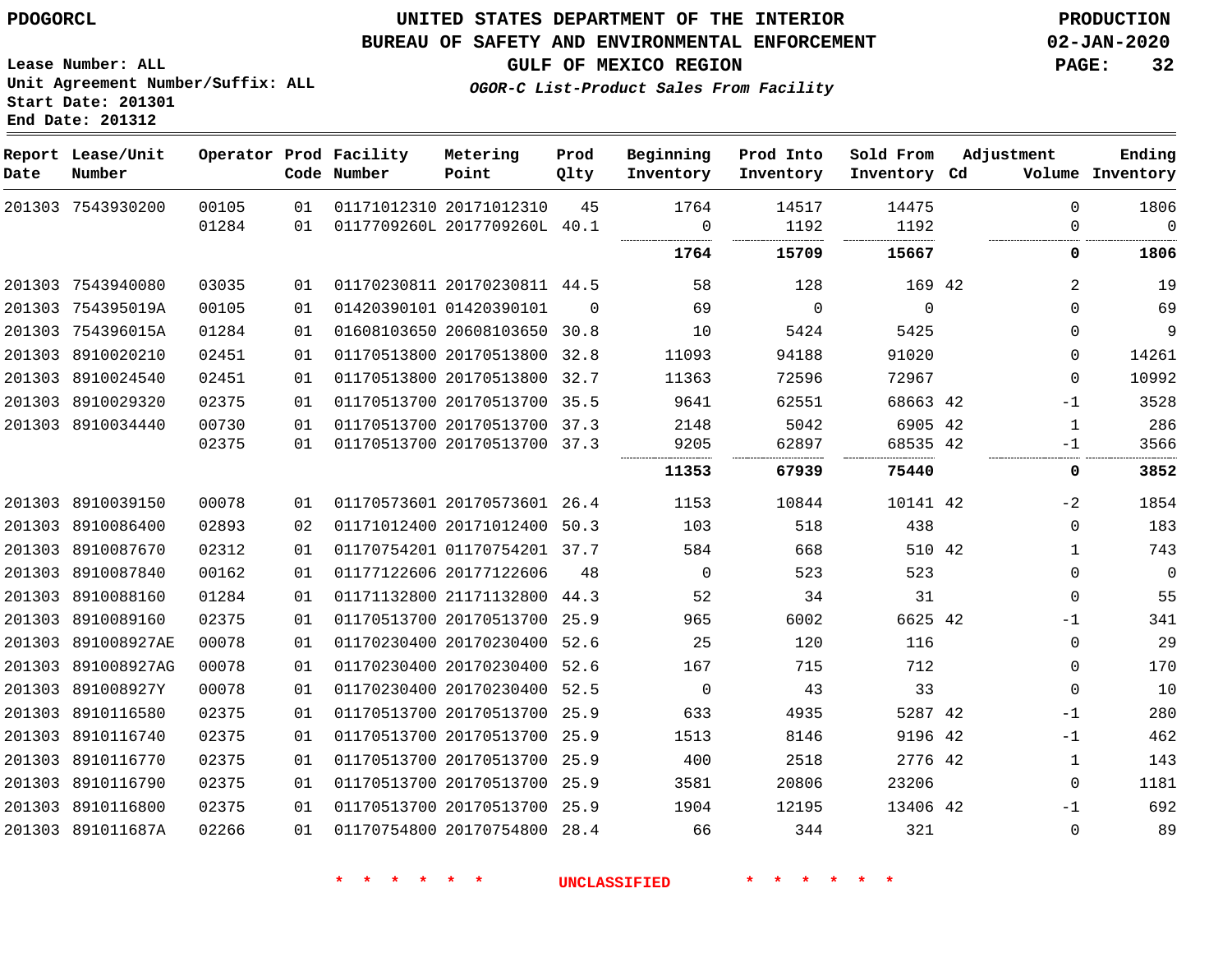**Report Lease/Unit**

**Number**

# **UNITED STATES DEPARTMENT OF THE INTERIOR PDOGORCL PRODUCTION**

**Prod Qlty**

#### **BUREAU OF SAFETY AND ENVIRONMENTAL ENFORCEMENT 02-JAN-2020**

**Lease Number: ALL Unit Agreement Number/Suffix: ALL Start Date: 201301 End Date: 201312**

**Operator Prod Facility**

**Code Number**

**OGOR-C List-Product Sales From Facility**

**Beginning Inventory**

**Prod Into Inventory**

**Sold From Inventory**

**GULF OF MEXICO REGION PAGE: 33**

**Inventory Cd Volume**

**Adjustment**

  $\Omega$   $\Omega$  $\Omega$  $\Omega$  $\Omega$  $\overline{0}$  $\overline{0}$ -1  $\Omega$  $\Omega$  -1  $\Omega$ 

**Ending**

| 01170754800 20170754800 28.4<br>01<br>02266<br>01170754800 20170754800 28.4<br>683<br>652<br>01<br>146<br>02266<br>01170754800 20170754800 28.4<br>40<br>01<br>150<br>151<br>02266<br>01170754800 20170754800 28.4<br>$4\overline{4}$<br>16<br>16<br>01<br>00687<br>0117709260A 2017709260A 33.9<br>1739<br>1736 42<br>01<br>51<br>00105<br>01177215100 20177215102 30.2<br>52<br>4547<br>4548<br>01<br>01177215100 20177215102 30.2<br>00105<br>10958<br>10944<br>01<br>109<br>00105<br>01177215100 20177215102 30.2<br>168<br>01<br>13425<br>13442<br>03033<br>01171012500 20171012500 36.7<br>64<br>200<br>224<br>01<br>$\overline{0}$<br>00105<br>01171131800 20171131800 0<br>1030<br>314<br>01<br>02628<br>01171132000 20171132000 40.5<br>6639<br>01<br>347<br>6499<br>02628<br>01171132000 20171132000 40.5<br>01<br>84<br>1477<br>1513<br>99<br>02375<br>01170230810 20170230810 51.4<br>185<br>56<br>02<br>02628<br>01171132000 20171132000 40.5<br>180<br>3067<br>3148<br>01<br>00276<br>01170513700 20170513700 35.2<br>3213<br>20511<br>22614<br>01<br>01171132000 20171132000 40.4<br>$\overline{\phantom{a}}$ 2<br>25<br>00105<br>01<br>24<br>01171132000 20171132000 40.5<br>00105<br>26<br>441<br>453<br>01<br>00687<br>0117709260A 2017709260A 33.9<br>302<br>10277<br>10256 42<br>01<br>$\overline{0}$<br>00162<br>01177122606 20177122606 48<br>12807<br>12807<br>01<br>01171092651 20171092650 55.4<br>02312<br>1640<br>3773<br>2309<br>01<br>$\overline{\mathbf{3}}$<br>$\overline{\mathbf{3}}$<br>01284<br>01170753510 20170753510 60.1<br>84<br>01<br>02375<br>01170513700 20170513700 25.9<br>4914<br>29022<br>32289<br>01<br>02375<br>01170513700 20170513700 25.9<br>238<br>1466<br>1622 42<br>01<br>01170513700 20170513700 25.9<br>9548<br>02375<br>1669<br>8353<br>01<br>01170513700 20170513700 25.9<br>02375<br>01<br>5179<br>28576<br>32134 42<br>998<br>02375<br>01170513700 20170513700 25.9<br>6719<br>7335 42<br>01<br>01171132800 21171132800 44.3 69<br>01834<br>56<br>46 42<br>01<br>201303 G01196<br>02266<br>01171132800 21171132800 44.3 87<br>27<br>45<br>02 |  |       |  |  | <b>UNCLASSIFIED</b> |     |     |  |
|----------------------------------------------------------------------------------------------------------------------------------------------------------------------------------------------------------------------------------------------------------------------------------------------------------------------------------------------------------------------------------------------------------------------------------------------------------------------------------------------------------------------------------------------------------------------------------------------------------------------------------------------------------------------------------------------------------------------------------------------------------------------------------------------------------------------------------------------------------------------------------------------------------------------------------------------------------------------------------------------------------------------------------------------------------------------------------------------------------------------------------------------------------------------------------------------------------------------------------------------------------------------------------------------------------------------------------------------------------------------------------------------------------------------------------------------------------------------------------------------------------------------------------------------------------------------------------------------------------------------------------------------------------------------------------------------------------------------------------------------------------------------------------------------------------------------------------------------------------------------------------------------------------------------------------------------------------------------------------------------------------------------------------------------------------------------------------------------------------|--|-------|--|--|---------------------|-----|-----|--|
| 201303 891011687C<br>201303 891011687D<br>201303 891011687E<br>201303 8910117330<br>201303 8910123210<br>201303 8910123270<br>201303 8910123320<br>201303 8910123330<br>201303 8910123350<br>201303 8910123390<br>201303 8910169280<br>201303 8910169290<br>201303 8910169300<br>201303 8910169370<br>201303 8910202350<br>201303 G00971<br>201303 G00974<br>201303 G00985<br>201303 G01027<br>201303 G01036<br>201303 G01082<br>201303 G01083<br>201303 G01084<br>201303 G01090<br>201303 G01091<br>201303 G01092<br>201303 G01153                                                                                                                                                                                                                                                                                                                                                                                                                                                                                                                                                                                                                                                                                                                                                                                                                                                                                                                                                                                                                                                                                                                                                                                                                                                                                                                                                                                                                                                                                                                                                                      |  |       |  |  |                     |     |     |  |
|                                                                                                                                                                                                                                                                                                                                                                                                                                                                                                                                                                                                                                                                                                                                                                                                                                                                                                                                                                                                                                                                                                                                                                                                                                                                                                                                                                                                                                                                                                                                                                                                                                                                                                                                                                                                                                                                                                                                                                                                                                                                                                          |  |       |  |  |                     |     |     |  |
|                                                                                                                                                                                                                                                                                                                                                                                                                                                                                                                                                                                                                                                                                                                                                                                                                                                                                                                                                                                                                                                                                                                                                                                                                                                                                                                                                                                                                                                                                                                                                                                                                                                                                                                                                                                                                                                                                                                                                                                                                                                                                                          |  |       |  |  |                     |     |     |  |
|                                                                                                                                                                                                                                                                                                                                                                                                                                                                                                                                                                                                                                                                                                                                                                                                                                                                                                                                                                                                                                                                                                                                                                                                                                                                                                                                                                                                                                                                                                                                                                                                                                                                                                                                                                                                                                                                                                                                                                                                                                                                                                          |  |       |  |  |                     |     |     |  |
|                                                                                                                                                                                                                                                                                                                                                                                                                                                                                                                                                                                                                                                                                                                                                                                                                                                                                                                                                                                                                                                                                                                                                                                                                                                                                                                                                                                                                                                                                                                                                                                                                                                                                                                                                                                                                                                                                                                                                                                                                                                                                                          |  |       |  |  |                     |     |     |  |
|                                                                                                                                                                                                                                                                                                                                                                                                                                                                                                                                                                                                                                                                                                                                                                                                                                                                                                                                                                                                                                                                                                                                                                                                                                                                                                                                                                                                                                                                                                                                                                                                                                                                                                                                                                                                                                                                                                                                                                                                                                                                                                          |  |       |  |  |                     |     |     |  |
|                                                                                                                                                                                                                                                                                                                                                                                                                                                                                                                                                                                                                                                                                                                                                                                                                                                                                                                                                                                                                                                                                                                                                                                                                                                                                                                                                                                                                                                                                                                                                                                                                                                                                                                                                                                                                                                                                                                                                                                                                                                                                                          |  |       |  |  |                     |     |     |  |
|                                                                                                                                                                                                                                                                                                                                                                                                                                                                                                                                                                                                                                                                                                                                                                                                                                                                                                                                                                                                                                                                                                                                                                                                                                                                                                                                                                                                                                                                                                                                                                                                                                                                                                                                                                                                                                                                                                                                                                                                                                                                                                          |  |       |  |  |                     |     |     |  |
|                                                                                                                                                                                                                                                                                                                                                                                                                                                                                                                                                                                                                                                                                                                                                                                                                                                                                                                                                                                                                                                                                                                                                                                                                                                                                                                                                                                                                                                                                                                                                                                                                                                                                                                                                                                                                                                                                                                                                                                                                                                                                                          |  |       |  |  |                     |     |     |  |
|                                                                                                                                                                                                                                                                                                                                                                                                                                                                                                                                                                                                                                                                                                                                                                                                                                                                                                                                                                                                                                                                                                                                                                                                                                                                                                                                                                                                                                                                                                                                                                                                                                                                                                                                                                                                                                                                                                                                                                                                                                                                                                          |  |       |  |  |                     |     |     |  |
|                                                                                                                                                                                                                                                                                                                                                                                                                                                                                                                                                                                                                                                                                                                                                                                                                                                                                                                                                                                                                                                                                                                                                                                                                                                                                                                                                                                                                                                                                                                                                                                                                                                                                                                                                                                                                                                                                                                                                                                                                                                                                                          |  |       |  |  |                     |     |     |  |
|                                                                                                                                                                                                                                                                                                                                                                                                                                                                                                                                                                                                                                                                                                                                                                                                                                                                                                                                                                                                                                                                                                                                                                                                                                                                                                                                                                                                                                                                                                                                                                                                                                                                                                                                                                                                                                                                                                                                                                                                                                                                                                          |  |       |  |  |                     |     |     |  |
|                                                                                                                                                                                                                                                                                                                                                                                                                                                                                                                                                                                                                                                                                                                                                                                                                                                                                                                                                                                                                                                                                                                                                                                                                                                                                                                                                                                                                                                                                                                                                                                                                                                                                                                                                                                                                                                                                                                                                                                                                                                                                                          |  |       |  |  |                     |     |     |  |
|                                                                                                                                                                                                                                                                                                                                                                                                                                                                                                                                                                                                                                                                                                                                                                                                                                                                                                                                                                                                                                                                                                                                                                                                                                                                                                                                                                                                                                                                                                                                                                                                                                                                                                                                                                                                                                                                                                                                                                                                                                                                                                          |  |       |  |  |                     |     |     |  |
|                                                                                                                                                                                                                                                                                                                                                                                                                                                                                                                                                                                                                                                                                                                                                                                                                                                                                                                                                                                                                                                                                                                                                                                                                                                                                                                                                                                                                                                                                                                                                                                                                                                                                                                                                                                                                                                                                                                                                                                                                                                                                                          |  |       |  |  |                     |     |     |  |
|                                                                                                                                                                                                                                                                                                                                                                                                                                                                                                                                                                                                                                                                                                                                                                                                                                                                                                                                                                                                                                                                                                                                                                                                                                                                                                                                                                                                                                                                                                                                                                                                                                                                                                                                                                                                                                                                                                                                                                                                                                                                                                          |  |       |  |  |                     |     |     |  |
|                                                                                                                                                                                                                                                                                                                                                                                                                                                                                                                                                                                                                                                                                                                                                                                                                                                                                                                                                                                                                                                                                                                                                                                                                                                                                                                                                                                                                                                                                                                                                                                                                                                                                                                                                                                                                                                                                                                                                                                                                                                                                                          |  |       |  |  |                     |     |     |  |
|                                                                                                                                                                                                                                                                                                                                                                                                                                                                                                                                                                                                                                                                                                                                                                                                                                                                                                                                                                                                                                                                                                                                                                                                                                                                                                                                                                                                                                                                                                                                                                                                                                                                                                                                                                                                                                                                                                                                                                                                                                                                                                          |  |       |  |  |                     |     |     |  |
|                                                                                                                                                                                                                                                                                                                                                                                                                                                                                                                                                                                                                                                                                                                                                                                                                                                                                                                                                                                                                                                                                                                                                                                                                                                                                                                                                                                                                                                                                                                                                                                                                                                                                                                                                                                                                                                                                                                                                                                                                                                                                                          |  |       |  |  |                     |     |     |  |
|                                                                                                                                                                                                                                                                                                                                                                                                                                                                                                                                                                                                                                                                                                                                                                                                                                                                                                                                                                                                                                                                                                                                                                                                                                                                                                                                                                                                                                                                                                                                                                                                                                                                                                                                                                                                                                                                                                                                                                                                                                                                                                          |  |       |  |  |                     |     |     |  |
|                                                                                                                                                                                                                                                                                                                                                                                                                                                                                                                                                                                                                                                                                                                                                                                                                                                                                                                                                                                                                                                                                                                                                                                                                                                                                                                                                                                                                                                                                                                                                                                                                                                                                                                                                                                                                                                                                                                                                                                                                                                                                                          |  |       |  |  |                     |     |     |  |
|                                                                                                                                                                                                                                                                                                                                                                                                                                                                                                                                                                                                                                                                                                                                                                                                                                                                                                                                                                                                                                                                                                                                                                                                                                                                                                                                                                                                                                                                                                                                                                                                                                                                                                                                                                                                                                                                                                                                                                                                                                                                                                          |  |       |  |  |                     |     |     |  |
|                                                                                                                                                                                                                                                                                                                                                                                                                                                                                                                                                                                                                                                                                                                                                                                                                                                                                                                                                                                                                                                                                                                                                                                                                                                                                                                                                                                                                                                                                                                                                                                                                                                                                                                                                                                                                                                                                                                                                                                                                                                                                                          |  |       |  |  |                     |     |     |  |
|                                                                                                                                                                                                                                                                                                                                                                                                                                                                                                                                                                                                                                                                                                                                                                                                                                                                                                                                                                                                                                                                                                                                                                                                                                                                                                                                                                                                                                                                                                                                                                                                                                                                                                                                                                                                                                                                                                                                                                                                                                                                                                          |  |       |  |  |                     |     |     |  |
|                                                                                                                                                                                                                                                                                                                                                                                                                                                                                                                                                                                                                                                                                                                                                                                                                                                                                                                                                                                                                                                                                                                                                                                                                                                                                                                                                                                                                                                                                                                                                                                                                                                                                                                                                                                                                                                                                                                                                                                                                                                                                                          |  |       |  |  |                     |     |     |  |
|                                                                                                                                                                                                                                                                                                                                                                                                                                                                                                                                                                                                                                                                                                                                                                                                                                                                                                                                                                                                                                                                                                                                                                                                                                                                                                                                                                                                                                                                                                                                                                                                                                                                                                                                                                                                                                                                                                                                                                                                                                                                                                          |  |       |  |  |                     |     |     |  |
|                                                                                                                                                                                                                                                                                                                                                                                                                                                                                                                                                                                                                                                                                                                                                                                                                                                                                                                                                                                                                                                                                                                                                                                                                                                                                                                                                                                                                                                                                                                                                                                                                                                                                                                                                                                                                                                                                                                                                                                                                                                                                                          |  | 02266 |  |  | 111                 | 436 | 434 |  |

**Metering Point**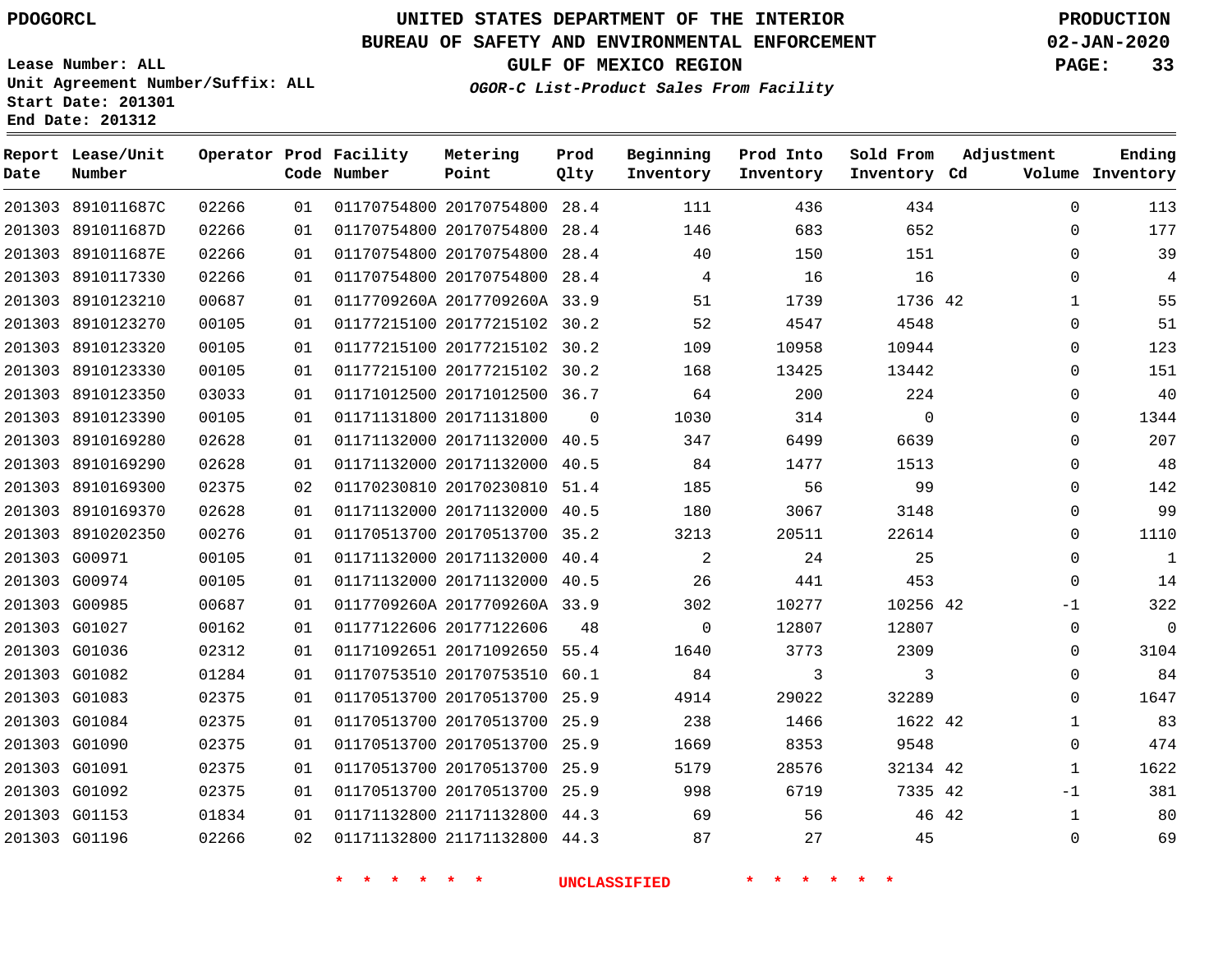G01198 G01210 G01220 G01248 G01256 G01261 G01269 G01351 G01447 G01477 G01497 G01498 G01580 G01610 G01619 G01620 G01754 G01757 G01848

**Date**

**Report Lease/Unit**

**Number**

 G01860 G01865 G01880 G01898 G01901 G01953 G01966

## **UNITED STATES DEPARTMENT OF THE INTERIOR PDOGORCL PRODUCTION**

44.3

**Prod Qlty**

#### **BUREAU OF SAFETY AND ENVIRONMENTAL ENFORCEMENT 02-JAN-2020**

**Lease Number: ALL Unit Agreement Number/Suffix: ALL Start Date: 201301 End Date: 201312**

**Operator Prod Facility**

**Code Number**

20171092650 55.4

**Metering Point**

 20177092600 47.2 20171012500 36.7 20171012500 36.7 20171012500 36.7

21171132800

 

  **OGOR-C List-Product Sales From Facility**

**Prod Into Inventory**

**Beginning Inventory**

**GULF OF MEXICO REGION PAGE: 34**

**Inventory Cd Volume**

**Adjustment**

 $\Omega$  $\Omega$  $\Omega$  $\Omega$  $\Omega$  $\Omega$  $\Omega$  $\Omega$  $\Omega$   $\Omega$  $\Omega$  $\Omega$   $-1$  $\overline{0}$  $\Omega$  $\cap$  $\Omega$  $\Omega$ 

**Ending**

 $\Omega$   $\Omega$  $\Omega$  $\Omega$  $\Omega$  $\Omega$ 

| 03033 | 01 | 01171012500 20171012500 | 40           | 38   | 554      | 513     |    |              | 79   |
|-------|----|-------------------------|--------------|------|----------|---------|----|--------------|------|
| 00078 | 01 | 01170230400 20170230400 | 52.5         | 11   | 88       | 78      |    |              | 21   |
| 02375 | 01 | 01170513700 20170513700 | 22.8         | 13   | 103      | 110     |    | 0            | 6    |
| 03026 | 02 | 01170230810 20170230810 | 51.4         | 2160 | 839      | 1228 42 |    |              | 1772 |
| 02451 | 01 | 01170513800 20170513800 | 32.8         | 5151 | 40938    | 39891   |    | Λ            | 6198 |
| 02451 | 01 | 01170513800 20170513800 | 32.8         | 780  | 5481     | 5431    |    | O            | 830  |
| 02451 | 01 | 01170513800 20170513800 | 32.8         | 102  | 1110     | 1044    |    | O            | 168  |
| 00105 | 01 | 01177215100 20177215102 | 30.2         | 0    | 956      | 945     |    | O            | 11   |
| 02375 | 01 | 01170513700 20170513700 | 31.7         | 5631 | 31328    | 35177   | 42 | $-1$         | 1781 |
| 02375 | 01 | 01170513700 20170513700 | 31.7         | 704  | 4531     | 4977    |    | O            | 258  |
| 00003 | 01 | 01423210051 20423210050 | $\mathbf{0}$ | 4    | 0        |         |    | O            | 4    |
| 00003 | 01 | 01423210051 20423210050 | $\Omega$     | 77   | $\Omega$ |         |    | O            | 77   |
| 00105 | 01 | 01170230500 20170230500 | 44           | 138  | 241      | 351     |    |              | 28   |
| 01978 | 02 | 01170230500 20170230500 | 44.1         | 392  | 941      | 1223    |    |              | 110  |
|       |    |                         |              | 530  | 1182     | 1574    |    | 0            | 138  |
| 00105 | 01 | 01170231110 20170231110 | 41.7         | 5906 | 2699     | 5414    |    | <sup>n</sup> | 3191 |
| 00078 | 01 | 01171012500 20171012500 | 36.7         | 951  | 3666     | 3880 42 |    |              | 738  |
| 00105 | 01 | 01171132000 20171132000 | 40.4         | 26   | 337      | 352     |    | Λ            | 11   |
| 02312 | 01 | 01171012500 20171012500 | 36.7         | 1191 | 2336     | 3057    |    |              | 470  |

**\* \* \* \* \* \* UNCLASSIFIED \* \* \* \* \* \***

 20177215102 30.3 20170230811 44.5 20177215102 30.2

 $\Omega$  

  $\Omega$ 

**Sold From Inventory**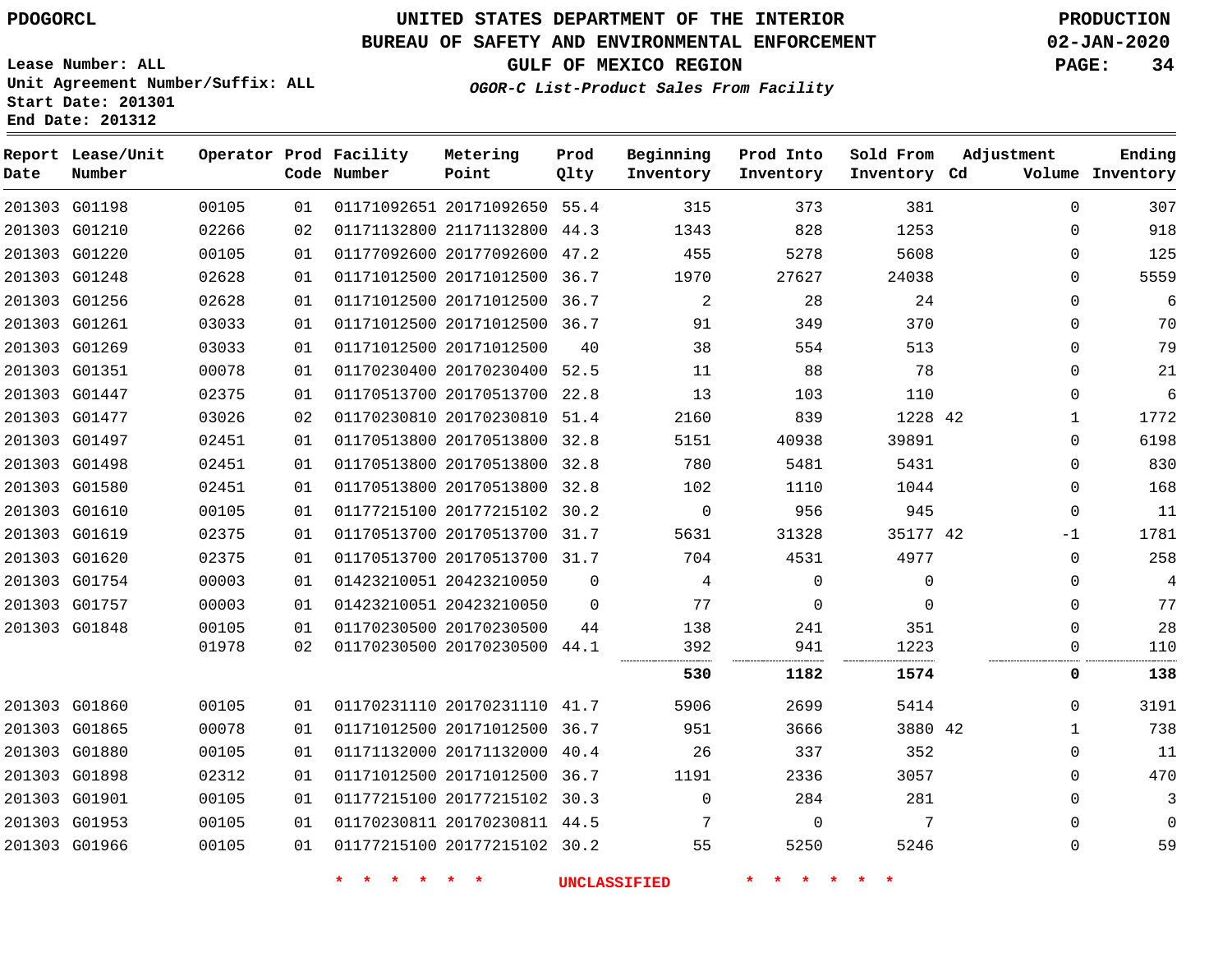**Date**

**End Date: 201312**

**Report Lease/Unit**

# **UNITED STATES DEPARTMENT OF THE INTERIOR PDOGORCL PRODUCTION**

**Prod**

#### **BUREAU OF SAFETY AND ENVIRONMENTAL ENFORCEMENT 02-JAN-2020**

**Lease Number: ALL Unit Agreement Number/Suffix: ALL Start Date: 201301**

**Operator Prod Facility**

**OGOR-C List-Product Sales From Facility**

**Beginning**

**Prod Into**

**Sold From**

**GULF OF MEXICO REGION PAGE: 35**

**Adjustment**

**Ending**

 

-1  $\Omega$ 

| Number |       |    | Code Number | Point                        | Qlty     | Inventory | Inventory   | Inventory Cd |              | Volume Inventory |
|--------|-------|----|-------------|------------------------------|----------|-----------|-------------|--------------|--------------|------------------|
| G01967 | 00105 | 01 |             | 01177215100 20177215102 30.2 |          | 127       | 10098       | 10112        | $\Omega$     | 113              |
| G01972 | 03033 | 01 |             | 01170230810 20170230810 51.4 |          | 403       | 25          | 176 42       | $\mathbf{1}$ | 253              |
| G01997 | 01071 | 02 |             | 01170230810 20170230810 47.2 |          | 37        | $\Omega$    | $\mathbf 0$  | $\Omega$     | 37               |
| G01998 | 00105 | 01 |             | 01170230810 20170230810 51.4 |          | 341       | 82          | 173          | $\mathbf 0$  | 250              |
| G02104 | 00687 | 01 |             | 01171132000 20171132000 40.5 |          | 24        | 228         | 244 42       | $-1$         | $\overline{7}$   |
| G02111 | 02628 | 01 |             | 01171132000 20171132000 40.5 |          | 5828      | 123959      | 125811       | $\mathbf 0$  | 3976             |
| G02127 | 02312 | 02 |             | 01170230810 20170230810 51.4 |          | 437       | 25          | 189          | $\Omega$     | 273              |
| G02161 | 00105 | 01 |             | 01171012500 20171012500 36.6 |          | 1773      | 3809        | 4816         | 0            | 766              |
| G02163 | 00105 | 01 |             | 01171012500 20171012500 36.6 |          | 578       | 1705        | 1940         | $\Omega$     | 343              |
| G02317 | 00105 | 01 |             | 01171132000 20171132000 40.5 |          | 15        | 303         | 308          | 0            | 10               |
| G02353 | 01284 | 01 |             | 01170230450 20170230450      | 50       | 440       | 1922        | 2092         | $\Omega$     | 270              |
| G02354 | 01284 | 01 |             | 01170230450 20170230450      | 50       | 516       | 1909        | 2157         | 0            | 268              |
| G02404 | 03033 | 01 |             | 01170230810 20170230810 51.4 |          | 670       | 187         | 351          | 0            | 506              |
| G02429 | 02375 | 02 |             | 01170230811 20170230810 51.4 |          | 23        | 33          | 23           | $\Omega$     | 33               |
| G02433 | 02375 | 02 |             | 01170230810 20170230810 51.4 |          | 58        | 32          | 37           | 0            | 53               |
| G02439 | 02375 | 01 |             | 01171132000 20171132000 40.5 |          | $\Omega$  | 11          | 11           | $\Omega$     | $\mathbf 0$      |
| G02601 | 01834 | 01 |             | 01171092651 20171092650 55.4 |          | 132       | 346         | 194 42       | $\mathbf 1$  | 285              |
| G02613 | 02628 | 01 |             | 01171132000 20171132000 40.5 |          | $\Omega$  | $\Omega$    | $\Omega$     | $\Omega$     | $\mathbf 0$      |
| G02628 | 00105 | 01 |             | 01171012500 20171012500 36.6 |          | 352       | 1418        | 1485         | 0            | 285              |
| G02665 | 02451 | 01 |             | 01423210051 20423210050      | $\Omega$ | 136       | $\Omega$    | $\Omega$     | $\Omega$     | 136              |
| G02735 | 03035 | 01 |             | 01170230810 20170230810 51.4 |          | 245       | 64          | 126 42       | $-1$         | 182              |
| G02819 | 00105 | 01 |             | 01170231110 20170231110 41.7 |          | 13        | $\mathbf 0$ | 12           | $\mathbf 0$  | $\mathbf{1}$     |
| G02825 | 00105 | 01 |             | 01170230810 20170230810 51.3 |          | 280       | 113         | 160          | $\Omega$     | 233              |
| G02826 | 00105 | 01 |             | 01170230810 20170230810 51.3 |          | 448       | 176         | 256          | $\Omega$     | 368              |
|        |       | 01 |             | 01170231110 20170231110 41.7 |          | 227<br>   | 104         | 208<br>      | 0<br>        | 123              |
|        |       |    |             |                              |          | 675       | 280         | 464          | 0            | 491              |
|        |       |    |             |                              |          |           |             |              |              |                  |

**Metering**

 G02870 G02885    

 20170230810 51.4 20171132000 40.5

**\* \* \* \* \* \* UNCLASSIFIED \* \* \* \* \* \***

 

 

42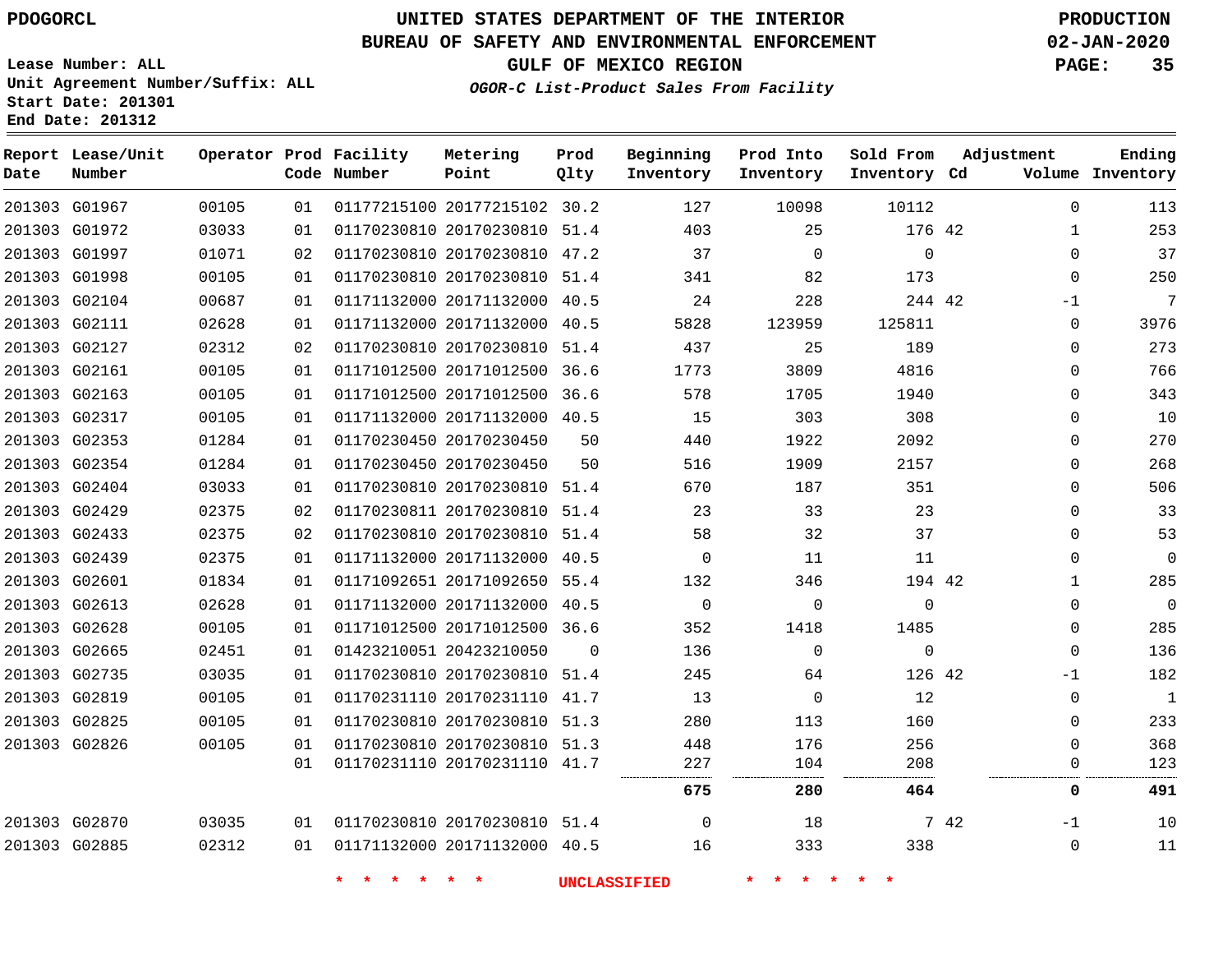### **UNITED STATES DEPARTMENT OF THE INTERIOR PDOGORCL PRODUCTION**

#### **BUREAU OF SAFETY AND ENVIRONMENTAL ENFORCEMENT 02-JAN-2020**

**Lease Number: ALL Unit Agreement Number/Suffix: ALL Start Date: 201301**

**GULF OF MEXICO REGION PAGE: 36**

**OGOR-C List-Product Sales From Facility**

| Date | Report Lease/Unit<br>Number |       |    | Operator Prod Facility<br>Code Number | Metering<br>Point            | Prod<br>Qlty | Beginning<br>Inventory | Prod Into<br>Inventory | Sold From<br>Inventory Cd | Adjustment    | Ending<br>Volume Inventory |
|------|-----------------------------|-------|----|---------------------------------------|------------------------------|--------------|------------------------|------------------------|---------------------------|---------------|----------------------------|
|      | 201303 G02895               | 02579 | 02 |                                       | 01171092651 20171092650 55.4 |              | 50                     | 57                     | 60                        | $\Omega$      | 47                         |
|      |                             | 02628 | 02 |                                       | 01171092651 20171092650      | 55.4         | 358<br>                | 386                    | 427                       | $\Omega$      | 317                        |
|      |                             |       |    |                                       |                              |              | 408                    | 443                    | 487                       | 0             | 364                        |
|      | 201303 G02898               | 01834 | 01 |                                       | 01171012300 20171012300      | 38           | 284                    | 800                    | 775 42                    | -1            | 308                        |
|      | 201303 G02899               | 01834 | 01 |                                       | 01171012300 20171012300      | 38           | 188                    | 386                    | 425                       | $\Omega$      | 149                        |
|      | 201303 G02917               | 01834 | 01 |                                       | 01171092930 20171092930      | 37.2         | 2                      | $\Omega$               | 2                         | $\Omega$      | $\mathbf 0$                |
|      | 201303 G03061               | 00105 | 01 |                                       | 01423210051 20423210050      | $\Omega$     | 91                     | $\Omega$               | $\Omega$                  | $\Omega$      | 91                         |
|      | 201303 G03145               | 02266 | 02 |                                       | 01171132800 21171132800 44.3 |              | 146                    | 70                     | 76                        | 0             | 140                        |
|      | 201303 G03152               | 00105 | 01 |                                       | 01177092600 20177092600      | 47.2         | 185                    | 2360                   | 2489                      | $\Omega$      | 56                         |
|      | 201303 G03236               | 02266 | 02 |                                       | 01170230450 20170230450      | 50           | 38                     | 85                     | 111                       | 0             | 12                         |
|      | 201303 G03264               | 00003 | 01 |                                       | 01170230811 20170230811 45.3 |              | 8                      | $\Omega$               | 8                         | $\Omega$      | $\mathbf 0$                |
|      | 201303 G03265               | 01284 | 02 |                                       | 01170530900 20170530900      | 55.4         | 233                    | 2                      | 15                        | 0             | 220                        |
|      | 201303 G03331               | 02628 | 01 |                                       | 01171132800 21171132800      | 44.3         | 2965                   | 1038                   | 1471                      | $\Omega$      | 2532                       |
|      | 201303 G03414               | 00105 | 01 |                                       | 01170753510 20170753510      | 60.1         | 62                     | $\mathbf{1}$           | $\overline{2}$            | $\mathbf 0$   | 61                         |
|      | 201303 G03593               | 03035 | 01 |                                       | 01171012500 20171012500      | 36.7         | 31                     | 79                     |                           | 93 42<br>$-1$ | 16                         |
|      | 201303 G03793               | 03035 | 01 |                                       | 01171012500 20171012500      | 36.7         | 446                    | 1538                   | 1674 42                   | $-1$          | 309                        |
|      | 201303 G03811               | 00105 | 01 |                                       | 01171092651 20171092650 55.4 |              | 305                    | 315                    | 361                       | 0             | 259                        |
|      | 201303 G03940               | 00105 | 01 |                                       | 01423210051 20423210050      | $\Omega$     | 5                      | $\Omega$               | $\Omega$                  | $\Omega$      | 5                          |
|      | 201303 G03958               | 00105 | 01 |                                       | 01170230510 20170230510 48.8 |              | 722                    | $\Omega$               | 722                       | 0             | $\Omega$                   |
|      | 201303 G04003               | 00105 | 01 |                                       | 01171012500 20171012500      | 36.6         | 407                    | 1193                   | 1360                      | 0             | 240                        |
|      | 201303 G04065               | 02628 | 01 |                                       | 01423210051 20423210050      | 70.5         | 1                      | $\Omega$               | $\Omega$                  | 0             | $\mathbf{1}$               |
|      | 201303 G04081               | 03035 | 01 |                                       | 01170230450 20170230810      | 51.4         | 3784                   | 1556                   | 2187 42                   | 1             | 3154                       |
|      | 201303 G04085               | 00687 | 01 |                                       | 01170230811 20170230811      | 44.5         | 551                    | 904                    | 1322                      | $\Omega$      | 133                        |
|      | 201303 G04087               | 02899 | 01 |                                       | 01177008150 01177008150 34.8 |              | 1507                   | 3482                   | 1944                      | $\Omega$      | 3045                       |
|      | 201303 G04098               | 01963 | 02 |                                       | 01170230810 20170230810      | 51.4         | 176                    | 66                     | 99                        | $\Omega$      | 143                        |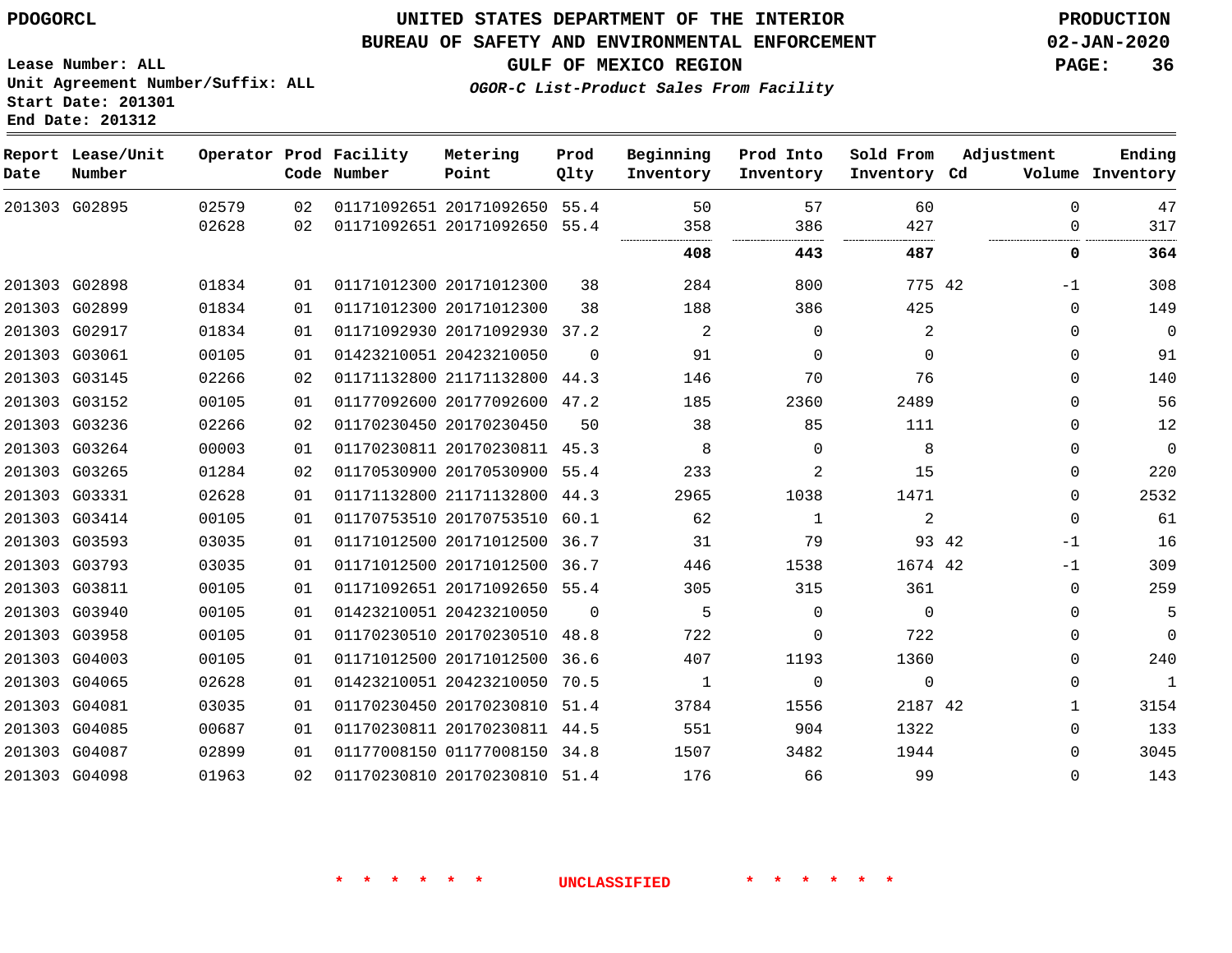#### **BUREAU OF SAFETY AND ENVIRONMENTAL ENFORCEMENT 02-JAN-2020**

**GULF OF MEXICO REGION PAGE: 37**

**Lease Number: ALL Unit Agreement Number/Suffix: ALL Start Date: 201301 End Date: 201312**

**OGOR-C List-Product Sales From Facility**

 G04232 G04421 G04537 G04800 G04818 G05006 G05283 G05299 G05431 G05494 G05504 G05505 G05602 G05610 G05612 G05613 G06069 G06105 G06668 G07703 G07736 G07760 **Report Lease/Unit Date Number Operator Prod Facility Code Number** 20171012500 36.6 20171012500 20171131600 46.9 20420470030 21171132800 44.3 20170230500 44.1 20170230510 01170231300 44.7 20170230500 2017706260A 34.8 21171132800 44.3 20171012300 21171132800 21171132800 21171132800 44.3 21171132800 20171012500 36.7 20171012500 36.7 20171012500 36.6 20171012500 36.6 20423210050 20420390110 20171132000 21171132800 21171132800 44.3 20177122950 31.9 **Metering Point** 42 36.7  $\Omega$ 49.3 44.3 44.3 44.3  $\Omega$  40.5 44.3 **Prod Qlty**  $\Omega$   $\Omega$   $\Omega$  **Beginning Inventory**  $\Omega$  $\Omega$  $\Omega$   $\Omega$  **Ending Inventory Cd Volume**  $\Omega$   $\Omega$   $\Omega$   $\Omega$   $\Omega$  $\Omega$  **Prod Into Inventory**  $\Omega$   $\Omega$  $\Omega$  **Sold From Inventory**  $\Omega$  $\Omega$  $\Omega$   $\Omega$  $\Omega$  $\Omega$  $\Omega$   $\Omega$  $\Omega$  $\Omega$   $\Omega$  $\Omega$   $\Omega$  $\Omega$  $\Omega$ **Adjustment**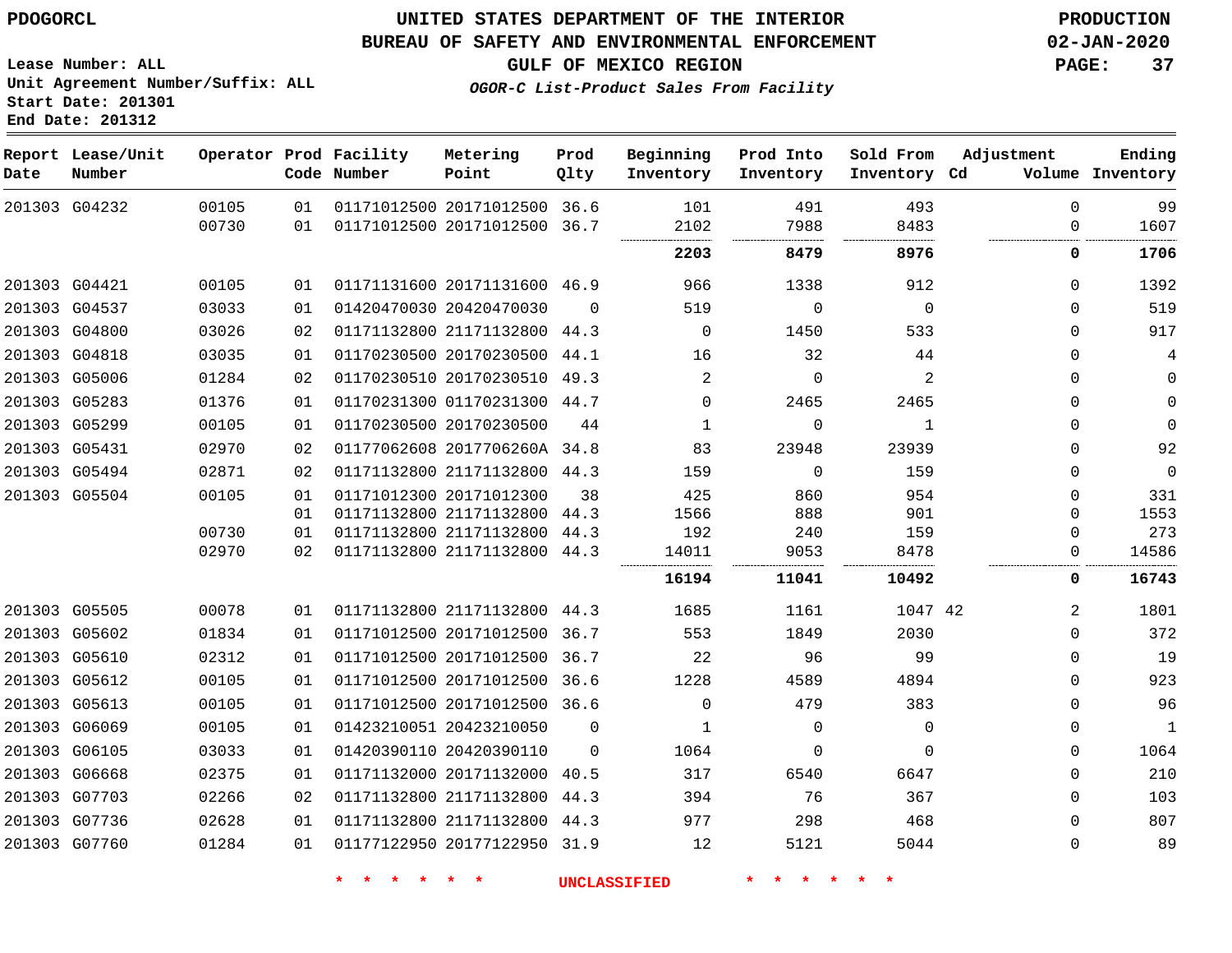**End Date: 201312**

**Report Lease/Unit**

**Number**

G07917

**Date**

### **UNITED STATES DEPARTMENT OF THE INTERIOR PDOGORCL PRODUCTION**

**Prod Qlty**

#### **BUREAU OF SAFETY AND ENVIRONMENTAL ENFORCEMENT 02-JAN-2020**

**Lease Number: ALL Unit Agreement Number/Suffix: ALL Start Date: 201301**

**Operator Prod Facility**

**Code Number**

20170573602 33.4

**Metering Point**

 

**OGOR-C List-Product Sales From Facility**

**Sold From Inventory**

**Prod Into Inventory**

**Beginning Inventory**

**GULF OF MEXICO REGION PAGE: 38**

**Inventory Cd Volume**

**Adjustment**

  $\Omega$  $\Omega$   $\Omega$  $\Omega$  $\Omega$  $\Omega$  $\Omega$  $\Omega$  $\Omega$  $\Omega$  $\overline{0}$   $\Omega$  $\overline{0}$  $\Omega$  $\Omega$  $\Omega$  $\Omega$  $\Omega$  $\Omega$  $\Omega$   $\Omega$  $\Omega$   $\Omega$ 

**Ending**

| 201303 G08120 | 02312 | 01 |                         | 01423210051 20423210050      | $\Omega$       | 2              | $\mathbf 0$    | $\mathbf 0$    |  |
|---------------|-------|----|-------------------------|------------------------------|----------------|----------------|----------------|----------------|--|
| 201303 G09010 | 02266 | 02 |                         | 01420390120 01420390120      | $\Omega$       | 408            | $\mathbf 0$    | $\mathbf 0$    |  |
| 201303 G09032 | 00730 | 01 | 01170230450 20170230450 |                              | 50             | 14             | 73             | 77             |  |
| 201303 G09631 | 01284 | 01 |                         | 01177122950 20177122950 31.9 |                | $\overline{4}$ | 1601           | 1577           |  |
| 201303 G10487 | 00981 | 01 |                         | 01170753850 20170753850 26.5 |                | 928            | 138            | 59             |  |
| 201303 G10584 | 03075 | 02 |                         | 01170230811 20170230811 44.5 |                | 6              | 15             | 19             |  |
| 201303 G10794 | 03035 | 01 |                         | 01177122950 20177122950 31.9 |                | 75             | 35861          | 35313          |  |
| 201303 G10910 | 00162 | 01 |                         | 01177245110 2017724511G 46.5 |                | $\overline{0}$ | 8937           | 8937           |  |
| 201303 G11243 | 03033 | 01 | 01420470030 20420470030 |                              | $\overline{0}$ | 406            | $\Omega$       | $\overline{0}$ |  |
| 201303 G11870 | 02375 | 01 |                         | 01171132000 20171132000 40.5 |                | 119            | 1926           | 1983           |  |
| 201303 G12020 | 03035 | 01 |                         | 01171012500 20171012500 36.7 |                | 335            | 908            | 1060           |  |
| 201303 G12024 | 02312 | 02 |                         | 01171012500 20171012500 36.7 |                | 46             | 224            | 225            |  |
| 201303 G12355 | 03033 | 01 |                         | 01171012300 20171012300 37.7 |                | 7900           | 18143          | 19056          |  |
| 201303 G12358 | 03033 | 01 |                         | 01171012300 20171012300 37.7 |                | 205            | 503            | 514            |  |
| 201303 G12564 | 02603 | 01 |                         | 01170230510 20170230510 48.9 |                | 44             | $\Omega$       | 44             |  |
| 201303 G13560 | 03033 | 01 | 01170230810 20170230810 |                              | $\Omega$       | $\overline{0}$ | $\mathbf 0$    | $\overline{0}$ |  |
| 201303 G13563 | 03033 | 01 |                         | 01170230811 20170230811 44.5 |                | 354            | 66             | 410            |  |
| 201303 G13850 | 03033 | 01 |                         | 01170230811 20170230811 44.5 |                | $\overline{1}$ | $\overline{0}$ | $\mathbf{1}$   |  |
| 201303 G13897 | 03033 | 01 |                         | 01171132000 20171132000 40.5 |                | 26             | 546            | 554            |  |
| 201303 G13938 | 01284 | 01 |                         | 01171012500 20171012500 36.7 |                | 2516           | 10918          | 11241          |  |
| 201303 G14428 | 02871 | 01 |                         | 01171012400 20171012400 50.3 |                | 11             | $\overline{0}$ | $\mathbf 0$    |  |
| 201303 G14493 | 01834 | 01 |                         | 01171092930 20171092930 37.2 |                | 40             | 52             | 81             |  |
| 201303 G14535 | 02628 | 01 |                         | 01171012500 20171012500 36.7 |                | 1997           | 10838          | 10654          |  |
| 201303 G15050 | 00105 | 01 |                         | 01170231110 20170231110 41.7 |                | 11286          | 7366           | 10344          |  |
| 201303 G15078 | 03035 | 01 |                         | 01170230810 20170230810 51.4 |                | $\Omega$       | 29             | 12             |  |
| 201303 G15110 | 02714 | 01 |                         | 01170530900 20170530900 50.3 |                | $\overline{2}$ | $\overline{0}$ | 1              |  |
| 201303 G15189 | 02970 | 02 |                         | 01171132800 21171132800 44.3 |                | 27             | 16             | 16             |  |
|               |       |    |                         |                              |                |                |                |                |  |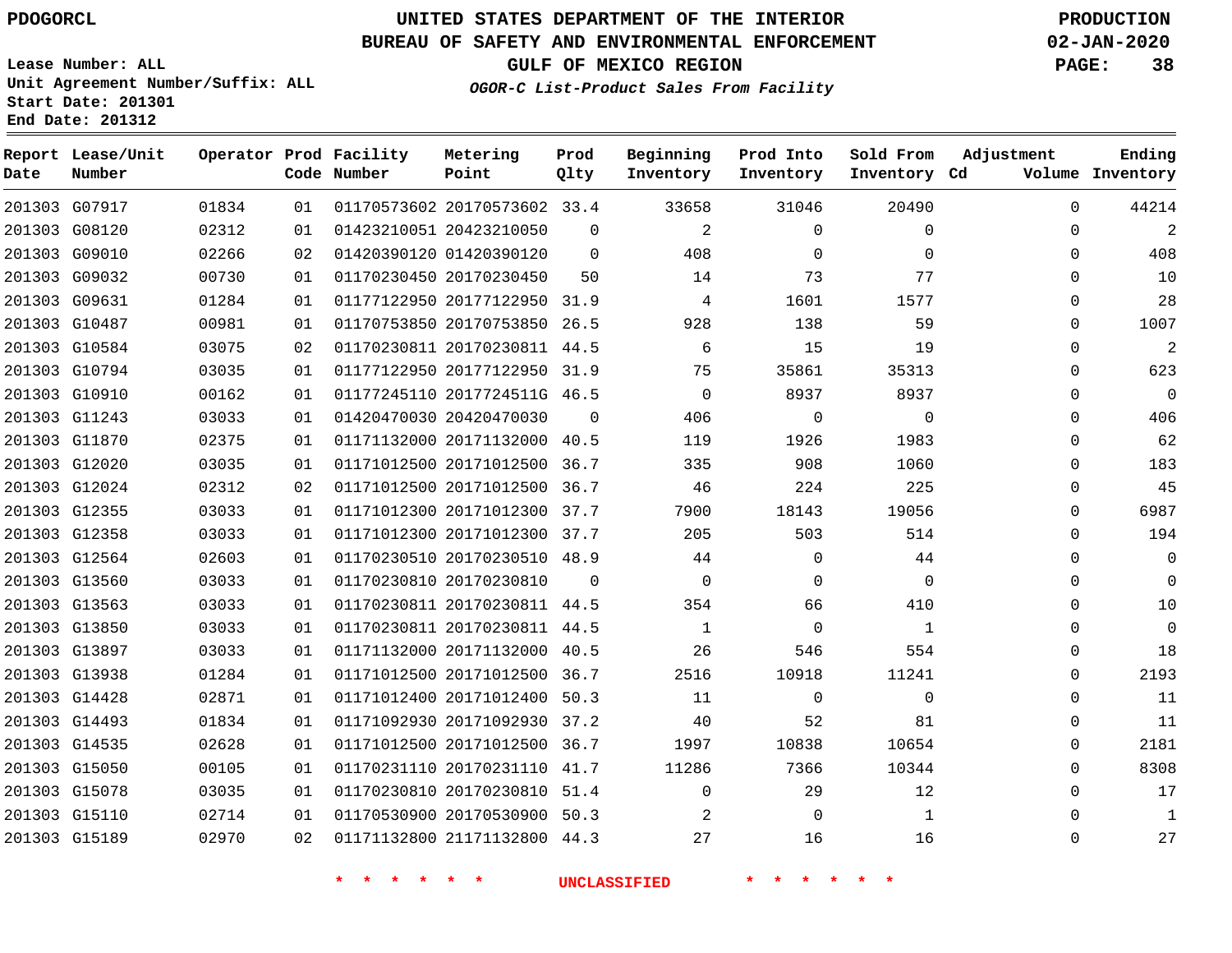#### **BUREAU OF SAFETY AND ENVIRONMENTAL ENFORCEMENT 02-JAN-2020**

**Lease Number: ALL Unit Agreement Number/Suffix: ALL Start Date: 201301 End Date: 201312**

### **OGOR-C List-Product Sales From Facility**

**GULF OF MEXICO REGION PAGE: 39**

| Date | Report Lease/Unit<br>Number |       |    | Operator Prod Facility<br>Code Number | Metering<br>Point            | Prod<br>Qlty | Beginning<br>Inventory | Prod Into<br>Inventory | Sold From<br>Inventory Cd |        | Adjustment   | Ending<br>Volume Inventory |
|------|-----------------------------|-------|----|---------------------------------------|------------------------------|--------------|------------------------|------------------------|---------------------------|--------|--------------|----------------------------|
|      | 201303 G15239               | 02266 | 02 |                                       | 01171012500 20171012500 36.7 |              | 11                     | 33                     | 37                        |        | $\Omega$     | 7                          |
|      | 201303 G15242               | 00105 | 01 |                                       | 01171092651 20171092650 55.4 |              | 1435                   | 1891                   | 1770                      |        | $\Omega$     | 1556                       |
|      | 201303 G15263               | 00105 | 01 |                                       | 01171132000 20171132000 40.5 |              | 69                     | 1312                   | 1339                      |        | $\Omega$     | 42                         |
|      | 201303 G15277               | 03035 | 01 |                                       | 01171012400 20171012400 50.3 |              | 443                    | 5585                   | 4053 42                   |        | 1            | 1976                       |
|      | 201303 G15299               | 02200 | 02 |                                       | 01171092651 20171092650      | 55           | 1025                   | 1232                   | 1243 42                   |        | $-1$         | 1013                       |
|      | 201303 G15312               | 00105 | 01 |                                       | 01171092651 20171092650 55.3 |              | 2825                   | 2995                   | 3356                      |        | 0            | 2464                       |
|      | 201303 G15740               | 00105 | 01 |                                       | 01170230450 20170230450      | 50           | 149                    | 1745                   | 1649                      |        | $\Omega$     | 245                        |
|      |                             | 02893 | 02 |                                       | 01170230450 20170230450 48.5 |              | 0                      | $\mathbf 0$            | $\Omega$                  |        | 0            | $\overline{0}$             |
|      |                             |       |    |                                       |                              |              | 149                    | 1745                   | 1649                      |        | 0            | 245                        |
|      | 201303 G16121               | 00687 | 01 |                                       | 01170230811 20170230811 44.5 |              | 97                     | 133                    | 211 42                    |        | $\mathbf{1}$ | 20                         |
|      | 201303 G16325               | 00105 | 01 |                                       | 01171012400 20171012400 50.3 |              | $\mathbf{0}$           | 934                    | 604                       |        | $\Omega$     | 330                        |
|      | 201303 G16469               | 03026 | 02 |                                       | 01170753510 20170753510 60.1 |              | 83                     | 9                      | 3                         |        | $\Omega$     | 89                         |
|      | 201303 G16515               | 00162 | 01 |                                       | 01177245110 2017724511G 46.5 |              | $\mathbf{0}$           | 30320                  | 30320                     |        | $\Omega$     | $\overline{0}$             |
|      | 201303 G16890               | 00981 | 01 |                                       | 01170753850 20170753850 26.5 |              | 235                    | $\mathbf 0$            |                           | $0$ 09 | $-15$        | 220                        |
|      | 201303 G17754               | 02375 | 02 |                                       | 01170230510 20170230510 48.9 |              | 2787                   | 2008                   | 2365                      |        | $\mathbf{0}$ | 2430                       |
|      | 201303 G17789               | 00105 | 01 |                                       | 01170230810 20170230810 51.4 |              | 179                    | 48                     | 93                        |        | $\mathbf{0}$ | 134                        |
|      | 201303 G17858               | 00105 | 01 |                                       | 01170530900 20170530900 55.4 |              | 154                    | 2                      | 10                        |        | $\Omega$     | 146                        |
|      | 201303 G17912               | 02970 | 02 |                                       | 01177062608 2017706260A 34.8 |              | 64                     | 19003                  | 18995                     |        | 0            | 72                         |
|      | 201303 G17913               | 01834 | 01 |                                       | 01171132800 21171132800 44.3 |              | 1535                   | 748                    | 839                       |        | $\Omega$     | 1444                       |
|      | 201303 G17921               | 03026 | 01 |                                       | 01171012500 20177062959 28.2 |              | $\mathbf{0}$           | 27948                  | 27948                     |        | 0            | $\overline{0}$             |
|      | 201303 G17966               | 00105 | 01 |                                       | 01171012300 20171012300 37.7 |              | 28                     | $\Omega$               | 28                        |        | $\Omega$     | $\mathbf 0$                |
|      | 201303 G18043               | 03059 | 01 |                                       | 01171012500 20171012500 36.7 |              | 1606                   | 6224                   | 6578                      |        | 0            | 1252                       |
|      | 201303 G18577               | 00981 | 01 |                                       | 01170753850 20170753850 26.5 |              | 2016                   | 436                    |                           | $0$ 09 | $-128$       | 2324                       |
|      | 201303 G18863               | 02312 | 02 |                                       | 01420470030 20420470030      | $\Omega$     | 2                      | $\mathbf 0$            | $\mathbf{0}$              |        | $\mathbf 0$  | $\overline{2}$             |
|      | 201303 G18936               | 02871 | 01 |                                       | 01422450350 20422450350 47.7 |              | 7                      | $\Omega$               | $\Omega$                  |        | $\Omega$     | 7                          |
|      | 201303 G19030               | 02806 | 01 |                                       | 01423210051 20423210050      | 51           | 3                      | $\Omega$               | $\Omega$                  |        | $\Omega$     | 3                          |
|      | 201303 G19127               | 03165 | 01 |                                       | 01170230811 20170230811 44.5 |              | 5                      | 4                      |                           | $0$ 09 | $-8$         | 1                          |
|      | 201303 G19839               | 02777 | 01 |                                       | 01170753510 20170753510 45.5 |              | 52                     | $\Omega$               | 1                         |        | $\Omega$     | 51                         |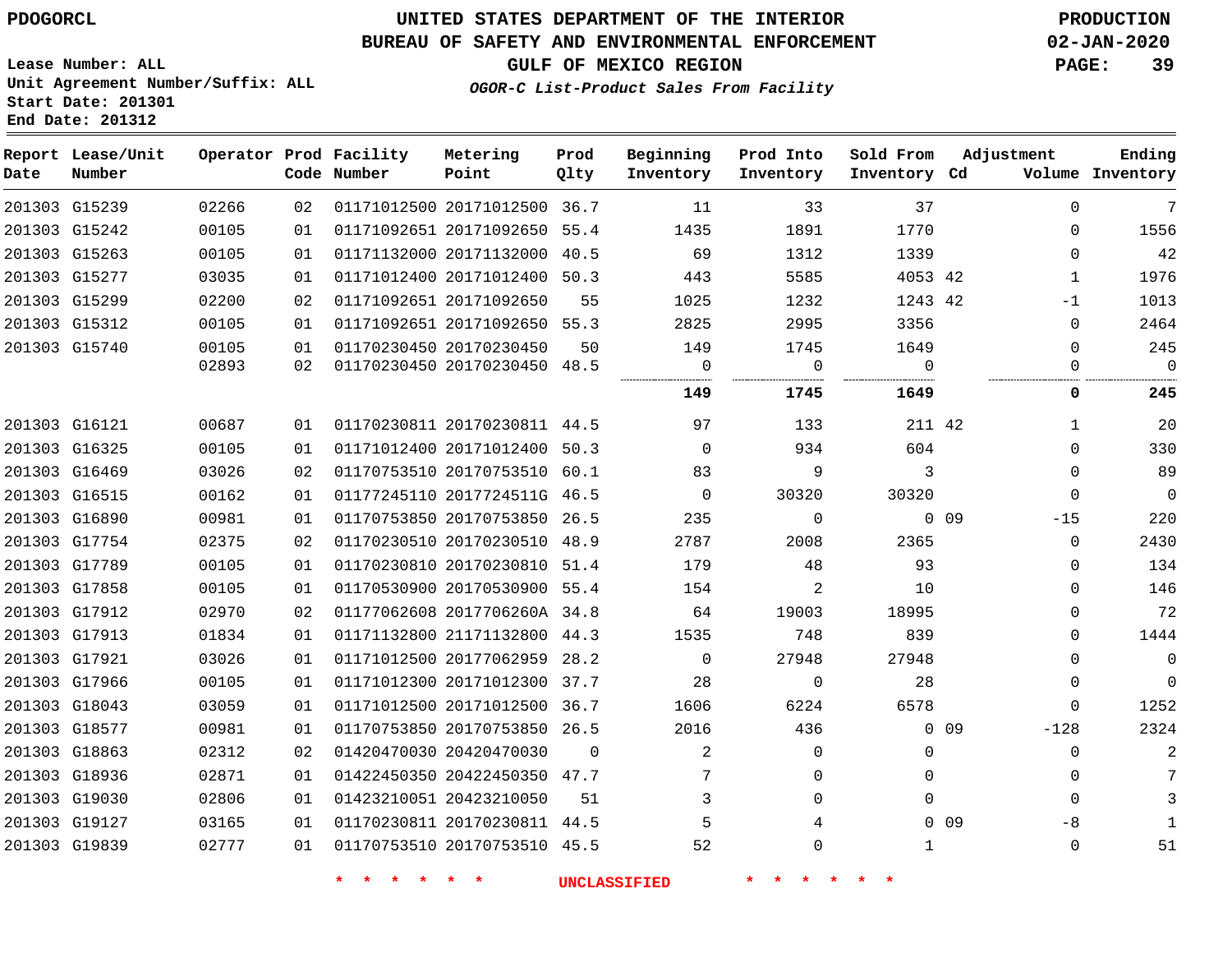G20605

**Date**

**Report Lease/Unit**

**Number**

## **UNITED STATES DEPARTMENT OF THE INTERIOR PDOGORCL PRODUCTION**

**Prod Qlty**

#### **BUREAU OF SAFETY AND ENVIRONMENTAL ENFORCEMENT 02-JAN-2020**

**Lease Number: ALL Unit Agreement Number/Suffix: ALL Start Date: 201301 End Date: 201312**

**Operator Prod Facility**

**Code Number**

20423550140 27.1

**Metering Point**

**OGOR-C List-Product Sales From Facility**

**Sold From Inventory**

**Prod Into Inventory**

**Beginning Inventory**

**GULF OF MEXICO REGION PAGE: 40**

**Inventory Cd Volume**

**Adjustment**

  $\Omega$  $\Omega$   $\Omega$  $\Omega$  $\Omega$   $-27$  $-1$  $\Omega$  $\overline{0}$   $\Omega$ -1  $\Omega$  $\Omega$ -1  $\Omega$   $\Omega$ 

**Ending**

|                 | 613         | 110      | 636            |                | 01170230510 20170230510 48.9 | 01 | 03035 | 201303 G20655 |  |
|-----------------|-------------|----------|----------------|----------------|------------------------------|----|-------|---------------|--|
|                 | 653         | 584      | 151            | 50             | 01170230450 20170230450      | 01 | 00105 | 201303 G20660 |  |
|                 | 5           | 3        | 11             |                | 01171132800 21171132800 44.3 | 02 | 02970 | 201303 G21070 |  |
|                 | 48          | 33       | 20             |                | 01170230811 20170230811 44.5 | 01 | 00105 | 201303 G21096 |  |
|                 | 1570        | 888      | 813            |                | 01170230811 20170230811 44.5 | 01 | 03217 | 201303 G21532 |  |
|                 | 247         | 287      | 2              |                | 01170230811 20170230811 45.3 | 01 | 03217 | 201303 G21534 |  |
|                 | 3           | 9        | 5              |                | 01171132800 21171132800 44.3 | 01 | 01834 | 201303 G21652 |  |
|                 | 3396        | 3192     | 6040           |                | 01171132800 21171132800 44.3 | 01 | 01834 | 201303 G21655 |  |
| 0 <sub>09</sub> |             | 55       | 424            |                | 01170753850 20170753850 26.5 | 01 | 00981 | 201303 G21825 |  |
| 0 <sub>09</sub> |             | $\Omega$ | 9              |                | 01170753850 20170753850 26.5 | 01 | 00981 | 201303 G21826 |  |
|                 | $\mathbf 0$ | $\Omega$ | 97             | $\Omega$       | 01423210051 20423210050      | 01 | 03033 | 201303 G22219 |  |
|                 | 296         | 293      | 44             | 50             | 01170230450 20170230450      | 01 | 00105 | 201303 G22236 |  |
|                 | 140         | 69       | 79             | 44             | 01423210051 20170230500      | 02 | 01284 | 201303 G22246 |  |
|                 | 418         | 418      | $\overline{0}$ |                | 01170230810 2042709015I 43.1 | 01 | 02777 | 201303 G22268 |  |
|                 | 139 42      | 110      | 56             |                | 01170230400 20170230400 52.7 | 01 | 00078 | 201303 G22501 |  |
|                 | 1205 42     | 840      | 488            |                | 01170230811 20170230811 44.5 | 02 | 02375 | 201303 G22505 |  |
|                 | 1624 42     | 1597     | 2369           |                | 01170230810 20170230810 51.4 | 01 | 00162 | 201303 G22510 |  |
|                 | 2476        | 1972     | 735            |                | 01170230500 20170230500 42.9 | 02 | 02579 | 201303 G22513 |  |
|                 | $\mathbf 0$ | $\Omega$ | 3              |                | 01170530900 20170530900 55.3 | 01 | 02222 | 201303 G22549 |  |
|                 | 471 42      | 495      | 788            |                | 01171132800 21171132800 44.3 | 01 | 01834 | 201303 G22605 |  |
|                 | 113         | 146      | 162            |                | 01171132800 21171132800 44.3 | 02 | 02655 | 201303 G22613 |  |
|                 | 5618 42     | 5288     | 9994           |                | 01171132800 21171132800 44.3 | 01 | 01834 | 201303 G22621 |  |
|                 | 5000        | 4508     | 1399           |                | 01171012500 20171012500 36.7 | 01 | 00730 | 201303 G22699 |  |
|                 | 24          | 28       | $\mathbf 0$    |                | 01170513800 20170513800 32.8 | 01 | 00105 | 201303 G22772 |  |
|                 | $\mathbf 0$ | 254      | 1248           | $\overline{0}$ | 01170754751 01170754751      | 01 | 03035 | 201303 G22781 |  |
|                 | 2289        | 2368     | 485            |                | 01177258041 01177258041 28.5 | 01 | 03035 | 201303 G22792 |  |
|                 | 1472        | 1473     | 2              |                | 01608103650 20608103650 30.8 | 01 | 00730 | 201303 G22840 |  |
|                 |             |          |                |                |                              |    |       |               |  |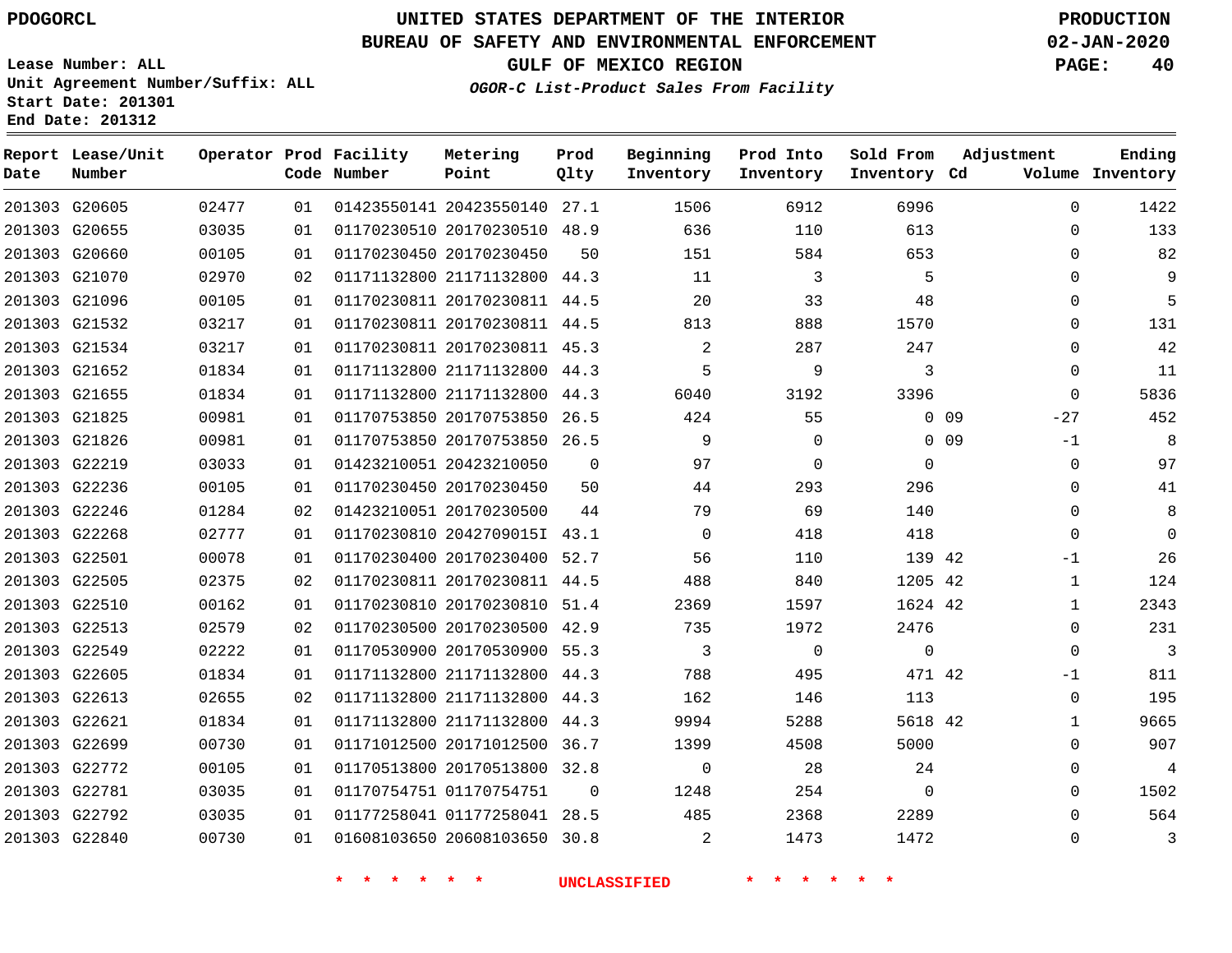**Start Date: 201301 End Date: 201312**

## **UNITED STATES DEPARTMENT OF THE INTERIOR PDOGORCL PRODUCTION**

### **BUREAU OF SAFETY AND ENVIRONMENTAL ENFORCEMENT 02-JAN-2020**

**Lease Number: ALL Unit Agreement Number/Suffix: ALL**

**GULF OF MEXICO REGION PAGE: 41**

**OGOR-C List-Product Sales From Facility**

| Date | Report Lease/Unit<br>Number |       |    | Operator Prod Facility<br>Code Number | Metering<br>Point            | Prod<br>Qlty | Beginning<br>Inventory | Prod Into<br>Inventory | Sold From<br>Inventory Cd | Adjustment    | Ending<br>Volume Inventory |
|------|-----------------------------|-------|----|---------------------------------------|------------------------------|--------------|------------------------|------------------------|---------------------------|---------------|----------------------------|
|      | 201303 G23125               | 02312 | 02 |                                       | 01420470030 20420470030      | $\Omega$     | 22                     | $\Omega$               | $\mathbf 0$               | $\Omega$      | 22                         |
|      | 201303 G23181               | 01978 | 02 |                                       | 01423210051 20423210050 70.5 |              | $\mathbf 0$            | $\Omega$               |                           | 0.47<br>120   | 120                        |
|      | 201303 G23199               | 00105 | 01 |                                       | 01170230450 20170230450      | 50           | $\mathbf{0}$           | 949                    | 816                       | $\Omega$      | 133                        |
|      | 201303 G23473               | 00981 | 01 |                                       | 01170753850 20170753850 26.5 |              | 70                     | $\mathbf 0$            |                           | 4 4 2<br>$-1$ | 65                         |
|      | 201303 G23480               | 00981 | 01 |                                       | 01170753850 20170753850 26.5 |              | 676                    | $\mathbf 0$            | 43                        | $\Omega$      | 633                        |
|      | 201303 G23481               | 00981 | 01 |                                       | 01170753850 20170753850 26.5 |              | 775                    | 207                    | 49                        | $\Omega$      | 933                        |
|      | 201303 G23528               | 00981 | 01 |                                       | 01170753850 20170753850 26.5 |              | 1477                   | $\mathbf 0$            | 94                        | $\Omega$      | 1383                       |
|      | 201303 G23529               | 00981 | 01 |                                       | 01170753850 20170753850 26.5 |              | 2369                   | 310                    | 150                       | $\Omega$      | 2529                       |
|      | 201303 G23730               | 03217 | 01 |                                       | 01170230810 20170230811 45.3 |              | 33                     | 16                     | 33                        | $\Omega$      | 16                         |
|      | 201303 G23735               | 00162 | 01 |                                       | 01170230810 20170230810 51.4 |              | $\overline{0}$         | 860                    | 860                       | $\Omega$      | $\overline{0}$             |
|      | 201303 G23736               | 02312 | 02 |                                       | 01170230810 20170230810 51.4 |              | 130                    | 54                     | 75                        | $\Omega$      | 109                        |
|      | 201303 G23851               | 02503 | 02 |                                       | 01171012400 20171012400 50.3 |              | 2243                   | $\Omega$               | 2243                      | $\Omega$      | $\overline{0}$             |
|      | 201303 G23933               | 03035 | 01 |                                       | 01171092651 20171092650 55.4 |              | 5                      | $\Omega$               | 5                         | $\Omega$      | $\overline{0}$             |
|      | 201303 G23956               | 03217 | 01 |                                       | 01170753510 20170753510 55.2 |              | 528                    | $\Omega$               | 16                        | $\Omega$      | 512                        |
|      | 201303 G24425               | 02312 | 02 |                                       | 01170230810 20170230810 51.4 |              | 62                     | 29                     | 37                        | $\Omega$      | 54                         |
|      | 201303 G24429               | 02312 | 02 |                                       | 01170230810 20170230810 51.4 |              | 20                     | 8                      | 12                        | $\Omega$      | 16                         |
|      | 201303 G24710               | 02058 | 01 |                                       | 01170230811 20170230811 44.5 |              | 226                    | 409                    | 575                       | $\Omega$      | 60                         |
|      | 201303 G24730               | 00105 | 01 |                                       | 01170230810 20170230810 51.3 |              | $\Omega$               | 153                    | 63                        | $\Omega$      | 90                         |
|      |                             |       | 01 |                                       | 01170230500 20170230500      | 44           | 1016<br>.              | 2117                   | 2885<br>.                 | $\Omega$      | 248                        |
|      |                             |       |    |                                       |                              |              | 1016                   | 2270                   | 2948                      | 0             | 338                        |
|      | 201303 G24791               | 02989 | 01 |                                       | 01171131600 20171131600 46.9 |              | 66                     | 72                     | 63                        | $\Omega$      | 75                         |
|      | 201303 G24878               | 02628 | 02 |                                       | 01171092651 20171092650 55.4 |              | 183                    | 283                    | 233                       | $\Omega$      | 233                        |
|      | 201303 G24883               | 02628 | 02 |                                       | 01171092651 20171092650 55.4 |              | 444                    | 469                    | 530                       | $\Omega$      | 383                        |
|      | 201303 G24898               | 02807 | 01 |                                       | 01171012400 20171012400 50.3 |              | 493                    | 8349                   | 5889 42                   | $\mathbf{1}$  | 2954                       |
|      |                             |       | 01 |                                       | 01171012300 20171012300      | 38           | 2499                   | 6068                   | 6230                      | 0             | 2337                       |
|      |                             |       |    |                                       |                              |              | 2992                   | 14417                  | 12119                     | 1             | 5291                       |
|      | 201303 G24924               | 01834 | 01 |                                       | 01171132800 21171132800 44.3 |              | 6574                   | 3599                   | 3740                      | $\Omega$      | 6433                       |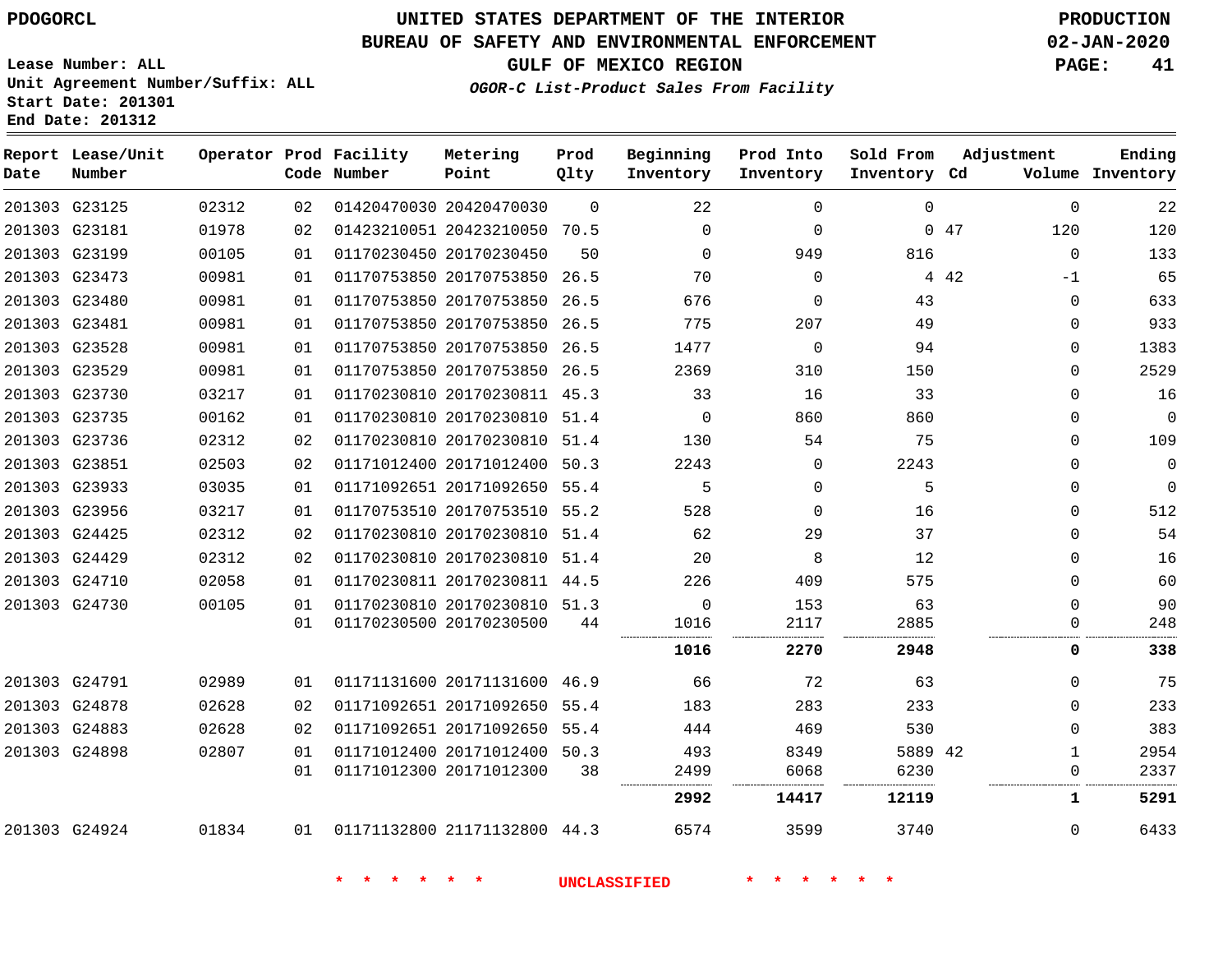**Lease Number: ALL**

# **UNITED STATES DEPARTMENT OF THE INTERIOR PDOGORCL PRODUCTION**

### **BUREAU OF SAFETY AND ENVIRONMENTAL ENFORCEMENT 02-JAN-2020**

**GULF OF MEXICO REGION PAGE: 42**

**OGOR-C List-Product Sales From Facility**

**Unit Agreement Number/Suffix: ALL Start Date: 201301 End Date: 201312**

| Date          | Report Lease/Unit<br>Number |       |    | Operator Prod Facility<br>Code Number | Metering<br>Point            | Prod<br>Qlty | Beginning<br>Inventory | Prod Into<br>Inventory | Sold From<br>Inventory Cd | Adjustment           | Ending<br>Volume Inventory |
|---------------|-----------------------------|-------|----|---------------------------------------|------------------------------|--------------|------------------------|------------------------|---------------------------|----------------------|----------------------------|
| 201303 G24926 |                             | 01834 | 01 |                                       | 01171132800 21171132800 44.3 |              | 1                      | 2                      |                           | 1 42<br>$\mathbf{1}$ | 3                          |
| 201303 G24990 |                             | 01284 | 01 |                                       | 01608103650 20608103650 30.8 |              | $\mathbf{1}$           | 733                    | 733                       | $\Omega$             | $\mathbf{1}$               |
| 201303 G25008 |                             | 02777 | 01 |                                       | 01170753510 20170753510 45.5 |              | $\Omega$               | $\mathbf 0$            | $\Omega$                  | $\Omega$             | $\mathbf 0$                |
| 201303 G25514 |                             | 02813 | 02 |                                       | 01423210051 20423210050      | $\mathbf{0}$ | $\mathbf{1}$           | $\Omega$               | $\Omega$                  | $\Omega$             | $\mathbf{1}$               |
| 201303 G25515 |                             | 02813 | 02 |                                       | 01423210051 20423210050      | $\mathbf{0}$ | $\overline{a}$         | $\mathbf 0$            | $\Omega$                  | 0                    | $\overline{a}$             |
| 201303 G25524 |                             | 00105 | 01 |                                       | 01170230450 20170230450      | 50           | 146                    | 819                    | 850                       | $\Omega$             | 115                        |
| 201303 G25561 |                             | 02058 | 02 | 01170230450 20170230450               |                              | 50           | 246                    | 886                    | 1008                      | $\Omega$             | 124                        |
| 201303 G25579 |                             | 00105 | 01 |                                       | 01170230500 20170230500      | 44           | 27                     | 345                    | 331                       | $\Omega$             | 41                         |
|               |                             |       | 01 |                                       | 01170230810 20170230810 51.4 |              | 122                    | $\overline{0}$         | 51                        | $\mathbf{0}$         | 71                         |
|               |                             |       |    |                                       |                              |              | 149                    | 345                    | 382                       | 0                    | 112                        |
| 201303 G25605 |                             | 00105 | 01 |                                       | 01170230810 20170230810 51.4 |              | $\mathbf 0$            | 0                      | $\Omega$                  | $\Omega$             | $\overline{0}$             |
| 201303 G25606 |                             | 02375 | 02 |                                       | 01170230810 20170230810 51.4 |              | 665                    | 337                    | 410 42                    | $-1$                 | 591                        |
| 201303 G25937 |                             | 03075 | 02 |                                       | 01170230810 20170230810 51.4 |              | 3822                   | 810                    | 1897 42                   | 1                    | 2736                       |
| 201303 G26001 |                             | 02628 | 01 |                                       | 01171132800 21171132800 44.3 |              | 631                    | 248                    | 323                       | $\mathbf{0}$         | 556                        |
| 201303 G26032 |                             | 03059 | 01 |                                       | 01171012300 20171012300 37.7 |              | 20                     | 55                     | 54                        | $\mathbf{0}$         | 21                         |
| 201303 G26074 |                             | 01284 | 01 |                                       | 01177122950 20177122950 31.9 |              | 9                      | 6252                   | 6155                      | $\Omega$             | 106                        |
| 201303 G26146 |                             | 01586 | 01 |                                       | 01177258152 01177258152 44.4 |              | 127                    | $\Omega$               | $\Omega$                  | $\Omega$             | 127                        |
| 201303 G26281 |                             | 02528 | 02 |                                       | 01170753850 20170753850 26.5 |              | 21                     | $\Omega$               | 1                         | $\Omega$             | 20                         |
| 201303 G26480 |                             | 01978 | 02 |                                       | 01423210051 20423210050 70.5 |              | 16                     | $\Omega$               | $\Omega$                  | $\Omega$             | 16                         |
| 201303 G27036 |                             | 03075 | 02 |                                       | 01170230810 20170230810      | $\Omega$     | $\Omega$               | $\Omega$               | $\Omega$                  | $\Omega$             | $\overline{0}$             |
| 201303 G27100 |                             | 01978 | 02 |                                       | 01171012310 20171012310      | 45           | 30                     | 268                    | 264 42                    | $-1$                 | 33                         |
| 201303 G27169 |                             | 01284 | 01 |                                       | 01171012500 20171012500 36.7 |              | 1917                   | 7871                   | 8208                      | $\Omega$             | 1580                       |
| 201303 G27173 |                             | 00105 | 01 |                                       | 01170513800 20170513800 32.8 |              | 595                    | 14810                  | 13162                     | $\mathbf{0}$         | 2243                       |
| 201303 G27194 |                             | 01586 | 01 |                                       | 01177258152 01177258152 44.4 |              | 28                     | 0                      | $\Omega$                  | $\Omega$             | 28                         |
| 201303 G27214 |                             | 01586 | 02 |                                       | 01177288152 01177288152      | $\Omega$     | 6                      | $\Omega$               | $\Omega$                  | $\Omega$             | 6                          |
| 201303 G27215 |                             | 01586 | 02 |                                       | 01177288152 01177288152      | $\Omega$     | 19                     | $\Omega$               | $\Omega$                  | $\Omega$             | 19                         |
| 201303 G27509 |                             | 02970 | 02 |                                       | 01170230450 20170230450      | 50           | 1510                   | 4726                   | 5573                      | $\Omega$             | 663                        |
| 201303 G27851 |                             | 02628 | 02 |                                       | 01171132000 20171132000 40.5 |              | $\mathbf 0$            | 18                     | 18                        | $\mathbf 0$          | $\mathbf 0$                |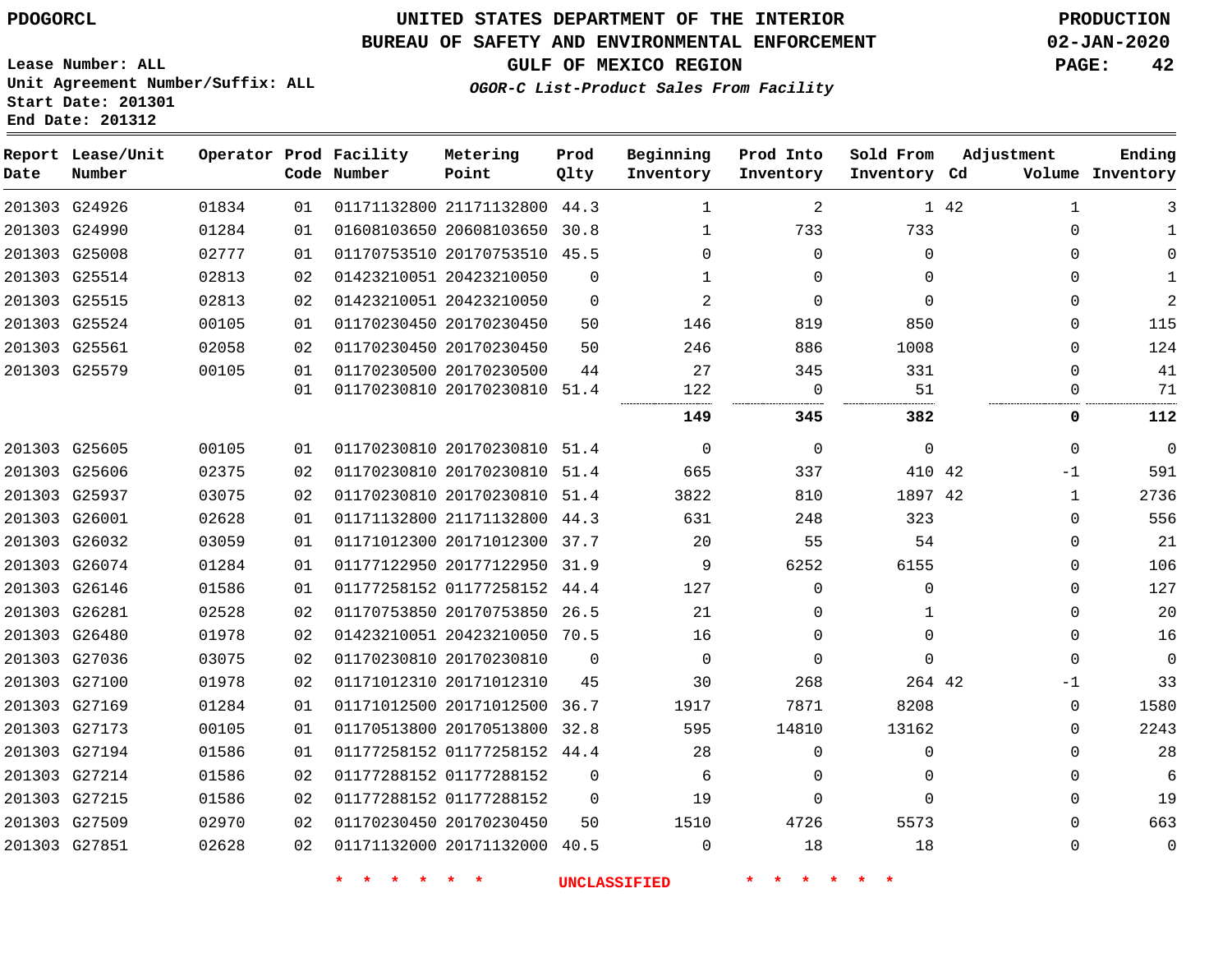# **UNITED STATES DEPARTMENT OF THE INTERIOR PDOGORCL PRODUCTION**

#### **BUREAU OF SAFETY AND ENVIRONMENTAL ENFORCEMENT 02-JAN-2020**

**Lease Number: ALL Unit Agreement Number/Suffix: ALL Start Date: 201301**

**Operator Prod Facility**

**Code Number**

**End Date: 201312**

**Report Lease/Unit**

**Number**

**GULF OF MEXICO REGION PAGE: 43**

**Prod Qlty**

**OGOR-C List-Product Sales From Facility**

**Beginning Inventory** **Prod Into Inventory** **Sold From Inventory**

**Inventory Cd Volume**

**Adjustment**

  $\Omega$   $\Omega$   $\Omega$  $\Omega$  $\Omega$  $\overline{0}$  $\overline{0}$  $\Omega$   $\Omega$  $\Omega$  $\Omega$   $\Omega$ 

**Ending**

|        | 201303 G27927 | 02503 | 02              | 01171092651 20171092650 55.4     |                | 665                                                                                                                                                                                                                             | 631                    | 777         |  |
|--------|---------------|-------|-----------------|----------------------------------|----------------|---------------------------------------------------------------------------------------------------------------------------------------------------------------------------------------------------------------------------------|------------------------|-------------|--|
|        | 201303 G27949 | 02871 | 01              | 01171012500 20171012500 36.7     |                | 324                                                                                                                                                                                                                             | 287                    | 553         |  |
|        | 201303 G27988 | 00730 | 01              | 01608103650 20608103650 30.7     |                | 175                                                                                                                                                                                                                             | 118068                 | 118036      |  |
|        | 201303 G30654 | 02777 | 02              | 01170230810 20170230810 42.1     |                | 534                                                                                                                                                                                                                             | 221                    | 309         |  |
|        | 201303 G31003 | 02579 | 02              | 01423210051 20423210050          | $\overline{0}$ | 27                                                                                                                                                                                                                              | $\overline{0}$         | 0           |  |
|        | 201303 G31040 | 02058 | 02              | 01170230450 20170230450          | 50             | 700 — 100                                                                                                                                                                                                                       | 2997                   | 3276        |  |
|        | 201303 G31304 | 02714 | 01              | 01170230811 20170230811 44.5     |                | 234                                                                                                                                                                                                                             | 385                    | 562         |  |
|        | 201303 G31369 | 02628 | 01              | 01171012300 20171012300 37.7     |                | 17711                                                                                                                                                                                                                           | 42570                  | 43888       |  |
|        | 201303 G32113 | 02477 | 01              | 01170230811 20170230811 44.5     |                | 1316                                                                                                                                                                                                                            | 2746                   | 3658        |  |
|        | 201303 G32197 | 01284 | 02              | 01171012500 20171012500 36.7     |                |                                                                                                                                                                                                                                 | 323 and $\overline{a}$ | 919<br>1057 |  |
|        | 201303 G32267 | 00105 | 01              | 01177298272 01177298272 42.3 28  |                |                                                                                                                                                                                                                                 | 26                     | 51          |  |
|        | 201303 G32268 | 00105 | 01              | 01177298272 01177298272 42.3     |                | 66                                                                                                                                                                                                                              | 71                     | 129         |  |
|        | 201303 G33388 | 02967 | 01              | 01420470030 20420470030 49.4     |                | 140                                                                                                                                                                                                                             | $\overline{0}$         | $\mathbf 0$ |  |
|        | 201303 G33407 | 02967 | 02              | 01170230810 20170230810 42.1 80  |                |                                                                                                                                                                                                                                 | 71                     | 62          |  |
|        | 201303 G33408 | 03075 | 02              | 01422450350 20422450350 47.7     |                | 864                                                                                                                                                                                                                             | $\overline{0}$         | 0           |  |
|        | 201304 00016  | 02375 | 01              | 01170513700 20170513700 23.3     |                | 1453                                                                                                                                                                                                                            | 23934                  | 23812 42    |  |
| 201304 | 00026         | 02375 | 01              | 01170513700 20170513700 23.3     |                | 2758                                                                                                                                                                                                                            | 45440                  | 45208 42    |  |
| 201304 | 00032         | 02375 | 01              | 01170513700 20170513700 33.6 179 |                |                                                                                                                                                                                                                                 | 3640                   | 3579        |  |
| 201304 | 00033         | 02375 | 01              | 01170513700 20170513700 33.6 705 |                |                                                                                                                                                                                                                                 | 13257                  | 13089       |  |
| 201304 | 00049         | 00105 | 01              | 01171012300 20171012300 37.7     |                | 12053                                                                                                                                                                                                                           | 33965                  | 34449       |  |
| 201304 | 00050         | 00105 | 01              | 01171012300 20171012300 37.7     |                | 2799 — 200                                                                                                                                                                                                                      | 6445                   | 7049        |  |
| 201304 | 00051         | 00105 | 01              | 01171012300 20171012300 37.7     |                | 982                                                                                                                                                                                                                             | 1100                   | 1707        |  |
| 201304 | 00052         | 00105 | 01              | 01171012300 20171012300 37.7     |                | 2363                                                                                                                                                                                                                            | 2316                   | 3890        |  |
| 201304 | 00079         | 01834 | 01              | 01170230810 20170230810 48.8     |                | 345                                                                                                                                                                                                                             | 66                     | 155 42      |  |
| 201304 | 00081         | 00105 | 01              | 01170231300 01170231300 44       |                | $\overline{0}$                                                                                                                                                                                                                  | 1242                   | 1242        |  |
| 201304 | 00090         | 03035 | 01              | 01170230810 20170230810 48.8     |                | 157                                                                                                                                                                                                                             | 109                    | 100         |  |
| 201304 | 00184         | 03147 | 02 <sub>o</sub> | 01170230810 20170230810          |                | 50 30 30 31 32 33 40 34 35 40 35 40 35 40 35 40 35 40 35 40 35 40 35 40 35 40 35 40 35 40 35 40 35 40 35 40 35 40 35 40 35 40 35 40 35 40 35 40 35 40 35 40 35 40 35 40 35 40 35 40 35 40 35 40 35 40 35 40 35 40 35 40 35 40 3 | 765<br>1002            | 666         |  |
| 201304 | 00196         | 02266 | 01              | 01171012300 20171012300 37.7     |                | 5986                                                                                                                                                                                                                            | 12615                  | 14303       |  |

**Metering Point**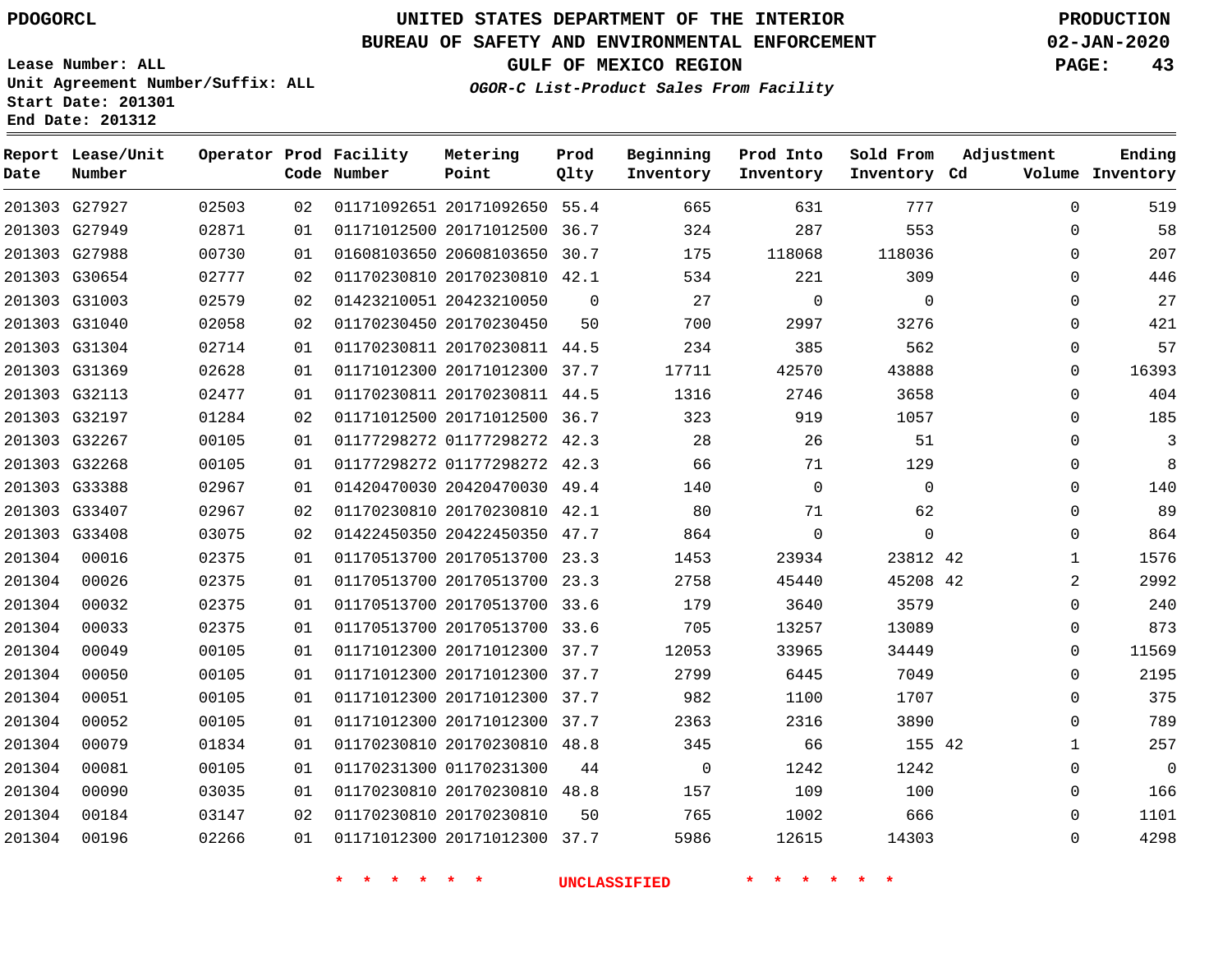#### **BUREAU OF SAFETY AND ENVIRONMENTAL ENFORCEMENT 02-JAN-2020**

**GULF OF MEXICO REGION PAGE: 44**

**Lease Number: ALL Unit Agreement Number/Suffix: ALL Start Date: 201301 End Date: 201312**

**OGOR-C List-Product Sales From Facility**

| Date   | Report Lease/Unit<br>Number |       |    | Operator Prod Facility<br>Code Number | Metering<br>Point            | Prod<br>Qlty | Beginning<br>Inventory | Prod Into<br>Inventory | Sold From<br>Inventory Cd | Adjustment   | Ending<br>Volume Inventory |
|--------|-----------------------------|-------|----|---------------------------------------|------------------------------|--------------|------------------------|------------------------|---------------------------|--------------|----------------------------|
| 201304 | 00204                       | 02266 | 01 |                                       | 01171131600 20177058020 37.8 |              | 1662                   | 6492                   | 6494                      | $\Omega$     | 1660                       |
| 201304 | 00244                       | 00105 | 01 |                                       | 01170231300 01170231300      | 44           | $\Omega$               | 7550                   | 7550                      | 0            | $\mathbf 0$                |
| 201304 | 00247                       | 00105 | 01 |                                       | 01170231300 01170231300      | 44           | $\Omega$               | 899                    | 899                       | $\mathbf{0}$ | $\mathbf 0$                |
| 201304 | 00253                       | 01284 | 02 |                                       | 01170230810 20170230810      | 48.8         | 56                     | $\mathbf 0$            | 21                        | $\mathbf{0}$ | 35                         |
|        |                             | 02375 | 02 |                                       | 01170230810 20170230810 48.8 |              | 31                     | 21                     | 20                        | $\mathbf 0$  | 32                         |
|        |                             |       |    |                                       |                              |              | 87                     | 21                     | 41                        | 0            | 67                         |
| 201304 | 00317                       | 02970 | 02 |                                       | 01171012310 20171012310 44.9 |              | 16                     | 146                    | 143                       | $\mathbf{0}$ | 19                         |
| 201304 | 00353                       | 02266 | 01 |                                       | 01170754800 20170754800      | 28.1         | 619                    | 2106                   | 2161                      | $\mathbf 0$  | 564                        |
| 201304 | 00367                       | 02375 | 01 |                                       | 01170513700 20170513700 23.3 |              | 76                     | 1284                   | 1275                      | $\mathbf{0}$ | 85                         |
| 201304 | 00424                       | 03035 | 01 |                                       | 01171012400 20171012400      | 50.1         | 283                    | 586                    | 559                       | $\mathbf 0$  | 310                        |
| 201304 | 00434                       | 01284 | 01 |                                       | 01177112605 2017711260Y 31.7 |              | 43                     | 3033                   | 3033                      | $\Omega$     | 43                         |
| 201304 | 00453                       | 01284 | 01 |                                       | 01177112605 2017711260Y 31.7 |              | 26                     | 2095                   | 2093                      | 0            | 28                         |
| 201304 | 00466                       | 03035 | 01 |                                       | 01171012400 20171012400 50.1 |              | 8735                   | 19262                  | 17804 42                  | $\mathbf{1}$ | 10194                      |
| 201304 | 00479                       | 00105 | 01 |                                       | 01171012500 20171012500      | 37.1         | 918                    | 6940                   | 6349                      | $\mathbf{0}$ | 1509                       |
| 201304 | 00487                       | 03033 | 01 |                                       | 01171132800 21171132800 42.1 |              | 13257                  | 6460                   | 11002                     | 0            | 8715                       |
| 201304 | 00495                       | 03033 | 01 |                                       | 01171132800 21171132800 42.1 |              | 3759                   | 538                    | 3120                      | 0            | 1177                       |
| 201304 | 00518                       | 03033 | 01 |                                       | 01170230450 20170230450 49.2 |              | 6                      | 573                    | 516                       | $\mathbf 0$  | 63                         |
| 201304 | 00526                       | 00105 | 01 |                                       | 01170230810 20170230810      | 48.7         | 1157                   | 1017                   | 819                       | 0            | 1355                       |
| 201304 | 00541                       | 03033 | 01 |                                       | 01170530900 20170530900 53.2 |              | 2473                   | 3481                   | 1790                      | 0            | 4164                       |
| 201304 | 00560                       | 00687 | 01 |                                       | 01171131600 20171131600 44.9 |              | 79                     | 458                    | 469                       | $\mathbf 0$  | 68                         |
| 201304 | 00577                       | 03059 | 01 |                                       | 01171012300 20171012300 37.7 |              | 8175                   | 24616                  | 24407                     | $\Omega$     | 8384                       |
| 201304 | 00593                       | 01834 | 01 |                                       | 01171012300 20171012300      | 37.7         | 9419                   | 9907                   | 10194                     | 0            | 9132                       |
|        |                             | 03033 | 01 |                                       | 01171012300 20171012300      | 37.7         | 2025                   | 4814                   | 5199                      | 0            | 1640                       |
|        |                             |       |    |                                       |                              |              | 11444                  | 14721                  | 15393                     | 0            | 10772                      |
| 201304 | 00605                       | 02899 | 01 |                                       | 01170573602 20170573602 33.8 |              | 312                    | 1071                   | 520                       | $\mathbf 0$  | 863                        |
| 201304 | 00680                       | 03033 | 01 |                                       | 01170230700 20170230700 43.9 |              | 752                    | 4112                   | 3857 42                   | $-1$         | 1006                       |
| 201304 | 00691                       | 02312 | 02 |                                       | 01170754201 01170754201 37.9 |              | 1128                   | 794                    | 1065                      | $\mathbf 0$  | 857                        |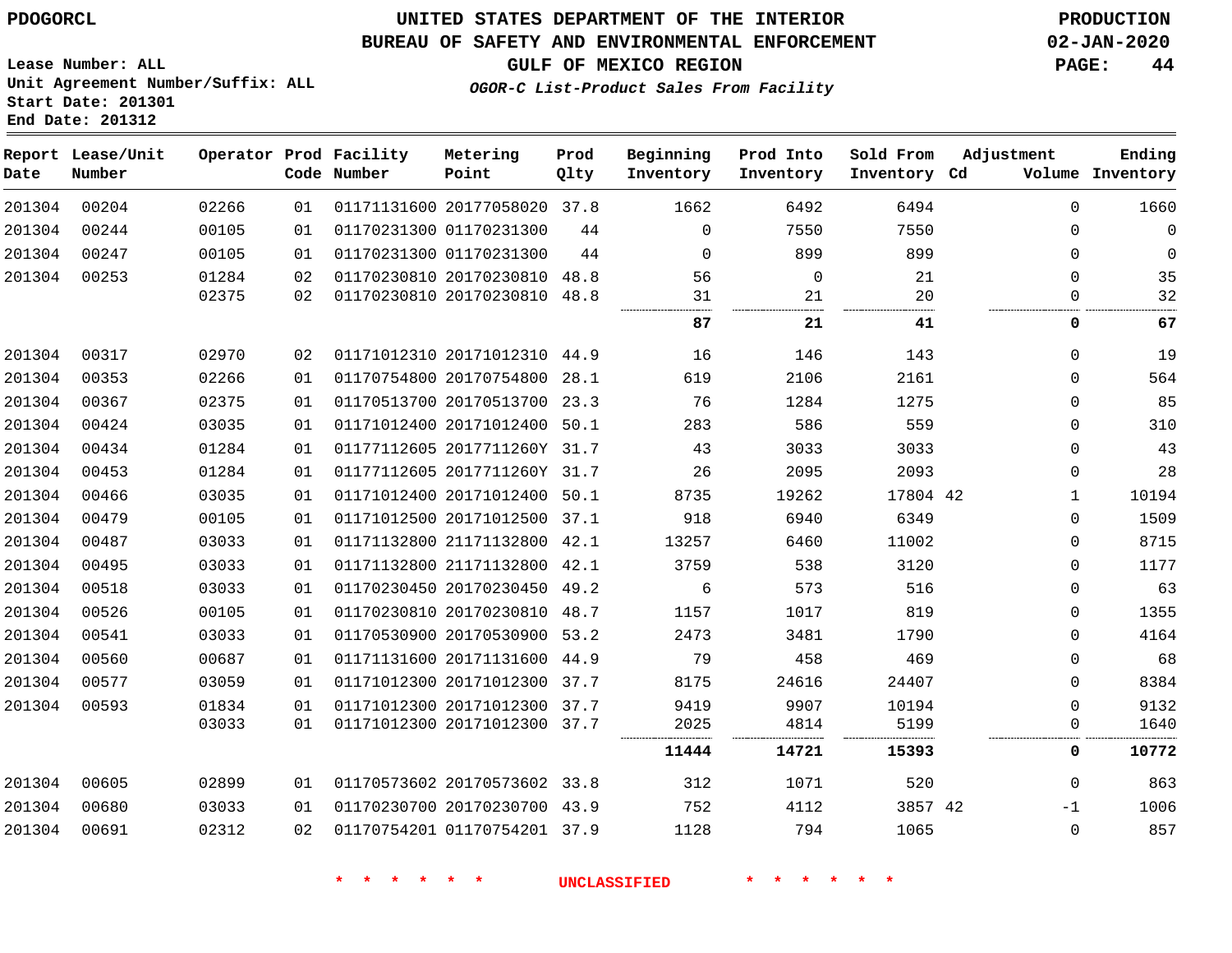**End Date: 201312**

# **UNITED STATES DEPARTMENT OF THE INTERIOR PDOGORCL PRODUCTION**

### **BUREAU OF SAFETY AND ENVIRONMENTAL ENFORCEMENT 02-JAN-2020**

**Lease Number: ALL Unit Agreement Number/Suffix: ALL Start Date: 201301**

**GULF OF MEXICO REGION PAGE: 45**

**OGOR-C List-Product Sales From Facility**

| Date   | Report Lease/Unit<br>Number |       |    | Operator Prod Facility<br>Code Number | Metering<br>Point            | Prod<br>Qlty | Beginning<br>Inventory | Prod Into<br>Inventory | Sold From<br>Inventory Cd | Adjustment              | Ending<br>Volume Inventory |
|--------|-----------------------------|-------|----|---------------------------------------|------------------------------|--------------|------------------------|------------------------|---------------------------|-------------------------|----------------------------|
| 201304 | 00693                       | 02266 | 02 |                                       | 01170754800 20170754800 28.1 |              | 228                    | 224                    | 392                       | $\Omega$                | 60                         |
| 201304 | 00694                       | 02266 | 01 |                                       | 01170754800 20170754800 28.1 |              | 2412                   | 8874                   | 8907                      | $\Omega$                | 2379                       |
| 201304 | 00697                       | 02266 | 01 |                                       | 01170754800 20170754800 28.1 |              | 531                    | 1997                   | 1993                      | $\Omega$                | 535                        |
| 201304 | 00758                       | 00105 | 01 |                                       | 01170230810 20170230810 48.7 |              | 1477                   | 2487                   | 1494                      | 0                       | 2470                       |
| 201304 | 00763                       | 01284 | 01 |                                       | 01170230810 20170230810 48.8 |              | 60                     | 31                     | 34                        | 0                       | 57                         |
| 201304 | 00775                       | 01834 | 01 |                                       | 01171131600 20171131600 44.9 |              | 398                    | 2653                   | 2658                      |                         | 393<br>$\Omega$            |
| 201304 | 00778                       | 03033 | 01 |                                       | 01171132000 20171132000 40.7 |              | 78                     | $\mathbf 0$            | 78                        |                         | $\Omega$<br>$\mathbf 0$    |
| 201304 | 00796                       | 02628 | 01 |                                       | 01171012300 20171012300 37.7 |              | 6569                   | 21383                  | 20667                     | $\Omega$                | 7285                       |
| 201304 | 00797                       | 00105 | 01 |                                       | 01171012300 20171012300 37.7 |              | 1104                   | 3112                   | 3156                      | 0                       | 1060                       |
| 201304 | 00819                       | 00078 | 01 |                                       | 01171132800 21171132800 43.2 |              | 37                     | 117                    |                           | 91 42<br>1              | 64                         |
| 201304 | 00839                       | 02451 | 01 |                                       | 01170513800 20170513800 31.7 |              | 718                    | 4112                   | 4249                      | $\Omega$                | 581                        |
|        | 201304 754302006A           | 00078 | 01 |                                       | 01170573601 20170573601 26.8 |              | 377                    | 969                    | 1311 42                   | $-1$                    | 34                         |
|        | 201304 754303001A           | 00059 | 01 |                                       | 01170230811 20170230811 45.2 |              | 57                     | 756                    | 573 09                    | $-183$                  | 57                         |
|        | 201304 754306012A           | 01207 | 01 |                                       | 01608128270 20608128270 25.8 |              | 134874                 | 180701                 |                           | $0$ 09<br>$-170804$     | 144771                     |
|        | 201304 754306013A           | 01207 | 01 |                                       | 01608128270 20608128270 25.8 |              | 173975                 | 222026                 |                           | $-207196$<br>$0\quad09$ | 188805                     |
|        | 201304 754307005A           | 00078 | 01 |                                       | 01170573601 20170573601 26.8 |              | 172                    | 471                    | 626                       | $\mathbf 0$             | 17                         |
|        | 201304 754307017A           | 02970 | 02 |                                       | 01171132800 20170230811 45.2 |              | 200                    | 2435                   | 2453                      | $\Omega$                | 182                        |
|        | 201304 754309002A           | 00981 | 01 |                                       | 01170753850 20170753850 27.3 |              | 868                    | 80                     |                           | $0$ 09<br>$-16$         | 932                        |
|        | 201304 754310009A           | 00078 | 01 |                                       | 01170573601 20170573601 26.8 |              | 247                    | 1082                   | 1291 42                   |                         | 39<br>$\mathbf{1}$         |
|        | 201304 754315006A           | 02266 | 01 |                                       | 01170754800 20170754800 28.1 |              | 257                    | 930                    | 938                       |                         | 249<br>0                   |
|        | 201304 7543880060           | 00105 | 01 |                                       | 01170230450 20170230450 49.1 |              | $\mathbf 0$            | 148                    | 132                       |                         | 16<br>0                    |
|        | 201304 7543890080           | 02375 | 01 |                                       | 01170513700 20170513700 31.1 |              | 122                    | 1867                   | 1866                      |                         | 123<br>0                   |
|        | 201304 7543890220           | 00105 | 01 |                                       | 01608158271 01608158271 21.1 |              | $\Omega$               | 57                     | 57                        |                         | $\overline{0}$<br>$\Omega$ |
|        | 201304 7543900080           | 00105 | 01 |                                       | 01177245111 01177245111      | -0           | 92                     | 45                     | $\mathbf 0$               | 0                       | 137                        |
|        | 201304 7543930100           | 03026 | 02 |                                       | 01170230450 20170230450 48.5 |              | 243                    | 2788                   | 2722                      |                         | 309<br>$\Omega$            |
|        | 201304 7543930200           | 00105 | 01 |                                       | 01171012310 20171012310 44.9 |              | 1806                   | 13694                  | 13720                     |                         | 1780<br>0                  |
|        |                             | 01284 | 01 |                                       | 0117709260L 2017709260L 42.1 |              | 0                      | 1140                   | 1140                      | 0                       | $\Omega$                   |
|        |                             |       |    |                                       |                              |              | 1806                   | 14834                  | 14860                     |                         | 0<br>1780                  |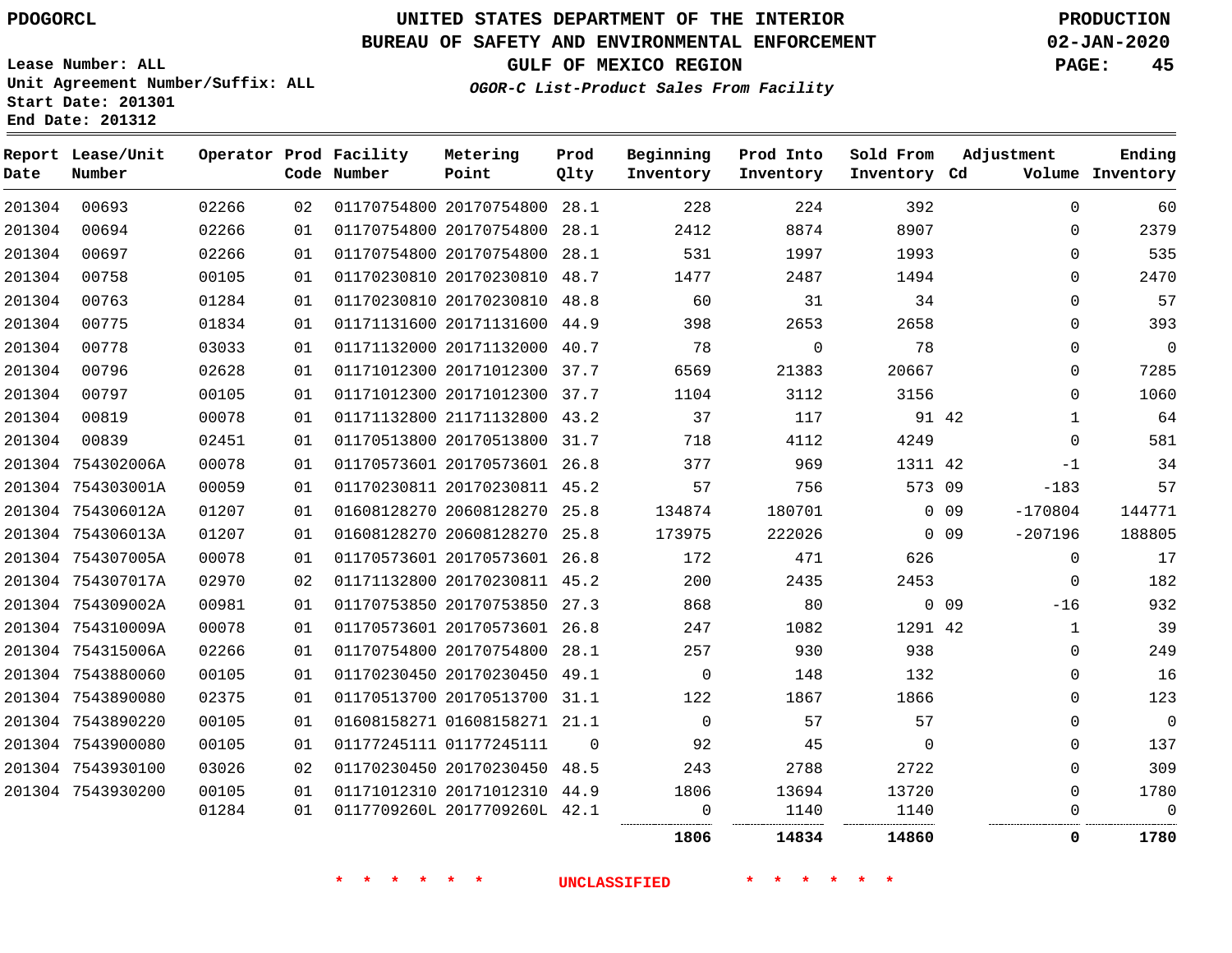**End Date: 201312**

**Report Lease/Unit**

**Number**

# **UNITED STATES DEPARTMENT OF THE INTERIOR PDOGORCL PRODUCTION**

**Prod Qlty**

#### **BUREAU OF SAFETY AND ENVIRONMENTAL ENFORCEMENT 02-JAN-2020**

**Lease Number: ALL Unit Agreement Number/Suffix: ALL Start Date: 201301**

**Operator Prod Facility**

**Code Number**

**OGOR-C List-Product Sales From Facility**

**Sold From Inventory**

**Prod Into Inventory**

**Beginning Inventory**

**GULF OF MEXICO REGION PAGE: 46**

**Inventory Cd Volume**

**Adjustment**

**Ending**

| 201304 7543940080  | 03035 | 01 |                         | 01170230811 20170230811 45.2 |          | 19                  | 191      | 196      | $\mathbf 0$  | 14    |
|--------------------|-------|----|-------------------------|------------------------------|----------|---------------------|----------|----------|--------------|-------|
| 201304 754395019A  | 00105 | 01 | 01420390101 01420390101 |                              | $\Omega$ | 69                  | $\Omega$ | 0        | 0            | 69    |
| 201304 754396015A  | 01284 | 01 |                         | 01608103650 20608103650 31.3 |          | 9                   | 5721     | 5718     | $\mathbf 0$  | 12    |
| 201304 8910020210  | 02451 | 01 |                         | 01170513800 20170513800 31.7 |          | 14261               | 109892   | 108628   | 0            | 15525 |
| 201304 8910024540  | 02451 | 01 |                         | 01170513800 20170513800 31.7 |          | 10992               | 74425    | 74902    | 0            | 10515 |
| 201304 8910029320  | 02375 | 01 |                         | 01170513700 20170513700 33.6 |          | 3528                | 61472    | 60952    | 0            | 4048  |
| 201304 8910034440  | 00730 | 01 |                         | 01170513700 20170513700 36.9 |          | 286                 | 16382    | 15589    | 0            | 1079  |
|                    | 02375 | 01 |                         | 01170513700 20170513700 36.9 |          | 3566                | 46761    | 47249 42 | 1            | 3079  |
|                    |       |    |                         |                              |          | 3852                | 63143    | 62838    | 1            | 4158  |
| 201304 8910039150  | 00078 | 01 |                         | 01170573601 20170573601 26.8 |          | 1854                | 11281    | 12732 42 | $-2$         | 401   |
| 201304 8910086400  | 02893 | 02 |                         | 01171012400 20171012400 50.1 |          | 183                 | 531      | 434 42   | $\mathbf{1}$ | 281   |
| 201304 8910087670  | 02312 | 01 |                         | 01170754201 01170754201 37.9 |          | 743                 | 650      | 703 42   | 2            | 692   |
| 201304 8910088160  | 01284 | 01 |                         | 01171132800 21171132800 43.2 |          | 55                  | 23       | 45       | 0            | 33    |
| 201304 8910089160  | 02375 | 01 | 01170513700 20170513700 |                              | 28       | 341                 | 5388     | 5374     | 0            | 355   |
| 201304 891008927AE | 00078 | 01 |                         | 01170230400 20170230400 52.7 |          | 29                  | 93       | 102      | 0            | 20    |
| 201304 891008927AG | 00078 | 01 |                         | 01170230400 20170230400 52.7 |          | 170                 | 758      | 765 42   | 1            | 164   |
| 201304 891008927Y  | 00078 | 01 |                         | 01170230400 20170230400 52.7 |          | 10                  | 121      | 105      | 0            | 26    |
| 201304 8910116580  | 02375 | 01 |                         | 01170513700 20170513700      | 28       | 280                 | 5303     | 5234     | 0            | 349   |
| 201304 8910116740  | 02375 | 01 |                         | 01170513700 20170513700      | 28       | 462                 | 7086     | 7082 42  | 1            | 467   |
| 201304 8910116770  | 02375 | 01 |                         | 01170513700 20170513700      | 28       | 143                 | 3388     | 3308     | $\mathbf 0$  | 223   |
| 201304 8910116790  | 02375 | 01 |                         | 01170513700 20170513700      | 28       | 1181                | 24060    | 23655 42 | $-2$         | 1584  |
| 201304 8910116800  | 02375 | 01 |                         | 01170513700 20170513700      | 28       | 692                 | 17337    | 16888 42 | $\mathbf{1}$ | 1142  |
| 201304 891011687A  | 02266 | 01 |                         | 01170754800 20170754800 28.1 |          | 89                  | 332      | 332      | $\Omega$     | 89    |
| 201304 891011687C  | 02266 | 01 |                         | 01170754800 20170754800 28.1 |          | 113                 | 374      | 387      | 0            | 100   |
| 201304 891011687D  | 02266 | 01 |                         | 01170754800 20170754800 28.1 |          | 177                 | 854      | 802      | 0            | 229   |
| 201304 891011687E  | 02266 | 01 |                         | 01170754800 20170754800 28.1 |          | 39                  | 141      | 142      | 0            | 38    |
| 201304 8910117330  | 02266 | 01 |                         | 01170754800 20170754800 28.1 |          | 4                   | 18       | 17       | 0            | 5     |
| 201304 8910123210  | 00687 | 01 |                         | 0117709260A 2017709260A 34.4 |          | 55                  | 1642     | 1648 42  | -1           | 48    |
|                    |       |    | — <del>*</del>          | $\star$                      |          | <b>UNCLASSIFIED</b> |          |          |              |       |

**Metering Point**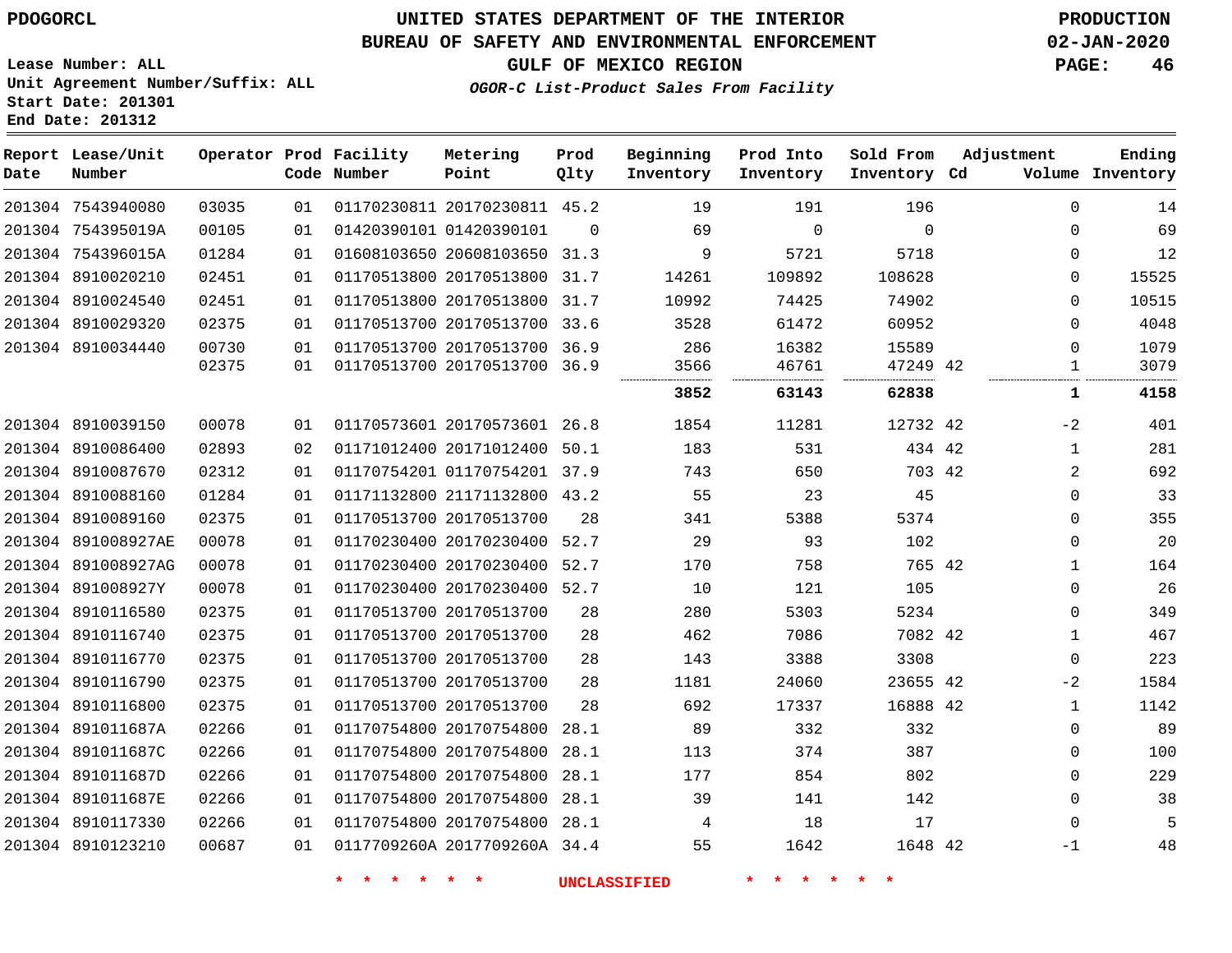**End Date: 201312**

 8910123270 8910123320 8910123330

**Report Lease/Unit**

**Number**

# **UNITED STATES DEPARTMENT OF THE INTERIOR PDOGORCL PRODUCTION**

**Prod Qlty**

#### **BUREAU OF SAFETY AND ENVIRONMENTAL ENFORCEMENT 02-JAN-2020**

**Lease Number: ALL Unit Agreement Number/Suffix: ALL Start Date: 201301**

**Operator Prod Facility**

**Code Number**

 20177215102 30.1 20177215102 30.1 20177215102 30.1

**Metering Point**

**OGOR-C List-Product Sales From Facility**

**Prod Into Inventory**

**Beginning Inventory**

**GULF OF MEXICO REGION PAGE: 47**

**Inventory Cd Volume**

**Adjustment**

  $\Omega$  $\Omega$   $\Omega$  $\Omega$  $\Omega$  $\Omega$  $\Omega$  $\Omega$  $\Omega$  $\Omega$  $\overline{0}$   $\Omega$   $-1$ -1  $\Omega$  $\Omega$   $\Omega$ 

**Ending**

**Sold From Inventory**

|               | 201304 8910123350 | 03033 | 01 | 01171012500 20171012500 37.1 |          | 40                  | 242         | 229            |
|---------------|-------------------|-------|----|------------------------------|----------|---------------------|-------------|----------------|
|               | 201304 8910123390 | 00105 | 01 | 01171131800 20171131800      | $\Omega$ | 1344                | $\mathbf 0$ | $\overline{0}$ |
|               | 201304 8910169280 | 02628 | 01 | 01171132000 20171132000      | 40.7     | 207                 | 4435        | 4471           |
|               | 201304 8910169290 | 02628 | 01 | 01171132000 20171132000      | 40.7     | 48                  | 1138        | 1141           |
|               | 201304 8910169300 | 02375 | 02 | 01170230810 20170230810      | 48.8     | 142                 | 116         | 97             |
|               | 201304 8910169370 | 02628 | 01 | 01171132000 20171132000      | 40.7     | 99                  | 506         | 585            |
|               | 201304 8910202350 | 00276 | 01 | 01170513700 20170513700      | 35.1     | 1110                | 21414       | 21114          |
|               | 201304 G00971     | 00105 | 01 | 01171132000 20171132000      | 40.6     | $\mathbf{1}$        | 8           | $\mathsf 9$    |
|               | 201304 G00974     | 00105 | 01 | 01171132000 20171132000      | 40.7     | 14                  | 279         | 282            |
|               | 201304 G00985     | 00687 | 01 | 0117709260A 2017709260A 34.4 |          | 322                 | 10226       | 10247          |
| 201304 G01036 |                   | 02312 | 01 | 01171092651 20171092650      | 49.6     | 3104                | 11310       | 12409          |
|               | 201304 G01082     | 01284 | 01 | 01170753510 20170753510 59.6 |          | 84                  | 12          | 2              |
| 201304 G01083 |                   | 02375 | 01 | 01170513700 20170513700      | 28       | 1647                | 30692       | 30319          |
|               | 201304 G01084     | 02375 | 01 | 01170513700 20170513700      | 28       | 83                  | 1950        | 1904           |
| 201304 G01090 |                   | 02375 | 01 | 01170513700 20170513700      | 28       | 474                 | 10642       | 10414          |
| 201304 G01091 |                   | 02375 | 01 | 01170513700 20170513700      | 28       | 1622                | 30706       | 30307          |
|               | 201304 G01092     | 02375 | 01 | 01170513700 20170513700      | 28       | 381                 | 6604        | 6551           |
| 201304 G01153 |                   | 01834 | 01 | 01171132800 21171132800      | 43.2     | 80                  | 56          | 80             |
|               | 201304 G01196     | 02266 | 02 | 01171132800 21171132800      | 43.2     | 69                  | 19          | 45             |
|               | 201304 G01198     | 00105 | 01 | 01171092651 20171092650      | 49.6     | 307                 | 1056        | 1176           |
| 201304 G01208 |                   | 00105 | 01 | 01171092651 20171092650      | 49.6     | $\mathbf 0$         | 599         | 493            |
| 201304 G01210 |                   | 02266 | 02 | 01171132800 21171132800      | 43.2     | 918                 | 244         | 669            |
| 201304 G01220 |                   | 00105 | 01 | 01177092600 20177092600      | 47.8     | 125                 | 6876        | 6715           |
|               | 201304 G01248     | 02628 | 01 | 01171012500 20171012500 37.1 |          | 5559                | 39071       | 36131          |
|               | 201304 G01261     | 03033 | 01 | 01171012500 20171012500 37.1 |          | 70                  | 663         | 589            |
|               |                   |       |    |                              |          | <b>UNCLASSIFIED</b> |             |                |
|               |                   |       |    |                              |          |                     |             |                |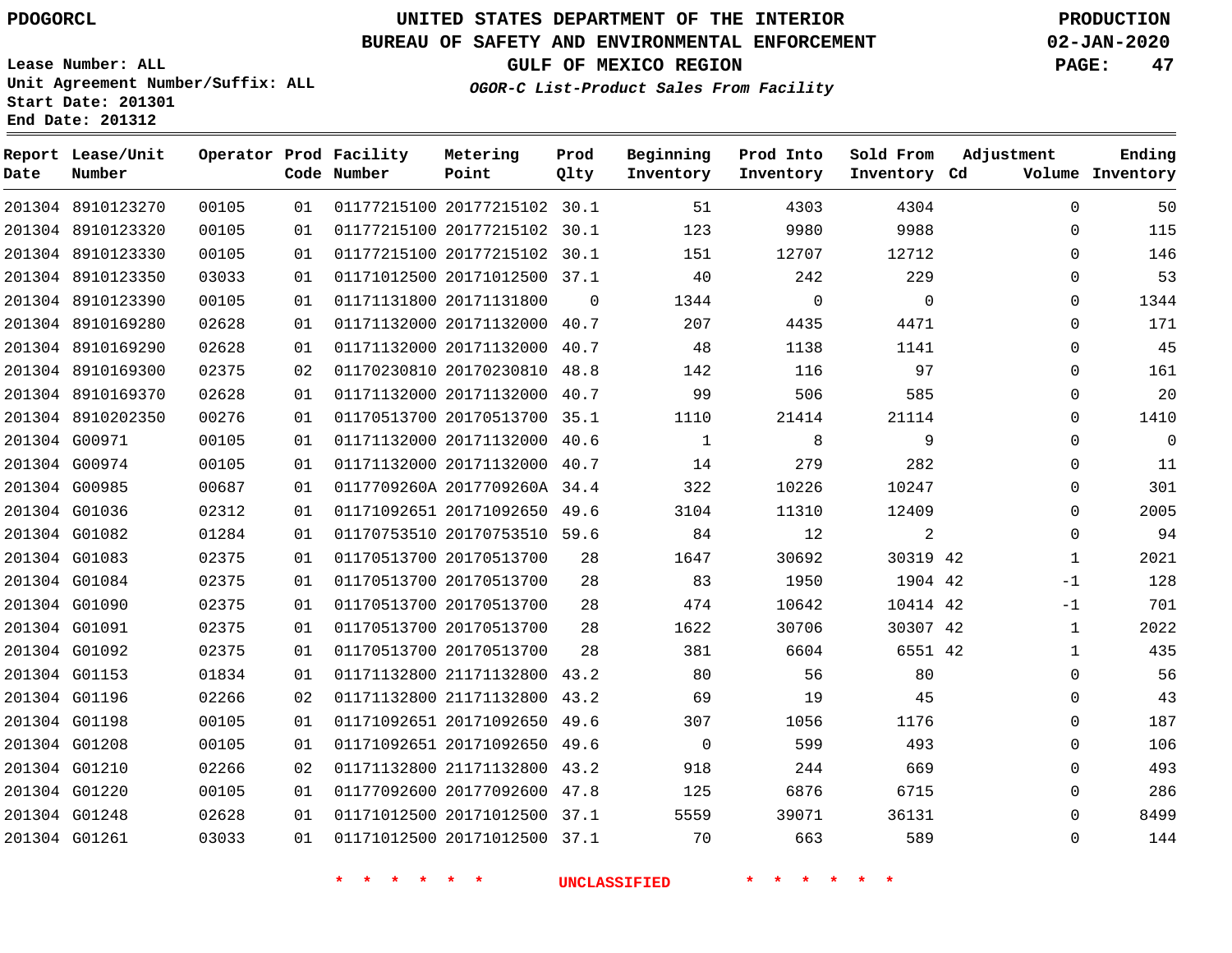**Lease Number: ALL**

**Start Date: 201301 End Date: 201312**

# **UNITED STATES DEPARTMENT OF THE INTERIOR PDOGORCL PRODUCTION**

#### **BUREAU OF SAFETY AND ENVIRONMENTAL ENFORCEMENT 02-JAN-2020**

**Unit Agreement Number/Suffix: ALL**

**GULF OF MEXICO REGION PAGE: 48**

**OGOR-C List-Product Sales From Facility**

| Date | Report Lease/Unit<br>Number |       |    | Operator Prod Facility<br>Code Number | Metering<br>Point            | Prod<br>Qlty | Beginning<br>Inventory | Prod Into<br>Inventory | Sold From<br>Inventory Cd | Adjustment   | Ending<br>Volume Inventory |
|------|-----------------------------|-------|----|---------------------------------------|------------------------------|--------------|------------------------|------------------------|---------------------------|--------------|----------------------------|
|      | 201304 G01269               | 03033 | 01 |                                       | 01171012500 20171012500      | 40           | 79                     | 854                    | 747                       | $\Omega$     | 186                        |
|      | 201304 G01351               | 00078 | 01 |                                       | 01170230400 20170230400 52.7 |              | 21                     | 60                     | 68                        | $\mathbf 0$  | 13                         |
|      | 201304 G01447               | 02375 | 01 |                                       | 01170513700 20170513700 23.3 |              | 6                      | 90                     | 90                        | $\mathbf 0$  | $\overline{6}$             |
|      | 201304 G01477               | 03026 | 02 |                                       | 01170230810 20170230810      | 50           | 1772                   | 2193                   | 1494                      | $\mathbf 0$  | 2471                       |
|      | 201304 G01497               | 02451 | 01 |                                       | 01170513800 20170513800 31.7 |              | 6198                   | 39025                  | 39710                     | $\Omega$     | 5513                       |
|      | 201304 G01498               | 02451 | 01 |                                       | 01170513800 20170513800 31.7 |              | 830                    | 5367                   | 5439                      | $\Omega$     | 758                        |
|      | 201304 G01580               | 02451 | 01 |                                       | 01170513800 20170513800      | 31.7         | 168                    | 1118                   | 1128                      | $\mathbf 0$  | 158                        |
|      | 201304 G01610               | 00105 | 01 |                                       | 01177215100 20177215102 30.1 |              | 11                     | 1155                   | 1153                      | $\mathbf 0$  | 13                         |
|      | 201304 G01619               | 02375 | 01 |                                       | 01170513700 20170513700 31.1 |              | 1781                   | 33369                  | 32953                     | $\Omega$     | 2197                       |
|      | 201304 G01620               | 02375 | 01 |                                       | 01170513700 20170513700 31.1 |              | 258                    | 5464                   | 5362                      | $\mathbf 0$  | 360                        |
|      | 201304 G01754               | 00003 | 01 |                                       | 01423210051 20423210050      | $\Omega$     | 4                      | $\Omega$               | $\Omega$                  | $\Omega$     | 4                          |
|      | 201304 G01757               | 00003 | 01 |                                       | 01423210051 20423210050      | $\Omega$     | 77                     | $\Omega$               | $\Omega$                  | $\mathbf 0$  | 77                         |
|      | 201304 G01848               | 00105 | 01 |                                       | 01170230500 20170230500 44.2 |              | 28                     | 87                     | 96                        | $\mathbf 0$  | 19                         |
|      |                             | 01978 | 02 |                                       | 01170230500 20170230500 44.2 |              | 110                    | 1183                   | 1038                      | $\Omega$     | 255                        |
|      |                             |       |    |                                       |                              |              | 138                    | 1270                   | 1134                      | 0            | 274                        |
|      | 201304 G01860               | 00105 | 01 |                                       | 01170231110 20170231110 41.6 |              | 3191                   | 3313                   | 4896                      | $\Omega$     | 1608                       |
|      | 201304 G01865               | 00078 | 01 |                                       | 01171012500 20171012500 37.1 |              | 738                    | 5366                   | 4937                      | $\Omega$     | 1167                       |
|      | 201304 G01880               | 00105 | 01 |                                       | 01171132000 20171132000 40.6 |              | 11                     | 182                    | 186                       | $\Omega$     | 7                          |
|      | 201304 G01898               | 02312 | 01 |                                       | 01171012500 20171012500      | 37.1         | 470                    | 7104                   | 6029                      | $\Omega$     | 1545                       |
|      | 201304 G01901               | 00105 | 01 |                                       | 01177215100 20177215102 30.1 |              | 3                      | 270                    | 270                       | $\Omega$     | 3                          |
|      | 201304 G01953               | 00105 | 01 |                                       | 01170230811 20170230811 45.1 |              | $\Omega$               | 94                     | 87                        | $\Omega$     | 7                          |
|      | 201304 G01966               | 00105 | 01 |                                       | 01177215100 20177215102 30.1 |              | 59                     | 5848                   | 5840                      | $\mathbf 0$  | 67                         |
|      | 201304 G01967               | 00105 | 01 |                                       | 01177215100 20177215102 30.1 |              | 113                    | 10071                  | 10068                     | $\mathbf 0$  | 116                        |
|      | 201304 G01972               | 03033 | 01 |                                       | 01170230810 20170230810      | 48.8         | 253                    | $\Omega$               | 95                        | $\Omega$     | 158                        |
|      | 201304 G01997               | 01071 | 02 |                                       | 01170230810 20170230810      | 47.2         | 37                     | $\Omega$               | $\Omega$                  | $\Omega$     | 37                         |
|      | 201304 G01998               | 00105 | 01 |                                       | 01170230810 20170230810      | 48.8         | 250                    | 63                     | 118                       | $\mathbf 0$  | 195                        |
|      | 201304 G02104               | 00687 | 01 |                                       | 01171132000 20171132000      | 40.7         | 7                      | 308                    | 304 42                    | $\mathbf{1}$ | 12                         |
|      | 201304 G02111               | 02628 | 01 |                                       | 01171132000 20171132000 40.7 |              | 3976                   | 95065                  | 95358                     | $\mathbf 0$  | 3683                       |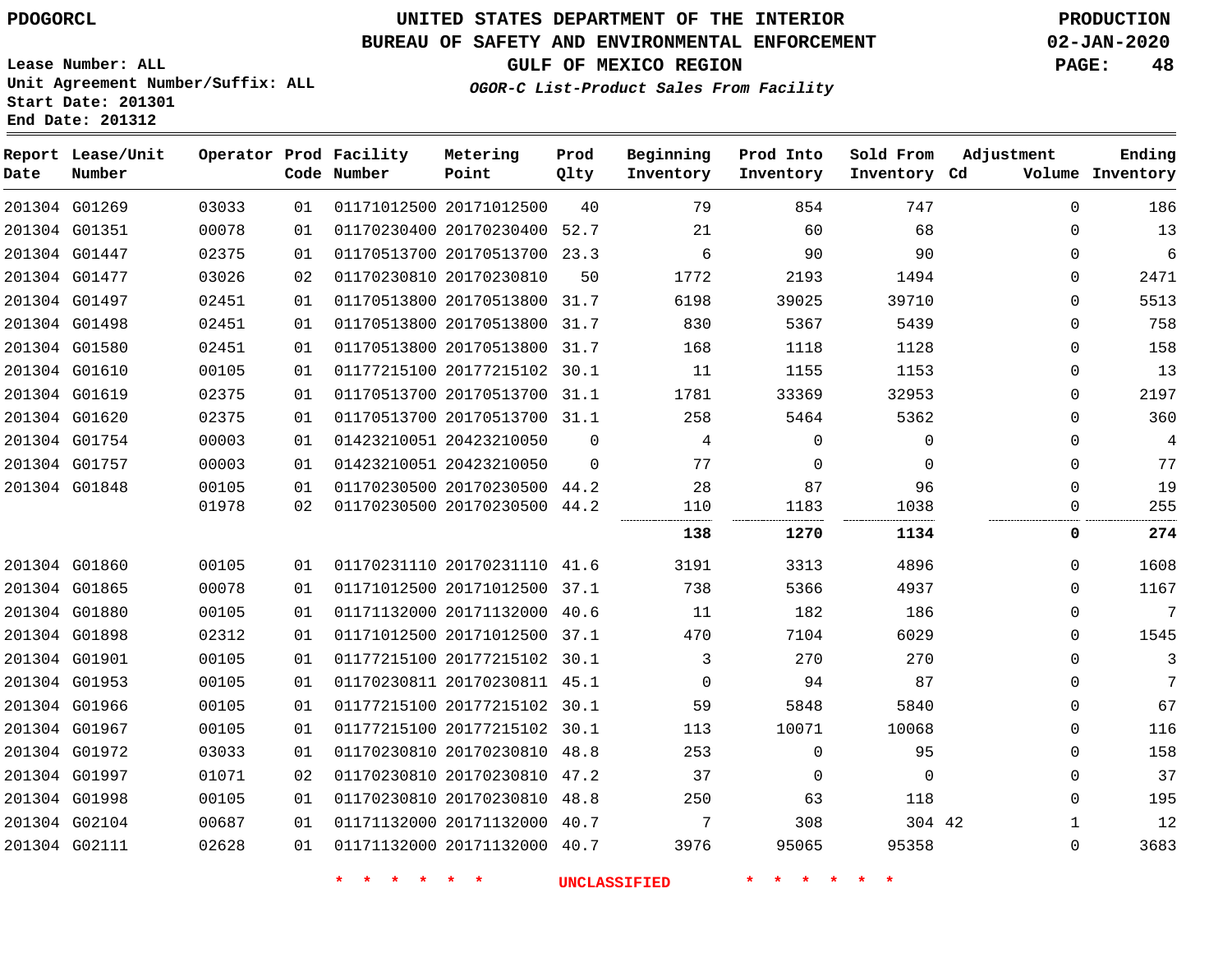**End Date: 201312**

# **UNITED STATES DEPARTMENT OF THE INTERIOR PDOGORCL PRODUCTION**

### **BUREAU OF SAFETY AND ENVIRONMENTAL ENFORCEMENT 02-JAN-2020**

**Lease Number: ALL Unit Agreement Number/Suffix: ALL Start Date: 201301**

# **GULF OF MEXICO REGION PAGE: 49**

**OGOR-C List-Product Sales From Facility**

| Date | Report Lease/Unit<br>Number |       |    | Operator Prod Facility<br>Code Number | Metering<br>Point            | Prod<br>Qlty | Beginning<br>Inventory | Prod Into<br>Inventory | Sold From<br>Inventory Cd | Adjustment   | Ending<br>Volume Inventory |
|------|-----------------------------|-------|----|---------------------------------------|------------------------------|--------------|------------------------|------------------------|---------------------------|--------------|----------------------------|
|      | 201304 G02127               | 02312 | 02 |                                       | 01170230810 20170230810      | 50           | 273                    | $\mathbf 0$            | 103                       | $\mathbf 0$  | 170                        |
|      | 201304 G02161               | 00105 | 01 |                                       | 01171012500 20171012500      | 37           | 766                    | 8149                   | 7143                      | $\Omega$     | 1772                       |
|      | 201304 G02163               | 00105 | 01 |                                       | 01171012500 20171012500      | 37           | 343                    | 2665                   | 2428                      | $\mathbf{0}$ | 580                        |
|      | 201304 G02317               | 00105 | 01 |                                       | 01171132000 20171132000 40.7 |              | 10                     | 209                    | 211                       | $\mathbf{0}$ | 8                          |
|      | 201304 G02353               | 01284 | 01 |                                       | 01170230450 20170230450 49.2 |              | 270                    | 3546                   | 3424                      | $\Omega$     | 392                        |
|      | 201304 G02354               | 01284 | 01 |                                       | 01170230450 20170230450 49.2 |              | 268                    | 5560                   | 5214                      | $\Omega$     | 614                        |
|      | 201304 G02404               | 03033 | 01 |                                       | 01170230810 20170230810      | 48.8         | 506                    | 610                    | 421                       | $\mathbf{0}$ | 695                        |
|      | 201304 G02429               | 02375 | 02 |                                       | 01170230811 20170230810 48.8 |              | 33                     | 182                    | 81                        | $\Omega$     | 134                        |
|      | 201304 G02433               | 02375 | 02 |                                       | 01170230810 20170230810      | 48.8         | 53                     | 63                     | 44                        | $\Omega$     | 72                         |
|      | 201304 G02601               | 01834 | 01 |                                       | 01171092651 20171092650 49.6 |              | 285                    | 0                      | 285                       | 0            | $\mathbf 0$                |
|      | 201304 G02613               | 02628 | 01 |                                       | 01171132000 20171132000 40.5 |              | $\mathbf 0$            | $\Omega$               | $\Omega$                  | 0            | $\mathbf 0$                |
|      | 201304 G02628               | 00105 | 01 |                                       | 01171012500 20171012500      | 37           | 285                    | 2147                   | 1965                      | 0            | 467                        |
|      | 201304 G02665               | 02451 | 01 |                                       | 01423210051 20423210050      | $\Omega$     | 136                    | $\mathbf 0$            | $\mathbf 0$               | 0            | 136                        |
|      | 201304 G02735               | 03035 | 01 |                                       | 01170230810 20170230810      | 50           | 182                    | 594                    | 293 42                    | $\mathbf 1$  | 484                        |
|      | 201304 G02819               | 00105 | 01 |                                       | 01170231110 20170231110 41.6 |              | $\mathbf{1}$           | $\Omega$               | 1                         | $\mathbf{0}$ | $\mathbf 0$                |
|      | 201304 G02825               | 00105 | 01 |                                       | 01170230810 20170230810      | 48.8         | 233                    | 294                    | 194                       | $\mathbf{0}$ | 333                        |
|      | 201304 G02826               | 00105 | 01 |                                       | 01170230810 20170230810 48.8 |              | 368                    | 432                    | 306                       | $\mathbf 0$  | 494                        |
|      |                             |       | 01 |                                       | 01170231110 20170231110 41.6 |              | 123                    | 214                    | 233                       | $\Omega$     | 104                        |
|      |                             |       |    |                                       |                              |              | 491                    | 646                    | 539                       | 0            | 598                        |
|      | 201304 G02870               | 03035 | 01 |                                       | 01170230810 20170230810 48.8 |              | 10                     | 66                     | 29 42                     | 1            | 48                         |
|      | 201304 G02885               | 02312 | 01 |                                       | 01171132000 20171132000 40.7 |              | 11                     | 171                    | 175                       | $\mathbf{0}$ | $7\phantom{.0}$            |
|      | 201304 G02895               | 02579 | 02 |                                       | 01171092651 20171092650 49.6 |              | 47                     | 102                    | 130 42                    | $-1$         | 18                         |
|      |                             | 02628 | 02 |                                       | 01171092651 20171092650 49.6 |              | 317                    | 534                    | 757                       | 0            | 94                         |
|      |                             |       |    |                                       |                              |              | 364                    | 636                    | 887                       | -1           | 112                        |
|      | 201304 G02898               | 01834 | 01 |                                       | 01171012300 20171012300 37.7 |              | 308                    | 975                    | 951                       | 0            | 332                        |
|      | 201304 G02899               | 01834 | 01 |                                       | 01171012300 20171012300 37.7 |              | 149                    | 487                    | 470                       | 0            | 166                        |
|      | 201304 G02917               | 01834 | 01 |                                       | 01171092930 20171092930 37.6 |              | 0                      | 1456                   | 1357                      | 0            | 99                         |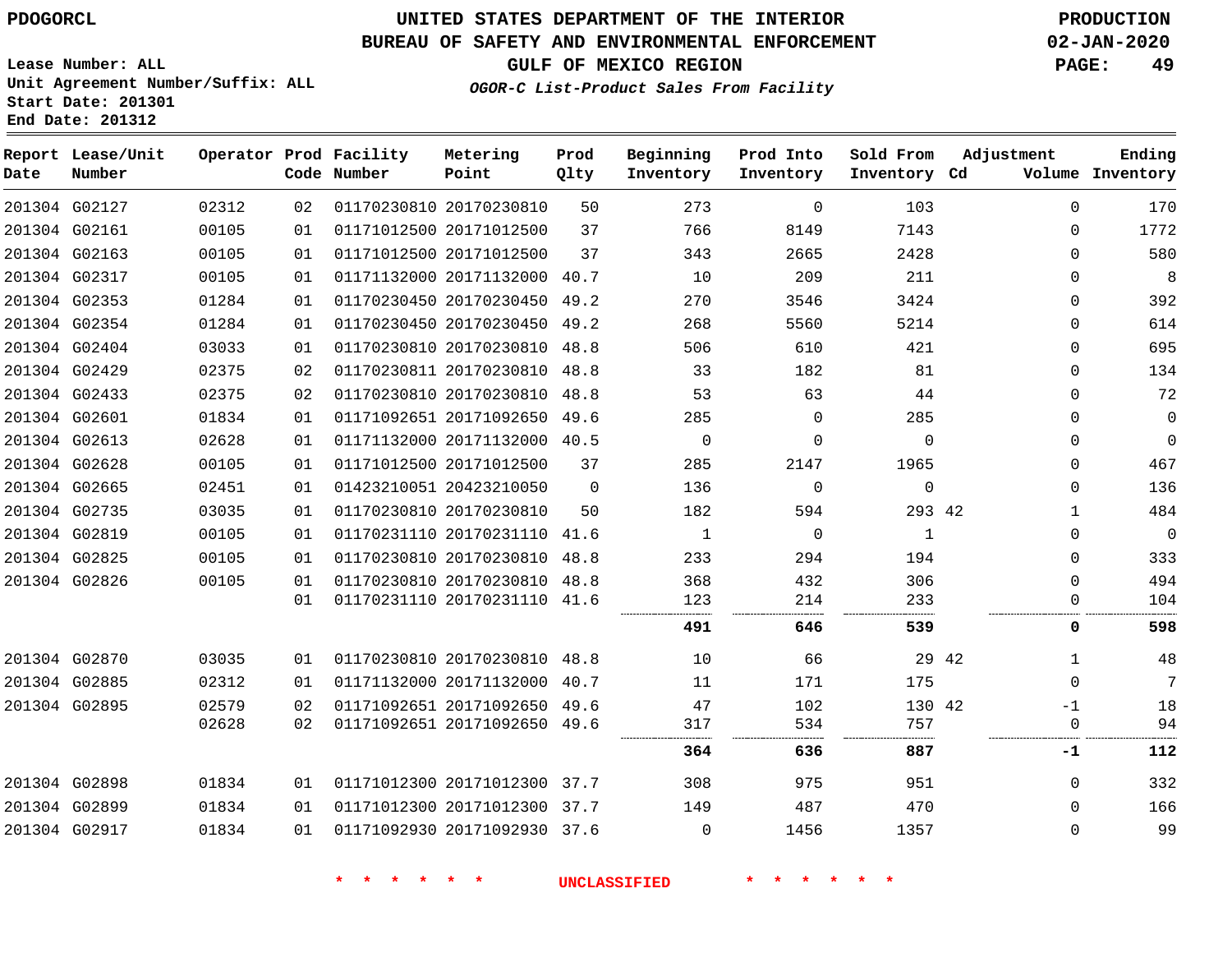# **UNITED STATES DEPARTMENT OF THE INTERIOR PDOGORCL PRODUCTION**

#### **BUREAU OF SAFETY AND ENVIRONMENTAL ENFORCEMENT 02-JAN-2020**

**Lease Number: ALL Unit Agreement Number/Suffix: ALL Start Date: 201301**

**End Date: 201312**

**OGOR-C List-Product Sales From Facility**

**GULF OF MEXICO REGION PAGE: 50**

**Prod Into Sold From Adjustment Inventory Cd Volume**

| Date | Report Lease/Unit<br>Number |       |    | Operator Prod Facility<br>Code Number | Metering<br>Point            | Prod<br>Qlty | Beginning<br>Inventory | Prod Into<br>Inventory | Sold From<br>Inventory Cd | Adjustment | Ending<br>Volume Inventory   |
|------|-----------------------------|-------|----|---------------------------------------|------------------------------|--------------|------------------------|------------------------|---------------------------|------------|------------------------------|
|      | 201304 G03061               | 00105 | 01 |                                       | 01423210051 20423210050      | $\Omega$     | 91                     | $\Omega$               | $\Omega$                  |            | $\Omega$<br>91               |
|      | 201304 G03145               | 02266 | 02 |                                       | 01171132800 21171132800 43.2 |              | 140                    | 3                      | 91                        |            | 52<br>$\Omega$               |
|      | 201304 G03152               | 00105 | 01 |                                       | 01177092600 20177092600 47.8 |              | 56                     | 2337                   | 2296                      |            | 97<br>$\Omega$               |
|      | 201304 G03236               | 02266 | 02 |                                       | 01170230450 20170230450 49.2 |              | 12                     | 51                     | 57                        |            | 6<br>0                       |
|      | 201304 G03265               | 01284 | 02 |                                       | 01170530900 20170530900      | 53.2         | 220                    | 530                    | 226                       |            | 524<br>$\mathbf{0}$          |
|      | 201304 G03331               | 02628 | 01 |                                       | 01171132800 21171132800 43.2 |              | 2532                   | 1251                   | 2224                      |            | 1559<br>$\mathbf{0}$         |
|      | 201304 G03414               | 00105 | 01 |                                       | 01170753510 20170753510 59.6 |              | 61                     | $\mathbf 0$            | $\overline{2}$            |            | $\mathbf{0}$<br>59           |
|      | 201304 G03593               | 03035 | 01 |                                       | 01171012500 20171012500 37.1 |              | 16                     | 50                     | 55                        |            | $\mathbf 0$<br>11            |
|      | 201304 G03793               | 03035 | 01 |                                       | 01171012500 20171012500      | 37.1         | 309                    | 2094                   | 1947 42                   |            | 455<br>$-1$                  |
|      | 201304 G03811               | 00105 | 01 |                                       | 01171092651 20171092650 49.6 |              | 259                    | 864                    | 970                       |            | 153<br>$\mathbf 0$           |
|      | 201304 G03940               | 00105 | 01 |                                       | 01423210051 20423210050      | $\mathbf 0$  | 5                      | $\Omega$               | $\Omega$                  |            | 5<br>$\Omega$                |
|      | 201304 G03958               | 00105 | 01 |                                       | 01170230510 20170230510 47.6 |              | $\Omega$               | 37                     | 19                        |            | 18<br>0                      |
|      | 201304 G04003               | 00105 | 01 |                                       | 01171012500 20171012500      | 37           | 240                    | 1797                   | 1646                      |            | 391<br>$\mathbf 0$           |
|      | 201304 G04065               | 02628 | 01 |                                       | 01423210051 20423210050      | 70.5         | $\mathbf{1}$           | $\mathbf 0$            | $\mathbf 0$               |            | $\mathbf{0}$<br>$\mathbf{1}$ |
|      | 201304 G04081               | 03035 | 01 |                                       | 01170230450 20170230810      | 50           | 3154                   | 3896                   | 2656 42                   |            | 4393<br>$-1$                 |
|      | 201304 G04085               | 00687 | 01 |                                       | 01170230811 20170230811 45.2 |              | 133                    | 1308                   | 1342 42                   |            | 98<br>$-1$                   |
|      | 201304 G04087               | 02899 | 01 |                                       | 01177008150 01177008150 34.8 |              | 3045                   | 2050                   | 3102 42                   |            | 1992<br>-1                   |
|      | 201304 G04098               | 01963 | 02 |                                       | 01170230810 20170230810 48.8 |              | 143                    | 21                     | 62                        |            | 102<br>$\mathbf 0$           |
|      | 201304 G04232               | 00105 | 01 |                                       | 01171012500 20171012500      | 37           | 99                     | 455                    | 455                       |            | 99<br>$\Omega$               |
|      |                             | 00730 | 01 |                                       | 01171012500 20171012500 37.1 |              | 1607                   | 14236                  | 12747                     |            | 3096<br>0                    |
|      |                             |       |    |                                       |                              |              | 1706                   | 14691                  | 13202                     |            | 0<br>3195                    |
|      | 201304 G04421               | 00105 | 01 |                                       | 01171131600 20171131600 44.9 |              | 1392                   | 9741                   | 9688                      |            | 1445<br>$\mathbf 0$          |
|      | 201304 G04537               | 03033 | 01 |                                       | 01420470030 20420470030 46.3 |              | 519                    | $\mathbf 0$            |                           | 89 42      | 429<br>$-1$                  |
|      | 201304 G04800               | 03026 | 02 |                                       | 01171132800 21171132800 44.2 |              | 917                    | 1207                   | 1249                      |            | 875<br>$\mathbf 0$           |
|      | 201304 G04818               | 03035 | 01 |                                       | 01170230500 20170230500 44.2 |              | 4                      | 44                     |                           | 38 42      | 9<br>$-1$                    |
|      | 201304 G05006               | 01284 | 02 |                                       | 01170230510 20170230510 49.3 |              | 2                      | $\mathbf 0$            | $\overline{2}$            |            | $\mathbf 0$<br>$\mathbf 0$   |
|      | 201304 G05283               | 01376 | 01 |                                       | 01170231300 01170231300      | 44           | $\Omega$               | 1943                   | 1943                      |            | $\Omega$<br>$\Omega$         |
|      | 201304 G05431               | 02970 | 02 |                                       | 01177062608 2017706260A 34.7 |              | 91                     | 23493                  | 23491                     |            | 93<br>0                      |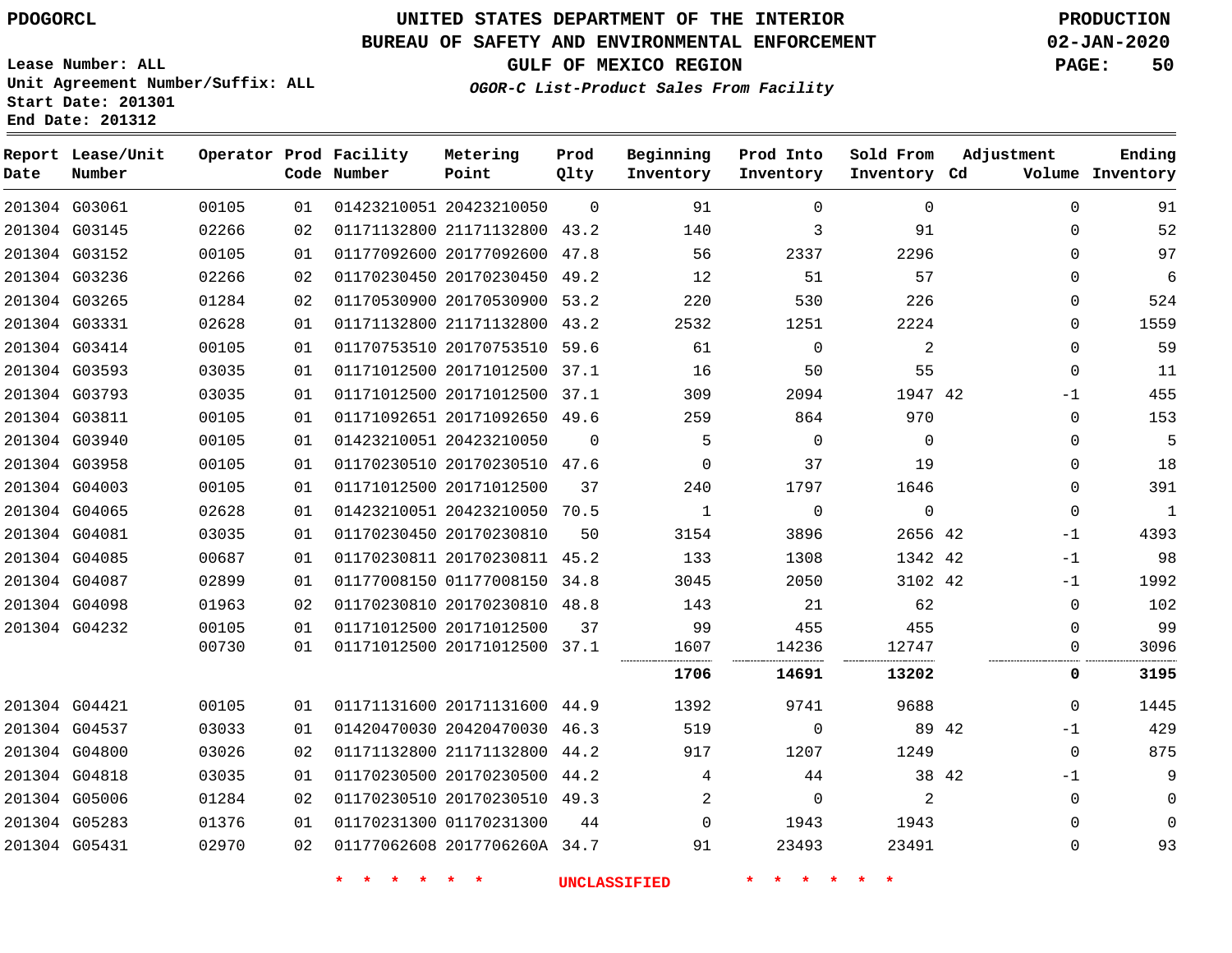G05504

**Date**

**Report Lease/Unit**

**Number**

 G05505 G05602 G05610 G05612 G05613 G06069 G06105 G06668 G07703 G07736 G07760 G07917 G08120 G09010 G09032 G09631 G10487 G10584 G10794 G10910 G11243 G11870 G12020

### **UNITED STATES DEPARTMENT OF THE INTERIOR PDOGORCL PRODUCTION**

**Prod Qlty**

#### **BUREAU OF SAFETY AND ENVIRONMENTAL ENFORCEMENT 02-JAN-2020**

**Lease Number: ALL Unit Agreement Number/Suffix: ALL Start Date: 201301 End Date: 201312**

**Operator Prod Facility**

**OGOR-C List-Product Sales From Facility**

**Beginning Inventory** **Prod Into Inventory** **Sold From Inventory**

**Adjustment**

 $-2$  $\Omega$  $\Omega$   $\Omega$  $\Omega$   $-2$   $\Omega$  $\Omega$  $\Omega$  $\Omega$   $\Omega$  $\Omega$   $\Omega$  $\Omega$  $\Omega$ -1  $-1$ 

**GULF OF MEXICO REGION PAGE: 51**

**Ending**

| Volume Inventory |          | Inventory Cd | Inventory | Inventory      | Qlty     | Point                        | Code Number             |    |       |  |
|------------------|----------|--------------|-----------|----------------|----------|------------------------------|-------------------------|----|-------|--|
| 852              | $\Omega$ | 1216         | 515       | 1553           | 43.2     | 01171132800 21171132800      |                         | 01 | 00105 |  |
| 316              | 0        | 943          | 928       | 331            | 37.7     | 01171012300 20171012300      |                         | 01 |       |  |
| 176              | 0        | 251          | 154       | 273            | 43.2     | 01171132800 21171132800      |                         | 01 | 00730 |  |
| 8302             | 0        | 11851        | 5567      | 14586          |          | 01171132800 21171132800 43.2 |                         | 02 | 02970 |  |
| 9646             | 0        | 14261        | 7164      | 16743          |          |                              |                         |    |       |  |
| 916              | $-2$     | 1307 42      | 424       | 1801           | 43.2     | 01171132800 21171132800      |                         | 01 | 00078 |  |
| 862              | $\Omega$ | 3473         | 3963      | 372            | 37.1     | 01171012500 20171012500      |                         | 01 | 01834 |  |
| 26               | $\Omega$ | 112          | 119       | 19             | 37.1     | 01171012500 20171012500      |                         | 01 | 02312 |  |
| 1504             | $\Omega$ | 6336         | 6917      | 923            | 37       |                              | 01171012500 20171012500 | 01 | 00105 |  |
| 0                | $\Omega$ | 96           | $\Omega$  | 96             | 37       |                              | 01171012500 20171012500 | 01 | 00105 |  |
| 1                | $\Omega$ | $\Omega$     | 0         | 1              | $\Omega$ |                              | 01423210051 20423210050 | 01 | 00105 |  |
| 1064             | $\Omega$ | $\Omega$     | $\Omega$  | 1064           | $\Omega$ |                              | 01420390110 20420390110 | 01 | 03033 |  |
| 164              | $-2$     | 4292 42      | 4248      | 210            | 40.7     | 01171132000 20171132000      |                         | 01 | 02375 |  |
| 28               | $\Omega$ | 75           | $\Omega$  | 103            | 43.2     | 01171132800 21171132800      |                         | 02 | 02266 |  |
| 481              | 0        | 685          | 359       | 807            | 43.2     | 01171132800 21171132800      |                         | 01 | 02628 |  |
| 20               | $\Omega$ | 3756         | 3687      | 89             | 31.7     | 01177122950 20177122950      |                         | 01 | 01284 |  |
| 48296            | $\Omega$ | 29100        | 33182     | 44214          |          | 01170573602 20170573602 33.8 |                         | 01 | 01834 |  |
| $\overline{a}$   | $\Omega$ | $\Omega$     | $\Omega$  | $\overline{a}$ | $\Omega$ |                              | 01423210051 20423210050 | 01 | 02312 |  |
| 408              | $\Omega$ | 0            | 0         | 408            | $\Omega$ |                              | 01420390120 01420390120 | 02 | 02266 |  |
| 9                | $\Omega$ | 86           | 85        | 10             |          | 01170230450 20170230450 49.2 |                         | 01 | 00730 |  |
| 7                | $\Omega$ | 1270         | 1249      | 28             | 31.7     | 01177122950 20177122950      |                         | 01 | 01284 |  |
| 1111             | $\Omega$ | 18           | 122       | 1007           | 27.3     | 01170753850 20170753850      |                         | 01 | 00981 |  |
| 10               | 1        | 120 42       | 127       | 2              | 44.5     | 01170230811 20170230811      |                         | 02 | 03075 |  |

**\* \* \* \* \* \* UNCLASSIFIED \* \* \* \* \* \***

 20177122950 31.7 2017724511G 46.5 20420470030 46.3 20171132000 40.7 20171012500 37.1

**Metering Point**

42 42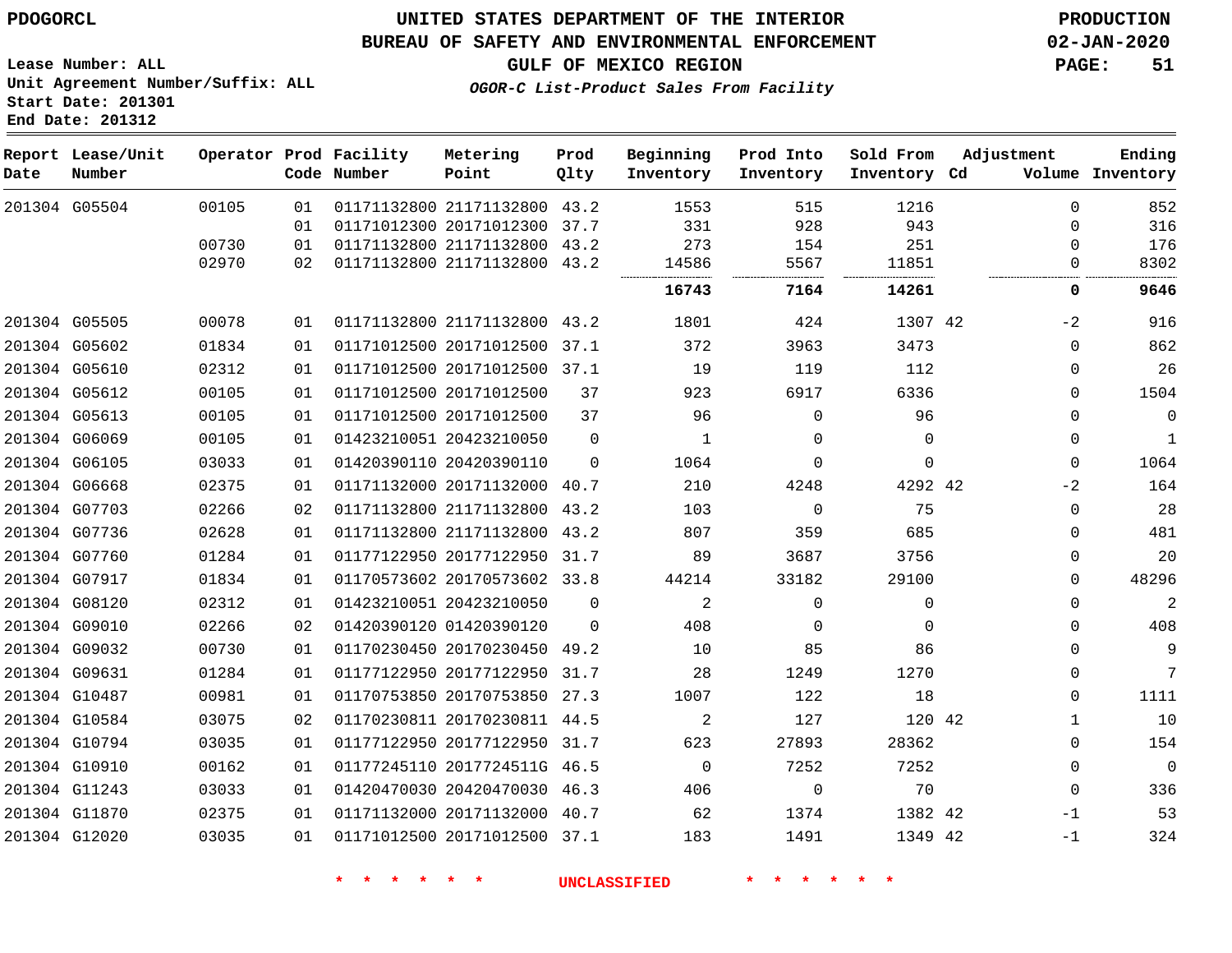#### **BUREAU OF SAFETY AND ENVIRONMENTAL ENFORCEMENT 02-JAN-2020**

**Lease Number: ALL Unit Agreement Number/Suffix: ALL Start Date: 201301**

**OGOR-C List-Product Sales From Facility**

**GULF OF MEXICO REGION PAGE: 52**

**End Date: 201312**

| Date | Report Lease/Unit<br>Number |       |    | Operator Prod Facility<br>Code Number | Metering<br>Point            | Prod<br>Qlty | Beginning<br>Inventory | Prod Into<br>Inventory | Sold From<br>Inventory Cd | Adjustment           | Ending<br>Volume Inventory |
|------|-----------------------------|-------|----|---------------------------------------|------------------------------|--------------|------------------------|------------------------|---------------------------|----------------------|----------------------------|
|      | 201304 G12024               | 02312 | 02 |                                       | 01171012500 20171012500 37.1 |              | 45                     | 280                    | 264                       | $\Omega$             | 61                         |
|      | 201304 G12355               | 03033 | 01 |                                       | 01171012300 20171012300 37.7 |              | 6987                   | 19544                  | 19874                     | $\mathbf 0$          | 6657                       |
|      | 201304 G12358               | 03033 | 01 |                                       | 01171012300 20171012300 37.7 |              | 194                    | 518                    | 535 42                    | $-1$                 | 176                        |
|      | 201304 G13563               | 03033 | 01 |                                       | 01170230811 20170230811 44.5 |              | 10                     | $\Omega$               | 10                        | $\Omega$             | $\mathbf 0$                |
|      | 201304 G13897               | 03033 | 01 |                                       | 01171132000 20171132000 40.7 |              | 18                     | $\mathbf 0$            | 18                        | $\mathbf 0$          | $\mathbf 0$                |
|      | 201304 G13938               | 01284 | 01 |                                       | 01171012500 20171012500 37.1 |              | 2193                   | 16962                  | 15473                     | $\Omega$             | 3682                       |
|      | 201304 G14493               | 01834 | 01 |                                       | 01171092930 20171092930 37.6 |              | 11                     | $\mathbf 0$            | 11                        | $\Omega$             | $\mathsf 0$                |
|      | 201304 G14535               | 02628 | 01 |                                       | 01171012500 20171012500 37.1 |              | 2181                   | 24456                  | 21318                     | $\Omega$             | 5319                       |
|      | 201304 G15050               | 00105 | 01 |                                       | 01170231110 20170231110 41.6 |              | 8308                   | 6032                   | 11413                     | $\mathbf 0$          | 2927                       |
|      | 201304 G15078               | 03035 | 01 |                                       | 01170230810 20170230810      | 50           | 17                     | $\mathbf 0$            |                           | 7 42<br>$\mathbf{1}$ | 11                         |
|      | 201304 G15189               | 02970 | 02 |                                       | 01171132800 21171132800 43.2 |              | 28                     | 10                     | 22                        | $\Omega$             | 16                         |
|      | 201304 G15239               | 02266 | 02 |                                       | 01171012500 20171012500 37.1 |              | $7\phantom{.0}$        | 68                     | 60                        | $\mathbf 0$          | 15                         |
|      | 201304 G15242               | 00105 | 01 |                                       | 01171092651 20171092650 49.6 |              | 1556                   | 5928                   | 6433                      | $\Omega$             | 1051                       |
|      | 201304 G15263               | 00105 | 01 |                                       | 01171132000 20171132000 40.7 |              | 42                     | 896                    | 903                       | $\Omega$             | 35                         |
|      | 201304 G15277               | 03035 | 01 |                                       | 01171012400 20171012400 50.1 |              | 1976                   | 5398                   | 4518 42                   | $\mathbf{1}$         | 2857                       |
|      | 201304 G15299               | 02200 | 02 |                                       | 01171092651 20171092650      | 50           | 1013                   | 3791                   | 4133 42                   | $\mathbf{1}$         | 672                        |
|      | 201304 G15312               | 00105 | 01 |                                       | 01171092651 20171092650 49.5 |              | 2464                   | 8435                   | 9404                      | $\Omega$             | 1495                       |
|      | 201304 G15740               | 00105 | 01 |                                       | 01170230450 20170230450 49.1 |              | 245                    | 4152                   | 3938                      | $\Omega$             | 459                        |
|      |                             | 02893 | 02 |                                       | 01170230450 20170230450 48.5 |              | 0                      | $\mathbf 0$            | $\Omega$                  | $\Omega$             | $\Omega$                   |
|      |                             |       |    |                                       |                              |              | 245                    | 4152                   | 3938                      | 0                    | 459                        |
|      | 201304 G16121               | 00687 | 01 |                                       | 01170230811 20170230811 45.2 |              | 20                     | 190                    | 196                       | $\Omega$             | 14                         |
|      | 201304 G16325               | 00105 | 01 |                                       | 01171012400 20171012400 50.1 |              | 330                    | 1820                   | 1187                      | $\Omega$             | 963                        |
|      | 201304 G16469               | 03026 | 02 |                                       | 01170753510 20170753510 59.6 |              | 89                     | 2                      | 2                         | $\Omega$             | 89                         |
|      | 201304 G16515               | 00162 | 01 |                                       | 01177245110 2017724511G 46.5 |              | $\Omega$               | 30037                  | 30037                     | $\Omega$             | $\mathbf 0$                |
|      | 201304 G16575               | 00730 | 01 |                                       | 01608103650 20608103650 31.7 |              | $\overline{0}$         | $\mathbf 0$            | $\mathbf 0$               | $\mathbf 0$          | $\mathbf 0$                |
|      | 201304 G16890               | 00981 | 01 |                                       | 01170753850 20170753850 27.3 |              | 220                    | $\mathbf 0$            |                           | $0$ 09<br>-4         | 216                        |
|      | 201304 G17754               | 02375 | 02 |                                       | 01170230510 20170230510 47.6 |              | 2430                   | 917                    | 1679                      | $\Omega$             | 1668                       |
|      | 201304 G17789               | 00105 | 01 |                                       | 01170230810 20170230810 48.8 |              | 134                    | 99                     | 88                        | $\mathbf 0$          | 145                        |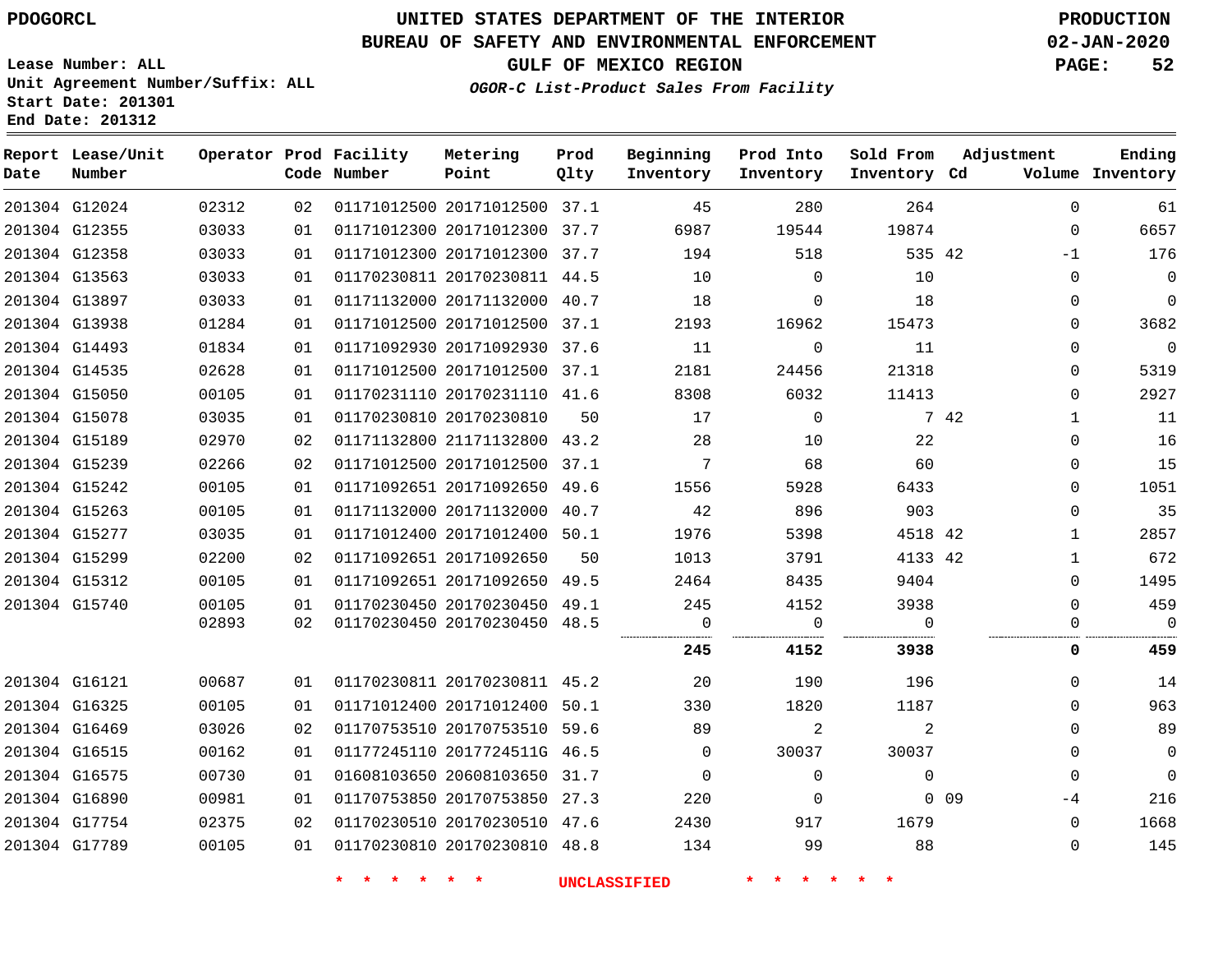G17858 G17912

**Date**

**Report Lease/Unit**

**Number**

### **UNITED STATES DEPARTMENT OF THE INTERIOR PDOGORCL PRODUCTION**

#### **BUREAU OF SAFETY AND ENVIRONMENTAL ENFORCEMENT 02-JAN-2020**

**Lease Number: ALL Unit Agreement Number/Suffix: ALL Start Date: 201301 End Date: 201312**

> 

**Operator Prod Facility**

**Code Number**

**OGOR-C List-Product Sales From Facility**

**Beginning Inventory** **Prod Into Inventory**

**GULF OF MEXICO REGION PAGE: 53**

**Inventory Cd Volume**

**Adjustment**

 

**Sold From Inventory**

> 

**Ending**

|    | 01 01170530900 20170530900 53.2                | 146              | 423   | 171        |
|----|------------------------------------------------|------------------|-------|------------|
| 02 | 01177062608 2017706260A 34.7                   | 72               | 18766 | 18763      |
|    | 01 01171132800 21171132800 43.2                | 1444             | 652   | 1233       |
|    | 01 01171012500 20177062959 27.9                | $\left( \right)$ | 26088 | 26088      |
| 01 | 01171012500 20171012500 37.1                   | 1252             | 9755  | 8886       |
|    | $0.1$ $0.1170752050$ $0.170752050$ $0.7$ $0.7$ | ດລດ∧             | 2007  | $\sqrt{ }$ |

**Prod Qlty**

**Metering Point**

|               | 201304 G17913 | 01834 | 01 | 01171132800 21171132800      | 43.2     | 1444 | 652         | 1233 42  |                          | 864                        |
|---------------|---------------|-------|----|------------------------------|----------|------|-------------|----------|--------------------------|----------------------------|
| 201304 G17921 |               | 03026 | 01 | 01171012500 20177062959      | 27.9     | 0    | 26088       | 26088    |                          | $\overline{0}$<br>$\Omega$ |
| 201304 G18043 |               | 03059 | 01 | 01171012500 20171012500 37.1 |          | 1252 | 9755        | 8886     |                          | 2121<br>$\Omega$           |
| 201304 G18577 |               | 00981 | 01 | 01170753850 20170753850 27.3 |          | 2324 | 367         |          | $0\quad09$<br>$-42$      | 2649                       |
| 201304 G18863 |               | 02312 | 02 | 01420470030 20420470030 46.3 |          | 2    | $\Omega$    | 1        |                          | $\Omega$                   |
| 201304 G18936 |               | 02871 | 01 | 01422450350 20422450350 47.7 |          | 7    | $\Omega$    | $\Omega$ |                          | 0                          |
| 201304 G19030 |               | 02806 | 01 | 01423210051 20423210050      | 51       | 3    | $\Omega$    | $\Omega$ |                          | 3<br>$\Omega$              |
| 201304 G19127 |               | 03165 | 01 | 01170230811 20170230811 45.2 |          | 1    | 88          |          | 0 <sub>09</sub><br>$-82$ | 7                          |
| 201304 G19839 |               | 02777 | 01 | 01170753510 20170753510 45.5 |          | 51   | $\mathbf 0$ | 1        |                          | 50<br>0                    |
| 201304 G20605 |               | 02477 | 01 | 01423550141 20423550140 27.5 |          | 1422 | 3979        | 4195     |                          | 1206<br>0                  |
| 201304 G20655 |               | 03035 | 01 | 01170230510 20170230510 47.6 |          | 133  | 53          | 93       |                          | 93<br>$\Omega$             |
| 201304 G20660 |               | 00105 | 01 | 01170230450 20170230450 49.2 |          | 82   | 1483        | 1401     |                          | 164<br>0                   |
| 201304 G21070 |               | 02970 | 02 | 01171132800 21171132800 43.2 |          | 9    | 44          | 31       |                          | 22<br>0                    |
| 201304 G21096 |               | 00105 | 01 | 01170230811 20170230811 45.2 |          | 5    | 85          | 84       |                          | 6<br>$\Omega$              |
| 201304 G21532 |               | 03217 | 01 | 01170230811 20170230811 45.2 |          | 131  | 2360        | 2314     |                          | 177<br>$\Omega$            |
| 201304 G21534 |               | 03217 | 01 | 01170230811 20170230811 45.2 |          | 42   | 227         | 252      |                          | 17<br>0                    |
| 201304 G21652 |               | 01834 | 01 | 01171132800 21171132800 43.2 |          | 11   | 2           | 8        |                          | 5<br>$\Omega$              |
| 201304 G21655 |               | 01834 | 01 | 01171132800 21171132800 43.2 |          | 5836 | 1439        | 4278     |                          | 2997<br>0                  |
| 201304 G21825 |               | 00981 | 01 | 01170753850 20170753850 27.3 |          | 452  | 42          |          | 0.09                     | 486<br>$-8$                |
| 201304 G21826 |               | 00981 | 01 | 01170753850 20170753850      | $\Omega$ | 8    | $\Omega$    | 0        |                          | 8<br>$\Omega$              |
| 201304 G22219 |               | 03033 | 01 | 01423210051 20423210050      | $\Omega$ | 97   | 0           | $\Omega$ |                          | 97<br>0                    |
| 201304 G22236 |               | 00105 | 01 | 01170230450 20170230450 49.2 |          | 41   | 296         | 304      |                          | 33<br>0                    |
| 201304 G22246 |               | 01284 | 02 | 01423210051 20170230500 44.2 |          | 8    | 10          | 16       |                          | 2<br>$\Omega$              |
| 201304 G22268 |               | 02777 | 01 | 01170230810 2042709015I 43.1 |          | 0    | 307         | 307      |                          | $\Omega$<br>$\overline{0}$ |
| 201304 G22501 |               | 00078 | 01 | 01170230400 20170230400 52.7 |          | 26   | 433         | 366 42   |                          | 94                         |
| 201304 G22505 |               | 02375 | 02 | 01170230811 20170230811 45.2 |          | 124  | 1741        | 1735     |                          | 130<br>$\Omega$            |
|               |               |       |    |                              |          |      |             |          |                          |                            |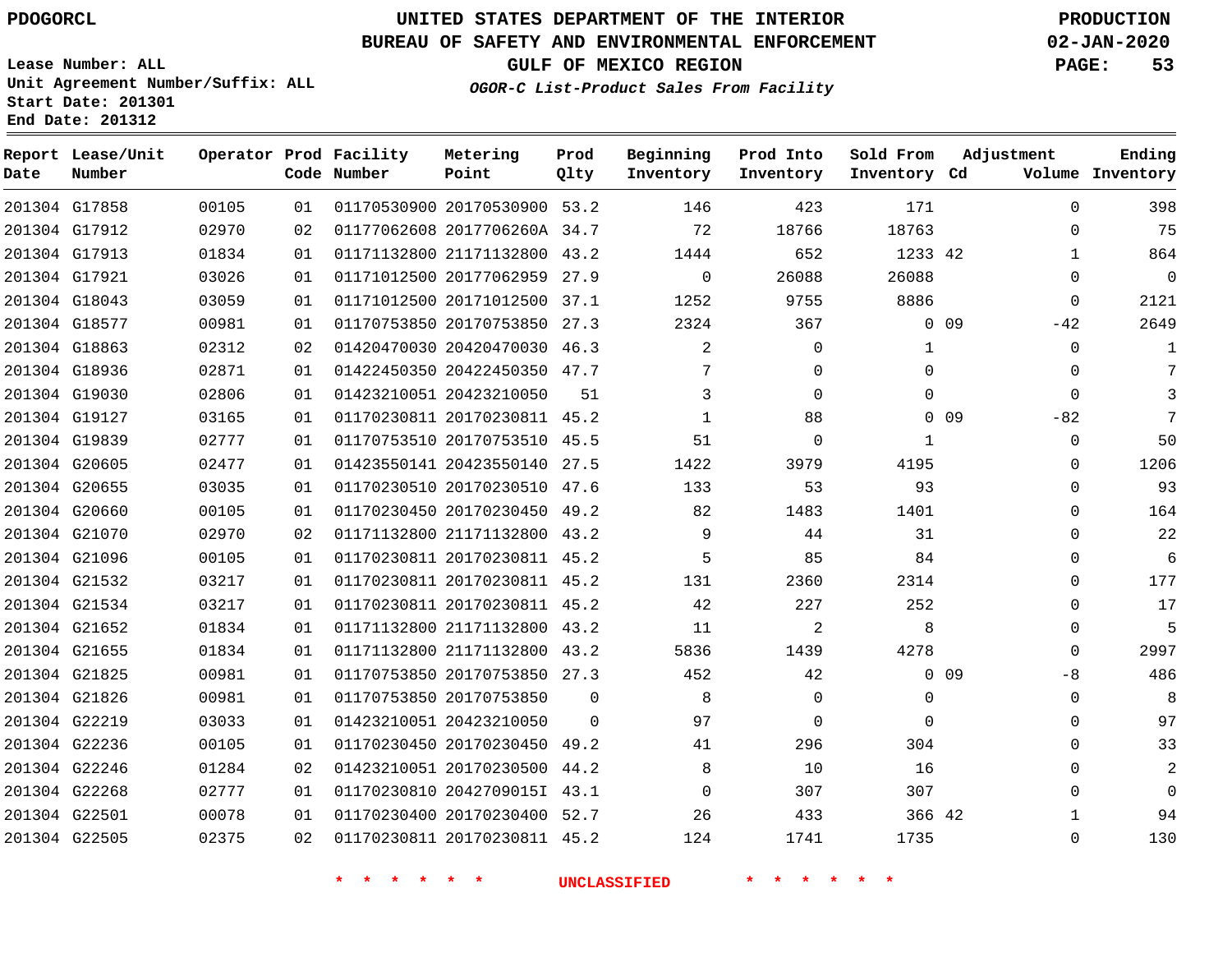**Prod**

### **BUREAU OF SAFETY AND ENVIRONMENTAL ENFORCEMENT 02-JAN-2020**

**Lease Number: ALL Unit Agreement Number/Suffix: ALL Start Date: 201301**

**End Date: 201312**

**GULF OF MEXICO REGION PAGE: 54**

**Adjustment**

**Ending**

**OGOR-C List-Product Sales From Facility**

| Date | Report Lease/Unit<br>Number |       |    | Operator Prod Facility<br>Code Number | Metering<br>Point            | Prod<br>Qlty | Beginning<br>Inventory | Prod Into<br>Inventory | Sold From<br>Inventory Cd | Adjustment     | Ending<br>Volume Inventory |
|------|-----------------------------|-------|----|---------------------------------------|------------------------------|--------------|------------------------|------------------------|---------------------------|----------------|----------------------------|
|      | 201304 G22510               | 00162 | 01 |                                       | 01170230810 20170230810 48.8 |              | 2343                   | 3812                   | 2319                      |                | 3836<br>$\Omega$           |
|      | 201304 G22513               | 02579 | 02 |                                       | 01170230500 20170230500 44.2 |              | 231                    | 1067                   | 1068                      |                | 230<br>$\Omega$            |
|      | 201304 G22549               | 02222 | 01 |                                       | 01170530900 20170530900 53.2 |              | 3                      | 7                      | 3                         |                | 7<br>$\Omega$              |
|      | 201304 G22605               | 01834 | 01 |                                       | 01171132800 21171132800 43.2 |              | 811                    | 337                    | 675                       |                | 473<br>0                   |
|      | 201304 G22613               | 02655 | 02 |                                       | 01171132800 21171132800 43.2 |              | 195                    | 91                     | 168                       |                | 118<br>0                   |
|      | 201304 G22621               | 01834 | 01 |                                       | 01171132800 21171132800 43.2 |              | 9665                   | 3452                   | 7713 42                   | $-1$           | 5403                       |
|      | 201304 G22699               | 00730 | 01 |                                       | 01171012500 20171012500 37.1 |              | 907                    | 7438                   | 6727 42                   | $-1$           | 1617                       |
|      | 201304 G22772               | 00105 | 01 |                                       | 01170513800 20170513800 31.5 |              | 4                      | $\mathbf 0$            | 4                         |                | $\overline{0}$<br>0        |
|      | 201304 G22781               | 03035 | 01 |                                       | 01170754751 01170754751      | $\Omega$     | 1502                   | 795                    | $\Omega$                  |                | 2297<br>0                  |
|      | 201304 G22792               | 03035 | 01 |                                       | 01177258041 01177258041      | 29           | 564                    | 1110                   | 1393                      |                | 281<br>0                   |
|      | 201304 G22840               | 00730 | 01 |                                       | 01608103650 20608103650 31.3 |              | 3                      | 1085                   | 1085 42                   | $-1$           | 2                          |
|      | 201304 G23125               | 02312 | 02 |                                       | 01420470030 20420470030 46.3 |              | 22                     | $\mathbf 0$            | 4                         |                | 18<br>0                    |
|      | 201304 G23181               | 01978 | 02 |                                       | 01423210051 20423210050      | $\mathbf 0$  | 120                    | 0                      | $\Omega$                  |                | 120<br>0                   |
|      | 201304 G23199               | 00105 | 01 |                                       | 01170230450 20170230450 49.2 |              | 133                    | 2241                   | 2126                      |                | 248<br>$\Omega$            |
|      | 201304 G23473               | 00981 | 01 |                                       | 01170753850 20170753850 27.3 |              | 65                     | $\Omega$               | $\mathbf{1}$              |                | 64<br>0                    |
|      | 201304 G23480               | 00981 | 01 |                                       | 01170753850 20170753850      | 27.3         | 633                    | $\mathbf 0$            | 12                        |                | 621<br>0                   |
|      | 201304 G23481               | 00981 | 01 |                                       | 01170753850 20170753850 27.3 |              | 933                    | 173                    | 17                        |                | 1089<br>0                  |
|      | 201304 G23528               | 00981 | 01 |                                       | 01170753850 20170753850 27.3 |              | 1383                   | $\mathbf 0$            | 25                        |                | 1358<br>0                  |
|      | 201304 G23529               | 00981 | 01 |                                       | 01170753850 20170753850 27.3 |              | 2529                   | 217                    | 46                        |                | 2700<br>$\Omega$           |
|      | 201304 G23730               | 03217 | 01 |                                       | 01170230810 20170230811 45.2 |              | 16                     | 51                     |                           | 49 42<br>$-14$ | 4                          |
|      | 201304 G23735               | 00162 | 01 |                                       | 01170230810 20170230810      | 50           | $\Omega$               | 613                    | 613                       |                | $\mathbf 0$<br>$\Omega$    |
|      | 201304 G23736               | 02312 | 02 |                                       | 01170230810 20170230810      | 50           | 109                    | 116                    | 85                        |                | 140<br>$\Omega$            |
|      | 201304 G23851               | 02503 | 02 |                                       | 01171012400 20171012400 50.1 |              | $\mathbf 0$            | $\Omega$               | $\Omega$                  |                | $\mathbf 0$<br>0           |
|      | 201304 G23956               | 03217 | 01 |                                       | 01170753510 20170753510      | 59           | 512                    | 1319                   | 39                        |                | 1792<br>0                  |
|      | 201304 G24425               | 02312 | 02 |                                       | 01170230810 20170230810      | 50           | 54                     | 203                    | 87                        |                | 170<br>$\Omega$            |
|      | 201304 G24429               | 02312 | 01 |                                       | 01170230810 20170230810      | 50           | 16                     | 0                      |                           | $-2$<br>14 42  | 0                          |
|      |                             |       | 01 |                                       | 01170230810 20170230810 48.8 |              | 16                     | 0                      | 16                        |                | $\Omega$<br>$\Omega$       |
|      |                             |       |    |                                       |                              |              | 32                     | 0                      | 30                        | -2             | 0                          |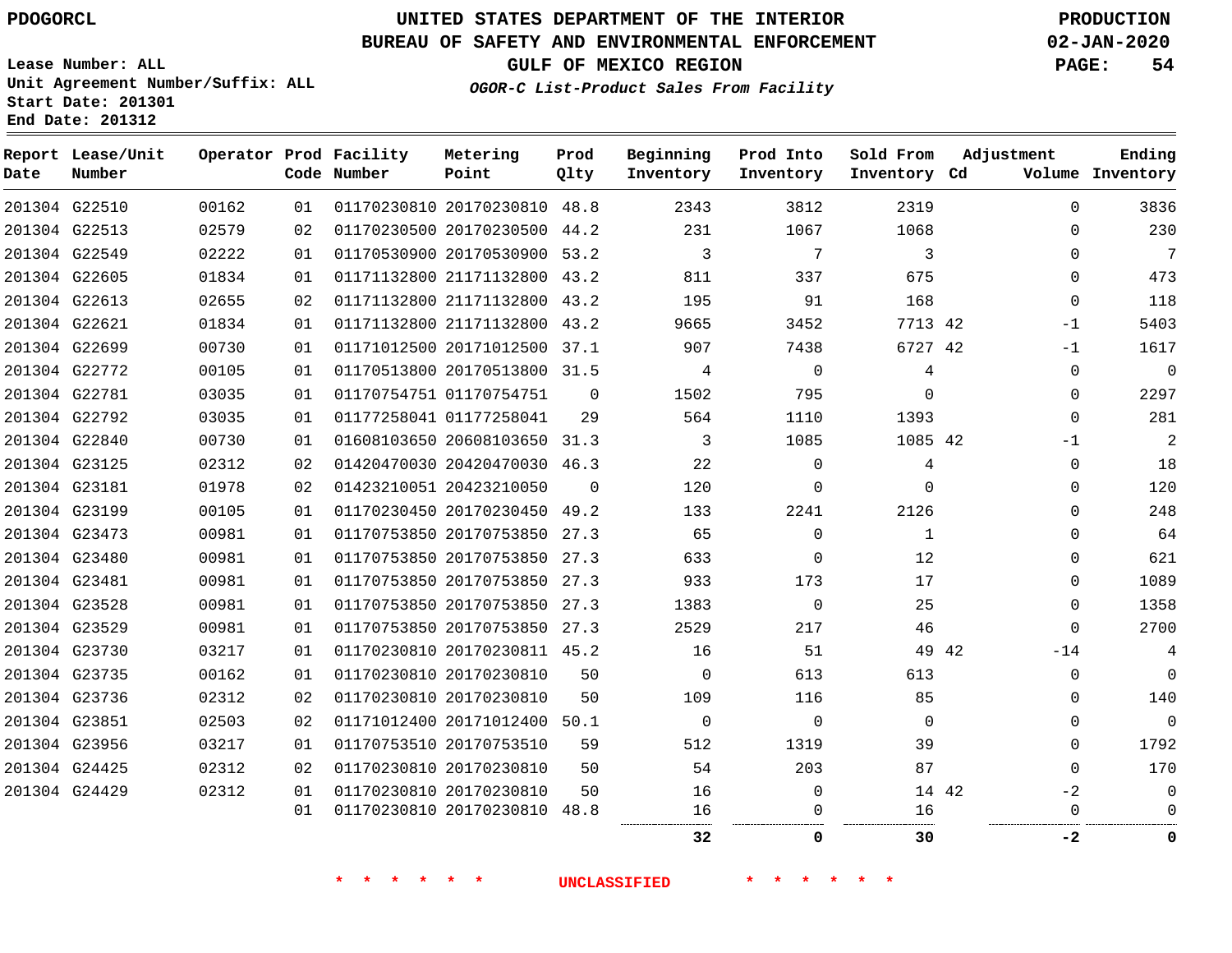G24710

**Date**

**Report Lease/Unit**

**Number**

### **UNITED STATES DEPARTMENT OF THE INTERIOR PDOGORCL PRODUCTION**

#### **BUREAU OF SAFETY AND ENVIRONMENTAL ENFORCEMENT 02-JAN-2020**

**GULF OF MEXICO REGION PAGE: 55**

**Ending**

**Lease Number: ALL Unit Agreement Number/Suffix: ALL Start Date: 201301 End Date: 201312**

|       |    | Operator Prod Facility<br>Code Number | Metering<br>Point            | Prod<br>Olty | Beginning<br>Inventory | Prod Into<br>Inventory | Sold From<br>Inventory Cd | Adjustment | Ending<br>Volume Inventory |
|-------|----|---------------------------------------|------------------------------|--------------|------------------------|------------------------|---------------------------|------------|----------------------------|
| 02058 | 01 |                                       | 01170230811 20170230811 45.2 |              | 60                     | 830                    | 828                       |            | 62                         |
|       |    |                                       |                              |              |                        |                        |                           |            |                            |

**OGOR-C List-Product Sales From Facility**

|               | 201304 G24730 | 00105 | 01 | 01170230810 20170230810 48.7 |          | 90             | 0           | 34       | U | 56           |
|---------------|---------------|-------|----|------------------------------|----------|----------------|-------------|----------|---|--------------|
|               |               |       | 01 | 01170230500 20170230500 44.2 |          | 248            | 1020        | 1048     |   | 220          |
|               |               |       |    |                              |          | 338            | 1020        | 1082     | 0 | 276          |
|               | 201304 G24791 | 02989 | 01 | 01171131600 20171131600 44.9 |          | 75             | 384         | 402      | 0 | 57           |
|               | 201304 G24878 | 02628 | 02 | 01171092651 20171092650 49.6 |          | 233            | 3575        | 3174     | 0 | 634          |
|               | 201304 G24883 | 02628 | 02 | 01171092651 20171092650      | 49.6     | 383            | 1226        | 1395     | 0 | 214          |
|               | 201304 G24898 | 02807 | 01 | 01171012400 20171012400      | 50.1     | 2954           | $\mathbf 0$ | 2954     | 0 | $\mathbf 0$  |
|               |               |       | 01 | 01171012300 20171012300 37.7 |          | 2337           | 741         | 2826     | 0 | 252          |
|               |               |       |    |                              |          | 5291           | 741         | 5780     | 0 | 252          |
|               | 201304 G24924 | 01834 | 01 | 01171132800 21171132800 43.2 |          | 6433           | 2324        | 5149     | 0 | 3608         |
|               | 201304 G24926 | 01834 | 01 | 01171132800 21171132800 43.2 |          | 3              | 0           | 2        | 0 | 1            |
|               | 201304 G24990 | 01284 | 01 | 01608103650 20608103650 31.3 |          |                | 750         | 750      | 0 | 1            |
|               | 201304 G25008 | 02777 | 01 | 01170753510 20170753510 45.5 |          | $\Omega$       | $\Omega$    | $\Omega$ | 0 | 0            |
|               | 201304 G25514 | 02813 | 02 | 01423210051 20423210050      | $\Omega$ |                | 0           | $\Omega$ | 0 | 1            |
|               | 201304 G25515 | 02813 | 02 | 01423210051 20423210050      | $\Omega$ | $\overline{2}$ | 0           | $\Omega$ | 0 | $\mathbf{2}$ |
|               | 201304 G25524 | 00105 | 01 | 01170230450 20170230450      | 49.2     | 115            | 1982        | 1878     | 0 | 219          |
| 201304 G25561 |               | 02058 | 02 | 01170230450 20170230450 49.2 |          | 124            | 2009        | 1911     | 0 | 222          |
| 201304 G25579 |               | 00105 | 01 | 01170230810 20170230810      | 50       | 72             | 21          | 35       | 0 | 58           |
|               |               |       | 01 | 01170230500 20170230500 44.2 |          | 41             | 32          | 66       |   | 7            |
|               |               |       |    |                              |          | 113            | 53          | 101      | 0 | 65           |
|               | 201304 G25605 | 00105 | 01 | 01170230810 20170230810      | 50       | $\Omega$       | 8           | 3        | 0 | 5            |
|               | 201304 G25606 | 02375 | 02 | 01170230810 20170230810      | 48.8     | 591            | 652         | 468      | 0 | 775          |
|               | 201304 G25937 | 03075 | 02 | 01170230810 20170230810      | 48.8     | 2736           | 2912        | 2128     | 0 | 3520         |
|               | 201304 G26001 | 02628 | 01 | 01171132800 21171132800      | 43.2     | 556            | 114         | 394      | 0 | 276          |
|               | 201304 G26032 | 03059 | 01 | 01171012300 20171012300      | 37.7     | 21             | 45          | 51       | 0 | 15           |
|               | 201304 G26074 | 01284 | 01 | 01177122950 20177122950 31.7 |          | 106            | 6734        | 6805     | 0 | 35           |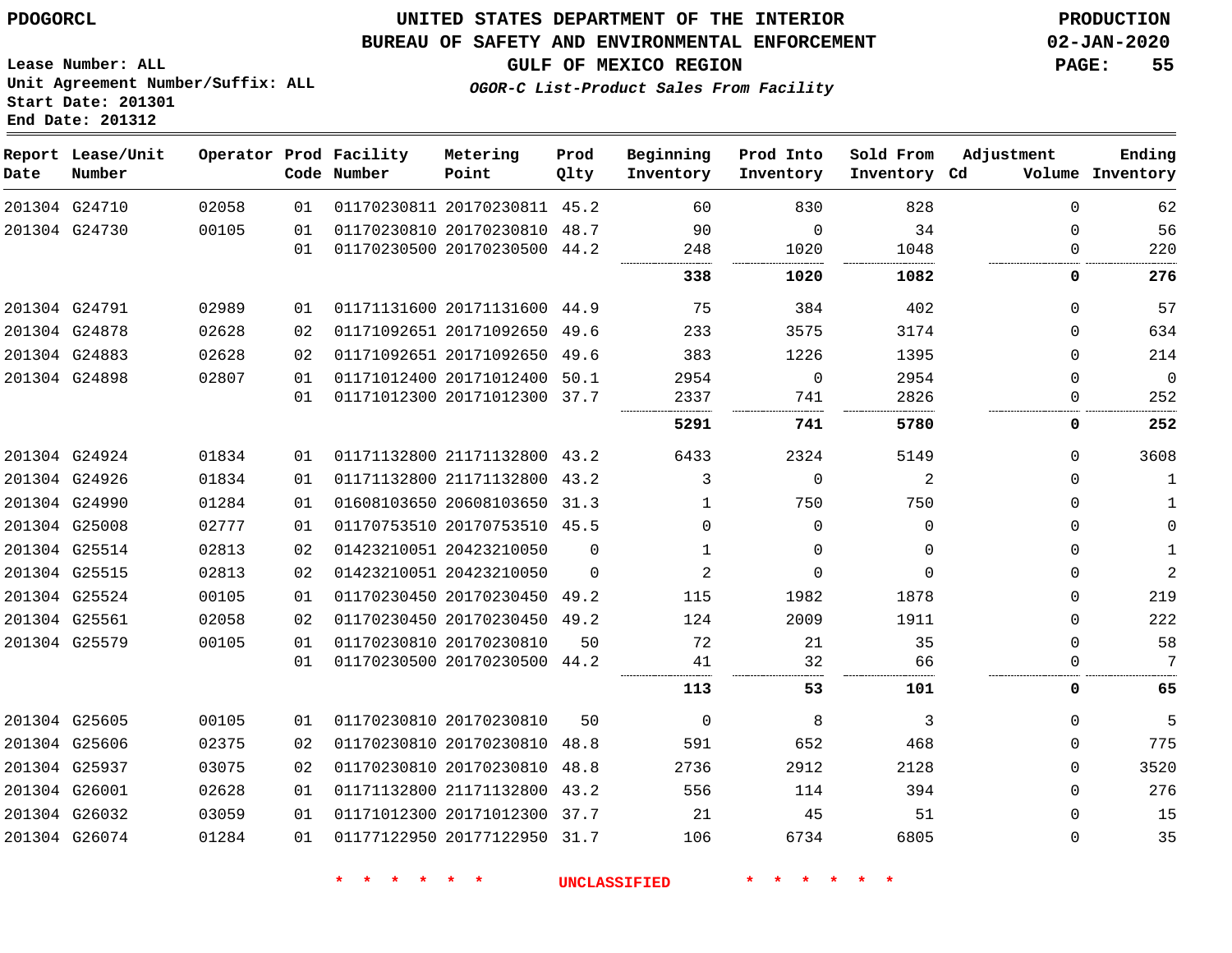### **BUREAU OF SAFETY AND ENVIRONMENTAL ENFORCEMENT 02-JAN-2020**

**Lease Number: ALL Unit Agreement Number/Suffix: ALL Start Date: 201301 End Date: 201312**

**OGOR-C List-Product Sales From Facility**

**GULF OF MEXICO REGION PAGE: 56**

| Date   | Report Lease/Unit<br>Number |       |    | Operator Prod Facility<br>Code Number | Metering<br>Point            | Prod<br>Qlty | Beginning<br>Inventory | Prod Into<br>Inventory | Sold From<br>Inventory Cd | Adjustment |              | Ending<br>Volume Inventory |
|--------|-----------------------------|-------|----|---------------------------------------|------------------------------|--------------|------------------------|------------------------|---------------------------|------------|--------------|----------------------------|
|        | 201304 G26146               | 01586 | 01 |                                       | 01177258152 01177258152 44.4 |              | 127                    | $\Omega$               | $\Omega$                  |            | $\Omega$     | 127                        |
|        | 201304 G26281               | 02528 | 02 |                                       | 01170753850 20170753850      | 27.3         | 20                     | 0                      | $\mathbf{1}$              |            | $\mathbf{0}$ | 19                         |
|        | 201304 G26480               | 01978 | 02 |                                       | 01423210051 20423210050      | 70.5         | 16                     | $\Omega$               | $\Omega$                  |            | 0            | 16                         |
|        | 201304 G27100               | 01978 | 02 |                                       | 01171012310 20171012310      | 44.9         | 33                     | 369                    | 355 42                    |            | $\mathbf 1$  | 48                         |
|        | 201304 G27169               | 01284 | 01 |                                       | 01171012500 20171012500 37.1 |              | 1580                   | 11648                  | 10700                     |            | $\Omega$     | 2528                       |
|        | 201304 G27173               | 00105 | 01 |                                       | 01170513800 20170513800 31.7 |              | 2243                   | 32891                  | 30487                     |            | $\Omega$     | 4647                       |
|        | 201304 G27194               | 01586 | 01 |                                       | 01177258152 01177258152      | 44.4         | 28                     | 0                      | 0                         |            | $\Omega$     | 28                         |
|        | 201304 G27214               | 01586 | 02 |                                       | 01177288152 01177288152      | $\Omega$     | 6                      | 0                      | $\mathbf 0$               |            | $\Omega$     | 6                          |
|        | 201304 G27215               | 01586 | 02 |                                       | 01177288152 01177288152      | $\Omega$     | 19                     | $\Omega$               | $\Omega$                  |            | $\Omega$     | 19                         |
|        | 201304 G27509               | 02970 | 02 |                                       | 01170230450 20170230450 49.2 |              | 664                    | 6103                   | 6091                      |            | $\mathbf{0}$ | 676                        |
|        | 201304 G27831               | 02795 | 02 |                                       | 01170530900 20170530900      | 46.4         | $\Omega$               | 515                    | 155                       |            | 0            | 360                        |
|        | 201304 G27851               | 02628 | 02 |                                       | 01171132000 20171132000      | 40.7         | $\mathbf 0$            | 5                      | 5                         |            | $\mathbf{0}$ | $\mathbf{0}$               |
|        | 201304 G27927               | 02503 | 02 |                                       | 01171092651 20171092650      | 49.6         | 519                    | 1507                   | 1759                      |            | $\mathbf 0$  | 267                        |
|        | 201304 G27949               | 02871 | 01 |                                       | 01171012500 20171012500 37.1 |              | 58                     | 1012                   | 849 42                    |            | $-1$         | 220                        |
|        | 201304 G27988               | 00730 | 01 |                                       | 01608103650 20608103650 31.3 |              | 207                    | 113662                 | 113634 42                 |            | $-1$         | 234                        |
|        | 201304 G30654               | 02777 | 02 |                                       | 01170230810 20170230810 42.1 |              | 446                    | 425                    | 329 42                    |            | 2            | 544                        |
|        | 201304 G31003               | 02579 | 02 |                                       | 01423210051 20423210050      | $\Omega$     | 27                     | $\mathbf 0$            | $\Omega$                  |            | $\Omega$     | 27                         |
|        | 201304 G31040               | 02058 | 02 |                                       | 01170230450 20170230450 49.2 |              | 421                    | 5601                   | 5402                      |            | $\Omega$     | 620                        |
|        | 201304 G31304               | 02714 | 01 |                                       | 01170230811 20170230811      | 45.2         | 57                     | 732                    | 734                       |            | $\mathbf 0$  | 55                         |
|        | 201304 G31369               | 02628 | 01 |                                       | 01171012300 20171012300 37.7 |              | 16393                  | 35596                  | 39867                     |            | $\Omega$     | 12122                      |
|        | 201304 G32113               | 02477 | 01 |                                       | 01170230811 20170230811 45.2 |              | 404                    | 7079                   | 6954                      |            | $\Omega$     | 529                        |
|        | 201304 G32197               | 01284 | 02 |                                       | 01171012500 20171012500 37.1 |              | 185                    | 632                    | 679                       |            | $\Omega$     | 138                        |
|        | 201304 G32267               | 00105 | 01 |                                       | 01177298272 01177298272      | $\Omega$     | 3                      | 11                     | $\mathbf 0$               |            | $\Omega$     | 14                         |
|        | 201304 G32268               | 00105 | 01 |                                       | 01177298272 01177298272      | $\Omega$     | 8                      | 40                     | $\Omega$                  |            | $\Omega$     | 48                         |
|        | 201304 G33388               | 02967 | 01 |                                       | 01420470030 20420470030 49.4 |              | 140                    | $\Omega$               | 24                        |            | $\Omega$     | 116                        |
|        | 201304 G33407               | 02967 | 02 |                                       | 01170230810 20170230810      | 42.1         | 89                     | 136                    |                           | 84 42      | $-1$         | 140                        |
|        | 201304 G33408               | 03075 | 02 |                                       | 01422450350 20422450350 47.7 |              | 864                    | 0                      | $\Omega$                  |            | $\Omega$     | 864                        |
| 201305 | 00016                       | 02375 | 01 |                                       | 01170513700 20170513700 17.8 |              | 1576                   | 28194                  | 27259                     |            | $\Omega$     | 2511                       |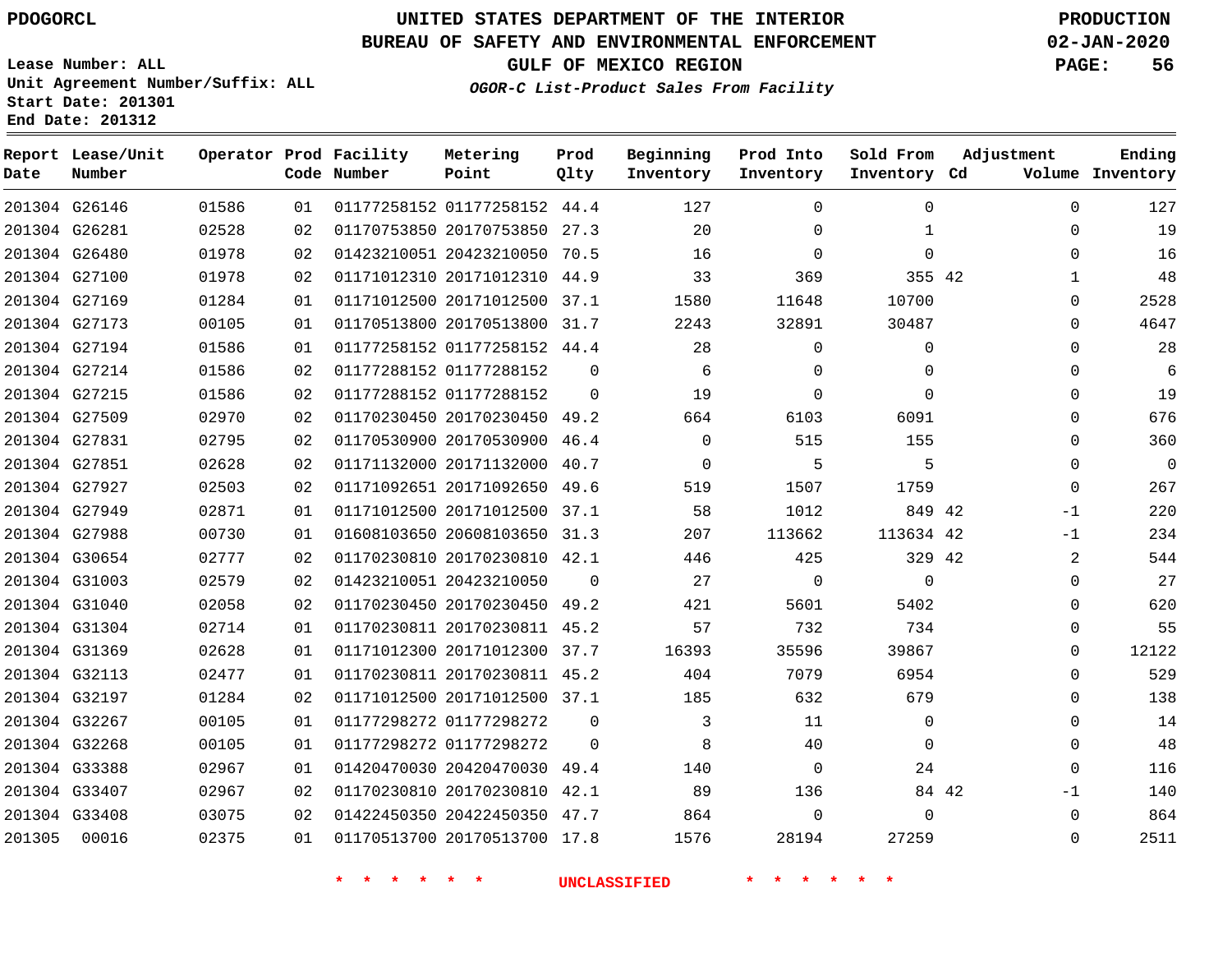### **BUREAU OF SAFETY AND ENVIRONMENTAL ENFORCEMENT 02-JAN-2020**

**OGOR-C List-Product Sales From Facility**

**GULF OF MEXICO REGION PAGE: 57**

**Lease Number: ALL Unit Agreement Number/Suffix: ALL Start Date: 201301 End Date: 201312**

| Date   | Report Lease/Unit<br>Number |       |    | Operator Prod Facility<br>Code Number | Metering<br>Point            | Prod<br>Qlty | Beginning<br>Inventory | Prod Into<br>Inventory | Sold From<br>Inventory Cd | Adjustment   | Ending<br>Volume Inventory |
|--------|-----------------------------|-------|----|---------------------------------------|------------------------------|--------------|------------------------|------------------------|---------------------------|--------------|----------------------------|
| 201305 | 00026                       | 02375 | 01 |                                       | 01170513700 20170513700 17.8 |              | 2992                   | 46465                  | 45320 42                  | $\mathbf 1$  | 4138                       |
| 201305 | 00032                       | 02375 | 01 |                                       | 01170513700 20170513700      | 30           | 240                    | 3709                   | 3619                      | $\Omega$     | 330                        |
| 201305 | 00033                       | 02375 | 01 |                                       | 01170513700 20170513700      | 30           | 873                    | 11635                  | 11472                     | 0            | 1036                       |
| 201305 | 00049                       | 00105 | 01 |                                       | 01171012300 20171012300 38.4 |              | 11569                  | 869                    | 11897                     | $\mathbf{0}$ | 541                        |
| 201305 | 00050                       | 00105 | 01 |                                       | 01171012300 20171012300 38.4 |              | 2195                   | 20                     | 2203                      | 0            | 12                         |
| 201305 | 00051                       | 00105 | 01 |                                       | 01171012300 20171012300 38.4 |              | 375                    | 0                      | 375                       | $\mathbf{0}$ | 0                          |
| 201305 | 00052                       | 00105 | 01 |                                       | 01171012300 20171012300 38.4 |              | 789                    | 11                     | 793                       | $\mathbf{0}$ | $7\overline{ }$            |
| 201305 | 00079                       | 01834 | 01 |                                       | 01170230810 20170230810 50.4 |              | 257                    | 271                    | 146 42                    | $-1$         | 381                        |
| 201305 | 00081                       | 00105 | 01 |                                       | 01170231300 01170231300      | 44           | $\overline{0}$         | 992                    | 992                       | $\mathbf{0}$ | $\overline{0}$             |
| 201305 | 00090                       | 03035 | 01 |                                       | 01170230810 20170230810      | 50.4         | 166                    | 109                    | 76                        | $\mathbf{0}$ | 199                        |
| 201305 | 00184                       | 03147 | 02 |                                       | 01170230810 20170230810      | 50.4         | 1101                   | 388                    | 414 42                    | $\mathbf 1$  | 1076                       |
| 201305 | 00196                       | 02266 | 01 |                                       | 01171012300 20171012300 38.4 |              | 4298                   | 11179                  | 8512                      | $\mathbf 0$  | 6965                       |
| 201305 | 00244                       | 00105 | 01 |                                       | 01170231300 01170231300      | 44           | $\mathbf 0$            | 6658                   | 6658                      | 0            | $\mathsf 0$                |
| 201305 | 00247                       | 00105 | 01 |                                       | 01170231300 01170231300      | 44           | 0                      | 848                    | 848                       | 0            | $\mathbf 0$                |
| 201305 | 00253                       | 01284 | 02 |                                       | 01170230810 20170230810 50.4 |              | 35                     | 77                     | 31                        | $\mathbf{0}$ | 81                         |
|        |                             | 02375 | 02 |                                       | 01170230810 20170230810 50.4 |              | 32<br>                 | 5                      | 10                        | $\Omega$     | 27                         |
|        |                             |       |    |                                       |                              |              | 67                     | 82                     | 41                        | 0            | 108                        |
| 201305 | 00317                       | 02970 | 02 |                                       | 01171012310 20171012310 45.4 |              | 19                     | 139                    | 142                       | $\mathbf{0}$ | 16                         |
| 201305 | 00353                       | 02266 | 01 |                                       | 01170754800 20170754800 28.1 |              | 564                    | 1888                   | 1918                      | 0            | 534                        |
| 201305 | 00367                       | 02375 | 01 |                                       | 01170513700 20170513700 17.8 |              | 85                     | 1608                   | 1550                      | 0            | 143                        |
| 201305 | 00424                       | 03035 | 01 |                                       | 01171012400 20171012400 49.7 |              | 310                    | 941                    | 792 42                    | $\mathbf 1$  | 460                        |
| 201305 | 00434                       | 01284 | 01 |                                       | 01177112605 2017711260Y 31.1 |              | 43                     | 4748                   | 4748                      | $\Omega$     | 43                         |
| 201305 | 00453                       | 01284 | 01 |                                       | 01177112605 2017711260Y 31.1 |              | 28                     | 3424                   | 3423                      | 0            | 29                         |
| 201305 | 00466                       | 03035 | 01 |                                       | 01171012400 20171012400 49.7 |              | 10194                  | 13840                  | 17274                     | $\mathbf 0$  | 6760                       |
| 201305 | 00479                       | 00105 | 01 |                                       | 01171012500 20171012500      | 37           | 1509                   | 3720                   | 4933                      | $\mathbf{0}$ | 296                        |
| 201305 | 00487                       | 03033 | 01 |                                       | 01171132800 21171132800 42.1 |              | 8715                   | 5171                   | 8035                      | 0            | 5851                       |
| 201305 | 00495                       | 03033 | 01 |                                       | 01171132800 21171132800 42.1 |              | 1177                   | 1082                   | 1085                      | 0            | 1174                       |
| 201305 | 00518                       | 03033 | 01 |                                       | 01170230450 20170230450 52.3 |              | 63                     | 755                    | 744 42                    | 1            | 75                         |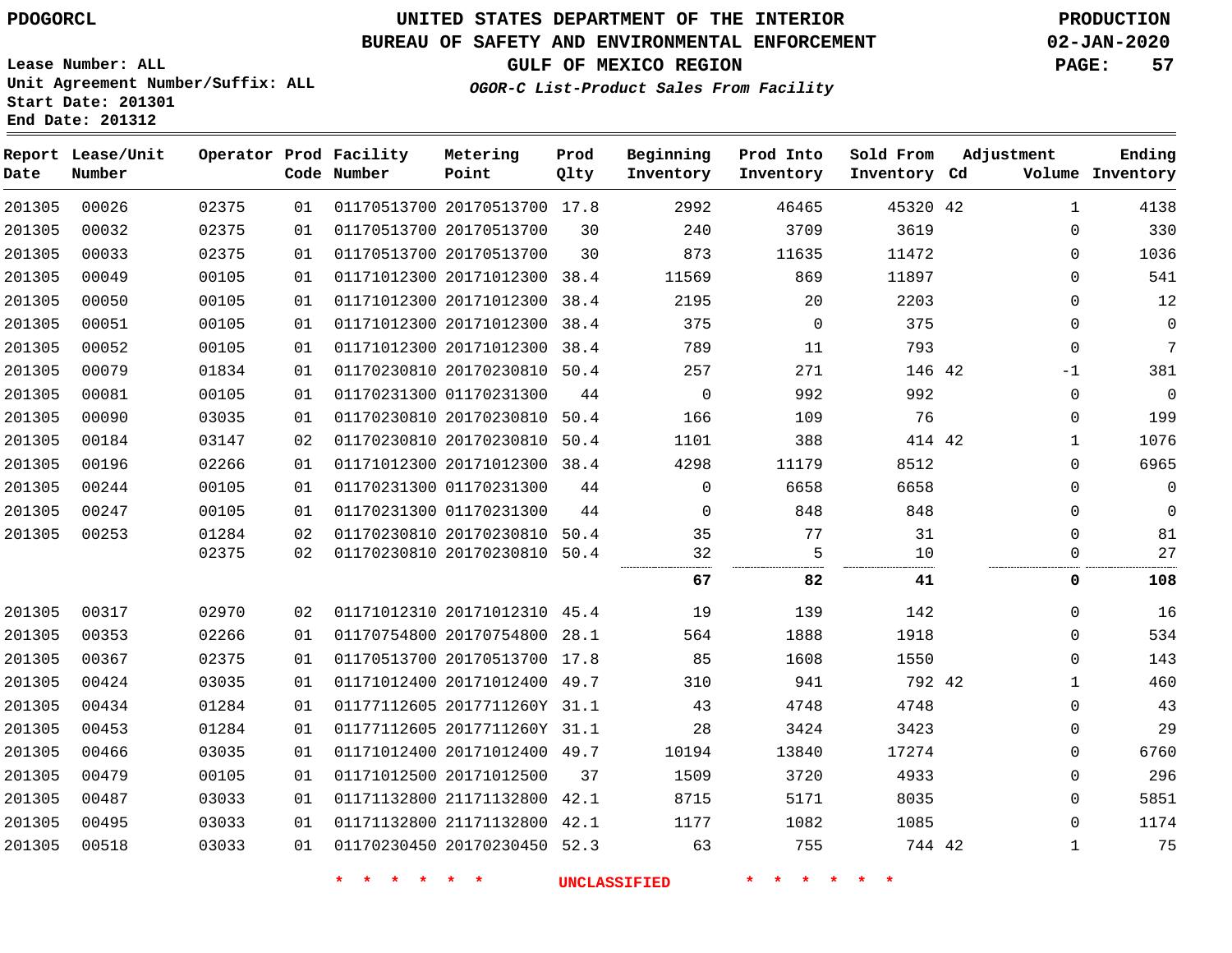#### **BUREAU OF SAFETY AND ENVIRONMENTAL ENFORCEMENT 02-JAN-2020**

**GULF OF MEXICO REGION PAGE: 58**

**Lease Number: ALL Unit Agreement Number/Suffix: ALL Start Date: 201301 End Date: 201312**

| OGOR-C List-Product Sales From Facility |  |  |
|-----------------------------------------|--|--|
|                                         |  |  |

| Date   | Report Lease/Unit<br>Number |       |    | Operator Prod Facility<br>Code Number | Metering<br>Point            | Prod<br>Qlty | Beginning<br>Inventory | Prod Into<br>Inventory | Sold From<br>Inventory Cd | Adjustment      |              | Ending<br>Volume Inventory |
|--------|-----------------------------|-------|----|---------------------------------------|------------------------------|--------------|------------------------|------------------------|---------------------------|-----------------|--------------|----------------------------|
| 201305 | 00526                       | 00105 | 01 |                                       | 01170230810 20170230810 50.3 |              | 1355                   | 338                    | 470                       |                 | $\mathbf 0$  | 1223                       |
| 201305 | 00541                       | 03033 | 01 |                                       | 01170530900 20170530900 53.3 |              | 4164                   | 21                     | 1640                      |                 | $\Omega$     | 2545                       |
| 201305 | 00560                       | 00687 | 01 |                                       | 01171131600 20171131600 44.2 |              | 68                     | 366                    | 415                       |                 | 0            | 19                         |
| 201305 | 00577                       | 03059 | 01 |                                       | 01171012300 20171012300      | 38.4         | 8384                   | 20164                  | 15987                     |                 | 0            | 12561                      |
| 201305 | 00593                       | 01834 | 01 |                                       | 01171012300 20171012300 38.4 |              | 9132                   | 8664                   | 6641                      |                 | $\mathbf 0$  | 11155                      |
|        |                             | 03033 | 01 |                                       | 01171012300 20171012300 38.4 |              | 1640                   | 1492                   | 2202 42                   |                 | $-1$         | 929                        |
|        |                             |       |    |                                       |                              |              | 10772                  | 10156                  | 8843                      |                 | -1           | 12084                      |
| 201305 | 00605                       | 02899 | 01 |                                       | 01170573602 20170573602 33.7 |              | 863                    | 835                    | 983                       |                 | $\mathbf 0$  | 715                        |
| 201305 | 00680                       | 03033 | 01 |                                       | 01170230700 20170230700 42.4 |              | 1006                   | 3380                   | 3899                      |                 | 0            | 487                        |
| 201305 | 00691                       | 02312 | 02 |                                       | 01170754201 01170754201 37.6 |              | 857                    | 1147                   | 864                       |                 | $\mathbf 0$  | 1140                       |
| 201305 | 00693                       | 02266 | 02 |                                       | 01170754800 20170754800      | 28.1         | 60                     | $\mathbf 0$            | 60                        |                 | $\mathbf 0$  | $\mathbf 0$                |
| 201305 | 00694                       | 02266 | 01 |                                       | 01170754800 20170754800      | 28.1         | 2379                   | 6738                   | 7211                      |                 | 0            | 1906                       |
| 201305 | 00697                       | 02266 | 01 |                                       | 01170754800 20170754800      | 28.1         | 535                    | 2271                   | 2164                      |                 | 0            | 642                        |
| 201305 | 00758                       | 00105 | 01 |                                       | 01170230810 20170230810      | 50.3         | 2470                   | 945                    | 947                       |                 | 0            | 2468                       |
| 201305 | 00763                       | 01284 | 01 |                                       | 01170230810 20170230810      | 50.4         | 57                     | 39                     | 27                        |                 | $\mathbf 0$  | 69                         |
| 201305 | 00775                       | 01834 | 01 |                                       | 01171131600 20171131600 44.2 |              | 393                    | 2745                   | 2999                      |                 | $\mathbf 0$  | 139                        |
| 201305 | 00796                       | 02628 | 01 |                                       | 01171012300 20171012300 38.4 |              | 7285                   | 13749                  | 12467                     |                 | 0            | 8567                       |
| 201305 | 00797                       | 00105 | 01 |                                       | 01171012300 20171012300      | 38.4         | 1060                   | 2089                   | 1848                      |                 | 0            | 1301                       |
| 201305 | 00819                       | 00078 | 01 |                                       | 01171132800 21171132800 43.6 |              | 64                     | 101                    | 93                        |                 | $\mathbf 0$  | 72                         |
| 201305 | 00839                       | 02451 | 01 |                                       | 01170513800 20170513800 31.9 |              | 581                    | 3769                   | 3902                      |                 | $\mathbf 0$  | 448                        |
| 201305 | 754302006A                  | 00078 | 01 |                                       | 01170573601 20170573601      | 26           | 34                     | 990                    | 937 42                    |                 | $\mathbf{1}$ | 88                         |
|        | 201305 754303001A           | 00059 | 01 |                                       | 01170230811 20170230811 45.5 |              | 57                     | 937                    | 709 09                    |                 | $-229$       | 56                         |
|        | 201305 754306012A           | 01207 | 01 |                                       | 01608128270 20608128270      | 25.6         | 144771                 | 177713                 |                           | 0 <sub>09</sub> | $-262141$    | 60343                      |
|        | 201305 754306013A           | 01207 | 01 |                                       | 01608128270 20608128270      | 25.6         | 188805                 | 219232                 |                           | $0\quad09$      | $-322859$    | 85178                      |
|        | 201305 754307005A           | 00078 | 01 |                                       | 01170573601 20170573601      | 26           | 17                     | 501                    | 474                       |                 | 0            | 44                         |
|        | 201305 754307017A           | 02970 | 02 |                                       | 01171132800 20170230811 45.5 |              | 182                    | 2976                   | 2979                      |                 | $\mathbf 0$  | 179                        |
|        | 201305 754309002A           | 00981 | 01 |                                       | 01170753850 20170753850      | $\Omega$     | 932                    | 105                    | $\Omega$                  |                 | $\mathbf 0$  | 1037                       |
|        | 201305 754310009A           | 00078 | 01 |                                       | 01170573601 20170573601      | 26           | 39                     | 1248                   | 1176                      |                 | $\mathbf 0$  | 111                        |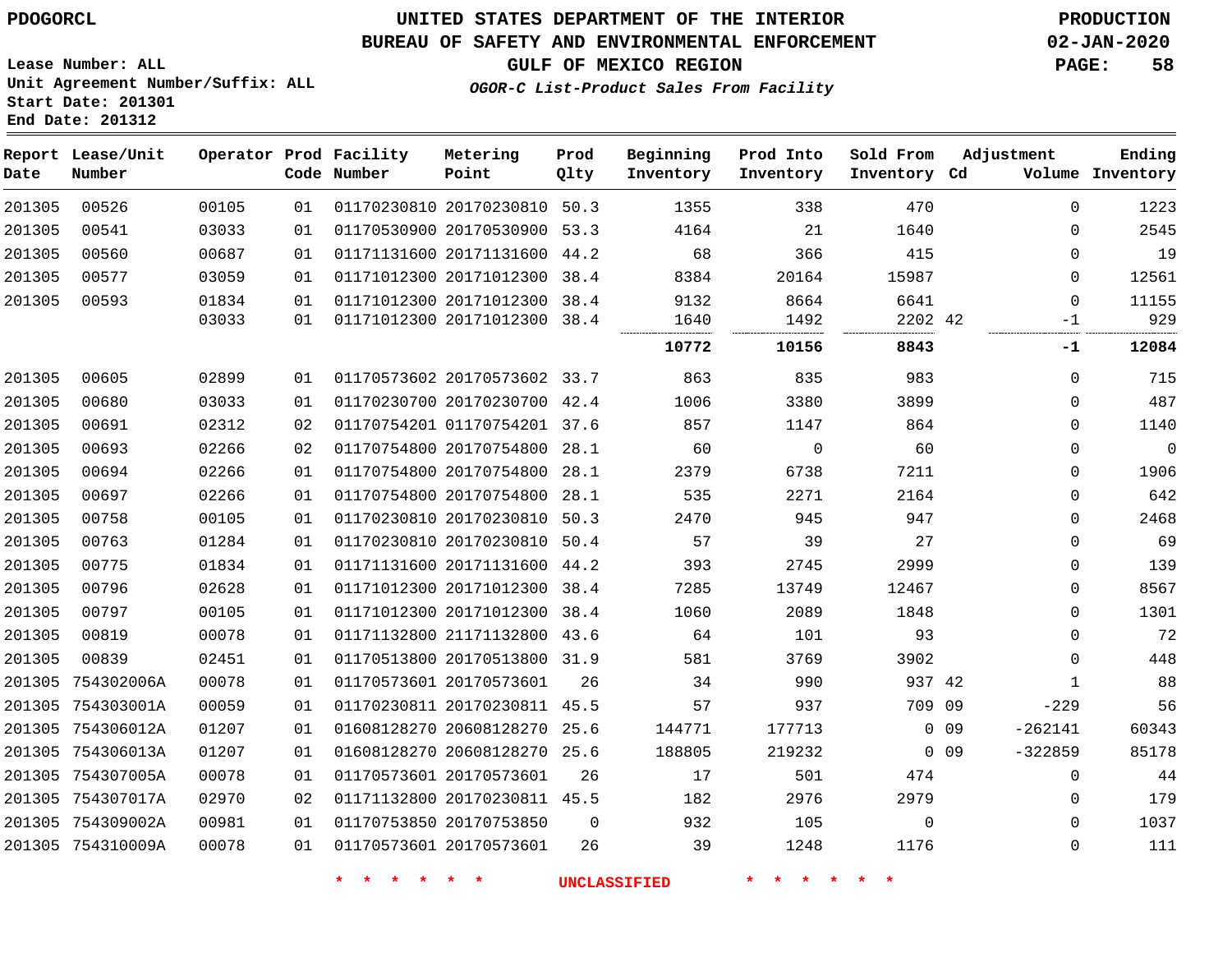#### **BUREAU OF SAFETY AND ENVIRONMENTAL ENFORCEMENT 02-JAN-2020**

**OGOR-C List-Product Sales From Facility**

**GULF OF MEXICO REGION PAGE: 59**

**Lease Number: ALL Unit Agreement Number/Suffix: ALL Start Date: 201301 End Date: 201312**

| Date | Report Lease/Unit<br>Number |                |          | Operator Prod Facility<br>Code Number | Metering<br>Point                                       | Prod<br>Qlty | Beginning<br>Inventory | Prod Into<br>Inventory | Sold From<br>Inventory Cd | Adjustment           | Ending<br>Volume Inventory |
|------|-----------------------------|----------------|----------|---------------------------------------|---------------------------------------------------------|--------------|------------------------|------------------------|---------------------------|----------------------|----------------------------|
|      | 201305 754315006A           | 02266          | 01       |                                       | 01170754800 20170754800                                 | 28.1         | 249                    | 760                    | 794                       | $\Omega$             | 215                        |
|      | 201305 7543880060           | 00105          | 01       |                                       | 01170230450 20170230450                                 | 48.4         | 16                     | 243                    | 235                       | $\Omega$             | 24                         |
|      | 201305 7543890080           | 02375          | 01       |                                       | 01170513700 20170513700                                 | 32.5         | 123                    | 2320                   | 2236                      | $\Omega$             | 207                        |
|      | 201305 7543890220           | 00105          | 01       |                                       | 01608158271 01608158271 21.8                            |              | $\Omega$               | 115                    | 115                       | $\Omega$             | $\overline{0}$             |
|      | 201305 7543900080           | 00105          | 01       |                                       | 01177245111 01177245111                                 | $\Omega$     | 137                    | 32                     | $\mathbf 0$               | 0                    | 169                        |
|      | 201305 7543930100           | 03026          | 02       |                                       | 01170230450 20170230450                                 | 48.5         | 309                    | 729                    | 965 42                    | $-1$                 | 72                         |
|      | 201305 7543930200           | 00105<br>01284 | 01<br>01 |                                       | 01171012310 20171012310<br>0117709260L 2017709260L 40.7 | 45.4         | 1780<br>0              | 11466<br>1330          | 11814<br>1330             | $\Omega$<br>$\Omega$ | 1432<br>$\Omega$           |
|      |                             |                |          |                                       |                                                         |              | 1780                   | 12796                  | 13144                     | 0                    | .<br>1432                  |
|      | 201305 7543940080           | 03035          | 01       |                                       | 01170230811 20170230811 45.5                            |              | 14                     | 264                    | 263 42                    | 1                    | 16                         |
|      | 201305 754395019A           | 00105          | 01       |                                       | 01420390101 01420390101                                 | $\Omega$     | 69                     | $\Omega$               | $\Omega$                  | $\Omega$             | 69                         |
|      | 201305 754396015A           | 01284          | 01       |                                       | 01608103650 20608103650                                 | 31.2         | 12                     | 4796                   | 4799                      | $\Omega$             | 9                          |
|      | 201305 8910020210           | 02451          | 01       |                                       | 01170513800 20170513800                                 | 31.9         | 15525                  | 137353                 | 136555                    | 0                    | 16323                      |
|      | 201305 8910024540           | 02451          | 01       |                                       | 01170513800 20170513800                                 | 31.9         | 10515                  | 77887                  | 79146                     | $\Omega$             | 9256                       |
|      | 201305 8910029320           | 02375          | 01       |                                       | 01170513700 20170513700                                 | 30           | 4048                   | 70736                  | 68487 42                  | 3                    | 6300                       |
|      | 201305 8910034440           | 00730          | 01       |                                       | 01170513700 20170513700                                 | 35           | 1079                   | 8325                   | 8662 42                   | $-1$                 | 741                        |
|      |                             | 02375          | 01       |                                       | 01170513700 20170513700                                 | 35           | 3079                   | 65027                  | 62316 42                  | 1                    | 5791                       |
|      |                             |                |          |                                       |                                                         |              | 4158                   | 73352                  | 70978                     | 0                    | 6532                       |
|      | 201305 8910039150           | 00078          | 01       |                                       | 01170573601 20170573601                                 | 26           | 401                    | 18919                  | 17643 42                  | $\mathbf{1}$         | 1678                       |
|      | 201305 8910086400           | 02893          | 02       |                                       | 01171012400 20171012400                                 | 49.7         | 281                    | 463                    | 518                       | $\Omega$             | 226                        |
|      | 201305 8910087670           | 02312          | 01       |                                       | 01170754201 01170754201 37.6                            |              | 692                    | 562                    | 695                       | $\Omega$             | 559                        |
|      | 201305 8910087840           | 00162          | 01       |                                       | 01177122606 20177122606                                 | 49.7         | 0                      | 205                    | 205                       | 0                    | $\mathbf 0$                |
|      | 201305 8910088160           | 01284          | 01       |                                       | 01171132800 21171132800                                 | 43.6         | 33                     | 16                     | 27                        | 0                    | 22                         |
|      | 201305 8910089160           | 02375          | 01       |                                       | 01170513700 20170513700                                 | 26.8         | 355                    | 5571                   | 5429 42                   | $-1$                 | 496                        |
|      | 201305 891008927AE          | 00078          | 01       |                                       | 01170230400 20170230400                                 | 51.6         | 20                     | 94                     | 90                        | 0                    | 24                         |
|      | 201305 891008927AG          | 00078          | 01       |                                       | 01170230400 20170230400                                 | 51.6         | 164                    | 639                    | 638                       | $\Omega$             | 165                        |
|      | 201305 891008927Y           | 00078          | 01       |                                       | 01170230400 20170230400 51.6                            |              | 26                     | 116                    | 112                       | $\Omega$             | 30                         |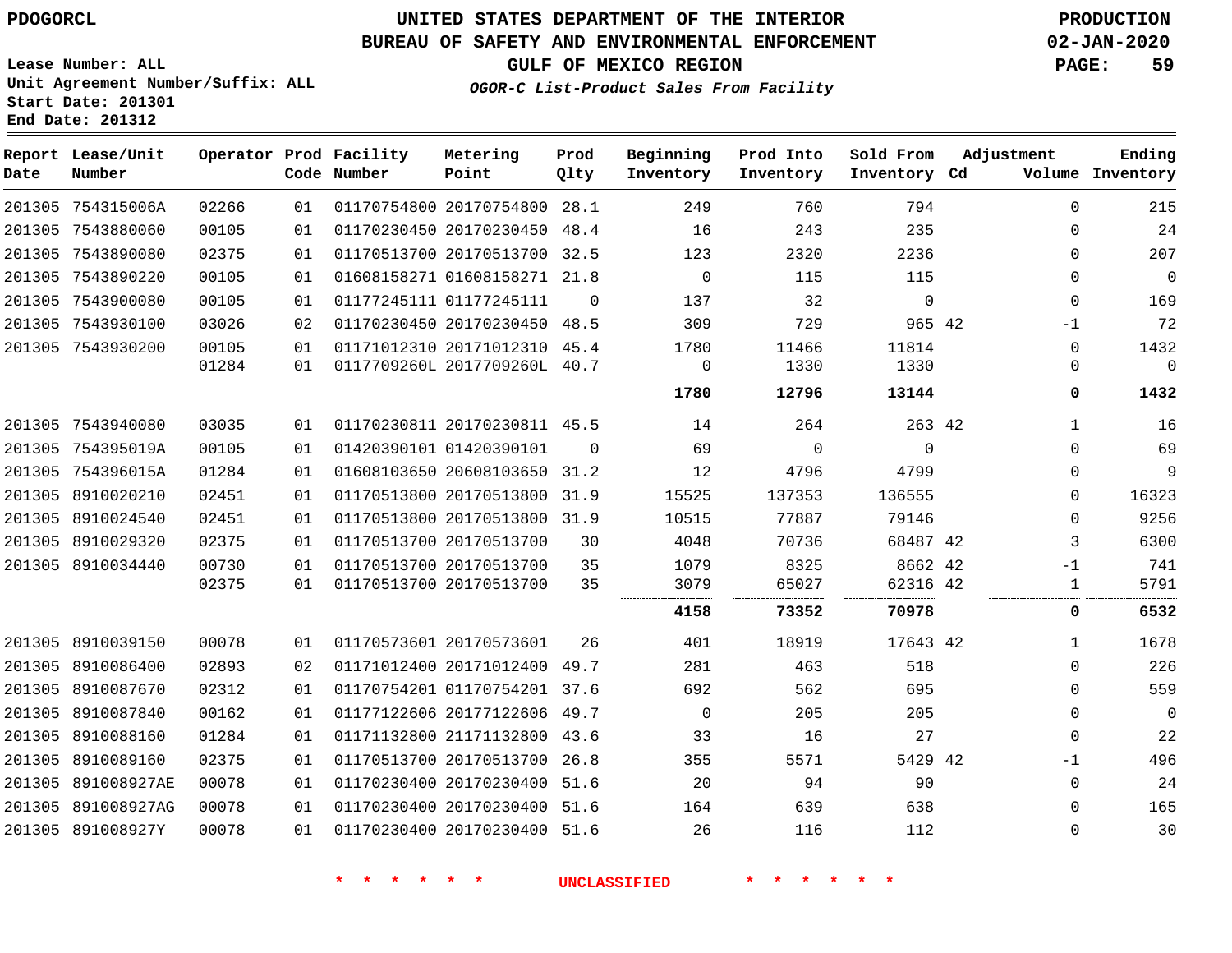**Report Lease/Unit**

# **UNITED STATES DEPARTMENT OF THE INTERIOR PDOGORCL PRODUCTION**

**Prod Qlty**

#### **BUREAU OF SAFETY AND ENVIRONMENTAL ENFORCEMENT 02-JAN-2020**

**Lease Number: ALL Unit Agreement Number/Suffix: ALL Start Date: 201301 End Date: 201312**

**Operator Prod Facility**

**OGOR-C List-Product Sales From Facility**

**Beginning**

**Prod Into Inventory**

**Sold From Inventory**

**GULF OF MEXICO REGION PAGE: 60**

**Adjustment**

**Ending**

| Date | Number            |       |    | Code Number | Point                        | Qlty | Inventory           | Inventory | Inventory Cd    |              | Volume Inventory |
|------|-------------------|-------|----|-------------|------------------------------|------|---------------------|-----------|-----------------|--------------|------------------|
|      | 201305 8910116580 | 02375 | 01 |             | 01170513700 20170513700 26.8 |      | 349                 | 3364      | 3414 42         | $\mathbf{1}$ | 300              |
|      | 201305 8910116740 | 02375 | 01 |             | 01170513700 20170513700 26.8 |      | 467                 | 7085      | 6921            | $\Omega$     | 631              |
|      | 201305 8910116770 | 02375 | 01 |             | 01170513700 20170513700 26.8 |      | 223                 | 2983      | 2940            | $\Omega$     | 266              |
|      | 201305 8910116790 | 02375 | 01 |             | 01170513700 20170513700 26.8 |      | 1584                | 29252     | 28233 42        | 2            | 2605             |
|      | 201305 8910116800 | 02375 | 01 |             | 01170513700 20170513700 26.8 |      | 1142                | 64575     | 59964 42        | $-2$         | 5751             |
|      | 201305 891011687A | 02266 | 01 |             | 01170754800 20170754800 28.1 |      | 89                  | 324       | 321             | $\Omega$     | 92               |
|      | 201305 891011687C | 02266 | 01 |             | 01170754800 20170754800 28.1 |      | 100                 | 362       | 359             | $\Omega$     | 103              |
|      | 201305 891011687D | 02266 | 01 |             | 01170754800 20170754800 28.1 |      | 229                 | 805       | 806             | $\Omega$     | 228              |
|      | 201305 891011687E | 02266 | 01 |             | 01170754800 20170754800 28.1 |      | 38                  | 55        | 77              | $\Omega$     | 16               |
|      | 201305 8910117330 | 02266 | 01 |             | 01170754800 20170754800 28.1 |      | 5                   | 16        | 16              | $\Omega$     | 5                |
|      | 201305 8910123210 | 00687 | 01 |             | 0117709260A 2017709260A 35.4 |      | 48                  | 1922      | 1910 42         | $\mathbf{1}$ | 61               |
|      | 201305 8910123270 | 00105 | 01 |             | 01177215100 20177215102 30.5 |      | 50                  | 4856      | 4849            | $\Omega$     | 57               |
|      | 201305 8910123320 | 00105 | 01 |             | 01177215100 20177215102 30.5 |      | 115                 | 9728      | 9728            | $\Omega$     | 115              |
|      | 201305 8910123330 | 00105 | 01 |             | 01177215100 20177215102 30.5 |      | 146                 | 12964     | 12957           | $\Omega$     | 153              |
|      | 201305 8910123350 | 03033 | 01 |             | 01171012500 20171012500      | 37   | 53                  | 143       | 184 42          | $-1$         | 11               |
|      | 201305 8910123390 | 00105 | 01 |             | 01171131800 20171131800 48.5 |      | 1344                | 75        | 570             | $\Omega$     | 849              |
|      | 201305 8910169280 | 02628 | 01 |             | 01171132000 20171132000 42.2 |      | 171                 | 9130      | 9115            | $\Omega$     | 186              |
|      | 201305 8910169290 | 02628 | 01 |             | 01171132000 20171132000 42.2 |      | 45                  | 2985      | 2969            | $\Omega$     | 61               |
|      | 201305 8910169300 | 02375 | 02 |             | 01170230810 20170230810 50.4 |      | 161                 | 38        | 55              | $\Omega$     | 144              |
|      | 201305 8910169370 | 02628 | 01 |             | 01171132000 20171132000 42.2 |      | 20                  | 7670      | 7533            | $\mathbf 0$  | 157              |
|      | 201305 8910202350 | 00276 | 01 |             | 01170513700 20170513700 36.8 |      | 1410                | 27272     | 26253           | $\Omega$     | 2429             |
|      | 201305 G00971     | 00105 | 01 |             | 01171132000 20171132000 42.1 |      | $\overline{0}$      | 33        | 32              | $\Omega$     | $\mathbf{1}$     |
|      | 201305 G00974     | 00105 | 01 |             | 01171132000 20171132000      | 37   | 11                  | 639       | 637             | 0            | 13               |
|      | 201305 G00985     | 00687 | 01 |             | 0117709260A 2017709260A 35.4 |      | 301                 | 9939      | 9925            | $\Omega$     | 315              |
|      | 201305 G01027     | 00162 | 01 |             | 01177122606 20177122606 49.7 |      | $\overline{0}$      | 9227      | 9227            | $\mathbf 0$  | $\overline{0}$   |
|      | 201305 G01036     | 02312 | 01 |             | 01171092651 20171092650 47.9 |      | 2005                | 10100     | 8793            | $\Omega$     | 3312             |
|      | 201305 G01082     | 01284 | 01 |             | 01170753510 20170753510      | 59   | 94                  | 3         | 11              | $\Omega$     | 86               |
|      | 201305 G01083     | 02375 | 01 |             | 01170513700 20170513700 26.8 |      | 2021                | 30021     | 29368 42        | $-1$         | 2673             |
|      |                   |       |    | * * * * * * |                              |      | <b>UNCLASSIFIED</b> | * * * *   | $\star$ $\star$ |              |                  |

**Metering Point**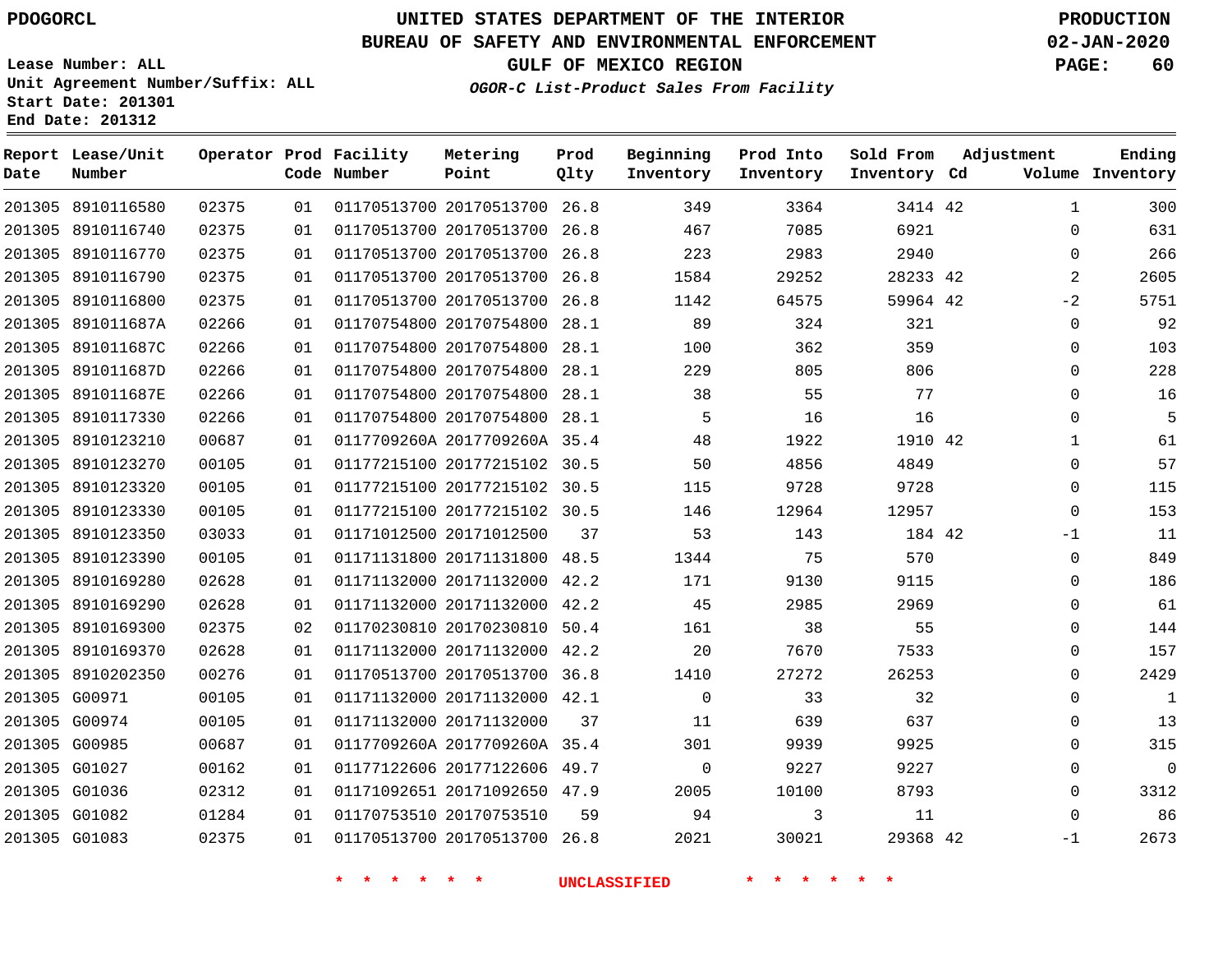**Report Lease/Unit**

**Number**

# **UNITED STATES DEPARTMENT OF THE INTERIOR PDOGORCL PRODUCTION**

**Prod Qlty**

#### **BUREAU OF SAFETY AND ENVIRONMENTAL ENFORCEMENT 02-JAN-2020**

**Lease Number: ALL Unit Agreement Number/Suffix: ALL Start Date: 201301 End Date: 201312**

**Operator Prod Facility**

**Code Number**

**Metering Point**

**OGOR-C List-Product Sales From Facility**

**Beginning Inventory** **Prod Into Inventory** **Sold From Inventory**

**GULF OF MEXICO REGION PAGE: 61**

**Inventory Cd Volume**

**Adjustment**

**Ending**

| 201305 G01084 | 02375 | 01 |                         | 01170513700 20170513700 26.8 |             | 128                 | 2008     | 1958 42  | $\mathbf{1}$ | 179            |
|---------------|-------|----|-------------------------|------------------------------|-------------|---------------------|----------|----------|--------------|----------------|
| 201305 G01090 | 02375 | 01 |                         | 01170513700 20170513700 26.8 |             | 701                 | 8768     | 8687 42  | $-1$         | 781            |
| 201305 G01091 | 02375 | 01 |                         | 01170513700 20170513700 26.8 |             | 2022                | 38268    | 36882    | $\mathbf{0}$ | 3408           |
| 201305 G01092 | 02375 | 01 |                         | 01170513700 20170513700 26.8 |             | 435                 | 5758     | 5680     | 0            | 513            |
| 201305 G01153 | 01834 | 01 |                         | 01171132800 21171132800 43.6 |             | 56                  | 77       | 75       | 0            | 58             |
| 201305 G01196 | 02266 | 02 |                         | 01171132800 21171132800 43.6 |             | 43                  | 461      | 268      | 0            | 236            |
| 201305 G01198 | 00105 | 01 |                         | 01171092651 20171092650 47.9 |             | 187                 | 738      | 683      | 0            | 242            |
| 201305 G01208 | 00105 | 01 |                         | 01171092651 20171092650 47.9 |             | 106                 | 1757     | 1287     | 0            | 576            |
| 201305 G01210 | 02266 | 01 |                         | 01171132800 21171132800 43.6 |             | 493                 | 671      | 647      | 0            | 517            |
| 201305 G01220 | 00105 | 01 |                         | 01177092600 20177092600 46.9 |             | 286                 | 6615     | 6690     | 0            | 211            |
| 201305 G01248 | 02628 | 01 |                         | 01171012500 20171012500      | 37          | 8499                | 21657    | 28430    | 0            | 1726           |
| 201305 G01261 | 03033 | 01 |                         | 01171012500 20171012500      | 37          | 144                 | 482      | 588      | 0            | 38             |
| 201305 G01269 | 03033 | 01 |                         | 01171012500 20171012500      | 37          | 186                 | 702      | 832      | 0            | 56             |
| 201305 G01351 | 00078 | 01 |                         | 01170230400 20170230400 51.6 |             | 13                  | 23       | 30       | 0            | 6              |
| 201305 G01447 | 02375 | 01 |                         | 01170513700 20170513700 17.8 |             | 6                   | 159      | 151      | $\Omega$     | 14             |
| 201305 G01477 | 03026 | 02 |                         | 01170230810 20170230810 50.4 |             | 2471                | 941      | 946      | $\Omega$     | 2466           |
| 201305 G01497 | 02451 | 01 |                         | 01170513800 20170513800 31.9 |             | 5513                | 39211    | 40064    | $\Omega$     | 4660           |
| 201305 G01498 | 02451 | 01 |                         | 01170513800 20170513800 31.9 |             | 758                 | 5674     | 5758     | $\Omega$     | 674            |
| 201305 G01580 | 02451 | 01 |                         | 01170513800 20170513800 31.9 |             | 158                 | 1003     | 1042     | $\Omega$     | 119            |
| 201305 G01610 | 00105 | 01 |                         | 01177215100 20177215102 30.5 |             | 13                  | 955      | 957      | $\Omega$     | 11             |
| 201305 G01619 | 02375 | 01 |                         | 01170513700 20170513700 32.5 |             | 2197                | 32684    | 31971 42 | $\mathbf{1}$ | 2911           |
| 201305 G01620 | 02375 | 01 |                         | 01170513700 20170513700 32.5 |             | 360                 | 6244     | 6048     | $\Omega$     | 556            |
| 201305 G01754 | 00003 | 01 |                         | 01423210051 20423210050      | $\Omega$    | $\overline{4}$      | $\Omega$ | $\Omega$ | $\Omega$     | $\overline{4}$ |
| 201305 G01757 | 00003 | 01 | 01423210051 20423210050 |                              | $\Omega$    | 77                  | $\Omega$ | $\Omega$ | $\Omega$     | 77             |
| 201305 G01848 | 00105 | 01 |                         | 01170230500 20170230500 42.6 |             | 19                  | 172      | 140      | $\Omega$     | 51             |
|               | 01978 | 02 |                         | 01170230500 20170230500 42.6 |             | 255                 | 1154     | 1066     | 0            | 343            |
|               |       |    |                         |                              |             | 274                 | 1326     | 1206     | 0            | 394            |
| 201305 G01860 | 00105 |    |                         | 01  01170231110  20170231110 | $\mathbf 0$ | 1608                | 3985     | $\Omega$ | $\mathbf{0}$ | 5593           |
|               |       |    | <b>水</b><br>一大          | $\star$ $\star$              |             | <b>UNCLASSIFIED</b> | * * * *  |          |              |                |
|               |       |    |                         |                              |             |                     |          |          |              |                |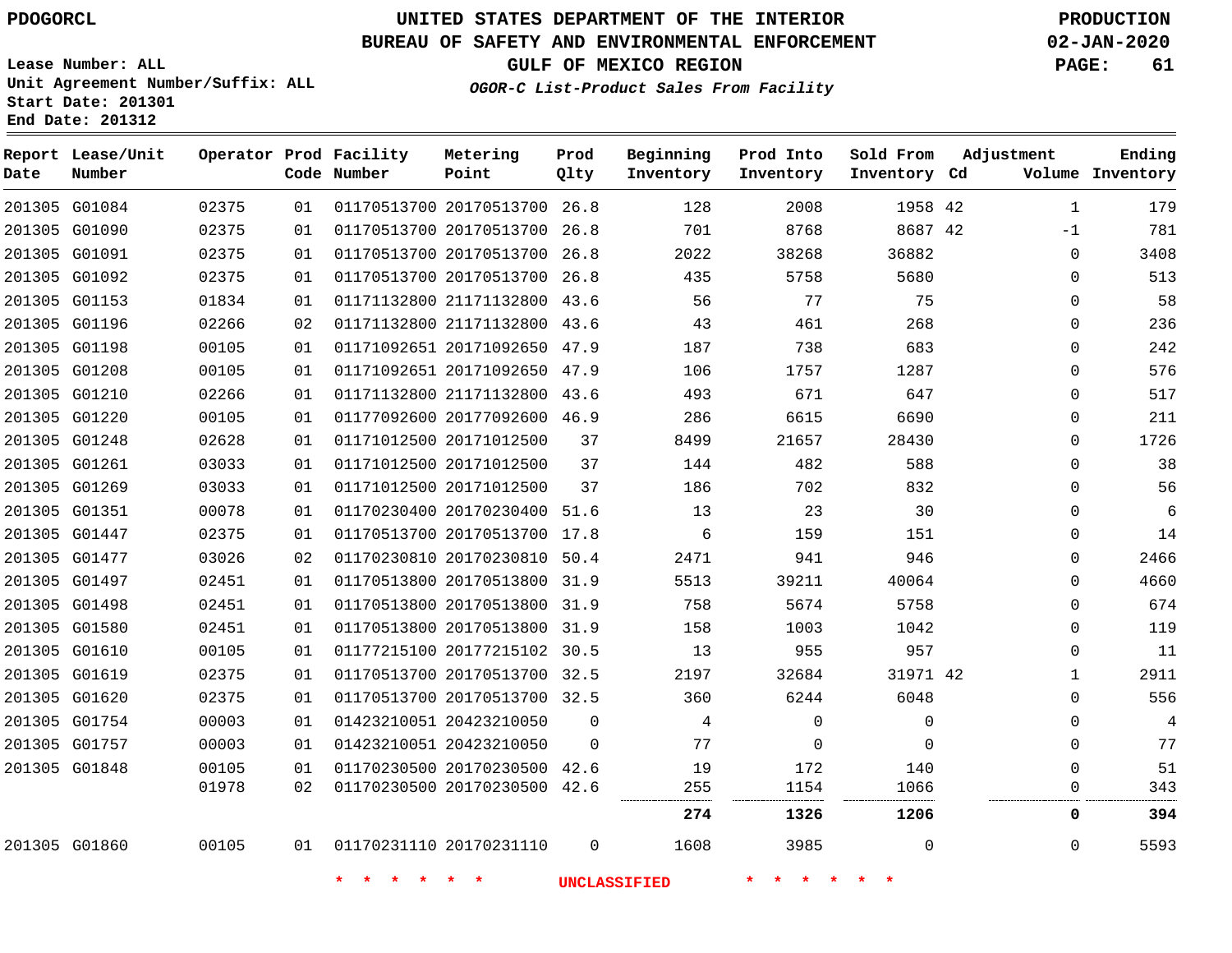**Lease Number: ALL**

**Start Date: 201301 End Date: 201312**

# **UNITED STATES DEPARTMENT OF THE INTERIOR PDOGORCL PRODUCTION**

### **BUREAU OF SAFETY AND ENVIRONMENTAL ENFORCEMENT 02-JAN-2020**

**Unit Agreement Number/Suffix: ALL**

**GULF OF MEXICO REGION PAGE: 62**

**OGOR-C List-Product Sales From Facility**

| Date | Report Lease/Unit<br>Number |       |    | Operator Prod Facility<br>Code Number | Metering<br>Point            | Prod<br>Qlty | Beginning<br>Inventory | Prod Into<br>Inventory | Sold From<br>Inventory Cd | Adjustment   | Ending<br>Volume Inventory |
|------|-----------------------------|-------|----|---------------------------------------|------------------------------|--------------|------------------------|------------------------|---------------------------|--------------|----------------------------|
|      | 201305 G01865               | 00078 | 01 |                                       | 01171012500 20171012500      | 37           | 1167                   | 3168                   | 4083                      | $\mathbf 0$  | 252                        |
|      | 201305 G01880               | 00105 | 01 |                                       | 01171132000 20171132000 42.1 |              | 7                      | 410                    | 409                       | 0            | 8                          |
|      | 201305 G01898               | 02312 | 01 |                                       | 01171012500 20171012500      | 37           | 1545                   | 4773                   | 5938                      | 0            | 380                        |
|      | 201305 G01901               | 00105 | 01 |                                       | 01177215100 20177215102 30.5 |              | 3                      | 139                    | 140                       | 0            | 2                          |
|      | 201305 G01953               | 00105 | 01 |                                       | 01170230811 20170230811 45.4 |              | 7                      | 220                    | 214                       | 0            | 13                         |
|      | 201305 G01966               | 00105 | 01 |                                       | 01177215100 20177215102 30.5 |              | 67                     | 5264                   | 5269                      | 0            | 62                         |
|      | 201305 G01967               | 00105 | 01 |                                       | 01177215100 20177215102 30.5 |              | 116                    | 9288                   | 9294                      | 0            | 110                        |
|      | 201305 G01972               | 03033 | 01 |                                       | 01170230810 20170230810 50.4 |              | 158                    | 113                    | 75                        | $\Omega$     | 196                        |
|      | 201305 G01997               | 01071 | 02 |                                       | 01170230810 20170230810 47.2 |              | 37                     | $\Omega$               | $\Omega$                  | $\Omega$     | 37                         |
|      | 201305 G01998               | 00105 | 01 |                                       | 01170230810 20170230810 50.4 |              | 195                    | 30                     | 62                        | $\mathbf{0}$ | 163                        |
|      | 201305 G02104               | 00687 | 01 |                                       | 01171132000 20171132000 42.2 |              | 12                     | 715                    | 711 42                    | $-1$         | 15                         |
|      | 201305 G02111               | 02628 | 01 |                                       | 01171132000 20171132000 42.2 |              | 3683                   | 205153                 | 204643                    | 0            | 4193                       |
|      | 201305 G02127               | 02312 | 01 |                                       | 01170230810 20170230810 50.4 |              | 170                    | 107                    | 77                        | 0            | 200                        |
|      | 201305 G02161               | 00105 | 01 |                                       | 01171012500 20171012500      | 37           | 1772                   | 6266                   | 7539                      | 0            | 499                        |
|      | 201305 G02163               | 00105 | 01 |                                       | 01171012500 20171012500      | 37           | 580                    | 1653                   | 2101                      | 0            | 132                        |
|      | 201305 G02317               | 00105 | 01 |                                       | 01171132000 20171132000 42.2 |              | 8                      | 405                    | 405                       | 0            | 8                          |
|      | 201305 G02353               | 01284 | 01 |                                       | 01170230450 20170230450 48.5 |              | 392                    | 3386                   | 3443                      | $\Omega$     | 335                        |
|      | 201305 G02354               | 01284 | 01 |                                       | 01170230450 20170230450 48.5 |              | 614                    | 3728                   | 3974                      | 0            | 368                        |
|      | 201305 G02404               | 03033 | 01 |                                       | 01170230810 20170230810 50.4 |              | 695                    | 273                    | 269 42                    | $\mathbf{1}$ | 700                        |
|      | 201305 G02429               | 02375 | 02 |                                       | 01170230811 20170230810 50.4 |              | 134                    | 75                     | 58                        | $\Omega$     | 151                        |
|      | 201305 G02433               | 02375 | 02 |                                       | 01170230810 20170230810 50.4 |              | 72                     | 23                     | 26                        | 0            | 69                         |
|      | 201305 G02439               | 02375 | 01 |                                       | 01171132000 20171132000 42.2 |              | $\Omega$               | 6                      | 6                         | 0            | $\Omega$                   |
|      | 201305 G02601               | 01834 | 01 |                                       | 01171092651 20171092650 47.9 |              | $\mathbf 0$            | 761                    | 512 42                    | $\mathbf 1$  | 250                        |
|      | 201305 G02613               | 02628 | 01 |                                       | 01171132000 20171132000 40.5 |              | $\mathbf 0$            | $\mathbf 0$            | 0                         | 0            | $\mathbf 0$                |
|      | 201305 G02628               | 00105 | 01 |                                       | 01171012500 20171012500      | 37           | 467                    | 888                    | 1284                      | $\Omega$     | 71                         |
|      | 201305 G02665               | 02451 | 01 |                                       | 01423210051 20423210050      | 0            | 136                    | $\overline{0}$         | $\mathbf{0}$              | 0            | 136                        |
|      | 201305 G02735               | 03035 | 01 |                                       | 01170230810 20170230810 50.4 |              | 484                    | 490                    | 270                       | 0            | 704                        |
|      | 201305 G02825               | 00105 | 01 |                                       | 01170230810 20170230810 50.3 |              | 333                    | 133                    | 129                       | $\Omega$     | 337                        |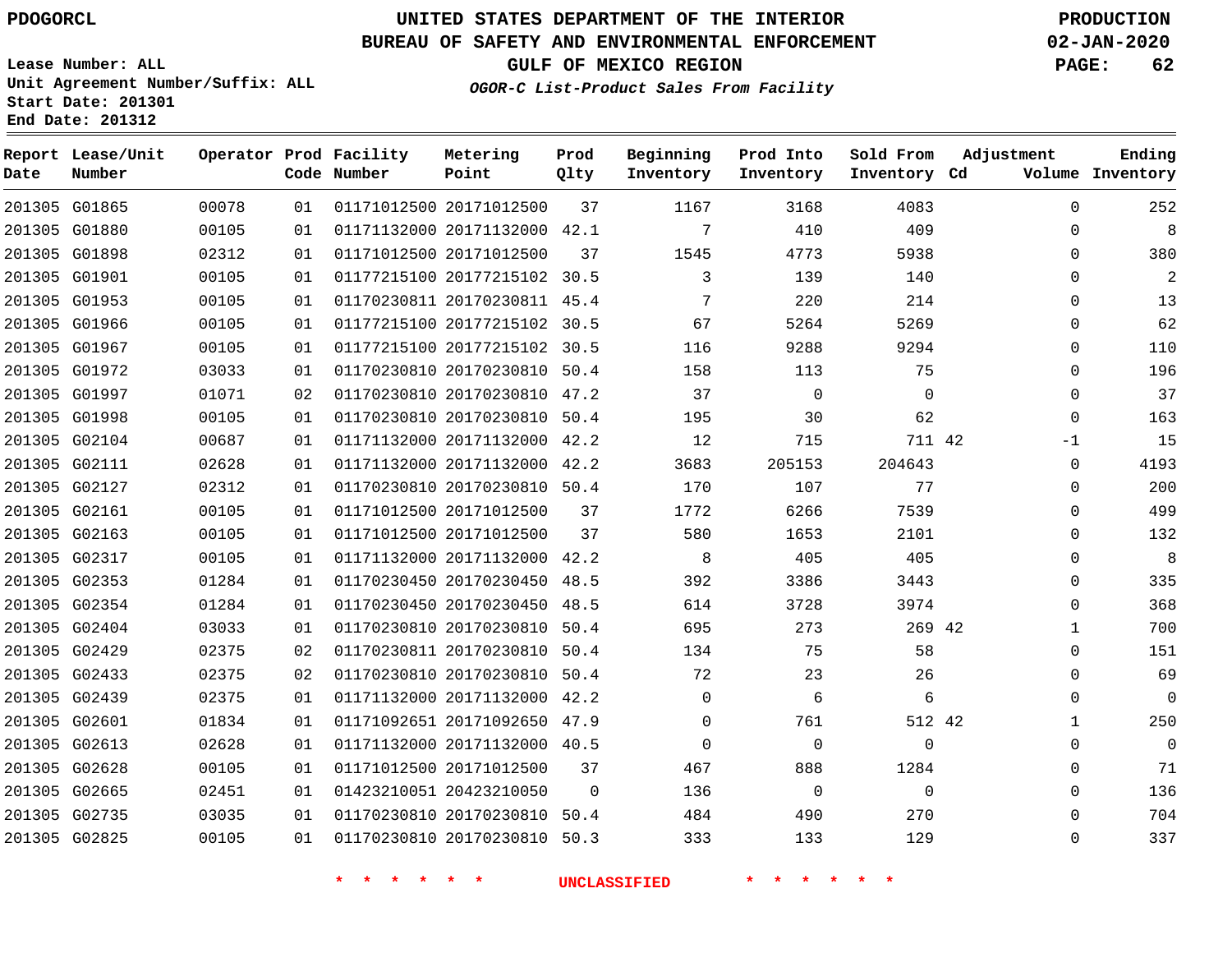**Report Lease/Unit**

**Number**

### **UNITED STATES DEPARTMENT OF THE INTERIOR PDOGORCL PRODUCTION**

**Prod Qlty**

#### **BUREAU OF SAFETY AND ENVIRONMENTAL ENFORCEMENT 02-JAN-2020**

**Lease Number: ALL Unit Agreement Number/Suffix: ALL Start Date: 201301 End Date: 201312**

**Operator Prod Facility**

**Code Number**

**OGOR-C List-Product Sales From Facility**

**Beginning Inventory** **Prod Into Inventory**

**Sold From Inventory**

**GULF OF MEXICO REGION PAGE: 63**

**Inventory Cd Volume**

**Adjustment**

  $\begin{matrix}0\\0\end{matrix}$ 

  $\Omega$   $\overline{0}$ 

 $\Omega$  $\Omega$   $\Omega$  $\Omega$  $\Omega$  $\Omega$  $\Omega$  $\Omega$  $\Omega$  $\Omega$  $\Omega$   $-1$ 

 

**Ending**

|               | 201305 G02826 | 00105 | 01<br>01 | 01170231110 20170231110<br>01170230810 20170230810 50.3 | $\Omega$ | 104<br>494 | 558<br>195 | $\mathbf 0$<br>191 |  |
|---------------|---------------|-------|----------|---------------------------------------------------------|----------|------------|------------|--------------------|--|
|               |               |       |          |                                                         |          | 598        | 753        | .<br>191           |  |
| 201305 G02870 |               | 03035 | 01       | 01170230810 20170230810 50.4                            |          | 48         | 13         | 17                 |  |
| 201305 G02885 |               | 02312 | 01       | 01171132000 20171132000 42.2                            |          | 7          | 399        | 398                |  |
| 201305 G02895 |               | 02579 | 02       | 01171092651 20171092650 47.9                            |          | 18         | 107        | 90                 |  |
|               |               | 02628 | 02       | 01171092651 20171092650 47.9                            |          | 94         | 241        | 257                |  |
|               |               |       |          |                                                         |          | 112        | 348        | 347                |  |
| 201305 G02898 |               | 01834 | 01       | 01171012300 20171012300 38.4                            |          | 332        | 601        | 559                |  |
| 201305 G02899 |               | 01834 | 01       | 01171012300 20171012300 38.4                            |          | 166        | 292        | 276                |  |
| 201305 G02917 |               | 01834 | 01       | 01171092930 20171092930                                 | 36       | 99         | 5787       | 5610               |  |
| 201305 G03061 |               | 00105 | 01       | 01423210051 20423210050                                 | $\Omega$ | 91         | $\Omega$   | $\Omega$           |  |
| 201305 G03145 |               | 02266 | 02       | 01171132800 21171132800 43.6                            |          | 52         | 76         | 89                 |  |
| 201305 G03152 |               | 00105 | 01       | 01177092600 20177092600                                 | 46.9     | 97         | 2071       | 2102               |  |
| 201305 G03236 |               | 02266 | 02       | 01170230450 20170230450                                 | 48.5     | 6          | 38         | 40                 |  |
| 201305 G03265 |               | 01284 | 02       | 01170530900 20170530900 53.3                            |          | 524        | 3          | 206                |  |
| 201305 G03331 |               | 02628 | 01       | 01171132800 21171132800 43.6                            |          | 1559       | 2707       | 2409               |  |
| 201305 G03414 |               | 00105 | 01       | 01170753510 20170753510                                 | 59       | 59         | 72         | 15                 |  |
| 201305 G03593 |               | 03035 | 01       | 01171012500 20171012500                                 | 37       | 11         | 34         | 42                 |  |
| 201305 G03793 |               | 03035 | 01       | 01171012500 20171012500                                 | 37       | 455        | 1147       | 1511               |  |
| 201305 G03811 |               | 00105 | 01       | 01171092651 20171092650 47.9                            |          | 153        | 327        | 373                |  |
| 201305 G03940 |               | 00105 | 01       | 01423210051 20423210050                                 | $\Omega$ | 5          | $\Omega$   | $\Omega$           |  |
| 201305 G03958 |               | 00105 | 01       | 01170230510 20170230510                                 | 47.5     | 18         | 19         | 21                 |  |
| 201305 G04003 |               | 00105 | 01       | 01171012500 20171012500                                 | 37       | 391        | 1006       | 1317               |  |
| 201305 G04065 |               | 02628 | 01       | 01423210051 20423210050                                 | 70.5     | 1          | 0          | 0                  |  |
| 201305 G04081 |               | 03035 | 01       | 01170230450 20170230810 50.4                            |          | 4393       | 885        | 1464 42            |  |
| 201305 G04085 |               | 00687 | 01       | 01170230811 20170230811 45.5                            |          | 98         | 1789       | 1778 42            |  |

**Metering Point**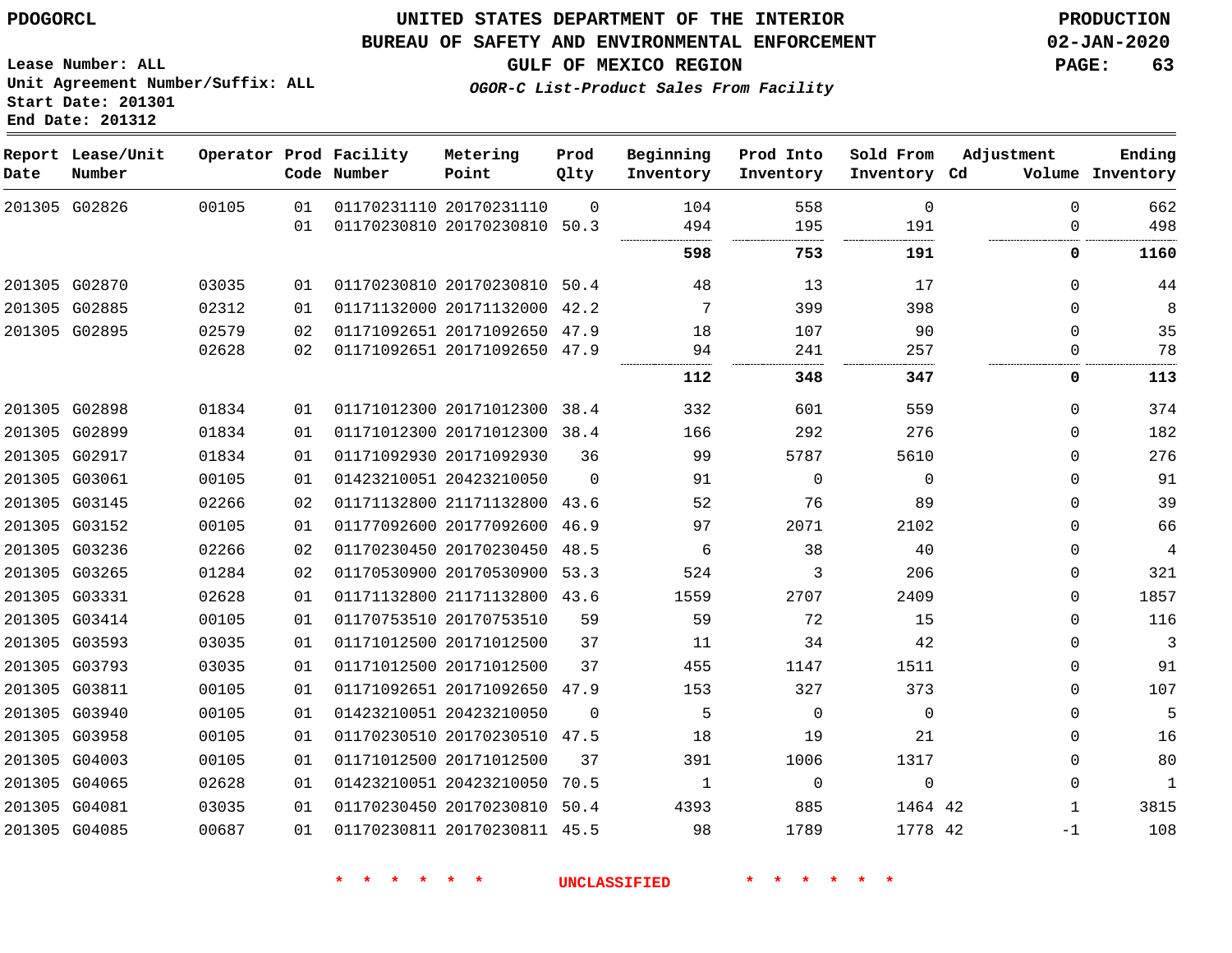**Report Lease/Unit**

**Number**

### **UNITED STATES DEPARTMENT OF THE INTERIOR PDOGORCL PRODUCTION**

**Prod Qlty**

#### **BUREAU OF SAFETY AND ENVIRONMENTAL ENFORCEMENT 02-JAN-2020**

**Lease Number: ALL Unit Agreement Number/Suffix: ALL Start Date: 201301 End Date: 201312**

**Operator Prod Facility**

**Code Number**

**Metering Point**

**OGOR-C List-Product Sales From Facility**

**Beginning Inventory**

**Prod Into Inventory**

**Sold From Inventory**

**Inventory Cd Volume**

**Adjustment**

**GULF OF MEXICO REGION PAGE: 64**

**Ending**

| 201305 G04087 | 02899 | 01 | 01177008150 01177008150 34.5 |          | 1992        | 1942        | 1819        | $\Omega$     | 2115        |
|---------------|-------|----|------------------------------|----------|-------------|-------------|-------------|--------------|-------------|
| 201305 G04098 | 01963 | 02 | 01170230810 20170230810 50.4 |          | 102         | 180         | 78          | $\Omega$     | 204         |
| 201305 G04232 | 00105 | 01 | 01171012500 20171012500      | 37       | 99          | 237         | 317         | $\Omega$     | 19          |
|               | 00730 | 01 | 01171012500 20171012500      | 37       | 3096        | 8123        | 10572       |              | 647         |
|               |       |    |                              |          | 3195        | 8360        | 10889       | 0            | 666         |
| 201305 G04421 | 00105 | 01 | 01171131600 20171131600 44.2 |          | 1445        | 17282       | 17849       | $\Omega$     | 878         |
| 201305 G04537 | 03033 | 01 | 01420470030 20420470030      | $\Omega$ | 429         | $\Omega$    | $\Omega$    | $\Omega$     | 429         |
| 201305 G04800 | 03026 | 02 | 01171132800 21171132800 43.6 |          | 875         | 1617        | 1407 42     | $-1$         | 1084        |
| 201305 G04818 | 03035 | 01 | 01170230500 20170230500 42.6 |          | 9           | 105         | 84 42       | 1            | 31          |
| 201305 G05006 | 01284 | 02 | 01170230510 20170230510 49.3 |          | 2           | $\Omega$    | 2           | 0            | 0           |
| 201305 G05283 | 01376 | 01 | 01170231300 01170231300      | 44       | $\Omega$    | 1984        | 1984        | $\Omega$     | $\mathbf 0$ |
| 201305 G05392 | 02672 | 02 | 01171132000 20170230811 45.5 |          | $\mathbf 0$ | 1           | 1           | $\Omega$     | $\Omega$    |
| 201305 G05431 | 02970 | 02 | 01177062608 2017706260A 35.8 |          | 95          | 22722       | 22758       | $\Omega$     | 59          |
| 201305 G05504 | 00105 | 01 | 01171012300 20171012300 38.4 |          | 316         | 691         | 577         | $\Omega$     | 430         |
|               |       | 01 | 01171132800 21171132800 43.6 |          | 852         | 1532        | 1347        | $\Omega$     | 1037        |
|               | 00730 | 01 | 01171132800 21171132800 43.6 |          | 176         | 420         | 336 42      | $-1$         | 259         |
|               | 02970 | 02 | 01171132800 21171132800 43.6 |          | 8301        | 13543       | 12701       | $\mathbf{0}$ | 9143        |
|               |       |    |                              |          | 9645        | 16186       | 14961       | -1           | 10869       |
| 201305 G05505 | 00078 | 01 | 01171132800 21171132800 43.6 |          | 916         | 703         | 915         | $\Omega$     | 704         |
| 201305 G05602 | 01834 | 01 | 01171012500 20171012500      | 37       | 862         | 23          | 883         | $\Omega$     | 2           |
| 201305 G05610 | 02312 | 01 | 01171012500 20171012500      | 37       | 26          | 55          | 77          | $\Omega$     | 4           |
| 201305 G05612 | 00105 | 01 | 01171012500 20171012500      | 37       | 1504        | 4978        | 6086        | $\Omega$     | 396         |
| 201305 G06069 | 00105 | 01 | 01423210051 20423210050      | $\Omega$ | 1           | $\mathbf 0$ | $\mathbf 0$ | 0            | 1           |
| 201305 G06105 | 03033 | 01 | 01420390110 20420390110      | $\Omega$ | 1064        | $\Omega$    | 0           | $\Omega$     | 1064        |
| 201305 G06668 | 02375 | 01 | 01171132000 20171132000 42.2 |          | 164         | 8956        | 8938 42     | 1            | 183         |
| 201305 G07703 | 02266 | 02 | 01171132800 21171132800      | 43.6     | 28          | 5           | 29          | $\Omega$     | 4           |
| 201305 G07736 | 02628 | 01 | 01171132800 21171132800 43.6 |          | 481         | 612         | 662         | $\Omega$     | 431         |
| 201305 G07760 | 01284 | 01 | 01177122950 20177122950 31.6 |          | 20          | 7213        | 7203        | $\Omega$     | 30          |
|               |       |    |                              |          |             |             |             |              |             |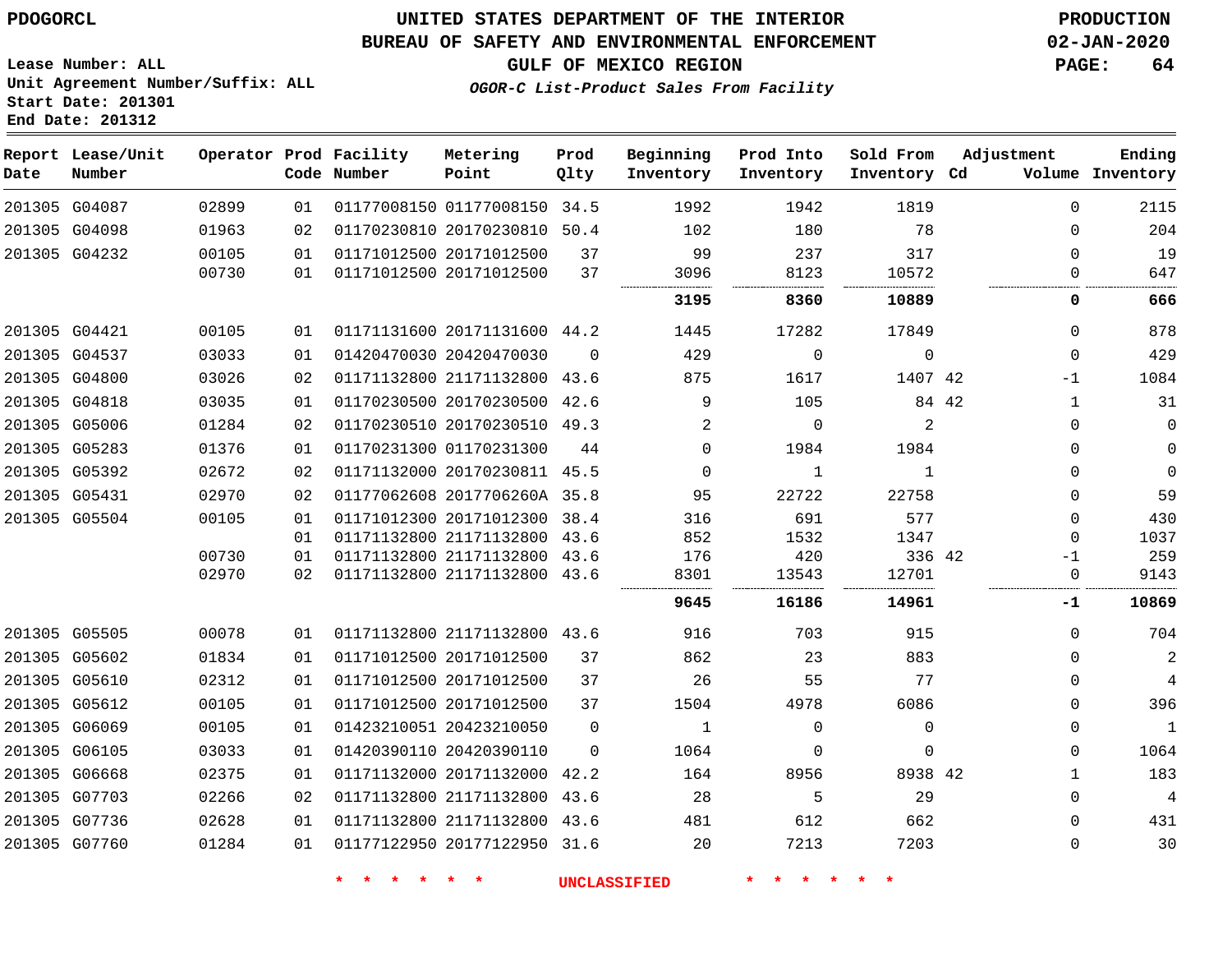**Report Lease/Unit**

### **UNITED STATES DEPARTMENT OF THE INTERIOR PDOGORCL PRODUCTION**

**Prod**

#### **BUREAU OF SAFETY AND ENVIRONMENTAL ENFORCEMENT 02-JAN-2020**

**Lease Number: ALL Unit Agreement Number/Suffix: ALL Start Date: 201301 End Date: 201312**

**Operator Prod Facility Metering**

**OGOR-C List-Product Sales From Facility**

**Beginning Prod Into Sold From Adjustment**

**GULF OF MEXICO REGION PAGE: 65**

**Ending**

| Date | Number        |       |    | Code Number                        | Point                        | Qlty        | Inventory           | Inventory      | Inventory Cd | Volume Inventory           |
|------|---------------|-------|----|------------------------------------|------------------------------|-------------|---------------------|----------------|--------------|----------------------------|
|      | 201305 G07917 | 01834 | 01 |                                    | 01170573602 20170573602 33.7 |             | 48296               | 32379          | 48729        | 31946<br>$\mathbf 0$       |
|      | 201305 G08120 | 02312 | 01 |                                    | 01423210051 20423210050      | $\mathbf 0$ | $\overline{2}$      | $\mathbf 0$    | $\mathbf 0$  | $\overline{2}$<br>0        |
|      | 201305 G09010 | 02266 | 02 |                                    | 01420390120 01420390120      | 52          | 408                 | $\mathbf 0$    | 151          | 257<br>0                   |
|      | 201305 G09032 | 00730 | 01 |                                    | 01170230450 20170230450 48.5 |             | 9                   | 145            | 140          | 14<br>0                    |
|      | 201305 G09631 | 01284 | 01 |                                    | 01177122950 20177122950 31.6 |             | $7\phantom{.0}$     | 1973           | 1971         | $\mathsf 9$<br>0           |
|      | 201305 G10487 | 00981 | 01 |                                    | 01170753850 20170753850      | $\Omega$    | 1111                | 139            | $\mathbf 0$  | 1250<br>$\mathbf 0$        |
|      | 201305 G10584 | 03075 | 02 |                                    | 01170230811 20170230811 45.5 |             | 10                  | 46             | 53           | $\overline{3}$<br>$\Omega$ |
|      | 201305 G10794 | 03035 | 01 |                                    | 01177122950 20177122950 31.6 |             | 154                 | 53586          | 53515        | 225<br>$\Omega$            |
|      | 201305 G10910 | 00162 | 01 |                                    | 01177245110 2017724511G 46.5 |             | $\overline{0}$      | 6812           | 6812         | $\mathbf 0$<br>$\mathbf 0$ |
|      | 201305 G11243 | 03033 | 01 |                                    | 01420470030 20420470030      | $\Omega$    | 336                 | $\Omega$       | $\Omega$     | 336<br>$\Omega$            |
|      | 201305 G11870 | 02375 | 01 |                                    | 01171132000 20171132000 42.2 |             | 53                  | 3496           | 3478         | 71<br>$\Omega$             |
|      | 201305 G12020 | 03035 | 01 |                                    | 01171012500 20171012500      | 37          | 324                 | 835            | 1093         | 66<br>0                    |
|      | 201305 G12024 | 02312 | 02 |                                    | 01171012500 20171012500      | 37          | 61                  | 126            | 177          | 10<br>0                    |
|      | 201305 G12355 | 03033 | 01 |                                    | 01171012300 20171012300 38.4 |             | 6657                | 12103          | 11220        | $\mathbf 0$<br>7540        |
|      | 201305 G12358 | 03033 | 01 |                                    | 01171012300 20171012300 38.4 |             | 176                 | 511            | 369          | 318<br>0                   |
|      | 201305 G12564 | 02603 | 01 |                                    | 01170230510 20170230510 47.6 |             | $\Omega$            | $\overline{a}$ | $\mathbf 0$  | $\overline{2}$<br>$\Omega$ |
|      | 201305 G13560 | 03033 | 01 |                                    | 01170230810 20170230810 50.2 |             | $\mathbf 0$         | $\mathbf 0$    | $\mathbf 0$  | $\overline{0}$<br>0        |
|      | 201305 G13576 | 03147 | 02 |                                    | 01170230810 20170230810 50.4 |             | $\Omega$            | $\overline{a}$ | $\Omega$     | $\overline{2}$<br>$\Omega$ |
|      | 201305 G13938 | 01284 | 01 |                                    | 01171012500 20171012500      | 37          | 3682                | 8829           | 11808        | 703<br>$\Omega$            |
|      | 201305 G14493 | 01834 | 01 |                                    | 01171092930 20171092930      | 36          | $\overline{0}$      | 171            | 162 42       | 8<br>$-1$                  |
|      | 201305 G14535 | 02628 | 01 |                                    | 01171012500 20171012500      | 37          | 5319                | 8860           | 13473        | 706<br>$\mathbf 0$         |
|      | 201305 G15050 | 00105 | 01 |                                    | 01170231110 20170231110      | $\Omega$    | 2927                | 8250           | $\mathbf 0$  | 11177<br>$\Omega$          |
|      | 201305 G15078 | 03035 | 01 |                                    | 01170230810 20170230810 50.4 |             | 11                  | 4              | 4            | $\Omega$<br>11             |
|      | 201305 G15189 | 02970 | 02 |                                    | 01171132800 21171132800 43.6 |             | 16                  | 3              | 11           | $\,8\,$<br>0               |
|      | 201305 G15239 | 02266 | 02 |                                    | 01171012500 20171012500      | 37          | 15                  | 43             | 55           | $\mathbf{3}$<br>0          |
|      | 201305 G15242 | 00105 | 01 |                                    | 01171092651 20171092650 47.9 |             | 1051                | 4151           | 3841         | 1361<br>$\mathbf 0$        |
|      | 201305 G15263 | 00105 | 01 |                                    | 01171132000 20171132000 42.2 |             | 35                  | 1843           | 1840         | 38<br>0                    |
|      | 201305 G15277 | 03035 | 01 |                                    | 01171012400 20171012400 49.7 |             | 2857                | 6428           | 6146 42      | 3140<br>$\mathbf{1}$       |
|      |               |       |    | <b>水</b><br><b>The State State</b> | $\star$ $\star$              |             | <b>UNCLASSIFIED</b> |                |              |                            |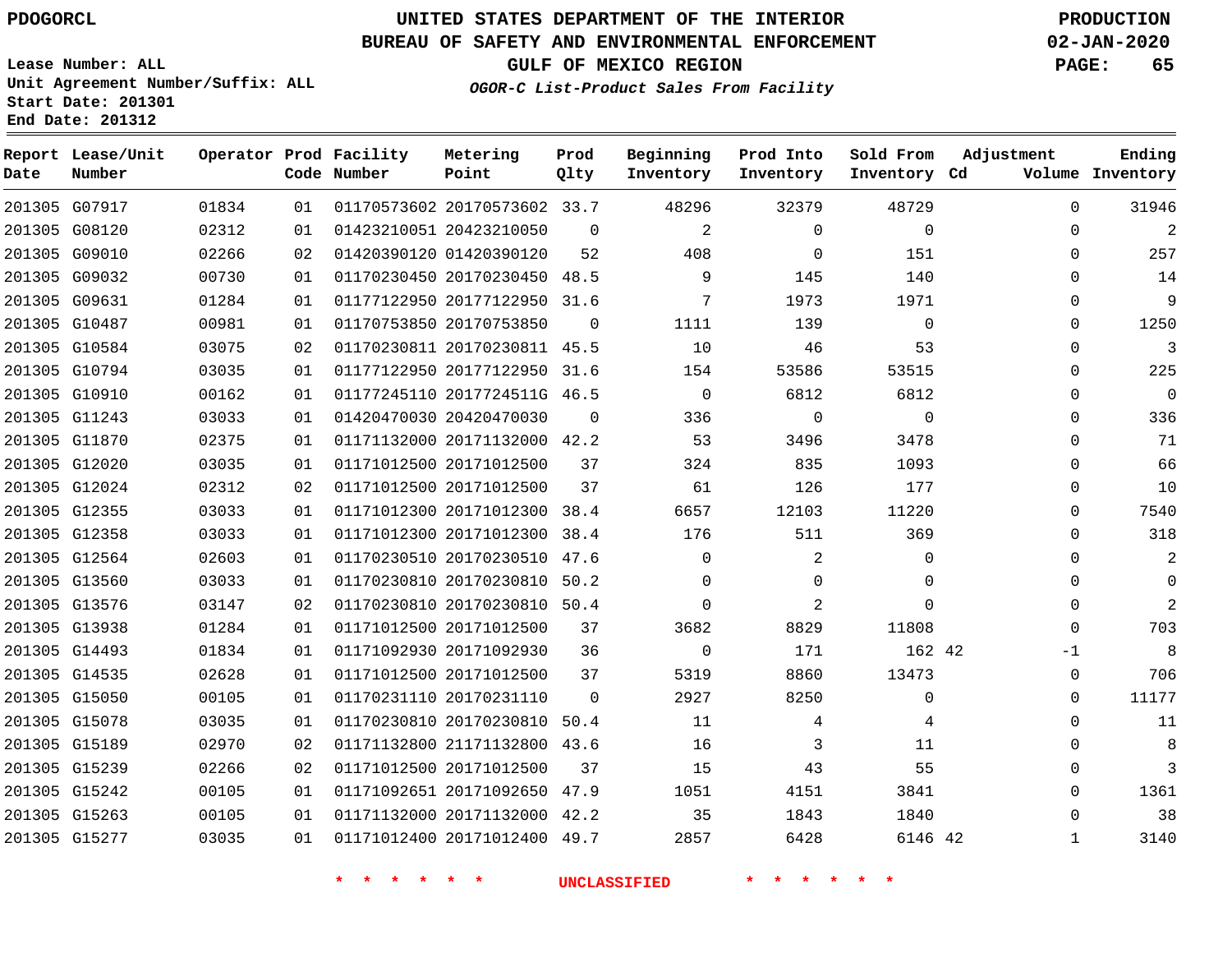### **BUREAU OF SAFETY AND ENVIRONMENTAL ENFORCEMENT 02-JAN-2020**

**Lease Number: ALL Unit Agreement Number/Suffix: ALL**

**OGOR-C List-Product Sales From Facility**

**GULF OF MEXICO REGION PAGE: 66**

**Start Date: 201301 End Date: 201312**

| Date | Report Lease/Unit<br>Number |       |    | Operator Prod Facility<br>Code Number | Metering<br>Point            | Prod<br>Qlty | Beginning<br>Inventory | Prod Into<br>Inventory | Sold From<br>Inventory Cd | Adjustment                | Ending<br>Volume Inventory |
|------|-----------------------------|-------|----|---------------------------------------|------------------------------|--------------|------------------------|------------------------|---------------------------|---------------------------|----------------------------|
|      | 201305 G15299               | 02200 | 02 |                                       | 01171092651 20171092650      | 50           | 672                    | 1927                   | 1968 42                   | $\mathbf 1$               | 632                        |
|      | 201305 G15312               | 00105 | 01 |                                       | 01171092651 20171092650      | 47.8         | 1495                   | 7342                   | 6430                      | $\mathbf{0}$              | 2407                       |
|      | 201305 G15740               | 00105 | 01 |                                       | 01170230450 20170230450 48.4 |              | 459                    | 3932                   | 4001                      | $\Omega$                  | 390                        |
|      | 201305 G16121               | 00687 | 01 |                                       | 01170230811 20170230811 45.5 |              | 14                     | 592                    | 570                       | $\Omega$                  | 36                         |
|      | 201305 G16325               | 00105 | 01 |                                       | 01171012400 20171012400 49.7 |              | 963                    | 1880                   | 1925                      | $\Omega$                  | 918                        |
|      | 201305 G16469               | 03026 | 02 |                                       | 01170753510 20170753510      | 59           | 89                     | $\mathbf 1$            | 10                        | $\mathbf 0$               | 80                         |
|      | 201305 G16515               | 00162 | 01 |                                       | 01177245110 2017724511G 46.4 |              | $\mathbf 0$            | 30502                  | 30502                     | 0                         | 0                          |
|      | 201305 G16890               | 00981 | 01 |                                       | 01170753850 20170753850      | $\Omega$     | 216                    | $\mathbf 0$            | 0                         | 0                         | 216                        |
|      | 201305 G17754               | 02375 | 02 |                                       | 01170230510 20170230510 47.6 |              | 1668                   | 54                     | 927                       | 0                         | 795                        |
|      | 201305 G17789               | 00105 | 01 |                                       | 01170230810 20170230810      | 50.4         | 145                    | 54                     | 55                        | 0                         | 144                        |
|      | 201305 G17858               | 00105 | 01 |                                       | 01170530900 20170530900 53.3 |              | 398                    | 2                      | 157                       | 0                         | 243                        |
|      | 201305 G17912               | 02970 | 02 |                                       | 01177062608 2017706260A 35.8 |              | 76                     | 17760                  | 17789                     | $\Omega$                  | 47                         |
|      | 201305 G17913               | 01834 | 01 |                                       | 01171132800 21171132800 43.6 |              | 864                    | 1947                   | 1588                      | $\Omega$                  | 1223                       |
|      | 201305 G17921               | 03026 | 01 |                                       | 01171012500 20177062959 25.9 |              | $\mathbf 0$            | 43670                  | 43670                     | 0                         | $\mathbf 0$                |
|      | 201305 G18043               | 03059 | 01 |                                       | 01171012500 20171012500      | 37           | 2121                   | 5588                   | 7265                      | 0                         | 444                        |
|      | 201305 G18577               | 00981 | 01 |                                       | 01170753850 20170753850      | $\mathbf 0$  | 2649                   | 416                    | 0                         | $\Omega$                  | 3065                       |
|      | 201305 G18863               | 02312 | 02 |                                       | 01420470030 20420470030      | $\Omega$     | 1                      | 0                      | 0                         | 0                         | 1                          |
|      | 201305 G18936               | 02871 | 01 |                                       | 01422450350 20422450350 47.7 |              | 7                      | 0                      | $\Omega$                  | 0                         | 7                          |
|      | 201305 G19030               | 02806 | 01 |                                       | 01423210051 20423210050      | 51           | 3                      | $\Omega$               | $\Omega$                  | $\Omega$                  | 3                          |
|      | 201305 G19127               | 03165 | 01 |                                       | 01170230811 20170230811 45.5 |              | 7                      | 100                    |                           | 0 <sub>09</sub><br>$-101$ | 6                          |
|      | 201305 G19839               | 02777 | 01 |                                       | 01170753510 20170753510 45.5 |              | 50                     | $\mathsf{O}$           | 4                         | 0                         | 46                         |
|      | 201305 G20605               | 02477 | 01 |                                       | 01423550141 20423550140 27.3 |              | 1206                   | 4067                   | 4497                      | 0                         | 776                        |
|      | 201305 G20655               | 03035 | 01 |                                       | 01170230510 20170230510 47.6 |              | 93                     | $\mathbf 1$            | 50 42                     | $-1$                      | 43                         |
|      | 201305 G20656               | 02266 | 01 |                                       | 01422450350 01422450350 47.7 |              | $\Omega$               | 12                     | 0                         | 0                         | 12                         |
|      | 201305 G20660               | 00105 | 01 |                                       | 01170230450 20170230450 48.5 |              | 164                    | 571                    | 678                       | 0                         | 57                         |
|      | 201305 G21070               | 02970 | 02 |                                       | 01171132800 21171132800 43.6 |              | 22                     | 7                      | 16                        | $\Omega$                  | 13                         |
|      | 201305 G21096               | 00105 | 01 |                                       | 01170230811 20170230811 45.5 |              | 6                      | 100                    | 100                       | $\Omega$                  | 6                          |
|      | 201305 G21532               | 03217 | 01 |                                       | 01170230811 20170230811 44.5 |              | 177                    | 3317                   | 3294                      | $\Omega$                  | 200                        |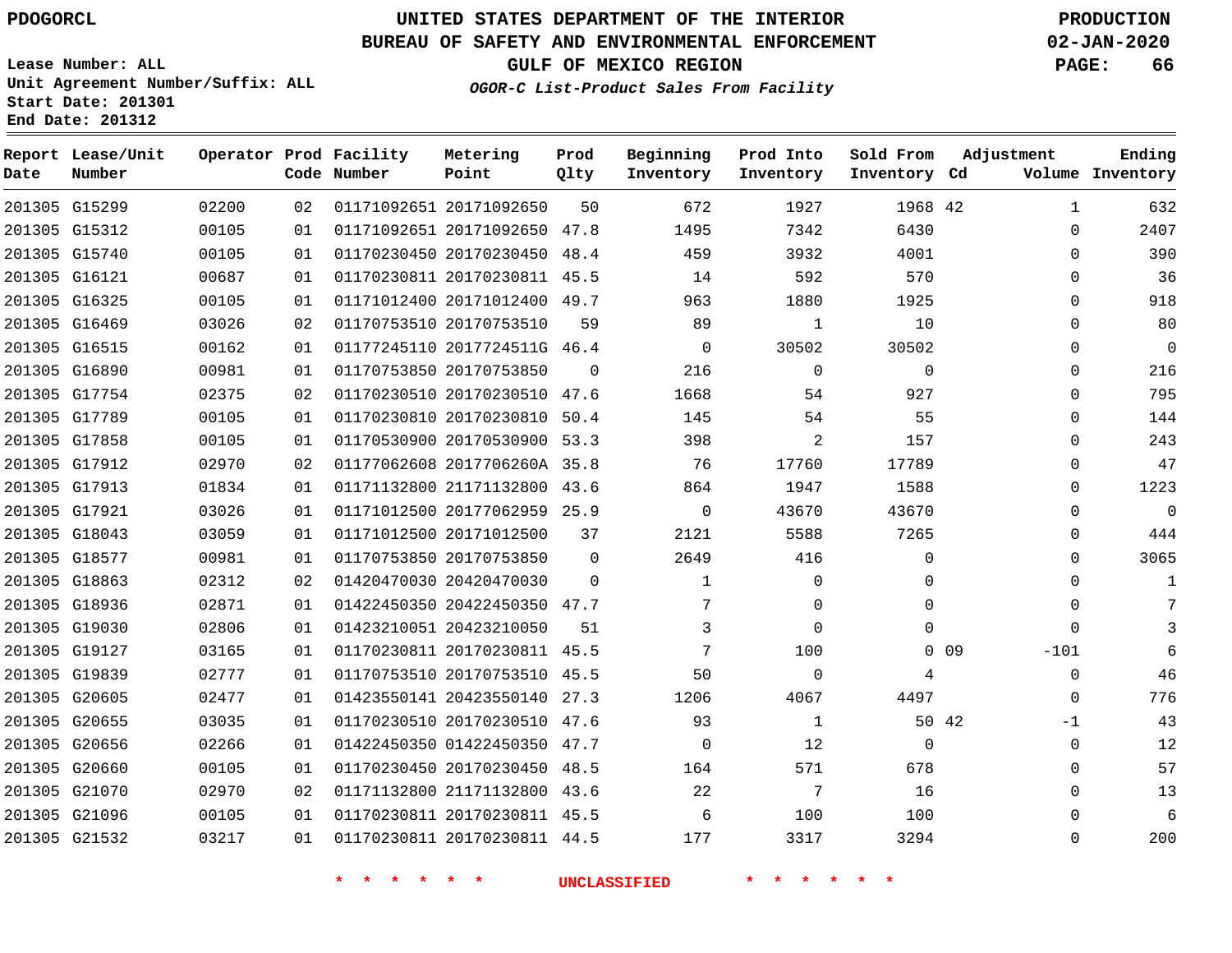G21534

**Date**

**Report Lease/Unit**

**Number**

### **UNITED STATES DEPARTMENT OF THE INTERIOR PDOGORCL PRODUCTION**

**Prod Qlty**

#### **BUREAU OF SAFETY AND ENVIRONMENTAL ENFORCEMENT 02-JAN-2020**

**Lease Number: ALL Unit Agreement Number/Suffix: ALL Start Date: 201301 End Date: 201312**

**Operator Prod Facility**

**Code Number**

20170230811 45.5

**Metering Point**

**OGOR-C List-Product Sales From Facility**

**Sold From Inventory**

**Prod Into Inventory**

**Beginning Inventory**

**GULF OF MEXICO REGION PAGE: 67**

**Inventory Cd Volume**

**Adjustment**

 -1  $\Omega$   $\Omega$  $\Omega$  $\Omega$  $\Omega$  -1  $\Omega$ -1  $\overline{0}$ -1  $\Omega$  $\Omega$   $\Omega$   $\Omega$   $\Omega$ 

**Ending**

|                                |                |          | * * * * * * |                                                         |          | <b>INCLASSIFIED</b> | * * * *           |                     |       |
|--------------------------------|----------------|----------|-------------|---------------------------------------------------------|----------|---------------------|-------------------|---------------------|-------|
| 201305 G23481                  | 00981          | 01       |             | 01170753850 20170753850                                 | 0        | 1089                | 206               | 0                   |       |
| 201305 G23480                  | 00981          | 01       |             | 01170753850 20170753850                                 | 0        | 621                 | $\mathbf 0$       | 0                   |       |
| 201305 G23473                  | 00981          | 01       |             | 01170753850 20170753850                                 | 0        | 64                  | 0                 | 0                   |       |
| 201305 G23199                  | 00105          | 01       |             | 01170230450 20170230450 48.5                            |          | 248                 | 3987              | 3840                |       |
| 201305 G23181                  | 01978          | 02       |             | 01423210051 20423210050                                 | $\Omega$ | 120                 | 0                 | $\mathbf 0$         |       |
| 201305 G23125                  | 02312          | 02       |             | 01420470030 20420470030                                 | $\Omega$ | 18                  | $\Omega$          | $\mathbf 0$         |       |
| 201305 G22840                  | 00730          | 01       |             | 01608103650 20608103650 31.2                            |          | 2                   | 1015              | 1015                |       |
| 201305 G22792                  | 03035          | 01       |             | 01177258041 01177258041                                 | 29       | 281                 | 1174              | 0                   |       |
| 201305 G22781                  | 03035          | 01       |             | 01170754751 01170754751                                 | 0        | 2297                | 14                | 0                   |       |
| 201305 G22699                  | 00730          | 01       |             | 01171012500 20171012500                                 | 37       | 1617                | 3828              | 5141 42             |       |
| 201305 G22621                  | 01834          | 01       |             | 01171132800 21171132800 43.6                            |          | 5403                | 9007              | 8140                |       |
| 201305 G22613                  | 02655          | 02       |             | 01171132800 21171132800 43.6                            |          | 118                 | 245               | 205                 |       |
| 201305 G22605                  | 01834          | 01       |             | 01171132800 21171132800 43.6                            |          | 473                 | 788               | 712 42              |       |
| 201305 G22549                  | 02222          | 01       |             | 01170530900 20170530900 53.3                            |          | 7                   | $\mathbf 0$       | 3                   |       |
| 201305 G22513                  | 02579          | 02       |             | 01170230500 20170230500 42.6                            |          | 230                 | 1404              | 1217                |       |
| 201305 G22510                  | 00162          | 01       |             | 01170230810 20170230810 50.4                            |          | 3836                | 1528              | 1487 42             |       |
| 201305 G22505                  | 02375          | 02       |             | 01170230811 20170230811 45.5                            |          | 130                 | 2072              | 2077                |       |
| 201305 G22501                  | 00078          | 01       |             | 01170230400 20170230400 51.6                            |          | 94                  | 361               | 361 42              |       |
| 201305 G22268                  | 02777          | 01       |             | 01170230810 2042709015I 43.2                            |          | $\mathbf 0$         | 253               | 253                 |       |
| 201305 G22246                  | 01284          | 02       |             | 01423210051 20170230500 42.6                            |          | $\overline{2}$      | 9                 | 8                   |       |
| 201305 G22236                  | 00105          | 01       |             | 01170230450 20170230450 48.5                            |          | 33                  | 216               | 228                 |       |
| 201305 G22219                  | 03033          | 01       |             | 01423210051 20423210050                                 | $\Omega$ | 97                  | 0                 | $\mathbf{0}$        |       |
| 201305 G21826                  | 00981          | 01       |             | 01170753850 20170753850                                 | $\Omega$ | 8                   | $\mathbf 0$       | 0                   |       |
| 201305 G21655<br>201305 G21825 | 01834<br>00981 | 01<br>01 |             | 01171132800 21171132800 43.6<br>01170753850 20170753850 | $\Omega$ | 2997<br>486         | $\mathbf 0$<br>52 | 1704<br>$\mathbf 0$ |       |
| 201305 G21652                  | 01834          | 01       |             | 01171132800 21171132800 43.6                            |          | 5                   | 19                | 3                   |       |
| 201305 G21580                  | 03035          | 01       |             | 01170230811 20170230811 45.5                            |          | $\mathbf 0$         | 39                |                     | 36 42 |
|                                |                |          |             |                                                         |          |                     |                   |                     |       |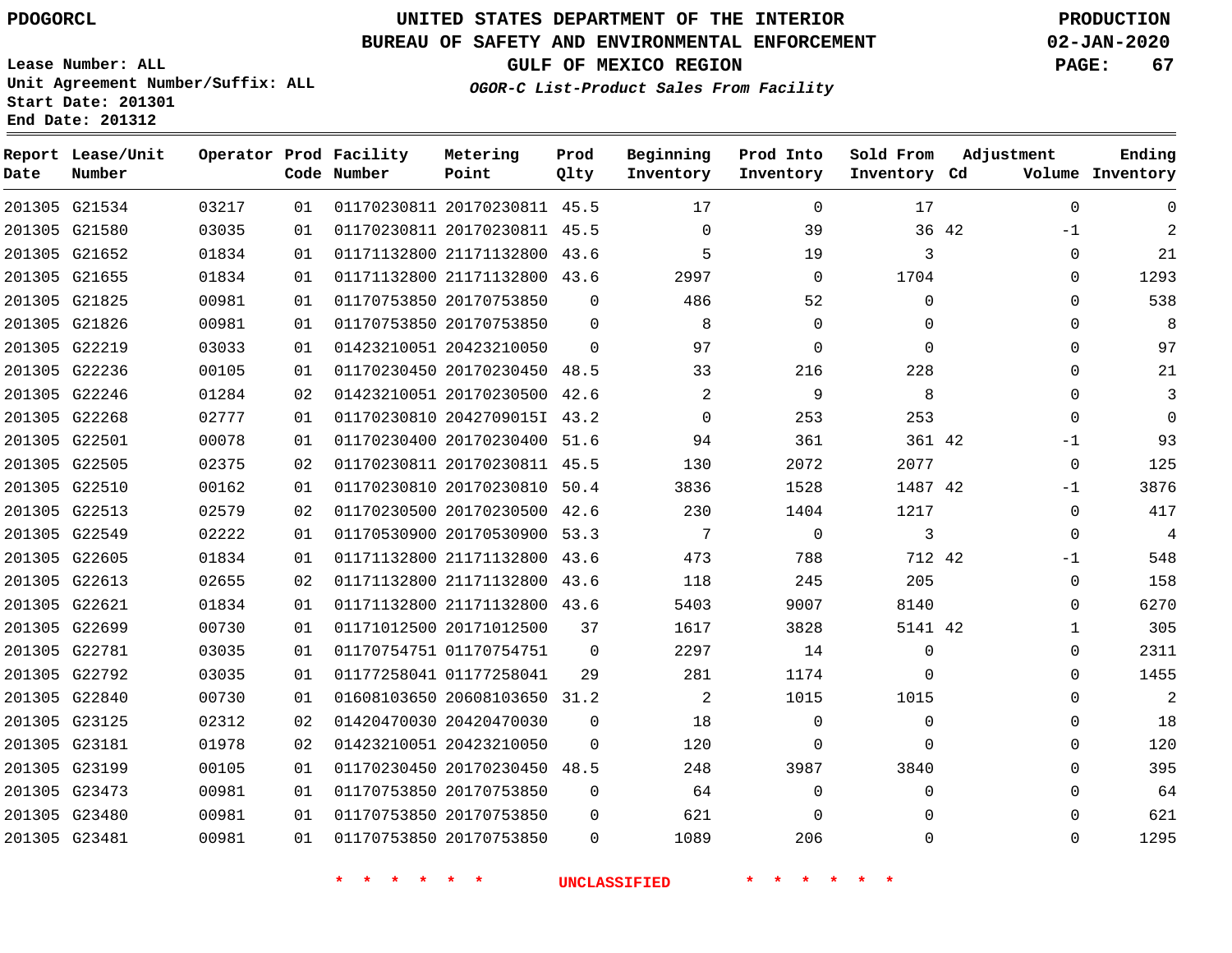### **BUREAU OF SAFETY AND ENVIRONMENTAL ENFORCEMENT 02-JAN-2020**

**OGOR-C List-Product Sales From Facility**

**GULF OF MEXICO REGION PAGE: 68**

**Lease Number: ALL Unit Agreement Number/Suffix: ALL Start Date: 201301 End Date: 201312**

| Date | Report Lease/Unit<br>Number |       |    | Operator Prod Facility<br>Code Number | Metering<br>Point            | Prod<br>Qlty | Beginning<br>Inventory | Prod Into<br>Inventory | Sold From<br>Inventory Cd | Adjustment   | Ending<br>Volume Inventory |
|------|-----------------------------|-------|----|---------------------------------------|------------------------------|--------------|------------------------|------------------------|---------------------------|--------------|----------------------------|
|      | 201305 G23528               | 00981 | 01 |                                       | 01170753850 20170753850      | $\Omega$     | 1358                   | $\Omega$               | $\Omega$                  | $\Omega$     | 1358                       |
|      | 201305 G23529               | 00981 | 01 |                                       | 01170753850 20170753850      | $\Omega$     | 2700                   | 178                    | $\Omega$                  | $\Omega$     | 2878                       |
|      | 201305 G23730               | 03217 | 01 |                                       | 01170230810 20170230811 45.5 |              | 4                      | 75                     | 74                        | $\Omega$     | 5                          |
|      | 201305 G23735               | 00162 | 01 |                                       | 01170230810 20170230810      | 50.3         | $\Omega$               | 598                    | 598                       | 0            | $\Omega$                   |
|      | 201305 G23736               | 02312 | 02 |                                       | 01170230810 20170230810 50.4 |              | 140                    | 7                      | 41                        | $\mathbf 0$  | 106                        |
|      | 201305 G23851               | 02503 | 02 |                                       | 01171012400 20171012400 49.7 |              | $\mathbf 0$            | 10906                  | 5578 42                   | -1           | 5327                       |
|      | 201305 G23956               | 03217 | 01 |                                       | 01170753510 20170753510      | 59           | 1792                   | 282                    | 235                       | $\Omega$     | 1839                       |
|      | 201305 G24425               | 02312 | 02 |                                       | 01170230810 20170230810 50.4 |              | 170                    | 569                    | 205                       | $\mathbf 0$  | 534                        |
|      | 201305 G24710               | 02058 | 01 |                                       | 01170230811 20170230811 45.5 |              | 62                     | 917                    | 923 42                    | -1           | 55                         |
|      | 201305 G24730               | 00105 | 01 |                                       | 01170230810 20170230810 50.4 |              | 56                     | 571                    | 174                       | 0            | 453                        |
|      |                             |       | 01 |                                       | 01170230500 20170230500 42.6 |              | 220                    | 1574                   | 1326                      | 0            | 468                        |
|      |                             |       |    |                                       |                              |              | 276                    | 2145                   | 1500                      | 0            | 921                        |
|      | 201305 G24791               | 02989 | 01 |                                       | 01171131600 20171131600 44.2 |              | 57                     | 299                    | 341                       | $\Omega$     | 15                         |
|      | 201305 G24878               | 02628 | 02 |                                       | 01171092651 20171092650 47.9 |              | 634                    | 789                    | 1164                      | $\Omega$     | 259                        |
|      | 201305 G24883               | 02628 | 02 |                                       | 01171092651 20171092650 47.9 |              | 214                    | 1205                   | 1027                      | 0            | 392                        |
|      | 201305 G24898               | 02807 | 01 |                                       | 01171012300 20171012300 38.4 |              | 252                    | 4122                   | 1806                      | $\Omega$     | 2568                       |
|      | 201305 G24924               | 01834 | 01 |                                       | 01171132800 21171132800 43.6 |              | 3608                   | 5503                   | 5147                      | $\Omega$     | 3964                       |
|      | 201305 G24926               | 01834 | 01 |                                       | 01171132800 21171132800 43.6 |              | 1                      | $\mathbf 0$            | 1                         | 0            | $\mathbf 0$                |
|      | 201305 G24990               | 01284 | 01 |                                       | 01608103650 20608103650 31.2 |              | 1                      | 593                    | 593                       | 0            | 1                          |
|      | 201305 G25008               | 02777 | 01 |                                       | 01170753510 20170753510 45.5 |              | $\Omega$               | $\Omega$               | $\Omega$                  | $\Omega$     | $\Omega$                   |
|      | 201305 G25514               | 02813 | 02 |                                       | 01423210051 20423210050      | $\Omega$     | 1                      | $\Omega$               | $\Omega$                  | 0            | 1                          |
|      | 201305 G25515               | 02813 | 02 |                                       | 01423210051 20423210050      | $\Omega$     | 2                      | $\Omega$               | $\Omega$                  | $\Omega$     | $\overline{a}$             |
|      | 201305 G25524               | 00105 | 01 |                                       | 01170230450 20170230450      | 48.5         | 219                    | 1380                   | 1462                      | $\Omega$     | 137                        |
|      | 201305 G25561               | 02058 | 02 |                                       | 01170230450 20170230450 48.5 |              | 222                    | 1452                   | 1530                      | 0            | 144                        |
|      | 201305 G25579               | 00105 | 01 |                                       | 01170230810 20170230810 50.4 |              | 58                     | $\mathsf{O}$           | 16                        | $\mathbf{0}$ | 42                         |
|      |                             |       | 01 |                                       | 01170230500 20170230500 42.6 |              |                        | 115                    | 88                        | $\Omega$     | 34                         |
|      |                             |       |    |                                       |                              |              | 65                     | 115                    | 104                       | 0            | 76                         |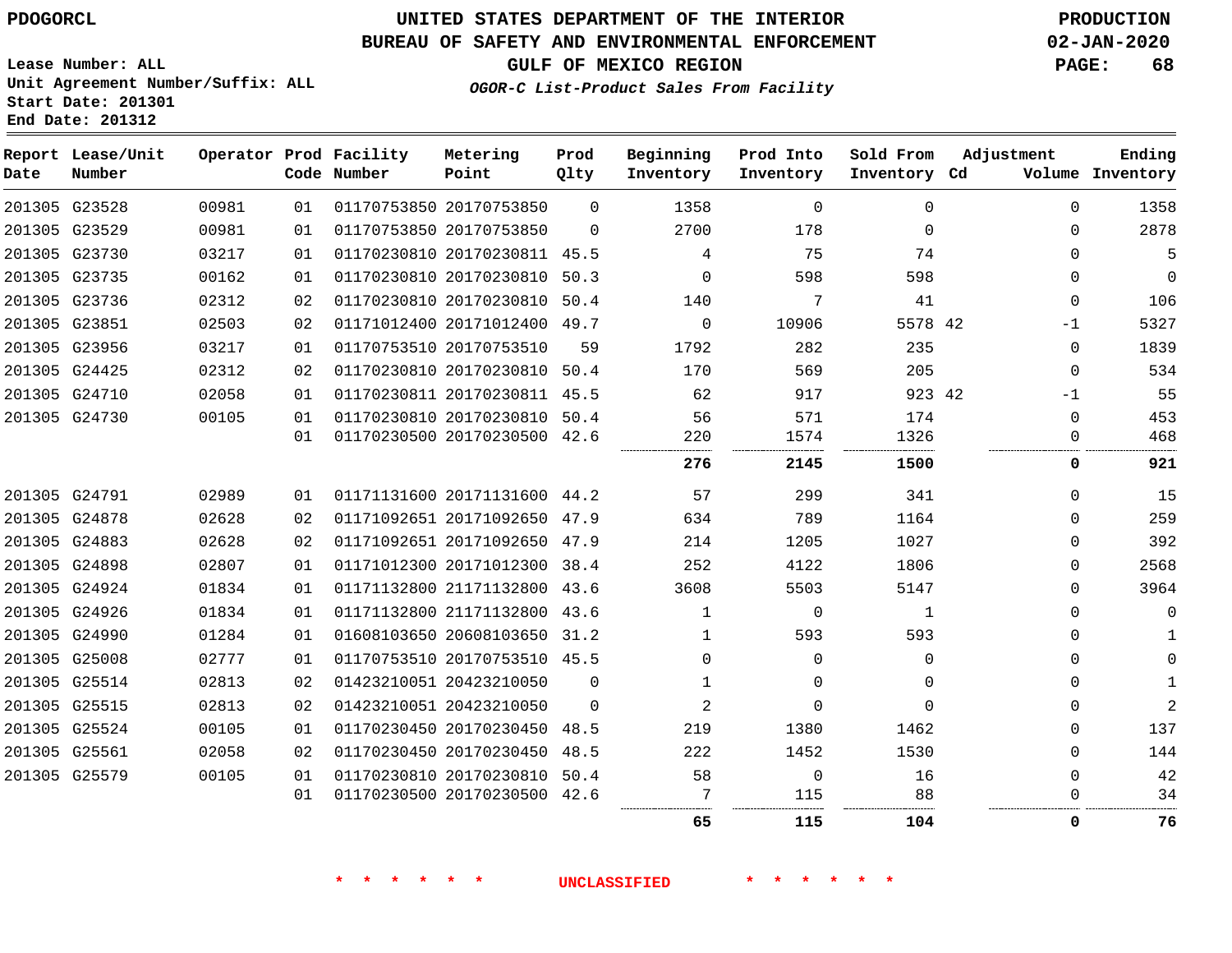**Report Lease/Unit**

**Date**

## **UNITED STATES DEPARTMENT OF THE INTERIOR PDOGORCL PRODUCTION**

**Prod**

**Metering**

#### **BUREAU OF SAFETY AND ENVIRONMENTAL ENFORCEMENT 02-JAN-2020**

**Lease Number: ALL Unit Agreement Number/Suffix: ALL Start Date: 201301 End Date: 201312**

**Operator Prod Facility**

**OGOR-C List-Product Sales From Facility**

**Beginning**

**Prod Into**

**Sold From**

**GULF OF MEXICO REGION PAGE: 69**

**Adjustment**

**Ending**

| Number |       |    | Code Number | <b>Point</b>                 | Qlty     | Inventory           | Inventory                     | Inventory Cd |              | Volume Inventory |
|--------|-------|----|-------------|------------------------------|----------|---------------------|-------------------------------|--------------|--------------|------------------|
| G25605 | 00105 | 01 |             | 01170230810 20170230810 50.4 |          | 5                   | 3                             | 2            | 0            | 6                |
| G25606 | 02375 | 02 |             | 01170230810 20170230810 50.4 |          | 775                 | 264                           | 288          | 0            | 751              |
| G25937 | 03075 | 02 |             | 01170230810 20170230810 50.4 |          | 3520                | 1187                          | 1305 42      | $-1$         | 3401             |
| G26001 | 02628 | 01 |             | 01171132800 21171132800 43.6 |          | 276                 | 334                           | 345          | $\mathbf{0}$ | 265              |
| G26032 | 03059 | 01 |             | 01171012300 20171012300 38.4 |          | 15                  | 64                            | 39           | 0            | 40               |
| G26074 | 01284 | 01 |             | 01177122950 20177122950 31.6 |          | 35                  | 10124                         | 10120        | 0            | 39               |
| G26146 | 01586 | 01 |             | 01177258152 01177258152 44.4 |          | 127                 | $\Omega$                      | $\mathbf 0$  | 0            | 127              |
| G26281 | 02528 | 02 |             | 01170753850 20170753850 27.3 |          | 20                  | $\Omega$                      | $\Omega$     | 0            | 20               |
| G26480 | 01978 | 02 |             | 01423210051 20423210050 70.5 |          | 16                  | $\Omega$                      | $\mathbf 0$  | 0            | 16               |
| G27070 | 03035 | 01 |             | 01171132800 21171132800 43.6 |          | $\mathbf 0$         | 1499                          | 847          | 0            | 652              |
| G27100 | 01978 | 02 |             | 01171012310 20171012310 45.4 |          | 48                  | 167                           | 194          | 0            | 21               |
| G27169 | 01284 | 01 |             | 01171012500 20171012500      | 37       | 2528                | 6621                          | 8623         | 0            | 526              |
| G27173 | 00105 | 01 |             | 01170513800 20170513800 31.9 |          | 4647                | 33837                         | 34463        | 0            | 4021             |
| G27194 | 01586 | 01 |             | 01177258152 01177258152 44.4 |          | 28                  | $\mathbf 0$                   | 0            | 0            | 28               |
| G27214 | 01586 | 02 |             | 01177288152 01177288152      | $\Omega$ | 6                   | $\Omega$                      | $\mathbf 0$  | 0            | 6                |
| G27215 | 01586 | 02 |             | 01177288152 01177288152      | $\Omega$ | 19                  | $\Omega$                      | $\Omega$     | 0            | 19               |
| G27509 | 02970 | 02 |             | 01170230450 20170230450 48.5 |          | 675                 | 5057                          | 5231         | 0            | 501              |
| G27831 | 02795 | 02 |             | 01170530900 20170530900 46.4 |          | 360                 | 2                             | 142          | 0            | 220              |
| G27927 | 02503 | 02 |             | 01171092651 20171092650 47.9 |          | 267                 | 1149                          | 1040 42      | $\mathbf{1}$ | 377              |
| G27949 | 02871 | 01 |             | 01171012500 20171012500      | 37       | 220                 | 394                           | 582 42       | $-1$         | 31               |
| G27988 | 00730 | 01 |             | 01608103650 20608103650 31.2 |          | 234                 | 117926                        | 117982       | 0            | 178              |
| G30654 | 02777 | 02 |             | 01170230810 20170230810 42.1 |          | 544                 | 149                           | 192          | 0            | 501              |
| G31003 | 02579 | 02 |             | 01423210051 20423210050      | $\Omega$ | 27                  | $\Omega$                      | $\mathbf 0$  | 0            | 27               |
| G31040 | 02058 | 02 |             | 01170230450 20170230450 48.5 |          | 620                 | 4867                          | 5005         | 0            | 482              |
| G31304 | 02714 | 01 |             | 01170230811 20170230811 45.5 |          | 55                  | 717                           | 729          | 0            | 43               |
| G31369 | 02628 | 01 |             | 01171012300 20171012300 38.4 |          | 12122               | 34628                         | 25180        | 0            | 21570            |
| G32113 | 02477 | 01 |             | 01170230811 20170230811 45.5 |          | 529                 | 7100                          | 7201         | 0            | 428              |
| G32197 | 01284 | 02 |             | 01171012500 20171012500      | 37       | 138                 | 739                           | 818          | 0            | 59               |
|        |       |    | $\star$     | $\star$<br>一大                |          | <b>UNCLASSIFIED</b> | $\star$<br>$\star$<br>$\star$ |              |              |                  |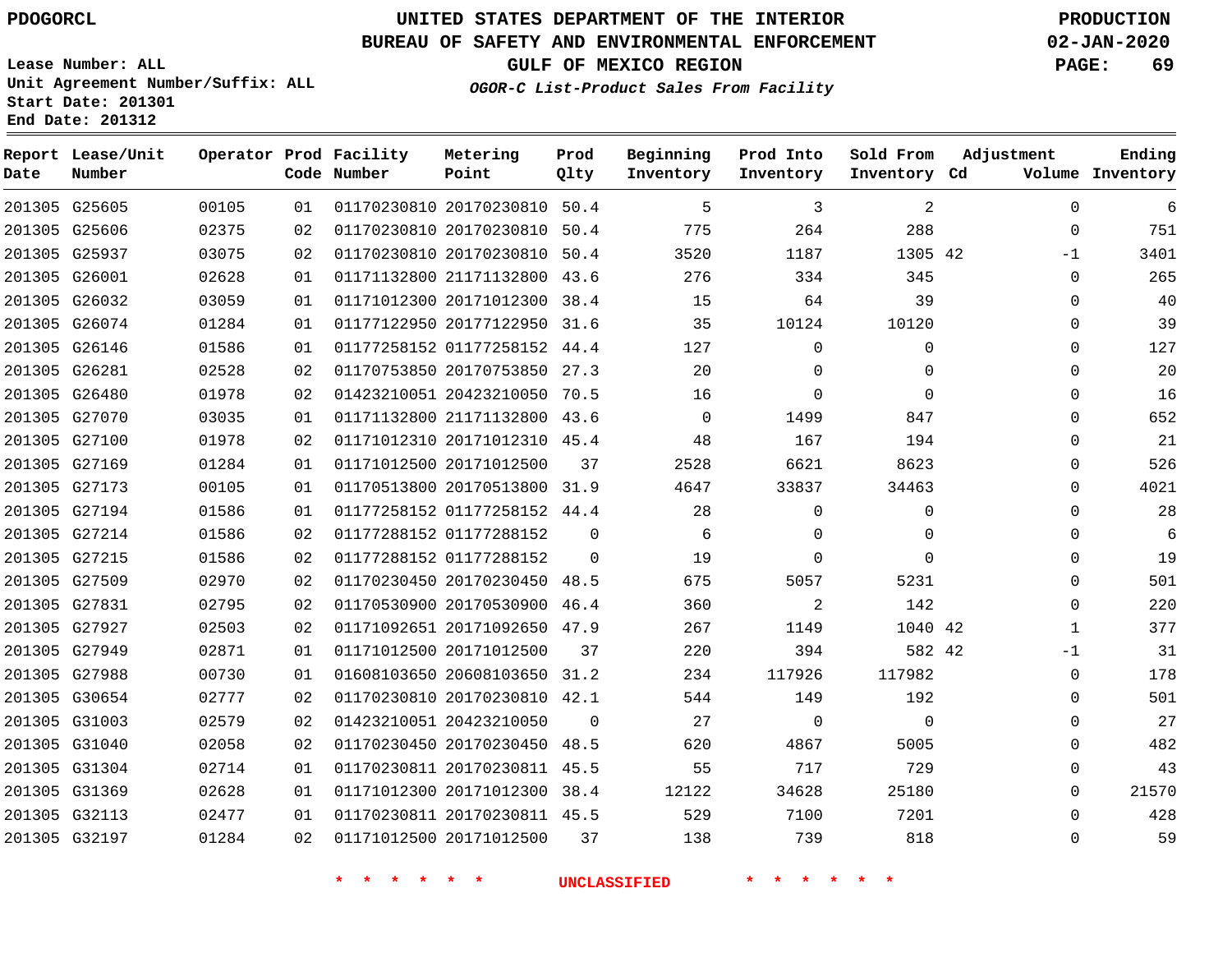**End Date: 201312**

**Report Lease/Unit**

# **UNITED STATES DEPARTMENT OF THE INTERIOR PDOGORCL PRODUCTION**

#### **BUREAU OF SAFETY AND ENVIRONMENTAL ENFORCEMENT 02-JAN-2020**

**Lease Number: ALL Unit Agreement Number/Suffix: ALL Start Date: 201301**

**Operator Prod Facility**

**GULF OF MEXICO REGION PAGE: 70**

**Prod**

**Metering**

**Ending**

**OGOR-C List-Product Sales From Facility**

**Beginning**

**Prod Into**

**Sold From Adjustment**

| Date   | Number        |       |    | Code Number | Point                        | Qlty | Inventory   | Inventory | Inventory Cd |          | Volume Inventory |
|--------|---------------|-------|----|-------------|------------------------------|------|-------------|-----------|--------------|----------|------------------|
|        | 201305 G32231 | 01284 | 01 |             | 01171012500 20171012500      | 37   | $\mathbf 0$ | 734       | 675          | $\Omega$ | 59               |
|        | 201305 G32267 | 00105 | 01 |             | 01177298272 01177298272 43.3 |      | 14          | 8         | 14           | 0        | 8                |
|        | 201305 G32268 | 00105 | 01 |             | 01177298272 01177298272 43.3 |      | 48          | 55        | 51           | 0        | 52               |
|        | 201305 G33388 | 02967 | 01 |             | 01420470030 20420470030 49.4 |      | 116         | $\Omega$  | $\Omega$     | $\Omega$ | 116              |
|        | 201305 G33407 | 02967 | 02 |             | 01170230810 20170230810 42.1 |      | 140         | 41        | 50           | 0        | 131              |
|        | 201305 G33408 | 03075 | 02 |             | 01422450350 20422450350 47.7 |      | 864         | 28        | $\Omega$     | $\Omega$ | 892              |
|        | 201305 G33596 | 02503 | 02 |             | 01171132000 20171132000      | 42.2 | $\mathbf 0$ | 2909      | 2850         | $\Omega$ | 59               |
| 201306 | 00016         | 02375 | 01 |             | 01170513700 20170513700 21.8 |      | 2511        | 27289     | 28537        | 0        | 1263             |
| 201306 | 00026         | 02375 | 01 |             | 01170513700 20170513700      | 21.8 | 4138        | 47903     | 49823        | 0        | 2218             |
| 201306 | 00032         | 02375 | 01 |             | 01170513700 20170513700 31.4 |      | 330         | 3435      | 3606         | 0        | 159              |
| 201306 | 00033         | 02375 | 01 |             | 01170513700 20170513700 31.4 |      | 1036        | 9104      | 9718 42      | -1       | 421              |
| 201306 | 00049         | 00105 | 01 |             | 01171012300 20171012300      | 38.2 | 541         | 0         | 541          | 0        | $\mathbf 0$      |
| 201306 | 00050         | 00105 | 01 |             | 01171012300 20171012300      | 38.2 | 12          | 0         | 12           | 0        | 0                |
| 201306 | 00052         | 00105 | 01 |             | 01171012300 20171012300      | 38.2 | 7           | 0         | 7            | 0        | $\mathbf 0$      |
| 201306 | 00079         | 01834 | 01 |             | 01170230810 20170230810 50.2 |      | 381         | 194       | 172          | $\Omega$ | 403              |
| 201306 | 00081         | 00105 | 01 |             | 01170231300 01170231300      | 42   | 0           | 757       | 757          | O        | $\mathbf 0$      |
| 201306 | 00090         | 03035 | 01 |             | 01170230810 20170230810 50.2 |      | 199         | 22        | 66           | O        | 155              |
| 201306 | 00184         | 03147 | 02 |             | 01170230810 20170230810 50.2 |      | 1076        | 236       | 393          | 0        | 919              |
| 201306 | 00196         | 02266 | 01 |             | 01171012300 20171012300 38.2 |      | 6965        | 12943     | 11952        | 0        | 7956             |
| 201306 | 00244         | 00105 | 01 |             | 01170231300 01170231300      | 42   | 0           | 6831      | 6831         | 0        | $\mathbf 0$      |
| 201306 | 00247         | 00105 | 01 |             | 01170231300 01170231300      | 42   | 0           | 852       | 852          | 0        | $\mathbf 0$      |
| 201306 | 00253         | 01284 | 02 |             | 01170230810 20170230810 50.2 |      | 81          | 0         | 24           | $\Omega$ | 57               |
|        |               | 02375 | 02 |             | 01170230810 20170230810 50.4 |      | 27          | 0         | 8            | 0        | 19               |
|        |               |       |    |             |                              |      | 108         | 0         | 32           | 0        | 76               |
| 201306 | 00317         | 02970 | 02 |             | 01171012310 20171012310 45.1 |      | 16          | 99        | 103          | 0        | 12               |
| 201306 | 00353         | 02266 | 01 |             | 01170754800 20170754800      | 28.1 | 534         | 1646      | 1997         | 0        | 183              |
| 201306 | 00367         | 02375 | 01 |             | 01170513700 20170513700 21.8 |      | 143         | 1557      | 1628         | 0        | 72               |
| 201306 | 00424         | 03035 | 01 |             | 01171012400 20171012400 50.8 |      | 460         | 854       | 1001 42      | $-1$     | 312              |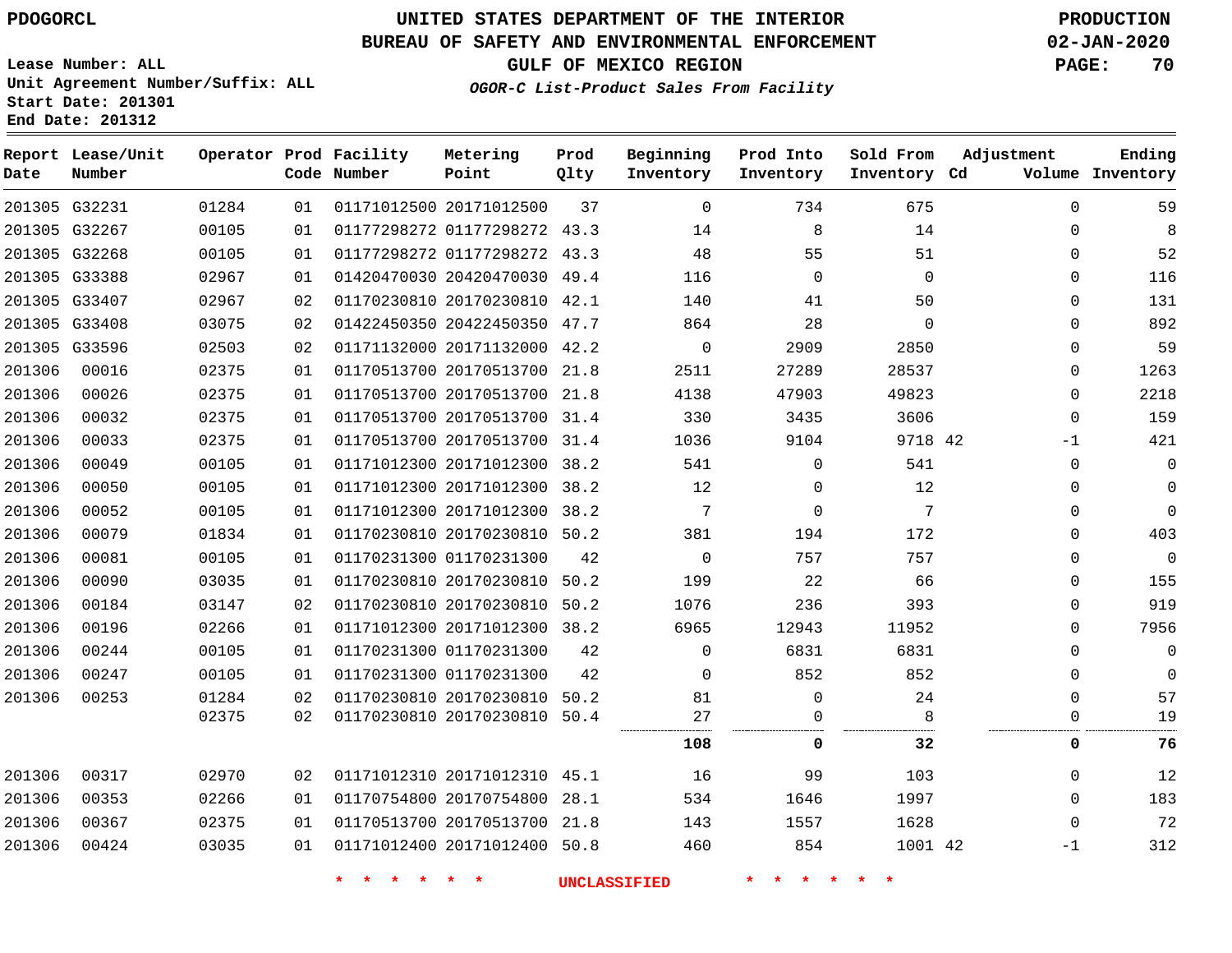### **BUREAU OF SAFETY AND ENVIRONMENTAL ENFORCEMENT 02-JAN-2020**

**OGOR-C List-Product Sales From Facility**

**GULF OF MEXICO REGION PAGE: 71**

**Lease Number: ALL Unit Agreement Number/Suffix: ALL Start Date: 201301 End Date: 201312**

| Date   | Report Lease/Unit<br>Number |       |    | Operator Prod Facility<br>Code Number | Metering<br>Point            | Prod<br>Qlty | Beginning<br>Inventory | Prod Into<br>Inventory | Sold From<br>Inventory Cd | Adjustment  | Ending<br>Volume Inventory |
|--------|-----------------------------|-------|----|---------------------------------------|------------------------------|--------------|------------------------|------------------------|---------------------------|-------------|----------------------------|
| 201306 | 00434                       | 01284 | 01 |                                       | 01177112605 2017711260Y 31.3 |              | 43                     | 3266                   | 3271                      | $\Omega$    | 38                         |
| 201306 | 00453                       | 01284 | 01 |                                       | 01177112605 2017711260Y 31.3 |              | 29                     | 3045                   | 3040                      | 0           | 34                         |
| 201306 | 00466                       | 03035 | 01 |                                       | 01171012400 20171012400 50.8 |              | 6760                   | 16960                  | 17520                     | $\mathbf 0$ | 6200                       |
| 201306 | 00479                       | 00105 | 01 |                                       | 01171012500 20171012500 36.4 |              | 296                    | 2310                   | 1582                      | 0           | 1024                       |
| 201306 | 00487                       | 03033 | 01 |                                       | 01171132800 21171132800 44.4 |              | 5851                   | 1056                   | 1911                      | 0           | 4996                       |
| 201306 | 00495                       | 03033 | 01 |                                       | 01171132800 21171132800 44.4 |              | 1174                   | 132                    | 383                       | 0           | 923                        |
| 201306 | 00518                       | 03033 | 01 |                                       | 01170230450 20170230450 52.3 |              | 75                     | 422                    | 391                       | 0           | 106                        |
| 201306 | 00526                       | 00105 | 01 |                                       | 01170230810 20170230810 50.1 |              | 1223                   | 283                    | 451                       | 0           | 1055                       |
| 201306 | 00541                       | 03033 | 01 |                                       | 01170530900 20170530900 55.1 |              | 2545                   | 0                      | 145                       | 0           | 2400                       |
| 201306 | 00560                       | 00687 | 01 |                                       | 01171131600 20171131600 42.1 |              | 19                     | 435                    | 441                       | 0           | 13                         |
| 201306 | 00577                       | 03059 | 01 |                                       | 01171012300 20171012300 38.2 |              | 12561                  | 23020                  | 21432                     | 0           | 14149                      |
| 201306 | 00593                       | 01834 | 01 |                                       | 01171012300 20171012300 38.2 |              | 11155                  | 9581                   | 9089                      | $\Omega$    | 11647                      |
|        |                             | 03033 | 01 |                                       | 01171012300 20171012300 38.2 |              | 929                    | 2991                   | 2082                      | 0           | 1838                       |
|        |                             |       |    |                                       |                              |              | 12084                  | 12572                  | 11171                     | 0           | 13485                      |
| 201306 | 00605                       | 02899 | 01 |                                       | 01170573602 20170573602      | 48           | 715                    | 7223                   | 7480                      | $\Omega$    | 458                        |
| 201306 | 00680                       | 03033 | 01 |                                       | 01170230700 20170230700 41.9 |              | 487                    | 2739                   | 2544 42                   | $-1$        | 681                        |
| 201306 | 00691                       | 02312 | 02 |                                       | 01170754201 01170754201 37.1 |              | 1140                   | 880                    | 887                       | $\mathbf 0$ | 1133                       |
| 201306 | 00694                       | 02266 | 01 |                                       | 01170754800 20170754800 28.1 |              | 1906                   | 7157                   | 6889                      | $\mathbf 0$ | 2174                       |
| 201306 | 00697                       | 02266 | 01 |                                       | 01170754800 20170754800 28.1 |              | 642                    | 2248                   | 2402                      | 0           | 488                        |
| 201306 | 00758                       | 00105 | 01 |                                       | 01170230810 20170230810 50.1 |              | 2468                   | 753                    | 965                       | 0           | 2256                       |
| 201306 | 00763                       | 01284 | 01 |                                       | 01170230810 20170230810 50.2 |              | 69                     | 25                     | 28                        | $\mathbf 0$ | 66                         |
| 201306 | 00775                       | 01834 | 01 |                                       | 01171131600 20171131600 42.1 |              | 139                    | 4684                   | 4687                      | 0           | 136                        |
| 201306 | 00796                       | 02628 | 01 |                                       | 01171012300 20171012300 38.2 |              | 8567                   | 14043                  | 13976                     | $\mathbf 0$ | 8634                       |
| 201306 | 00797                       | 00105 | 01 |                                       | 01171012300 20171012300      | 38.2         | 1301                   | 1162                   | 1749                      | $\mathbf 0$ | 714                        |
| 201306 | 00819                       | 00078 | 01 |                                       | 01171132800 21171132800 44.4 |              | 72                     | 36                     | 30                        | $\mathbf 0$ | 78                         |
| 201306 | 00839                       | 02451 | 01 |                                       | 01170513800 20170513800 32.2 |              | 448                    | 2723                   | 2944                      | $\mathbf 0$ | 227                        |
|        | 201306 754302006A           | 00078 | 01 |                                       | 01170573601 20170573601 26.6 |              | 88                     | 739                    | 758                       | $\mathbf 0$ | 69                         |
|        | 201306 754303001A           | 00059 | 01 |                                       | 01170230811 20170230811 46.3 |              | 56                     | 1663                   | 1138 09                   | $-367$      | 214                        |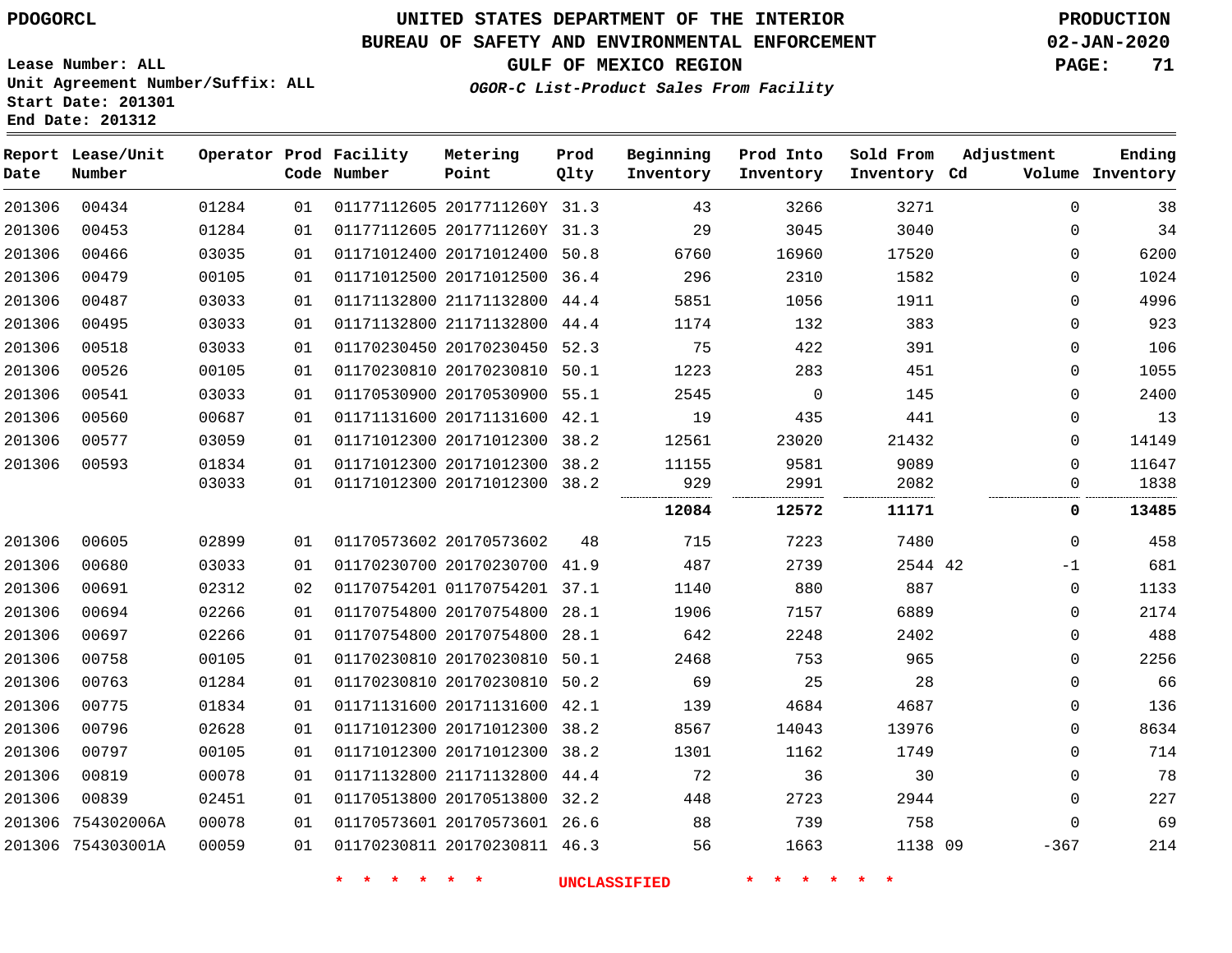**Lease Number: ALL**

**Start Date: 201301 End Date: 201312**

# **UNITED STATES DEPARTMENT OF THE INTERIOR PDOGORCL PRODUCTION**

#### **BUREAU OF SAFETY AND ENVIRONMENTAL ENFORCEMENT 02-JAN-2020**

**Unit Agreement Number/Suffix: ALL**

**GULF OF MEXICO REGION PAGE: 72**

**OGOR-C List-Product Sales From Facility**

| Date | Report Lease/Unit<br>Number |       |    | Operator Prod Facility<br>Code Number | Metering<br>Point            | Prod<br>Qlty | Beginning<br>Inventory | Prod Into<br>Inventory | Sold From<br>Inventory Cd |                 | Adjustment   | Ending<br>Volume Inventory |
|------|-----------------------------|-------|----|---------------------------------------|------------------------------|--------------|------------------------|------------------------|---------------------------|-----------------|--------------|----------------------------|
|      | 201306 754306012A           | 01207 | 01 |                                       | 01608128270 20608128270      | 25.6         | 60343                  | 168280                 |                           | 0 <sub>09</sub> | $-131182$    | 97441                      |
|      | 201306 754306013A           | 01207 | 01 |                                       | 01608128270 20608128270      | 25.6         | 85178                  | 206966                 |                           | 0 09            | $-160818$    | 131326                     |
|      | 201306 754307005A           | 00078 | 01 |                                       | 01170573601 20170573601      | 26.6         | 44                     | 394                    | 402 42                    |                 | 1            | 37                         |
|      | 201306 754307017A           | 02970 | 02 |                                       | 01171132800 20170230811 46.3 |              | 179                    | 5346                   | 4837                      |                 | $\Omega$     | 688                        |
|      | 201306 754309002A           | 00981 | 01 |                                       | 01170753850 20170753850      | $\Omega$     | 1037                   | 51                     | $\Omega$                  |                 | $\Omega$     | 1088                       |
|      | 201306 754310009A           | 00078 | 01 |                                       | 01170573601 20170573601      | 26.6         | 111                    | 1437                   | 1415                      |                 | 0            | 133                        |
|      | 201306 754315006A           | 02266 | 01 |                                       | 01170754800 20170754800      | 28.1         | 215                    | 836                    | 803                       |                 | $\Omega$     | 248                        |
|      | 201306 7543880060           | 00105 | 01 |                                       | 01170230450 20170230450      | 46.5         | 24                     | 131                    | 122                       |                 | $\Omega$     | 33                         |
|      | 201306 7543890080           | 02375 | 01 |                                       | 01170513700 20170513700      | 31.8         | 207                    | 2375                   | 2471 42                   |                 | $-1$         | 110                        |
|      | 201306 7543890220           | 00105 | 01 |                                       | 01608158271 01608158271      | 23.3         | $\overline{0}$         | 70                     | 70                        |                 | 0            | $\overline{0}$             |
|      | 201306 7543900080           | 00105 | 01 |                                       | 01177245111 01177245111      | $\Omega$     | 169                    | 72                     | $\Omega$                  |                 | $\Omega$     | 241                        |
|      | 201306 7543930100           | 03026 | 02 |                                       | 01170230450 20170230450 49.6 |              | 72                     | 468                    | 423 42                    |                 | 1            | 118                        |
|      | 201306 7543930200           | 00105 | 01 |                                       | 01171012310 20171012310 45.1 |              | 1432                   | 10899                  | 10994                     |                 | $\Omega$     | 1337                       |
|      |                             | 01284 | 01 |                                       | 0117709260L 2017709260L      | 40           | 0                      | 803                    | 803                       |                 | 0            | $\mathbf 0$                |
|      |                             |       |    |                                       |                              |              | 1432                   | 11702                  | 11797                     |                 | 0            | 1337                       |
|      | 201306 7543940080           | 03035 | 01 |                                       | 01170230811 20170230811 46.3 |              | 16                     | 389                    | 355                       |                 | $\Omega$     | 50                         |
|      | 201306 754395019A           | 00105 | 01 |                                       | 01420390101 01420390101      | $\Omega$     | 69                     | $\overline{0}$         | $\overline{0}$            |                 | $\Omega$     | 69                         |
|      | 201306 754396015A           | 01284 | 01 |                                       | 01608103650 20608103650 32.3 |              | 9                      | 5470                   | 5467                      |                 | $\Omega$     | 12                         |
|      | 201306 8910020210           | 02451 | 01 |                                       | 01170513800 20170513800      | 32.2         | 16323                  | 112893                 | 119802                    |                 | $\Omega$     | 9414                       |
|      | 201306 8910024540           | 02451 | 01 |                                       | 01170513800 20170513800      | 32.2         | 9256                   | 74245                  | 77310                     |                 | $\mathbf{0}$ | 6191                       |
|      | 201306 8910029320           | 02375 | 01 |                                       | 01170513700 20170513700      | 31.4         | 6300                   | 109052                 | 110301 42                 |                 | $-2$         | 5049                       |
|      | 201306 8910034440           | 00730 | 01 |                                       | 01170513700 20170513700      | 36.5         | 741                    | 5002                   | 5512 42                   |                 | $\mathbf{1}$ | 232                        |
|      |                             | 02375 | 01 |                                       | 01170513700 20170513700      | 36.5         | 5791                   | 70628                  | 73149                     |                 | 0            | 3270                       |
|      |                             |       |    |                                       |                              |              | 6532                   | 75630                  | 78661                     |                 | 1            | 3502                       |
|      | 201306 8910039150           | 00078 | 01 |                                       | 01170573601 20170573601      | 26.6         | 1678                   | 22361                  | 21962 42                  |                 | $-3$         | 2074                       |
|      | 201306 8910086400           | 02893 | 02 |                                       | 01171012400 20171012400      | 50.8         | 226                    | 555                    | 579 42                    |                 | 1            | 203                        |
|      | 201306 8910087670           | 02312 | 01 |                                       | 01170754201 01170754201 37.1 |              | 559                    | 584                    | 433 42                    |                 | $-2$         | 708                        |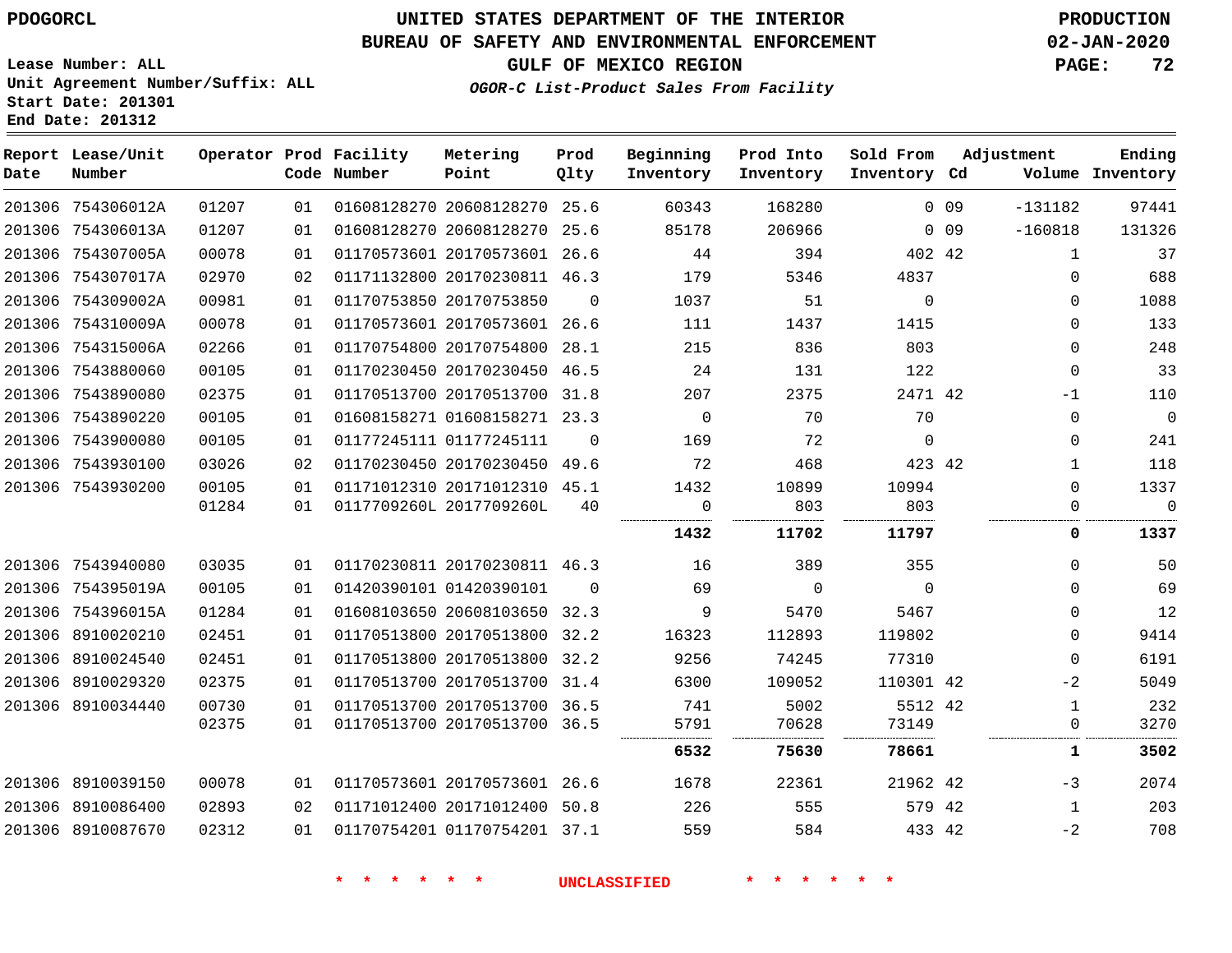8910087840 8910088160

**Report Lease/Unit**

**Number**

## **UNITED STATES DEPARTMENT OF THE INTERIOR PDOGORCL PRODUCTION**

**Prod Qlty**

#### **BUREAU OF SAFETY AND ENVIRONMENTAL ENFORCEMENT 02-JAN-2020**

**Lease Number: ALL Unit Agreement Number/Suffix: ALL Start Date: 201301 End Date: 201312**

> 

**Operator Prod Facility**

**Code Number**

**Metering Point**

 

**GULF OF MEXICO REGION PAGE: 73**

**Inventory Cd Volume**

**Adjustment**

 

 

**Ending**

# **OGOR-C List-Product Sales From Facility**

**Beginning Inventory**

 20177122606 48.8 21171132800 44.4 20170513700 27.6 42 54.6 54.5 54.6 27.6 27.6 

**Prod Into Inventory** **Sold From Inventory**

| 201306 8910089160  | 02375 | 01 | 01170513700 20170513700 27.6 |      | 496  | 5825  | 6052 42 | 1           | 270            |
|--------------------|-------|----|------------------------------|------|------|-------|---------|-------------|----------------|
| 201306 891008927AE | 00078 | 01 | 01170230400 20170230400 54.6 |      | 24   | 175   | 138     | $\Omega$    | 61             |
| 201306 891008927AG | 00078 | 01 | 01170230400 20170230400 54.5 |      | 165  | 503   | 493 42  | 1           | 176            |
| 201306 891008927Y  | 00078 | 01 | 01170230400 20170230400 54.6 |      | 30   | 166   | 138     | $\Omega$    | 58             |
| 201306 8910116580  | 02375 | 01 | 01170513700 20170513700 27.6 |      | 300  | 2543  | 2724 42 | -1          | 118            |
| 201306 8910116740  | 02375 | 01 | 01170513700 20170513700 27.6 |      | 631  | 7591  | 7871    | $\Omega$    | 351            |
| 201306 8910116770  | 02375 | 01 | 01170513700 20170513700 27.6 |      | 266  | 2264  | 2425    | $\Omega$    | 105            |
| 201306 8910116790  | 02375 | 01 | 01170513700 20170513700 27.6 |      | 2605 | 27112 | 28462   | $\Omega$    | 1255           |
| 201306 8910116800  | 02375 | 01 | 01170513700 20170513700 27.6 |      | 5751 | 54194 | 57436   | $\Omega$    | 2509           |
| 201306 891011687A  | 02266 | 01 | 01170754800 20170754800 28.1 |      | 92   | 278   | 342     | $\mathbf 0$ | 28             |
| 201306 891011687C  | 02266 | 01 | 01170754800 20170754800      | 28.1 | 103  | 393   | 382     | 0           | 114            |
| 201306 891011687D  | 02266 | 01 | 01170754800 20170754800 28.1 |      | 228  | 801   | 851     | $\Omega$    | 178            |
| 201306 891011687E  | 02266 | 01 | 01170754800 20170754800 28.1 |      | 16   | 109   | 58      | $\Omega$    | 67             |
| 201306 8910117330  | 02266 | 01 | 01170754800 20170754800 28.1 |      | 5    | 6     | 11      | $\Omega$    | $\overline{0}$ |
| 201306 8910123210  | 00687 | 01 | 0117709260A 2017709260A 33.9 |      | 61   | 1943  | 1937    | $\Omega$    | 67             |
| 201306 8910123270  | 00105 | 01 | 01177215100 20177215102 30.1 |      | 57   | 3436  | 3447    | $\Omega$    | 46             |
| 201306 8910123320  | 00105 | 01 | 01177215100 20177215102 30.1 |      | 115  | 7223  | 7242    | $\mathbf 0$ | 96             |
| 201306 8910123330  | 00105 | 01 | 01177215100 20177215102 30.1 |      | 153  | 11518 | 11518   | $\Omega$    | 153            |
| 201306 8910123350  | 03033 | 01 | 01171012500 20171012500 36.4 |      | 11   | 28    | 27      | $\Omega$    | 12             |
| 201306 8910123390  | 00105 | 01 | 01171131800 20171131800 48.8 |      | 849  | 289   | 289     | $\Omega$    | 849            |
| 201306 8910169280  | 02628 | 01 | 01171132000 20171132000 42.3 |      | 186  | 4773  | 4797    | $\Omega$    | 162            |
| 201306 8910169290  | 02628 | 01 | 01171132000 20171132000 42.3 |      | 61   | 1830  | 1829    | $\Omega$    | 62             |
| 201306 8910169300  | 02375 | 02 | 01170230810 20170230810      | 50.2 | 144  | 17    | 48      | $\Omega$    | 113            |
| 201306 8910169370  | 02628 | 01 | 01171132000 20171132000 42.3 |      | 157  | 2682  | 2747    | $\Omega$    | 92             |
| 201306 8910202350  | 00276 | 01 | 01170513700 20170513700 35.3 |      | 2429 | 23969 | 25288   | $\Omega$    | 1110           |
| 201306 8910202560  | 02375 | 01 | 01170513700 20170513700 32.2 |      | 0    | 4701  | 4483    | $\Omega$    | 218            |
|                    |       |    |                              |      |      |       |         |             |                |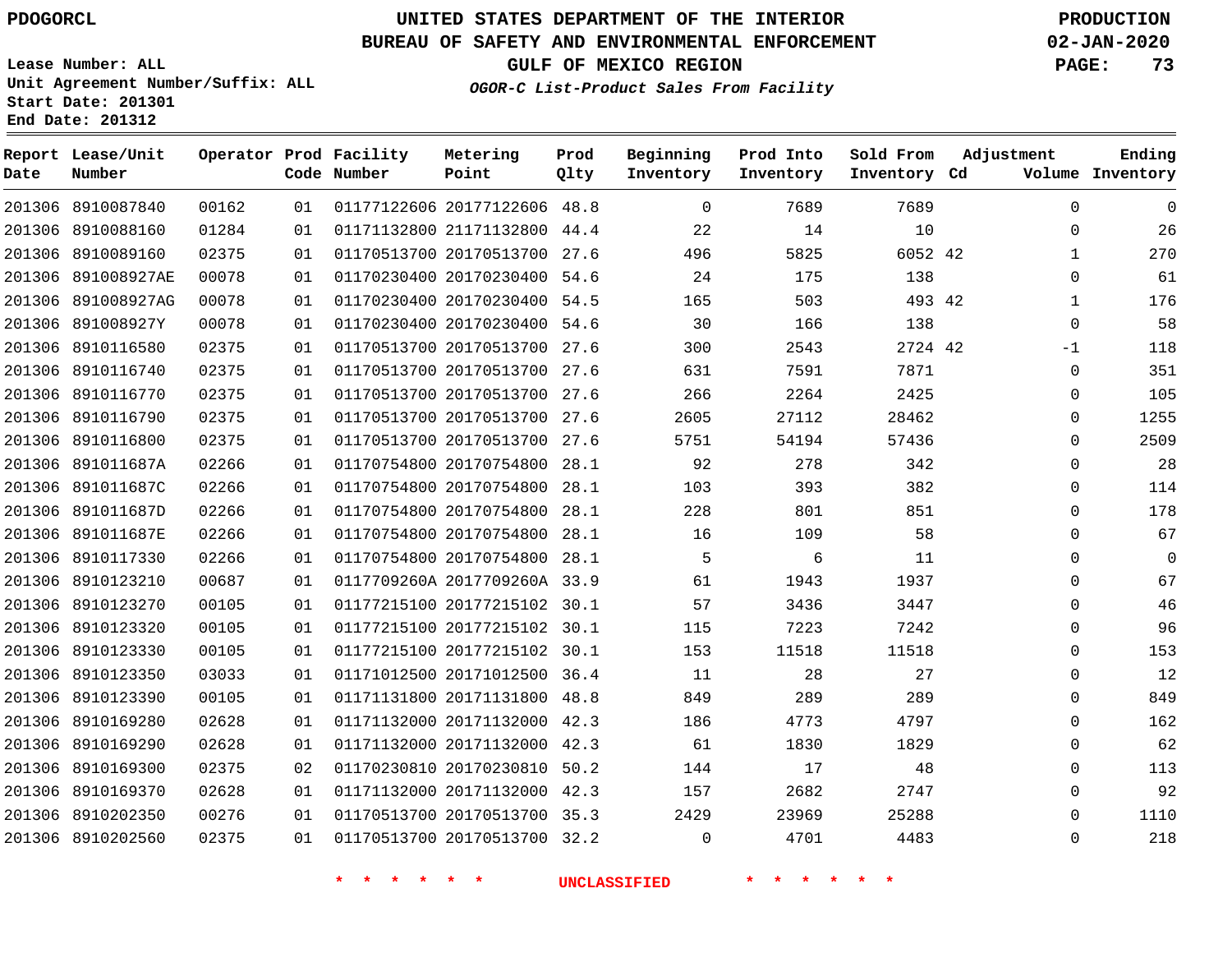## **UNITED STATES DEPARTMENT OF THE INTERIOR PDOGORCL PRODUCTION**

**Prod Qlty**

#### **BUREAU OF SAFETY AND ENVIRONMENTAL ENFORCEMENT 02-JAN-2020**

**Lease Number: ALL Unit Agreement Number/Suffix: ALL Start Date: 201301**

**Operator Prod Facility**

**Code Number**

**Metering Point**

**End Date: 201312**

**Report Lease/Unit**

**Number**

**GULF OF MEXICO REGION PAGE: 74**

**Inventory Cd Volume**

**Adjustment**

**Ending**

**OGOR-C List-Product Sales From Facility**

**Beginning Inventory**

**Prod Into Inventory**

**Sold From Inventory**

| 201306 G00971 | 00105 | 01 | 01171132000 20171132000 42.2 |    | 1        | 35             | 35       | 0            | 1              |
|---------------|-------|----|------------------------------|----|----------|----------------|----------|--------------|----------------|
| 201306 G00974 | 00105 | 01 | 01171132000 20171132000 42.3 |    | 13       | 328            | 330      | 0            | 11             |
| 201306 G00985 | 00687 | 01 | 0117709260A 2017709260A 33.9 |    | 315      | 9008           | 9013     | $\Omega$     | 310            |
| 201306 G01027 | 00162 | 01 | 01177122606 20177122606 48.8 |    | $\Omega$ | 9059           | 9059     | $\Omega$     | $\mathbf 0$    |
| 201306 G01036 | 02312 | 01 | 01171092651 20171092650 49.6 |    | 3312     | 6178           | 6058     | 0            | 3432           |
| 201306 G01082 | 01284 | 01 | 01170753510 20170753510 53.8 |    | 86       | 20             | 67       | $\mathbf 0$  | 39             |
| 201306 G01083 | 02375 | 01 | 01170513700 20170513700 27.6 |    | 2673     | 27092          | 28510 42 | $-1$         | 1254           |
| 201306 G01084 | 02375 | 01 | 01170513700 20170513700 27.6 |    | 179      | 1860           | 1952 42  | $-1$         | 86             |
| 201306 G01090 | 02375 | 01 | 01170513700 20170513700 27.6 |    | 781      | 6896           | 7357 42  | $-1$         | 319            |
| 201306 G01091 | 02375 | 01 | 01170513700 20170513700 27.6 |    | 3408     | 30699          | 32686    | 0            | 1421           |
| 201306 G01092 | 02375 | 01 | 01170513700 20170513700 27.6 |    | 513      | 5647           | 5898 42  | $-1$         | 261            |
| 201306 G01153 | 01834 | 01 | 01171132800 21171132800 44.4 |    | 58       | 86             | 40       | $\mathbf{0}$ | 104            |
| 201306 G01196 | 02266 | 02 | 01171132800 21171132800 44.4 |    | 236      | 32             | 75       | $\Omega$     | 193            |
| 201306 G01198 | 00105 | 01 | 01171092651 20171092650 49.6 |    | 242      | 621            | 518      | 0            | 345            |
| 201306 G01208 | 00105 | 01 | 01171092651 20171092650 49.6 |    | 576      | 1620           | 1296     | $\Omega$     | 900            |
| 201306 G01210 | 02266 | 02 | 01171132800 21171132800 44.4 |    | 517      | 358            | 269      | $\Omega$     | 606            |
| 201306 G01220 | 00105 | 01 | 01177092600 20177092600 46.2 |    | 211      | 6398           | 6394     | 0            | 215            |
| 201306 G01248 | 02628 | 01 | 01171012500 20171012500 36.4 |    | 1726     | 8010           | 6174     | $\Omega$     | 3562           |
| 201306 G01261 | 03033 | 01 | 01171012500 20171012500 36.4 |    | 38       | $\overline{0}$ | 38       | 0            | 0              |
| 201306 G01269 | 03033 | 01 | 01171012500 20171012500      | 37 | 56       | 171            | 151      | $\Omega$     | 76             |
| 201306 G01351 | 00078 | 01 | 01170230400 20170230400 54.3 |    | 6        | 6              | 10       | $\Omega$     | $\overline{c}$ |
| 201306 G01447 | 02375 | 01 | 01170513700 20170513700 21.8 |    | 14       | 230            | 234 42   | 1            | 11             |
| 201306 G01477 | 03026 | 02 | 01170230810 20170230810 50.2 |    | 2466     | 643            | 931 42   | -1           | 2177           |
| 201306 G01497 | 02451 | 01 | 01170513800 20170513800 32.2 |    | 4660     | 36039          | 37694    | 0            | 3005           |
| 201306 G01498 | 02451 | 01 | 01170513800 20170513800 32.2 |    | 674      | 6637           | 6758     | $\Omega$     | 553            |
| 201306 G01580 | 02451 | 01 | 01170513800 20170513800 32.2 |    | 119      | 975            | 1013     | $\Omega$     | 81             |
| 201306 G01610 | 00105 | 01 | 01177215100 20177215102 30.1 |    | 11       | 509            | 513      | $\Omega$     | 7              |
| 201306 G01619 | 02375 | 01 | 01170513700 20170513700 31.8 |    | 2911     | 31538          | 32986 42 | $-3$         | 1460           |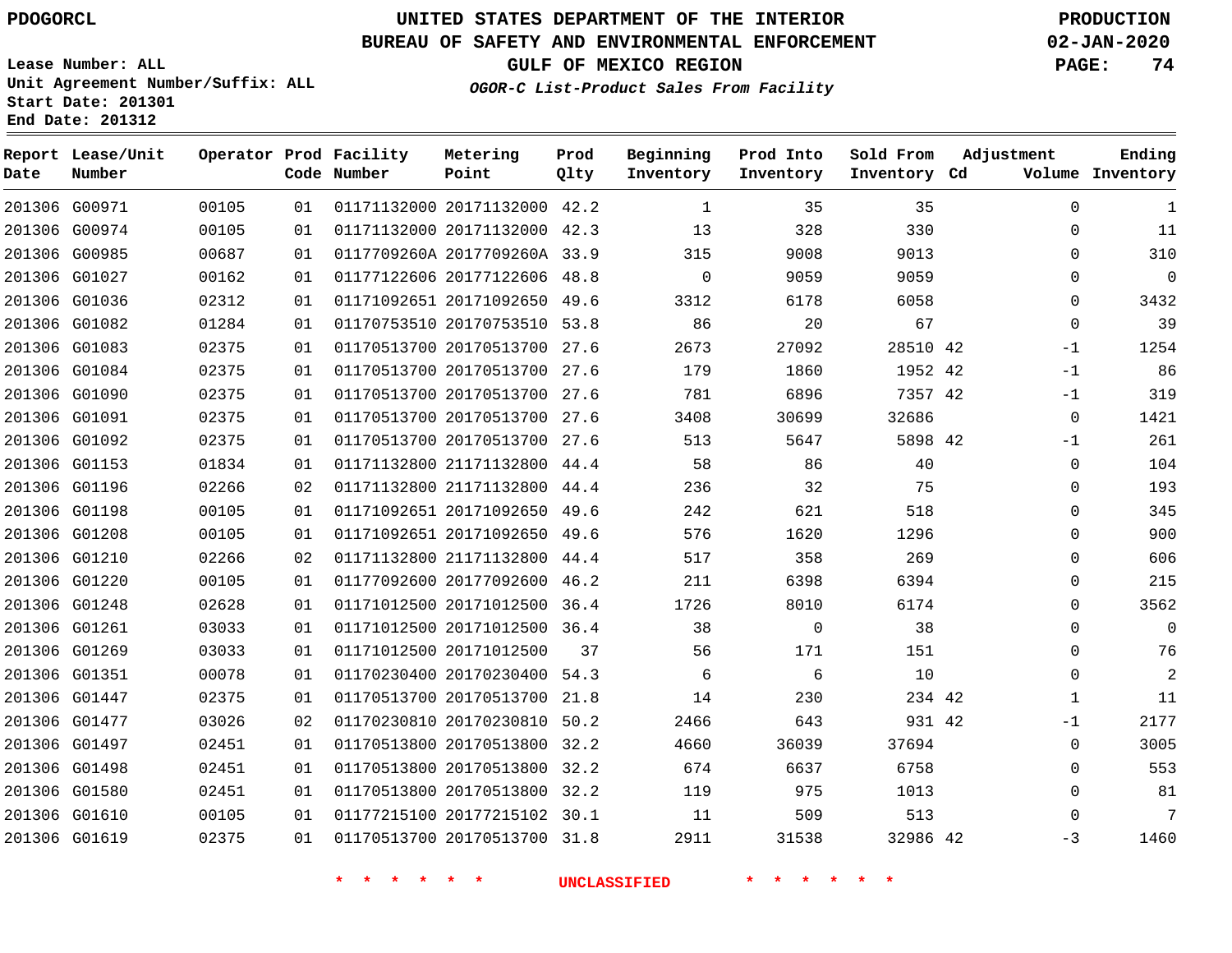#### **BUREAU OF SAFETY AND ENVIRONMENTAL ENFORCEMENT 02-JAN-2020**

**Lease Number: ALL Unit Agreement Number/Suffix: ALL Start Date: 201301 End Date: 201312**

**GULF OF MEXICO REGION PAGE: 75**

| OGOR-C List-Product Sales From Facility |
|-----------------------------------------|
|-----------------------------------------|

| Date | Report Lease/Unit<br>Number |       |    | Operator Prod Facility<br>Code Number | Metering<br>Point            | Prod<br>Qlty | Beginning<br>Inventory | Prod Into<br>Inventory | Sold From<br>Inventory Cd | Adjustment   | Ending<br>Volume Inventory |
|------|-----------------------------|-------|----|---------------------------------------|------------------------------|--------------|------------------------|------------------------|---------------------------|--------------|----------------------------|
|      | 201306 G01620               | 02375 | 01 |                                       | 01170513700 20170513700 31.8 |              | 556                    | 6132                   | 6404                      | $\Omega$     | 284                        |
|      | 201306 G01754               | 00003 | 01 |                                       | 01423210051 20423210050      | $\Omega$     | 4                      | $\mathbf 0$            | $\mathbf 0$               | $\mathbf 0$  | $\overline{4}$             |
|      | 201306 G01757               | 00003 | 01 |                                       | 01423210051 20423210050      | $\Omega$     | 77                     | $\Omega$               | $\Omega$                  | $\mathbf 0$  | 77                         |
|      | 201306 G01848               | 00105 | 01 |                                       | 01170230500 20170230500 43.1 |              | 51                     | $\Omega$               | 51                        | $\Omega$     | $\overline{0}$             |
|      |                             | 01978 | 02 |                                       | 01170230500 20170230500 43.2 |              | 343                    | 1531                   | 1302                      | $\mathbf 0$  | 572                        |
|      |                             |       |    |                                       |                              |              | 394                    | 1531                   | 1353                      | 0            | 572                        |
|      | 201306 G01860               | 00105 | 01 |                                       | 01170231110 20170231110      | 41           | 5593                   | 3193                   | 5621                      | $\mathbf 0$  | 3165                       |
|      | 201306 G01865               | 00078 | 01 |                                       | 01171012500 20171012500 36.4 |              | 252                    | 1725                   | 1210 42                   | -1           | 766                        |
|      | 201306 G01880               | 00105 | 01 |                                       | 01171132000 20171132000 42.2 |              | 8                      | 437                    | 430                       | $\mathbf 0$  | 15                         |
|      | 201306 G01898               | 02312 | 01 |                                       | 01171012500 20171012500 36.4 |              | 380                    | 2792                   | 1935                      | $\mathbf 0$  | 1237                       |
|      | 201306 G01901               | 00105 | 01 |                                       | 01177215100 20177215102 30.1 |              | $\overline{a}$         | 92                     | 93                        | 0            | $\mathbf{1}$               |
|      | 201306 G01953               | 00105 | 01 |                                       | 01170230811 20170230811 46.2 |              | 13                     | 856                    | 759                       | $\mathbf 0$  | 110                        |
|      | 201306 G01966               | 00105 | 01 |                                       | 01177215100 20177215102 30.1 |              | 62                     | 5502                   | 5491                      | $\mathbf 0$  | 73                         |
|      | 201306 G01967               | 00105 | 01 |                                       | 01177215100 20177215102 30.1 |              | 110                    | 10292                  | 10266                     | $\mathbf 0$  | 136                        |
|      | 201306 G01972               | 03033 | 01 |                                       | 01170230810 20170230810 50.2 |              | 196                    | 87                     | 85                        | $\mathbf 0$  | 198                        |
|      | 201306 G01997               | 01071 | 02 |                                       | 01170230810 20170230810 47.2 |              | 37                     | $\mathbf 0$            | $\mathbf{0}$              | $\mathbf 0$  | 37                         |
|      | 201306 G01998               | 00105 | 01 |                                       | 01170230810 20170230810 50.2 |              | 163                    | 41                     | 61                        | $\Omega$     | 143                        |
|      | 201306 G02104               | 00687 | 01 |                                       | 01171132000 20171132000 42.3 |              | 15                     | 341                    | 345 42                    | $\mathbf{1}$ | 12                         |
|      | 201306 G02111               | 02628 | 01 |                                       | 01171132000 20171132000 42.3 |              | 4193                   | 143722                 | 143026                    | $\mathbf 0$  | 4889                       |
|      | 201306 G02127               | 02312 | 01 |                                       | 01170230810 20170230810      | 50.2         | 200                    | 104                    | 91                        | 0            | 213                        |
|      | 201306 G02161               | 00105 | 01 |                                       | 01171012500 20171012500 36.3 |              | 499                    | 3145                   | 2250                      | $\mathbf 0$  | 1394                       |
|      | 201306 G02163               | 00105 | 01 |                                       | 01171012500 20171012500 36.3 |              | 132                    | 841                    | 600                       | $\mathbf 0$  | 373                        |
|      | 201306 G02317               | 00105 | 01 |                                       | 01171132000 20171132000 42.3 |              | 8                      | 231                    | 231                       | 0            | 8                          |
|      | 201306 G02353               | 01284 | 01 |                                       | 01170230450 20170230450 46.6 |              | 335                    | 1699                   | 1608                      | 0            | 426                        |
|      | 201306 G02354               | 01284 | 01 |                                       | 01170230450 20170230450 46.6 |              | 368                    | 2171                   | 1995                      | $\mathbf 0$  | 544                        |
|      | 201306 G02404               | 03033 | 01 |                                       | 01170230810 20170230810 50.2 |              | 700                    | 143                    | 253 42                    | $\mathbf{1}$ | 591                        |
|      | 201306 G02429               | 02375 | 02 |                                       | 01170230811 20170230810      | 50.2         | 151                    | 52                     | 61                        | $\mathbf 0$  | 142                        |
|      | 201306 G02433               | 02375 | 02 |                                       | 01170230810 20170230810 50.2 |              | 69                     | $\mathbf 0$            | 21                        | $\mathbf 0$  | 48                         |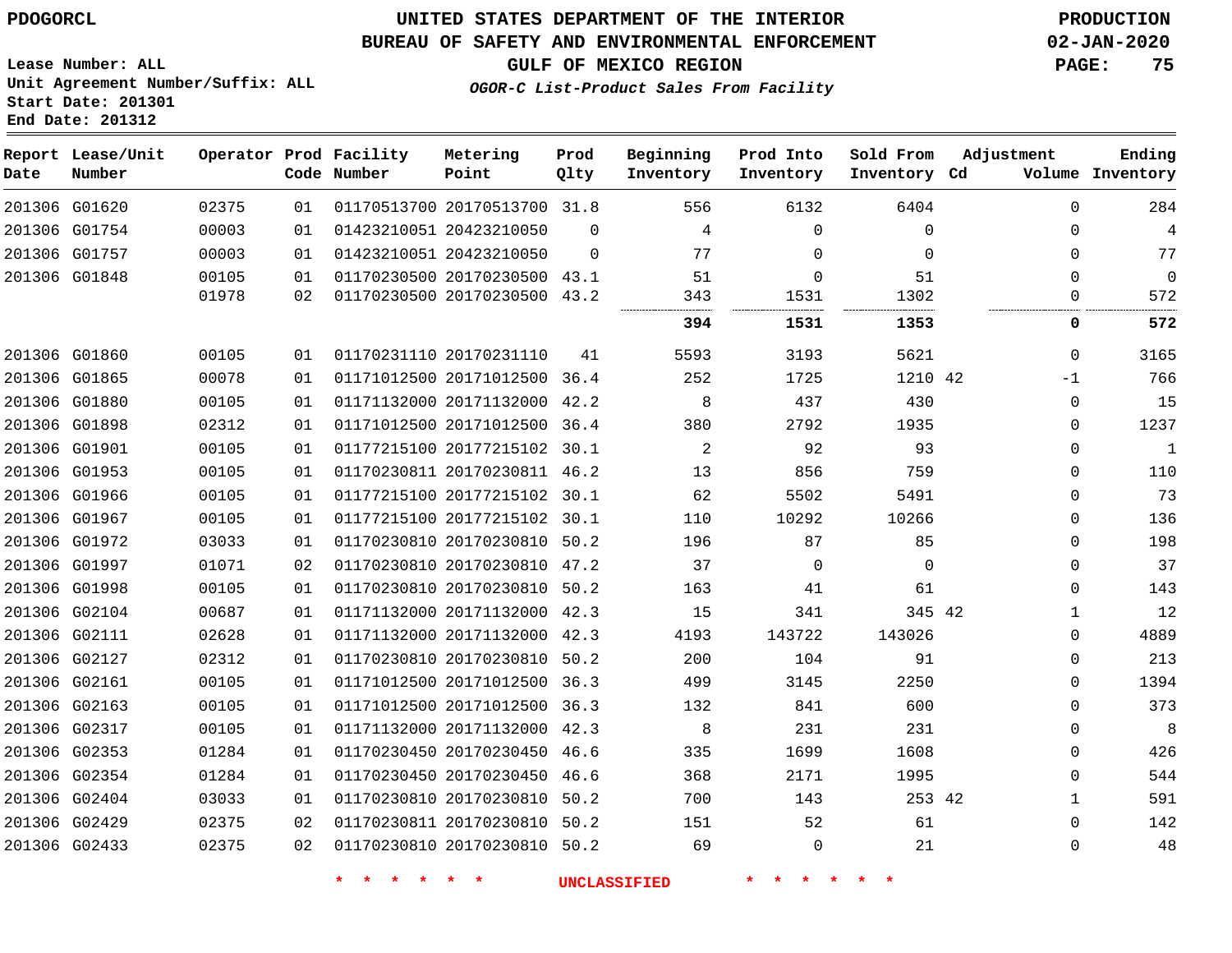#### **BUREAU OF SAFETY AND ENVIRONMENTAL ENFORCEMENT 02-JAN-2020**

**GULF OF MEXICO REGION PAGE: 76**

**Lease Number: ALL Unit Agreement Number/Suffix: ALL Start Date: 201301 End Date: 201312**

### **OGOR-C List-Product Sales From Facility**

| Date | Report Lease/Unit<br>Number |       |    | Operator Prod Facility<br>Code Number | Metering<br>Point            | Prod<br>Qlty | Beginning<br>Inventory | Prod Into<br>Inventory | Sold From<br>Inventory Cd | Adjustment  | Ending<br>Volume Inventory |
|------|-----------------------------|-------|----|---------------------------------------|------------------------------|--------------|------------------------|------------------------|---------------------------|-------------|----------------------------|
|      | 201306 G02439               | 02375 | 01 |                                       | 01171132000 20171132000 42.3 |              | $\mathbf 0$            | 65                     | 65                        | $\mathbf 0$ | $\mathbf 0$                |
|      | 201306 G02601               | 01834 | 01 |                                       | 01171092651 20171092650 49.6 |              | 250                    | 93                     | 291                       | $\mathbf 0$ | 52                         |
|      | 201306 G02613               | 02628 | 01 |                                       | 01171132000 20171132000      | 40.5         | $\mathbf 0$            | 0                      | $\Omega$                  | $\mathbf 0$ | $\mathbf 0$                |
|      | 201306 G02628               | 00105 | 01 |                                       | 01171012500 20171012500 36.3 |              | 71                     | 226                    | 197                       | $\Omega$    | 100                        |
|      | 201306 G02665               | 02451 | 01 |                                       | 01423210051 20423210050      | $\Omega$     | 136                    | $\mathbf 0$            | $\Omega$                  | $\mathbf 0$ | 136                        |
|      | 201306 G02735               | 03035 | 01 |                                       | 01170230810 20170230810 50.2 |              | 704                    | 1002                   | 511 42                    | $-1$        | 1194                       |
|      | 201306 G02825               | 00105 | 01 |                                       | 01170230810 20170230810      | 50.1         | 337                    | 97                     | 129                       | $\mathbf 0$ | 305                        |
|      | 201306 G02826               | 00105 | 01 |                                       | 01170230810 20170230810 50.1 |              | 498                    | 136                    | 191                       | $\mathbf 0$ | 443                        |
|      |                             |       | 01 |                                       | 01170231110 20170231110      | 41           | 662                    | 477                    | 666                       | $\Omega$    | 473                        |
|      |                             |       |    |                                       |                              |              | 1160                   | 613                    | 857                       | 0           | 916                        |
|      | 201306 G02870               | 03035 | 01 |                                       | 01170230810 20170230810      | 50.2         | 44                     | 14                     | 17                        | $\mathbf 0$ | 41                         |
|      | 201306 G02885               | 02312 | 01 |                                       | 01171132000 20171132000 42.3 |              | 8                      | 253                    | 252                       | $\mathbf 0$ | 9                          |
|      | 201306 G02895               | 02579 | 02 |                                       | 01171092651 20171092650 49.6 |              | 35                     | 374                    | 201                       | $\Omega$    | 208                        |
|      |                             | 02628 | 02 |                                       | 01171092651 20171092650 49.6 |              | 78                     | 190                    | 163                       | $\mathbf 0$ | 105                        |
|      |                             |       |    |                                       |                              |              | 113                    | 564                    | 364                       | 0           | 313                        |
|      | 201306 G02898               | 01834 | 01 |                                       | 01171012300 20171012300 38.2 |              | 374                    | 597                    | 604                       | $\mathbf 0$ | 367                        |
|      | 201306 G02899               | 01834 | 01 |                                       | 01171012300 20171012300 38.2 |              | 182                    | 303                    | 299                       | $\Omega$    | 186                        |
|      | 201306 G02917               | 01834 | 01 |                                       | 01171092930 20171092930 34.7 |              | 276                    | 5046                   | 5078 42                   | $-1$        | 243                        |
|      | 201306 G03061               | 00105 | 01 |                                       | 01423210051 20423210050      | $\Omega$     | 91                     | $\mathbf 0$            | $\Omega$                  | $\mathbf 0$ | 91                         |
|      | 201306 G03145               | 02266 | 02 |                                       | 01171132800 21171132800      | 44.4         | 39                     | 2                      | 12                        | $\mathbf 0$ | 29                         |
|      | 201306 G03152               | 00105 | 01 |                                       | 01177092600 20177092600 46.2 |              | 66                     | 1758                   | 1765                      | $\Omega$    | 59                         |
|      | 201306 G03236               | 02266 | 02 |                                       | 01170230450 20170230450 46.6 |              | 4                      | 9                      | 11                        | $\Omega$    | $\overline{2}$             |
|      | 201306 G03265               | 01284 | 02 |                                       | 01170530900 20170530900      | 55.1         | 321                    | $\Omega$               | 18                        | $\Omega$    | 303                        |
|      | 201306 G03331               | 02628 | 01 |                                       | 01171132800 21171132800      | 43.6         | 1857                   | 1709                   | 998                       | $\mathbf 0$ | 2568                       |
|      | 201306 G03414               | 00105 | 01 |                                       | 01170753510 20170753510 53.7 |              | 116                    | 718                    | 529                       | $\Omega$    | 305                        |
|      | 201306 G03593               | 03035 | 01 |                                       | 01171012500 20171012500      | 36.4         | 3                      | 16                     | 11 42                     | $-1$        | 7                          |
|      | 201306 G03793               | 03035 | 01 |                                       | 01171012500 20171012500 36.4 |              | 91                     | 573                    | 409                       | $\mathbf 0$ | 255                        |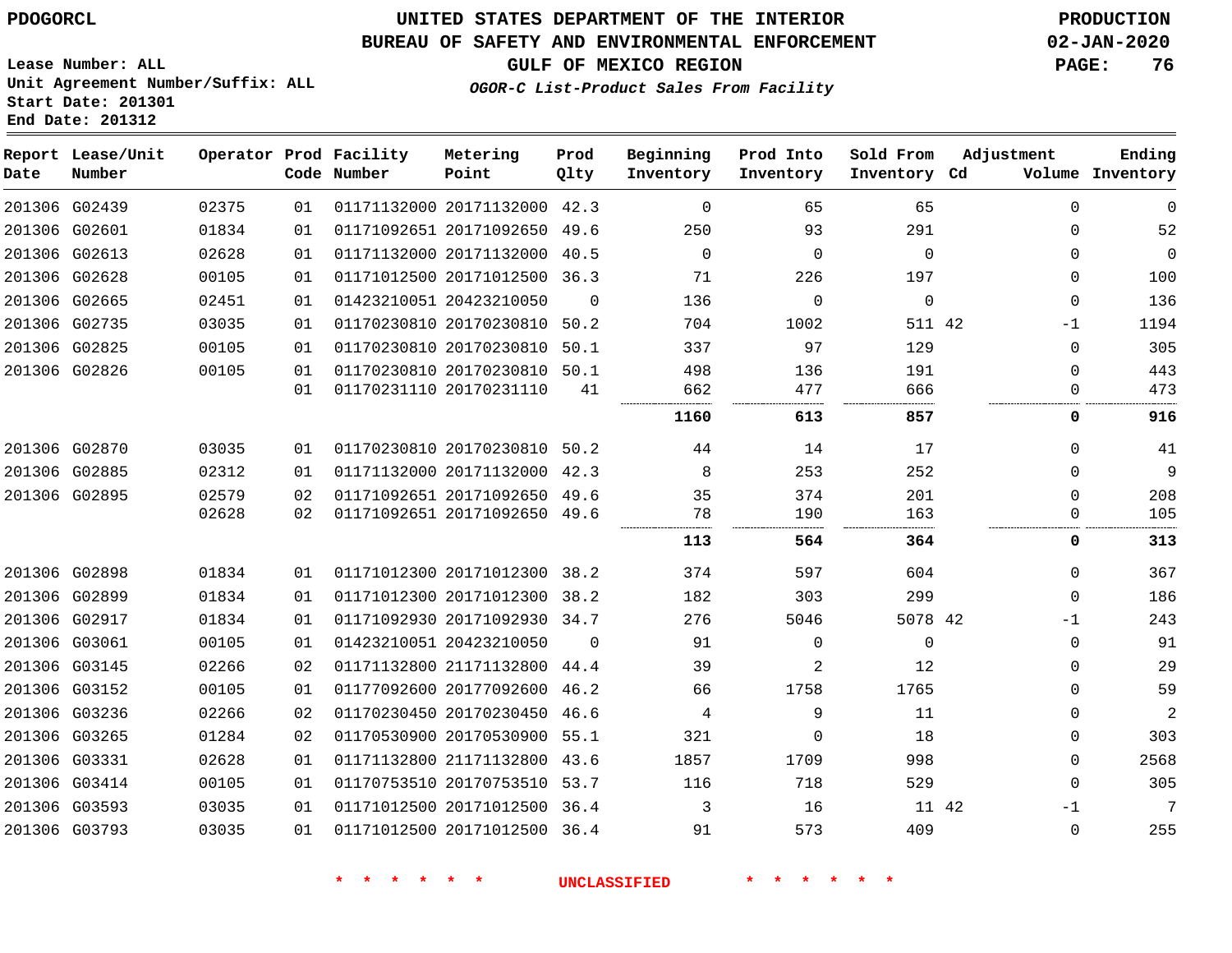**Start Date: 201301 End Date: 201312**

## **UNITED STATES DEPARTMENT OF THE INTERIOR PDOGORCL PRODUCTION**

#### **BUREAU OF SAFETY AND ENVIRONMENTAL ENFORCEMENT 02-JAN-2020**

**Lease Number: ALL Unit Agreement Number/Suffix: ALL**

## **GULF OF MEXICO REGION PAGE: 77**

**OGOR-C List-Product Sales From Facility**

| Date          | Report Lease/Unit<br>Number |       |    | Operator Prod Facility<br>Code Number | Metering<br>Point            | Prod<br>Qlty | Beginning<br>Inventory | Prod Into<br>Inventory | Sold From<br>Inventory Cd | Adjustment  | Ending<br>Volume Inventory |
|---------------|-----------------------------|-------|----|---------------------------------------|------------------------------|--------------|------------------------|------------------------|---------------------------|-------------|----------------------------|
|               | 201306 G03811               | 00105 | 01 |                                       | 01171092651 20171092650 49.6 |              | 107                    | 29                     | 120                       | $\Omega$    | 16                         |
|               | 201306 G03940               | 00105 | 01 |                                       | 01423210051 20423210050      | $\Omega$     | 5                      | $\Omega$               | $\Omega$                  | 0           | 5                          |
| 201306 G03958 |                             | 00105 | 01 |                                       | 01170230510 20170230510 46.5 |              | 16                     | 1115                   | 32                        | $\Omega$    | 1099                       |
| 201306 G04003 |                             | 00105 | 01 |                                       | 01171012500 20171012500      | 36.3         | 80                     | 526                    | 373                       | $\Omega$    | 233                        |
| 201306 G04065 |                             | 02628 | 01 |                                       | 01423210051 20423210050 70.5 |              | 1                      | $\Omega$               | $\Omega$                  | $\Omega$    | $\mathbf{1}$               |
| 201306 G04081 |                             | 03035 | 01 |                                       | 01170230450 20170230810      | 50.2         | 3815                   | 194                    | 1201                      | $\mathbf 0$ | 2808                       |
| 201306 G04085 |                             | 00687 | 01 |                                       | 01170230811 20170230811 46.3 |              | 108                    | 2671                   | 2435                      | 0           | 344                        |
|               | 201306 G04087               | 02899 | 01 |                                       | 01177008150 01177008150      | $\Omega$     | 2115                   | 2586                   |                           | 0.42<br>2   | 4703                       |
| 201306 G04098 |                             | 01963 | 02 |                                       | 01170230810 20170230810      | 50.4         | 204                    | 129                    | 100                       | $\mathbf 0$ | 233                        |
|               | 201306 G04232               | 00105 | 01 |                                       | 01171012500 20171012500 36.3 |              | 19                     | 289                    | 180                       | $\Omega$    | 128                        |
|               |                             | 00730 | 01 |                                       | 01171012500 20171012500 36.4 |              | 647                    | 4624                   | 3221 42                   | $-1$        | 2049                       |
|               |                             |       |    |                                       |                              |              | 666                    | 4913                   | 3401                      | -1          | 2177                       |
|               | 201306 G04421               | 00105 | 01 |                                       | 01171131600 20171131600 42.1 |              | 878                    | 28350                  | 28408                     | 0           | 820                        |
| 201306 G04537 |                             | 03033 | 01 |                                       | 01420470030 20420470030      | $\Omega$     | 429                    | $\mathbf 0$            | $\Omega$                  | 0           | 429                        |
| 201306 G04800 |                             | 03026 | 02 |                                       | 01171132800 21171132800 44.4 |              | 1084                   | 567                    | 462                       | $\Omega$    | 1189                       |
| 201306 G04818 |                             | 03035 | 01 |                                       | 01170230500 20170230500 43.2 |              | 31                     | 55                     | 66                        | $\Omega$    | 20                         |
| 201306 G05283 |                             | 01376 | 01 |                                       | 01170231300 01170231300      | 42           | $\Omega$               | 357                    | 357                       | $\Omega$    | $\mathbf 0$                |
| 201306 G05392 |                             | 02672 | 02 |                                       | 01171132000 20170230811 45.5 |              | $\Omega$               | 1                      | 1                         | $\mathbf 0$ | $\mathbf 0$                |
|               | 201306 G05431               | 02970 | 02 |                                       | 01177062608 2017706260A 35.8 |              | 59                     | 23969                  | 23952                     | 0           | 76                         |
| 201306 G05504 |                             | 00105 | 01 |                                       | 01171132800 21171132800 44.4 |              | 1037                   | 831                    | 521                       | $\Omega$    | 1347                       |
|               |                             |       | 01 |                                       | 01171012300 20171012300 38.2 |              | 430                    | 676                    | 691                       | $\Omega$    | 415                        |
|               |                             | 00730 | 01 |                                       | 01171132800 21171132800      | 44.4         | 259                    | 301                    | 157                       | 0           | 403                        |
|               |                             | 02970 | 02 |                                       | 01171132800 21171132800 44.4 |              | 9143                   | 9074                   | 5089                      | 0           | 13128                      |
|               |                             |       |    |                                       |                              |              | 10869                  | 10882                  | 6458                      | 0           | 15293                      |
| 201306 G05505 |                             | 00078 | 01 |                                       | 01171132800 21171132800 44.4 |              | 704                    | 287                    | 277                       | 0           | 714                        |
| 201306 G05602 |                             | 01834 | 01 |                                       | 01171012500 20171012500      | 36.4         | 2                      | 851                    | 475                       | $\Omega$    | 378                        |
| 201306 G05610 |                             | 02312 | 01 |                                       | 01171012500 20171012500 36.4 |              | 4                      | 42                     | 28                        | 0           | 18                         |
| 201306 G05612 |                             | 00105 | 01 |                                       | 01171012500 20171012500 36.4 |              | 396                    | 2625                   | 1858                      | 0           | 1163                       |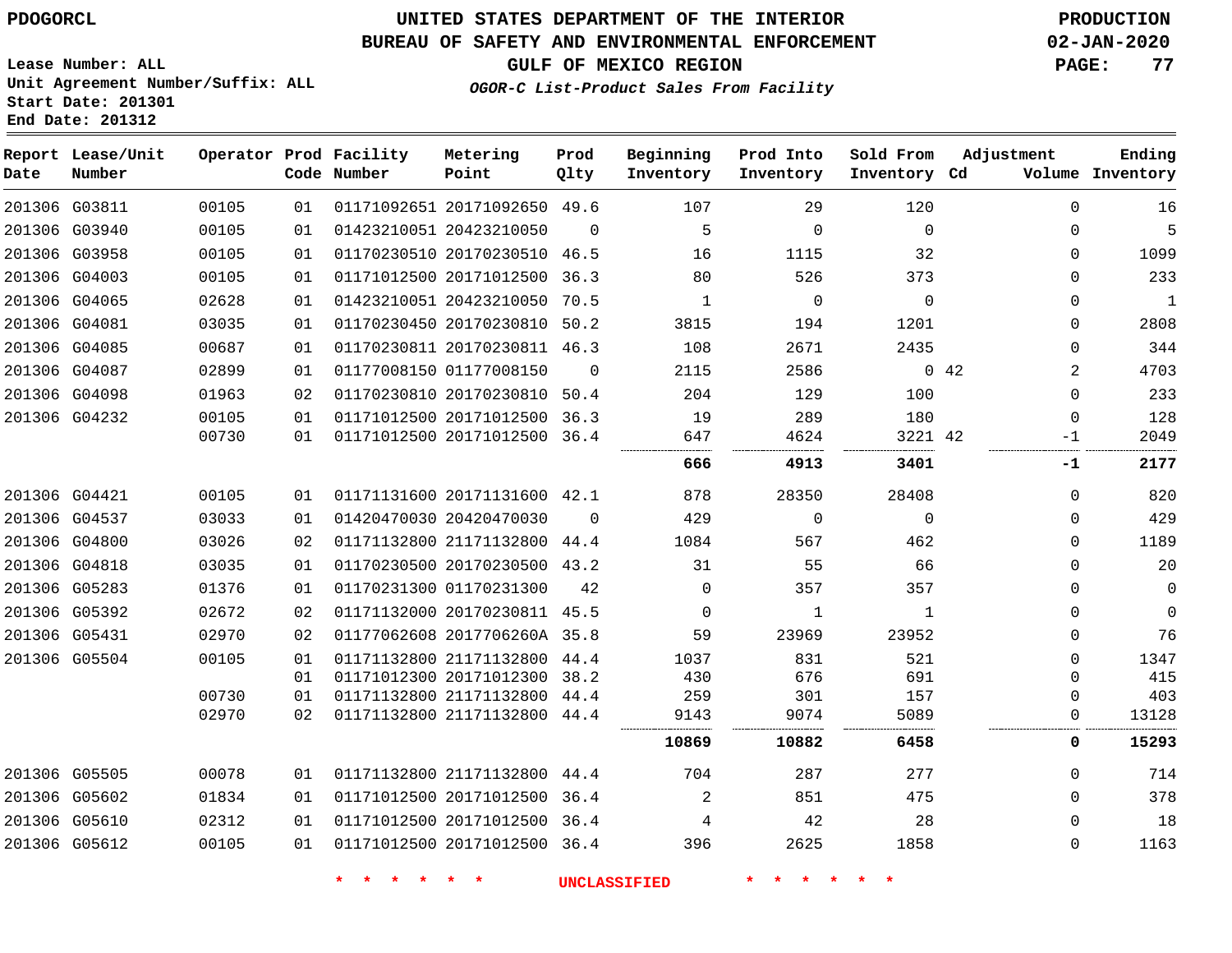**End Date: 201312**

 G12803 G13560 G13576 G13938 G14493

## **UNITED STATES DEPARTMENT OF THE INTERIOR PDOGORCL PRODUCTION**

#### **BUREAU OF SAFETY AND ENVIRONMENTAL ENFORCEMENT 02-JAN-2020**

**Lease Number: ALL Unit Agreement Number/Suffix: ALL Start Date: 201301**

**OGOR-C List-Product Sales From Facility**

**Sold From**

**GULF OF MEXICO REGION PAGE: 78**

  $\Omega$   $\Omega$  $\Omega$  $\Omega$  $\Omega$  $\Omega$   $\Omega$  $\Omega$  $\overline{0}$   $\Omega$  $\overline{0}$ -1  $\Omega$   $\Omega$   $\Omega$  $\Omega$   $\Omega$   $\Omega$ 

**Adjustment**

| Date | Report Lease/Unit<br>Number |       |    | Operator Prod Facility<br>Code Number | Metering<br>Point            | Prod<br>Qlty | Beginning<br>Inventory | Prod Into<br>Inventory | Sold From<br>Inventory Cd | Adjustment |              | Ending<br>Volume Inventory |
|------|-----------------------------|-------|----|---------------------------------------|------------------------------|--------------|------------------------|------------------------|---------------------------|------------|--------------|----------------------------|
|      | 201306 G06069               | 00105 | 01 |                                       | 01423210051 20423210050      | $\Omega$     | $\mathbf{1}$           | $\Omega$               | $\Omega$                  |            | $\Omega$     | 1                          |
|      | 201306 G06105               | 03033 | 01 |                                       | 01420390110 20420390110 53.7 |              | 1064                   | $\Omega$               | 541                       |            | $\Omega$     | 523                        |
|      | 201306 G06668               | 02375 | 01 |                                       | 01171132000 20171132000 42.3 |              | 182                    | 5496                   | 5492 42                   |            |              | 187                        |
|      | 201306 G07703               | 02266 | 02 |                                       | 01171132800 21171132800      | 44.4         | 4                      | 89                     | $\overline{2}$            |            | $\Omega$     | 91                         |
|      | 201306 G07736               | 02628 | 01 |                                       | 01171132800 21171132800 43.6 |              | 461                    | 396                    | 240                       |            | $\Omega$     | 617                        |
|      | 201306 G07760               | 01284 | 01 |                                       | 01177122950 20177122950      | 32.3         | 30                     | 6066                   | 6056                      |            | $\Omega$     | 40                         |
|      | 201306 G07917               | 01834 | 01 |                                       | 01170573602 20170573602 33.2 |              | 31946                  | 38371                  | 39249                     |            | $\Omega$     | 31068                      |
|      | 201306 G08120               | 02312 | 01 |                                       | 01423210051 20423210050      | $\Omega$     | 2                      | $\Omega$               | $\Omega$                  |            | $\Omega$     | $\overline{c}$             |
|      | 201306 G09010               | 02266 | 02 |                                       | 01420390120 01420390120      | 52           | 257                    | $\Omega$               | $\Omega$                  |            | $\Omega$     | 257                        |
|      | 201306 G09032               | 00730 | 01 |                                       | 01170230450 20170230450      | 46.6         | 14                     | 59                     | 59 42                     |            | $\mathbf{1}$ | 15                         |
|      | 201306 G09631               | 01284 | 01 |                                       | 01177122950 20177122950 32.3 |              | 9                      | 1381                   | 1381                      |            | $\Omega$     | 9                          |
|      | 201306 G10487               | 00981 | 01 |                                       | 01170753850 20170753850      | $\Omega$     | 1250                   | 72                     | $\Omega$                  |            | $\Omega$     | 1322                       |
|      | 201306 G10584               | 03075 | 02 |                                       | 01170230811 20170230811 46.3 |              | 3                      | 23                     | 23                        |            | $\Omega$     | 3                          |
|      | 201306 G10794               | 03035 | 01 |                                       | 01177122950 20177122950 32.3 |              | 225                    | 31392                  | 31411                     |            | $\Omega$     | 206                        |
|      | 201306 G10910               | 00162 | 01 |                                       | 01177245110 2017724511G 46.5 |              | $\mathbf 0$            | 5409                   | 5409                      |            | 0            | $\mathbf 0$                |
|      | 201306 G11243               | 03033 | 01 |                                       | 01420470030 20420470030      | $\Omega$     | 336                    | 0                      | 0                         |            | $\mathbf 0$  | 336                        |
|      | 201306 G11870               | 02375 | 01 |                                       | 01171132000 20171132000 42.3 |              | 72                     | 5608                   | 5488 42                   |            | $-1$         | 191                        |
|      | 201306 G11984               | 03008 | 02 |                                       | 01171092651 20171092650 49.6 |              | $\Omega$               | 189                    | 84                        |            | $\Omega$     | 105                        |
|      | 201306 G12020               | 03035 | 01 |                                       | 01171012500 20171012500      | 36.4         | 66                     | 490                    | 339 42                    |            | $\mathbf{1}$ | 218                        |
|      | 201306 G12024               | 02312 | 02 |                                       | 01171012500 20171012500 36.4 |              | 10                     | 140                    | 88                        |            | $\Omega$     | 62                         |
|      | 201306 G12355               | 03033 | 01 |                                       | 01171012300 20171012300      | 38.2         | 7540                   | 24395                  | 16940                     |            | $\Omega$     | 14995                      |
|      | 201306 G12358               | 03033 | 01 |                                       | 01171012300 20171012300 38.2 |              | 318                    | 472                    | 500                       |            | $\Omega$     | 290                        |
|      | 201306 G12564               | 02603 | 01 |                                       | 01170230510 20170230510 46.6 |              | 2                      | $\Omega$               | $\overline{2}$            |            | $\Omega$     | $\overline{0}$             |

**\* \* \* \* \* \* UNCLASSIFIED \* \* \* \* \* \***

 20171132000 42.3 20170230810 50.2 20170230810 50.2 20171012500 36.4 20171092930 34.7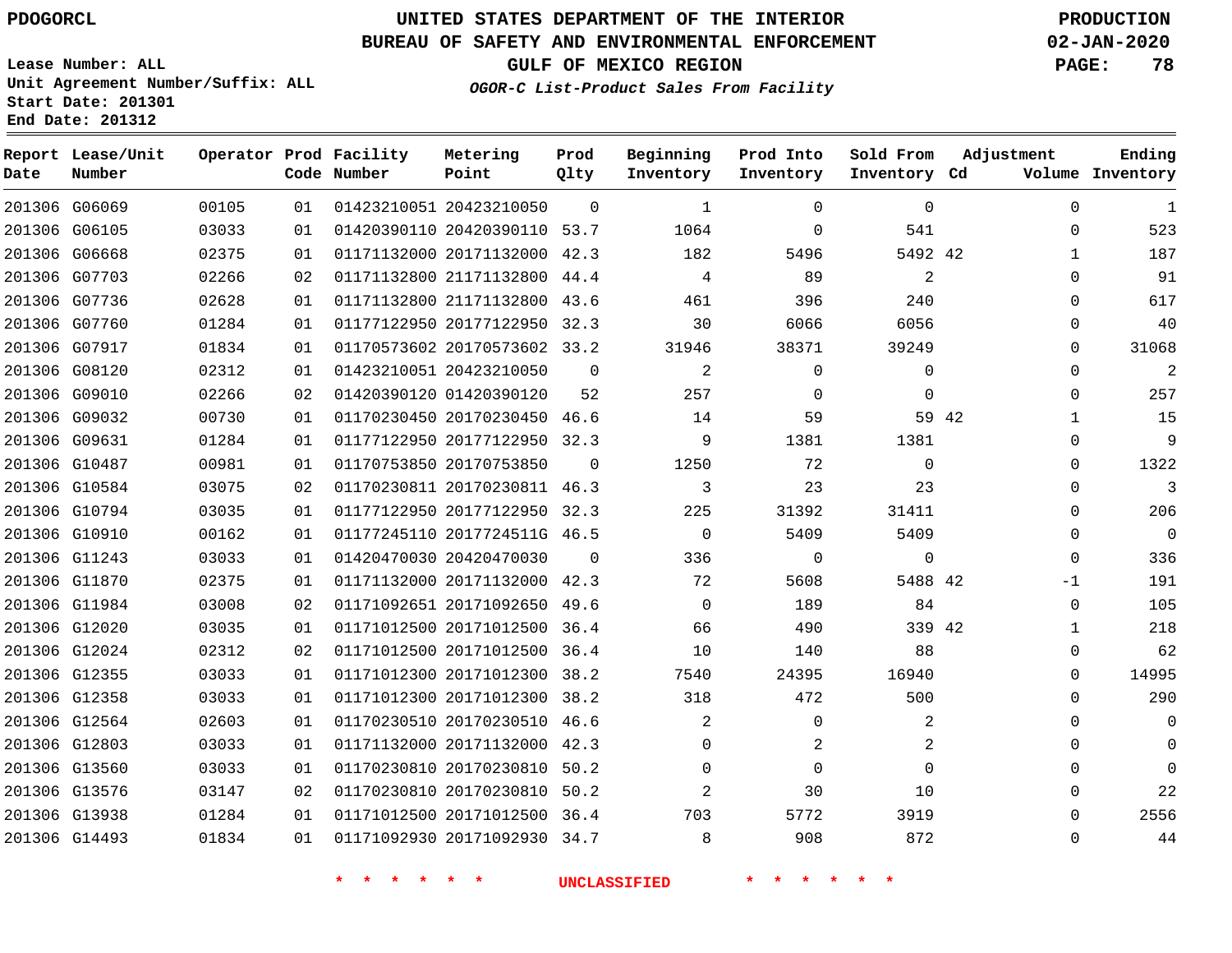**Lease Number: ALL**

**Start Date: 201301 End Date: 201312**

## **UNITED STATES DEPARTMENT OF THE INTERIOR PDOGORCL PRODUCTION**

#### **BUREAU OF SAFETY AND ENVIRONMENTAL ENFORCEMENT 02-JAN-2020**

**Unit Agreement Number/Suffix: ALL**

**GULF OF MEXICO REGION PAGE: 79**

**OGOR-C List-Product Sales From Facility**

| Date          | Report Lease/Unit<br>Number |       |    | Operator Prod Facility<br>Code Number | Metering<br>Point            | Prod<br>Qlty | Beginning<br>Inventory | Prod Into<br>Inventory | Sold From<br>Inventory Cd | Adjustment | Ending<br>Volume Inventory |
|---------------|-----------------------------|-------|----|---------------------------------------|------------------------------|--------------|------------------------|------------------------|---------------------------|------------|----------------------------|
|               | 201306 G14535               | 02628 | 01 |                                       | 01171012500 20171012500 36.4 |              | 706                    | 1947                   | 1787                      |            | $\mathbf 0$<br>866         |
| 201306 G15050 |                             | 00105 | 01 |                                       | 01170231110 20170231110      | 41           | 11177                  | 5508                   | 11225                     |            | 5460<br>$\Omega$           |
| 201306 G15078 |                             | 03035 | 01 |                                       | 01170230810 20170230810 50.2 |              | 11                     | 24                     | 11 42                     |            | 25<br>$\mathbf{1}$         |
|               | 201306 G15189               | 02970 | 02 |                                       | 01171132800 21171132800 44.4 |              | 8                      | 6                      | 4                         |            | 10<br>$\Omega$             |
|               | 201306 G15239               | 02266 | 02 |                                       | 01171012500 20171012500      | 36.4         | 3                      | 32                     | 21                        |            | 14<br>$\Omega$             |
|               | 201306 G15242               | 00105 | 01 |                                       | 01171092651 20171092650 49.6 |              | 1361                   | 3901                   | 3095                      |            | 2167<br>0                  |
| 201306 G15263 |                             | 00105 | 01 |                                       | 01171132000 20171132000 42.3 |              | 38                     | 1109                   | 1109                      |            | 38<br>$\Omega$             |
| 201306 G15277 |                             | 03035 | 01 |                                       | 01171012400 20171012400 50.8 |              | 3140                   | 7338                   | 7795 42                   | -1         | 2682                       |
| 201306 G15299 |                             | 02200 | 02 |                                       | 01171092651 20171092650      | 50           | 632                    | 2399                   | 1699 42                   |            | 1333<br>1                  |
|               | 201306 G15312               | 00105 | 01 |                                       | 01171092651 20171092650      | 49.5         | 2407                   | 8714                   | 6281                      |            | 4840<br>0                  |
| 201306 G15740 |                             | 00105 | 01 |                                       | 01170230450 20170230450 46.5 |              | 390                    | 2076                   | 1944                      |            | 522<br>$\Omega$            |
| 201306 G16121 |                             | 00687 | 01 |                                       | 01170230811 20170230811 46.3 |              | 36                     | 847                    | 773 42                    | -1         | 109                        |
|               | 201306 G16325               | 00105 | 01 |                                       | 01171012400 20171012400 50.8 |              | 918                    | 2550                   | 2536                      |            | 932<br>0                   |
| 201306 G16469 |                             | 03026 | 02 |                                       | 01170753510 20170753510 53.8 |              | 80                     | 11                     | 58                        |            | 33<br>0                    |
| 201306 G16515 |                             | 00162 | 01 |                                       | 01177245110 2017724511G 46.5 |              | $\Omega$               | 28883                  | 28883                     |            | $\mathbf 0$<br>$\Omega$    |
|               | 201306 G16890               | 00981 | 01 |                                       | 01170753850 20170753850      | $\Omega$     | 216                    | $\mathbf{0}$           | $\mathbf 0$               |            | 216<br>$\Omega$            |
|               | 201306 G17754               | 02375 | 02 |                                       | 01170230510 20170230510 46.6 |              | 795                    | 1942                   | 822 42                    | -1         | 1914                       |
| 201306 G17789 |                             | 00105 | 01 |                                       | 01170230810 20170230810      | 50.2         | 144                    | 16                     | 48                        |            | 112<br>0                   |
| 201306 G17858 |                             | 00105 | 01 |                                       | 01170530900 20170530900 55.1 |              | 243                    | $\mathbf{1}$           | 14                        |            | 230<br>$\Omega$            |
|               | 201306 G17912               | 02970 | 02 |                                       | 01177062608 2017706260A 35.8 |              | 46                     | 16731                  | 16724                     |            | 53<br>$\Omega$             |
| 201306 G17913 |                             | 01834 | 01 |                                       | 01171132800 21171132800      | 44.4         | 1223                   | 448                    | 468                       |            | 1203<br>$\Omega$           |
| 201306 G17921 |                             | 03026 | 01 |                                       | 01171012500 20177062959 25.1 |              | $\mathbf 0$            | 34594                  | 34594                     |            | $\mathbf 0$<br>0           |
| 201306 G18043 |                             | 03059 | 01 |                                       | 01171012500 20171012500 36.4 |              | 444                    | 3113                   | 2174                      |            | 1383<br>$\Omega$           |
| 201306 G18577 |                             | 00981 | 01 |                                       | 01170753850 20170753850      | $\Omega$     | 3065                   | 185                    | $\mathbf 0$               |            | 3250<br>$\Omega$           |
| 201306 G18863 |                             | 02312 | 02 |                                       | 01420470030 20420470030      | $\Omega$     | $\mathbf 1$            | 0                      | $\mathbf 0$               |            | $\Omega$<br>1              |
| 201306 G18936 |                             | 02871 | 01 |                                       | 01422450350 20422450350 47.7 |              | 7                      | 0                      | $\mathbf 0$               |            | $\Omega$<br>7              |
|               | 201306 G19030               | 02806 | 01 |                                       | 01423210051 20423210050      | 51           | 3                      | $\Omega$               | $\Omega$                  |            | $\Omega$                   |
| 201306 G19127 |                             | 03165 | 01 |                                       | 01170230811 20170230811 46.3 |              | 6                      | $\Omega$               | 6                         |            | $\Omega$<br>0              |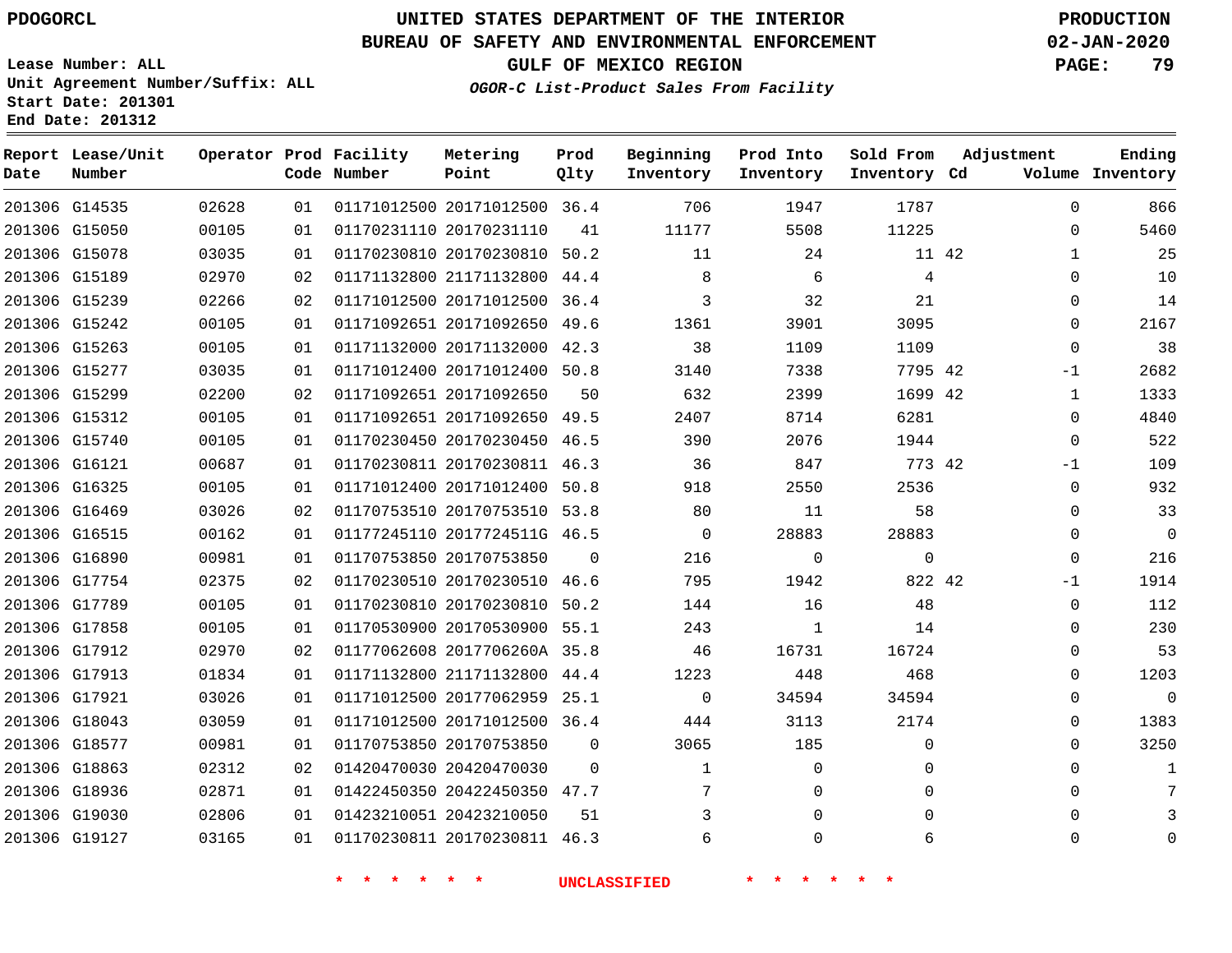**Report Lease/Unit**

**Number**

## **UNITED STATES DEPARTMENT OF THE INTERIOR PDOGORCL PRODUCTION**

**Prod Qlty**

#### **BUREAU OF SAFETY AND ENVIRONMENTAL ENFORCEMENT 02-JAN-2020**

**Lease Number: ALL Unit Agreement Number/Suffix: ALL Start Date: 201301 End Date: 201312**

**Operator Prod Facility**

**Code Number**

**OGOR-C List-Product Sales From Facility**

**Beginning Inventory** **Prod Into Inventory** **Sold From Inventory**

**GULF OF MEXICO REGION PAGE: 80**

**Inventory Cd Volume**

**Adjustment**

**Ending**

| 201306 G21652<br>201306 G21655 | 01834<br>01834 | 01<br>01 | 01171132800 21171132800 44.4<br>01171132800 21171132800 44.4 |          | 21<br>1293                 | $\mathbf{0}$<br>93 | 6<br>387 42    |  |
|--------------------------------|----------------|----------|--------------------------------------------------------------|----------|----------------------------|--------------------|----------------|--|
|                                |                |          |                                                              |          |                            |                    |                |  |
| 201306 G21825                  | 00981          | 01       | 01170753850 20170753850                                      | $\Omega$ | 538                        | 29                 | $\mathbf 0$    |  |
| 201306 G21826                  | 00981          | 01       | 01170753850 20170753850 0                                    |          | 8 <sup>8</sup>             | $\overline{0}$     | $\mathsf{O}$   |  |
| 201306 G22219                  | 03033          | 01       | 01423210051 20423210050 0                                    |          | 97                         | 0                  | 0              |  |
| 201306 G22236                  | 00105          | 01       | 01170230450 20170230450 46.6                                 |          | 21                         | 29                 | 43             |  |
| 201306 G22246                  | 01284          | 02       | 01423210051 20170230500 43.2                                 |          | $\overline{\phantom{a}}$ 3 | 17                 | 13             |  |
| 201306 G22268                  | 02777          | 01       | 01170230810 2042709015I 43.8                                 |          | $\overline{0}$             | 850                | 850            |  |
| 201306 G22501                  | 00078          | 01       | 01170230400 20170230400 54.3                                 |          | 93                         | 92                 | 153            |  |
| 201306 G22505                  | 02375          | 02       | 01170230811 20170230811 46.3                                 |          | 125                        | 3692               | 3342           |  |
| 201306 G22510                  | 00162          | 01       | 01170230810 20170230810 50.2                                 |          | 3876                       | 1148               | 1505           |  |
| 201306 G22513                  | 02579          | 02       | 01170230500 20170230500 43.2                                 |          | 417                        | 882                | 970            |  |
| 201306 G22549                  | 02222          | 01       | 01170530900 20170530900 55.1                                 |          | 4                          | $\overline{0}$     | $\overline{0}$ |  |
| 201306 G22605                  | 01834          | 01       | 01171132800 21171132800 44.4                                 |          | 548                        | 551                | 308 42         |  |
| 201306 G22613                  | 02655          | 02       | 01171132800 21171132800 44.4                                 |          | 158                        | 238                | 110            |  |
| 201306 G22621                  | 01834          | 01       | 01171132800 21171132800 44.4                                 |          | 6270                       | 6152               | 3478           |  |
| 201306 G22699                  | 00730          | 01       | 01171012500 20171012500 36.4                                 |          | 305                        | 1928               | 1378           |  |
|                                |                |          | 01170754751 01170754751 50.8                                 |          | 2311                       | $\mathbf{0}$       | 2160           |  |
| 201306 G22781                  | 03035          | 01       |                                                              |          |                            |                    |                |  |

**Metering Point**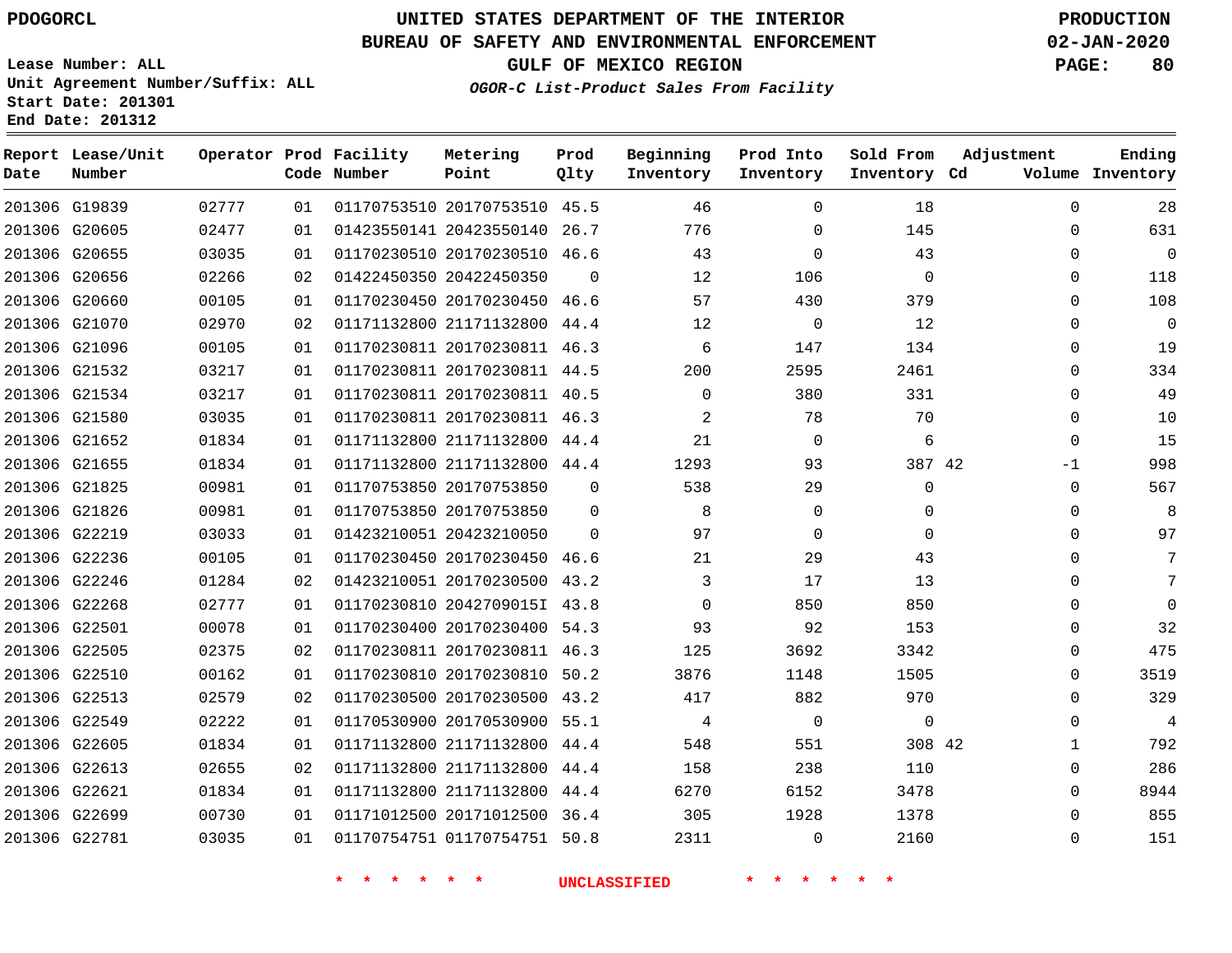**Start Date: 201301 End Date: 201312**

## **UNITED STATES DEPARTMENT OF THE INTERIOR PDOGORCL PRODUCTION**

#### **BUREAU OF SAFETY AND ENVIRONMENTAL ENFORCEMENT 02-JAN-2020**

**Lease Number: ALL Unit Agreement Number/Suffix: ALL**

**GULF OF MEXICO REGION PAGE: 81**

**OGOR-C List-Product Sales From Facility**

| Date | Report Lease/Unit<br>Number |       |    | Operator Prod Facility<br>Code Number | Metering<br>Point            | Prod<br>Qlty | Beginning<br>Inventory | Prod Into<br>Inventory | Sold From<br>Inventory Cd | Adjustment   | Ending<br>Volume Inventory |
|------|-----------------------------|-------|----|---------------------------------------|------------------------------|--------------|------------------------|------------------------|---------------------------|--------------|----------------------------|
|      | 201306 G22792               | 03035 | 01 |                                       | 01177258041 01177258041 39.5 |              | 1455                   | 2560                   | 2372                      | $\Omega$     | 1643                       |
|      | 201306 G22840               | 00730 | 01 |                                       | 01608103650 20608103650 32.3 |              | 2                      | 1243                   | 1242 42                   | $-1$         | $\overline{2}$             |
|      | 201306 G23125               | 02312 | 02 | 01420470030 20420470030               |                              | $\Omega$     | 18                     | $\Omega$               | $\mathbf 0$               | $\Omega$     | 18                         |
|      | 201306 G23181               | 01978 | 02 |                                       | 01423210051 20423210050      | $\mathbf 0$  | 120                    | $\mathbf 0$            | $\Omega$                  | $\Omega$     | 120                        |
|      | 201306 G23199               | 00105 | 01 |                                       | 01170230450 20170230450 46.6 |              | 395                    | 2356                   | 2159                      | $\Omega$     | 592                        |
|      | 201306 G23473               | 00981 | 01 |                                       | 01170753850 20170753850      | $\Omega$     | 64                     | $\Omega$               | $\Omega$                  | $\Omega$     | 64                         |
|      | 201306 G23480               | 00981 | 01 |                                       | 01170753850 20170753850      | $\Omega$     | 621                    | $\Omega$               | $\Omega$                  | $\Omega$     | 621                        |
|      | 201306 G23481               | 00981 | 01 |                                       | 01170753850 20170753850      | $\Omega$     | 1295                   | 92                     | $\Omega$                  | $\Omega$     | 1387                       |
|      | 201306 G23528               | 00981 | 01 |                                       | 01170753850 20170753850      | $\Omega$     | 1358                   | $\Omega$               | $\Omega$                  | $\Omega$     | 1358                       |
|      | 201306 G23529               | 00981 | 01 |                                       | 01170753850 20170753850      | $\Omega$     | 2878                   | 84                     | $\Omega$                  | $\Omega$     | 2962                       |
|      | 201306 G23730               | 03217 | 01 |                                       | 01170230810 20170230811 45.5 |              | 5                      | 125                    | 114                       | $\Omega$     | 16                         |
|      | 201306 G23735               | 00162 | 01 |                                       | 01170230810 20170230810 50.2 |              | $\mathbf 0$            | 583                    | 583                       | $\Omega$     | $\overline{0}$             |
|      | 201306 G23736               | 02312 | 02 |                                       | 01170230810 20170230810 50.2 |              | 106                    | 8                      | 34                        | $\mathbf{0}$ | 80                         |
|      | 201306 G23851               | 02503 | 02 |                                       | 01171012400 20171012400 50.8 |              | 5327                   | 27616                  | 22847                     | $\Omega$     | 10096                      |
|      | 201306 G23956               | 03217 | 01 |                                       | 01170753510 20170753510 53.8 |              | 1839                   | 4970                   | 4321 42                   | $\mathbf{1}$ | 2489                       |
|      | 201306 G24425               | 02312 | 01 |                                       | 01170230810 20170230810 50.2 |              | 534                    | 790                    | 397                       | $\Omega$     | 927                        |
|      | 201306 G24710               | 02058 | 01 |                                       | 01170230811 20170230811 46.3 |              | 55                     | 1948                   | 1753                      | $\Omega$     | 250                        |
|      | 201306 G24730               | 00105 | 01 |                                       | 01170230500 20170230500 43.1 |              | 468                    | 2002                   | 1722                      | $\Omega$     | 748                        |
|      |                             |       | 01 |                                       | 01170230810 20170230810 50.1 |              | 453                    | 8                      | 138                       | 0            | 323                        |
|      |                             |       |    |                                       |                              |              | 921                    | 2010                   | 1860                      | 0            | 1071                       |
|      | 201306 G24791               | 02989 | 01 |                                       | 01171131600 20171131600 42.1 |              | 15                     | 414                    | 417                       | $\Omega$     | 12                         |
|      | 201306 G24878               | 02628 | 02 |                                       | 01171092651 20171092650 49.6 |              | 259                    | 252                    | 371                       | $\Omega$     | 140                        |
|      | 201306 G24883               | 02628 | 02 |                                       | 01171092651 20171092650 49.6 |              | 392                    | 1054                   | 863                       | $\Omega$     | 583                        |
|      | 201306 G24898               | 02807 | 01 |                                       | 01171012300 20171012300 38.2 |              | 2568                   | 7322                   | 5389 42                   | $-1$         | 4500                       |
|      | 201306 G24924               | 01834 | 01 |                                       | 01171132800 21171132800 44.4 |              | 3964                   | 3307                   | 2036                      | $\mathbf 0$  | 5235                       |
|      | 201306 G24990               | 01284 | 01 |                                       | 01608103650 20608103650 32.3 |              | 1                      | 586                    | 586                       | $\Omega$     | $\mathbf{1}$               |
|      | 201306 G25008               | 02777 | 01 |                                       | 01170753510 20170753510 45.5 |              | 0                      | 0                      | $\mathbf 0$               | $\mathbf{0}$ | $\mathbf 0$                |
|      | 201306 G25514               | 02813 | 02 |                                       | 01423210051 20423210050      | $\Omega$     | 1                      | $\Omega$               | $\Omega$                  | $\Omega$     | $\mathbf{1}$               |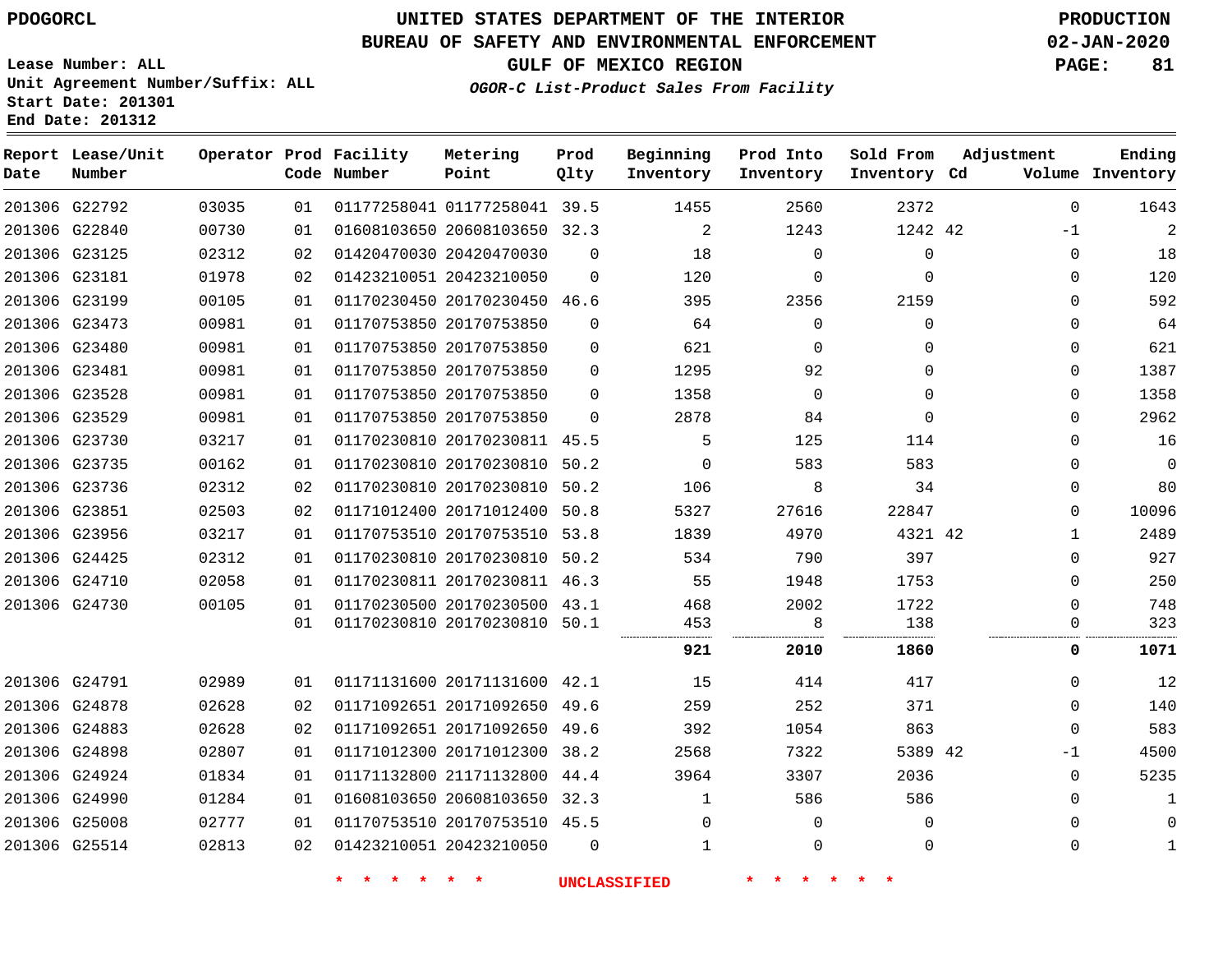#### **BUREAU OF SAFETY AND ENVIRONMENTAL ENFORCEMENT 02-JAN-2020**

**Lease Number: ALL Unit Agreement Number/Suffix: ALL Start Date: 201301 End Date: 201312**

**OGOR-C List-Product Sales From Facility**

**Report Lease/Unit Operator Prod Facility Metering Prod Beginning Prod Into Sold From Adjustment Ending Number Point Date Code Number Qlty Inventory Inventory Inventory Inventory Cd Volume** G25515 20423210050  $\cap$   $\Omega$  $\Omega$  $\Omega$  G25524 20170230450 46.6  $\Omega$  G25561 20170230450 46.6  $\Omega$  G25579 20170230500 43.1  $\Omega$   $\Omega$  20170230810 50.2 . . . . . . . **53 92 0 37** G25605 20170230810 50.2 G25606 20170230810 50.2 G25937 20170230810 50.4 45 -2998  $\Omega$  G26001 21171132800 44.4  $\Omega$  G26032 20171012300 38.2  $\Omega$  G26074 20177122950 32.3 G26146 01177258152 44.4  $\Omega$  $\Omega$  $\Omega$  G26281 20170753850 27.3  $\Omega$  $\Omega$  $\Omega$  G26480 20423210050 70.5  $\Omega$  $\Omega$  $\Omega$  G27070 21171132800 44.4 42 G27100 20171012310 45.4  $\Omega$   $\Omega$  $\Omega$  G27169 20171012500 36.4  $\Omega$  G27173 20170513800 32.2  $\Omega$  G27194 01177258152 44.4  $\Omega$   $\Omega$  G27214 01177288152  $\Omega$   $\Omega$  $\Omega$  $\Omega$  G27215 01177288152  $\Omega$   $\Omega$  $\Omega$  $\Omega$  G27509 20170230450 46.6 G27831 20170530900 46.4  $\Omega$   $\Omega$  G27927 20171092650 49.6  $\Omega$  G27949 20171012500 36.4  $\Omega$  G27988 20608103650 32.3  $\Omega$  G30654 20170230810 42.1  $\Omega$ 

**\* \* \* \* \* \* UNCLASSIFIED \* \* \* \* \* \***

**GULF OF MEXICO REGION PAGE: 82**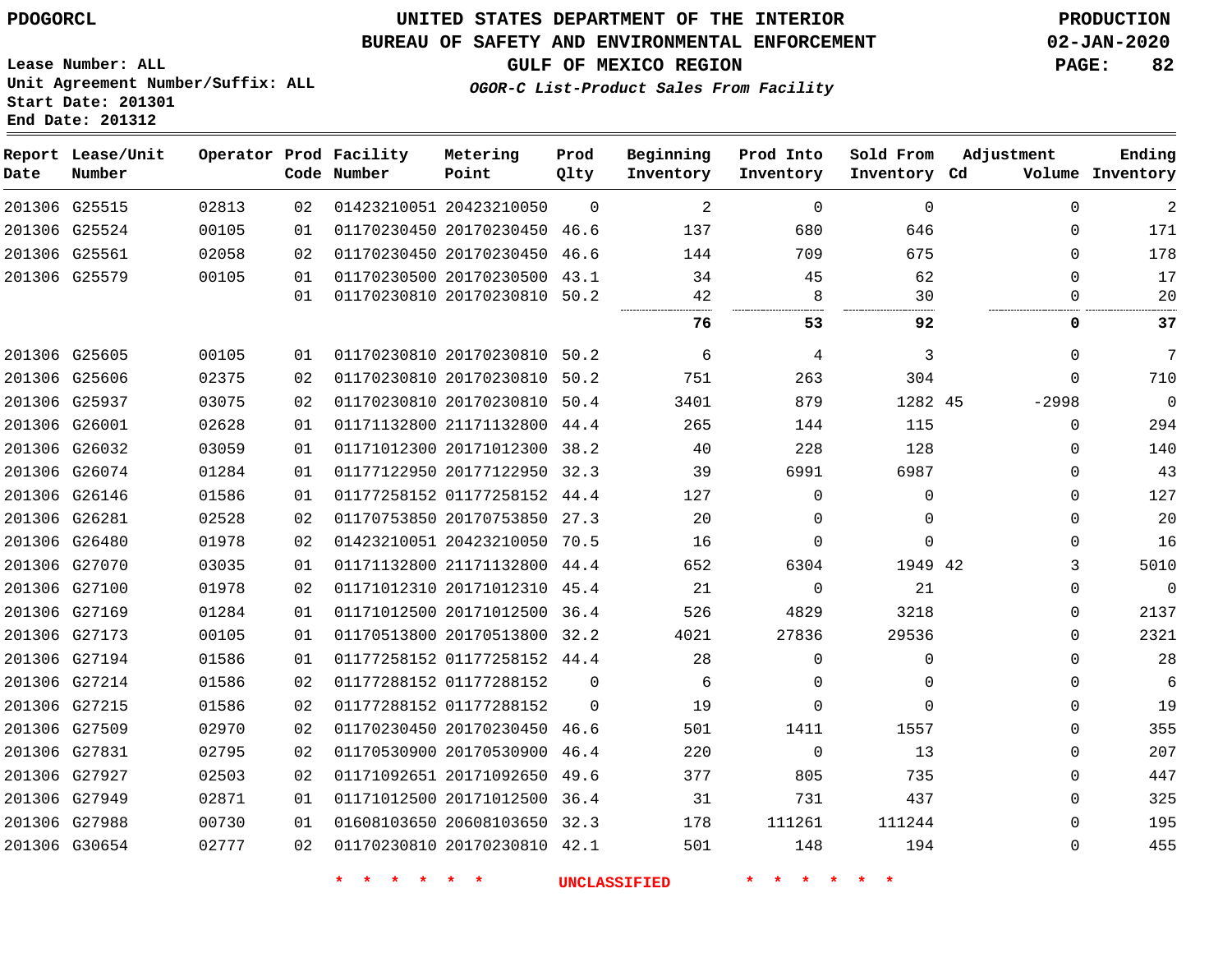**End Date: 201312**

## **UNITED STATES DEPARTMENT OF THE INTERIOR PDOGORCL PRODUCTION**

#### **BUREAU OF SAFETY AND ENVIRONMENTAL ENFORCEMENT 02-JAN-2020**

**Lease Number: ALL Unit Agreement Number/Suffix: ALL Start Date: 201301**

**GULF OF MEXICO REGION PAGE: 83**

**OGOR-C List-Product Sales From Facility**

| Date          | Report Lease/Unit<br>Number |       |    | Operator Prod Facility<br>Code Number | Metering<br>Point            | Prod<br>Qlty | Beginning<br>Inventory | Prod Into<br>Inventory | Sold From<br>Inventory Cd | Adjustment   | Ending<br>Volume Inventory |
|---------------|-----------------------------|-------|----|---------------------------------------|------------------------------|--------------|------------------------|------------------------|---------------------------|--------------|----------------------------|
| 201306 G30679 |                             | 00730 | 01 |                                       | 01170230500 20170230500      | 43.2         | $\Omega$               | 6                      | 4                         | $\Omega$     | 2                          |
|               |                             |       | 01 |                                       | 01170230500 20170230810      | 50.2         | 0                      | 51                     | $\Omega$                  | $\Omega$     | 51                         |
|               |                             |       |    |                                       |                              |              | 0                      | 57                     | 4                         | 0            | 53                         |
| 201306 G31003 |                             | 02579 | 02 |                                       | 01423210051 20423210050      | $\Omega$     | 27                     | $\Omega$               | $\Omega$                  | $\Omega$     | 27                         |
| 201306 G31040 |                             | 02058 | 02 |                                       | 01170230450 20170230450      | 46.6         | 482                    | 2898                   | 2652                      | $\Omega$     | 728                        |
| 201306 G31304 |                             | 02714 | 01 |                                       | 01170230811 20170230811 46.3 |              | 43                     | 1481                   | 836                       | $\Omega$     | 688                        |
| 201306 G31369 |                             | 02628 | 01 |                                       | 01171012300 20171012300      | 38.2         | 21570                  | 39759                  | 36892                     | $\Omega$     | 24437                      |
| 201306 G32113 |                             | 02477 | 01 |                                       | 01170230811 20170230811 46.3 |              | 428                    | 7488                   | 6952                      | $\Omega$     | 964                        |
| 201306 G32197 |                             | 01284 | 02 |                                       | 01171012500 20171012500      | 36.4         | 59                     | 783                    | 495                       | $\Omega$     | 347                        |
| 201306 G32231 |                             | 01284 | 01 |                                       | 01171012500 20171012500      | 36.4         | 59                     | 717                    | 458                       | $\Omega$     | 318                        |
| 201306 G32267 |                             | 00105 | 01 |                                       | 01177298272 01177298272      | 42.4         | 8                      | 12                     | 9                         | 0            | 11                         |
|               | 201306 G32268               | 00105 | 01 |                                       | 01177298272 01177298272      | 42.4         | 52                     | 46                     | 56                        | $\mathbf 0$  | 42                         |
| 201306 G33388 |                             | 02967 | 01 |                                       | 01420470030 20420470030      | 48.4         | 116                    | 0                      | $\mathbf 0$               | $\Omega$     | 116                        |
| 201306 G33407 |                             | 02967 | 02 |                                       | 01170230810 20170230810      | 42.1         | 131                    | 32                     | 49                        | $\Omega$     | 114                        |
| 201306 G33408 |                             | 03075 | 02 |                                       | 01422450350 20422450350      | 47.7         | 892                    | 258                    | $\Omega$                  | $\Omega$     | 1150                       |
| 201306 G33596 |                             | 02503 | 02 |                                       | 01171132000 20171132000      | 42.3         | 59                     | 7785                   | 7579                      | $\Omega$     | 265                        |
| 201307        | 00016                       | 02375 | 01 |                                       | 01170513700 20170513700      | 22           | 1263                   | 23744                  | 23215 42                  | $-1$         | 1791                       |
| 201307        | 00026                       | 02375 | 01 |                                       | 01170513700 20170513700      | 22           | 2218                   | 51894                  | 50196 42                  | $-1$         | 3915                       |
| 201307        | 00032                       | 02375 | 01 |                                       | 01170513700 20170513700 34.2 |              | 159                    | 3199                   | 3116 42                   | $-1$         | 241                        |
| 201307        | 00033                       | 02375 | 01 |                                       | 01170513700 20170513700      | 34.2         | 421                    | 7950                   | 7772 42                   | $\mathbf{1}$ | 600                        |
| 201307        | 00079                       | 01834 | 01 |                                       | 01170230810 20170230810 49.8 |              | 403                    | 383                    | 185                       | $\mathbf 0$  | 601                        |
| 201307        | 00081                       | 00105 | 01 |                                       | 01170231300 01170231300      | 41           | 0                      | 942                    | 942                       | 0            | $\overline{0}$             |
| 201307        | 00090                       | 03035 | 01 |                                       | 01170230810 20170230810      | 49.8         | 155                    | 9                      | 39                        | $\Omega$     | 125                        |
| 201307        | 00184                       | 03147 | 02 |                                       | 01170230810 20170230810      | 49.8         | 919                    | 314                    | 290                       | 0            | 943                        |
| 201307        | 00196                       | 02266 | 01 |                                       | 01171012300 20171012300      | 38.5         | 7956                   | 13026                  | 13263                     | $\Omega$     | 7719                       |
| 201307        | 00244                       | 00105 | 01 |                                       | 01170231300 01170231300      | 41           | $\Omega$               | 3980                   | 3980                      | $\Omega$     | $\mathbf 0$                |
| 201307        | 00247                       | 00105 | 01 |                                       | 01170231300 01170231300      | 41           | 0                      | 607                    | 607                       | $\Omega$     | 0                          |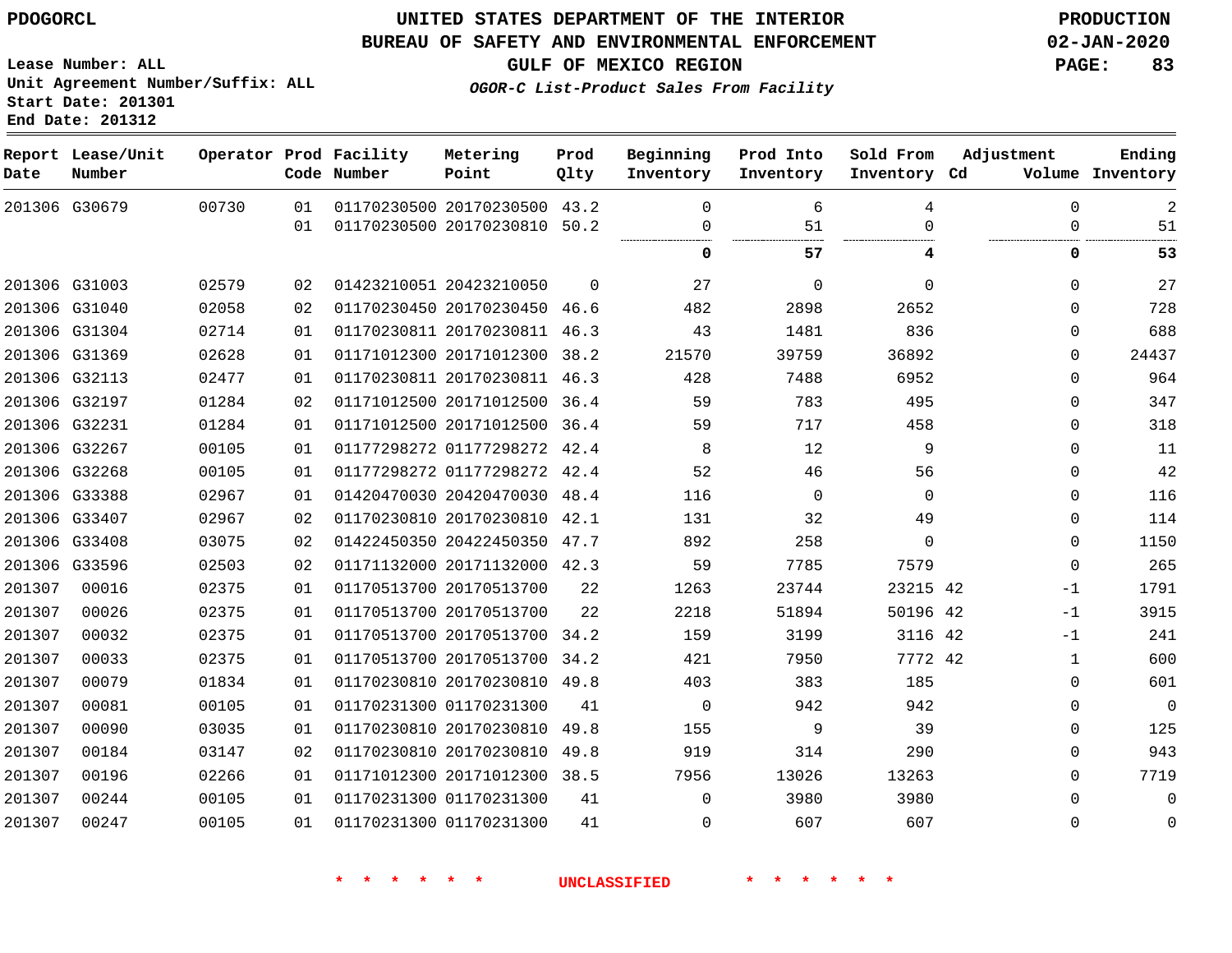**Lease Number: ALL**

**Start Date: 201301 End Date: 201312**

## **UNITED STATES DEPARTMENT OF THE INTERIOR PDOGORCL PRODUCTION**

#### **BUREAU OF SAFETY AND ENVIRONMENTAL ENFORCEMENT 02-JAN-2020**

**Unit Agreement Number/Suffix: ALL**

**GULF OF MEXICO REGION PAGE: 84**

**OGOR-C List-Product Sales From Facility**

| Date   | Report Lease/Unit<br>Number |       |    | Operator Prod Facility<br>Code Number | Metering<br>Point            | Prod<br>Qlty | Beginning<br>Inventory | Prod Into<br>Inventory | Sold From<br>Inventory Cd | Adjustment |              | Ending<br>Volume Inventory |
|--------|-----------------------------|-------|----|---------------------------------------|------------------------------|--------------|------------------------|------------------------|---------------------------|------------|--------------|----------------------------|
| 201307 | 00253                       | 01284 | 02 |                                       | 01170230810 20170230810 49.8 |              | 57                     | 170                    | 53                        |            | $\Omega$     | 174                        |
|        |                             | 02375 | 02 |                                       | 01170230810 20170230810 49.8 |              | 19                     | 10                     | 7                         |            | $\Omega$     | 22                         |
|        |                             |       |    |                                       |                              |              | 76                     | 180                    | 60                        |            | 0            | 196                        |
| 201307 | 00317                       | 02970 | 02 |                                       | 01171012310 20171012310 44.5 |              | 12                     | 127                    | 122                       |            | 0            | 17                         |
| 201307 | 00353                       | 02266 | 01 |                                       | 01170754800 20170754800 27.9 |              | 183                    | 1714                   | 1505                      |            | 0            | 392                        |
| 201307 | 00367                       | 02375 | 01 |                                       | 01170513700 20170513700      | 22           | 72                     | 1306                   | 1280 42                   |            | $\mathbf{1}$ | 99                         |
| 201307 | 00424                       | 03035 | 01 |                                       | 01171012400 20171012400      | 50.4         | 312                    | 1741                   | 1544                      |            | $\Omega$     | 509                        |
| 201307 | 00434                       | 01284 | 01 |                                       | 01177112605 2017711260Y 33.3 |              | 38                     | 3550                   | 3544                      |            | 0            | 44                         |
| 201307 | 00453                       | 01284 | 01 |                                       | 01177112605 2017711260Y 33.3 |              | 34                     | 2249                   | 2256                      |            | 0            | 27                         |
| 201307 | 00466                       | 03035 | 01 |                                       | 01171012400 20171012400 50.4 |              | 6200                   | 10747                  | 13804 42                  |            | $\mathbf{1}$ | 3144                       |
| 201307 | 00479                       | 00105 | 01 |                                       | 01171012500 20171012500 35.4 |              | 1024                   | 3233                   | 2927                      |            | 0            | 1330                       |
| 201307 | 00487                       | 03033 | 01 |                                       | 01171132800 21171132800 44.6 |              | 4996                   | $\mathbf 0$            | 10                        |            | $\Omega$     | 4986                       |
| 201307 | 00495                       | 03033 | 01 |                                       | 01171132800 21171132800      | 44.6         | 923                    | 0                      | $\mathbf{1}$              |            | $\mathbf{0}$ | 922                        |
| 201307 | 00518                       | 03033 | 01 |                                       | 01170230450 20170230450 52.3 |              | 106                    | 338                    | 360                       |            | 0            | 84                         |
| 201307 | 00526                       | 00105 | 01 |                                       | 01170230810 20170230810 49.7 |              | 1055                   | 544                    | 376                       |            | 0            | 1223                       |
| 201307 | 00541                       | 03033 | 01 |                                       | 01170530900 20170530900      | 54           | 2400                   | $\mathbf 0$            | 103 42                    |            | $-70$        | 2227                       |
| 201307 | 00560                       | 00687 | 01 |                                       | 01171131600 20171131600      | 42.9         | 13                     | 155                    | 147                       |            | $\mathbf{0}$ | 21                         |
| 201307 | 00577                       | 03059 | 01 |                                       | 01171012300 20171012300 38.5 |              | 14149                  | 24837                  | 24269                     |            | 0            | 14717                      |
| 201307 | 00593                       | 01834 | 01 |                                       | 01171012300 20171012300 38.5 |              | 11647                  | 10194                  | 10042                     |            | $\mathbf{0}$ | 11799                      |
|        |                             | 03033 | 01 |                                       | 01171012300 20171012300 38.5 |              | 1838                   | 3704                   | 3347                      |            | 0            | 2195                       |
|        |                             |       |    |                                       |                              |              | 13485                  | 13898                  | 13389                     |            | 0            | 13994                      |
| 201307 | 00605                       | 02899 | 01 |                                       | 01170573602 20170573602      | 48           | 458                    | 640                    | 168                       |            | $\Omega$     | 930                        |
| 201307 | 00680                       | 03033 | 01 |                                       | 01170230700 20170230700 42.9 |              | 681                    | 3492                   | 3443                      |            | 0            | 730                        |
| 201307 | 00691                       | 02312 | 02 |                                       | 01170754201 01170754201 37.6 |              | 1133                   | 950                    | 696                       |            | 0            | 1387                       |
| 201307 | 00694                       | 02266 | 01 |                                       | 01170754800 20170754800      | 27.9         | 2174                   | 8369                   | 8631                      |            | 0            | 1912                       |
| 201307 | 00697                       | 02266 | 01 |                                       | 01170754800 20170754800      | 27.9         | 488                    | 2235                   | 2212                      |            | $\Omega$     | 511                        |
| 201307 | 00758                       | 00105 | 01 |                                       | 01170230810 20170230810 49.7 |              | 2256                   | 1836                   | 963                       |            | $\Omega$     | 3129                       |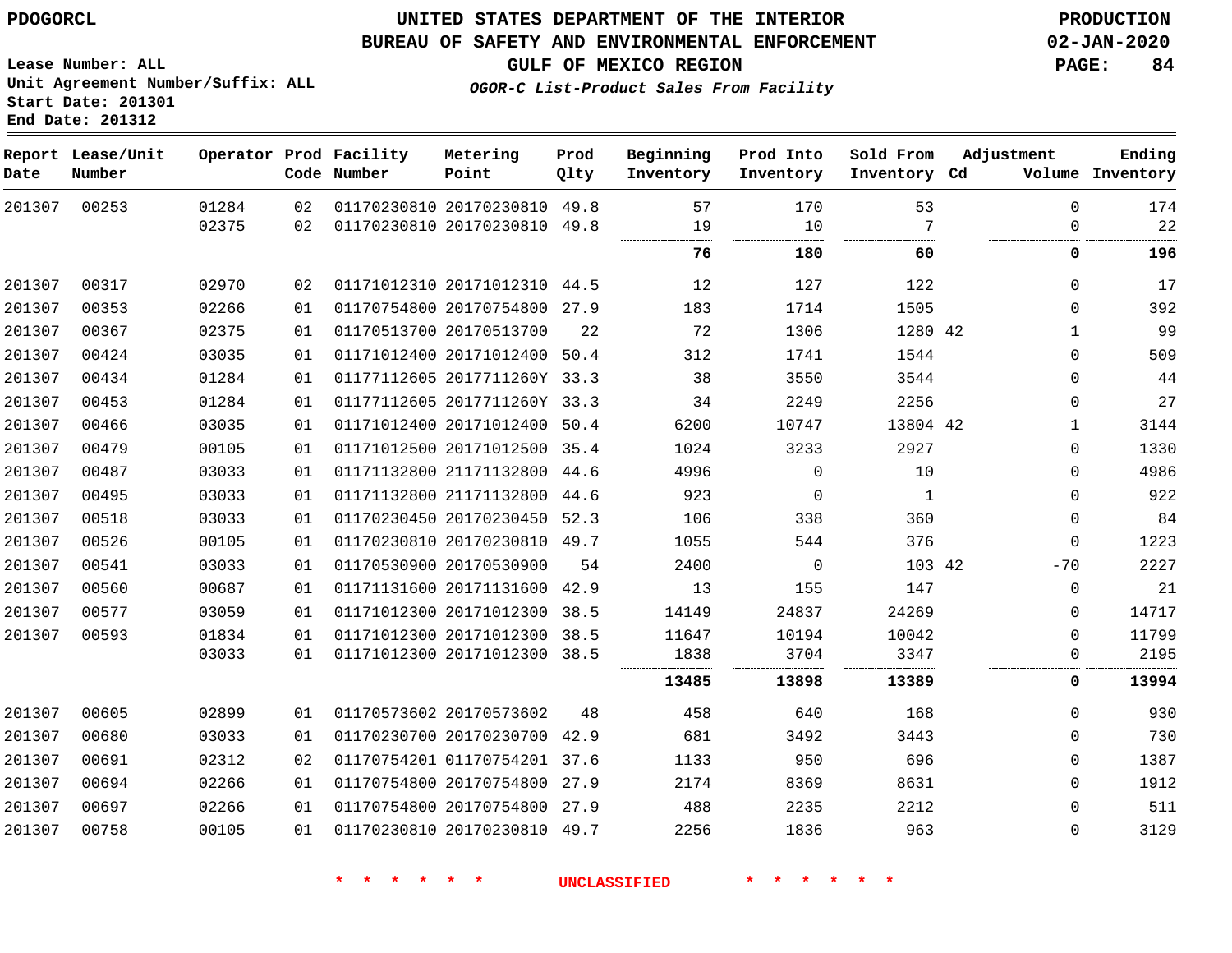**End Date: 201312**

**Report Lease/Unit**

**Number**

## **UNITED STATES DEPARTMENT OF THE INTERIOR PDOGORCL PRODUCTION**

**Prod Qlty**

#### **BUREAU OF SAFETY AND ENVIRONMENTAL ENFORCEMENT 02-JAN-2020**

**Lease Number: ALL Unit Agreement Number/Suffix: ALL Start Date: 201301**

**Operator Prod Facility**

**Code Number**

**Metering Point**

**OGOR-C List-Product Sales From Facility**

**Beginning Inventory** **Prod Into Inventory**

**Sold From Inventory**

**GULF OF MEXICO REGION PAGE: 85**

**Inventory Cd Volume**

**Adjustment**

**Ending**

| 201307 | 00763             | 01284 | 01 | 01170230810 20170230810 49.8 |          | 66          | 9        | 21          |       | $\Omega$     | 54          |
|--------|-------------------|-------|----|------------------------------|----------|-------------|----------|-------------|-------|--------------|-------------|
| 201307 | 00775             | 01834 | 01 | 01171131600 20171131600 42.9 |          | 136         | 1526     | 1458 42     |       | $-1$         | 203         |
| 201307 | 00778             | 03033 | 01 | 01171132000 20171132000      | 40.6     | $\mathbf 0$ | 997      | 957         |       | 0            | 40          |
| 201307 | 00796             | 02628 | 01 | 01171012300 20171012300 38.5 |          | 8634        | 9094     | 12336       |       | $\Omega$     | 5392        |
| 201307 | 00797             | 00105 | 01 | 01171012300 20171012300 38.5 |          | 714         | 0        | 714         |       | $\Omega$     | $\Omega$    |
| 201307 | 00819             | 00078 | 01 | 01171132800 21171132800      | $\Omega$ | 78          | $\Omega$ | $\Omega$    |       | 0            | 78          |
| 201307 | 00839             | 02451 | 01 | 01170513800 20170513800      | 32.3     | 227         | 67       | 279         |       | 0            | 15          |
| 201307 | 754302006A        | 00078 | 01 | 01170573601 20170573601 27.3 |          | 69          | 539      | 542         |       | $\Omega$     | 66          |
|        | 201307 754303001A | 00059 | 01 | 01170230811 20170230811      | 44       | 214         | 5977     | 4570 09     |       | -1472        | 149         |
| 201307 | 754306012A        | 01207 | 01 | 01608128270 20608128270      | 25.4     | 97441       | 165627   |             | 0 0 9 | $-130953$    | 132115      |
| 201307 | 754306013A        | 01207 | 01 | 01608128270 20608128270      | 25.4     | 131326      | 204064   |             | 0 0 9 | $-161047$    | 174343      |
| 201307 | 754307005A        | 00078 | 01 | 01170573601 20170573601 27.3 |          | 37          | 439      | 422         |       | $\Omega$     | 54          |
| 201307 | 754307017A        | 02970 | 02 | 01171132800 20170230811      | 44       | 688         | 15510    | 15812       |       | 0            | 386         |
| 201307 | 754309002A        | 00981 | 01 | 01170753850 20170753850      | $\Omega$ | 1088        | 133      | $\mathbf 0$ |       | $\Omega$     | 1221        |
| 201307 | 754310009A        | 00078 | 01 | 01170573601 20170573601 27.4 |          | 133         | 12519    | 11121 42    |       | 1            | 1532        |
| 201307 | 754315006A        | 02266 | 01 | 01170754800 20170754800      | 27.9     | 248         | 985      | 1008        |       | $\Omega$     | 225         |
| 201307 | 7543880060        | 00105 | 01 | 01170230450 20170230450      | 46.2     | 33          | 405      | 337         |       | $\Omega$     | 101         |
|        | 201307 7543890080 | 02375 | 01 | 01170513700 20170513700 29.5 |          | 110         | 2969     | 2855        |       | $\Omega$     | 224         |
|        | 201307 7543900080 | 00105 | 01 | 01177245111 01177245111 45.8 |          | 241         | 13       | 112         |       | $\Omega$     | 142         |
|        | 201307 7543930100 | 03026 | 02 | 01170230450 20170230450      | 46.3     | 118         | 480      | 478 42      |       | -1           | 119         |
|        | 201307 7543930200 | 00105 | 01 | 01171012310 20171012310 44.5 |          | 1337        | 14236    | 13702       |       | $\Omega$     | 1871        |
|        |                   | 01284 | 01 | 0117709260L 2017709260L 40.1 |          | 0           | 1375     | 1375        |       | $\Omega$<br> | $\mathbf 0$ |
|        |                   |       |    |                              |          | 1337        | 15611    | 15077       |       | 0            | 1871        |
|        | 201307 7543940080 | 03035 | 01 | 01170230811 20170230811      | 44       | 50          | 1733     | 1739 42     |       | $-1$         | 43          |
|        | 201307 754395019A | 00105 | 01 | 01420390101 01420390101      | $\Omega$ | 69          | 0        | 0           |       | 0            | 69          |
| 201307 | 754396015A        | 01284 | 01 | 01608103650 20608103650      | 33       | 12          | 4286     | 4286        |       | 0            | 12          |
| 201307 | 8910020210        | 02451 | 01 | 01170513800 20170513800      | 32.3     | 9414        | 107530   | 92900       |       | $\Omega$     | 24044       |
|        | 201307 8910024540 | 02451 | 01 | 01170513800 20170513800 32.3 |          | 6191        | 48407    | 43774       |       | $\Omega$     | 10824       |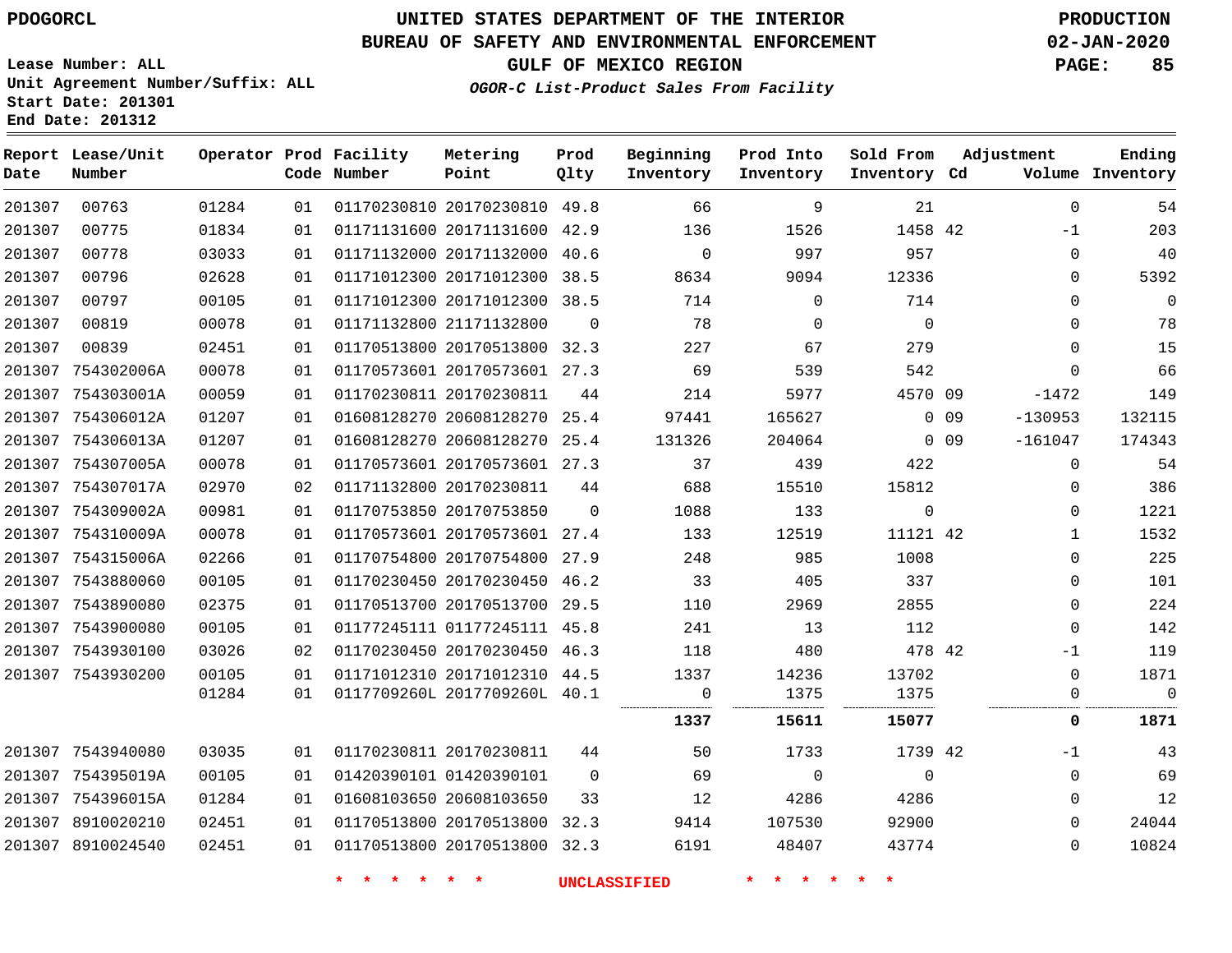**End Date: 201312**

## **UNITED STATES DEPARTMENT OF THE INTERIOR PDOGORCL PRODUCTION**

#### **BUREAU OF SAFETY AND ENVIRONMENTAL ENFORCEMENT 02-JAN-2020**

**Lease Number: ALL Unit Agreement Number/Suffix: ALL Start Date: 201301**

**OGOR-C List-Product Sales From Facility**

**GULF OF MEXICO REGION PAGE: 86**

| Date   | Report Lease/Unit<br>Number |                |          | Operator Prod Facility<br>Code Number | Metering<br>Point                                            | Prod<br>Olty | Beginning<br>Inventory | Prod Into<br>Inventory | Sold From<br>Inventory Cd | Adjustment   | Ending<br>Volume Inventory |
|--------|-----------------------------|----------------|----------|---------------------------------------|--------------------------------------------------------------|--------------|------------------------|------------------------|---------------------------|--------------|----------------------------|
|        | 201307 8910029320           | 02375          | 01       |                                       | 01170513700 20170513700 34.2                                 |              | 5049                   | 104679                 | 101827 42                 | $-3$         | 7898                       |
|        | 201307 8910034440           | 00730<br>02375 | 01<br>01 |                                       | 01170513700 20170513700 34.4<br>01170513700 20170513700 34.4 |              | 232<br>3270            | 3120<br>69133          | 3116 42<br>67188 42       | $-1$<br>1    | 235<br>5216                |
|        |                             |                |          |                                       |                                                              |              | <br>3502               | <br>72253              | 70304                     | 0            | 5451                       |
|        | 201307 8910039150           | 00078          | 01       |                                       | 01170573601 20170573601 27.4                                 |              | 2074                   | 43394                  | 40161 42                  | 2            | 5309                       |
|        | 201307 8910086400           | 02893          | 02       |                                       | 01171012400 20171012400                                      | 50.4         | 203                    | 548                    | 591                       | $\mathbf 0$  | 160                        |
|        | 201307 8910087670           | 02312          | 01       |                                       | 01170754201 01170754201 37.6                                 |              | 708                    | 657                    | 435                       | $\Omega$     | 930                        |
|        | 201307 8910087840           | 00162          | 01       |                                       | 01177122606 20177122606 50.2                                 |              | $\mathbf 0$            | 9584                   | 9584                      | $\mathbf 0$  | $\overline{0}$             |
| 201307 | 8910088160                  | 01284          | 01       |                                       | 01171132800 21171132800                                      | $\Omega$     | 26                     | $\mathbf 0$            | $\mathbf 0$               | $\mathbf 0$  | 26                         |
|        | 201307 8910089160           | 02375          | 01       |                                       | 01170513700 20170513700 26.5                                 |              | 270                    | 6304                   | 6099 42                   | $\mathbf{1}$ | 476                        |
| 201307 | 891008927AE                 | 00078          | 01       |                                       | 01170230400 20170230400                                      | 50.7         | 61                     | 176                    | 190                       | $\Omega$     | 47                         |
|        | 201307 891008927AG          | 00078          | 01       |                                       | 01170230400 20170230400 50.7                                 |              | 176                    | 1243                   | 1084                      | $\Omega$     | 335                        |
|        | 201307 891008927Y           | 00078          | 01       |                                       | 01170230400 20170230400                                      | 50.7         | 58                     | 158                    | 173                       | $\mathbf 0$  | 43                         |
|        | 201307 8910116580           | 02375          | 01       |                                       | 01170513700 20170513700 26.5                                 |              | 118                    | 3025                   | 2915                      | $\mathbf 0$  | 228                        |
| 201307 | 8910116740                  | 02375          | 01       |                                       | 01170513700 20170513700                                      | 26.5         | 351                    | 8520                   | 8229 42                   | $\mathbf{1}$ | 643                        |
|        | 201307 8910116770           | 02375          | 01       |                                       | 01170513700 20170513700 26.5                                 |              | 105                    | 2486                   | 2403                      | $\Omega$     | 188                        |
| 201307 | 8910116790                  | 02375          | 01       |                                       | 01170513700 20170513700 26.5                                 |              | 1255                   | 28434                  | 27544                     | $\Omega$     | 2145                       |
| 201307 | 8910116800                  | 02375          | 01       |                                       | 01170513700 20170513700 26.5                                 |              | 2509                   | 56658                  | 54892                     | $\Omega$     | 4275                       |
|        | 201307 891011687A           | 02266          | 01       |                                       | 01170754800 20170754800 27.9                                 |              | 28                     | 306                    | 264                       | $\Omega$     | 70                         |
|        | 201307 891011687C           | 02266          | 01       |                                       | 01170754800 20170754800                                      | 27.9         | 114                    | 380                    | 407                       | $\mathbf 0$  | 87                         |
|        | 201307 891011687D           | 02266          | 01       |                                       | 01170754800 20170754800 27.9                                 |              | 178                    | 900                    | 872                       | $\Omega$     | 206                        |
| 201307 | 891011687E                  | 02266          | 01       |                                       | 01170754800 20170754800 27.9                                 |              | 67                     | 142                    | 176                       | $\Omega$     | 33                         |
|        | 201307 8910117330           | 02266          | 01       |                                       | 01170754800 20170754800 27.9                                 |              | $\mathbf 0$            | 6                      | 4                         | $\Omega$     | 2                          |
| 201307 | 8910123210                  | 00687          | 01       |                                       | 0117709260A 2017709260A 34.4                                 |              | 67                     | 2162                   | 2165                      | $\mathbf 0$  | 64                         |
| 201307 | 8910123270                  | 00105          | 01       |                                       | 01177215100 20177215102 30.6                                 |              | 46                     | 4748                   | 4743                      | $\mathbf 0$  | 51                         |
| 201307 | 8910123320                  | 00105          | 01       |                                       | 01177215100 20177215102 30.6                                 |              | 96                     | 9677                   | 9670                      | $\Omega$     | 103                        |
|        | 201307 8910123330           | 00105          | 01       |                                       | 01177215100 20177215102 30.6                                 |              | 153                    | 14296                  | 14297                     | $\Omega$     | 152                        |
|        | 201307 8910123350           | 03033          | 01       |                                       | 01171012500 20171012500 35.4                                 |              | 12                     | 134                    | 91                        | $\Omega$     | 55                         |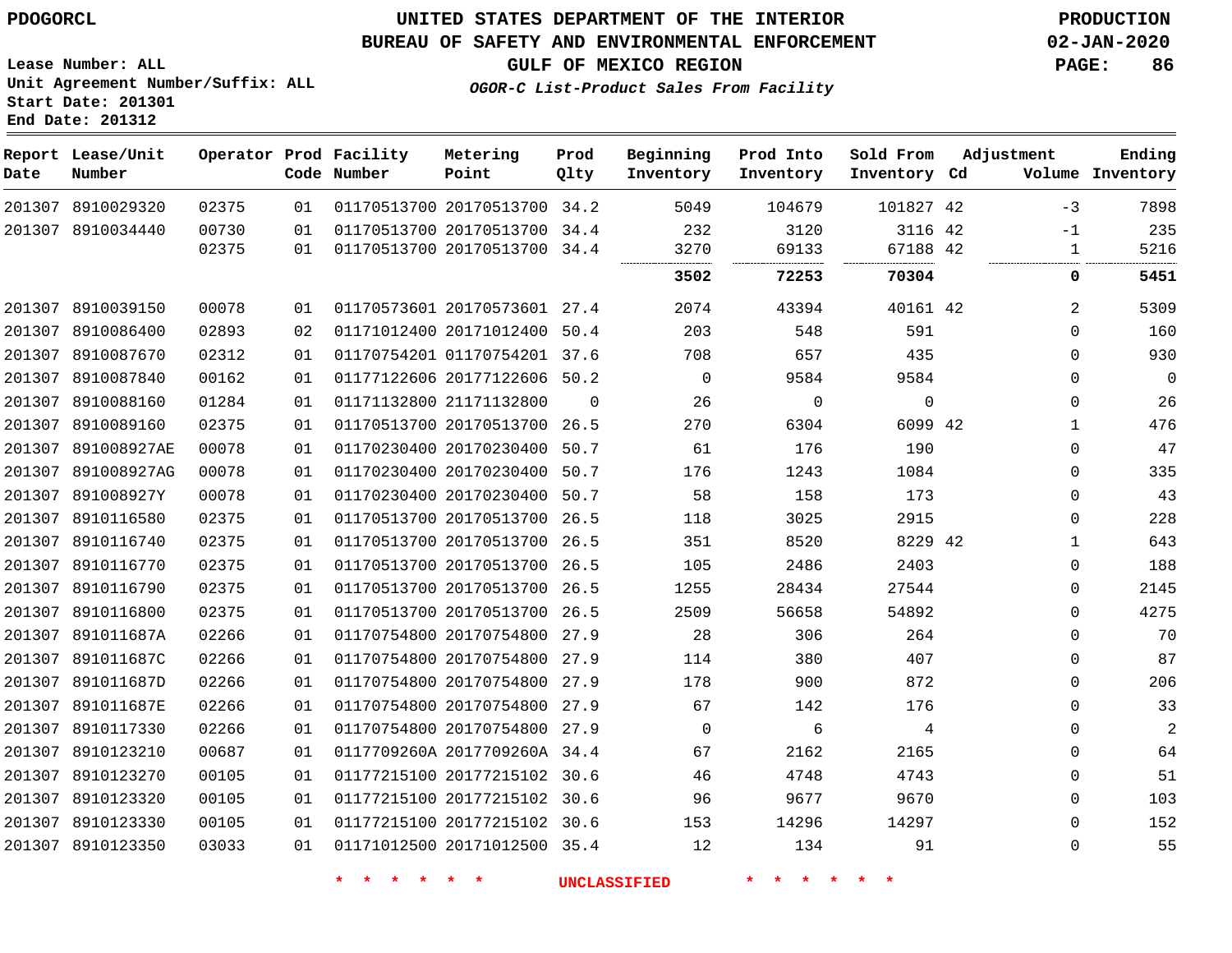## **UNITED STATES DEPARTMENT OF THE INTERIOR PDOGORCL PRODUCTION**

 $\Omega$ 

**Prod Qlty**

#### **BUREAU OF SAFETY AND ENVIRONMENTAL ENFORCEMENT 02-JAN-2020**

**Lease Number: ALL Unit Agreement Number/Suffix: ALL Start Date: 201301**

**Operator Prod Facility**

**Code Number**

20171131800

**Metering Point**

   

**End Date: 201312**

8910123390

**Report Lease/Unit**

**Number**

 G01261 G01269 G01351 **GULF OF MEXICO REGION PAGE: 87**

**Inventory Cd Volume**

**Adjustment**

**Ending**

 

 

**OGOR-C List-Product Sales From Facility**

**Beginning Inventory**

**Sold From Inventory**

**Prod Into Inventory**

|        | 201307 8910169280 | 02628 | 01 | 01171132000 20171132000 40.6 | 162             | 3342                    | 3370     | 134<br>0         |
|--------|-------------------|-------|----|------------------------------|-----------------|-------------------------|----------|------------------|
|        | 201307 8910169290 | 02628 | 01 | 01171132000 20171132000 40.6 | 62              | 2014                    | 1995     | 81<br>0          |
|        | 201307 8910169300 | 02375 | 02 | 01170230810 20170230810 49.8 | 113             | 50                      | 38       | 125<br>$\Omega$  |
| 201307 | 8910169370        | 02628 | 01 | 01171132000 20171132000 40.6 | 92              | 1507                    | 1537     | 62<br>$\Omega$   |
| 201307 | 8910202350        | 00276 | 01 | 01170513700 20170513700 35.3 | 1110            | 24768                   | 24008    | 1870<br>0        |
|        | 201307 8910202560 | 02375 | 01 | 01170513700 20170513700 33.4 | 218             | 7453                    | 7108 42  | 562<br>$-1$      |
|        | 201307 G00971     | 00105 | 01 | 01171132000 20171132000 40.5 | 1               | 32                      | 32       | $\Omega$<br>1    |
|        | 201307 G00974     | 00105 | 01 | 01171132000 20171132000 40.6 | 11              | 366                     | 362      | 15<br>$\Omega$   |
|        | 201307 G00985     | 00687 | 01 | 0117709260A 2017709260A 34.4 | 310             | 10648                   | 10644 42 | 313<br>$-1$      |
|        | 201307 G01027     | 00162 | 01 | 01177122606 20177122606 50.2 |                 | $\overline{0}$<br>10876 | 10876    | $\mathbf 0$<br>0 |
|        | 201307 G01036     | 02312 | 01 | 01171092651 20171092650 48.5 | 3432            | 5997                    | 6375     | 3054<br>$\Omega$ |
| 201307 | G01082            | 01284 | 01 | 01170753510 20170753510 59.1 | 39              | 4                       | 7        | 36<br>$\Omega$   |
|        | 201307 G01083     | 02375 | 01 | 01170513700 20170513700 26.5 | 1254            | 29727                   | 28739 42 | 2243<br>1        |
|        | 201307 G01084     | 02375 | 01 | 01170513700 20170513700 26.5 | 86              | 2005                    | 1939 42  | 151<br>$-1$      |
|        | 201307 G01090     | 02375 | 01 | 01170513700 20170513700 26.5 | 319             | 6207                    | 6058     | 468<br>0         |
|        | 201307 G01091     | 02375 | 01 | 01170513700 20170513700 26.5 | 1421            | 28347                   | 27630 42 | 2139             |
|        | 201307 G01092     | 02375 | 01 | 01170513700 20170513700 26.5 | 261             | 6889                    | 6631 42  | 520<br>1         |
|        | 201307 G01153     | 01834 | 01 | 01171132800 21171132800 44.6 | 103             | $\Omega$                | 0        | 103<br>$\Omega$  |
| 201307 | G01196            | 02266 | 02 | 01171132800 21171132800      | 193<br>$\Omega$ | $\Omega$                | $\Omega$ | 193<br>$\Omega$  |
|        | 201307 G01198     | 00105 | 01 | 01171092651 20171092650 48.5 | 345             | 348                     | 516      | 177<br>$\Omega$  |
|        | 201307 G01208     | 00105 | 01 | 01171092651 20171092650 48.5 | 900             | 760                     | 1273     | 387<br>$\Omega$  |
|        | 201307 G01210     | 02266 | 02 | 01171132800 21171132800 44.6 | 606             | $\Omega$                | 1        | 605<br>0         |
|        | 201307 G01220     | 00105 | 01 | 01177092600 20177092600 45.8 | 215             | 4256                    | 4300     | 171<br>0         |
|        | 201307 G01248     | 02628 | 01 | 01171012500 20171012500 35.4 | 3562            | 16691                   | 13388    | 6865<br>$\Omega$ |

**\* \* \* \* \* \* UNCLASSIFIED \* \* \* \* \* \***

 20171012500 35.4 20171012500 35.4 20170230400 50.7

 

 

42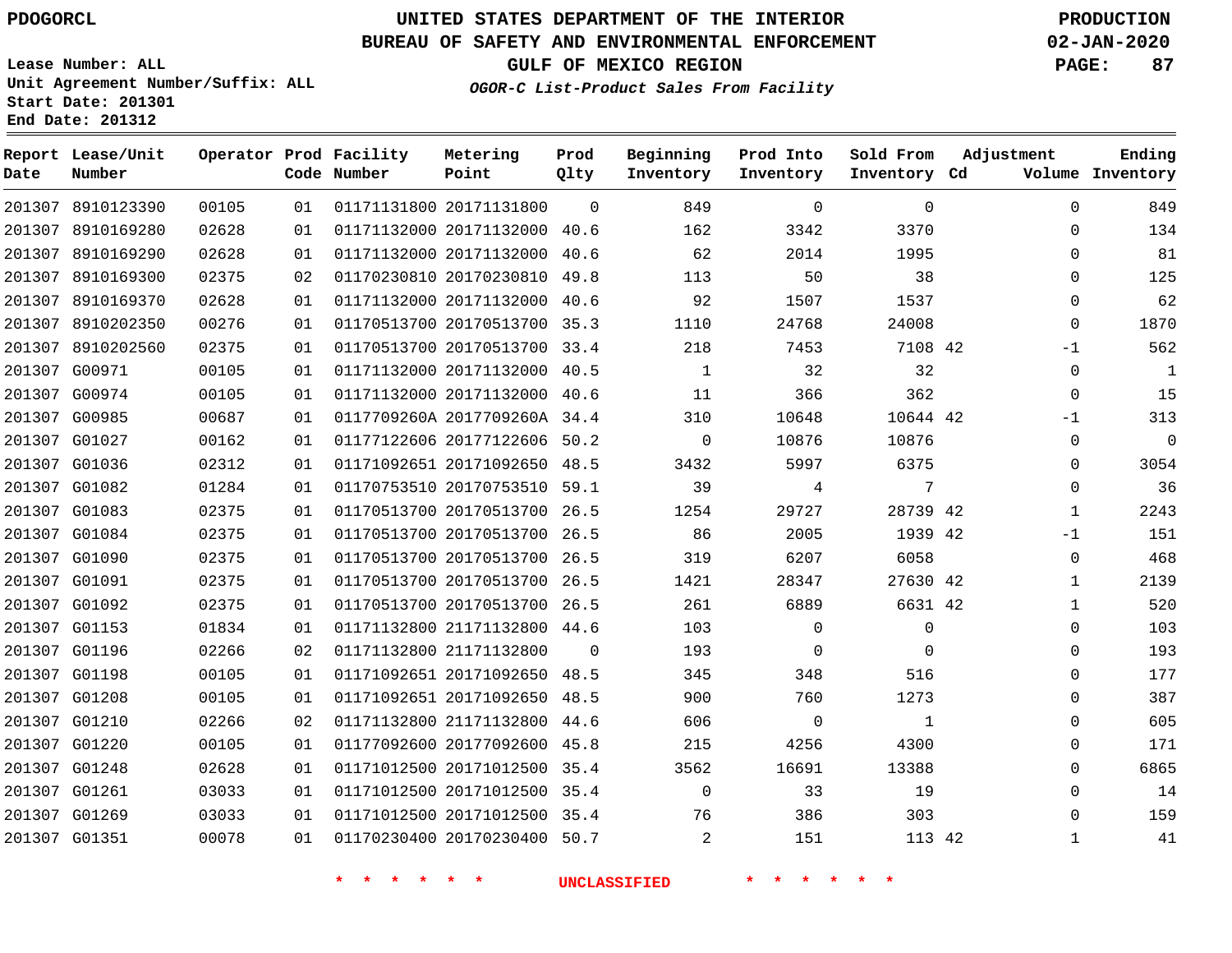**End Date: 201312**

## **UNITED STATES DEPARTMENT OF THE INTERIOR PDOGORCL PRODUCTION**

#### **BUREAU OF SAFETY AND ENVIRONMENTAL ENFORCEMENT 02-JAN-2020**

**Lease Number: ALL Unit Agreement Number/Suffix: ALL Start Date: 201301**

**GULF OF MEXICO REGION PAGE: 88**

**OGOR-C List-Product Sales From Facility**

| Date          | Report Lease/Unit<br>Number |       |    | Operator Prod Facility<br>Code Number | Metering<br>Point            | Prod<br>Qlty | Beginning<br>Inventory | Prod Into<br>Inventory | Sold From<br>Inventory Cd | Adjustment   | Ending<br>Volume Inventory |
|---------------|-----------------------------|-------|----|---------------------------------------|------------------------------|--------------|------------------------|------------------------|---------------------------|--------------|----------------------------|
|               | 201307 G01447               | 02375 | 01 |                                       | 01170513700 20170513700      | 22           | 11                     | 155                    | 154                       | $\mathbf 0$  | 12                         |
|               | 201307 G01477               | 03026 | 02 |                                       | 01170230810 20170230810 49.8 |              | 2177                   | 1127                   | 778 42                    | $\mathbf{1}$ | 2527                       |
|               | 201307 G01497               | 02451 | 01 |                                       | 01170513800 20170513800      | 32.3         | 3005                   | 23217                  | 21031                     | $\mathbf 0$  | 5191                       |
| 201307 G01498 |                             | 02451 | 01 |                                       | 01170513800 20170513800 32.3 |              | 553                    | 3867                   | 3555                      | $\mathbf 0$  | 865                        |
|               | 201307 G01580               | 02451 | 01 |                                       | 01170513800 20170513800 32.3 |              | 81                     | 684                    | 612                       | $\mathbf 0$  | 153                        |
|               | 201307 G01610               | 00105 | 01 |                                       | 01177215100 20177215102 30.6 |              | 7                      | 1152                   | 1147                      | $\mathbf 0$  | 12                         |
| 201307 G01619 |                             | 02375 | 01 |                                       | 01170513700 20170513700 29.5 |              | 1460                   | 31884                  | 30938                     | $\mathbf 0$  | 2406                       |
| 201307 G01620 |                             | 02375 | 01 |                                       | 01170513700 20170513700 29.5 |              | 284                    | 6729                   | 6505                      | $\Omega$     | 508                        |
|               | 201307 G01754               | 00003 | 01 |                                       | 01423210051 20423210050      | $\Omega$     | 4                      | $\Omega$               | $\mathbf 0$               | $\mathbf 0$  | 4                          |
| 201307 G01757 |                             | 00003 | 01 |                                       | 01423210051 20423210050      | $\Omega$     | 77                     | $\mathbf 0$            | $\mathbf 0$               | $\mathbf 0$  | 77                         |
|               | 201307 G01848               | 01978 | 02 |                                       | 01170230500 20170230500 43.2 |              | 572                    | 1880                   | 1344                      | $\mathbf 0$  | 1108                       |
| 201307 G01860 |                             | 00105 | 01 |                                       | 01170231110 20170231110      | $\mathbf 0$  | 3165                   | 2855                   | $\mathbf 0$               | $\mathbf 0$  | 6020                       |
| 201307 G01865 |                             | 00078 | 01 |                                       | 01171012500 20171012500 35.4 |              | 766                    | 2274                   | 2105                      | $\Omega$     | 935                        |
|               | 201307 G01880               | 00105 | 01 |                                       | 01171132000 20171132000 40.5 |              | 15                     | 381                    | 381                       | $\mathbf 0$  | 15                         |
| 201307 G01898 |                             | 02312 | 01 |                                       | 01171012500 20171012500 35.4 |              | 1237                   | 3760                   | 3451                      | $\mathbf 0$  | 1546                       |
|               | 201307 G01901               | 00105 | 01 |                                       | 01177215100 20177215102 30.6 |              | $\mathbf{1}$           | 225                    | 224                       | $\mathbf 0$  | $\overline{2}$             |
|               | 201307 G01953               | 00105 | 01 |                                       | 01170230811 20170230811      | 44           | 110                    | 2850                   | 2889                      | $\mathbf 0$  | 71                         |
|               | 201307 G01966               | 00105 | 01 |                                       | 01177215100 20177215102 30.6 |              | 73                     | 6684                   | 6686                      | $\Omega$     | 71                         |
|               | 201307 G01967               | 00105 | 01 |                                       | 01177215100 20177215102 30.6 |              | 136                    | 11158                  | 11175                     | $\mathbf 0$  | 119                        |
|               | 201307 G01972               | 03033 | 01 |                                       | 01170230810 20170230810 49.8 |              | 198                    | 31                     | 54                        | $\mathbf 0$  | 175                        |
| 201307 G01997 |                             | 01071 | 02 |                                       | 01170230810 20170230810 47.2 |              | 37                     | $\overline{0}$         | $\mathbf 0$               | $\mathbf 0$  | 37                         |
| 201307 G01998 |                             | 00105 | 01 |                                       | 01170230810 20170230810 49.8 |              | 143                    | 92                     | 55                        | $\Omega$     | 180                        |
|               | 201307 G02104               | 00687 | 01 |                                       | 01171132000 20171132000 40.6 |              | 12                     | 230                    | 233                       | $\mathbf 0$  | 9                          |
| 201307 G02111 |                             | 02628 | 01 |                                       | 01171132000 20171132000 40.6 |              | 4889                   | 128222                 | 127938                    | 0            | 5173                       |
| 201307 G02127 |                             | 02312 | 01 |                                       | 01170230810 20170230810 49.8 |              | 213                    | 298                    | 120                       | 0            | 391                        |
|               | 201307 G02161               | 00105 | 01 |                                       | 01171012500 20171012500 35.3 |              | 1394                   | 4994                   | 4334                      | $\mathbf 0$  | 2054                       |
|               | 201307 G02163               | 00105 | 01 |                                       | 01171012500 20171012500 35.3 |              | 373                    | 1113                   | 1028                      | $\Omega$     | 458                        |
|               | 201307 G02317               | 00105 | 01 |                                       | 01171132000 20171132000 40.5 |              | 8                      | 283                    | 280                       | $\Omega$     | 11                         |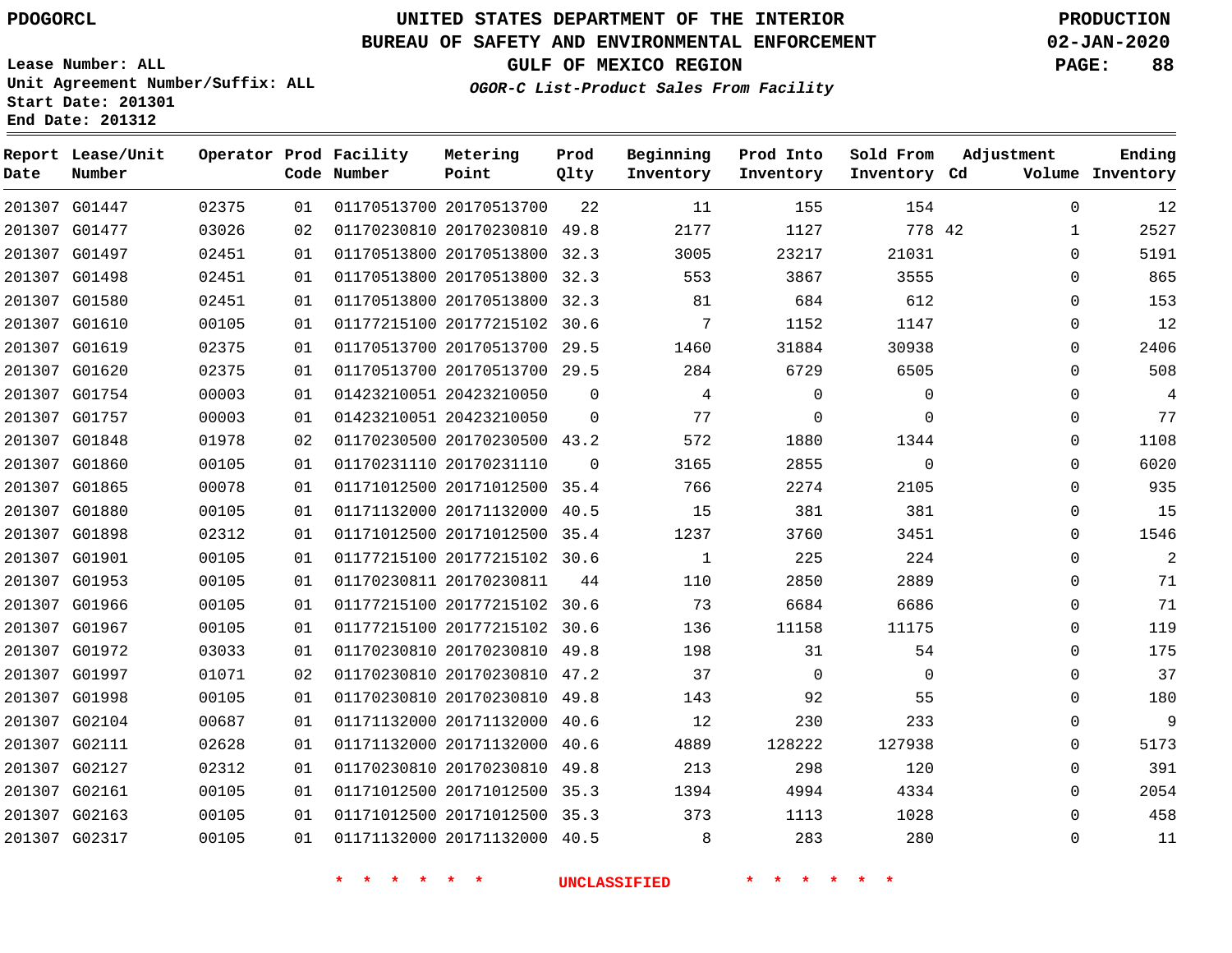G03236

## **UNITED STATES DEPARTMENT OF THE INTERIOR PDOGORCL PRODUCTION**

#### **BUREAU OF SAFETY AND ENVIRONMENTAL ENFORCEMENT 02-JAN-2020**

**Lease Number: ALL Unit Agreement Number/Suffix: ALL Start Date: 201301 End Date: 201312**

**OGOR-C List-Product Sales From Facility**

**GULF OF MEXICO REGION PAGE: 89**

| Date | Report Lease/Unit<br>Number |       |                 | Operator Prod Facility<br>Code Number | Metering<br>Point            | Prod<br>Qlty | Beginning<br>Inventory | Prod Into<br>Inventory | Sold From<br>Inventory Cd | Adjustment   | Ending<br>Volume Inventory |
|------|-----------------------------|-------|-----------------|---------------------------------------|------------------------------|--------------|------------------------|------------------------|---------------------------|--------------|----------------------------|
|      | 201307 G02353               | 01284 | 01              |                                       | 01170230450 20170230450 46.3 |              | 426                    | 1811                   | 1787                      | $\Omega$     | 450                        |
|      | 201307 G02354               | 01284 | 01              |                                       | 01170230450 20170230450 46.6 |              | 544                    | 2306                   | 2278 42                   | 1            | 573                        |
|      | 201307 G02404               | 03033 | 01              |                                       | 01170230810 20170230810 49.8 |              | 591                    | 449                    | 245                       | $\Omega$     | 795                        |
|      | 201307 G02429               | 02375 | 02              |                                       | 01170230811 20170230810 49.8 |              | 142                    | 116                    | 61                        | 0            | 197                        |
|      | 201307 G02433               | 02375 | 02              |                                       | 01170230810 20170230810 49.8 |              | 48                     | $\mathbf 0$            | 13                        | $\Omega$     | 35                         |
|      | 201307 G02439               | 02375 | 01              |                                       | 01171132000 20171132000 40.6 |              | 0                      | 2                      | 2                         | 0            | 0                          |
|      | 201307 G02601               | 01834 | 01              |                                       | 01171092651 20171092650 48.5 |              | 52                     | 0                      | 52                        | <sup>n</sup> | $\mathbf 0$                |
|      | 201307 G02613               | 02628 | 01              |                                       | 01171132000 20171132000 40.5 |              | $\Omega$               | $\mathbf 0$            | $\Omega$                  | 0            | $\mathbf 0$                |
|      | 201307 G02628               | 00105 | 01              |                                       | 01171012500 20171012500 35.3 |              | 100                    | 31                     | 118                       | $\Omega$     | 13                         |
|      | 201307 G02665               | 02451 | 01              |                                       | 01423210051 20423210050      | $\Omega$     | 136                    | $\Omega$               | $\mathbf 0$               | $\Omega$     | 136                        |
|      | 201307 G02735               | 03035 | 01              |                                       | 01170230810 20170230810 49.8 |              | 1194                   | 780                    | 465 42                    | 1            | 1510                       |
|      | 201307 G02825               | 00105 | 01              |                                       | 01170230810 20170230810 49.7 |              | 305                    | 174                    | 109                       | $\Omega$     | 370                        |
|      | 201307 G02826               | 00105 | 01              |                                       | 01170231110 20170231110      | $\Omega$     | 473                    | 512                    | $\Omega$                  | $\Omega$     | 985                        |
|      |                             |       | 01              |                                       | 01170230810 20170230810 49.7 |              | 443                    | 217                    | 159                       | 0            | 501                        |
|      |                             |       |                 |                                       |                              |              | 916                    | 729                    | 159                       | 0            | 1486                       |
|      | 201307 G02870               | 03035 | 01              |                                       | 01170230810 20170230810 49.8 |              | 41                     | 74                     | 27 42                     | $-1$         | 87                         |
|      | 201307 G02885               | 02312 | 01              |                                       | 01171132000 20171132000 40.6 |              | 9                      | 212                    | 212                       | $\Omega$     | 9                          |
|      | 201307 G02895               | 02579 | 02 <sub>2</sub> |                                       | 01171092651 20171092650 48.5 |              | 208                    | 514                    | 460                       | 0            | 262                        |
|      |                             | 02628 | 02              |                                       | 01171092651 20171092650 48.5 |              | 105                    | 42                     | 126                       | 0            | 21                         |
|      |                             |       |                 |                                       |                              |              | 313                    | 556                    | 586                       | 0            | 283                        |
|      | 201307 G02898               | 01834 | 01              |                                       | 01171012300 20171012300 38.5 |              | 367                    | 619                    | 619                       | $\Omega$     | 367                        |
|      | 201307 G02899               | 01834 | 01              |                                       | 01171012300 20171012300 38.5 |              | 186                    | 381                    | 341                       | $\Omega$     | 226                        |
|      | 201307 G02917               | 01834 | 01              |                                       | 01171092930 20171092930 35.4 |              | 243                    | 1409                   | 1591                      | 0            | 61                         |
|      | 201307 G03061               | 00105 | 01              |                                       | 01423210051 20423210050      | $\Omega$     | 91                     | $\mathbf 0$            | $\Omega$                  | $\Omega$     | 91                         |
|      | 201307 G03145               | 02266 | 02              |                                       | 01171132800 21171132800      | $\Omega$     | 29                     | $\mathbf 0$            | $\Omega$                  | 0            | 29                         |
|      | 201307 G03152               | 00105 | 01              |                                       | 01177092600 20177092600 45.8 |              | 59                     | 2151                   | 2124                      | $\Omega$     | 86                         |

20170230450 46.3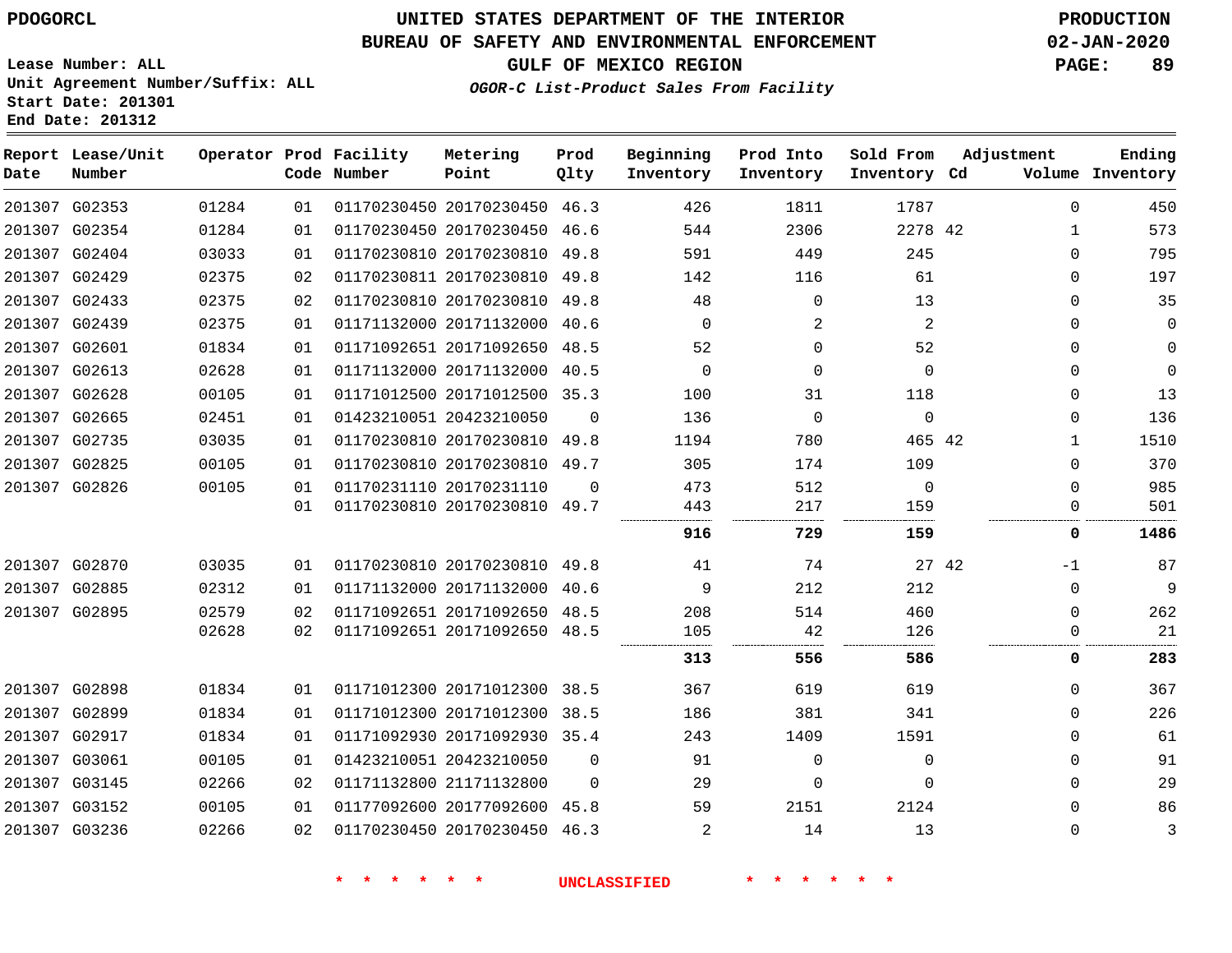**End Date: 201312**

## **UNITED STATES DEPARTMENT OF THE INTERIOR PDOGORCL PRODUCTION**

#### **BUREAU OF SAFETY AND ENVIRONMENTAL ENFORCEMENT 02-JAN-2020**

**Lease Number: ALL Unit Agreement Number/Suffix: ALL Start Date: 201301**

## **GULF OF MEXICO REGION PAGE: 90**

**OGOR-C List-Product Sales From Facility**

| Date   | Report Lease/Unit<br>Number |       |    | Operator Prod Facility<br>Code Number | Metering<br>Point            | Prod<br>Qlty | Beginning<br>Inventory | Prod Into<br>Inventory | Sold From<br>Inventory Cd | Adjustment     | Ending<br>Volume Inventory |
|--------|-----------------------------|-------|----|---------------------------------------|------------------------------|--------------|------------------------|------------------------|---------------------------|----------------|----------------------------|
| 201307 | G03265                      | 01284 | 02 |                                       | 01170530900 20170530900      | 54           | 303                    | $\Omega$               |                           | 13 23<br>$-10$ | 280                        |
| 201307 | G03331                      | 02628 | 01 |                                       | 01171132800 21171132800      | 44.6         | 2568                   | $\Omega$               | 6                         |                | 2562<br>$\mathbf 0$        |
| 201307 | G03414                      | 00105 | 01 |                                       | 01170753510 20170753510      | 56.1         | 305                    | 182                    | 83                        |                | 404<br>$\mathbf 0$         |
| 201307 | G03593                      | 03035 | 01 |                                       | 01171012500 20171012500      | 35.4         | 7                      | 37                     | 29                        |                | 15<br>$\Omega$             |
|        | 201307 G03793               | 03035 | 01 |                                       | 01171012500 20171012500 35.4 |              | 255                    | 903                    | 786 42                    |                | 371<br>$-1$                |
| 201307 | G03811                      | 00105 | 01 |                                       | 01171092651 20171092650      | 48.5         | 16                     | 2                      | 17                        |                | $\mathbf 1$<br>$\Omega$    |
| 201307 | G03940                      | 00105 | 01 |                                       | 01423210051 20423210050      | $\Omega$     | 5                      | $\Omega$               | $\Omega$                  |                | 5<br>0                     |
| 201307 | G03958                      | 00105 | 01 |                                       | 01170230510 20170230510      | 47.1         | 1099                   | 201                    | 224                       |                | $\mathbf 0$<br>1076        |
| 201307 | G04003                      | 00105 | 01 |                                       | 01171012500 20171012500      | 35.3         | 233                    | 744                    | 671                       |                | 306<br>$\Omega$            |
|        | 201307 G04065               | 02628 | 01 |                                       | 01423210051 20423210050      | 70.5         | 1                      | $\Omega$               | $\Omega$                  |                | $\mathbf{1}$<br>$\Omega$   |
| 201307 | G04081                      | 03035 | 01 |                                       | 01170230450 20170230810      | 49.8         | 2808                   | 2670                   | 1289 42                   |                | 4188<br>$-1$               |
| 201307 | G04085                      | 00687 | 01 |                                       | 01170230811 20170230811      | 44           | 344                    | 8411                   | 8545                      |                | 210<br>$\mathbf 0$         |
| 201307 | G04087                      | 02899 | 01 |                                       | 01177008150 01177008150      | 32.8         | 4703                   | 2723                   | 3992 42                   | $-13$          | 3421                       |
| 201307 | G04098                      | 01963 | 02 |                                       | 01170230810 20170230810      | 49.8         | 233                    | 16                     | 69                        |                | 180<br>$\mathbf 0$         |
|        | 201307 G04232               | 00105 | 01 |                                       | 01171012500 20171012500 35.3 |              | 128                    | 446                    | 391                       |                | 183<br>$\Omega$            |
|        |                             | 00730 | 01 |                                       | 01171012500 20171012500      | 35.4         | 2049                   | 4908                   | 4939                      |                | 2018<br>$\mathbf 0$        |
|        |                             |       |    |                                       |                              |              | 2177                   | 5354                   | 5330                      |                | 0<br>2201                  |
| 201307 | G04421                      | 00105 | 01 |                                       | 01171131600 20171131600      | 42.9         | 820                    | 9664                   | 9198                      |                | $\mathbf 0$<br>1286        |
| 201307 | G04537                      | 03033 | 01 |                                       | 01420470030 20420470030      | 45.4         | 429                    | 1                      | 68                        |                | 362<br>$\mathbf 0$         |
| 201307 | G04800                      | 03026 | 02 |                                       | 01171132800 21171132800 44.6 |              | 1189                   | $\Omega$               | 2                         |                | 1187<br>$\Omega$           |
| 201307 | G04818                      | 03035 | 01 |                                       | 01170230500 20170230500      | 43.2         | 20                     | 32                     | 33                        |                | 19<br>$\Omega$             |
| 201307 | G05283                      | 01376 | 01 |                                       | 01170231300 01170231300      | 40.7         | $\Omega$               | 1037                   | 1037                      |                | $\Omega$<br>0              |
| 201307 | G05392                      | 02672 | 02 |                                       | 01171132000 20170230811 45.5 |              | $\Omega$               | $\mathbf{1}$           | $\mathbf{1}$              |                | $\Omega$<br>$\Omega$       |
|        | 201307 G05431               | 02970 | 02 |                                       | 01177062608 2017706260A 35.5 |              | 76                     | 25022                  | 25041                     |                | 57<br>$\Omega$             |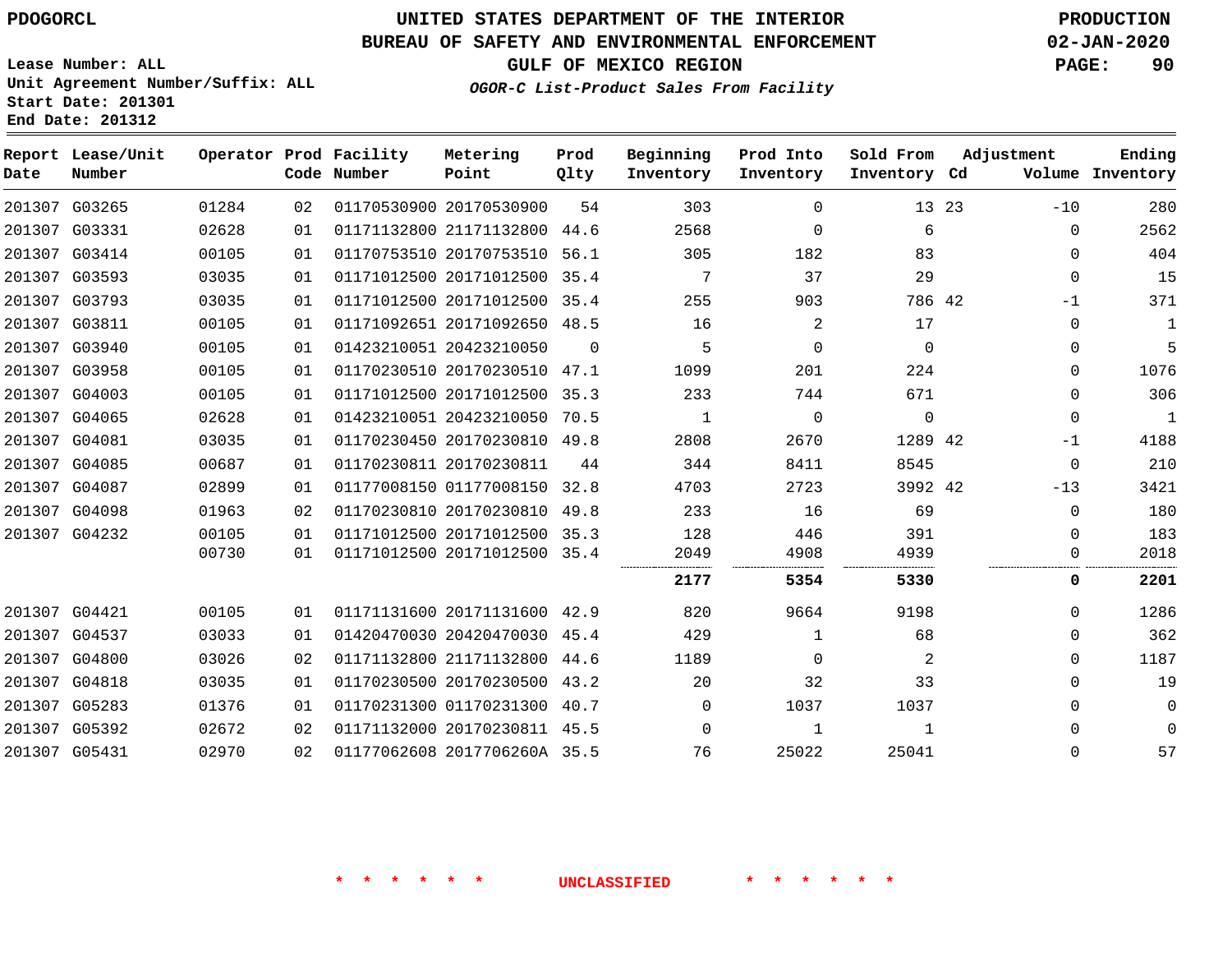#### **BUREAU OF SAFETY AND ENVIRONMENTAL ENFORCEMENT 02-JAN-2020**

**Lease Number: ALL Unit Agreement Number/Suffix: ALL Start Date: 201301 End Date: 201312**

**GULF OF MEXICO REGION PAGE: 91**

**OGOR-C List-Product Sales From Facility**

| Date | Report Lease/Unit<br>Number |       |     | Operator Prod Facility<br>Code Number | Metering<br>Point            | Prod<br>Qlty | Beginning<br>Inventory | Prod Into<br>Inventory | Sold From<br>Inventory Cd | Adjustment |              | Ending<br>Volume Inventory |
|------|-----------------------------|-------|-----|---------------------------------------|------------------------------|--------------|------------------------|------------------------|---------------------------|------------|--------------|----------------------------|
|      | 201307 G05504               | 00105 | 01  |                                       | 01171132800 21171132800 44.6 |              | 1347                   | $\mathbf 0$            | 3                         |            | $\mathbf{0}$ | 1344                       |
|      |                             |       | 01  |                                       | 01171012300 20171012300 38.5 |              | 415                    | 960                    | 806                       |            | 0            | 569                        |
|      |                             | 00730 | 01  |                                       | 01171132800 21171132800 44.6 |              | 403                    | $\mathbf 0$            |                           | 1 42       | $\mathbf{1}$ | 403                        |
|      |                             | 02970 | 02  |                                       | 01171132800 21171132800 44.6 |              | 13128                  | $\Omega$               | 25                        |            | $\Omega$     | 13103                      |
|      |                             |       |     |                                       |                              |              | 15293                  | 960                    | 835                       |            | 1            | 15419                      |
|      | 201307 G05505               | 00078 | 01  |                                       | 01171012400 20171012400 50.4 |              | $\mathbf 0$            | 703                    | 497                       |            | $\Omega$     | 206                        |
|      |                             |       | 01  |                                       | 01171132800 21171132800 44.5 |              | 714                    | $\mathbf 0$            | $\mathbf{1}$              |            | 0            | 713                        |
|      |                             |       |     |                                       |                              |              | 714                    | 703                    | 498                       |            | 0            | 919                        |
|      | 201307 G05602               | 01834 | 01  |                                       | 01171012500 20171012500 35.4 |              | 378                    | 1668                   | 1360                      |            | $\Omega$     | 686                        |
|      | 201307 G05610               | 02312 | 01  |                                       | 01171012500 20171012500 35.4 |              | 18                     | 60                     | 53                        |            | $\Omega$     | 25                         |
|      | 201307 G05612               | 00105 | 01  |                                       | 01171012500 20171012500 35.4 |              | 1163                   | 3362                   | 3143                      |            | $\Omega$     | 1382                       |
|      | 201307 G06069               | 00105 | 01  |                                       | 01423210051 20423210050      | $\Omega$     | 1                      | $\Omega$               | $\mathbf 0$               |            | $\Omega$     | $\mathbf{1}$               |
|      | 201307 G06105               | 03033 | 01  |                                       | 01420390110 20420390110      | 53           | 523                    | $\mathbf 0$            | 182 42                    |            | -1           | 340                        |
|      | 201307 G06668               | 02375 | 01  |                                       | 01171132000 20171132000 40.6 |              | 187                    | 5012                   | 4997                      |            | $\Omega$     | 202                        |
|      | 201307 G07703               | 02266 | 02  |                                       | 01171132800 21171132800      | $\Omega$     | 91                     | $\Omega$               | $\mathbf 0$               |            | $\mathbf{0}$ | 91                         |
|      | 201307 G07736               | 02628 | 01  |                                       | 01171132800 21171132800      | 44.6         | 617                    | $\Omega$               | 1                         |            | $\mathbf{0}$ | 616                        |
|      | 201307 G07760               | 01284 | 01  |                                       | 01177122950 20177122950      | 31.4         | 40                     | 8732                   | 8731                      |            | 0            | 41                         |
|      | 201307 G07917               | 01834 | 01  |                                       | 01170573602 20170573602 32.9 |              | 31068                  | 28856                  | 9235                      |            | 0            | 50689                      |
|      | 201307 G08120               | 02312 | 01  |                                       | 01423210051 20423210050      | $\mathbf 0$  | 2                      | $\Omega$               | $\mathbf 0$               |            | $\mathbf{0}$ | $\mathbf{2}$               |
|      | 201307 G09010               | 02266 | 01  |                                       | 01420390120 01420390120      | 55           | 257                    | $\mathbf 0$            | 213                       |            | $\mathbf{0}$ | 44                         |
|      | 201307 G09032               | 00730 | 01  |                                       | 01170230450 20170230450 46.3 |              | 15                     | 76                     | 72                        |            | $\Omega$     | 19                         |
|      | 201307 G09631               | 01284 | 01  |                                       | 01177122950 20177122950 31.4 |              | 9                      | 1531                   | 1533                      |            | $\mathbf{0}$ | 7                          |
|      | 201307 G10487               | 00981 | 01  |                                       | 01170753850 20170753850      | $\Omega$     | 1322                   | 187                    | $\Omega$                  |            | $\mathbf{0}$ | 1509                       |
|      | 201307 G10584               | 03075 | 02  |                                       | 01170230811 20170230811 46.3 |              | 3                      | $\Omega$               | 3                         |            | $\mathbf{0}$ | $\mathbf 0$                |
|      | 201307 G10794               | 03035 | 01  |                                       | 01177122950 20177122950      | 31.4         | 206                    | 21141                  | 21247 42                  |            | -1           | 99                         |
|      | 201307 G10910               | 00162 | 01  |                                       | 01177245110 2017724511G 46.5 |              | $\mathbf 0$            | 5407                   | 5407                      |            | $\Omega$     | $\mathbf 0$                |
|      | 201307 G11243               | 03033 | 01  |                                       | 01420470030 20420470030 45.4 |              | 336                    | $\Omega$               | 53                        |            | 0            | 283                        |
|      | 201307 G11870               | 02375 | 0 1 |                                       | 01171132000 20171132000 40.6 |              | 191                    | 7796                   | 7673                      |            | $\Omega$     | 314                        |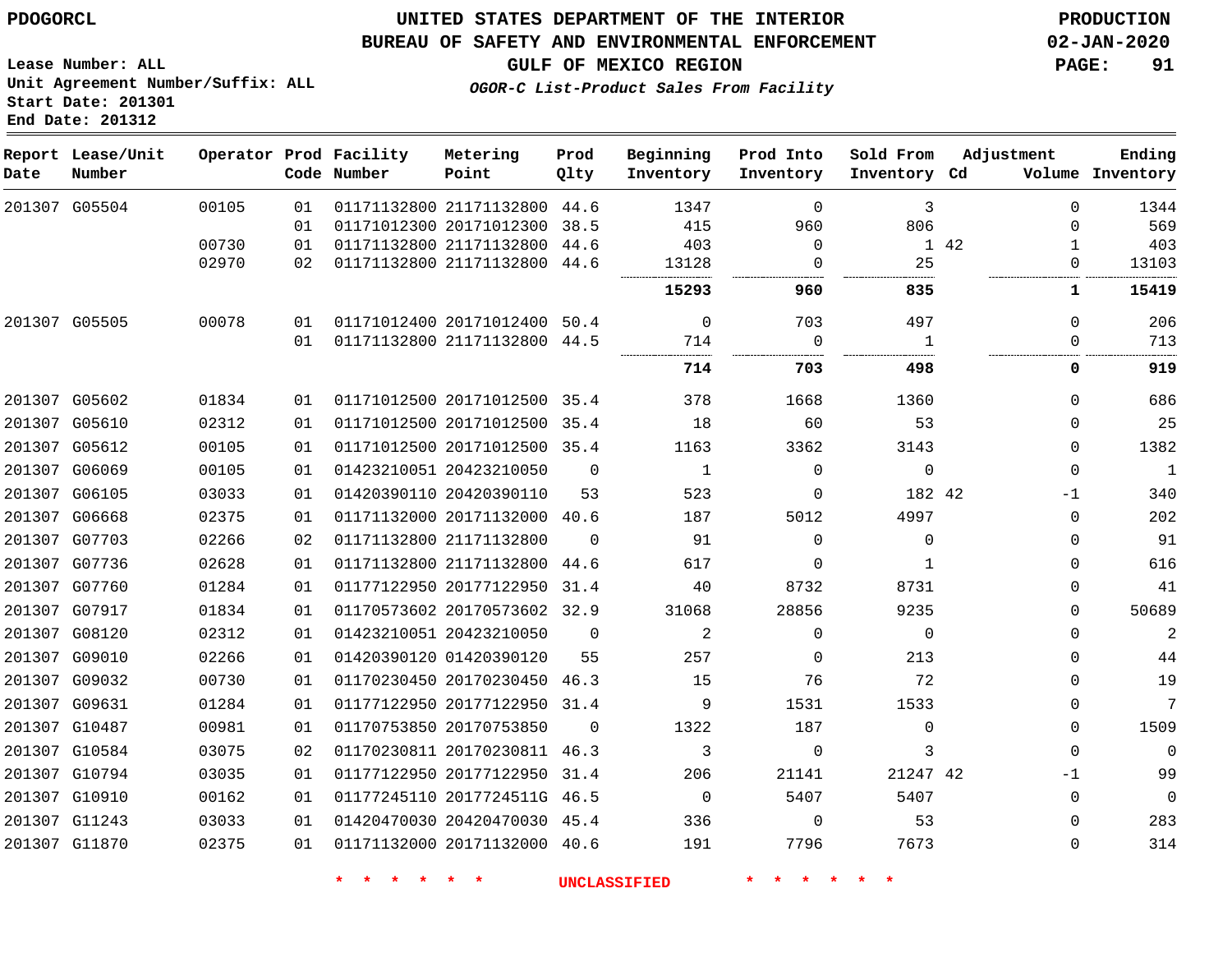G11984 G12020 G12024 G12355 G12358 G12564 G12803 G13576 G13897 G13938 G14493 G14535 G15050 G15078 G15189 G15239 G15242 G15263 G15277 G15299 G15312 G15740 G16121 G16325 G16469 G16515 G16890 G17754

**Date**

**Report Lease/Unit**

**Number**

## **UNITED STATES DEPARTMENT OF THE INTERIOR PDOGORCL PRODUCTION**

**Prod Qlty**

#### **BUREAU OF SAFETY AND ENVIRONMENTAL ENFORCEMENT 02-JAN-2020**

**Lease Number: ALL Unit Agreement Number/Suffix: ALL Start Date: 201301 End Date: 201312**

**Operator Prod Facility**

**Code Number**

**OGOR-C List-Product Sales From Facility**

**Beginning Inventory** **Prod Into Inventory** **Sold From Inventory**

**GULF OF MEXICO REGION PAGE: 92**

**Inventory Cd Volume**

**Adjustment**

  $\Omega$  $\Omega$   $\Omega$  $\Omega$  $\Omega$  $\Omega$  $\Omega$  $\Omega$  $\Omega$  $\Omega$  $\Omega$   $\Omega$  $\overline{0}$  $\Omega$  $\Omega$  $\Omega$   $\Omega$  $\Omega$  $\Omega$   $\Omega$  $\Omega$ 

**Ending**

| 03008 | 02 | 01171092651 20171092650 | 48.5     | 105      | 137      | 172      |  |
|-------|----|-------------------------|----------|----------|----------|----------|--|
| 03035 | 01 | 01171012500 20171012500 | 35.4     | 218      | 671      | 613      |  |
| 02312 | 02 | 01171012500 20171012500 | 35.4     | 62       | 104      | 123      |  |
| 03033 | 01 | 01171012300 20171012300 | 38.5     | 14995    | 28395    | 26564 42 |  |
| 03033 | 01 | 01171012300 20171012300 | 38.5     | 290      | 393      | 450      |  |
| 02603 | 01 | 01170230510 20170230510 | 47.1     | $\Omega$ | 44       | $\Omega$ |  |
| 03033 | 01 | 01171132000 20171132000 | 40.6     | $\Omega$ | 8        | 8        |  |
| 03147 | 02 | 01170230810 20170230810 | 49.8     | 22       | 14       | 9        |  |
| 03033 | 01 | 01171132000 20171132000 | 40.6     | $\Omega$ | 477      | 458      |  |
| 01284 | 01 | 01171012500 20171012500 | 35.4     | 2556     | 7901     | 7216     |  |
| 01834 | 01 | 01171092930 20171092930 | 35.4     | 44       | 677      | 692      |  |
| 02628 | 01 | 01171012500 20171012500 | 35.4     | 866      | $\Omega$ | 866      |  |
| 00105 | 01 | 01170231110 20170231110 | $\Omega$ | 5460     | 3956     | $\Omega$ |  |
| 03035 | 01 | 01170230810 20170230810 | 49.8     | 25       | $\Omega$ | 6        |  |
| 02970 | 02 | 01171132800 21171132800 | 44.6     | 11       | $\Omega$ | $\Omega$ |  |
| 02266 | 02 | 01171012500 20171012500 | 35.4     | 14       | 51       | 44       |  |
| 00105 | 01 | 01171092651 20171092650 | 48.5     | 2167     | 2832     | 3557     |  |
| 00105 | 01 | 01171132000 20171132000 | 40.5     | 38       | 1191     | 1181     |  |
| 03035 | 01 | 01171012400 20171012400 | 50.4     | 2682     | 7293     | 7842     |  |
| 02200 | 02 | 01171092651 20171092650 | 49       | 1333     | 1912     | 2272 42  |  |
| 00105 | 01 | 01171092651 20171092650 | 48.4     | 4840     | 5962     | 7766     |  |
| 00105 | 01 | 01170230450 20170230450 | 46.2     | 522      | 1676     | 1781     |  |

20170230811

20170753850

 20171012400 50.4 20170753510 56.1 2017724511G 46.5

**Metering Point**

20170230510 47.1

 $\Omega$ 

**\* \* \* \* \* \* UNCLASSIFIED \* \* \* \* \* \***

42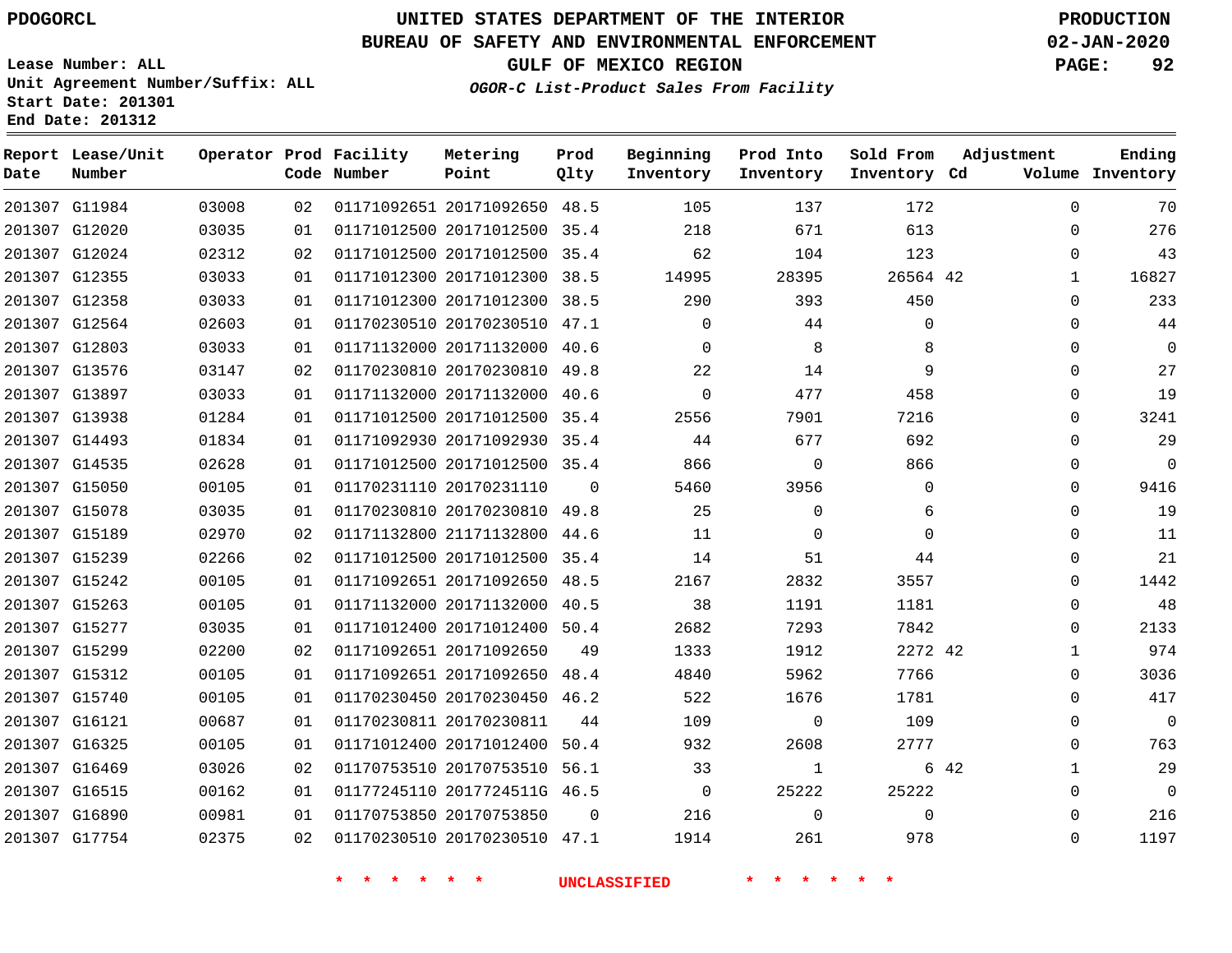G17789 G17858

**Date**

**Report Lease/Unit**

**Number**

 G22501 G22505

## **UNITED STATES DEPARTMENT OF THE INTERIOR PDOGORCL PRODUCTION**

**Prod Qlty**

#### **BUREAU OF SAFETY AND ENVIRONMENTAL ENFORCEMENT 02-JAN-2020**

**Lease Number: ALL Unit Agreement Number/Suffix: ALL Start Date: 201301 End Date: 201312**

> 

**Operator Prod Facility**

**Code Number**

 

    **OGOR-C List-Product Sales From Facility**

 

 

 

**Sold From Inventory**

**Prod Into Inventory**

**Beginning Inventory**

**GULF OF MEXICO REGION PAGE: 93**

**Inventory Cd Volume**

**Adjustment**

  $\Omega$  $\Omega$  $\Omega$  $\Omega$  $\Omega$  $\Omega$  $\Omega$  $\Omega$  $\Omega$  $\Omega$  $\Omega$  $\Omega$   $\Omega$  $\overline{0}$  $\Omega$  $\Omega$  $\Omega$  $\Omega$   $\Omega$  $\Omega$   $\Omega$   $\Omega$ 

**Ending**

| 20332    | 20326    | 53           |          | 01177062608 2017706260A 35.5 | 02 | 02970 | 201307 G17912 |  |
|----------|----------|--------------|----------|------------------------------|----|-------|---------------|--|
| 2        | 0        | 1203         | 44.6     | 01171132800 21171132800      | 01 | 01834 | 201307 G17913 |  |
| 74028    | 74028    | $\Omega$     | 24.8     | 01171012500 20177062959      | 01 | 03026 | 201307 G17921 |  |
| 3846     | 4182     | 1383         | 36.4     | 01171012500 20171012500      | 01 | 03059 | 201307 G18043 |  |
| 0        | 568      | 3250         | $\Omega$ | 01170753850 20170753850      | 01 | 00981 | 201307 G18577 |  |
| 1        | $\Omega$ | $\mathbf{1}$ | 45.4     | 01420470030 20420470030      | 02 | 02312 | 201307 G18863 |  |
| $\Omega$ | $\Omega$ | 7            | 47.7     | 01422450350 20422450350      | 01 | 02871 | 201307 G18936 |  |
| $\Omega$ | 0        | 3            | 51       | 01423210051 20423210050      | 01 | 02806 | 201307 G19030 |  |
| 2        | $\Omega$ | 28           | 45.5     | 01170753510 20170753510      | 01 | 02777 | 201307 G19839 |  |
| 414      | 609      | 631          | 27       | 01423550141 20423550140      | 01 | 02477 | 201307 G20605 |  |
| $\Omega$ | 80       | 118          | $\Omega$ | 01422450350 20422450350      | 02 | 02266 | 201307 G20656 |  |
| 316      | 277      | 108          | 46.3     | 01170230450 20170230450      | 01 | 00105 | 201307 G20660 |  |
| 533      | 527      | 19           | 44       | 01170230811 20170230811      | 01 | 00105 | 201307 G21096 |  |
| 20528    | 20710    | 334          | 44.5     | 01170230811 20170230811      | 01 | 03217 | 201307 G21532 |  |
| 1378     | 1363     | 49           | 40.5     | 01170230811 20170230811      | 01 | 03217 | 201307 G21534 |  |
| 166      | 160      | 10           | 44       | 01170230811 20170230811      | 01 | 03035 | 201307 G21580 |  |
| $\Omega$ | 0        | 15           | 44.6     | 01171132800 21171132800      | 01 | 01834 | 201307 G21652 |  |
| 2        | $\Omega$ | 998          | 44.6     | 01171132800 21171132800      | 01 | 01834 | 201307 G21655 |  |
| $\Omega$ | 71       | 567          | $\Omega$ | 01170753850 20170753850      | 01 | 00981 | 201307 G21825 |  |
| $\Omega$ | 0        | 8            | $\Omega$ | 01170753850 20170753850      | 01 | 00981 | 201307 G21826 |  |
| $\Omega$ | $\Omega$ | 97           | $\Omega$ | 01423210051 20423210050      | 01 | 03033 | 201307 G22219 |  |
| 35       | 37       | 7            | 46.3     | 01170230450 20170230450      | 01 | 00105 | 201307 G22236 |  |
| 7        | 1        | 7            | 43.2     | 01423210051 20170230500      | 02 | 01284 | 201307 G22246 |  |
| 37       | 37       | $\Omega$     |          | 01170230810 2042709015I 43.8 | 01 | 02777 | 201307 G22268 |  |

20170230810 49.8

**Metering Point**

20170530900

20170230400 50.7

20170230811

 

**\* \* \* \* \* \* UNCLASSIFIED \* \* \* \* \* \***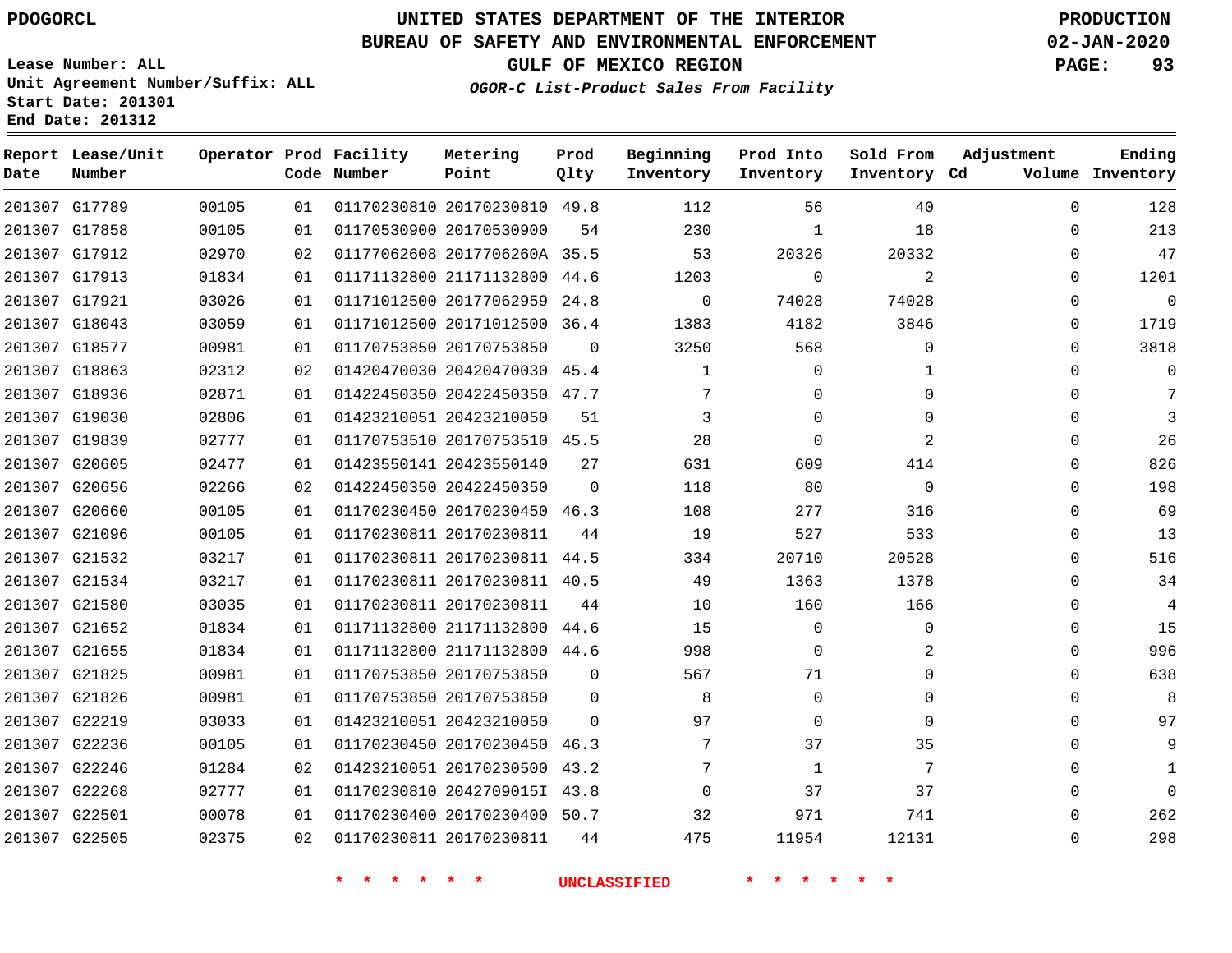**Prod Qlty**

 $\Omega$ 

#### **BUREAU OF SAFETY AND ENVIRONMENTAL ENFORCEMENT 02-JAN-2020**

**Lease Number: ALL Unit Agreement Number/Suffix: ALL Start Date: 201301**

**Operator Prod Facility**

**Code Number**

 20170230810 49.8 20170230500 43.2

**Metering Point**

 21171132800 44.6 21171132800 44.6 21171132800 44.6 20171012500 35.4

01177258041 29.5

20170530900

01170754751

20608103650

**End Date: 201312**

**Report Lease/Unit**

**Number**

 G22510 G22513 G22549 G22605 G22613 G22621 G22699 G22781 G22792 G22840

**Date**

**GULF OF MEXICO REGION PAGE: 94 OGOR-C List-Product Sales From Facility**

> **Beginning Inventory**

**Prod Into Inventory**

**Inventory Cd Volume**

**Adjustment**

  $\Omega$  $\Omega$  $\Omega$  $\Omega$  $\Omega$  $-1$  $\Omega$  $\Omega$  $\Omega$ 

**Ending**

42

**Sold From Inventory**

42

 

**1838 1555 0 1354**

|        | 201307 G23125 | 02312 | 02  | 01420470030 20420470030 45.4 |          | 18       |          | 18       | $\Omega$ |      |
|--------|---------------|-------|-----|------------------------------|----------|----------|----------|----------|----------|------|
| 201307 | G23181        | 01978 | 02  | 01423210051 20423210050      | $\Omega$ | 120      | $\Omega$ | $\Omega$ | $\Omega$ | 120  |
| 201307 | G23199        | 00105 | 01  | 01170230450 20170230450      | 46.3     | 592      | 2014     | 2105     | $\Omega$ | 501  |
|        | 201307 G23473 | 00981 | 01  | 01170753850 20170753850      | $\Omega$ | 64       | $\Omega$ | 0        |          | 64   |
|        | 201307 G23480 | 00981 | 01  | 01170753850 20170753850      | $\Omega$ | 621      | $\Omega$ | 0        | 0        | 621  |
|        | 201307 G23481 | 00981 | 01  | 01170753850 20170753850      | $\Omega$ | 1387     | 248      | 0        | $\Omega$ | 1635 |
|        | 201307 G23528 | 00981 | 01  | 01170753850 20170753850      | $\Omega$ | 1358     | $\Omega$ |          | $\Omega$ | 1358 |
| 201307 | G23529        | 00981 | 01  | 01170753850 20170753850      | 0        | 2962     | 189      |          | $\Omega$ | 3151 |
| 201307 | G23730        | 03217 | 01  | 01170230810 20170230811 45.5 |          | 16       | 727      | 725      | $\Omega$ | 18   |
|        | 201307 G23735 | 00162 | 01  | 01170230810 20170230810 49.8 |          | $\Omega$ | 482      | 482      | 0        | 0    |
|        | 201307 G23736 | 02312 | 02. | 01170230810 20170230810      | 49.8     | 80       | $\Omega$ | 19       | $\Omega$ | 61   |
| 201307 | G23851        | 02503 | 02  | 01171012400 20171012400      | 50.4     | 10096    | 30104    | 31393    | $\Omega$ | 8807 |
| 201307 | G23956        | 03217 | 01  | 01170753510 20170753510      | 56.1     | 2489     | 2492     | 849      | $\Omega$ | 4132 |
| 201307 | G24425        | 02312 | 02  | 01170230810 20170230810      | 49.8     | 927      | 2243     | 746      | $\Omega$ | 2424 |
|        | 201307 G24710 | 02058 | 01  | 01170230811 20170230811      | 44       | 250      | 5631     | 5741     | $\Omega$ | 140  |
| 201307 | G24730        | 00105 | 01  | 01170230500 20170230500      | 43.2     | 748      | 1705     | 1448     | $\Omega$ | 1005 |
|        |               |       | 01  | 01170230810 20170230810      | 49.7     | 323<br>  | 133<br>  | 107<br>  |          | 349  |
|        |               |       |     |                              |          |          |          |          |          |      |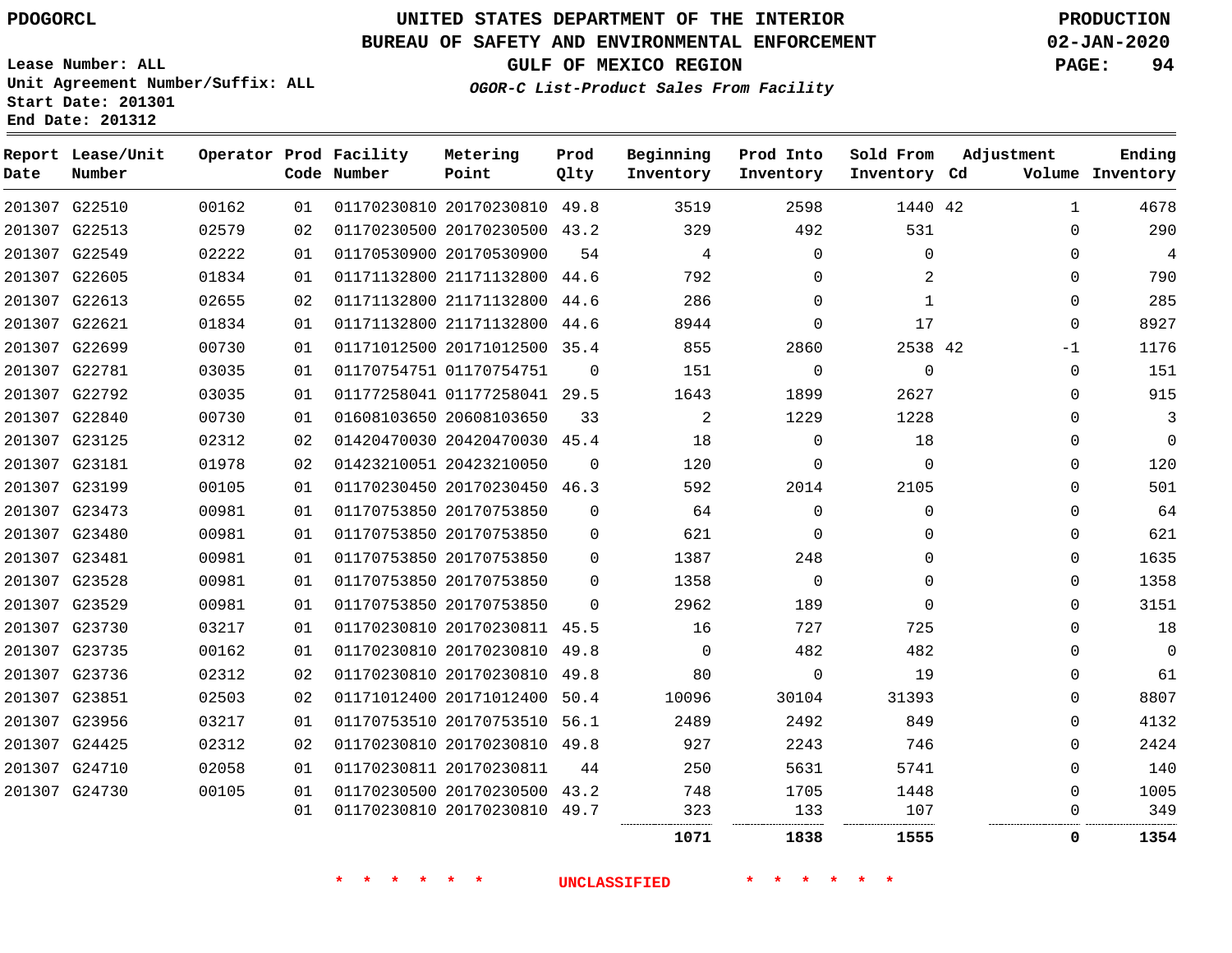## **UNITED STATES DEPARTMENT OF THE INTERIOR PDOGORCL PRODUCTION**

#### **BUREAU OF SAFETY AND ENVIRONMENTAL ENFORCEMENT 02-JAN-2020**

**Lease Number: ALL Unit Agreement Number/Suffix: ALL Start Date: 201301**

**Operator Prod Facility**

**Code Number**

**Metering Point**

**End Date: 201312**

**Report Lease/Unit**

**Number**

**GULF OF MEXICO REGION PAGE: 95**

**Prod Qlty**

**Inventory Cd Volume**

**Adjustment**

**Ending**

**OGOR-C List-Product Sales From Facility**

**Beginning Inventory**

**Prod Into Inventory** **Sold From Inventory**

| 201307 G24791 | 02989 | 01  | 01171131600 20171131600 42.9 |          | 12           | 115            | 112         | $\Omega$    | 15             |
|---------------|-------|-----|------------------------------|----------|--------------|----------------|-------------|-------------|----------------|
| 201307 G24878 | 02628 | 02  | 01171092651 20171092650 48.5 |          | 140          | 786            | 526         | $\Omega$    | 400            |
| 201307 G24883 | 02628 | 02  | 01171092651 20171092650 48.5 |          | 583          | 958            | 1056        | $\Omega$    | 485            |
| 201307 G24898 | 02807 | 01  | 01171012300 20171012300      | 38.5     | 4500         | 321            | 4631        | $\Omega$    | 190            |
| 201307 G24924 | 01834 | 01  | 01171132800 21171132800 44.6 |          | 5235         | $\Omega$       | 10          | 0           | 5225           |
| 201307 G24990 | 01284 | 01  | 01608103650 20608103650      | 33       | 1            | 461            | 461         | $\Omega$    | 1              |
| 201307 G25008 | 02777 | 01  | 01170753510 20170753510 45.5 |          | $\Omega$     | $\Omega$       | 0           | $\Omega$    | $\Omega$       |
| 201307 G25514 | 02813 | 02  | 01423210051 20423210050      | $\Omega$ | $\mathbf{1}$ | $\Omega$       | $\Omega$    | $\Omega$    | 1              |
| 201307 G25515 | 02813 | 02  | 01423210051 20423210050      | $\Omega$ | 2            | $\Omega$       | $\Omega$    | $\Omega$    | $\overline{2}$ |
| 201307 G25524 | 00105 | 01  | 01170230450 20170230450 46.3 |          | 171          | 776            | 754         | $\Omega$    | 193            |
| 201307 G25561 | 02058 | 02  | 01170230450 20170230450      | 46.3     | 178          | 707            | 709         | $\Omega$    | 176            |
| 201307 G25579 | 00105 | 01  | 01170230500 20170230500 43.2 |          | 17           | $\overline{0}$ | 17          | $\Omega$    | $\Omega$       |
|               |       | 01  | 01170230810 20170230810 49.7 |          | 20           | 94             | 38          | 0           | 76             |
|               |       |     |                              |          | 37           | 94.            | 55          | 0           | 76             |
| 201307 G25605 | 00105 | 01  | 01170230810 20170230810 49.8 |          | 7            | 1              | 2           | $\Omega$    | 6              |
| 201307 G25606 | 02375 | 02  | 01170230810 20170230810 49.8 |          | 710          | 557            | 298         | $\mathbf 0$ | 969            |
| 201307 G25937 | 02222 | 02. | 01170230810 20170230810 49.8 |          | $\mathbf 0$  | 1573           | 1076 47     | 2998        | 3495           |
| 201307 G26001 | 02628 | 01  | 01171132800 21171132800 44.6 |          | 294          | $\Omega$       | $\mathbf 0$ | $\Omega$    | 294            |
| 201307 G26032 | 03059 | 01  | 01171012300 20171012300 38.5 |          | 140          | 277            | 253         | $\Omega$    | 164            |
| 201307 G26074 | 01284 | 01  | 01177122950 20177122950 31.4 |          | 43           | 7930           | 7939        | $\Omega$    | 34             |
| 201307 G26146 | 01586 | 01  | 01177258152 01177258152 44.4 |          | 127          | 0              | $\Omega$    | $\Omega$    | 127            |
| 201307 G26281 | 02528 | 02  | 01170753850 20170753850      | 27.3     | 20           | 0              | 0           | $\Omega$    | 20             |
| 201307 G26480 | 01978 | 02  | 01423210051 20423210050 70.5 |          | 16           | 0              | $\Omega$    | $\Omega$    | 16             |
| 201307 G27070 | 03035 | 01. | 01171132800 21171132800 44.6 |          | 5010         | 0              | 9           | $\Omega$    | 5001           |
| 201307 G27100 | 01978 | 02  | 01171012310 20171012310      | $\Omega$ | $\Omega$     | 0              | $\Omega$    | $\Omega$    | $\Omega$       |
| 201307 G27169 | 01284 | 01  | 01171012500 20171012500 35.4 |          | 2137         | 6171           | 5778        | $\Omega$    | 2530           |
| 201307 G27173 | 00105 | 01  | 01170513800 20170513800      | 32.3     | 2321         | 29034          | 24863       | $\Omega$    | 6492           |
| 201307 G27194 | 01586 | 01  | 01177258152 01177258152 44.4 |          | 28           | $\Omega$       | $\Omega$    | $\Omega$    | 28             |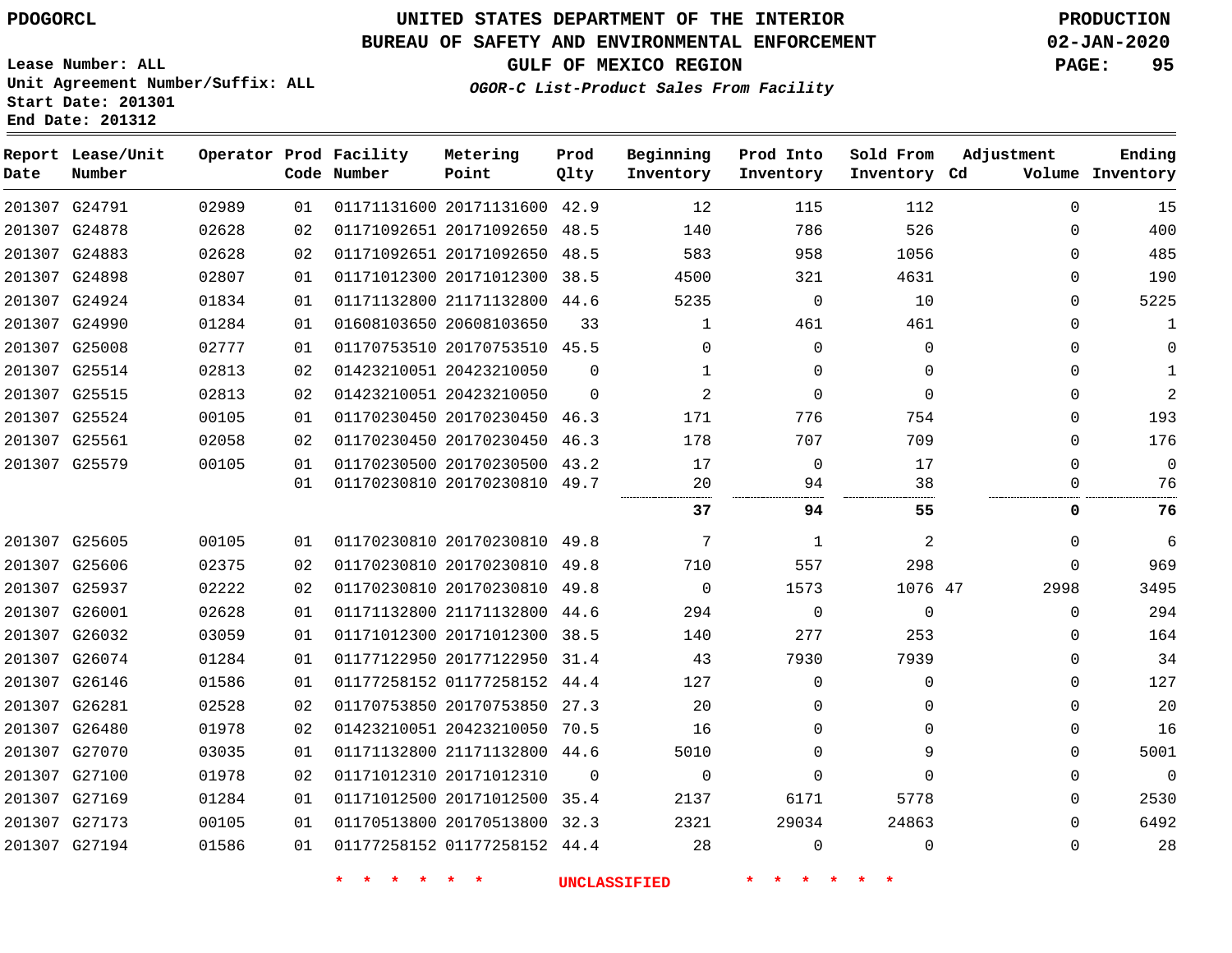#### **BUREAU OF SAFETY AND ENVIRONMENTAL ENFORCEMENT 02-JAN-2020**

**GULF OF MEXICO REGION PAGE: 96**

**Lease Number: ALL Unit Agreement Number/Suffix: ALL Start Date: 201301 End Date: 201312**

| OGOR-C List-Product Sales From Facility |  |  |
|-----------------------------------------|--|--|
|                                         |  |  |

| Date          | Report Lease/Unit<br>Number |       |    | Operator Prod Facility<br>Code Number | Metering<br>Point            | Prod<br>Qlty | Beginning<br>Inventory | Prod Into<br>Inventory | Sold From<br>Inventory Cd | Adjustment   | Ending<br>Volume Inventory |
|---------------|-----------------------------|-------|----|---------------------------------------|------------------------------|--------------|------------------------|------------------------|---------------------------|--------------|----------------------------|
|               | 201307 G27214               | 01586 | 02 |                                       | 01177288152 01177288152      | $\Omega$     | 6                      | $\Omega$               | $\Omega$                  | $\mathbf 0$  | 6                          |
|               | 201307 G27215               | 01586 | 02 |                                       | 01177288152 01177288152      | $\Omega$     | 19                     | $\Omega$               | $\mathbf 0$               | $\mathbf 0$  | 19                         |
| 201307 G27509 |                             | 02970 | 02 |                                       | 01170230450 20170230450 46.3 |              | 354                    | 1741                   | 1662                      | $\mathbf 0$  | 433                        |
|               | 201307 G27831               | 02795 | 02 |                                       | 01170530900 20170530900 46.4 |              | 207                    | $\mathbf 0$            |                           | 9 23<br>-6   | 192                        |
| 201307 G27927 |                             | 02503 | 02 |                                       | 01171092651 20171092650 48.5 |              | 447                    | 855                    | 867                       | $\Omega$     | 435                        |
|               | 201307 G27949               | 02871 | 01 |                                       | 01171012500 20171012500 35.4 |              | 325                    | 180                    | 431                       | $\mathbf 0$  | 74                         |
| 201307 G27988 |                             | 00730 | 01 |                                       | 01608103650 20608103650      | 33           | 195                    | 105320                 | 105248                    | $\Omega$     | 267                        |
|               | 201307 G30654               | 02777 | 02 |                                       | 01170230810 20170230810 41.7 |              | 454                    | 259                    | 168                       | $\mathbf 0$  | 545                        |
| 201307 G30679 |                             | 00730 | 01 |                                       | 01170230500 20170230810 49.8 |              | 51                     | 1280                   | 302                       | $\mathbf 0$  | 1029                       |
|               |                             |       | 01 |                                       | 01170230500 20170230500 43.2 |              | $\overline{a}$         | $\Omega$               | 2                         | $\Omega$     | $\Omega$                   |
|               |                             |       |    |                                       |                              |              | 53                     | 1280                   | 304                       | 0            | 1029                       |
|               | 201307 G31003               | 02579 | 02 |                                       | 01423210051 20423210050      | $\Omega$     | 27                     | $\mathbf 0$            | $\mathbf 0$               | $\mathbf 0$  | 27                         |
|               | 201307 G31040               | 02058 | 02 |                                       | 01170230450 20170230450 46.3 |              | 728                    | 2755                   | 2798                      | $\Omega$     | 685                        |
|               | 201307 G31304               | 02714 | 01 |                                       | 01170230811 20170230811      | 44           | 688                    | 3156                   | 3751                      | $\Omega$     | 93                         |
|               | 201307 G31369               | 02628 | 01 |                                       | 01171012300 20171012300 38.5 |              | 24437                  | 39709                  | 40617                     | $\Omega$     | 23529                      |
|               | 201307 G32113               | 02477 | 01 |                                       | 01170230811 20170230811      | 44           | 964                    | 34108                  | 34221                     | $\Omega$     | 851                        |
|               | 201307 G32197               | 01284 | 02 |                                       | 01171012500 20171012500 35.4 |              | 347                    | 1226                   | 1069                      | $\mathbf 0$  | 504                        |
|               | 201307 G32231               | 01284 | 01 |                                       | 01171012500 20171012500 35.4 |              | 318                    | 325                    | 509                       | $\mathbf 0$  | 134                        |
|               | 201307 G32267               | 00105 | 01 |                                       | 01177298272 01177298272 41.2 |              | 11                     | 29                     | 16                        | $\mathbf 0$  | 24                         |
|               | 201307 G32268               | 00105 | 01 |                                       | 01177298272 01177298272 41.2 |              | 42                     | 56                     | 52                        | $\Omega$     | 46                         |
|               | 201307 G33112               | 02970 | 02 |                                       | 01171092651 20171092650 48.5 |              | $\Omega$               | 1708                   | 838                       | $\Omega$     | 870                        |
| 201307 G33388 |                             | 02967 | 01 |                                       | 01420470030 20420470030 48.4 |              | 116                    | $\mathbf 0$            | 42                        | $\mathbf 0$  | 74                         |
| 201307 G33407 |                             | 02967 | 02 |                                       | 01170230810 20170230810 41.7 |              | 114                    | 30                     | 34                        | $\mathbf{0}$ | 110                        |
|               | 201307 G33408               | 03075 | 02 |                                       | 01422450350 20422450350 47.7 |              | 1150                   | $\mathbf 0$            |                           | 163<br>042   | 1313                       |
|               | 201307 G33596               | 02503 | 02 |                                       | 01171132000 20171132000 40.6 |              | 265                    | 8101                   | 8039                      | $\mathbf 0$  | 327                        |
| 201308        | 00016                       | 02375 | 01 |                                       | 01170513700 20170513700 19.4 |              | 1791                   | 18330                  | 19052 42                  | 2            | 1071                       |
| 201308        | 00026                       | 02375 | 01 |                                       | 01170513700 20170513700 19.4 |              | 3915                   | 63676                  | 63870 42                  | $-2$         | 3719                       |
| 201308        | 00032                       | 02375 | 01 |                                       | 01170513700 20170513700 32.8 |              | 241                    | 3158                   | 3214 42                   | -1           | 184                        |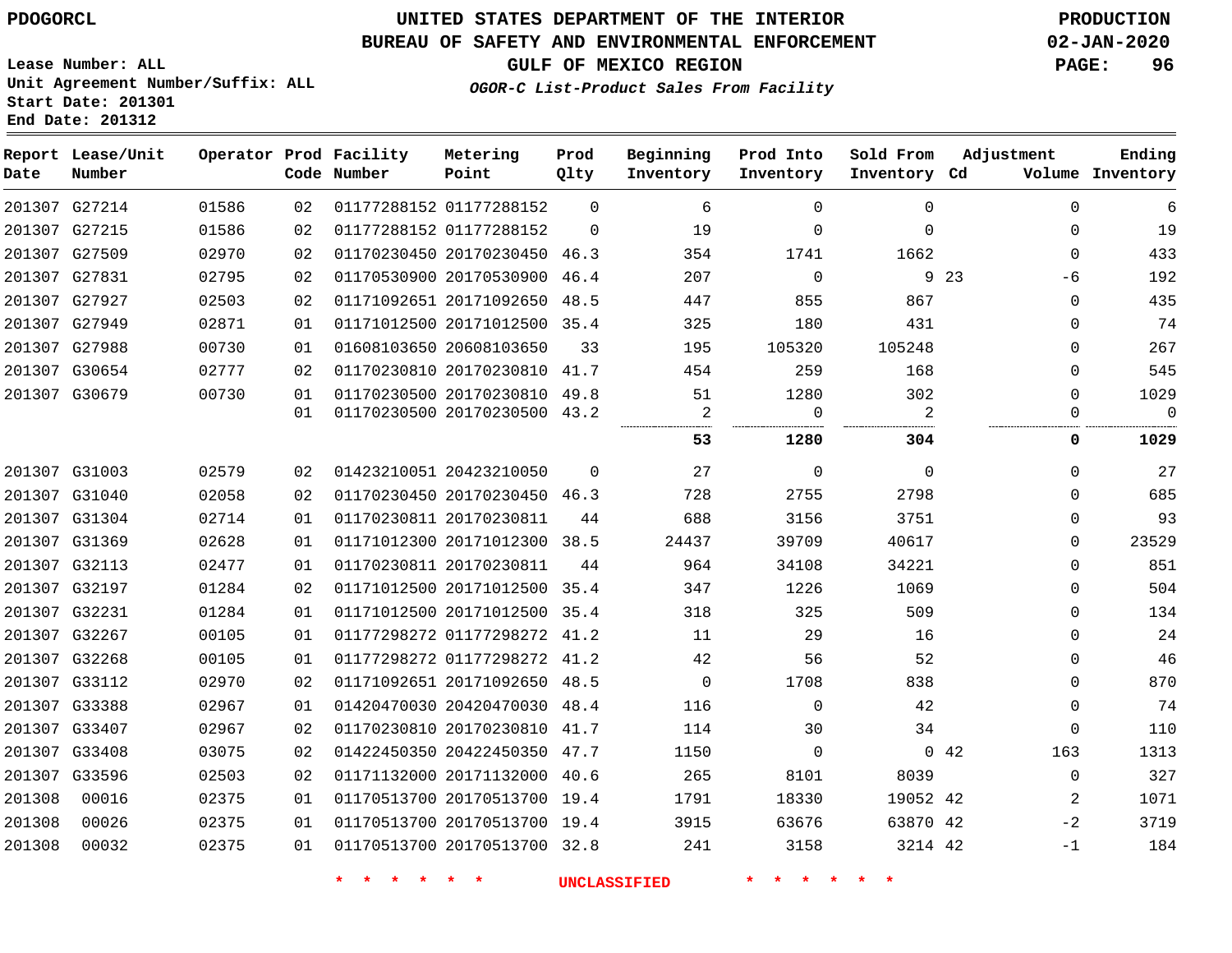**End Date: 201312**

## **UNITED STATES DEPARTMENT OF THE INTERIOR PDOGORCL PRODUCTION**

#### **BUREAU OF SAFETY AND ENVIRONMENTAL ENFORCEMENT 02-JAN-2020**

**Lease Number: ALL Unit Agreement Number/Suffix: ALL Start Date: 201301**

**GULF OF MEXICO REGION PAGE: 97**

**OGOR-C List-Product Sales From Facility**

| Date   | Report Lease/Unit<br>Number |       |    | Operator Prod Facility<br>Code Number | Metering<br>Point            | Prod<br>Qlty | Beginning<br>Inventory | Prod Into<br>Inventory | Sold From<br>Inventory Cd | Adjustment |              | Ending<br>Volume Inventory |
|--------|-----------------------------|-------|----|---------------------------------------|------------------------------|--------------|------------------------|------------------------|---------------------------|------------|--------------|----------------------------|
| 201308 | 00033                       | 02375 | 01 |                                       | 01170513700 20170513700 32.8 |              | 600                    | 6262                   | 6497 42                   |            | $\mathbf{1}$ | 366                        |
| 201308 | 00079                       | 01834 | 01 |                                       | 01170230810 20170230810 49.7 |              | 601                    | 368                    | 299 42                    |            | 1            | 671                        |
| 201308 | 00081                       | 00105 | 01 |                                       | 01170231300 01170231300      | 40.6         | $\Omega$               | 1533                   | 1533                      |            | $\mathbf 0$  | 0                          |
| 201308 | 00090                       | 03035 | 01 |                                       | 01170230810 20170230810 49.7 |              | 125                    | 0                      | 37 42                     |            | $-1$         | 87                         |
| 201308 | 00184                       | 03147 | 02 |                                       | 01170230810 20170230810 49.7 |              | 943                    | 649                    | 491                       |            | 0            | 1101                       |
| 201308 | 00196                       | 02266 | 01 |                                       | 01171012300 20171012300      | 38           | 7719                   | 5309                   | 11076                     |            | $\mathbf 0$  | 1952                       |
| 201308 | 00244                       | 00105 | 01 |                                       | 01170231300 01170231300      | 40.6         | $\Omega$               | 8570                   | 8570                      |            | $\Omega$     | $\mathbf 0$                |
| 201308 | 00247                       | 00105 | 01 |                                       | 01170231300 01170231300 40.7 |              | $\Omega$               | 751                    | 751                       |            | $\mathbf{0}$ | $\mathbf 0$                |
| 201308 | 00253                       | 01284 | 02 |                                       | 01170230810 20170230810 49.7 |              | 174                    | 440                    | 189 42                    |            | -1           | 424                        |
|        |                             | 02375 | 02 |                                       | 01170230810 20170230810 49.7 |              | 22<br>                 | 21<br>                 | 13<br>                    |            | $\mathbf 0$  | 30                         |
|        |                             |       |    |                                       |                              |              | 196                    | 461                    | 202                       |            | -1           | 454                        |
| 201308 | 00317                       | 02970 | 02 |                                       | 01171012310 20171012310      | 45           | 17                     | 146                    | 143                       |            | $\mathbf 0$  | 20                         |
| 201308 | 00353                       | 02266 | 01 |                                       | 01170754800 20170754800 28.7 |              | 392                    | 1692                   | 1698                      |            | 0            | 386                        |
| 201308 | 00367                       | 02375 | 01 |                                       | 01170513700 20170513700 19.4 |              | 99                     | 699                    | 757                       |            | $\Omega$     | 41                         |
| 201308 | 00424                       | 03035 | 01 |                                       | 01171012400 20171012400 49.8 |              | 509                    | 1022                   | 1171                      |            | $\Omega$     | 360                        |
| 201308 | 00434                       | 01284 | 01 |                                       | 01177112605 2017711260Y 32.5 |              | 44                     | 1914                   | 1913                      |            | $\Omega$     | 45                         |
| 201308 | 00453                       | 01284 | 01 |                                       | 01177112605 2017711260Y 32.5 |              | 27                     | 1170                   | 1170                      |            | 0            | 27                         |
| 201308 | 00466                       | 03035 | 01 |                                       | 01171012400 20171012400 49.8 |              | 3144                   | 1447                   | 4081                      |            | $\Omega$     | 510                        |
| 201308 | 00479                       | 00105 | 01 |                                       | 01171012500 20171012500 35.3 |              | 1330                   | 1462                   | 2437                      |            | 0            | 355                        |
| 201308 | 00487                       | 03033 | 01 |                                       | 01171132800 21171132800      | 43           | 4986                   | 102                    | 3024                      |            | $\mathbf{0}$ | 2064                       |
| 201308 | 00495                       | 03033 | 01 |                                       | 01171132800 21171132800      | 43           | 922                    | 36                     | 559 42                    |            | -1           | 398                        |
| 201308 | 00518                       | 03033 | 01 |                                       | 01170230450 20170230450 52.3 |              | 84                     | 244                    | 271                       |            | $\mathbf 0$  | 57                         |
| 201308 | 00526                       | 00105 | 01 |                                       | 01170230810 20170230810      | 49.6         | 1223                   | 789                    | 621                       |            | 0            | 1391                       |
| 201308 | 00541                       | 03033 | 02 |                                       | 01170530900 20170530900      | 53.8         | 2227                   | 9194                   | 9282                      |            | $\Omega$     | 2139                       |
| 201308 | 00560                       | 00687 | 01 |                                       | 01171131600 20171131600 42.2 |              | 21                     | 359                    | 365 42                    |            | $-1$         | 14                         |
| 201308 | 00577                       | 03059 | 01 |                                       | 01171012300 20171012300      | 38           | 14717                  | 23090                  | 29320                     |            | $\mathbf 0$  | 8487                       |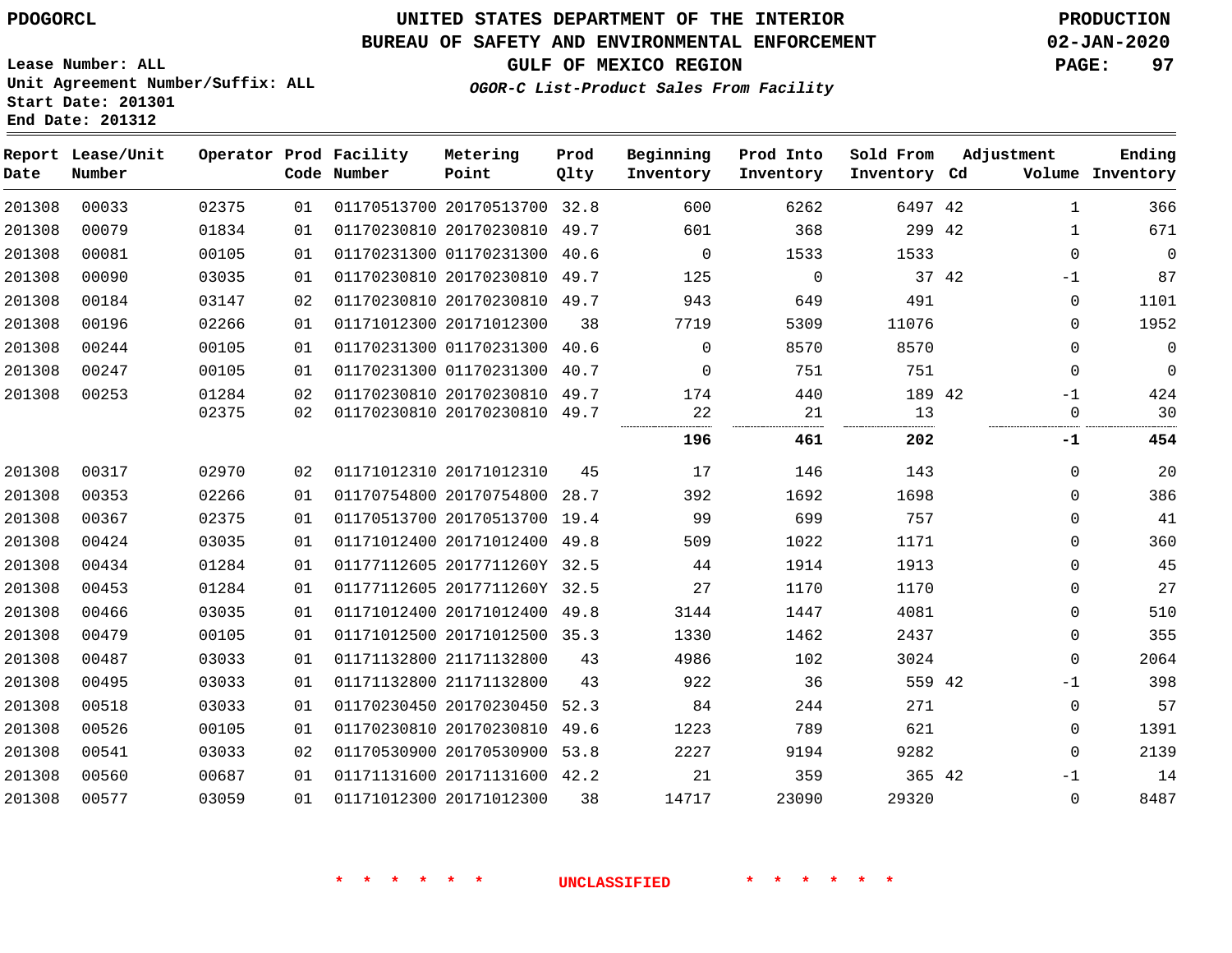#### **BUREAU OF SAFETY AND ENVIRONMENTAL ENFORCEMENT 02-JAN-2020**

**Lease Number: ALL Unit Agreement Number/Suffix: ALL Start Date: 201301 End Date: 201312**

**GULF OF MEXICO REGION PAGE: 98**

**OGOR-C List-Product Sales From Facility**

| Date   | Report Lease/Unit<br>Number |       |    | Operator Prod Facility<br>Code Number | Metering<br>Point            | Prod<br>Qlty | Beginning<br>Inventory | Prod Into<br>Inventory | Sold From<br>Inventory Cd |                 | Adjustment   | Ending<br>Volume Inventory |
|--------|-----------------------------|-------|----|---------------------------------------|------------------------------|--------------|------------------------|------------------------|---------------------------|-----------------|--------------|----------------------------|
| 201308 | 00593                       | 01834 | 01 |                                       | 01171012300 20171012300      | 38           | 11799                  | 9914                   | 12311                     |                 | $\Omega$     | 9402                       |
|        |                             | 03033 | 01 |                                       | 01171012300 20171012300      | 38           | 2195                   | 2554                   | 3811 42                   |                 | $\mathbf{1}$ | 939                        |
|        |                             |       |    |                                       |                              |              | 13994                  | 12468                  | 16122                     |                 | 1            | 10341                      |
| 201308 | 00599                       | 02899 | 01 |                                       | 01170573602 20170573602 33.3 |              | 0                      | 181                    | $\Omega$                  |                 | 0            | 181                        |
| 201308 | 00605                       | 02899 | 01 |                                       | 01170573602 20170573602 33.3 |              | 930                    | 319                    | $\Omega$                  |                 | $\Omega$     | 1249                       |
| 201308 | 00680                       | 03033 | 01 |                                       | 01170230700 20170230700 39.8 |              | 730                    | 2286                   | 2264                      |                 | 0            | 752                        |
| 201308 | 00691                       | 02312 | 02 |                                       | 01170754201 01170754201 38.9 |              | 1387                   | 1130                   | 973                       |                 | 0            | 1544                       |
| 201308 | 00694                       | 02266 | 01 |                                       | 01170754800 20170754800 28.7 |              | 1912                   | 8175                   | 8223                      |                 | $\Omega$     | 1864                       |
| 201308 | 00697                       | 02266 | 01 |                                       | 01170754800 20170754800      | 28.7         | 511                    | 2089                   | 2123                      |                 | 0            | 477                        |
| 201308 | 00758                       | 00105 | 01 |                                       | 01170230810 20170230810 49.6 |              | 3129                   | 1924                   | 1559                      |                 | 0            | 3494                       |
| 201308 | 00763                       | 01284 | 01 |                                       | 01170230810 20170230810      | 49.7         | 54                     | 83                     | 42                        |                 | 0            | 95                         |
| 201308 | 00775                       | 01834 | 01 |                                       | 01171131600 20171131600 42.2 |              | 203                    | 2908                   | 2993 42                   |                 | $-1$         | 117                        |
| 201308 | 00778                       | 03033 | 01 |                                       | 01171132000 20171132000 37.4 |              | 40                     | 258                    | 235                       |                 | 0            | 63                         |
| 201308 | 00796                       | 02628 | 01 |                                       | 01171012300 20171012300      | 38           | 5392                   | 18620                  | 17165                     |                 | 0            | 6847                       |
| 201308 | 00819                       | 00078 | 01 |                                       | 01171132800 21171132800      | 43           | 78                     | 1                      |                           | 46 42           | -1           | 32                         |
| 201308 | 00839                       | 02451 | 01 |                                       | 01170513800 20170513800      | 32.3         | 15                     | 0                      | 15                        |                 | 0            | $\mathbb O$                |
|        | 201308 754302006A           | 00078 | 01 |                                       | 01170573601 20170573601 27.4 |              | 66                     | 449                    | 479                       |                 | $\Omega$     | 36                         |
|        | 201308 754303001A           | 00059 | 01 |                                       | 01170230811 20170230811 43.5 |              | 149                    | 1158                   | 841 09                    |                 | $-270$       | 196                        |
|        | 201308 754306012A           | 01207 | 01 |                                       | 01608128270 20608128270 25.4 |              | 132115                 | 165598                 |                           | 0 <sub>09</sub> | $-133701$    | 164012                     |
|        | 201308 754306013A           | 01207 | 01 |                                       | 01608128270 20608128270      | 25.4         | 174343                 | 202289                 |                           | $0$ 09          | $-163299$    | 213333                     |
|        | 201308 754307005A           | 00078 | 01 |                                       | 01170573601 20170573601 27.4 |              | 54                     | 447                    | 465                       |                 | 0            | 36                         |
|        | 201308 754307017A           | 02970 | 02 |                                       | 01171132800 20170230811 43.5 |              | 387                    | 4739                   | 4325                      |                 | 0            | 801                        |
|        | 201308 754309002A           | 00981 | 01 |                                       | 01170753850 20170753850      | $\Omega$     | 1221                   | 300                    | $\mathbf 0$               |                 | 0            | 1521                       |
|        | 201308 754310009A           | 00078 | 01 |                                       | 01170573601 20170573601 27.3 |              | 1532                   | 13535                  | 13987                     |                 | 0            | 1080                       |
|        | 201308 754315006A           | 02266 | 01 |                                       | 01170754800 20170754800 28.7 |              | 225                    | 983                    | 984                       |                 | 0            | 224                        |
|        | 201308 7543880060           | 00105 | 01 |                                       | 01170230450 20170230450 46.7 |              | 101                    | 573                    | 540                       |                 | 0            | 134                        |
|        | 201308 7543890080           | 02375 | 01 |                                       | 01170513700 20170513700 31.9 |              | 224                    | 3250                   | 3284                      |                 | 0            | 190                        |
|        | 201308 7543890220           | 00105 | 01 |                                       | 01608158271 01608158271 21.6 |              | $\mathbf 0$            | 60                     | 60                        |                 | 0            | $\mathbf 0$                |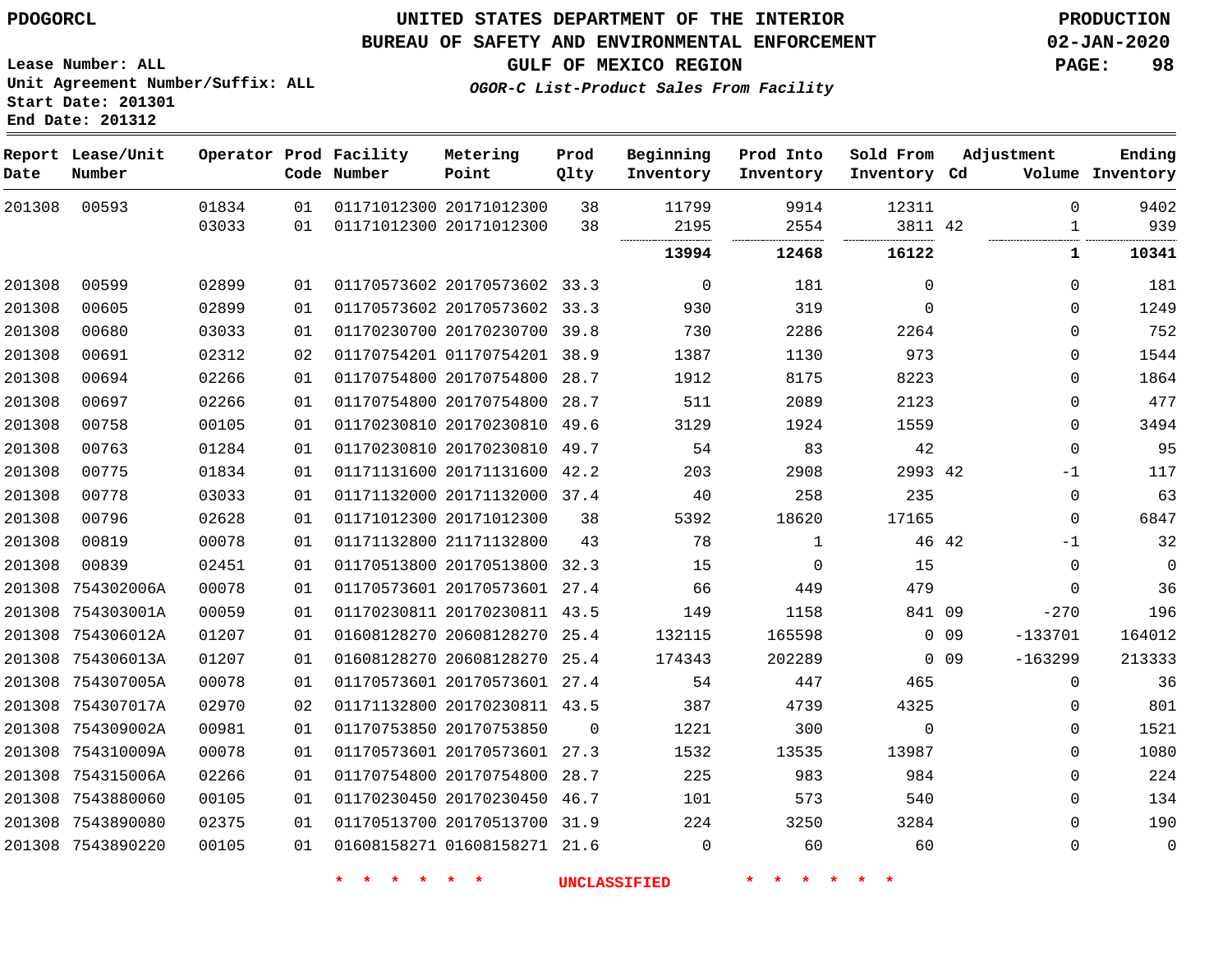**End Date: 201312**

## **UNITED STATES DEPARTMENT OF THE INTERIOR PDOGORCL PRODUCTION**

#### **BUREAU OF SAFETY AND ENVIRONMENTAL ENFORCEMENT 02-JAN-2020**

**Lease Number: ALL Unit Agreement Number/Suffix: ALL Start Date: 201301**

**GULF OF MEXICO REGION PAGE: 99**

**OGOR-C List-Product Sales From Facility**

| Date | Report Lease/Unit<br>Number |       |    | Operator Prod Facility<br>Code Number | Metering<br>Point            | Prod<br>Qlty | Beginning<br>Inventory | Prod Into<br>Inventory | Sold From<br>Inventory Cd | Adjustment |              | Ending<br>Volume Inventory |
|------|-----------------------------|-------|----|---------------------------------------|------------------------------|--------------|------------------------|------------------------|---------------------------|------------|--------------|----------------------------|
|      | 201308 7543900080           | 00105 | 01 |                                       | 01177245111 01177245111      | $\Omega$     | 142                    | 14                     | $\Omega$                  |            | $\Omega$     | 156                        |
|      | 201308 7543930100           | 03026 | 02 |                                       | 01170230450 20170230450 46.8 |              | 119                    | 657                    | 622                       |            | $\Omega$     | 154                        |
|      | 201308 7543930200           | 00105 | 01 |                                       | 01171012310 20171012310      | 45           | 1871                   | 11595                  | 11962                     |            | $\Omega$     | 1504                       |
|      |                             | 01284 | 01 |                                       | 0117709260L 2017709260L 40.2 |              | 0                      | 1452                   | 1452                      |            | $\mathbf 0$  | $\overline{0}$             |
|      |                             |       |    |                                       |                              |              | 1871                   | 13047                  | 13414                     |            | 0            | 1504                       |
|      | 201308 7543940080           | 03035 | 01 |                                       | 01170230811 20170230811 43.5 |              | 43                     | 370                    | 350 42                    |            | $-1$         | 62                         |
|      | 201308 754395019A           | 00105 | 01 |                                       | 01420390101 01420390101      | $\Omega$     | 69                     | $\Omega$               | $\overline{0}$            |            | $\Omega$     | 69                         |
|      | 201308 754396015A           | 01284 | 01 |                                       | 01608103650 20608103650 31.7 |              | 12                     | 4644                   | 4640                      |            | 0            | 16                         |
|      | 201308 8910020210           | 02451 | 01 |                                       | 01170513800 20170513800 32.3 |              | 24044                  | 103222                 | 97899                     |            | $\Omega$     | 29367                      |
|      | 201308 8910024540           | 02451 | 01 |                                       | 01170513800 20170513800 32.3 |              | 10824                  | $\mathbf 0$            | 10824                     |            | $\Omega$     | $\overline{0}$             |
|      | 201308 8910029320           | 02375 | 01 |                                       | 01170513700 20170513700 32.8 |              | 7898                   | 91974                  | 94500 42                  |            | 1            | 5373                       |
|      | 201308 8910034440           | 00730 | 01 |                                       | 01170513700 20170513700 34.9 |              | 235                    | 2008                   | 2126                      |            | $\mathbf 0$  | 117                        |
|      |                             | 02375 | 01 |                                       | 01170513700 20170513700 34.9 |              | 5216                   | 75832                  | 76620 42                  |            | 2            | 4430                       |
|      |                             |       |    |                                       |                              |              | 5451                   | 77840                  | 78746                     |            | 2            | 4547                       |
|      | 201308 8910039150           | 00078 | 01 |                                       | 01170573601 20170573601 27.3 |              | 5309                   | 62753                  | 63055 42                  |            | 1            | 5008                       |
|      | 201308 8910086400           | 02893 | 02 |                                       | 01171012400 20171012400 49.9 |              | 160                    | 758                    | 651                       |            | $\mathbf 0$  | 267                        |
|      | 201308 8910087670           | 02312 | 01 |                                       | 01170754201 01170754201 38.9 |              | 930                    | 581                    | 653 42                    |            | $\mathbf{1}$ | 859                        |
|      | 201308 8910087840           | 00162 | 01 |                                       | 01177122606 20177122606      | 49           | $\overline{0}$         | 7549                   | 7549                      |            | $\mathbf 0$  | $\mathbb O$                |
|      | 201308 8910088160           | 01284 | 01 |                                       | 01171132800 21171132800      | 43           | 26                     | $\mathbf 0$            | 15 42                     |            | -1           | 10                         |
|      | 201308 8910089160           | 02375 | 01 |                                       | 01170513700 20170513700 26.7 |              | 476                    | 5889                   | 6021                      |            | $\Omega$     | 344                        |
|      | 201308 891008927AE          | 00078 | 01 |                                       | 01170230400 20170230400 50.4 |              | 47                     | 82                     | 99                        |            | $\Omega$     | 30                         |
|      | 201308 891008927AG          | 00078 | 01 |                                       | 01170230400 20170230400 50.4 |              | 335                    | 1022                   | 987                       |            | $\mathbf 0$  | 370                        |
|      | 201308 891008927Y           | 00078 | 01 |                                       | 01170230400 20170230400      | 50.4         | 43                     | 164                    | 147 42                    |            | -1           | 59                         |
|      | 201308 8910116580           | 02375 | 01 |                                       | 01170513700 20170513700 26.7 |              | 228                    | 5144                   | 5072                      |            | $\Omega$     | 300                        |
|      | 201308 8910116740           | 02375 | 01 |                                       | 01170513700 20170513700 26.7 |              | 643                    | 7366                   | 7579                      |            | $\Omega$     | 430                        |
|      | 201308 8910116770           | 02375 | 01 |                                       | 01170513700 20170513700 26.7 |              | 188                    | 2044                   | 2112 42                   |            | -1           | 119                        |
|      | 201308 8910116790           | 02375 | 01 |                                       | 01170513700 20170513700 26.7 |              | 2145                   | 34699                  | 34816 42                  |            | $-1$         | 2027                       |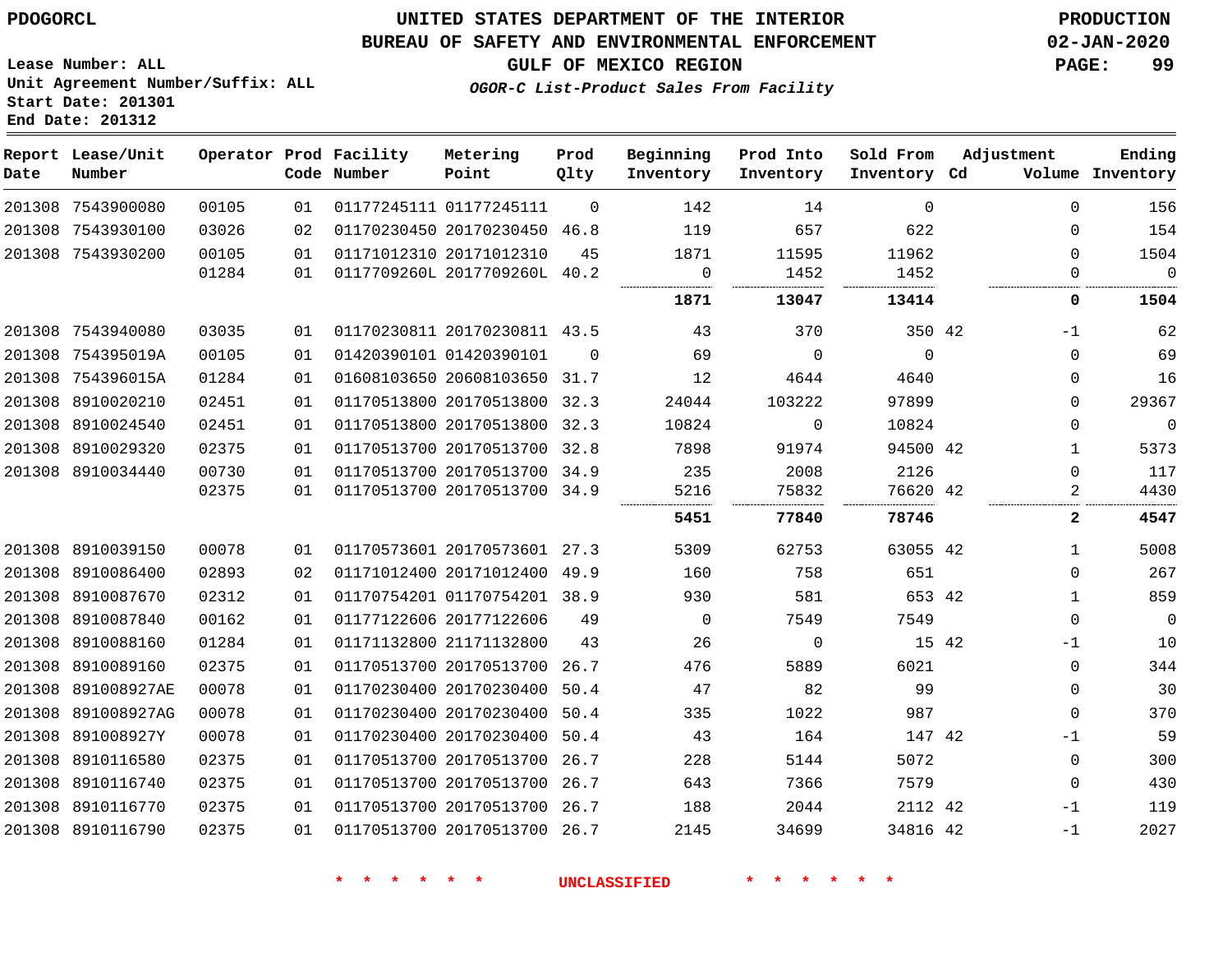**Report Lease/Unit**

**Number**

G01091

## **UNITED STATES DEPARTMENT OF THE INTERIOR PDOGORCL PRODUCTION**

**Prod Qlty**

#### **BUREAU OF SAFETY AND ENVIRONMENTAL ENFORCEMENT 02-JAN-2020**

**OGOR-C List-Product Sales From Facility**

**Beginning**

**Lease Number: ALL Unit Agreement Number/Suffix: ALL Start Date: 201301 End Date: 201312**

**Operator Prod Facility**

**GULF OF MEXICO REGION PAGE: 100**

**Prod Into**

 $\Omega$  $\Omega$  $\Omega$  $\Omega$  $\Omega$  $\Omega$  $\Omega$  $\Omega$  $\Omega$  $\Omega$  $\Omega$  $\Omega$  $\Omega$  $\Omega$  $\Omega$  $-2$  $\Omega$   $\Omega$  $\Omega$  $\Omega$  $\Omega$  $\Omega$   $\Omega$  -1 -1

**Adjustment**

**Ending**

|    | Code Number | Point                        | Olty | Inventory      | Inventory | Inventory Cd |          | Volume Inventory |
|----|-------------|------------------------------|------|----------------|-----------|--------------|----------|------------------|
| 01 |             | 01170513700 20170513700 26.7 |      | 4275           | 43251     | 45000        | $\Omega$ | 2526             |
| 01 |             | 01170754800 20170754800 28.7 |      | 70             | 332       | 326          | $\Omega$ | 76               |
| 01 |             | 01170754800 20170754800 28.7 |      | 87             | 461       | 443          | 0        | 105              |
| 01 |             | 01170754800 20170754800 28.7 |      | 206            | 903       | 902          | $\Omega$ | 207              |
| 01 |             | 01170754800 20170754800 28.7 |      | 33             | 163       | 159          | $\Omega$ | 37               |
| 01 |             | 01170754800 20170754800 28.7 |      | $\mathfrak{D}$ | 7         | 7            | $\Omega$ | $\overline{c}$   |
| 01 |             | 0117709260A 2017709260A 33.4 |      | 64             | 1263      | 1286         | $\Omega$ | 41               |
| 01 |             | 01177215100 20177215102 30.7 |      | 51             | 4835      | 4833         | $\Omega$ | 53               |
| 01 |             | 01177215100 20177215102 30.7 |      | 103            | 9124      | 9126         | $\Omega$ | 101              |
| 01 |             | 01177215100 20177215102 30.7 |      | 152            | 13565     | 13568        | $\Omega$ | 149              |
| 01 |             | 01171012500 20171012500 35.3 |      | 55             | 72        | 110          |          | 17               |

 $\Omega$ 

 

 8910169300 8910169370 8910202350 8910202560 G00971 G00974 G00985 G01027 G01036 G01082 G01083 G01084 G01090 20170230810 49.7 20171132000 37.4 20170513700 35.5 20170513700 20171132000 37.3 20171132000 37.4 0117709260A 2017709260A 33.4 20177122606 20171092650 48.7 20170753510 54.4 20170513700 26.7 20170513700 26.7 20170513700 26.7 42 42  $\Omega$   $9<sub>0</sub>$  

20171012500 35.3

**Metering Point**

 20171132000 37.4 20171132000 37.4

20170513700 26.7

20171131800

**\* \* \* \* \* \* UNCLASSIFIED \* \* \* \* \* \***

 

42

 

**Sold From**

42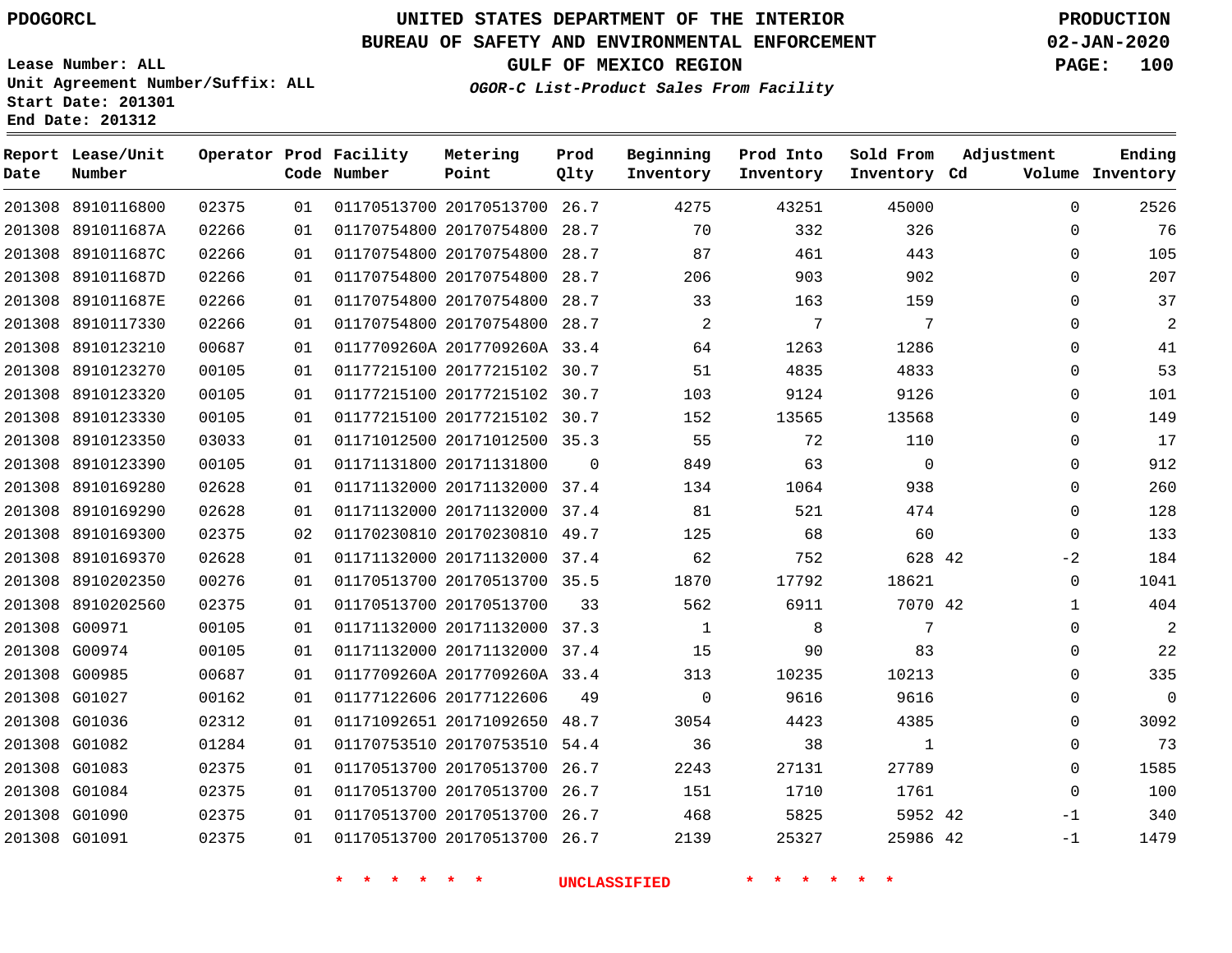G01092 G01153 G01196 G01198 G01208 G01210

**Date**

**Report Lease/Unit**

**Number**

## **UNITED STATES DEPARTMENT OF THE INTERIOR PDOGORCL PRODUCTION**

 

**Prod Qlty**

#### **BUREAU OF SAFETY AND ENVIRONMENTAL ENFORCEMENT 02-JAN-2020**

**Lease Number: ALL Unit Agreement Number/Suffix: ALL Start Date: 201301 End Date: 201312**

**Operator Prod Facility**

**Code Number**

20170513700 26.7

**Metering Point**

 20171092650 48.7 20171092650 48.7

 21171132800 21171132800

21171132800

**OGOR-C List-Product Sales From Facility**

**Prod Into Inventory**

**Beginning Inventory**

**GULF OF MEXICO REGION PAGE: 101**

**Inventory Cd Volume**

**Adjustment**

  $\Omega$   $\Omega$  $\Omega$  $\Omega$   $-1$  $-1$  $\overline{0}$ -1  $\overline{0}$   $\Omega$  $\overline{0}$  $\Omega$ -1 -1  $\Omega$   $\Omega$  $\Omega$   $\Omega$   $\Omega$ 

**Ending**

42

**Sold From Inventory**

| 201308 G01220 | 00105 | 01 | 01177092600 20177092600      | 46                  | 171  | 5168        | 5169     |  |
|---------------|-------|----|------------------------------|---------------------|------|-------------|----------|--|
| 201308 G01248 | 02628 | 01 | 01171012500 20171012500 35.3 |                     | 6865 | 14148       | 17578    |  |
| 201308 G01261 | 03033 | 01 | 01171012500 20171012500 35.3 |                     | 14   | 276         | 222 42   |  |
| 201308 G01269 | 03033 | 01 | 01171012500 20171012500 35.3 |                     | 159  | 344         | 419 42   |  |
| 201308 G01351 | 00078 | 01 | 01170230400 20170230400 50.4 |                     | 41   | 204         | 171      |  |
| 201308 G01447 | 02375 | 01 | 01170513700 20170513700 19.4 |                     | 12   | 178         | 179 42   |  |
| 201308 G01477 | 03026 | 02 | 01170230810 20170230810 49.7 |                     | 2527 | 1637        | 1285     |  |
| 201308 G01497 | 02451 | 01 | 01170513800 20170513800 32.3 |                     | 5191 | $\mathbf 0$ | 5191     |  |
| 201308 G01498 | 02451 | 01 | 01170513800 20170513800 32.3 |                     | 865  | $\Omega$    | 865      |  |
| 201308 G01580 | 02451 | 01 | 01170513800 20170513800 32.3 |                     | 153  | $\mathbf 0$ | 153      |  |
| 201308 G01610 | 00105 | 01 | 01177215100 20177215102 30.7 |                     | 12   | 1272        | 1270     |  |
| 201308 G01619 | 02375 | 01 | 01170513700 20170513700 31.9 |                     | 2406 | 31858       | 32402 42 |  |
| 201308 G01620 | 02375 | 01 | 01170513700 20170513700 31.9 |                     | 508  | 6197        | 6342 42  |  |
| 201308 G01754 | 00003 | 01 | 01423210051 20423210050 62.2 |                     | 4    | 49          | 40       |  |
| 201308 G01757 | 00003 | 01 | 01423210051 20423210050 62.2 |                     | 77   | 554         | 486      |  |
| 201308 G01848 | 01978 | 02 | 01170230500 20170230500 42.6 |                     | 1108 | 1750        | 1423     |  |
| 201308 G01860 | 00105 | 01 | 01170231110 20170231110      | 40                  | 6020 | 2622        | 6992     |  |
| 201308 G01865 | 00078 | 01 | 01171012500 20171012500 35.3 |                     | 935  | 1844        | 2331     |  |
| 201308 G01880 | 00105 | 01 | 01171132000 20171132000 37.3 |                     | 15   | 82          | 77       |  |
| 201308 G01898 | 02312 | 01 | 01171012500 20171012500 35.3 |                     | 1546 | 1815        | 2920     |  |
| 201308 G01901 | 00105 | 01 | 01177215100 20177215102 30.7 |                     | 2    | 131         | 132      |  |
| 201308 G01953 | 00105 | 01 | 01170230811 20170230811 43.4 |                     | 71   | 339         | 353      |  |
|               |       |    |                              |                     |      |             |          |  |
|               |       |    | * * *                        | <b>UNCLASSIFIED</b> |      |             |          |  |
|               |       |    |                              |                     |      |             |          |  |
|               |       |    |                              |                     |      |             |          |  |
|               |       |    |                              |                     |      |             |          |  |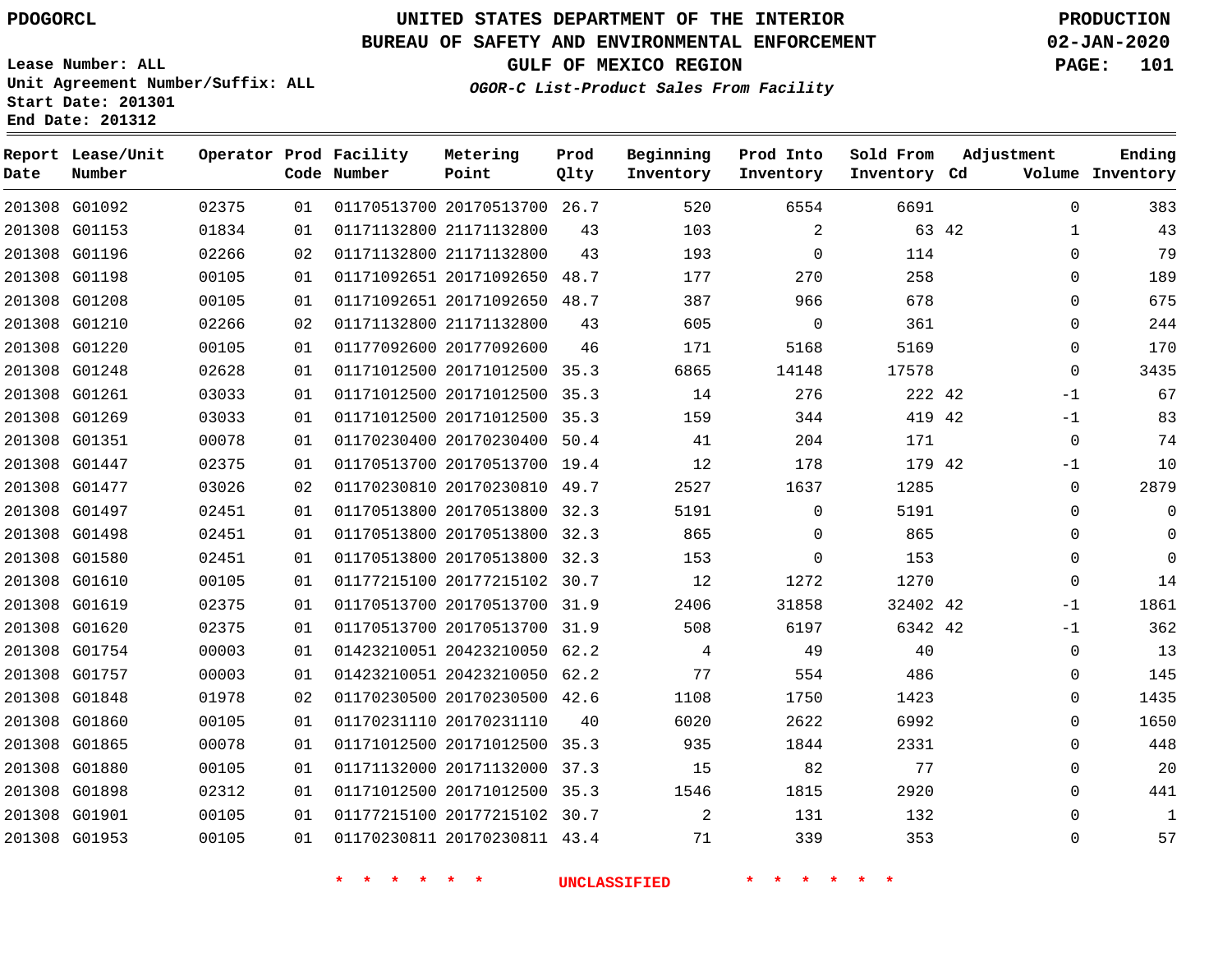#### **BUREAU OF SAFETY AND ENVIRONMENTAL ENFORCEMENT 02-JAN-2020**

**Lease Number: ALL Unit Agreement Number/Suffix: ALL Start Date: 201301 End Date: 201312**

**OGOR-C List-Product Sales From Facility**

**GULF OF MEXICO REGION PAGE: 102**

 

 $\Omega$ 

| Date   | Report Lease/Unit<br>Number |       |    | Operator Prod Facility<br>Code Number | Metering<br>Point            | Prod<br>Qlty | Beginning<br>Inventory | Prod Into<br>Inventory | Sold From<br>Inventory | Adjustment<br>Cd | Ending<br>Volume Inventory |
|--------|-----------------------------|-------|----|---------------------------------------|------------------------------|--------------|------------------------|------------------------|------------------------|------------------|----------------------------|
|        | 201308 G01966               | 00105 | 01 |                                       | 01177215100 20177215102 30.7 |              | 71                     | 6488                   | 6488                   | $\Omega$         | 71                         |
|        | 201308 G01967               | 00105 | 01 |                                       | 01177215100 20177215102      | 30.7         | 119                    | 10951                  | 10949                  | $\Omega$         | 121                        |
|        | 201308 G01972               | 03033 | 01 |                                       | 01170230810 20170230810 49.7 |              | 175                    | 263                    | 135                    | $\Omega$         | 303                        |
|        | 201308 G01997               | 01071 | 02 |                                       | 01170230810 20170230810 47.2 |              | 37                     | $\Omega$               | 0                      | 0                | 37                         |
|        | 201308 G01998               | 00105 | 01 |                                       | 01170230810 20170230810 49.7 |              | 180                    | 69                     | 77                     | $\Omega$         | 172                        |
|        | 201308 G02104               | 00687 | 01 |                                       | 01171132000 20171132000      | 37.4         | 9                      | 54                     | 50                     | 0                | 13                         |
| 201308 | G02111                      | 02628 | 01 |                                       | 01171132000 20171132000      | 37.4         | 5173                   | 30308                  | 28060                  | 0                | 7421                       |
|        | 201308 G02127               | 02312 | 01 |                                       | 01170230810 20170230810      | 49.7         | 391                    | 293                    | 211                    | $\Omega$         | 473                        |
|        | 201308 G02161               | 00105 | 01 |                                       | 01171012500 20171012500 35.2 |              | 2054                   | 3922                   | 5024                   | 0                | 952                        |
|        | 201308 G02163               | 00105 | 01 |                                       | 01171012500 20171012500 35.2 |              | 458                    | 703                    | 1080                   | $\Omega$         | 81                         |
|        | 201308 G02317               | 00105 | 01 |                                       | 01171132000 20171132000      | 37.3         | 11                     | 57                     | 54                     | 0                | 14                         |
|        | 201308 G02353               | 01284 | 01 |                                       | 01170230450 20170230450      | 46.8         | 450                    | 1220                   | 1384                   | $\Omega$         | 286                        |
|        | 201308 G02354               | 01284 | 01 |                                       | 01170230450 20170230450 46.8 |              | 574                    | 2047                   | 2142 42                | 1                | 480                        |
|        | 201308 G02404               | 03033 | 01 |                                       | 01170230810 20170230810      | 49.7         | 795                    | 479                    | 393                    | 0                | 881                        |
|        | 201308 G02429               | 02375 | 02 |                                       | 01170230811 20170230810 49.7 |              | 197                    | 126                    | 100                    | $\Omega$         | 223                        |
|        | 201308 G02433               | 02375 | 02 |                                       | 01170230810 20170230810      | 49.7         | 37                     | 0                      | 11                     | $\Omega$         | 26                         |
| 201308 | G02439                      | 02375 | 01 |                                       | 01171132000 20171132000      | 37.4         | $\Omega$               | 1                      | $\mathbf{1}$           | $\Omega$         | $\mathbf 0$                |
|        | 201308 G02613               | 02628 | 01 |                                       | 01171132000 20171132000      | 40.5         | $\Omega$               | $\Omega$               | $\Omega$               | $\Omega$         | $\mathbf 0$                |
|        | 201308 G02628               | 00105 | 01 |                                       | 01171012500 20171012500      | 35.2         | 13                     | 144                    | 122                    | $\mathbf{0}$     | 35                         |
|        | 201308 G02665               | 02451 | 01 |                                       | 01423210051 20423210050 62.1 |              | 136                    | 614                    | 589                    | 0                | 161                        |
| 201308 | G02735                      | 03035 | 01 |                                       | 01170230810 20170230810      | 49.7         | 1510                   | 878                    | 737                    | 0                | 1651                       |
|        | 201308 G02825               | 00105 | 01 |                                       | 01170230810 20170230810      | 49.6         | 370                    | 284                    | 194                    | $\Omega$         | 460                        |
|        | 201308 G02826               | 00105 | 01 |                                       | 01170230810 20170230810 49.6 |              | 501                    | 325                    | 263                    | $\Omega$         | 563                        |
|        |                             |       | 01 |                                       | 01170231110 20170231110      | 40           | 985                    | 362<br>                | 1120                   | 0                | 227                        |
|        |                             |       |    |                                       |                              |              | 1486                   | 687                    | 1383                   | 0                | 790                        |
|        | 201308 G02870               | 03035 | 01 |                                       | 01170230810 20170230810 49.7 |              | 87                     | 108                    | 60                     | $\Omega$         | 135                        |

 G02870 G02885

20171132000 37.4

**\* \* \* \* \* \* UNCLASSIFIED \* \* \* \* \* \***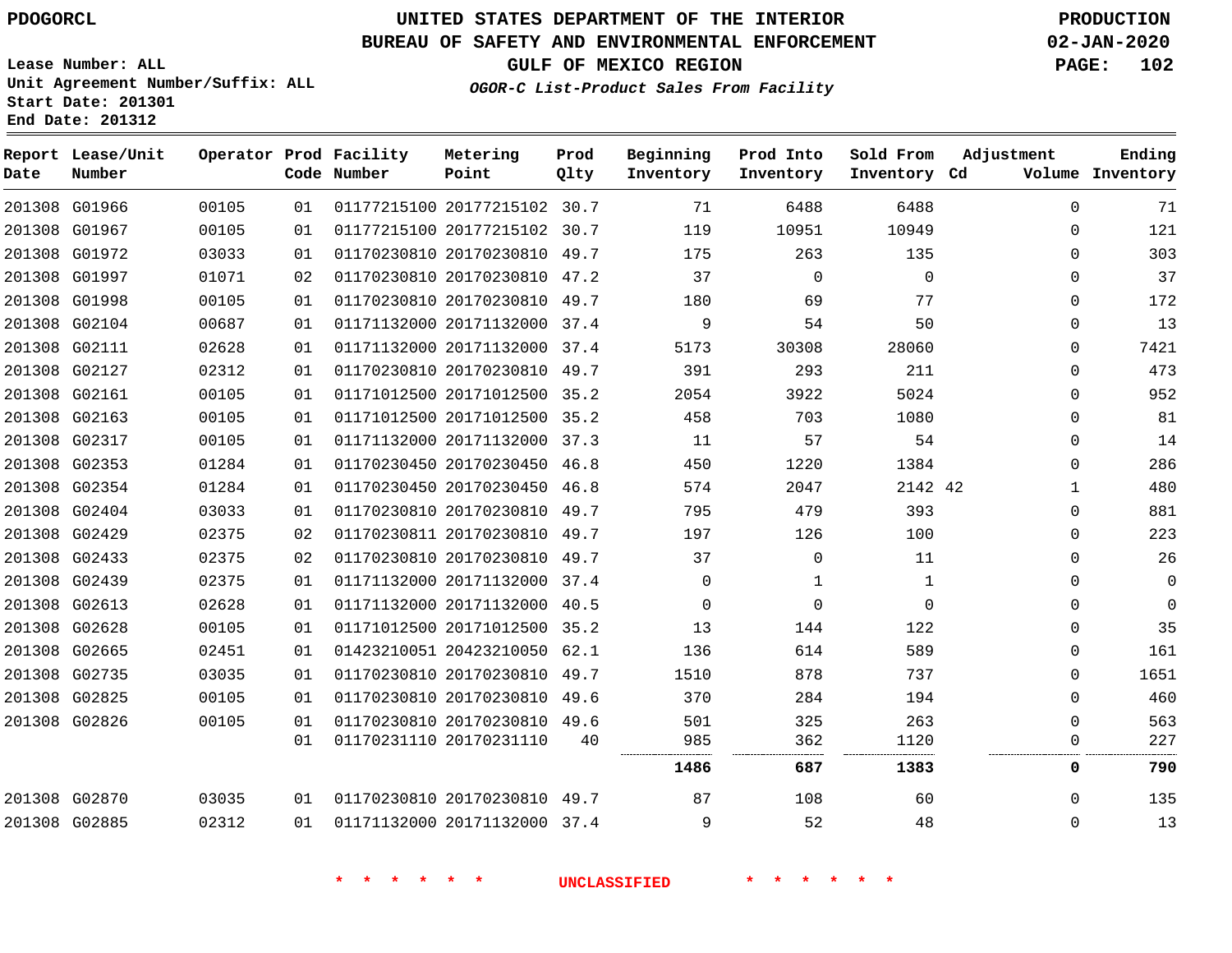**End Date: 201312**

## **UNITED STATES DEPARTMENT OF THE INTERIOR PDOGORCL PRODUCTION**

#### **BUREAU OF SAFETY AND ENVIRONMENTAL ENFORCEMENT 02-JAN-2020**

**Lease Number: ALL Unit Agreement Number/Suffix: ALL Start Date: 201301**

**GULF OF MEXICO REGION PAGE: 103**

**OGOR-C List-Product Sales From Facility**

| Date | Report Lease/Unit<br>Number |       |    | Operator Prod Facility<br>Code Number | Metering<br>Point            | Prod<br>Qlty | Beginning<br>Inventory | Prod Into<br>Inventory | Sold From<br>Inventory Cd | Adjustment   | Ending<br>Volume Inventory |
|------|-----------------------------|-------|----|---------------------------------------|------------------------------|--------------|------------------------|------------------------|---------------------------|--------------|----------------------------|
|      | 201308 G02895               | 02579 | 02 |                                       | 01171092651 20171092650 48.7 |              | 262                    | 353                    | 368                       | $\Omega$     | 247                        |
|      |                             | 02628 | 02 |                                       | 01171092651 20171092650 48.7 |              | 21                     | $\mathbf 0$            | 21                        | 0            | $\mathbf 0$                |
|      |                             |       |    |                                       |                              |              | 283                    | 353                    | 389                       | 0            | 247                        |
|      | 201308 G02898               | 01834 | 01 |                                       | 01171012300 20171012300      | 38           | 367                    | 742                    | 836                       | $\Omega$     | 273                        |
|      | 201308 G02899               | 01834 | 01 |                                       | 01171012300 20171012300      | 38           | 226                    | 329                    | 434                       | $\mathbf 0$  | 121                        |
|      | 201308 G02917               | 01834 | 01 |                                       | 01171092930 20171092930 34.2 |              | 61                     | 2056                   | 2030 42                   | $\mathbf{1}$ | 88                         |
|      | 201308 G03061               | 00105 | 01 |                                       | 01423210051 20423210050 62.1 |              | 91                     | 1151                   | 940                       | $\mathbf 0$  | 302                        |
|      | 201308 G03145               | 02266 | 02 |                                       | 01171132800 21171132800      | 43           | 29                     | $\Omega$               | 17                        | $\mathbf 0$  | 12                         |
|      | 201308 G03152               | 00105 | 01 |                                       | 01177092600 20177092600      | 46           | 86                     | 2360                   | 2369                      | $\Omega$     | 77                         |
|      | 201308 G03236               | 02266 | 02 |                                       | 01170230450 20170230450      | 46.8         | 3                      | 34                     | 29                        | $\mathbf 0$  | 8                          |
|      | 201308 G03265               | 01284 | 02 |                                       | 01170530900 20170530900 53.8 |              | 280                    | 447                    | 623                       | 0            | 104                        |
|      | 201308 G03331               | 02628 | 01 |                                       | 01171132800 21171132800      | 43           | 2562                   | 86                     | 1569                      | $\mathbf 0$  | 1079                       |
|      | 201308 G03414               | 00105 | 01 |                                       | 01170753510 20170753510 54.3 |              | 404                    | 1518                   | 34                        | $\Omega$     | 1888                       |
|      | 201308 G03593               | 03035 | 01 |                                       | 01171012500 20171012500 35.3 |              | 15                     | 45                     | 49                        | $\mathbf 0$  | 11                         |
|      | 201308 G03793               | 03035 | 01 |                                       | 01171012500 20171012500 35.3 |              | 371                    | 652                    | 865                       | $\mathbf 0$  | 158                        |
|      | 201308 G03811               | 00105 | 01 |                                       | 01171092651 20171092650 48.7 |              | $\mathbf{1}$           | $\Omega$               | 1                         | $\Omega$     | $\mathbf 0$                |
|      | 201308 G03940               | 00105 | 01 |                                       | 01423210051 20423210050 62.2 |              | 5                      | 15                     | 16                        | 0            | 4                          |
|      | 201308 G03958               | 00105 | 01 |                                       | 01170230510 20170230510 47.5 |              | 1076                   | 992                    | 452                       | $\Omega$     | 1616                       |
|      | 201308 G04003               | 00105 | 01 |                                       | 01171012500 20171012500 35.2 |              | 306                    | 522                    | 612                       | $\Omega$     | 216                        |
|      | 201308 G04065               | 02628 | 01 |                                       | 01423210051 20423210050 62.2 |              | 1                      | 450                    | 333 42                    | $-3$         | 115                        |
|      | 201308 G04081               | 03035 | 01 |                                       | 01170230450 20170230810 49.7 |              | 4188                   | 2975                   | 2210                      | $\mathbf 0$  | 4953                       |
|      | 201308 G04085               | 00687 | 01 |                                       | 01170230811 20170230811 43.5 |              | 210                    | 3393                   | 3030                      | $\Omega$     | 573                        |
|      | 201308 G04087               | 02899 | 01 |                                       | 01177008150 01177008150      | 32           | 3421                   | 3637                   | 5056                      | $\Omega$     | 2002                       |
|      | 201308 G04098               | 01963 | 02 |                                       | 01170230810 20170230810 49.8 |              | 180                    | $\Omega$               | 82                        | $\Omega$     | 98                         |
|      | 201308 G04232               | 00105 | 01 |                                       | 01171012500 20171012500 35.2 |              | 183                    | 204                    | 338                       | 0            | 49                         |
|      |                             | 00730 | 01 |                                       | 01171012500 20171012500 35.3 |              | 2018                   | 4776                   | 5635                      | 0            | 1159                       |
|      |                             |       |    |                                       |                              |              | 2201                   | 4980                   | 5973                      | 0            | 1208                       |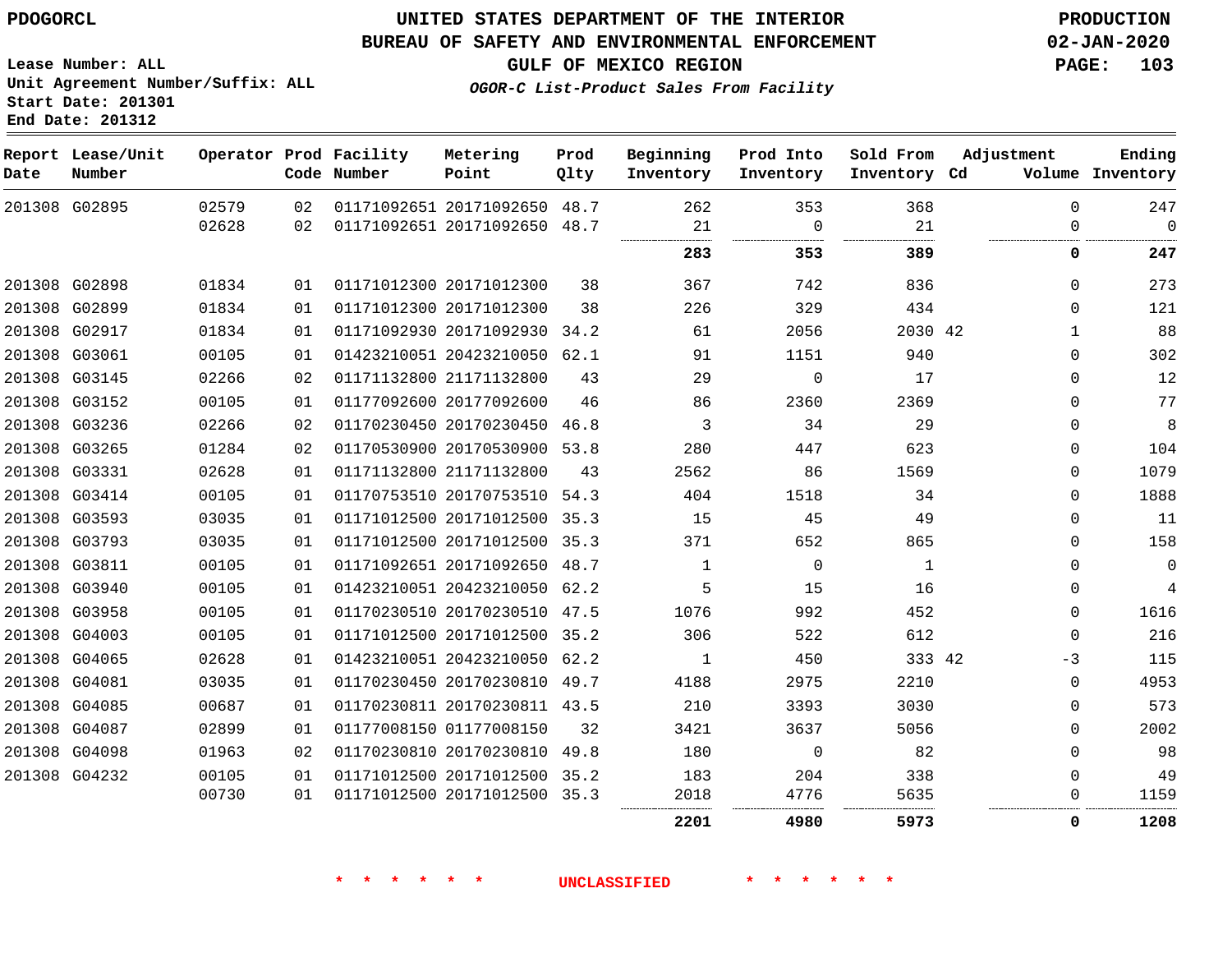#### **BUREAU OF SAFETY AND ENVIRONMENTAL ENFORCEMENT 02-JAN-2020**

**Lease Number: ALL Unit Agreement Number/Suffix: ALL Start Date: 201301 End Date: 201312**

**OGOR-C List-Product Sales From Facility**

| Date          | Report Lease/Unit<br>Number |       |    | Operator Prod Facility<br>Code Number | Metering<br>Point            | Prod<br>Qlty | Beginning<br>Inventory | Prod Into<br>Inventory | Sold From<br>Inventory Cd |       | Adjustment   | Ending<br>Volume Inventory |
|---------------|-----------------------------|-------|----|---------------------------------------|------------------------------|--------------|------------------------|------------------------|---------------------------|-------|--------------|----------------------------|
|               | 201308 G04421               | 00105 | 01 |                                       | 01171131600 20171131600 42.2 |              | 1286                   | 19201                  | 19715 42                  |       | 1            | 773                        |
|               | 201308 G04537               | 03033 | 01 |                                       | 01420470030 20420470030      | $\Omega$     | 362                    | $\mathbf 0$            | $\mathbf{0}$              |       | $\Omega$     | 362                        |
|               | 201308 G04800               | 03026 | 02 |                                       | 01171132800 21171132800      | 43           | 1187                   | 79                     | 751 42                    |       | $\mathbf{1}$ | 516                        |
|               | 201308 G04818               | 03035 | 01 |                                       | 01170230500 20170230500      | 42.6         | 18                     | 44                     |                           | 27 42 | $\mathbf{1}$ | 36                         |
| 201308 G05283 |                             | 01376 | 01 |                                       | 01170231300 01170231300      | 40.7         | $\Omega$               | 2380                   | 2380                      |       | 0            | $\mathsf 0$                |
|               | 201308 G05286               | 03033 | 01 |                                       | 01170230810 20170230810 49.7 |              | 0                      | 114                    | 35                        |       | 0            | 79                         |
|               | 201308 G05392               | 02672 | 02 |                                       | 01171132000 20170230811 45.5 |              | $\Omega$               | $\mathbf{1}$           | $\mathbf{1}$              |       | $\Omega$     | $\mathbf 0$                |
|               | 201308 G05431               | 02970 | 02 |                                       | 01177062608 2017706260A 34.7 |              | 58                     | 22603                  | 22628                     |       | $\Omega$     | 33                         |
|               | 201308 G05504               | 00105 | 01 |                                       | 01171132800 21171132800      | 43           | 1344                   | 34                     | 816                       |       | $\Omega$     | 562                        |
|               |                             |       | 01 |                                       | 01171012300 20171012300      | 38           | 569                    | 652                    | 981                       |       | $\mathbf 0$  | 240                        |
|               |                             | 00730 | 01 |                                       | 01171132800 21171132800      | 44.6         | 403                    | 11                     | 245 42                    |       | $-1$         | 168                        |
|               |                             | 02970 | 02 |                                       | 01171132800 21171132800      | 43           | 13103                  | 346                    | 7971                      |       | $\Omega$     | 5478                       |
|               |                             |       |    |                                       |                              |              | 15419                  | 1043                   | 10013                     |       | -1           | 6448                       |
| 201308 G05505 |                             | 00078 | 01 |                                       | 01171012400 20171012400 49.9 |              | 206                    | 991                    | 848                       |       | $\mathbf 0$  | 349                        |
|               |                             |       | 01 |                                       | 01171132800 21171132800      | 43           | 713<br>                | 3<br>                  | 424 42                    |       | $-1$         | 291                        |
|               |                             |       |    |                                       |                              |              | 919                    | 994                    | 1272                      |       | -1           | 640                        |
|               | 201308 G05602               | 01834 | 01 |                                       | 01171012500 20171012500 35.3 |              | 686                    | 1423                   | 1763 42                   |       | $-1$         | 345                        |
|               | 201308 G05610               | 02312 | 01 |                                       | 01171012500 20171012500      | 35.3         | 25                     | 83                     | 88                        |       | $\mathbf 0$  | 20                         |
|               | 201308 G05612               | 00105 | 01 |                                       | 01171012500 20171012500 35.3 |              | 1382                   | 2351                   | 3162                      |       | $\Omega$     | 571                        |
|               | 201308 G06069               | 00105 | 01 |                                       | 01423210051 20423210050 62.1 |              | $\mathbf{1}$           | $\mathbf 0$            | $\mathbf{1}$              |       | $\mathbf 0$  | $\overline{0}$             |
|               | 201308 G06105               | 03033 | 02 |                                       | 01420390110 20420390110      | $\Omega$     | 340                    | $\mathbf 0$            | 0                         |       | $\Omega$     | 340                        |
|               | 201308 G06668               | 02375 | 01 |                                       | 01171132000 20171132000      | 37.4         | 202                    | 1235                   | 1135 42                   |       | $-1$         | 301                        |
|               | 201308 G07703               | 02266 | 02 |                                       | 01171132800 21171132800      | 43           | 91                     | 4                      | 54                        |       | $\mathbf 0$  | 41                         |
|               | 201308 G07736               | 02628 | 01 |                                       | 01171132800 21171132800      | 43           | 616                    | 13                     | 372                       |       | 0            | 257                        |
|               | 201308 G07760               | 01284 | 01 |                                       | 01177122950 20177122950      | 31.2         | 41                     | 5467                   | 5471                      |       | $\Omega$     | 37                         |
|               | 201308 G07917               | 01834 | 01 |                                       | 01170573602 20170573602 33.3 |              | 50689                  | 31637                  | 29552 42                  |       | $\mathbf{1}$ | 52775                      |
|               | 201308 G08120               | 02312 | 01 |                                       | 01423210051 20423210050 62.2 |              | 2                      | 19                     | 14                        |       | $\Omega$     | 7                          |
|               | 201308 G09010               | 02266 | 01 |                                       | 01420390120 01420390120      | 55           | 44                     | $\mathbf 0$            | $\mathbf{0}$              |       | 0            | 44                         |

**\* \* \* \* \* \* UNCLASSIFIED \* \* \* \* \* \***

**GULF OF MEXICO REGION PAGE: 104**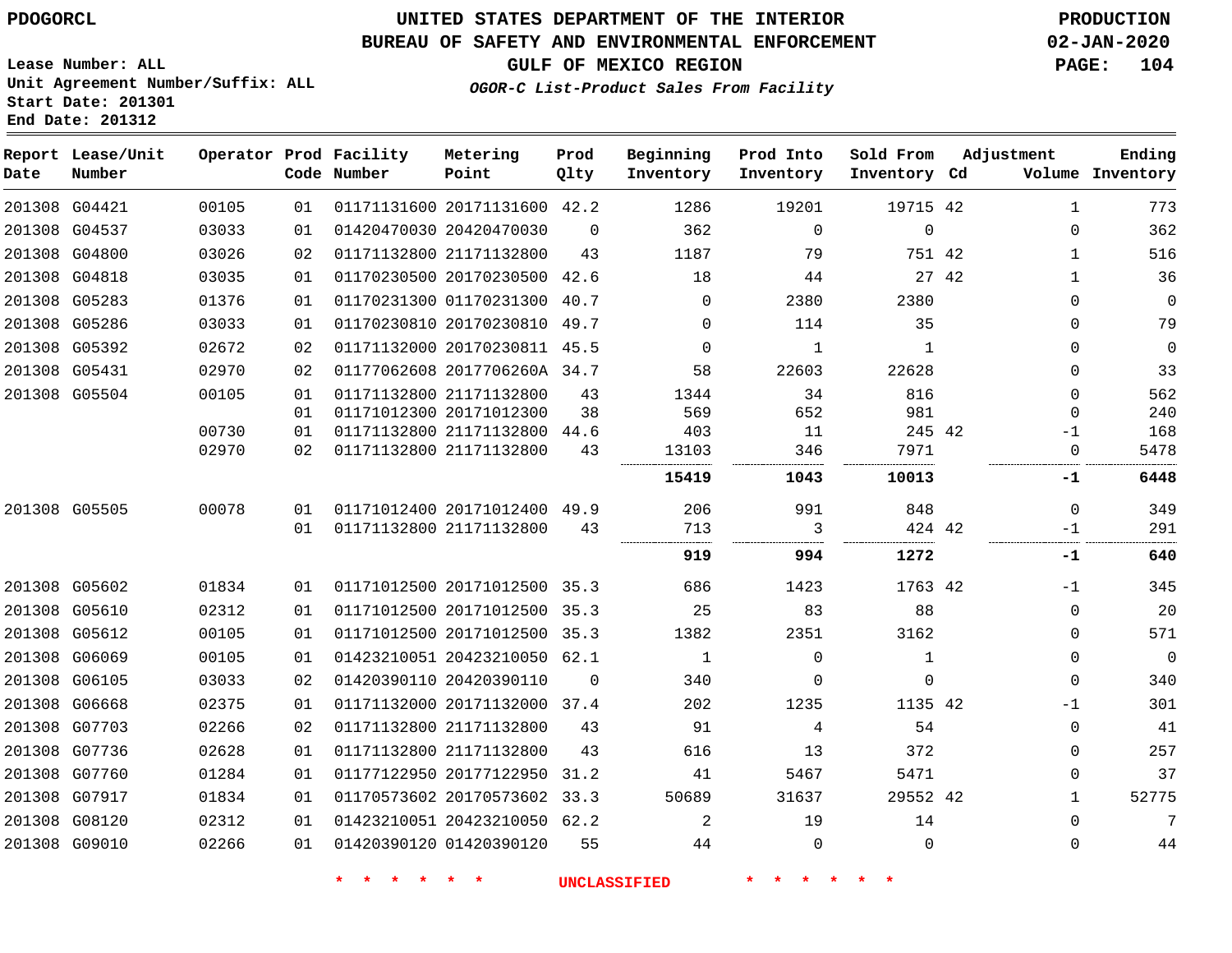#### **BUREAU OF SAFETY AND ENVIRONMENTAL ENFORCEMENT 02-JAN-2020**

**Lease Number: ALL Unit Agreement Number/Suffix: ALL Start Date: 201301 End Date: 201312**

**OGOR-C List-Product Sales From Facility**

**GULF OF MEXICO REGION PAGE: 105**

| Number |                                                                                                                                                                                                                                                                                                                                                                                                                                                                                                               |    | Metering<br>Point                     | Prod<br>Qlty                                                                                                                                                                              | Beginning<br>Inventory                                                                                                                                                                                                                                                                                                                                                                                                                                                                                                                                                                                                                                                                  | Prod Into<br>Inventory | Sold From   | Adjustment   | Ending<br>Volume Inventory          |
|--------|---------------------------------------------------------------------------------------------------------------------------------------------------------------------------------------------------------------------------------------------------------------------------------------------------------------------------------------------------------------------------------------------------------------------------------------------------------------------------------------------------------------|----|---------------------------------------|-------------------------------------------------------------------------------------------------------------------------------------------------------------------------------------------|-----------------------------------------------------------------------------------------------------------------------------------------------------------------------------------------------------------------------------------------------------------------------------------------------------------------------------------------------------------------------------------------------------------------------------------------------------------------------------------------------------------------------------------------------------------------------------------------------------------------------------------------------------------------------------------------|------------------------|-------------|--------------|-------------------------------------|
|        | 00730                                                                                                                                                                                                                                                                                                                                                                                                                                                                                                         | 01 |                                       |                                                                                                                                                                                           | 19                                                                                                                                                                                                                                                                                                                                                                                                                                                                                                                                                                                                                                                                                      | 35                     | 46          | $\mathbf 0$  | 8                                   |
|        | 01284                                                                                                                                                                                                                                                                                                                                                                                                                                                                                                         | 01 |                                       |                                                                                                                                                                                           | 7                                                                                                                                                                                                                                                                                                                                                                                                                                                                                                                                                                                                                                                                                       | 1090                   | 1091        | 0            | 6                                   |
|        | 00981                                                                                                                                                                                                                                                                                                                                                                                                                                                                                                         | 01 |                                       | $\mathbf 0$                                                                                                                                                                               | 1509                                                                                                                                                                                                                                                                                                                                                                                                                                                                                                                                                                                                                                                                                    | 367                    | $\Omega$    | 0            | 1876                                |
|        | 03075                                                                                                                                                                                                                                                                                                                                                                                                                                                                                                         | 02 |                                       |                                                                                                                                                                                           | $\mathbf 0$                                                                                                                                                                                                                                                                                                                                                                                                                                                                                                                                                                                                                                                                             | $\mathbf 0$            | $\mathbf 0$ | 0            | $\mathbf 0$                         |
|        | 03035                                                                                                                                                                                                                                                                                                                                                                                                                                                                                                         | 01 |                                       |                                                                                                                                                                                           | 99                                                                                                                                                                                                                                                                                                                                                                                                                                                                                                                                                                                                                                                                                      | 15201                  |             | $\mathbf{1}$ | 97                                  |
|        | 00162                                                                                                                                                                                                                                                                                                                                                                                                                                                                                                         | 01 |                                       |                                                                                                                                                                                           | 0                                                                                                                                                                                                                                                                                                                                                                                                                                                                                                                                                                                                                                                                                       | 6618                   | 6618        | 0            | $\mathbf 0$                         |
|        | 03033                                                                                                                                                                                                                                                                                                                                                                                                                                                                                                         | 01 |                                       | $\Omega$                                                                                                                                                                                  | 283                                                                                                                                                                                                                                                                                                                                                                                                                                                                                                                                                                                                                                                                                     | $\Omega$               | $\Omega$    | 0            | 283                                 |
|        | 02375                                                                                                                                                                                                                                                                                                                                                                                                                                                                                                         | 01 |                                       |                                                                                                                                                                                           | 314                                                                                                                                                                                                                                                                                                                                                                                                                                                                                                                                                                                                                                                                                     | 1821                   | 1691        | 0            | 444                                 |
|        | 03008                                                                                                                                                                                                                                                                                                                                                                                                                                                                                                         | 02 |                                       |                                                                                                                                                                                           | 70                                                                                                                                                                                                                                                                                                                                                                                                                                                                                                                                                                                                                                                                                      | 53                     | 86          | $\Omega$     | 37                                  |
|        | 03035                                                                                                                                                                                                                                                                                                                                                                                                                                                                                                         | 01 |                                       |                                                                                                                                                                                           | 276                                                                                                                                                                                                                                                                                                                                                                                                                                                                                                                                                                                                                                                                                     | 535                    | 681         | $\mathbf 0$  | 130                                 |
|        | 02312                                                                                                                                                                                                                                                                                                                                                                                                                                                                                                         | 02 |                                       |                                                                                                                                                                                           | 43                                                                                                                                                                                                                                                                                                                                                                                                                                                                                                                                                                                                                                                                                      | 100                    | 119         | $\mathbf 0$  | 24                                  |
|        | 03033                                                                                                                                                                                                                                                                                                                                                                                                                                                                                                         | 01 |                                       | 38                                                                                                                                                                                        | 16827                                                                                                                                                                                                                                                                                                                                                                                                                                                                                                                                                                                                                                                                                   | 48462                  | 47475       | $\Omega$     | 17814                               |
|        | 03033                                                                                                                                                                                                                                                                                                                                                                                                                                                                                                         | 01 |                                       | 38                                                                                                                                                                                        | 233                                                                                                                                                                                                                                                                                                                                                                                                                                                                                                                                                                                                                                                                                     | 391                    | 480         | $\mathbf 0$  | 144                                 |
|        | 02603                                                                                                                                                                                                                                                                                                                                                                                                                                                                                                         | 01 |                                       |                                                                                                                                                                                           | 44                                                                                                                                                                                                                                                                                                                                                                                                                                                                                                                                                                                                                                                                                      | 686                    | 18          | 0            | 712                                 |
|        | 02628                                                                                                                                                                                                                                                                                                                                                                                                                                                                                                         | 01 |                                       |                                                                                                                                                                                           | $\Omega$                                                                                                                                                                                                                                                                                                                                                                                                                                                                                                                                                                                                                                                                                | 1711                   | 1422        | 0            | 289                                 |
|        | 03147                                                                                                                                                                                                                                                                                                                                                                                                                                                                                                         | 02 |                                       |                                                                                                                                                                                           | 28                                                                                                                                                                                                                                                                                                                                                                                                                                                                                                                                                                                                                                                                                      | 39                     | 21          | $\Omega$     | 46                                  |
|        | 03033                                                                                                                                                                                                                                                                                                                                                                                                                                                                                                         | 01 |                                       |                                                                                                                                                                                           | 19                                                                                                                                                                                                                                                                                                                                                                                                                                                                                                                                                                                                                                                                                      | 203                    | 173         | $\mathbf 0$  | 49                                  |
|        | 01284                                                                                                                                                                                                                                                                                                                                                                                                                                                                                                         | 01 |                                       |                                                                                                                                                                                           | 3241                                                                                                                                                                                                                                                                                                                                                                                                                                                                                                                                                                                                                                                                                    | 5846                   | 7674        | $\Omega$     | 1413                                |
|        | 02628                                                                                                                                                                                                                                                                                                                                                                                                                                                                                                         | 01 |                                       |                                                                                                                                                                                           | $\Omega$                                                                                                                                                                                                                                                                                                                                                                                                                                                                                                                                                                                                                                                                                | 3280                   | 2726        | 0            | 554                                 |
|        | 01834                                                                                                                                                                                                                                                                                                                                                                                                                                                                                                         | 01 |                                       |                                                                                                                                                                                           | 29                                                                                                                                                                                                                                                                                                                                                                                                                                                                                                                                                                                                                                                                                      | 783                    | 778         | 0            | 34                                  |
|        | 00105                                                                                                                                                                                                                                                                                                                                                                                                                                                                                                         | 01 |                                       | 40                                                                                                                                                                                        | 9416                                                                                                                                                                                                                                                                                                                                                                                                                                                                                                                                                                                                                                                                                    | 5327                   | 11392       | 0            | 3351                                |
|        | 03035                                                                                                                                                                                                                                                                                                                                                                                                                                                                                                         | 01 |                                       |                                                                                                                                                                                           | 19                                                                                                                                                                                                                                                                                                                                                                                                                                                                                                                                                                                                                                                                                      | 0                      | 6           | 0            | 13                                  |
|        | 02970                                                                                                                                                                                                                                                                                                                                                                                                                                                                                                         | 02 |                                       | 43                                                                                                                                                                                        | 11                                                                                                                                                                                                                                                                                                                                                                                                                                                                                                                                                                                                                                                                                      | $\Omega$               | 6           | 0            | 5                                   |
|        | 02266                                                                                                                                                                                                                                                                                                                                                                                                                                                                                                         | 02 |                                       |                                                                                                                                                                                           | 21                                                                                                                                                                                                                                                                                                                                                                                                                                                                                                                                                                                                                                                                                      | 46                     | 56          | 0            | 11                                  |
|        | 00105                                                                                                                                                                                                                                                                                                                                                                                                                                                                                                         | 01 |                                       | 48.7                                                                                                                                                                                      | 1442                                                                                                                                                                                                                                                                                                                                                                                                                                                                                                                                                                                                                                                                                    | 1928                   | 2022        | 0            | 1348                                |
|        | 00105                                                                                                                                                                                                                                                                                                                                                                                                                                                                                                         | 01 |                                       |                                                                                                                                                                                           | 48                                                                                                                                                                                                                                                                                                                                                                                                                                                                                                                                                                                                                                                                                      | 273                    | 254         | $\Omega$     | 67                                  |
|        | 03035                                                                                                                                                                                                                                                                                                                                                                                                                                                                                                         | 01 |                                       |                                                                                                                                                                                           | 2133                                                                                                                                                                                                                                                                                                                                                                                                                                                                                                                                                                                                                                                                                    | 12475                  | 10212       | 0            | 4396                                |
|        | 02200                                                                                                                                                                                                                                                                                                                                                                                                                                                                                                         | 02 |                                       | 50                                                                                                                                                                                        | 974                                                                                                                                                                                                                                                                                                                                                                                                                                                                                                                                                                                                                                                                                     | 1242                   |             | $\mathbf{1}$ | 869                                 |
|        | Report Lease/Unit<br>201308 G09032<br>201308 G09631<br>201308 G10487<br>201308 G10584<br>201308 G10794<br>201308 G10910<br>201308 G11243<br>201308 G11870<br>201308 G11984<br>201308 G12020<br>201308 G12024<br>201308 G12355<br>201308 G12358<br>201308 G12564<br>201308 G12802<br>201308 G13576<br>201308 G13897<br>201308 G13938<br>201308 G14342<br>201308 G14493<br>201308 G15050<br>201308 G15078<br>201308 G15189<br>201308 G15239<br>201308 G15242<br>201308 G15263<br>201308 G15277<br>201308 G15299 |    | Operator Prod Facility<br>Code Number | 01170753850 20170753850<br>01420470030 20420470030<br>01171012300 20171012300<br>01171012300 20171012300<br>01170231110 20170231110<br>01171132800 21171132800<br>01171092651 20171092650 | 01170230450 20170230450 46.8<br>01177122950 20177122950 31.2<br>01170230811 20170230811 46.3<br>01177122950 20177122950 31.2<br>01177245110 2017724511G 46.4<br>01171132000 20171132000 37.4<br>01171092651 20171092650 48.7<br>01171012500 20171012500 35.3<br>01171012500 20171012500 35.3<br>01170230510 20170230510 47.5<br>01170230811 20170230811 43.5<br>01170230810 20170230810 49.7<br>01171132000 20171132000 37.4<br>01171012500 20171012500 35.3<br>01170230811 20170230811 43.5<br>01171092930 20171092930 34.2<br>01170230810 20170230810 49.8<br>01171012500 20171012500 35.3<br>01171092651 20171092650<br>01171132000 20171132000 37.3<br>01171012400 20171012400 49.9 |                        |             |              | Inventory Cd<br>15204 42<br>1348 42 |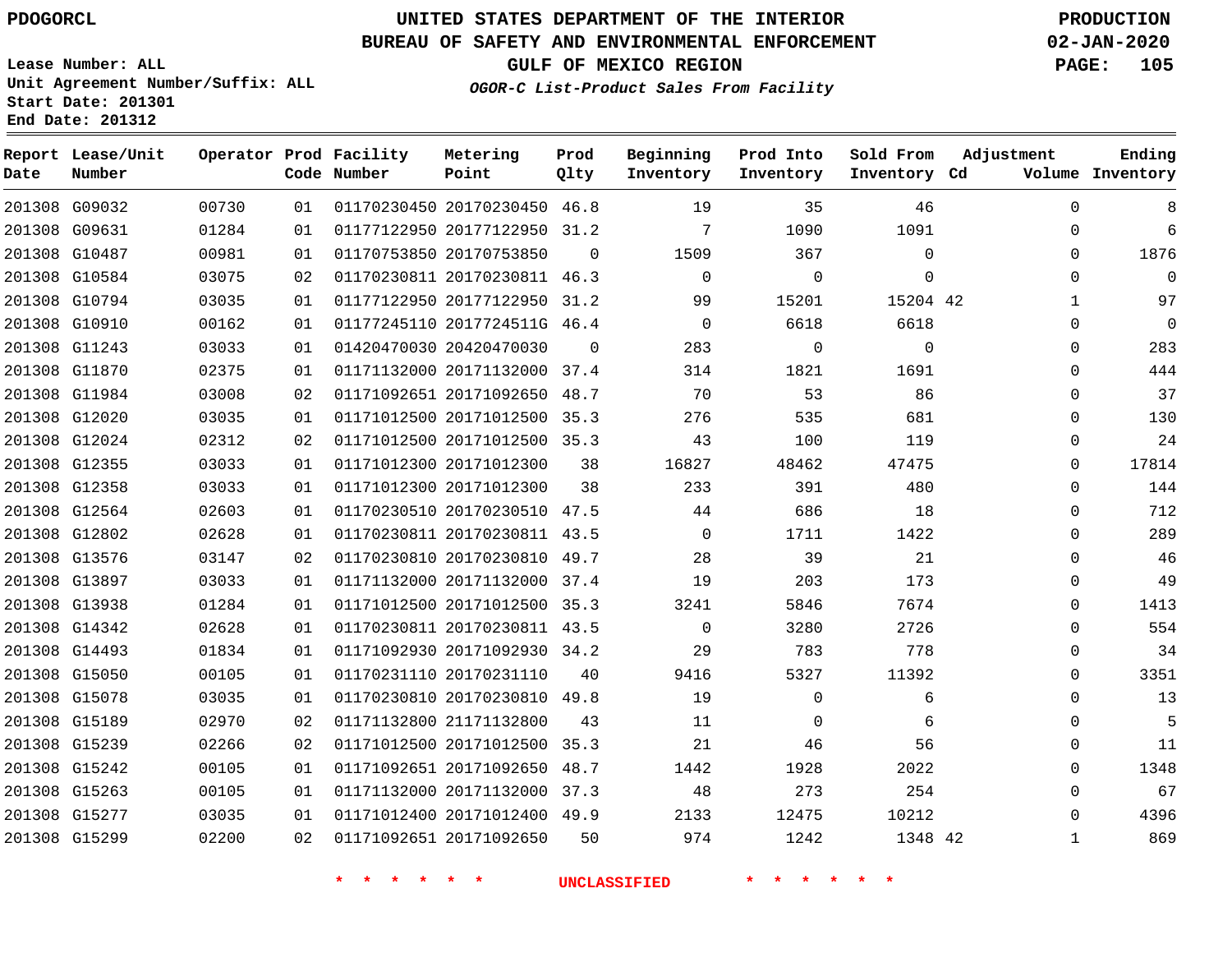G15312 G15740 G16325 G16353 G16469 G16515 G16575 G16890 G17754 G17789 G17858 G17912 G17913 G17921 G18043 G18577 G18936 G19030 G19839 G20605 G20656 G20660 G21096 G21532 G21534 G21580 G21592 G21652

**Date**

**Report Lease/Unit**

**Number**

## **UNITED STATES DEPARTMENT OF THE INTERIOR PDOGORCL PRODUCTION**

48.6 46.7

**Prod Qlty**

#### **BUREAU OF SAFETY AND ENVIRONMENTAL ENFORCEMENT 02-JAN-2020**

**Lease Number: ALL**

 

**Operator Prod Facility**

**Code Number**

 20171092650 20170230450

**Metering Point**

 

**OGOR-C List-Product Sales From Facility**

 

**Beginning Inventory**

**Inventory Cd Volume**

**Adjustment**

 $\Omega$  $\Omega$   

**Ending**

 $\Omega$  $\Omega$ 

 $\Omega$ 

 

**GULF OF MEXICO REGION PAGE: 106**

 

**Sold From Inventory**

 

**Prod Into Inventory**

 20170230811 43.5 20170230811 44.5 20170230811 43.5 27.9 46.8  $\Omega$   $\Omega$ 

#### **\* \* \* \* \* \* UNCLASSIFIED \* \* \* \* \* \***

 20170230811 43.5 20171132000 37.4 21171132800  $\Omega$   $\Omega$   $\Omega$   $\Omega$   $\Omega$  $\Omega$   $\Omega$  $\Omega$   $\Omega$   $\Omega$ 

 20171012400 20171132000 37.4 20170753510 54.1 2017724511G 46.4 20608103650 31.7 20170753850 20170230510 20170230810 20170530900 53.8 2017706260A 34.7 21171132800 20177062959 20171012500 35.3 20170753850 20422450350 47.7 20423210050 20170753510 45.5 20423550140 20422450350 20170230450 49.9  $\Omega$ 47.5 49.7 25.6  $\Omega$   $\Omega$   $\Omega$  $\Omega$   $\Omega$   $\Omega$   $\Omega$   $\Omega$  $\Omega$   $\Omega$   $\Omega$  $\Omega$  $\Omega$  $\Omega$  $\Omega$  $\Omega$  $\Omega$  $\Omega$  $\Omega$  $\Omega$  $\Omega$  $\Omega$  $\Omega$  $\Omega$   $\Omega$  $\Omega$  $\Omega$  $\cap$ 

**Unit Agreement Number/Suffix: ALL Start Date: 201301 End Date: 201312**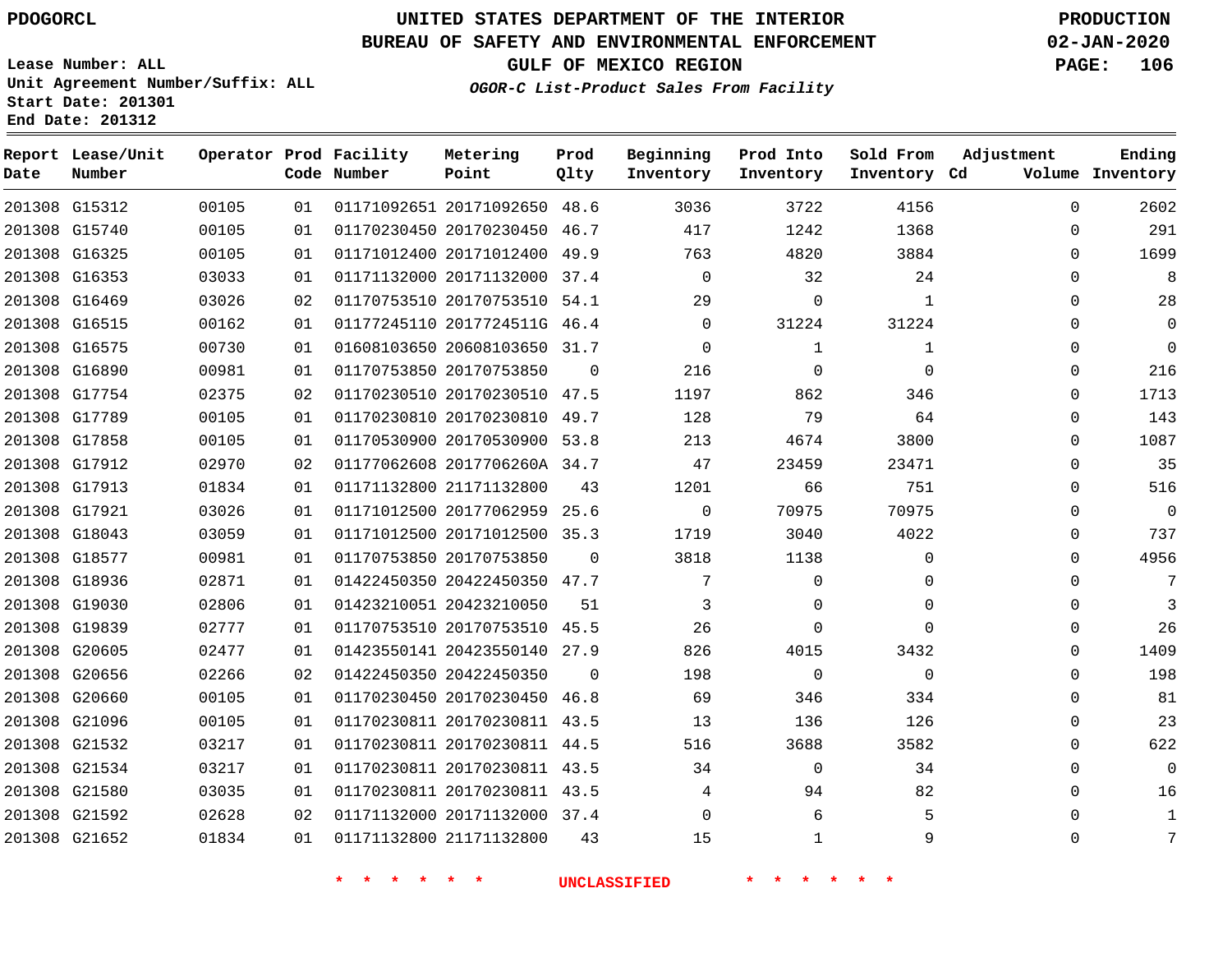**End Date: 201312**

**Report Lease/Unit**

**Number**

G23735

## **UNITED STATES DEPARTMENT OF THE INTERIOR PDOGORCL PRODUCTION**

#### **BUREAU OF SAFETY AND ENVIRONMENTAL ENFORCEMENT 02-JAN-2020**

**Lease Number: ALL Unit Agreement Number/Suffix: ALL Start Date: 201301**

**Operator Prod Facility**

**Code Number**

**OGOR-C List-Product Sales From Facility**

**Beginning Inventory** **Prod Into Inventory** **Sold From Inventory**

**GULF OF MEXICO REGION PAGE: 107**

**Inventory Cd Volume**

**Adjustment**

  $\Omega$   $\Omega$  $\Omega$  $\Omega$  -1  $\overline{0}$  $\Omega$  $\overline{0}$   $\overline{0}$ -1  $\Omega$  $\Omega$   $\Omega$   $\Omega$   $\Omega$ 

**Ending**

| 201308 G21655 | 01834 | 01 | 01171132800 21171132800 |                              | 43       | 996          | 0        | 591          |  |
|---------------|-------|----|-------------------------|------------------------------|----------|--------------|----------|--------------|--|
| 201308 G21825 | 00981 | 01 | 01170753850 20170753850 |                              | $\Omega$ | 638          | 168      | $\mathbf 0$  |  |
| 201308 G21826 | 00981 | 01 | 01170753850 20170753850 |                              | 0        | 8            | $\Omega$ | $\Omega$     |  |
| 201308 G22219 | 03033 | 01 |                         | 01423210051 20423210050 53.9 |          | 97           | 507      | 471          |  |
| 201308 G22236 | 00105 | 01 |                         | 01170230450 20170230450 46.8 |          | 9            | 51       | 48           |  |
| 201308 G22246 | 01284 | 02 |                         | 01423210051 20170230500 42.6 |          | $\mathbf{1}$ | 6        | 2            |  |
| 201308 G22268 | 02777 | 01 |                         | 01170230810 2042709015I 43.8 |          | $\Omega$     | $\Omega$ | $\mathbf{0}$ |  |
| 201308 G22501 | 00078 | 01 |                         | 01170230400 20170230400 50.4 |          | 262          | 269      | 434 42       |  |
| 201308 G22505 | 02375 | 02 |                         | 01170230811 20170230811 43.5 |          | 298          | 3242     | 2992         |  |
| 201308 G22510 | 00162 | 01 |                         | 01170230810 20170230810 49.7 |          | 4678         | 3289     | 2458 42      |  |
| 201308 G22513 | 02579 | 02 |                         | 01170230500 20170230500 42.9 |          | 290          | $\Omega$ | 290          |  |
| 201308 G22549 | 02222 | 01 | 01170530900 20170530900 |                              | 54       | 4            | $\Omega$ | $\Omega$     |  |
| 201308 G22605 | 01834 | 01 | 01171132800 21171132800 |                              | 43       | 790          | 27       | 484          |  |
| 201308 G22613 | 02655 | 02 | 01171132800 21171132800 |                              | 43       | 285          | 0        | 169          |  |
| 201308 G22621 | 01834 | 01 | 01171132800 21171132800 |                              | 43       | 8927         | 305      | 5471         |  |
| 201308 G22699 | 00730 | 01 |                         | 01171012500 20171012500 35.3 |          | 1176         | 1098     | 2007 42      |  |
| 201308 G22781 | 03035 | 01 | 01170754751 01170754751 |                              | $\Omega$ | 151          | 0        | $\mathbf 0$  |  |
| 201308 G22792 | 03035 | 01 |                         | 01177258041 01177258041 29.2 |          | 915          | 1960     | 2445         |  |
| 201308 G22840 | 00730 | 01 |                         | 01608103650 20608103650 31.7 |          | 3            | 786      | 787 42       |  |
| 201308 G23181 | 01978 | 02 |                         | 01423210051 20423210050 62.2 |          | 120          | 42       | 151          |  |
| 201308 G23199 | 00105 | 01 |                         | 01170230450 20170230450 46.8 |          | 501          | 671      | 1015         |  |
| 201308 G23473 | 00981 | 01 | 01170753850 20170753850 |                              | $\Omega$ | 64           | 0        | 0            |  |
| 201308 G23480 | 00981 | 01 | 01170753850 20170753850 |                              | $\Omega$ | 621          | $\Omega$ | 0            |  |
| 201308 G23481 | 00981 | 01 | 01170753850 20170753850 |                              | $\Omega$ | 1635         | 11       | 0            |  |
| 201308 G23528 | 00981 | 01 | 01170753850 20170753850 |                              | 0        | 1358         | $\Omega$ | 0            |  |
| 201308 G23529 | 00981 | 01 | 01170753850 20170753850 |                              | $\Omega$ | 3151         | 346      | $\Omega$     |  |
| 201308 G23730 | 03217 | 01 |                         | 01170230810 20170230811 43.5 |          | 18           | 126      | 123          |  |

**Metering Point**

**Prod Qlty**

**\* \* \* \* \* \* UNCLASSIFIED \* \* \* \* \* \***

20170230810 49.7

 $\Omega$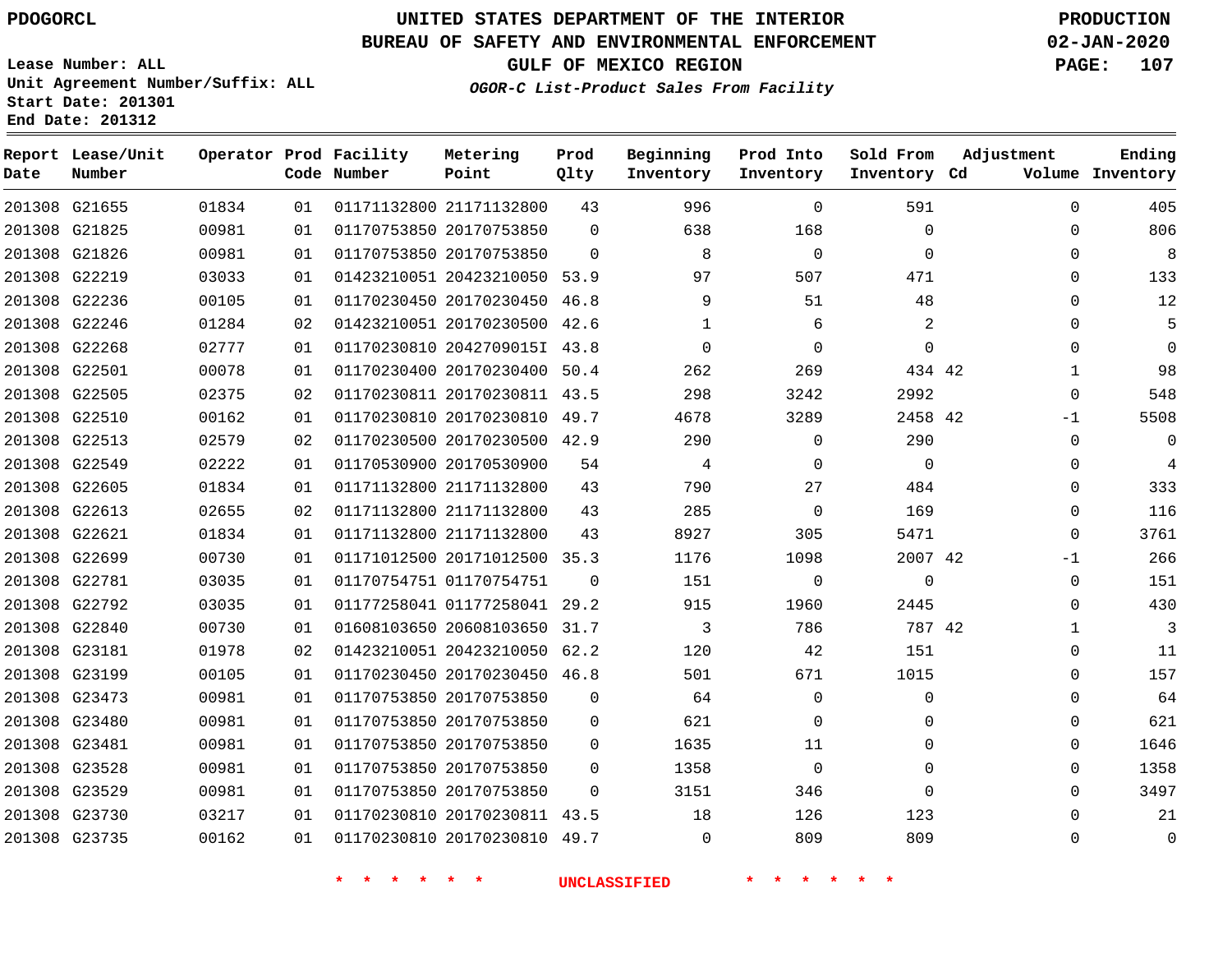#### **BUREAU OF SAFETY AND ENVIRONMENTAL ENFORCEMENT 02-JAN-2020**

**Lease Number: ALL Unit Agreement Number/Suffix: ALL Start Date: 201301 End Date: 201312**

**GULF OF MEXICO REGION PAGE: 108**

**OGOR-C List-Product Sales From Facility**

| Date          | Report Lease/Unit<br>Number |       |                 | Operator Prod Facility<br>Code Number | Metering<br>Point            | Prod<br>Qlty | Beginning<br>Inventory | Prod Into<br>Inventory | Sold From<br>Inventory Cd | Adjustment   | Ending<br>Volume Inventory |
|---------------|-----------------------------|-------|-----------------|---------------------------------------|------------------------------|--------------|------------------------|------------------------|---------------------------|--------------|----------------------------|
|               | 201308 G23736               | 02312 | 02              |                                       | 01170230810 20170230810 49.7 |              | 61                     | 21                     | 25                        | 0            | 57                         |
| 201308 G23851 |                             | 02503 | 02              |                                       | 01171012400 20171012400 49.9 |              | 8807                   | 19309                  | 21310 42                  | -1           | 6805                       |
|               | 201308 G23956               | 03217 | 01              |                                       | 01170753510 20170753510      | 59           | 4132                   | 5361                   | 166                       | 0            | 9327                       |
|               | 201308 G24425               | 02312 | 02              |                                       | 01170230810 20170230810 49.7 |              | 2424                   | 1858                   | 1321                      | 0            | 2961                       |
| 201308 G24710 |                             | 02058 | 01              |                                       | 01170230811 20170230811 43.5 |              | 140                    | 1667                   | 1525                      | 0            | 282                        |
| 201308 G24730 |                             | 00105 | 01              |                                       | 01170230810 20170230810 49.6 |              | 349                    | $\mathbf 0$            | 108                       | 0            | 241                        |
|               |                             |       | 01              |                                       | 01170230500 20170230500 42.5 |              | 1005                   | 2012                   | 1368                      | 0            | 1649                       |
|               |                             |       |                 |                                       |                              |              | 1354                   | 2012                   | 1476                      | 0            | 1890                       |
| 201308 G24791 |                             | 02989 | 01              |                                       | 01171131600 20171131600 42.2 |              | 15                     | 209                    | 215 42                    | $-1$         | 8                          |
|               | 201308 G24878               | 02628 | 02              |                                       | 01171092651 20171092650 48.5 |              | 400                    | $\mathbf 0$            | 400                       | 0            | $\mathbf 0$                |
|               | 201308 G24883               | 02628 | 02 <sub>2</sub> |                                       | 01171092651 20171092650 48.7 |              | 485                    | 133                    | 528 42                    | 3            | 93                         |
|               | 201308 G24898               | 02807 | 01              |                                       | 01171012300 20171012300      | 38           | 190                    | $\mathbf 0$            | 190                       | 0            | $\Omega$                   |
|               | 201308 G24924               | 01834 | 01              |                                       | 01171132800 21171132800      | 43           | 5225                   | 172                    | 3199 42                   | $\mathbf{1}$ | 2199                       |
|               | 201308 G24990               | 01284 | 01              |                                       | 01608103650 20608103650 31.7 |              | 1                      | 693                    | 692                       | 0            | $\overline{c}$             |
|               | 201308 G25008               | 02777 | 01              |                                       | 01170753510 20170753510 45.5 |              | $\Omega$               | $\Omega$               | $\Omega$                  | 0            | $\mathbf 0$                |
|               | 201308 G25514               | 02813 | 02              |                                       | 01423210051 20423210050 62.2 |              | 1                      | 7                      | 6                         | 0            | $\sqrt{2}$                 |
|               | 201308 G25515               | 02813 | 02              |                                       | 01423210051 20423210050      | $\Omega$     | 2                      | $\Omega$               | $\Omega$                  | 0            | $\overline{a}$             |
|               | 201308 G25524               | 00105 | 01              |                                       | 01170230450 20170230450 46.8 |              | 193                    | 697                    | 727                       | 0            | 163                        |
| 201308 G25561 |                             | 02058 | 02              |                                       | 01170230450 20170230450 46.8 |              | 176                    | 577                    | 618                       | $\Omega$     | 135                        |
|               | 201308 G25579               | 00105 | 01              |                                       | 01170230810 20170230810 49.6 |              | 76                     | 17                     | 49                        | $\Omega$     | 44                         |
|               |                             |       | 01              |                                       | 01170230500 20170230500      | $\Omega$     | 0                      | 0                      | $\Omega$                  | 0            | 0                          |
|               |                             |       |                 |                                       |                              |              | 76                     | 17                     | 49                        | 0            | 44                         |
| 201308 G25605 |                             | 00105 | 01              |                                       | 01170230810 20170230810 49.6 |              | 6                      | 3                      | 3                         | 0            | 6                          |
| 201308 G25606 |                             | 02375 | 02              |                                       | 01170230810 20170230810 49.7 |              | 969                    | 600                    | 484                       | 0            | 1085                       |
|               | 201308 G25937               | 02222 | 02              |                                       | 01170230810 20170230810 49.7 |              | 3495                   | 2570                   | 1871                      | 0            | 4194                       |
| 201308 G26001 |                             | 02628 | 01              |                                       | 01171132800 21171132800      | 43           | 294                    | $\Omega$               | 175                       | $\Omega$     | 119                        |
|               | 201308 G26032               | 03059 | 01              |                                       | 01171012300 20171012300      | 38           | 164                    | 279                    | 340                       | 0            | 103                        |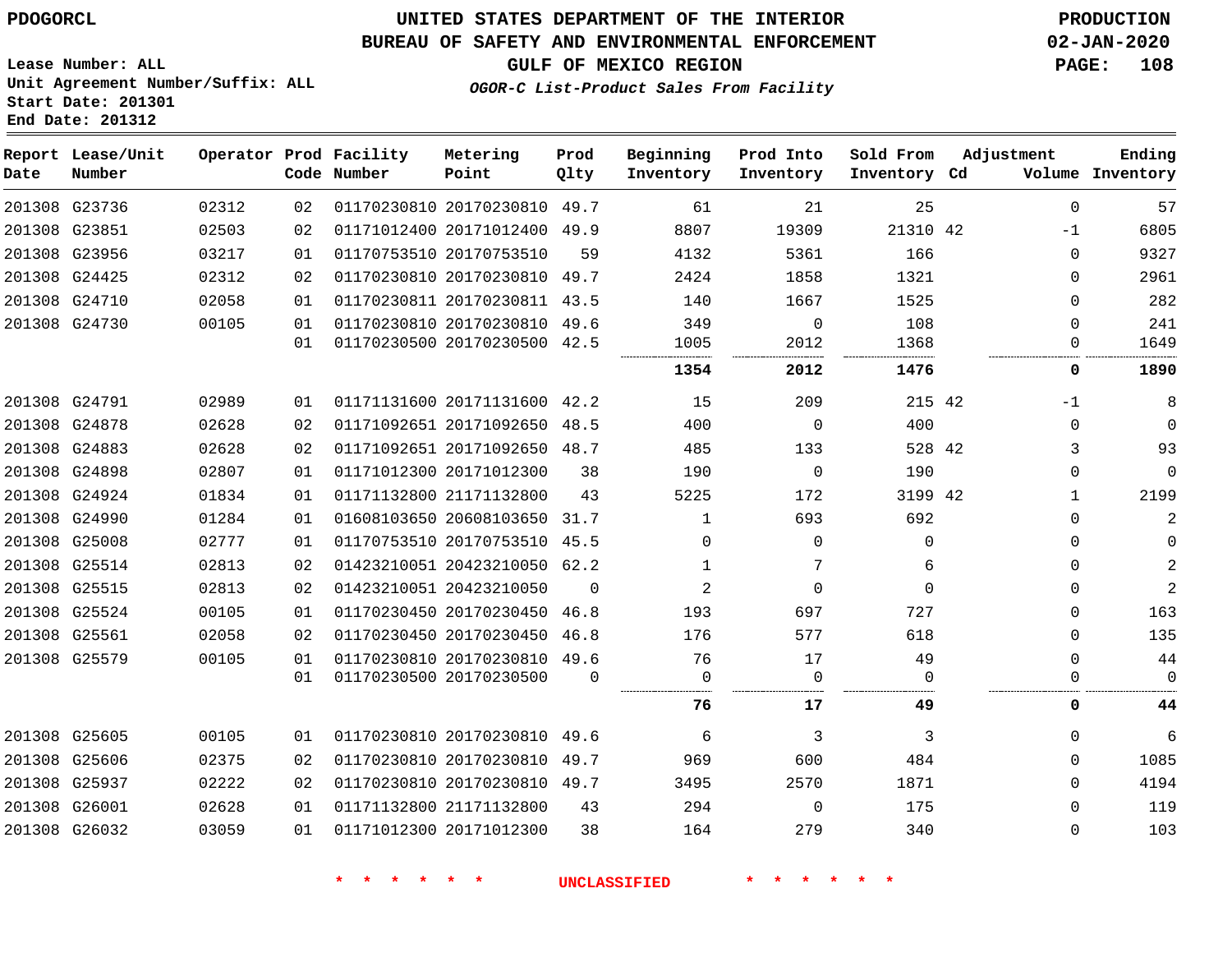**Report Lease/Unit**

**Number**

**Date**

# **UNITED STATES DEPARTMENT OF THE INTERIOR PDOGORCL PRODUCTION**

**Prod Qlty**

**Metering Point**

#### **BUREAU OF SAFETY AND ENVIRONMENTAL ENFORCEMENT 02-JAN-2020**

**Lease Number: ALL Unit Agreement Number/Suffix: ALL Start Date: 201301 End Date: 201312**

**Operator Prod Facility**

**OGOR-C List-Product Sales From Facility**

**Beginning Inventory** **Prod Into Inventory** **Sold From Inventory**

**Adjustment**

**GULF OF MEXICO REGION PAGE: 109**

**Ending**

| Number |       |    | Code Number                         | Point                        | Qlty | Inventory           | Inventory    | Inventory Cd                 |              | Volume Inventory |
|--------|-------|----|-------------------------------------|------------------------------|------|---------------------|--------------|------------------------------|--------------|------------------|
| G26074 | 01284 | 01 |                                     | 01177122950 20177122950 31.2 |      | 34                  | 5660         | 5660                         | $\mathbf 0$  | 34               |
| G26146 | 01586 | 01 |                                     | 01177258152 01177258152 44.4 |      | 127                 | $\Omega$     | $\mathbf 0$                  | 0            | 127              |
| G26281 | 02528 | 02 |                                     | 01170753850 20170753850 27.3 |      | 20                  | $\mathbf 0$  | $\mathbf 0$                  | 0            | 20               |
| G26480 | 01978 | 02 |                                     | 01423210051 20423210050 62.2 |      | 16                  | 808          | 612                          | $\mathbf 0$  | 212              |
| G27070 | 03035 | 01 |                                     | 01171132800 21171132800      | 43   | 5001                | 439          | 3222 42                      | $-4$         | 2214             |
| G27100 | 01978 | 02 |                                     | 01171012310 20171012310      | 45   | $\mathbf 0$         | 186          | 162                          | 0            | 24               |
| G27169 | 01284 | 01 |                                     | 01171012500 20171012500 35.3 |      | 2530                | 4315         | 5803                         | 0            | 1042             |
| G27173 | 00105 | 01 |                                     | 01170513800 20170513800 32.3 |      | 6492                | 27122        | 25898                        | 0            | 7716             |
| G27194 | 01586 | 01 |                                     | 01177258152 01177258152 44.4 |      | 28                  | 0            | $\mathbf 0$                  | 0            | 28               |
| G27214 | 01586 | 02 |                                     | 01177288152 01177288152      | 33   | 6                   | $\mathbf 0$  | 6                            | 0            | $\overline{0}$   |
| G27215 | 01586 | 02 |                                     | 01177288152 01177288152      | 33   | 19                  | $\Omega$     | 19                           | 0            | $\mathbf 0$      |
| G27509 | 02970 | 02 |                                     | 01170230450 20170230450 46.8 |      | 433                 | 2029         | 1986                         | 0            | 476              |
| G27831 | 02795 | 02 |                                     | 01170530900 20170530900 46.4 |      | 192                 | $\mathbf 0$  | 192                          | 0            | $\mathbf 0$      |
| G27927 | 02503 | 02 |                                     | 01171092651 20171092650 48.7 |      | 435                 | 632          | 626 42                       | $\mathbf{1}$ | 442              |
| G27949 | 02871 | 01 |                                     | 01171012500 20171012500 35.4 |      | 74                  | 80           | 134 42                       | $-1$         | 19               |
| G27988 | 00730 | 01 |                                     | 01608103650 20608103650 31.7 |      | 267                 | 59714        | 59777 42                     | $-1$         | 203              |
| G30654 | 02777 | 02 |                                     | 01170230810 20170230810 41.7 |      | 545                 | 364          | 280                          | 0            | 629              |
| G30679 | 00730 | 01 |                                     | 01170230500 20170230810 49.7 |      | 1029                | 1134         | 648                          | 0            | 1515             |
| G31003 | 02579 | 02 |                                     | 01423210051 20423210050 62.2 |      | 27                  | $\mathbf{0}$ | 27                           | 0            | $\overline{0}$   |
| G31040 | 02058 | 02 |                                     | 01170230450 20170230450 46.8 |      | 685                 | 2626         | 2696                         | 0            | 615              |
| G31304 | 02714 | 01 |                                     | 01170230811 20170230811 43.5 |      | 93                  | 1281         | 1157                         | 0            | 217              |
| G31369 | 02628 | 01 |                                     | 01171012300 20171012300      | 38   | 23529               | 32786        | 44266 42                     | 3            | 12052            |
| G32113 | 02477 | 01 |                                     | 01170230811 20170230811      | 44   | 851                 | 7807         | 7339                         | 0            | 1319             |
| G32197 | 01284 | 02 |                                     | 01171012500 20171012500 35.3 |      | 504                 | 894          | 1181                         | 0            | 217              |
| G32231 | 01284 | 01 |                                     | 01171012500 20171012500 35.3 |      | 134                 | $\mathbf 0$  | 134                          | 0            | $\mathbf 0$      |
| G32267 | 00105 | 01 |                                     | 01177298272 01177298272 41.1 |      | 24                  | 21           | 32                           | 0            | 13               |
| G32268 | 00105 | 01 |                                     | 01177298272 01177298272 41.1 |      | 46                  | 39           | 60                           | 0            | 25               |
| G33112 | 02970 | 02 |                                     | 01171092651 20171092650 48.7 |      | 870                 | 3016         | 1778                         | 0            | 2108             |
|        |       |    | $\star$<br>一大<br>$\star$<br>$\star$ | $\star$<br>$\star$           |      | <b>UNCLASSIFIED</b> | $\star$      | $\star$<br>$\ast$<br>$\star$ |              |                  |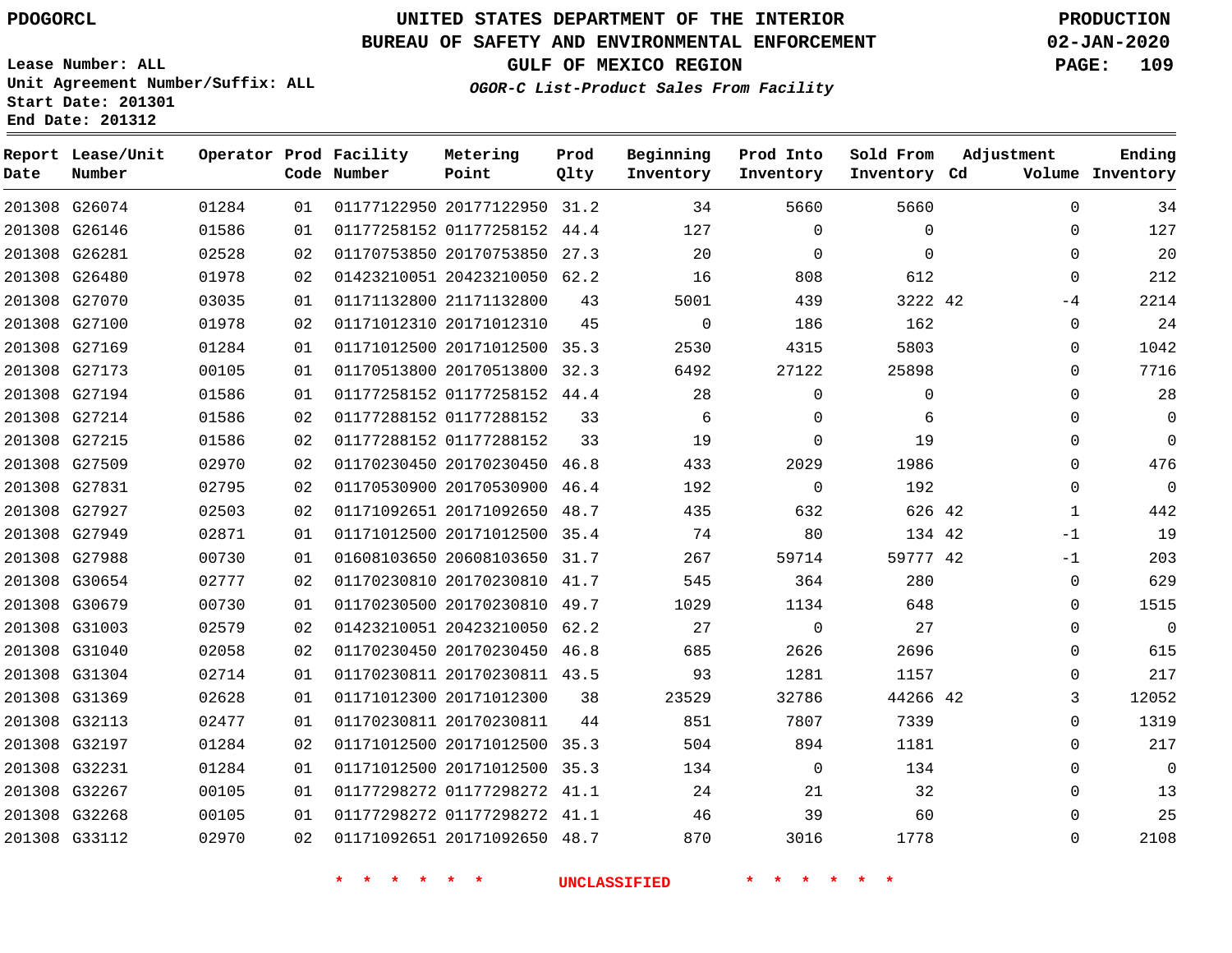**Report Lease/Unit**

# **UNITED STATES DEPARTMENT OF THE INTERIOR PDOGORCL PRODUCTION**

### **BUREAU OF SAFETY AND ENVIRONMENTAL ENFORCEMENT 02-JAN-2020**

**Lease Number: ALL Unit Agreement Number/Suffix: ALL Start Date: 201301**

**OGOR-C List-Product Sales From Facility**

**Ending**

**GULF OF MEXICO REGION PAGE: 110**

**Adjustment**

|  | Operator Prod Facility | Metering | Prod | Beginning           | Prod Into | Sold From |
|--|------------------------|----------|------|---------------------|-----------|-----------|
|  |                        |          |      |                     |           |           |
|  | Code Number            | Point    | Oltv | Inventory Inventory |           | Inventory |

| Date   | Number        |       |    | Code Number | Point                        | Qlty | Inventory   | Inventory   | Inventory Cd |              | Volume Inventory |
|--------|---------------|-------|----|-------------|------------------------------|------|-------------|-------------|--------------|--------------|------------------|
|        | 201308 G33388 | 02967 | 01 |             | 01420470030 20420470030 36.3 |      | 74          | $\Omega$    | $\mathbf 0$  | $\Omega$     | 74               |
|        | 201308 G33407 | 02967 | 02 |             | 01170230810 20170230810 41.7 |      | 110         | 53          | 50           | $\Omega$     | 113              |
|        | 201308 G33408 | 03075 | 02 |             | 01422450350 20422450350 47.7 |      | 1313        | $\mathbf 0$ | $\mathbf 0$  | $\Omega$     | 1313             |
|        | 201308 G33596 | 02503 | 02 |             | 01171132000 20171132000 37.4 |      | 327         | 1917        | 1776         | $\Omega$     | 468              |
| 201309 | 00016         | 02375 | 01 |             | 01170513700 20170513700 18.7 |      | 1071        | 26500       | 26140 42     | 1            | 1432             |
| 201309 | 00026         | 02375 | 01 |             | 01170513700 20170513700 18.7 |      | 3719        | 55815       | 56517 42     | $-1$         | 3016             |
| 201309 | 00032         | 02375 | 01 |             | 01170513700 20170513700 30.9 |      | 184         | 2829        | 2861 42      | 1            | 153              |
| 201309 | 00033         | 02375 | 01 |             | 01170513700 20170513700 30.9 |      | 366         | 5123        | 5213 42      | $\mathbf{1}$ | 277              |
| 201309 | 00079         | 01834 | 01 |             | 01170230810 20170230810 50.2 |      | 671         | 218         | 287 42       | -1           | 601              |
| 201309 | 00081         | 00105 | 01 |             | 01170231300 01170231300 39.5 |      | $\mathbf 0$ | 870         | 870          | $\Omega$     | $\Omega$         |
| 201309 | 00090         | 03035 | 01 |             | 01170230810 20170230810 50.2 |      | 87          | $\mathbf 0$ | 28           | $\Omega$     | 59               |
| 201309 | 00184         | 03147 | 02 |             | 01170230810 20170230810 50.2 |      | 1101        | 503         | 518          | $\Omega$     | 1086             |
| 201309 | 00196         | 02266 | 01 |             | 01171012300 20171012300 38.1 |      | 1952        | 7210        | 5990         | $\Omega$     | 3172             |
| 201309 | 00244         | 00105 | 01 |             | 01170231300 01170231300 39.4 |      | 0           | 6084        | 6084         | $\Omega$     | $\Omega$         |
| 201309 | 00247         | 00105 | 01 |             | 01170231300 01170231300      | 39.5 | $\Omega$    | 621         | 621          | $\Omega$     | $\Omega$         |
| 201309 | 00253         | 01284 | 02 |             | 01170230810 20170230810 50.2 |      | 424         | 310         | 237          | $\Omega$     | 497              |
|        |               | 02375 | 02 |             | 01170230810 20170230810 49.7 |      | 30          | 0           | 10           | $\Omega$     | 20               |
|        |               |       |    |             |                              |      | 454         | 310         | 247          | 0            | 517              |
| 201309 | 00317         | 02970 | 02 |             | 01171012310 20171012310      | 45   | 20          | 143         | 155          | $\Omega$     | 8                |
| 201309 | 00353         | 02266 | 01 |             | 01170754800 20170754800 28.5 |      | 386         | 1659        | 1670         | $\Omega$     | 375              |
| 201309 | 00367         | 02375 | 01 |             | 01170513700 20170513700 18.7 |      | 41          | 806         | 803          | $\Omega$     | 44               |
| 201309 | 00424         | 03035 | 01 |             | 01171012400 20171012400 49.7 |      | 287         | 260         | 376          | $\Omega$     | 171              |
| 201309 | 00434         | 01284 | 01 |             | 01177112605 2017711260Y 32.5 |      | 45          | 546         | 556          | $\Omega$     | 35               |
| 201309 | 00453         | 01284 | 01 |             | 01177112605 2017711260Y 32.5 |      | 27          | 589         | 580          | $\Omega$     | 36               |
| 201309 | 00466         | 03035 | 01 |             | 01171012400 20171012400 49.7 |      | 583         | 4895        | 2263         | $\Omega$     | 3215             |
| 201309 | 00479         | 00105 | 01 |             | 01171012500 20171012500 35.5 |      | 355         | 2928        | 2514         | $\Omega$     | 769              |
| 201309 | 00487         | 03033 | 01 |             | 01171132800 21171132800 43.2 |      | 2064        | $\Omega$    | 9            | $\Omega$     | 2055             |
| 201309 | 00495         | 03033 | 01 |             | 01171132800 21171132800 43.2 |      | 398         | $\mathbf 0$ | 2            | $\Omega$     | 396              |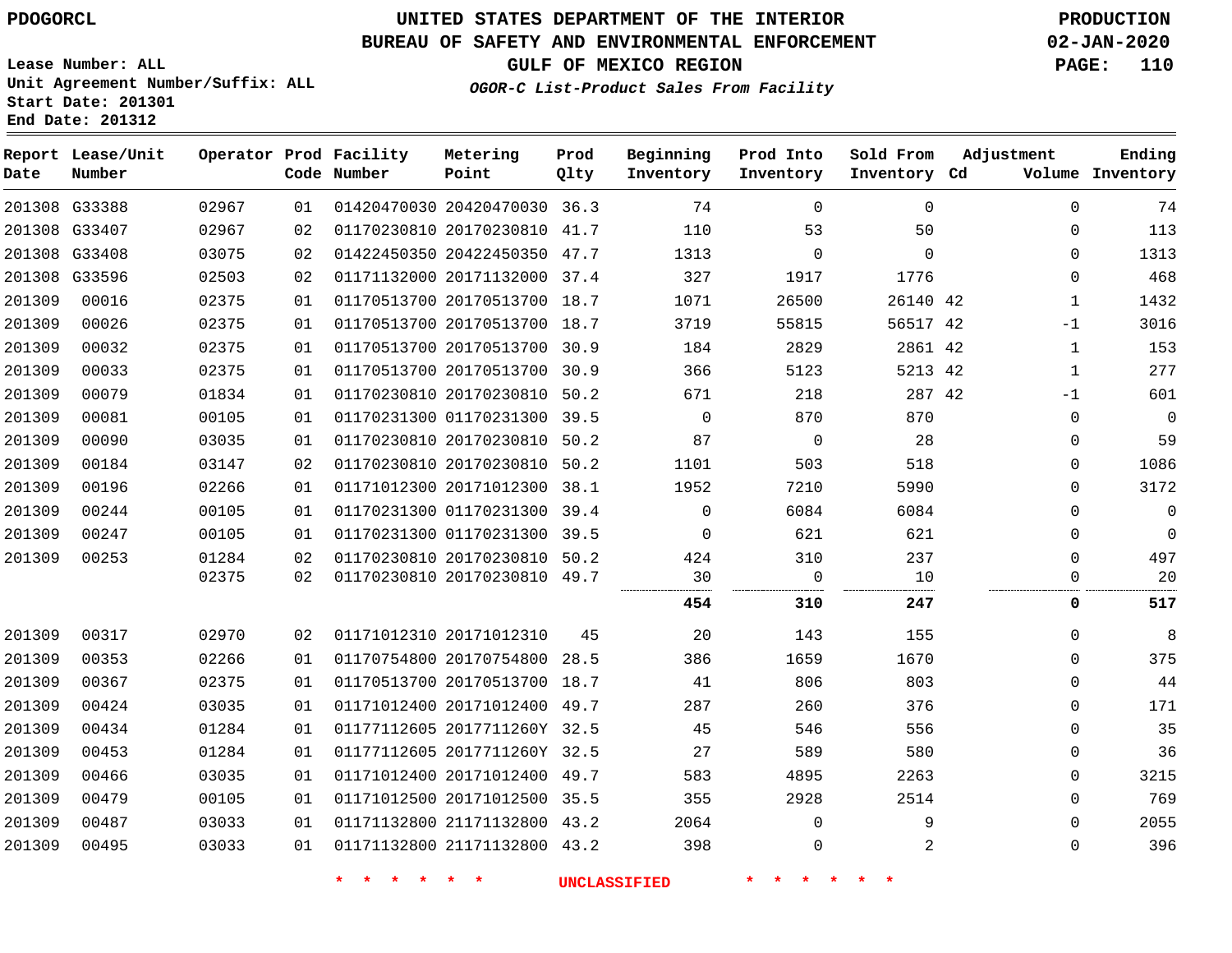754302006A 754303001A 754306012A 754306013A 754307005A

### **UNITED STATES DEPARTMENT OF THE INTERIOR PDOGORCL PRODUCTION**

**Prod Qlty**

#### **BUREAU OF SAFETY AND ENVIRONMENTAL ENFORCEMENT 02-JAN-2020**

**Lease Number: ALL Unit Agreement Number/Suffix: ALL**

**OGOR-C List-Product Sales From Facility**

**Beginning Inventory** **Prod Into Inventory** **Sold From Inventory**

**GULF OF MEXICO REGION PAGE: 111**

**Inventory Cd Volume**

**Adjustment**

 $\Omega$  $\Omega$  $\Omega$  -400 -261691 -322309

-1

 

**Ending**

|      | Start Date: 201301<br>End Date: 201312 |                        |             |  |
|------|----------------------------------------|------------------------|-------------|--|
| Date | Report Lease/Unit<br>Number            | Operator Prod Facility | Code Number |  |

| 00518 | 03033 | 01 | 01170230450 20170230450 | 52.3 | 57     | 223   | 280   |    |   |
|-------|-------|----|-------------------------|------|--------|-------|-------|----|---|
|       |       | 01 | 01170230450 20170230450 | 46.5 | 57<br> | 444   | 428   | 42 |   |
|       |       |    |                         |      | 114    | 667   | 708   |    |   |
| 00526 | 00105 | 01 | 01170230810 20170230810 | 50.1 | 1391   | 418   | 584   |    | 0 |
| 00541 | 03033 | 02 | 01170530900 20170530900 | 54.4 | 2139   | 7     | 127   |    | 0 |
| 00560 | 00687 | 01 | 01171131600 20171131600 | 42.1 | 14     | 238   | 238   |    | 0 |
| 00577 | 03059 | 01 | 01171012300 20171012300 | 38.1 | 8487   | 22038 | 20849 |    | 0 |
| 00593 | 01834 | 01 | 01171012300 20171012300 | 38.1 | 9402   | 9760  | 9110  |    |   |
|       | 03033 | 01 | 01171012300 20171012300 | 38.1 | 939    | 1477  | 1766  |    |   |
|       |       |    |                         |      | 10341  | 11237 | 10876 |    | 0 |
| 00599 | 02899 | 01 | 01170573602 20170573602 | 33.7 | 181    | 2326  | 991   |    | 0 |
| 00605 | 02899 | 01 | 01170573602 20170573602 | 33.7 | 1069   | 1030  | 1427  |    | 0 |
| 00680 | 03033 | 01 | 01170230700 20170230700 | 39.9 | 752    | 2326  | 2440  |    | 0 |
| 00691 | 02312 | 02 | 01170754201 01170754201 | 39.9 | 1544   | 1207  | 1422  |    | 0 |
| 00694 | 02266 | 01 | 01170754800 20170754800 | 28.5 | 1864   | 7955  | 8020  |    | 0 |
| 00697 | 02266 | 01 | 01170754800 20170754800 | 28.5 | 477    | 1963  | 1996  |    | 0 |
| 00758 | 00105 | 01 | 01170230810 20170230810 | 50.1 | 3494   | 1285  | 1543  |    | 0 |
| 00763 | 01284 | 01 | 01170230810 20170230810 | 50.2 | 95     | 29    | 40    |    | 0 |
|       |       |    |                         |      |        |       |       |    |   |

 $\Omega$ 

 20171131600 42.1 20171132000 38.8 20171012300 38.1

**Metering Point**

 20170573601 26.9 20170230811 46.7 20608128270 25.3 20608128270 25.3 20170573601 26.9

21171132800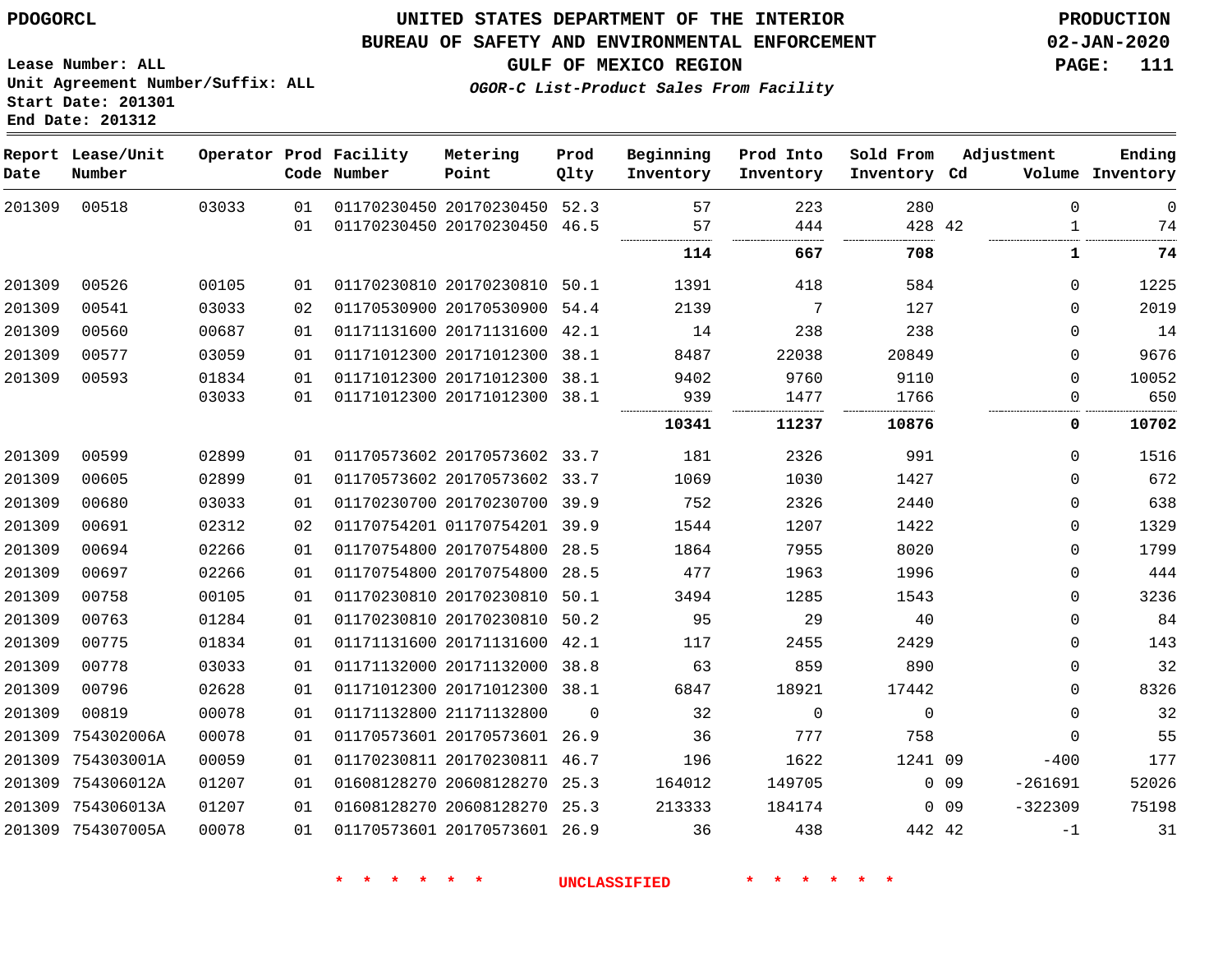# **UNITED STATES DEPARTMENT OF THE INTERIOR PDOGORCL PRODUCTION**

### **BUREAU OF SAFETY AND ENVIRONMENTAL ENFORCEMENT 02-JAN-2020**

**Lease Number: ALL Unit Agreement Number/Suffix: ALL Start Date: 201301**

### **GULF OF MEXICO REGION PAGE: 112**

**OGOR-C List-Product Sales From Facility**

| Date   | Report Lease/Unit<br>Number |       |    | Operator Prod Facility<br>Code Number | Metering<br>Point            | Prod<br>Qlty | Beginning<br>Inventory | Prod Into<br>Inventory | Sold From<br>Inventory Cd | Adjustment | Ending<br>Volume Inventory |
|--------|-----------------------------|-------|----|---------------------------------------|------------------------------|--------------|------------------------|------------------------|---------------------------|------------|----------------------------|
|        | 201309 754307017A           | 02970 | 02 |                                       | 01171132800 20170230811 46.7 |              | 801                    | 5099                   | 5342                      | 0          | 558                        |
|        | 201309 754309002A           | 00981 | 01 |                                       | 01170753850 20170753850      | $\Omega$     | 1521                   | 25                     | $\mathbf 0$               | 0          | 1546                       |
|        | 201309 754310009A           | 00078 | 01 |                                       | 01170573601 20170573601 26.9 |              | 1080                   | 8183                   | 8683                      | 0          | 580                        |
|        | 201309 754315006A           | 02266 | 01 |                                       | 01170754800 20170754800 28.5 |              | 224                    | 1012                   | 1007                      | 0          | 229                        |
|        | 201309 7543880060           | 00105 | 01 |                                       | 01170230450 20170230450 46.4 |              | 134                    | 121                    | 235                       | 0          | 20                         |
|        | 201309 7543890080           | 02375 | 01 |                                       | 01170513700 20170513700 31.7 |              | 190                    | 4017                   | 3990                      | 0          | 217                        |
|        | 201309 7543900080           | 00105 | 01 |                                       | 01177245111 01177245111      | $\mathbf 0$  | 156                    | 0                      | $\mathbf 0$               | 0          | 156                        |
|        | 201309 7543930100           | 03026 | 02 |                                       | 01170230450 20170230450 46.5 |              | 154                    | 2050                   | 1864                      | 0          | 340                        |
|        | 201309 7543930200           | 00105 | 01 |                                       | 01171012310 20171012310      | 45           | 1504                   | 11199                  | 11966                     | 0          | 737                        |
|        |                             | 01284 | 01 |                                       | 0117709260L 2017709260L      | 40           | 0<br>.                 | 1169                   | 1169                      | 0          | $\mathbf 0$                |
|        |                             |       |    |                                       |                              |              | 1504                   | 12368                  | 13135                     | 0          | 737                        |
|        | 201309 7543940080           | 03035 | 01 |                                       | 01170230811 20170230811 46.7 |              | 62                     | 531                    | 535                       | 0          | 58                         |
|        | 201309 754395019A           | 00105 | 01 |                                       | 01420390101 01420390101      | $\Omega$     | 69                     | $\mathbf 0$            | $\mathbf 0$               | 0          | 69                         |
|        | 201309 754396015A           | 01284 | 01 |                                       | 01608103650 20608103650 31.1 |              | 16                     | 4767                   | 4760                      | 0          | 23                         |
|        | 201309 8910020210           | 02451 | 01 |                                       | 01170513800 20170513800 32.2 |              | 29367                  | 115487                 | 107623                    | 0          | 37231                      |
|        | 201309 8910029320           | 02375 | 01 |                                       | 01170513700 20170513700 30.9 |              | 5373                   | 80358                  | 81387 42                  | -1         | 4343                       |
|        | 201309 8910034440           | 00730 | 01 |                                       | 01170513700 20170513700 33.9 |              | 117                    | 6417                   | 6188 42                   | 1          | 347                        |
|        |                             | 02375 | 01 |                                       | 01170513700 20170513700 33.9 |              | 4430                   | 70443                  | 71067 42                  | 1          | 3807                       |
|        |                             |       |    |                                       |                              |              | 4547                   | 76860                  | 77255                     | 2          | 4154                       |
|        | 201309 8910039150           | 00078 | 01 |                                       | 01170573601 20170573601 26.9 |              | 5008                   | 64610                  | 65037 42                  | 1          | 4582                       |
|        | 201309 8910086400           | 02893 | 02 |                                       | 01171012400 20171012400 49.7 |              | 267                    | 330                    | 381 42                    | 1          | 217                        |
|        | 201309 8910087670           | 02312 | 01 |                                       | 01170754201 01170754201 39.9 |              | 859                    | 576                    | 792                       | 0          | 643                        |
|        | 201309 8910087840           | 00162 | 01 |                                       | 01177122606 20177122606 48.1 |              | 0                      | 5568                   | 5568                      | 0          | $\mathbf 0$                |
| 201309 | 8910088160                  | 01284 | 01 |                                       | 01171132800 21171132800      | 43           | 10                     | 0                      | $\mathbf 0$               | 0          | 10                         |
|        | 201309 8910089160           | 02375 | 01 |                                       | 01170513700 20170513700 26.6 |              | 344                    | 6466                   | 6461                      | 0          | 349                        |
|        | 201309 891008927AE          | 00078 | 01 |                                       | 01170230400 20170230400 52.7 |              | 30                     | 0                      | 30                        | 0          | $\mathbf 0$                |
|        | 201309 891008927AG          | 00078 | 01 |                                       | 01170230400 20170230400 52.7 |              | 370                    | 530                    | 751                       | 0          | 149                        |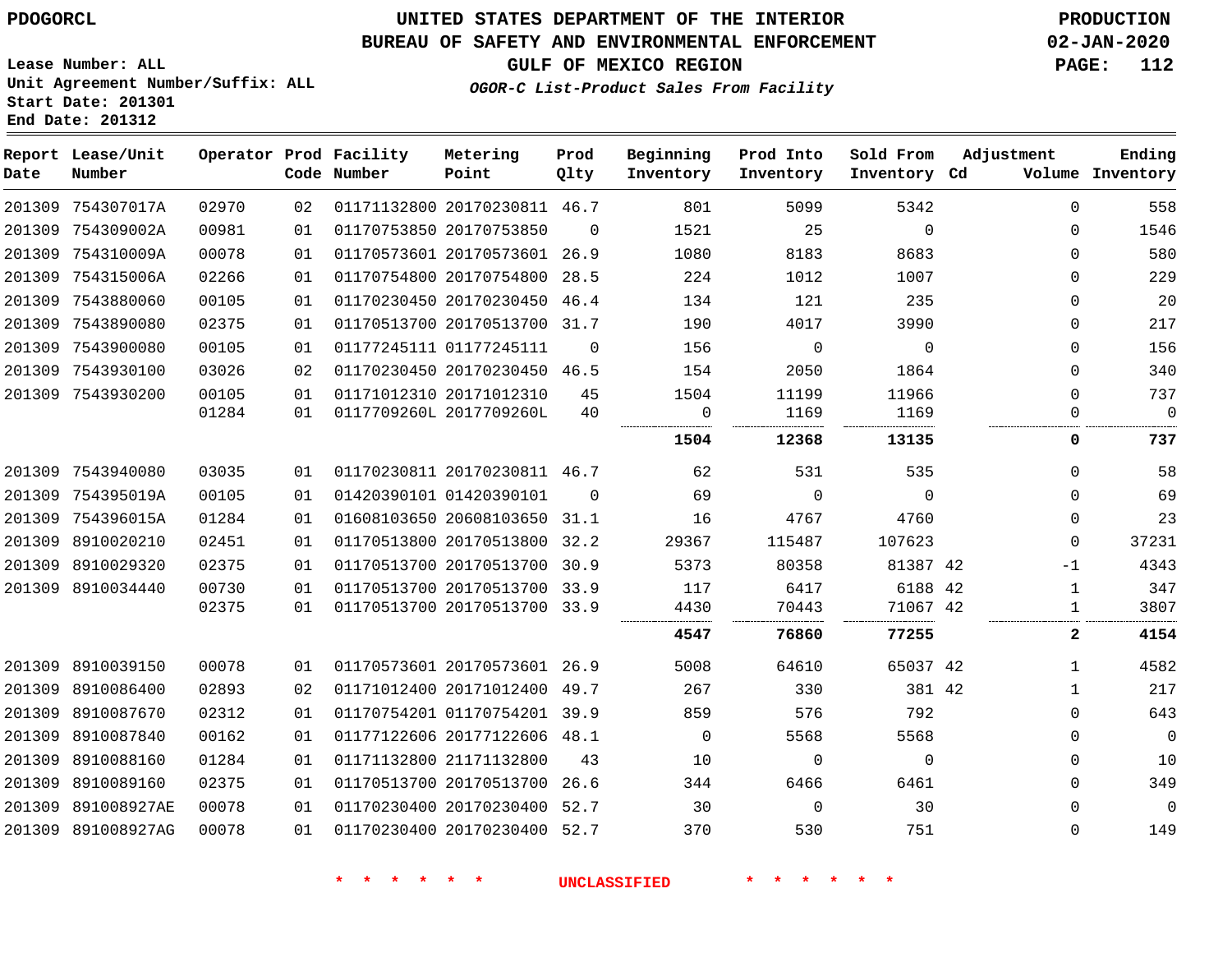**Report Lease/Unit**

# **UNITED STATES DEPARTMENT OF THE INTERIOR PDOGORCL PRODUCTION**

**Prod**

### **BUREAU OF SAFETY AND ENVIRONMENTAL ENFORCEMENT 02-JAN-2020**

**Lease Number: ALL Unit Agreement Number/Suffix: ALL Start Date: 201301 End Date: 201312**

**Operator Prod Facility Metering**

**OGOR-C List-Product Sales From Facility**

**Beginning Prod Into Sold From Adjustment**

**GULF OF MEXICO REGION PAGE: 113**

**Ending**

| Date | Number            |       |    | Code Number              | Point                        | Qlty        | Inventory           | Inventory   | Inventory Cd |              | Volume Inventory |
|------|-------------------|-------|----|--------------------------|------------------------------|-------------|---------------------|-------------|--------------|--------------|------------------|
|      | 201309 891008927Y | 00078 | 01 |                          | 01170230400 20170230400 52.7 |             | 59                  | 125         | 149          | 0            | 35               |
|      | 201309 8910116580 | 02375 | 01 |                          | 01170513700 20170513700      | 26.6        | 300                 | 5199        | 5218         | $\Omega$     | 281              |
|      | 201309 8910116740 | 02375 | 01 |                          | 01170513700 20170513700 26.6 |             | 430                 | 5928        | 6038         | $\mathbf 0$  | 320              |
|      | 201309 8910116770 | 02375 | 01 |                          | 01170513700 20170513700 26.6 |             | 119                 | 2124        | 2129 42      | $\mathbf{1}$ | 115              |
|      | 201309 8910116790 | 02375 | 01 |                          | 01170513700 20170513700      | 26.6        | 2027                | 37896       | 37875        | $\mathbf 0$  | 2048             |
|      | 201309 8910116800 | 02375 | 01 |                          | 01170513700 20170513700 26.6 |             | 2526                | 43813       | 43971        | $\mathbf 0$  | 2368             |
|      | 201309 891011687A | 02266 | 01 |                          | 01170754800 20170754800      | 28.5        | 76                  | 307         | 313          | $\mathbf 0$  | 70               |
|      | 201309 891011687C | 02266 | 01 |                          | 01170754800 20170754800 28.5 |             | 105                 | 579         | 553          | $\mathbf 0$  | 131              |
|      | 201309 891011687D | 02266 | 01 |                          | 01170754800 20170754800 28.5 |             | 207                 | 865         | 876          | $\Omega$     | 196              |
|      | 201309 891011687E | 02266 | 01 |                          | 01170754800 20170754800      | 28.5        | 37                  | 112         | 124          | $\mathbf 0$  | 25               |
|      | 201309 8910117330 | 02266 | 01 |                          | 01170754800 20170754800 28.5 |             | $\overline{a}$      | 11          | 10           | $\mathbf 0$  | $\mathbf{3}$     |
|      | 201309 8910123210 | 00687 | 01 |                          | 0117709260A 2017709260A 36.8 |             | 41                  | 540         | 557 42       | $\mathbf{1}$ | 25               |
|      | 201309 8910123270 | 00105 | 01 |                          | 01177215100 20177215102 30.5 |             | 53                  | 4448        | 4450         | $\mathbf 0$  | 51               |
|      | 201309 8910123320 | 00105 | 01 |                          | 01177215100 20177215102 30.5 |             | 101                 | 8698        | 8700         | $\mathbf 0$  | 99               |
|      | 201309 8910123330 | 00105 | 01 |                          | 01177215100 20177215102 30.5 |             | 149                 | 13463       | 13459        | $\Omega$     | 153              |
|      | 201309 8910123350 | 03033 | 01 |                          | 01171012500 20171012500 35.5 |             | 17                  | 54          | 57           | $\Omega$     | 14               |
|      | 201309 8910123390 | 00105 | 01 |                          | 01171131800 20171131800      | $\mathbf 0$ | 912                 | $\mathbf 0$ | $\mathbf 0$  | $\mathbf 0$  | 912              |
|      | 201309 8910169280 | 02628 | 01 |                          | 01171132000 20171132000 38.8 |             | 260                 | 5709        | 5755         | 0            | 214              |
|      | 201309 8910169290 | 02628 | 01 |                          | 01171132000 20171132000      | 38.8        | 128                 | 2637        | 2665         | $\mathbf 0$  | 100              |
|      | 201309 8910169300 | 02375 | 02 |                          | 01170230810 20170230810 50.2 |             | 133                 | 16          | 48           | $\mathbf 0$  | 101              |
|      | 201309 8910169370 | 02628 | 01 |                          | 01171132000 20171132000      | 38.8        | 184                 | 3231        | 3294         | $\mathbf 0$  | 121              |
|      | 201309 8910202350 | 00276 | 01 |                          | 01170513700 20170513700 35.8 |             | 1041                | 22802       | 22609        | $\mathbf 0$  | 1234             |
|      | 201309 8910202560 | 02375 | 01 |                          | 01170513700 20170513700 33.5 |             | 404                 | 5681        | 5777 42      | $-1$         | 307              |
|      | 201309 G00971     | 00105 | 01 |                          | 01171132000 20171132000 38.7 |             | $\overline{2}$      | 39          | 40           | 0            | $\mathbf{1}$     |
|      | 201309 G00974     | 00105 | 01 |                          | 01171132000 20171132000 38.8 |             | 22                  | 389         | 396          | 0            | 15               |
|      | 201309 G00985     | 00687 | 01 |                          | 0117709260A 2017709260A 36.8 |             | 335                 | 7696        | 7679         | $\Omega$     | 352              |
|      | 201309 G01027     | 00162 | 01 |                          | 01177122606 20177122606 48.1 |             | $\mathbf 0$         | 8595        | 8595         | $\mathbf 0$  | $\mathsf 0$      |
|      | 201309 G01036     | 02312 | 01 |                          | 01171092651 20171092650 48.3 |             | 3092                | 6417        | 6949         | 0            | 2560             |
|      |                   |       |    | $\star$<br>$\star$<br>一大 | $\star$ $\star$              |             | <b>UNCLASSIFIED</b> | 一大          |              |              |                  |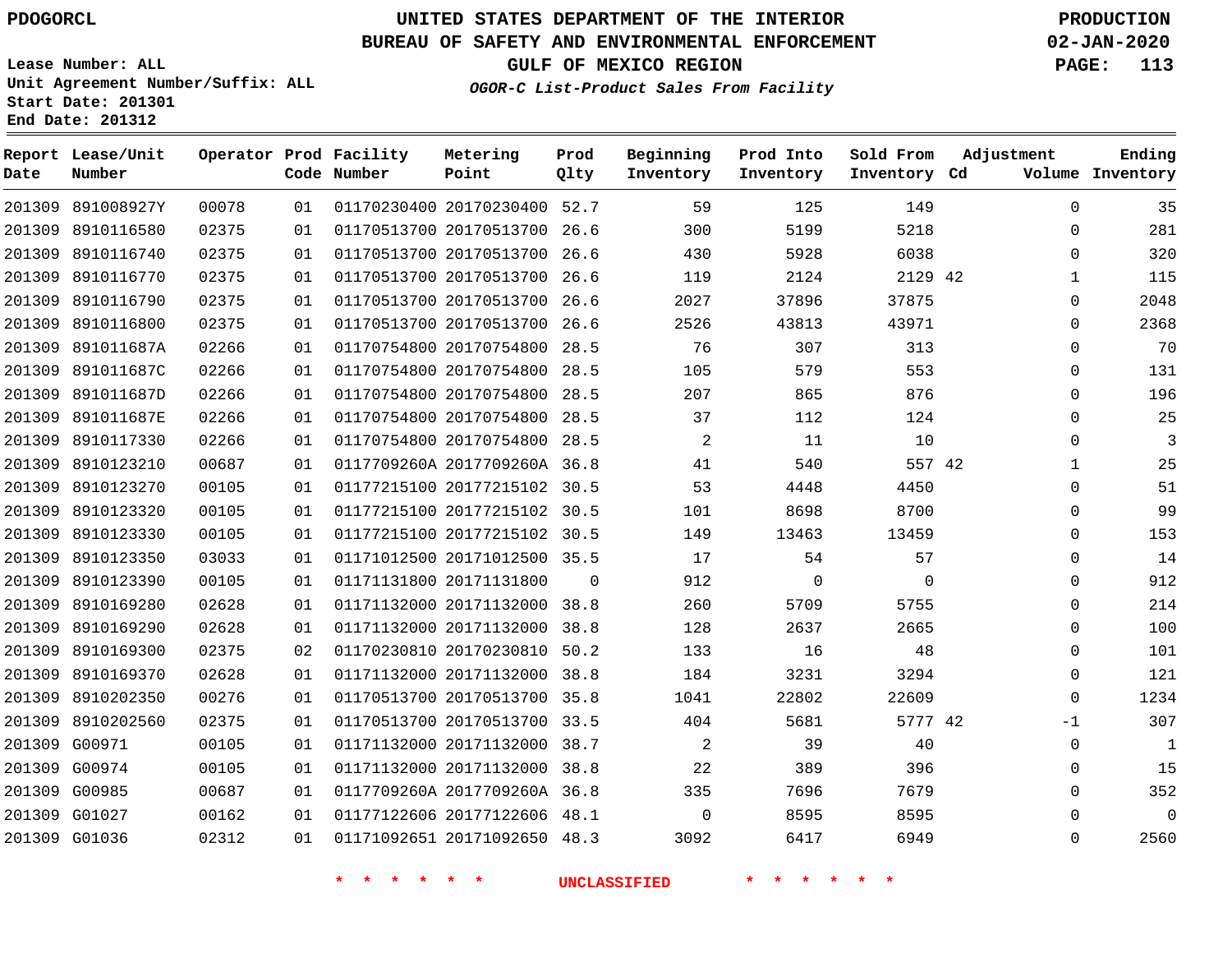G01082 G01083 G01084

**Date**

**Report Lease/Unit**

**Number**

# **UNITED STATES DEPARTMENT OF THE INTERIOR PDOGORCL PRODUCTION**

**Prod Qlty**

#### **BUREAU OF SAFETY AND ENVIRONMENTAL ENFORCEMENT 02-JAN-2020**

**Lease Number: ALL Unit Agreement Number/Suffix: ALL Start Date: 201301 End Date: 201312**

**Operator Prod Facility**

**Code Number**

 20170753510 55.1 20170513700 26.6 20170513700 26.6

**Metering Point**

**OGOR-C List-Product Sales From Facility**

**Prod Into Inventory**

**Beginning Inventory**

**GULF OF MEXICO REGION PAGE: 114**

**Inventory Cd Volume**

**Adjustment**

  $\Omega$  $\Omega$  $\Omega$  $\Omega$   $\Omega$   $\Omega$  $\overline{0}$   $\overline{0}$ -1  $\Omega$  $\Omega$  $\Omega$   $\Omega$   $\Omega$ 

**Ending**

42 42

**Sold From Inventory**

|               |       |    | $\ast$                       | <b>UNCLASSIFIED</b> |      |             |              |  |
|---------------|-------|----|------------------------------|---------------------|------|-------------|--------------|--|
| 201309 G01898 | 02312 | 01 | 01171012500 20171012500 35.5 |                     | 441  | 6600        | 5308         |  |
| 201309 G01880 | 00105 | 01 | 01171132000 20171132000 38.7 |                     | 20   | 335         | 342          |  |
| 201309 G01865 | 00078 | 01 | 01171012500 20171012500 35.5 |                     | 448  | 3243        | 2840 42      |  |
| 201309 G01860 | 00105 | 01 | 01170231110 20170231110      | $\Omega$            | 1650 | 4889        | $\Omega$     |  |
| 201309 G01848 | 01978 | 02 | 01170230500 20170230500      | 43                  | 1434 | 2350        | 2491         |  |
| 201309 G01757 | 00003 | 01 | 01423210051 20423210050 61.3 |                     | 145  | 1514        | 1511 42      |  |
| 201309 G01754 | 00003 | 01 | 01423210051 20423210050 61.3 |                     | 13   | 174         | 170          |  |
| 201309 G01620 | 02375 | 01 | 01170513700 20170513700 31.7 |                     | 362  | 6676        | 6677         |  |
| 201309 G01619 | 02375 | 01 | 01170513700 20170513700 31.7 |                     | 1861 | 29952       | 30194        |  |
| 201309 G01610 | 00105 | 01 | 01177215100 20177215102 30.5 |                     | 14   | 1102        | 1103         |  |
| 201309 G01477 | 03026 | 02 | 01170230810 20170230810 50.2 |                     | 2879 | 996         | 1251         |  |
| 201309 G01447 | 02375 | 01 | 01170513700 20170513700 18.7 |                     | 10   | 83          | 89 42        |  |
| 201309 G01351 | 00078 | 01 | 01170230400 20170230400 52.7 |                     | 74   | 524         | 450 42       |  |
| 201309 G01269 | 03033 | 01 | 01171012500 20171012500 35.5 |                     | 83   | 583         | 513          |  |
| 201309 G01261 | 03033 | 01 | 01171012500 20171012500 35.5 |                     | 67   | 255         | 255          |  |
| 201309 G01248 | 02628 | 01 | 01171012500 20171012500 35.5 |                     | 3435 | 25575       | 22293        |  |
| 201309 G01220 | 00105 | 01 | 01177092600 20177092600 46.4 |                     | 170  | 4556        | 4726         |  |
| 201309 G01210 | 02266 | 02 | 01171132800 21171132800 43.2 |                     | 244  | 0           | $\mathbf{1}$ |  |
| 201309 G01208 | 00105 | 01 | 01171092651 20171092650 48.3 |                     | 675  | 1016        | 1286         |  |
| 201309 G01198 | 00105 | 01 | 01171092651 20171092650      | 48.3                | 189  | 411         | 436          |  |
| 201309 G01196 | 02266 | 02 | 01171132800 21171132800      | $\Omega$            | 78   | $\mathbf 0$ | $\Omega$     |  |
| 201309 G01153 | 01834 | 01 | 01171132800 21171132800      | $\Omega$            | 43   | $\mathbf 0$ | $\mathbf 0$  |  |
| 201309 G01092 | 02375 | 01 | 01170513700 20170513700 26.6 |                     | 383  | 5790        | 5860         |  |
| 201309 G01091 | 02375 | 01 | 01170513700 20170513700 26.6 |                     | 1479 | 25873       | 25954        |  |
| 201309 G01090 | 02375 | 01 | 01170513700 20170513700      | 26.6                | 340  | 6920        | 6886         |  |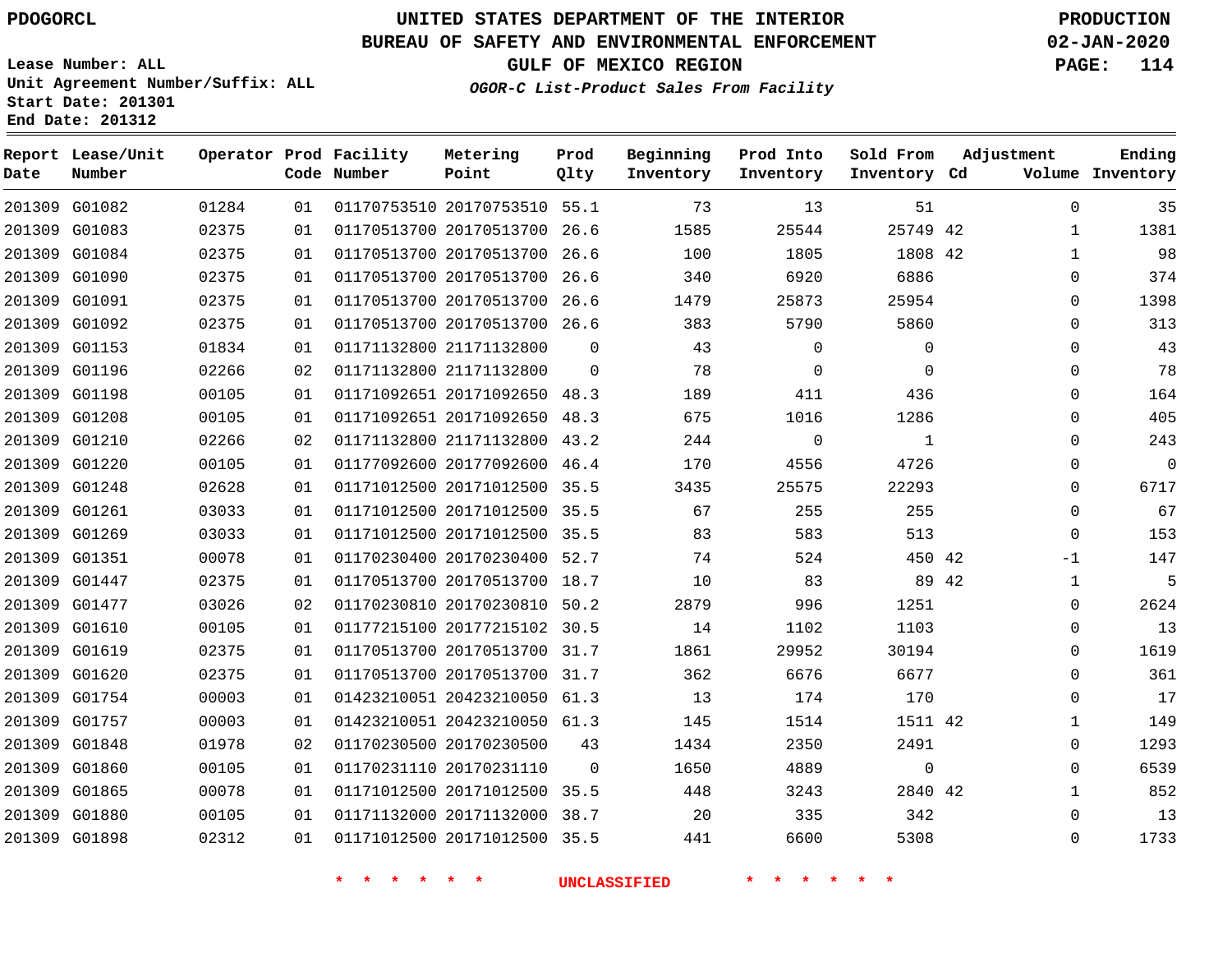**Report Lease/Unit**

**Number**

**Date**

# **UNITED STATES DEPARTMENT OF THE INTERIOR PDOGORCL PRODUCTION**

**Prod Qlty**

#### **BUREAU OF SAFETY AND ENVIRONMENTAL ENFORCEMENT 02-JAN-2020**

**Lease Number: ALL Unit Agreement Number/Suffix: ALL Start Date: 201301 End Date: 201312**

**Operator Prod Facility**

**Code Number**

**OGOR-C List-Product Sales From Facility**

**Beginning Inventory** **Prod Into Inventory** **Sold From Inventory**

**GULF OF MEXICO REGION PAGE: 115**

**Inventory Cd Volume**

**Adjustment**

**Ending**

| G01901 | 00105 | 01 | 01177215100 20177215102 30.5 |          | $\mathbf{1}$        | 5        | 6           |       | $\Omega$    | $\mathbf 0$ |
|--------|-------|----|------------------------------|----------|---------------------|----------|-------------|-------|-------------|-------------|
| G01953 | 00105 | 01 | 01170230811 20170230811 46.6 |          | 57                  | 241      | 272         |       | $\Omega$    | 26          |
| G01966 | 00105 | 01 | 01177215100 20177215102 30.5 |          | 71                  | 6136     | 6137        |       | $\Omega$    | 70          |
| G01967 | 00105 | 01 | 01177215100 20177215102 30.5 |          | 121                 | 11075    | 11070       |       | $\Omega$    | 126         |
| G01972 | 03033 | 01 | 01170230810 20170230810 50.2 |          | 303                 | 145      | 144 42      |       | -1          | 303         |
| G01997 | 01071 | 02 | 01170230810 20170230810 47.2 |          | 37                  | $\Omega$ | $\mathbf 0$ |       | $\mathbf 0$ | 37          |
| G01998 | 00105 | 01 | 01170230810 20170230810 50.2 |          | 172                 | 60       | 75          |       | $\Omega$    | 157         |
| G02104 | 00687 | 01 | 01171132000 20171132000 38.8 |          | 13                  | 0        | 13          |       | 0           | $\mathbf 0$ |
| G02111 | 02628 | 01 | 01171132000 20171132000 38.8 |          | 7421                | 152907   | 154609      |       | $\Omega$    | 5719        |
| G02127 | 02312 | 01 | 01170230810 20170230810 50.2 |          | 473                 | 192      | 215         |       | $\mathbf 0$ | 450         |
| G02161 | 00105 | 01 | 01171012500 20171012500 35.5 |          | 952                 | 7412     | 6418        |       | $\mathbf 0$ | 1946        |
| G02163 | 00105 | 01 | 01171012500 20171012500 35.5 |          | 81                  | 1567     | 1237        |       | $\Omega$    | 411         |
| G02317 | 00105 | 01 | 01171132000 20171132000 38.7 |          | 14                  | 317      | 319         |       | $\Omega$    | 12          |
| G02353 | 01284 | 01 | 01170230450 20170230450 46.5 |          | 286                 | 2793     | 2616        |       | $\Omega$    | 463         |
| G02354 | 01284 | 01 | 01170230450 20170230450 46.5 |          | 480                 | 3463     | 3369        |       | $\mathbf 0$ | 574         |
| G02404 | 03033 | 01 | 01170230810 20170230810 50.2 |          | 881                 | 203      | 350         |       | $\Omega$    | 734         |
| G02429 | 02375 | 02 | 01170230811 20170230810 50.2 |          | 223                 | 93       | 102         |       | $\Omega$    | 214         |
| G02433 | 02375 | 02 | 01170230810 20170230810 49.7 |          | 26                  | $\Omega$ |             | 8 4 2 | $-1$        | 17          |
| G02439 | 02375 | 01 | 01171132000 20171132000 38.8 |          | $\Omega$            | 8        | 8           |       | $\mathbf 0$ | 0           |
| G02613 | 02628 | 01 | 01171132000 20171132000 40.5 |          | $\mathbf 0$         | $\Omega$ | $\mathbf 0$ |       | $\mathbf 0$ | $\mathbf 0$ |
| G02628 | 00105 | 01 | 01171012500 20171012500 35.5 |          | 35                  | 0        | 35          |       | $\Omega$    | 0           |
| G02665 | 02451 | 01 | 01423210051 20423210050 61.2 |          | 161                 | 1647     | 1646        |       | $\Omega$    | 162         |
| G02735 | 03035 | 01 | 01170230810 20170230810 50.2 |          | 1651                | 519      | 701 42      |       | $\mathbf 1$ | 1470        |
| G02825 | 00105 | 01 | 01170230810 20170230810 50.1 |          | 460                 | 201      | 205         |       | $\Omega$    | 456         |
| G02826 | 00105 | 01 | 01170230810 20170230810 50.1 |          | 563                 | 187      | 251         |       | $\Omega$    | 499         |
|        |       | 01 | 01170231110 20170231110      | $\Omega$ | 227                 | 738      | $\Omega$    |       | $\Omega$    | 965         |
|        |       |    |                              |          | 790                 | 925      | 251         |       | 0           | 1464        |
| G02870 | 03035 | 01 | 01170230810 20170230810 50.2 |          | 135                 | 78       | 69          |       | $\Omega$    | 144         |
|        |       |    |                              |          | <b>UNCLASSIFIED</b> |          |             |       |             |             |

**Metering Point**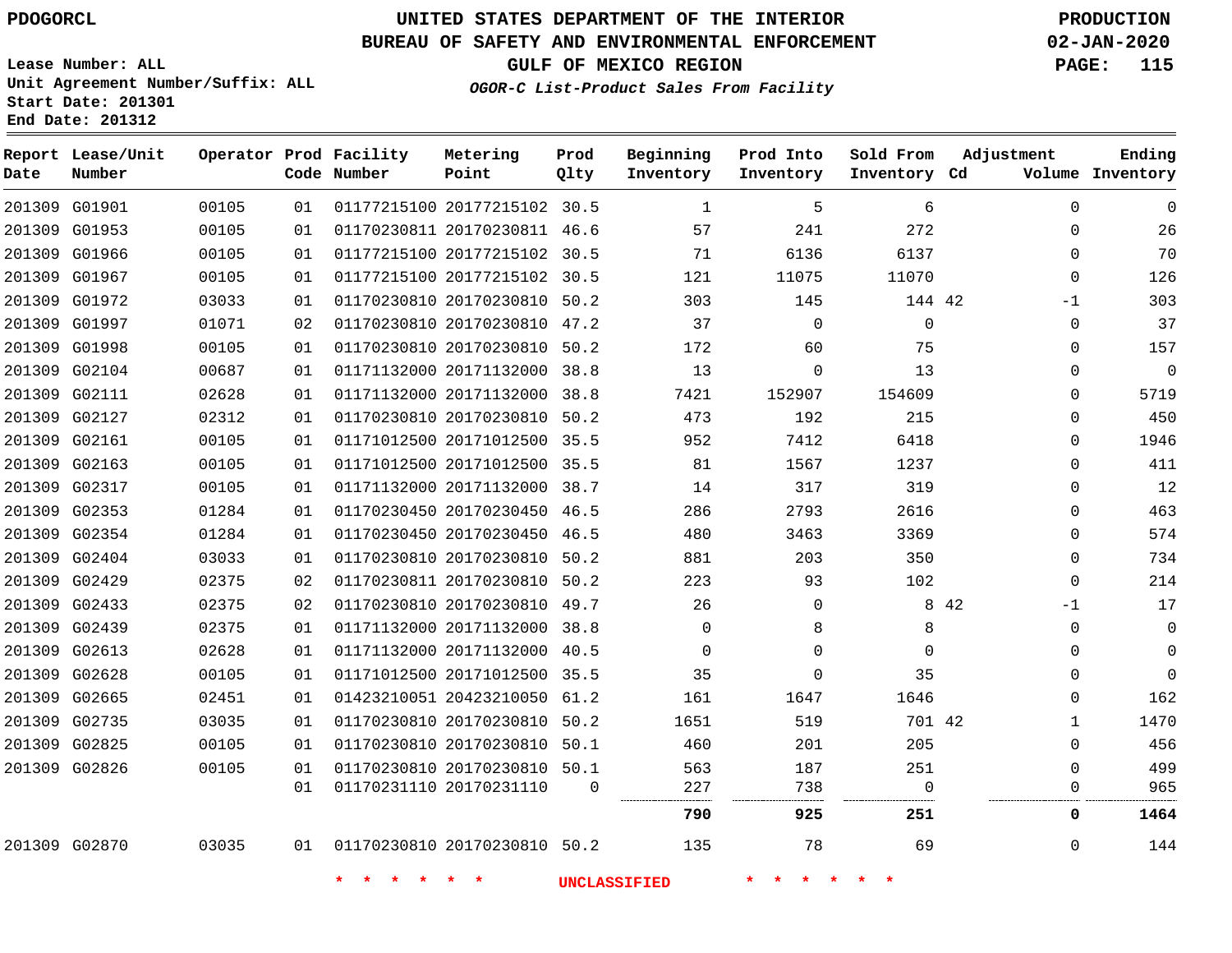G02885 G02895

**Date**

**Report Lease/Unit**

**Number**

 G02898 G02899 G02917 G03061

### **UNITED STATES DEPARTMENT OF THE INTERIOR PDOGORCL PRODUCTION**

#### **BUREAU OF SAFETY AND ENVIRONMENTAL ENFORCEMENT 02-JAN-2020**

**Lease Number: ALL Unit Agreement Number/Suffix: ALL Start Date: 201301 End Date: 201312**

**OGOR-C List-Product Sales From Facility**

  $\Omega$  $\Omega$  $\Omega$  $\Omega$  $\Omega$  $\Omega$  $\Omega$  $\Omega$  $\Omega$  $\Omega$  $\Omega$  $\Omega$  $\Omega$  $\Omega$  $\Omega$  $\Omega$  $-5$  $\Omega$  $\Omega$  $\Omega$ 

. . . . . . . . . . . .

**GULF OF MEXICO REGION PAGE: 116**

 

|        |             | Operator Prod Facility<br>Code Number | Metering<br>Point       | Prod<br>Qlty | Beginning<br>Inventory | Prod Into<br>Inventory | Sold From<br>Inventory Cd | Adjustment<br>Volume | Ending<br>Inventory |
|--------|-------------|---------------------------------------|-------------------------|--------------|------------------------|------------------------|---------------------------|----------------------|---------------------|
| 02312  | 01          |                                       | 01171132000 20171132000 | 38.8         | 13                     | 179                    | 185                       | 0                    | 7                   |
| 02579  | 02          |                                       | 01171092651 20171092650 | 48.3         | 247                    | 488                    | 540                       |                      | 195                 |
| 02628  | 02          |                                       | 01171092651 20171092650 | 48.3         |                        | 141                    | 85                        |                      | 56                  |
|        |             |                                       |                         |              | <br>247                | <br>629                | <br>625                   |                      | 251                 |
| 01834  | 01          |                                       | 01171012300 20171012300 | 38           | 273                    | $\Omega$               | 273                       | 0                    | 0                   |
| 01834  | 01          |                                       | 01171012300 20171012300 | 38           | 121                    | $\Omega$               | 121                       | 0                    | ი                   |
| 01834  | 01          |                                       | 01171092930 20171092930 | 36.7         | 88                     | 2271                   | 2276                      | $\Omega$             | 83                  |
| 00105  | 01          |                                       | 01423210051 20423210050 | 61.2         | 302                    | 3988                   | 3898                      | 0                    | 392                 |
| 02266  | 02          |                                       | 01171132800 21171132800 | $\Omega$     | 12                     | $\Omega$               |                           | O                    | 12                  |
| 0.010F | $\bigcap$ 1 |                                       |                         |              | 77                     | 2170                   | 225                       | $\sim$               |                     |

 G03145 G03152 G03236 G03265 G03331 G03414 G03593 G03793 G03940 G03958 G04003 G04065 G04081 G04085 G04087 G04098 G04232 20177092600 46.4 20170230450 46.5 20170530900 54.4 21171132800 43.2 20170753510 20171012500 35.5 20171012500 35.5 20423210050 61.3 20170230510 47.4 20171012500 35.5 20423210050 61.3 20170230810 50.2 20170230811 46.7 01177008150 32.8 20170230810 49.8 20171012500 35.4 42  $\Omega$  $\Omega$   $\Omega$  

**\* \* \* \* \* \* UNCLASSIFIED \* \* \* \* \* \***

20171012500 35.5

.............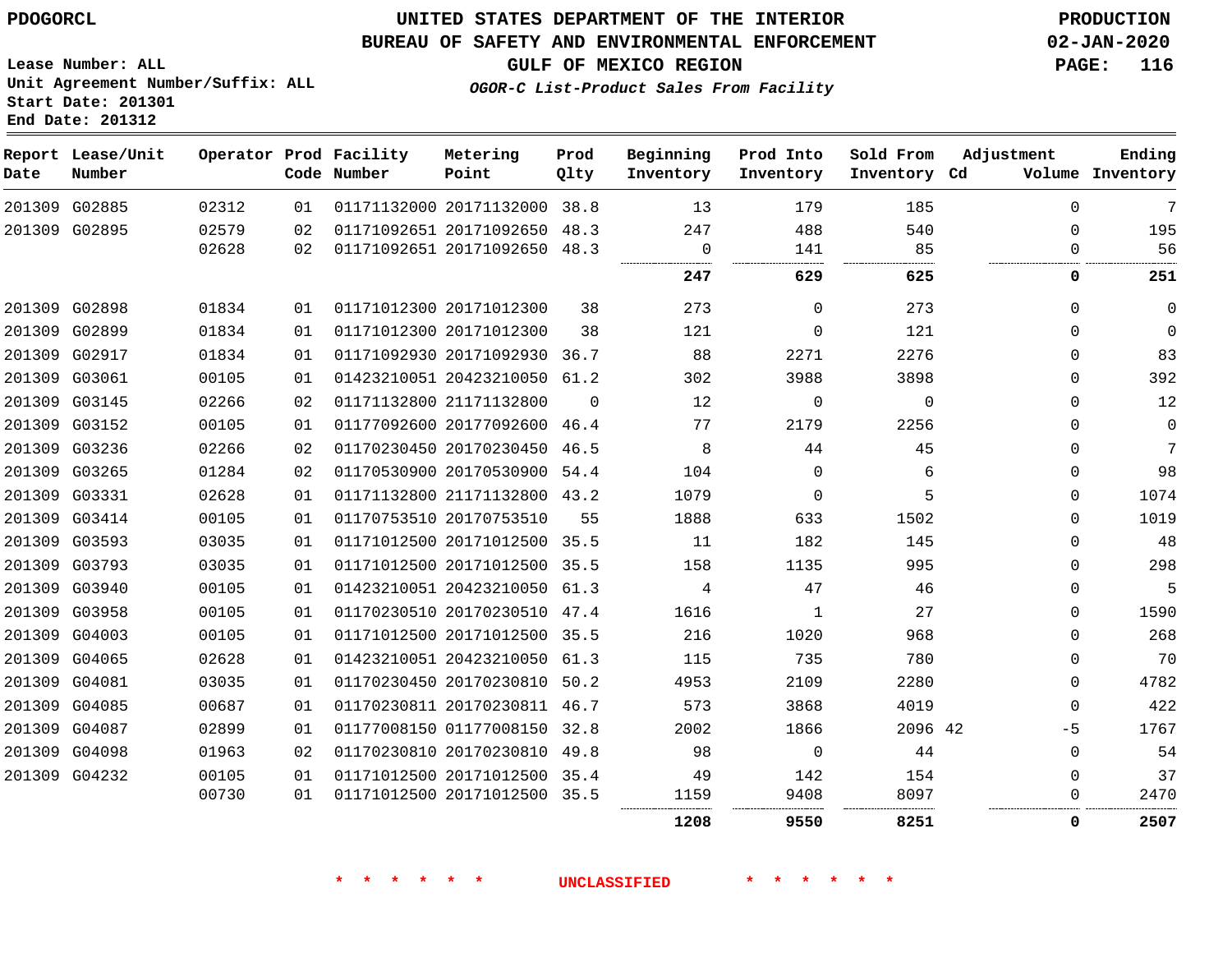### **BUREAU OF SAFETY AND ENVIRONMENTAL ENFORCEMENT 02-JAN-2020**

**OGOR-C List-Product Sales From Facility**

**GULF OF MEXICO REGION PAGE: 117**

**Lease Number: ALL Unit Agreement Number/Suffix: ALL Start Date: 201301 End Date: 201312**

| Date | Report Lease/Unit<br>Number |       |    | Operator Prod Facility<br>Code Number | Metering<br>Point            | Prod<br>Qlty | Beginning<br>Inventory | Prod Into<br>Inventory | Sold From<br>Inventory Cd | Adjustment           | Ending<br>Volume Inventory |
|------|-----------------------------|-------|----|---------------------------------------|------------------------------|--------------|------------------------|------------------------|---------------------------|----------------------|----------------------------|
|      | 201309 G04421               | 00105 | 01 |                                       | 01171131600 20171131600 42.1 |              | 773                    | 14647                  | 14567 42                  | $-1$                 | 852                        |
|      | 201309 G04537               | 03033 | 01 |                                       | 01420470030 20420470030      | $\Omega$     | 362                    | $\Omega$               | $\mathbf 0$               | 0                    | 362                        |
|      | 201309 G04800               | 03026 | 02 |                                       | 01171132800 21171132800 43.2 |              | 516                    | $\Omega$               | 2                         | 0                    | 514                        |
|      | 201309 G04818               | 03035 | 01 |                                       | 01170230500 20170230500      | 43           | 36                     | 53                     | 60                        | $\Omega$             | 29                         |
|      | 201309 G05283               | 01376 | 01 |                                       | 01170231300 01170231300 39.5 |              | $\Omega$               | 1941                   | 1941                      | 0                    | $\mathbf 0$                |
|      | 201309 G05286               | 03033 | 01 |                                       | 01170230810 20170230810      | 50.2         | 79                     | 298                    | 122                       | 0                    | 255                        |
|      | 201309 G05392               | 02672 | 02 |                                       | 01171132000 20170230811 45.5 |              | $\Omega$               | $\mathbf{1}$           | $\mathbf{1}$              | $\Omega$             | $\overline{0}$             |
|      | 201309 G05431               | 02970 | 02 |                                       | 01177062608 2017706260A 34.9 |              | 34                     | 21529                  | 21519                     | 0                    | 44                         |
|      | 201309 G05504               | 00105 | 01 |                                       | 01171132800 21171132800      | 40           | 562                    | $\mathbf 0$            | 3                         | $\Omega$             | 559                        |
|      |                             |       | 01 |                                       | 01171012300 20171012300 38.1 |              | 240                    | $\Omega$               | 240                       | 0                    | $\mathbf 0$                |
|      |                             | 00730 | 01 |                                       | 01171132800 21171132800      | 43           | 168                    | 0                      |                           | 1 42<br>$\mathbf{1}$ | 168                        |
|      |                             | 02970 | 02 |                                       | 01171132800 21171132800 43.2 |              | 5479                   | $\mathbf 0$            | 25                        | $\Omega$             | 5454                       |
|      |                             |       |    |                                       |                              |              | 6449                   | 0                      | 269                       | 1                    | 6181                       |
|      | 201309 G05505               | 00078 | 01 |                                       | 01171012400 20171012400 49.7 |              | 349                    | 374                    | 478 42                    | $\mathbf{1}$         | 246                        |
|      |                             |       | 01 |                                       | 01171132800 21171132800 43.2 |              | 291<br>                | $\Omega$               | $\overline{1}$            | $\Omega$             | 290                        |
|      |                             |       |    |                                       |                              |              | 640                    | 374                    | 479                       | 1                    | 536                        |
|      | 201309 G05602               | 01834 | 01 |                                       | 01171012500 20171012500 35.5 |              | 345                    | 2149                   | 1930                      | $\Omega$             | 564                        |
|      | 201309 G05610               | 02312 | 01 |                                       | 01171012500 20171012500 35.5 |              | 20                     | 100                    | 94                        | $\Omega$             | 26                         |
|      | 201309 G05612               | 00105 | 01 |                                       | 01171012500 20171012500 35.5 |              | 571                    | 4417                   | 3828                      | $\Omega$             | 1160                       |
|      | 201309 G06069               | 00105 | 01 |                                       | 01423210051 20423210050 61.2 |              | 0                      | 10                     | 9                         | 0                    | $\mathbf{1}$               |
|      | 201309 G06105               | 03033 | 01 |                                       | 01420390110 20420390110      | $\Omega$     | 340                    | $\mathbf 0$            | $\Omega$                  | $\Omega$             | 340                        |
|      | 201309 G06156               | 00105 | 01 |                                       | 01170230810 20170230810      | $\mathbf 0$  | 0                      | 564                    | $\Omega$                  | 0                    | 564                        |
|      | 201309 G06668               | 02375 | 01 |                                       | 01171132000 20171132000 38.8 |              | 301                    | 6453                   | 6514 42                   | $\mathbf{1}$         | 241                        |
|      | 201309 G07703               | 02266 | 02 |                                       | 01171132800 21171132800      | $\Omega$     | 41                     | $\mathbf 0$            | $\mathbf 0$               | 0                    | 41                         |
|      | 201309 G07736               | 02628 | 01 |                                       | 01171132800 21171132800      | 43.2         | 257                    | $\mathbf 0$            | $\mathbf{1}$              | 0                    | 256                        |
|      | 201309 G07760               | 01284 | 01 |                                       | 01177122950 20177122950      | 31.2         | 37                     | 7095                   | 7099                      | 0                    | 33                         |
|      | 201309 G07917               | 01834 | 01 |                                       | 01170573602 20170573602 33.7 |              | 52775                  | 27332                  | 42061                     | 0                    | 38046                      |
|      | 201309 G08120               | 02312 | 01 |                                       | 01423210051 20423210050 61.3 |              | 7                      | 32                     | 37                        | 0                    | $\overline{a}$             |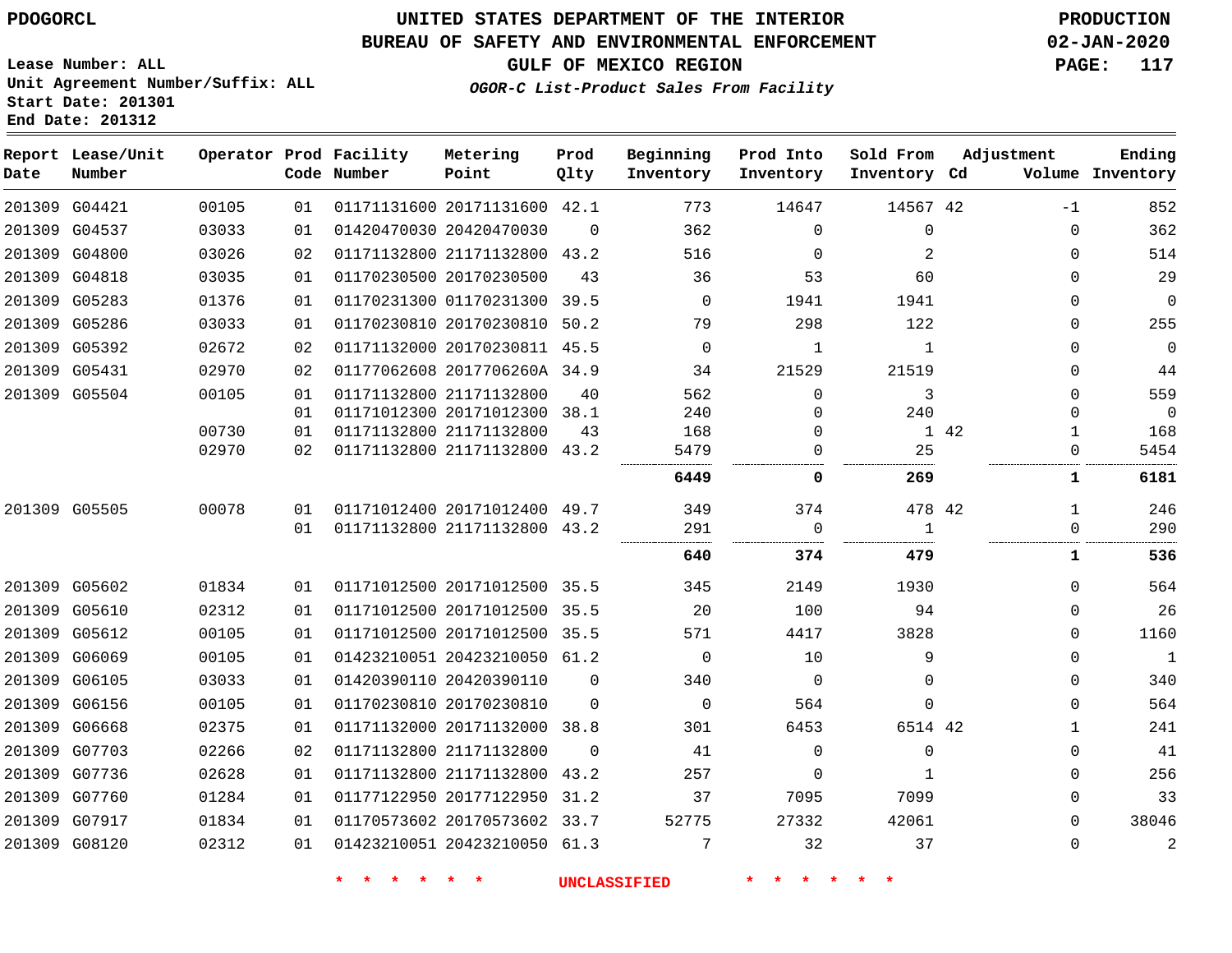### **BUREAU OF SAFETY AND ENVIRONMENTAL ENFORCEMENT 02-JAN-2020**

**Lease Number: ALL Unit Agreement Number/Suffix: ALL Start Date: 201301 End Date: 201312**

**OGOR-C List-Product Sales From Facility**

**GULF OF MEXICO REGION PAGE: 118**

| Date | Report Lease/Unit<br>Number |       |    | Operator Prod Facility<br>Code Number | Metering<br>Point            | Prod<br>Qlty | Beginning<br>Inventory | Prod Into<br>Inventory | Sold From<br>Inventory Cd | Adjustment   | Ending<br>Volume Inventory |
|------|-----------------------------|-------|----|---------------------------------------|------------------------------|--------------|------------------------|------------------------|---------------------------|--------------|----------------------------|
|      | 201309 G09010               | 02266 | 01 |                                       | 01420390120 01420390120      | 55           | 44                     | $\mathbf 0$            | 0                         | $\Omega$     | 44                         |
|      | 201309 G09032               | 00730 | 01 |                                       | 01170230450 20170230450 46.5 |              | 8                      | 96                     | 89 42                     | 1            | 16                         |
|      | 201309 G09631               | 01284 | 01 |                                       | 01177122950 20177122950 31.2 |              | 6                      | 1628                   | 1628                      | $\Omega$     | 6                          |
|      | 201309 G10487               | 00981 | 01 |                                       | 01170753850 20170753850      | $\Omega$     | 1876                   | 30                     | 0                         | $\Omega$     | 1906                       |
|      | 201309 G10584               | 03075 | 02 |                                       | 01170230811 20170230811 46.3 |              | $\Omega$               | 0                      | $\Omega$                  | $\Omega$     | $\Omega$                   |
|      | 201309 G10794               | 03035 | 01 |                                       | 01177122950 20177122950 31.2 |              | 97                     | 21717                  | 21720                     | 0            | 94                         |
|      | 201309 G10910               | 00162 | 01 |                                       | 01177245110 2017724511G 46.4 |              | $\Omega$               | 4040                   | 4040                      | $\Omega$     | $\mathbf{0}$               |
|      | 201309 G11243               | 03033 | 01 |                                       | 01420470030 20420470030      | 0            | 283                    | 0                      | 0                         | 0            | 283                        |
|      | 201309 G11870               | 02375 | 01 |                                       | 01171132000 20171132000 38.8 |              | 444                    | 10886                  | 10924 42                  | $\mathbf{1}$ | 407                        |
|      | 201309 G11984               | 03008 | 02 |                                       | 01171092651 20171092650      | 48.3         | 37                     | 60                     | 73                        | $\Omega$     | 24                         |
|      | 201309 G12020               | 03035 | 01 |                                       | 01171012500 20171012500 35.5 |              | 130                    | 894                    | 790 42                    | $\mathbf{1}$ | 235                        |
|      | 201309 G12024               | 02312 | 02 |                                       | 01171012500 20171012500 35.5 |              | 24                     | 196                    | 169                       | $\Omega$     | 51                         |
|      | 201309 G12355               | 03033 | 01 |                                       | 01171012300 20171012300 38.1 |              | 17814                  | 38341                  | 39286                     | $\Omega$     | 16869                      |
|      | 201309 G12358               | 03033 | 01 |                                       | 01171012300 20171012300 38.1 |              | 144                    | 404                    | 370                       | 0            | 178                        |
|      | 201309 G12564               | 02603 | 01 |                                       | 01170230510 20170230510 47.4 |              | 712                    | 0                      | 12                        | 0            | 700                        |
|      | 201309 G12802               | 02628 | 01 |                                       | 01170230811 20170230811 46.7 |              | 289                    | 1014                   | 1192                      | $\Omega$     | 111                        |
|      | 201309 G12803               | 03033 | 01 |                                       | 01171132000 20171132000 38.8 |              | $\Omega$               | 7                      | 7                         | $\Omega$     | $\mathbf{0}$               |
|      | 201309 G13576               | 03147 | 02 |                                       | 01170230810 20170230810 50.2 |              | 46                     | 3                      | 16                        | $\Omega$     | 33                         |
|      | 201309 G13897               | 03033 | 01 |                                       | 01171132000 20171132000 38.8 |              | 49                     | 785                    | 805                       | $\Omega$     | 29                         |
|      | 201309 G13938               | 01284 | 01 |                                       | 01171012500 20171012500      | 35.5         | 1413                   | 10681                  | 9295                      | $\Omega$     | 2799                       |
|      | 201309 G14342               | 02628 | 01 |                                       | 01170230811 20170230811 46.7 |              | 554                    | 10736                  | 10118                     | 0            | 1172                       |
|      | 201309 G14493               | 01834 | 01 |                                       | 01171092930 20171092930 36.7 |              | 34                     | 821                    | 824 42                    | $-1$         | 30                         |
|      | 201309 G14535               | 02628 | 01 |                                       | 01171012500 20171012500 35.5 |              | 0                      | 9940                   | 7329                      | 0            | 2611                       |
|      | 201309 G15050               | 00105 | 01 |                                       | 01170231110 20170231110      | $\Omega$     | 3351                   | 5062                   | 0                         | $\Omega$     | 8413                       |
|      | 201309 G15078               | 03035 | 01 |                                       | 01170230810 20170230810 50.2 |              | 13                     | 0                      | 4                         | $\Omega$     | 9                          |
|      | 201309 G15189               | 02970 | 02 |                                       | 01171132800 21171132800      | $\Omega$     | 4                      | $\mathbf 0$            | 0                         | 0            |                            |
|      | 201309 G15239               | 02266 | 02 |                                       | 01171012500 20171012500 35.5 |              | 11                     | 88                     | 76                        | $\Omega$     | 23                         |
|      | 201309 G15242               | 00105 | 01 |                                       | 01171092651 20171092650      | 48.3         | 1348                   | 2694                   | 2967                      | $\Omega$     | 1075                       |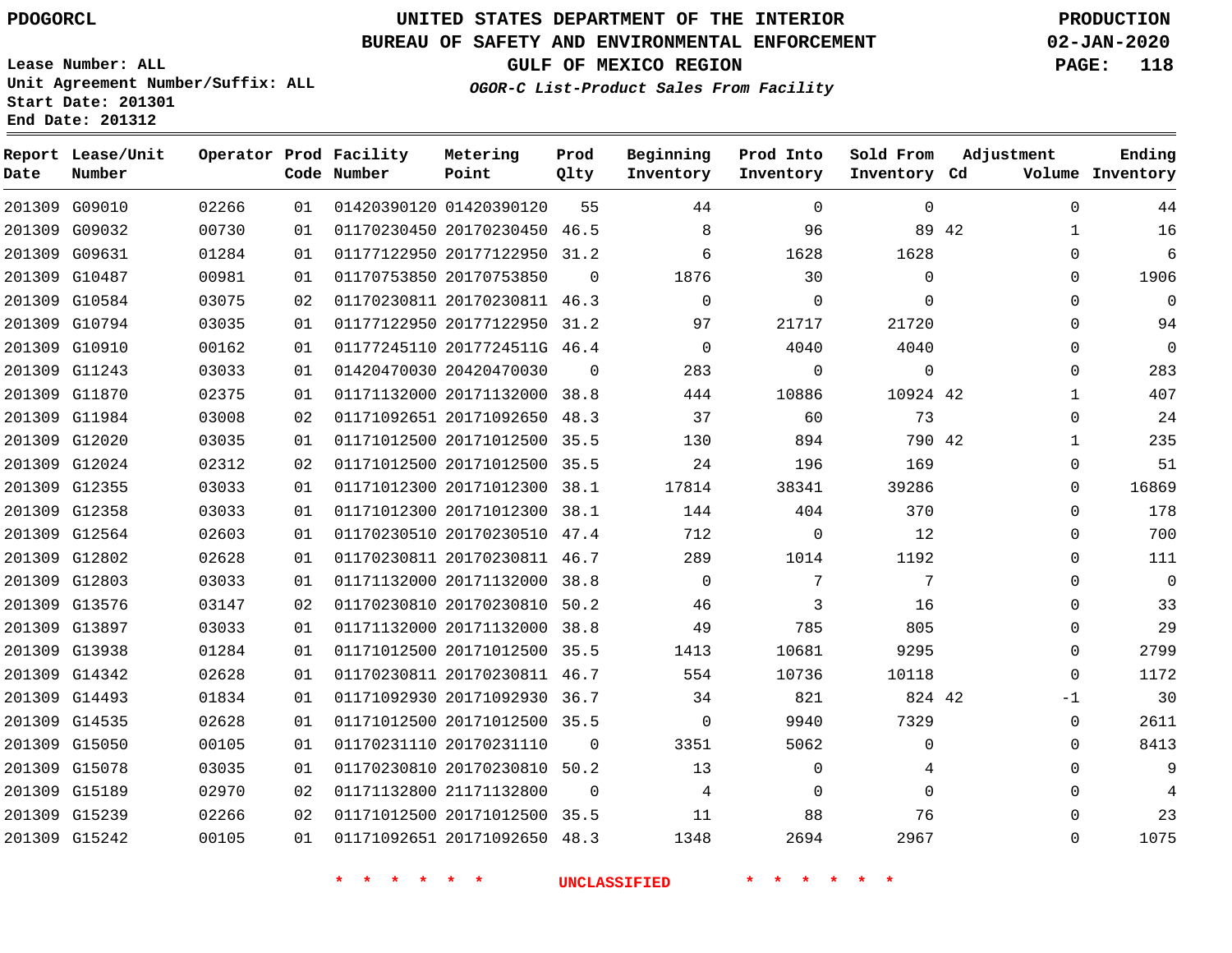G15263 G15277 G15299 G15312 G15740 G16121 G16325 G16353 G16469 G16515 G16575 G16890 G17754 G17789 G17858 G17912 G17913 G17921 G18043 G18577 G18936 G19030 G19839 G20605 G20656 G20660 G21096 G21532

**Date**

**Report Lease/Unit**

**Number**

# **UNITED STATES DEPARTMENT OF THE INTERIOR PDOGORCL PRODUCTION**

**Prod Qlty**

#### **BUREAU OF SAFETY AND ENVIRONMENTAL ENFORCEMENT 02-JAN-2020**

**Lease Number: ALL Unit Agreement Number/Suffix: ALL Start Date: 201301 End Date: 201312**

**Operator Prod Facility**

**Code Number**

#### **OGOR-C List-Product Sales From Facility**

**Beginning Inventory**

**GULF OF MEXICO REGION PAGE: 119**

**Inventory Cd Volume**

**Adjustment**

  $\Omega$  $\Omega$  $\Omega$  $\Omega$ -1  $\Omega$  $\Omega$  $\Omega$  $\Omega$  $\Omega$  $\Omega$  $\Omega$  $\Omega$  $\Omega$  $\Omega$  $\Omega$   $\Omega$  $\Omega$   $\Omega$   $\Omega$ 

**Ending**

|    | 1528     | 1518     | 67          | 38.7     | 01171132000 20171132000 |             | 01 | 00105 |
|----|----------|----------|-------------|----------|-------------------------|-------------|----|-------|
|    | 6186 42  | 5214     | 4396        | 49.7     | 01171012400 20171012400 |             | 01 | 03035 |
| 42 | 2048     | 1960     | 869         | 50       | 20171092650             | 01171092651 | 02 | 02200 |
|    | 5939     | 5551     | 2602        | 48.2     | 01171092651 20171092650 |             | 01 | 00105 |
|    | 2970     | 3211     | 291         | 46.4     | 20170230450             | 01170230450 | 01 | 00105 |
|    | 1131     | 1270     | $\Omega$    | 46.7     | 01170230811 20170230811 |             | 01 | 00687 |
|    | 2193     | 1440     | 1699        | 49.7     | 01171012400 20171012400 |             | 01 | 00105 |
| 42 | 739      | 760      | 8           | 38.8     | 01171132000 20171132000 |             | 01 | 03033 |
| 42 | 25       | 13       | 28          | 55.1     | 01170753510 20170753510 |             | 02 | 03026 |
|    | 26986    | 26986    | 0           | 46.4     | 2017724511G             | 01177245110 | 01 | 00162 |
|    | 5        | 5        | $\mathbf 0$ | 31.1     | 01608103650 20608103650 |             | 01 | 00730 |
|    | $\Omega$ | $\Omega$ | 216         | $\Omega$ | 20170753850             | 01170753850 | 01 | 00981 |
|    | 29       |          | 1713        | 47.4     | 01170230510 20170230510 |             | 02 | 02375 |
|    | 60       | 44       | 143         | 50.2     | 20170230810             | 01170230810 | 01 | 00105 |
|    | 65       | 2        | 1087        | 54.4     | 01170530900 20170530900 |             | 01 | 00105 |

**\* \* \* \* \* \* UNCLASSIFIED \* \* \* \* \* \***

2017706260A 34.9

**Metering Point**

 20177062959 25.8 20171012500 35.3

20422450350 47.7

 20170753510 45.5 20423550140 26.9

 20170230450 46.5 20170230811 46.7 20170230811 46.7

21171132800

20170753850

20423210050

20422450350

 $\Omega$ 

 $\Omega$ 

**Sold From Inventory**

**Prod Into Inventory**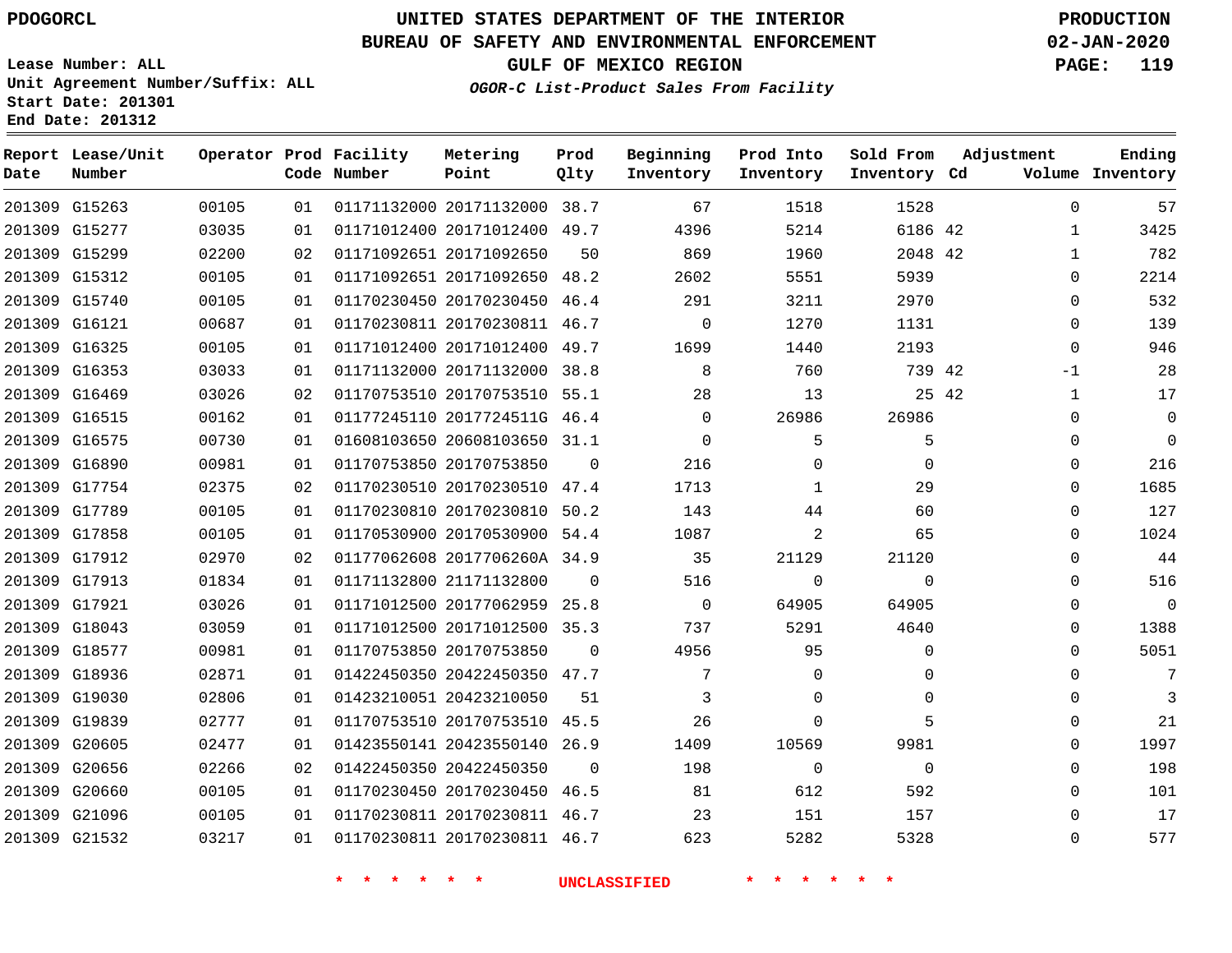### **BUREAU OF SAFETY AND ENVIRONMENTAL ENFORCEMENT 02-JAN-2020**

**Lease Number: ALL Unit Agreement Number/Suffix: ALL Start Date: 201301 End Date: 201312**

**GULF OF MEXICO REGION PAGE: 120**

**OGOR-C List-Product Sales From Facility**

| Date          | Report Lease/Unit<br>Number |       |    | Operator Prod Facility<br>Code Number | Metering<br>Point            | Prod<br>Qlty | Beginning<br>Inventory | Prod Into<br>Inventory | Sold From<br>Inventory Cd | Adjustment  | Ending<br>Volume Inventory |
|---------------|-----------------------------|-------|----|---------------------------------------|------------------------------|--------------|------------------------|------------------------|---------------------------|-------------|----------------------------|
|               | 201309 G21534               | 03217 | 01 |                                       | 01170230811 20170230811      | $\Omega$     | $\Omega$               | $\Omega$               | $\mathbf 0$               | $\mathbf 0$ | $\mathbf 0$                |
|               | 201309 G21580               | 03035 | 01 |                                       | 01170230811 20170230811 46.7 |              | 16                     | 99                     | 104                       | $\Omega$    | 11                         |
|               | 201309 G21592               | 02628 | 02 |                                       | 01171132000 20171132000 38.8 |              | $\mathbf{1}$           | 338                    | 327                       | $\Omega$    | 12                         |
|               | 201309 G21652               | 01834 | 01 |                                       | 01171132800 21171132800      | $\mathbf{0}$ | 7                      | $\mathbf 0$            | $\mathbf{0}$              | $\mathbf 0$ | 7                          |
|               | 201309 G21655               | 01834 | 01 |                                       | 01171132800 21171132800      | $\Omega$     | 405                    | $\mathbf 0$            | 0                         | $\mathbf 0$ | 405                        |
|               | 201309 G21825               | 00981 | 01 |                                       | 01170753850 20170753850      | $\Omega$     | 806                    | 13                     | $\Omega$                  | $\mathbf 0$ | 819                        |
|               | 201309 G21826               | 00981 | 01 |                                       | 01170753850 20170753850      | $\Omega$     | 8                      | $\mathbf 0$            | $\Omega$                  | $\mathbf 0$ | 8                          |
|               | 201309 G22219               | 03033 | 01 |                                       | 01423210051 20423210050      | 53.9         | 133                    | 1459                   | 1448 42                   | $-1$        | 143                        |
|               | 201309 G22236               | 00105 | 01 |                                       | 01170230450 20170230450 46.5 |              | 12                     | 101                    | 96                        | 0           | 17                         |
|               | 201309 G22246               | 01284 | 02 |                                       | 01423210051 20170230500 42.6 |              | 5                      | 4                      | 7                         | $\Omega$    | 2                          |
|               | 201309 G22268               | 02777 | 01 |                                       | 01170230810 2042709015I 43.8 |              | $\Omega$               | $\mathbf 0$            | $\Omega$                  | $\Omega$    | $\Omega$                   |
| 201309 G22501 |                             | 00078 | 01 |                                       | 01170230400 20170230400 52.7 |              | 98                     | 149                    | 205                       | $\Omega$    | 42                         |
|               | 201309 G22505               | 02375 | 02 |                                       | 01170230811 20170230811 46.7 |              | 548                    | 3650                   | 3799                      | $\Omega$    | 399                        |
|               | 201309 G22510               | 00162 | 01 |                                       | 01170230810 20170230810 50.2 |              | 5508                   | 2063                   | 2444                      | $\mathbf 0$ | 5127                       |
|               | 201309 G22513               | 02579 | 02 |                                       | 01170230500 20170230500      | 43           | $\mathbf 0$            | 732                    | 329                       | $\mathbf 0$ | 403                        |
|               | 201309 G22549               | 02222 | 01 |                                       | 01170530900 20170530900      | 54           | 4                      | $\mathbf 0$            | $\mathbf{0}$              | $\Omega$    | $\overline{4}$             |
|               | 201309 G22605               | 01834 | 01 |                                       | 01171132800 21171132800      | $\Omega$     | 333                    | 0                      | $\mathbf{0}$              | $\Omega$    | 333                        |
|               | 201309 G22621               | 01834 | 01 |                                       | 01171132800 21171132800 43.2 |              | 3761                   | $\Omega$               | 17                        | $\Omega$    | 3744                       |
|               | 201309 G22699               | 00730 | 01 |                                       | 01171012500 20171012500 35.5 |              | 266                    | $\mathbf 0$            | 266                       | $\mathbf 0$ | $\Omega$                   |
|               | 201309 G22792               | 03035 | 01 |                                       | 01177258041 01177258041 29.5 |              | 430                    | 3722                   | 2673                      | $\mathbf 0$ | 1479                       |
|               | 201309 G22840               | 00730 | 01 |                                       | 01608103650 20608103650 31.1 |              | 3                      | 1000                   | 998                       | $\mathbf 0$ | 5                          |
|               | 201309 G23181               | 01978 | 02 |                                       | 01423210051 20423210050 61.3 |              | 11                     | 128                    | 127                       | $\Omega$    | 12                         |
|               | 201309 G23199               | 00105 | 01 |                                       | 01170230450 20170230450 46.5 |              | 157                    | 2940                   | 2610                      | $\Omega$    | 487                        |
|               | 201309 G23473               | 00981 | 01 |                                       | 01170753850 20170753850      | 0            | 64                     | 0                      | $\mathbf{0}$              | 0           | 64                         |
|               | 201309 G23480               | 00981 | 01 |                                       | 01170753850 20170753850      | $\mathbf{0}$ | 621                    | 0                      | 0                         | $\mathbf 0$ | 621                        |
|               | 201309 G23481               | 00981 | 01 |                                       | 01170753850 20170753850      | $\mathbf{0}$ | 1646                   | 0                      | $\Omega$                  | $\Omega$    | 1646                       |
|               | 201309 G23528               | 00981 | 01 |                                       | 01170753850 20170753850      | $\Omega$     | 1358                   | $\mathbf 0$            | $\Omega$                  | $\Omega$    | 1358                       |
|               | 201309 G23529               | 00981 | 01 |                                       | 01170753850 20170753850      | $\Omega$     | 3497                   | 35                     | $\Omega$                  | $\Omega$    | 3532                       |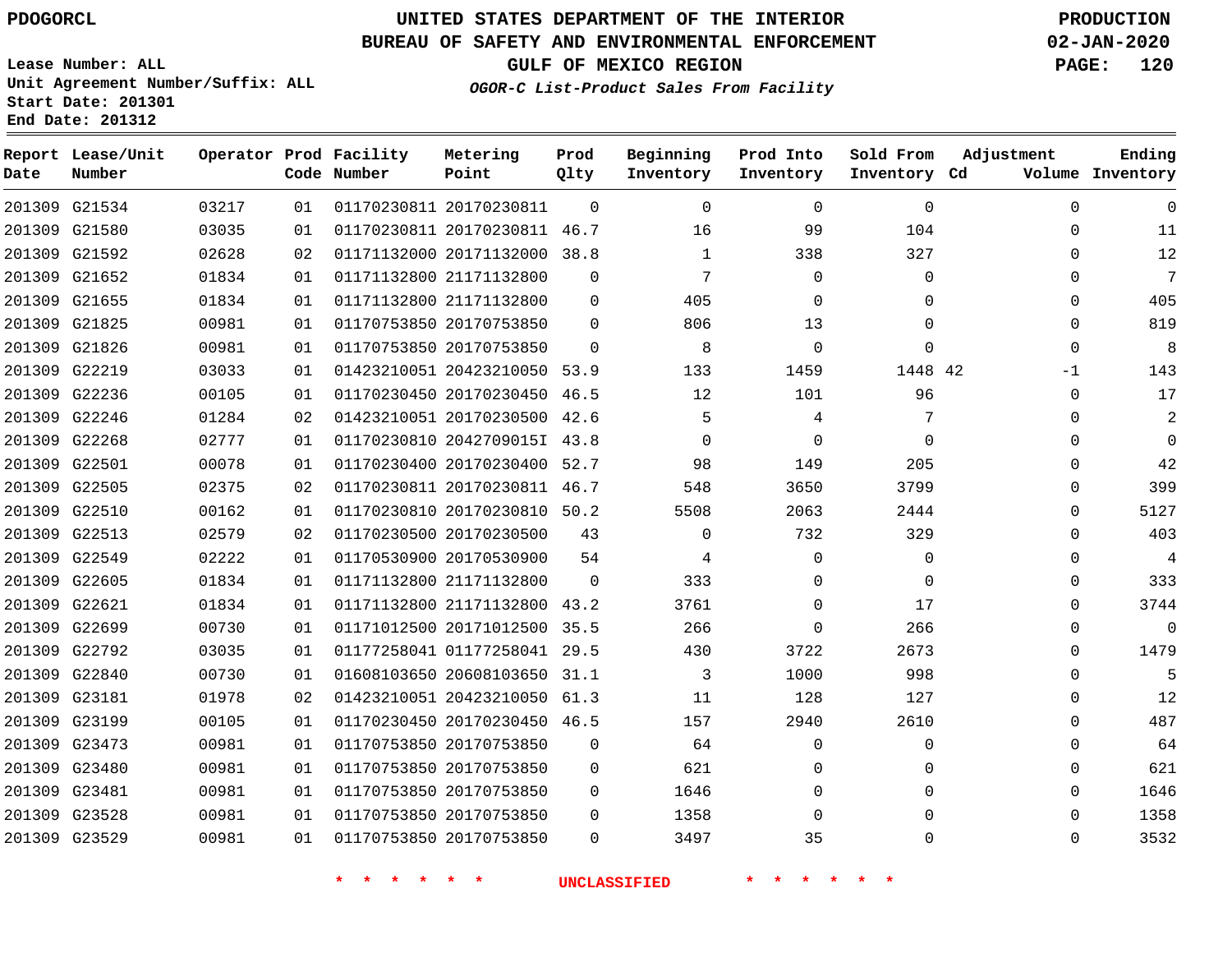### **UNITED STATES DEPARTMENT OF THE INTERIOR PDOGORCL PRODUCTION**

### **BUREAU OF SAFETY AND ENVIRONMENTAL ENFORCEMENT 02-JAN-2020**

**Lease Number: ALL Unit Agreement Number/Suffix: ALL Start Date: 201301**

**OGOR-C List-Product Sales From Facility**

**GULF OF MEXICO REGION PAGE: 121**

| Date          | Report Lease/Unit<br>Number |       |    | Operator Prod Facility<br>Code Number | Metering<br>Point            | Prod<br>Qlty | Beginning<br>Inventory | Prod Into<br>Inventory | Sold From<br>Inventory Cd | Adjustment   | Ending<br>Volume Inventory |
|---------------|-----------------------------|-------|----|---------------------------------------|------------------------------|--------------|------------------------|------------------------|---------------------------|--------------|----------------------------|
|               | 201309 G23730               | 03217 | 01 |                                       | 01170230810 20170230811 46.7 |              | 21                     | 212                    | 210                       | $\Omega$     | 23                         |
|               | 201309 G23735               | 00162 | 01 |                                       | 01170230810 20170230810 50.1 |              | $\Omega$               | 760                    | 760                       | $\Omega$     | $\mathbf 0$                |
|               | 201309 G23736               | 02312 | 02 |                                       | 01170230810 20170230810      | 50.2         | 57                     | $\mathbf 0$            | 18                        | $\mathbf{0}$ | 39                         |
| 201309 G23851 |                             | 02503 | 02 |                                       | 01171012400 20171012400 49.7 |              | 6805                   | 5939                   | 8843                      | $\Omega$     | 3901                       |
|               | 201309 G23956               | 03217 | 01 |                                       | 01170753510 20170753510 55.1 |              | 9327                   | 0                      | 5698 42                   | 238          | 3867                       |
|               | 201309 G24425               | 02312 | 02 |                                       | 01170230810 20170230810 50.2 |              | 2961                   | 1069                   | 1301                      | $\Omega$     | 2729                       |
|               | 201309 G24710               | 02058 | 01 |                                       | 01170230811 20170230811 46.7 |              | 282                    | 1786                   | 1873                      | $\Omega$     | 195                        |
|               | 201309 G24730               | 00105 | 01 |                                       | 01170230500 20170230500 42.9 |              | 1649                   | 1786                   | 2452                      | $\Omega$     | 983                        |
|               |                             |       | 01 |                                       | 01170230810 20170230810 50.1 |              | 241                    | 102                    | 111<br>.                  | $\Omega$     | 232                        |
|               |                             |       |    |                                       |                              |              | 1890                   | 1888                   | 2563                      | 0            | 1215                       |
|               | 201309 G24791               | 02989 | 01 |                                       | 01171131600 20171131600 42.1 |              | 8                      | 161                    | 162                       | $\Omega$     | 7                          |
|               | 201309 G24878               | 02628 | 02 |                                       | 01171092651 20171092650 48.3 |              | $\Omega$               | 1882                   | 1131                      | $\Omega$     | 751                        |
|               | 201309 G24883               | 02628 | 02 |                                       | 01171092651 20171092650 48.3 |              | 93                     | $\Omega$               | 93                        | $\Omega$     | $\mathbf 0$                |
|               | 201309 G24898               | 02807 | 01 |                                       | 01171012300 20171012300 38.1 |              | 0                      | 6820                   | 3819                      | $\Omega$     | 3001                       |
|               |                             |       | 01 |                                       | 01171012400 20171012400 49.7 |              | 0                      | 2334                   | 801                       | $\Omega$     | 1533                       |
|               |                             |       |    |                                       |                              |              | 0                      | 9154                   | 4620                      | 0            | 4534                       |
|               | 201309 G24924               | 01834 | 01 |                                       | 01171132800 21171132800 43.2 |              | 2199                   | $\Omega$               | 10                        |              | 2189<br>$\Omega$           |
|               | 201309 G24990               | 01284 | 01 |                                       | 01608103650 20608103650 31.1 |              | 2                      | 836                    | 835                       | $\Omega$     | 3                          |
|               | 201309 G25008               | 02777 | 01 |                                       | 01170753510 20170753510 45.5 |              | $\Omega$               | $\Omega$               | $\mathbf 0$               | $\Omega$     | $\mathbf 0$                |
|               | 201309 G25514               | 02813 | 02 |                                       | 01423210051 20423210050      | $\Omega$     | 2                      | $\Omega$               |                           | 042<br>$-2$  | $\mathbf 0$                |
|               | 201309 G25515               | 02813 | 02 |                                       | 01423210051 20423210050      | $\Omega$     | $\Omega$               | $\Omega$               | $\Omega$                  | $\mathbf 0$  | $\mathbf 0$                |
|               | 201309 G25524               | 00105 | 01 |                                       | 01170230450 20170230450 46.5 |              | 163                    | 1199                   | 1163                      | $\Omega$     | 199                        |
|               | 201309 G25561               | 02058 | 02 |                                       | 01170230450 20170230450 46.5 |              | 135                    | 953                    | 930                       | $\Omega$     | 158                        |
|               | 201309 G25579               | 00105 | 01 |                                       | 01170230500 20170230500      | $\Omega$     | 0                      | $\Omega$               | $\mathbf 0$               | $\Omega$     | $\mathbf 0$                |
|               |                             |       | 01 |                                       | 01170230810 20170230810 50.1 |              | 44                     | $\Omega$               | 27                        | $\Omega$     | 17                         |
|               |                             |       |    |                                       |                              |              | 44                     | 0                      | 27                        | 0            | 17                         |
|               | 201309 G25605               | 00105 | 01 | 01170230810 20170230810 50.1          |                              |              | 6                      | 3                      | 3                         | $\Omega$     | 6                          |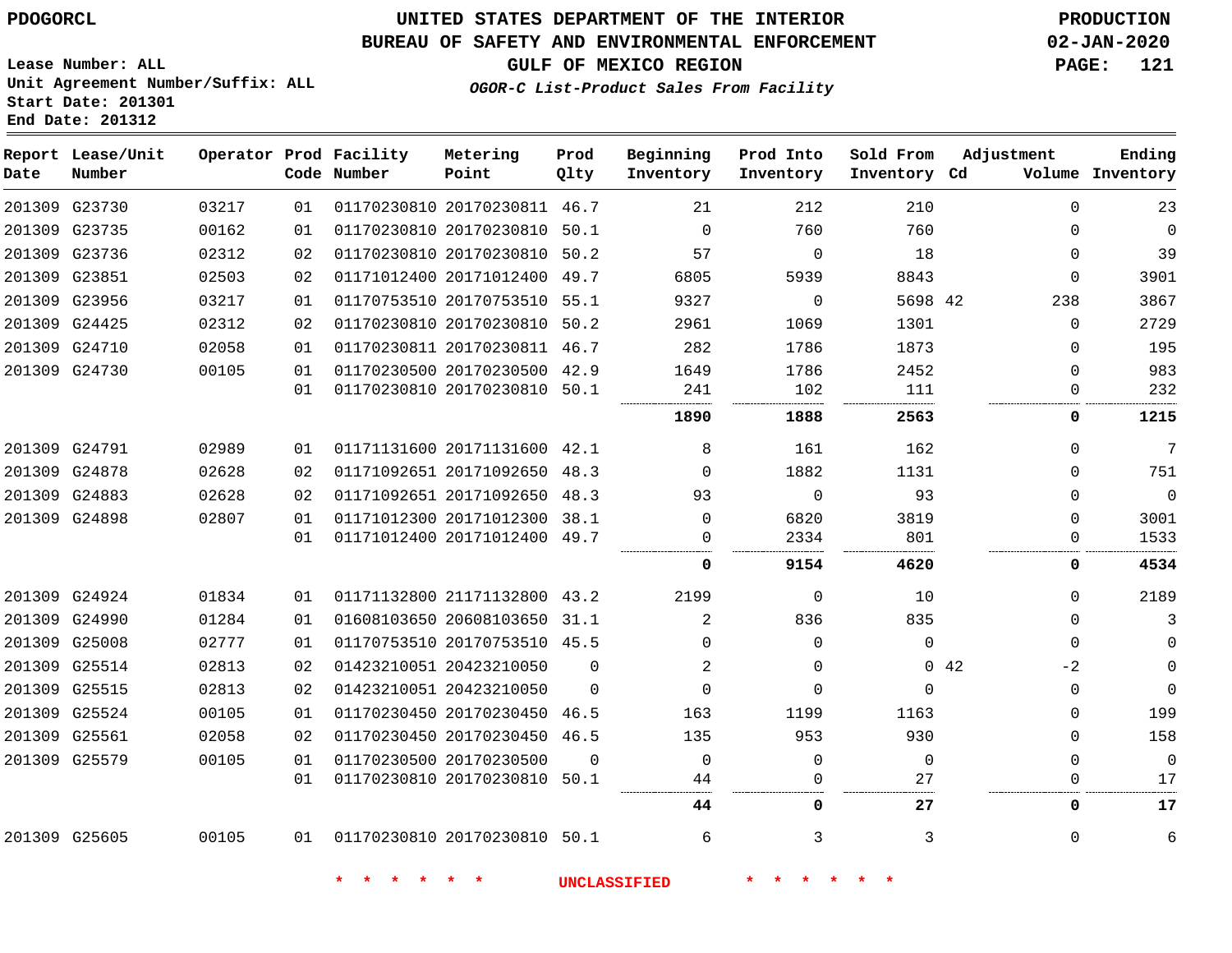**Report Lease/Unit**

**Number**

### **UNITED STATES DEPARTMENT OF THE INTERIOR PDOGORCL PRODUCTION**

**Prod Qlty**

#### **BUREAU OF SAFETY AND ENVIRONMENTAL ENFORCEMENT 02-JAN-2020**

**Lease Number: ALL Unit Agreement Number/Suffix: ALL Start Date: 201301 End Date: 201312**

**Operator Prod Facility**

**Code Number**

**OGOR-C List-Product Sales From Facility**

**Beginning Inventory** **Prod Into Inventory** **Sold From Inventory**

**GULF OF MEXICO REGION PAGE: 122**

**Inventory Cd Volume**

**Adjustment**

  $\Omega$   $\Omega$  $\Omega$  $\Omega$   $\Omega$   $\Omega$  $\overline{0}$  $\overline{0}$  $\Omega$  $\overline{0}$  $\Omega$  $\overline{0}$  $-1$  $\Omega$   $\Omega$   $\Omega$ 

**Ending**

|               | 201309 G25606 | 02375 | 02 |                         | 01170230810 20170230810 50.2 |          | 1085           | 310          | 450            |  |
|---------------|---------------|-------|----|-------------------------|------------------------------|----------|----------------|--------------|----------------|--|
| 201309 G25937 |               | 02222 | 02 |                         | 01170230810 20170230810 50.2 |          | 4194           | 1733         | 1913           |  |
| 201309 G26001 |               | 02628 | 01 |                         | 01171132800 21171132800 43.1 |          | 119            | 0            | $\overline{0}$ |  |
| 201309 G26032 |               | 03059 | 01 |                         | 01171012300 20171012300 36.1 |          | 103            | 120          | 150            |  |
| 201309 G26074 |               | 01284 | 01 |                         | 01177122950 20177122950 31.2 |          | 34             | 5932         | 5942           |  |
| 201309 G26146 |               | 01586 | 01 |                         | 01177258152 01177258152 44.4 |          | 127            | 0            | 0              |  |
| 201309 G26281 |               | 02528 | 02 |                         | 01170753850 20170753850 27.3 |          | 20             | $\mathbf 0$  | $\Omega$       |  |
| 201309 G26480 |               | 01978 | 02 |                         | 01423210051 20423210050 61.3 |          | 212            | 2422         | 2396           |  |
| 201309 G27070 |               | 03035 | 01 |                         | 01171132800 21171132800 43.2 |          | 2214           | $\mathbf 0$  | 10             |  |
| 201309 G27100 |               | 01978 | 02 | 01171012310 20171012310 |                              | 45       | 24             | 0            | 24             |  |
| 201309 G27169 |               | 01284 | 01 |                         | 01171012500 20171012500 35.5 |          | 1042           | 7930         | 6895           |  |
| 201309 G27173 |               | 00105 | 01 |                         | 01170513800 20170513800 32.2 |          | 7716           | 28980        | 27353          |  |
| 201309 G27194 |               | 01586 | 01 |                         | 01177258152 01177258152 44.4 |          | 28             | $\mathbf 0$  | 0              |  |
| 201309 G27214 |               | 01586 | 02 | 01177288152 01177288152 |                              | 33       | $\mathbf 0$    | 0            | $\mathbf{0}$   |  |
| 201309 G27215 |               | 01586 | 02 | 01177288152 01177288152 |                              | 33       | $\mathbf{0}$   | 0            | $\mathbf 0$    |  |
| 201309 G27509 |               | 02970 | 02 |                         | 01170230450 20170230450 46.5 |          | 475            | 3950         | 3771           |  |
| 201309 G27831 |               | 02795 | 02 | 01170530900 20170530900 |                              | $\Omega$ | $\overline{0}$ | $\mathbf{0}$ | $\overline{0}$ |  |
| 201309 G27851 |               | 02628 | 02 |                         | 01171132000 20171132000 38.8 |          | $\mathbf{0}$   | 2            | 2              |  |
| 201309 G27927 |               | 02503 | 02 |                         | 01171092651 20171092650 48.3 |          | 442            | 552          | 773 42         |  |
| 201309 G27949 |               | 02871 | 01 |                         | 01171012500 20171012500 35.5 |          | 19             | 340          | 270            |  |
| 201309 G27988 |               | 00730 | 01 |                         | 01608103650 20608103650 31.1 |          | 203            | 67560        | 67457          |  |
| 201309 G30654 |               | 02777 | 02 |                         | 01170230810 20170230810 41.7 |          | 629            | 223          | 275            |  |
| 201309 G30679 |               | 00730 | 01 |                         | 01170230500 20170230810 50.2 |          | 1515           | 883          | 943            |  |
| 201309 G31003 |               | 02579 | 02 |                         | 01423210051 20423210050 61.3 |          | $\overline{0}$ | 79           | 72 42          |  |
| 201309 G31040 |               | 02058 | 02 |                         | 01170230450 20170230450 46.5 |          | 615            | 4460         | 4336           |  |
| 201309 G31304 |               | 02714 | 01 |                         | 01170230811 20170230811 46.7 |          | 217            | 1168         | 1257           |  |
| 201309 G31369 |               | 02628 | 01 |                         | 01171012300 20171012300 38.1 |          | 12052          | 40419        | 34688          |  |
|               | 201309 G32113 | 02477 | 01 | 01170230811 20170230811 |                              | 47       | 1319           | 7516         | 8014           |  |
|               |               |       |    |                         |                              |          |                |              |                |  |

**Metering Point**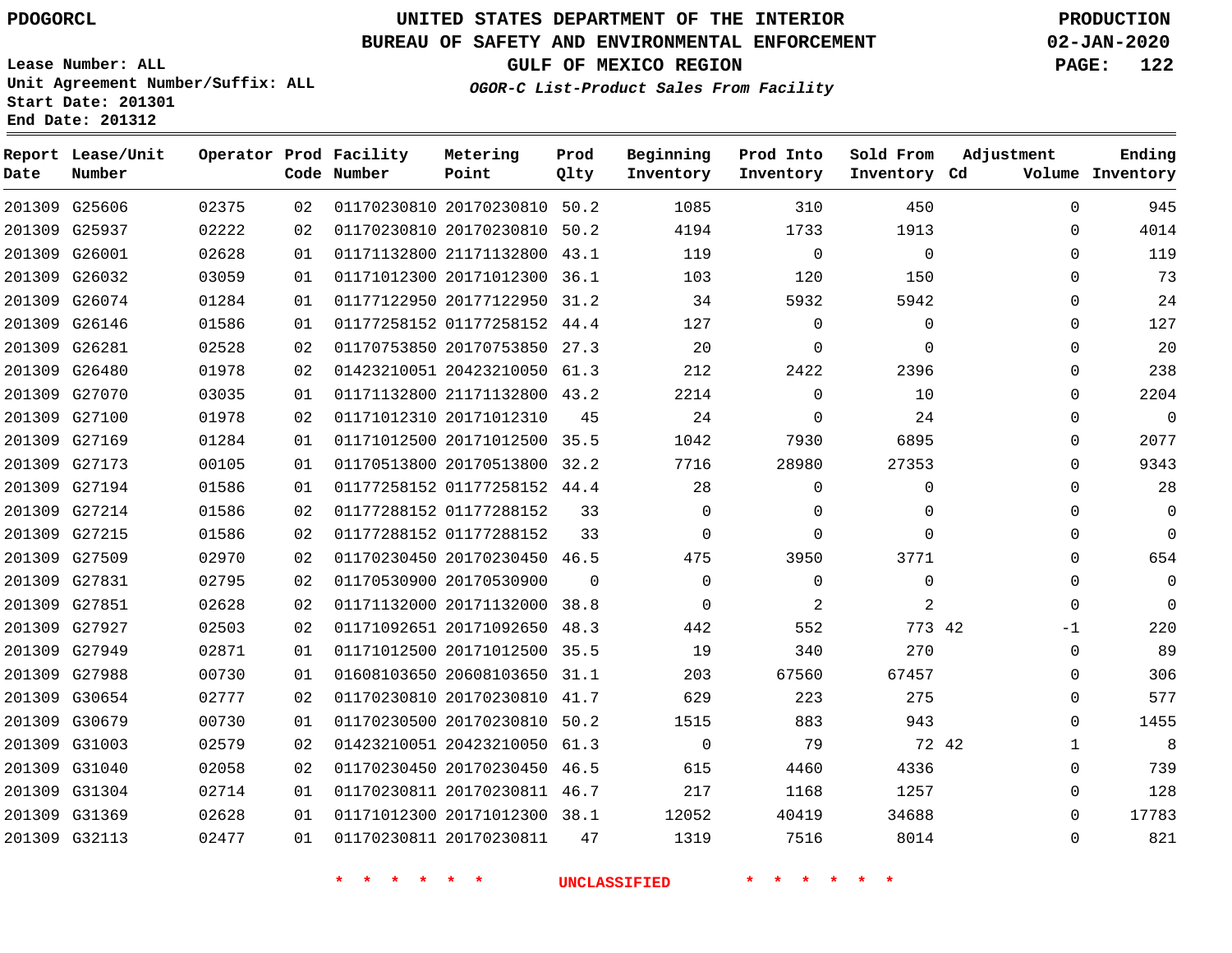**Report Lease/Unit**

**Number**

### **UNITED STATES DEPARTMENT OF THE INTERIOR PDOGORCL PRODUCTION**

**Prod Qlty**

#### **BUREAU OF SAFETY AND ENVIRONMENTAL ENFORCEMENT 02-JAN-2020**

**Lease Number: ALL Unit Agreement Number/Suffix: ALL Start Date: 201301 End Date: 201312**

**Operator Prod Facility**

**Code Number**

**Metering Point**

**GULF OF MEXICO REGION PAGE: 123**

**Inventory Cd Volume**

**Adjustment**

**Ending**

 

  $\Omega$ 

**OGOR-C List-Product Sales From Facility**

**Beginning Inventory** **Prod Into Inventory** **Sold From Inventory**

|        |                         |                |          |                                                         |      | 517      | 346      | 292      | 1                    | 572      |
|--------|-------------------------|----------------|----------|---------------------------------------------------------|------|----------|----------|----------|----------------------|----------|
|        |                         | 02375          | 02       | 01170230810 20170230810 49.7                            |      | 20       |          |          | O                    | 13       |
| 201310 | 00253                   | 01284          | 02       | 01170230810 20170230810                                 | 50   | 497      | 346      | 285 42   | 1                    | 559      |
| 201310 | 00247                   | 00105          | 01       | 01170231300 01170231300 39.6                            |      | $\Omega$ | 657      | 657      | $\Omega$             | $\Omega$ |
| 201310 | 00244                   | 00105          | 01       | 01170231300 01170231300                                 | 39.6 | $\Omega$ | 6556     | 6556     | $\Omega$             | 0        |
| 201310 | 00196                   | 02266          | 01       | 01171012300 20171012300 37.6                            |      | 3172     | 10080    | 8287     | $\Omega$             | 4965     |
| 201310 | 00184                   | 03147          | 02       | 01170230810 20170230810                                 | 50   | 1086     | 462      | 523      | $\Omega$             | 1025     |
| 201310 | 00090                   | 03035          | 01       | 01170230810 20170230810                                 | 50   | 59       | $\Omega$ | 20       | $\mathbf 0$          | 39       |
| 201310 | 00081                   | 00105          | 01       | 01170231300 01170231300 39.5                            |      | $\Omega$ | 605      | 605      | $\mathbf 0$          | $\Omega$ |
| 201310 | 00079                   | 01834          | 01       | 01170230810 20170230810                                 | 50   | 601      | 298      | 304 42   | $\mathbf{1}$         | 596      |
| 201310 | 00052                   | 00105          | 01       | 01171012300 20171012300 37.6                            |      | $\Omega$ | 205      | 104      | 0                    | 101      |
| 201310 | 00050                   | 00105          | 01       | 01171012300 20171012300                                 | 37.6 | $\Omega$ | 2568     | 1303     | $\Omega$             | 1265     |
| 201310 | 00049                   | 00105          | 01       | 01171012300 20171012300 37.6                            |      | $\Omega$ | 12182    | 6182     | $\Omega$             | 6000     |
| 201310 | 00033                   | 02375          | 01       | 01170513700 20170513700                                 | 31.6 | 277      | 4700     | 4609     | 0                    | 368      |
| 201310 | 00032                   | 02375          | 01       | 01170513700 20170513700 31.6                            |      | 153      | 2910     | 2835     | $\Omega$             | 228      |
| 201310 | 00026                   | 02375          | 01       | 01170513700 20170513700 24.9                            |      | 3016     | 55213    | 53910    | $\Omega$             | 4319     |
| 201310 | 00016                   | 02375          | 01       | 01170513700 20170513700 24.9                            |      | 1432     | 32937    | 31793    | 0                    | 2576     |
| 201309 | G33596                  | 02503          | 02       | 01171132000 20171132000                                 | 38.8 | 468      | 9368     | 9486     | $\Omega$             | 350      |
| 201309 | G33408                  | 03075          | 02       | 01422450350 20422450350                                 | 47.7 | 1313     | $\Omega$ | $\Omega$ | $\Omega$             | 1313     |
| 201309 | G33407                  | 02967          | 02       | 01170230810 20170230810                                 | 41.7 | 113      | 24       | 44       | $\mathbf 0$          | 93       |
| 201309 | G33388                  | 02967          | 01       | 01420470030 20420470030 36.3                            |      | 74       | $\Omega$ | $\Omega$ | $\Omega$             | 74       |
|        | 201309 G33112           | 02970          | 02       | 01171092651 20171092650 48.3                            |      | 2109     | 4065     | 4552     | $\Omega$             | 1622     |
| 201309 | 201309 G32267<br>G32268 | 00105<br>00105 | 01<br>01 | 01177298272 01177298272 44.3<br>01177298272 01177298272 | 44.3 | 13<br>25 | 16<br>68 | 26<br>82 | $\Omega$<br>$\Omega$ | 3<br>11  |
|        | 201309 G32231           | 01284          | 01       | 01171012500 20171012500 35.5                            |      | $\Omega$ | 2975     | 2196     | $\Omega$             | 779      |
|        | 201309 G32197           | 01284          | 02       | 01171012500 20171012500 35.5                            |      | 217      | 884      | 869      | $\Omega$             | 232      |
|        |                         |                |          |                                                         |      |          |          |          |                      |          |

 20171012310 41.2 20170754800 28.6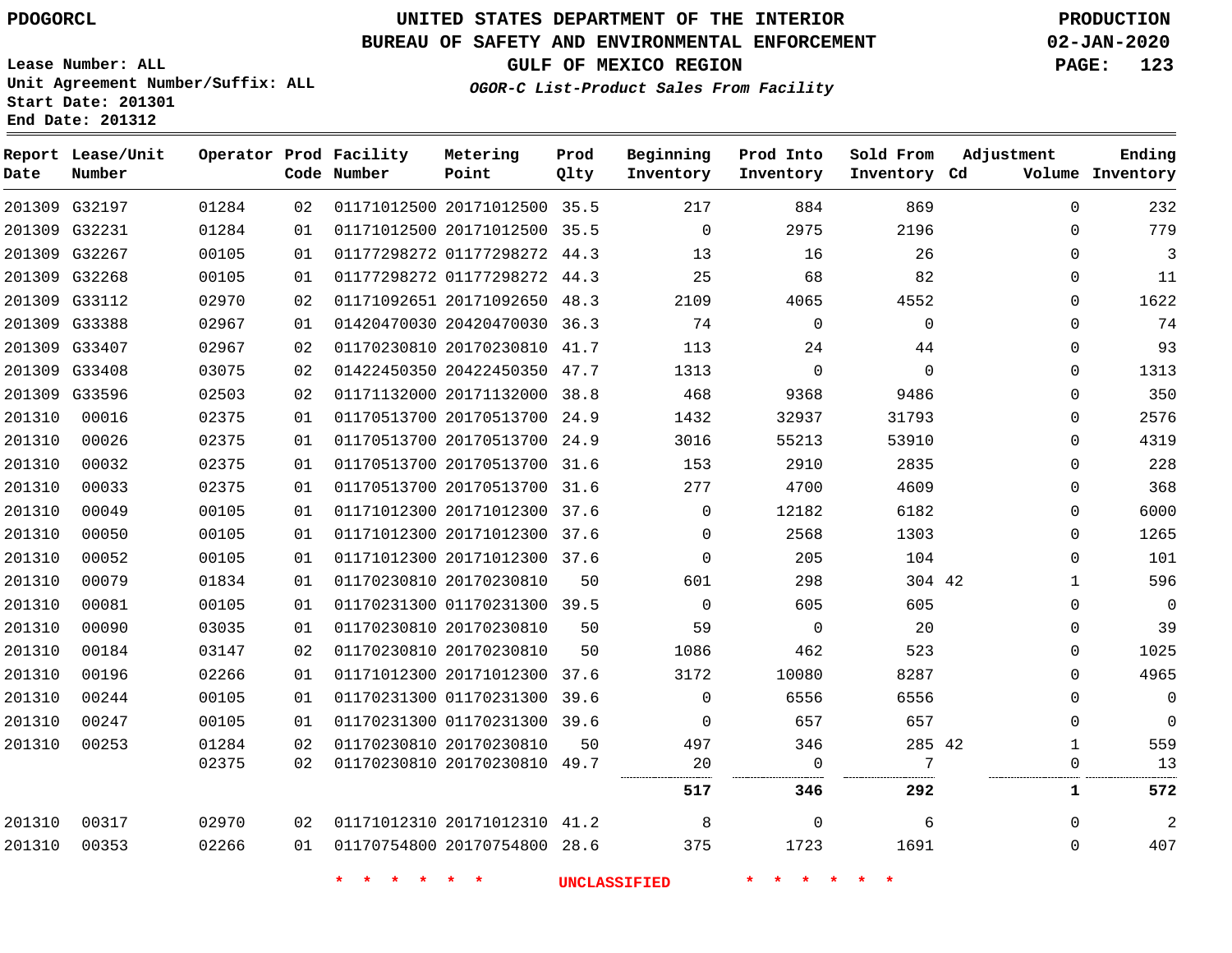# **UNITED STATES DEPARTMENT OF THE INTERIOR PDOGORCL PRODUCTION**

**Prod Qlty**

#### **BUREAU OF SAFETY AND ENVIRONMENTAL ENFORCEMENT 02-JAN-2020**

**Lease Number: ALL Unit Agreement Number/Suffix: ALL Start Date: 201301**

**Operator Prod Facility**

**Code Number**

**Metering Point**

**End Date: 201312**

**Report Lease/Unit**

**Number**

**GULF OF MEXICO REGION PAGE: 124**

**Inventory Cd Volume**

**Adjustment**

**Ending**

**OGOR-C List-Product Sales From Facility**

**Beginning Inventory** **Prod Into Inventory** **Sold From Inventory**

| 201310 | 00367 | 02375 | 01 | 01170513700 20170513700 24.9 |      | 44          | 744         | 730     |               | 58<br>$\mathbf 0$   |
|--------|-------|-------|----|------------------------------|------|-------------|-------------|---------|---------------|---------------------|
| 201310 | 00424 | 03035 | 01 | 01171012400 20171012400 49.2 |      | 171         | $\mathbf 0$ | 171     |               | $\mathbf 0$<br>0    |
| 201310 | 00434 | 01284 | 01 | 01177112605 2017711260Y 32.9 |      | 35          | 4235        | 4223    |               | 47<br>0             |
| 201310 | 00453 | 01284 | 01 | 01177112605 2017711260Y 32.9 |      | 36          | 2265        | 2277    |               | 24<br>0             |
| 201310 | 00466 | 03035 | 01 | 01171012400 20171012400 49.2 |      | 3215        | 5464        | 6792    |               | 1887<br>0           |
| 201310 | 00479 | 00105 | 01 | 01171012500 20171012500 34.4 |      | 769         | 5246        | 5531    |               | 484<br>$\Omega$     |
| 201310 | 00487 | 03033 | 01 | 01171132800 21171132800 43.2 |      | 2055        | 3862        |         | 11 42         | 5907<br>1           |
| 201310 | 00495 | 03033 | 01 | 01171132800 21171132800 43.3 |      | 396         | 942         |         | 2 42          | 1337<br>1           |
| 201310 | 00518 | 03033 | 01 | 01170230450 20170230450 47.3 |      | 74          | 409         | 386     |               | 97<br>$\mathbf 0$   |
| 201310 | 00526 | 00105 | 01 | 01170230810 20170230810      |      | 1225<br>50  | 108         | 450     |               | 883<br>$\mathbf 0$  |
| 201310 | 00541 | 03033 | 01 | 01170530900 20170530900      |      | 2019<br>56  | 100         |         | 91 42<br>$-2$ | 2026                |
| 201310 | 00560 | 00687 | 01 | 01171131600 20171131600 43.2 |      | 14          | 216         | 214     |               | 16<br>0             |
| 201310 | 00577 | 03059 | 01 | 01171012300 20171012300 37.6 |      | 9676        | 18967       | 19320   |               | 9323<br>0           |
| 201310 | 00593 | 01834 | 01 | 01171012300 20171012300 37.6 |      | 10052       | 8771        | 8745    |               | 10078<br>$\Omega$   |
|        |       | 03033 | 01 | 01171012300 20171012300 37.6 |      | 650         | 804         | 1058    |               | 396<br>0            |
|        |       |       |    |                              |      | 10702       | 9575        | 9803    |               | 10474<br>0          |
| 201310 | 00599 | 02899 | 01 | 01170573602 20170573602 33.3 |      | 1516        | 1597        | 1323 42 |               | 1791<br>1           |
| 201310 | 00605 | 02899 | 01 | 01170573602 20170573602 33.3 |      | 672         | 733         | 586     |               | 819<br>$\Omega$     |
| 201310 | 00680 | 03033 | 01 | 01170230700 20170230700 40.5 |      | 638         | 2403        | 2393 42 |               | 649<br>$\mathbf{1}$ |
| 201310 | 00691 | 02312 | 02 | 01170754201 01170754201      |      | 1329<br>38  | 968         | 1314    |               | 983<br>0            |
| 201310 | 00693 | 02266 | 01 | 01170754800 20170754800      | 28.6 | $\mathbf 0$ | 236         | 180     |               | 56<br>0             |
| 201310 | 00694 | 02266 | 01 | 01170754800 20170754800      | 28.6 | 1799        | 7637        | 7629    |               | 1807<br>$\mathbf 0$ |
| 201310 | 00697 | 02266 | 01 | 01170754800 20170754800 28.6 |      | 444         | 1513        | 1600    |               | 357<br>0            |
| 201310 | 00758 | 00105 | 01 | 01170230810 20170230810      |      | 3236<br>50  | 1040        | 1443    |               | 2833<br>0           |
| 201310 | 00763 | 01284 | 01 | 01170230810 20170230810      |      | 84<br>50    | 25          | 37      |               | 72<br>$\mathbf 0$   |
| 201310 | 00775 | 01834 | 01 | 01171131600 20171131600 43.2 |      | 143         | 1514        | 1547    |               | 110<br>$\Omega$     |
| 201310 | 00778 | 03033 | 01 | 01171132000 20171132000 40.1 |      | 32          | 1209        | 1183    |               | 58<br>0             |
| 201310 | 00796 | 02628 | 01 | 01171012300 20171012300 37.6 |      | 8326        | 18729       | 17829   |               | 9226<br>$\Omega$    |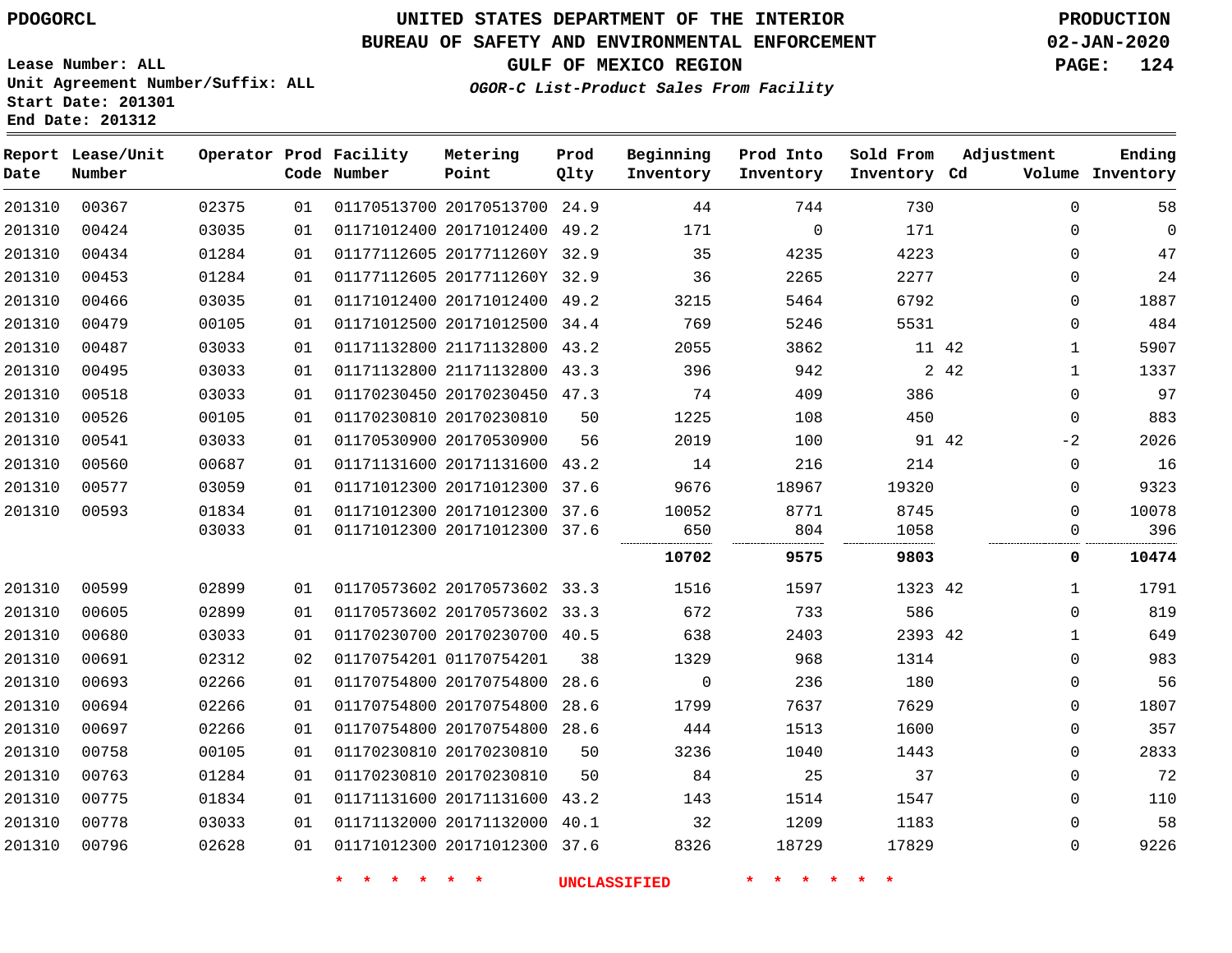### **BUREAU OF SAFETY AND ENVIRONMENTAL ENFORCEMENT 02-JAN-2020**

**Lease Number: ALL Unit Agreement Number/Suffix: ALL Start Date: 201301 End Date: 201312**

**GULF OF MEXICO REGION PAGE: 125**

**OGOR-C List-Product Sales From Facility**

| Date   | Report Lease/Unit<br>Number |       |    | Operator Prod Facility<br>Code Number | Metering<br>Point            | Prod<br>Qlty | Beginning<br>Inventory | Prod Into<br>Inventory | Sold From<br>Inventory Cd | Adjustment                   | Ending<br>Volume Inventory |
|--------|-----------------------------|-------|----|---------------------------------------|------------------------------|--------------|------------------------|------------------------|---------------------------|------------------------------|----------------------------|
| 201310 | 00819                       | 00078 | 01 |                                       | 01171132800 21171132800      | $\Omega$     | 32                     | 6                      | $\Omega$                  | $\Omega$                     | 38                         |
|        | 201310 754302006A           | 00078 | 01 |                                       | 01170573601 20170573601 28.7 |              | 55                     | 437                    | 462                       | $\Omega$                     | 30                         |
|        | 201310 754303001A           | 00059 | 01 |                                       | 01170230811 20170230811      | 44           | 177                    | 846                    | 716 09                    | $-231$                       | 76                         |
|        | 201310 754306012A           | 01207 | 01 |                                       | 01608128270 20608128270 25.2 |              | 52026                  | 153699                 |                           | 0 <sub>09</sub><br>$-132205$ | 73520                      |
|        | 201310 754306013A           | 01207 | 01 |                                       | 01608128270 20608128270      | 25.2         | 75198                  | 191815                 |                           | $-163795$<br>$0\quad09$      | 103218                     |
|        | 201310 754307005A           | 00078 | 01 |                                       | 01170573601 20170573601 28.8 |              | 31                     | 412                    | 415 42                    | $\mathbf{1}$                 | 29                         |
|        | 201310 754307017A           | 02970 | 02 |                                       | 01171132800 20170230811      | 44           | 557                    | 3958                   | 4158                      | $\Omega$                     | 357                        |
|        | 201310 754309002A           | 00981 | 01 |                                       | 01170753850 20170753850      | $\Omega$     | 1546                   | 7                      | $\mathbf 0$               | $\Omega$                     | 1553                       |
|        | 201310 754310009A           | 00078 | 01 |                                       | 01170573601 20170573601 28.7 |              | 580                    | 7217                   | 7295 42                   | $\mathbf{1}$                 | 503                        |
|        | 201310 754315006A           | 02266 | 01 |                                       | 01170754800 20170754800 28.6 |              | 229                    | 1020                   | 1008                      | $\Omega$                     | 241                        |
|        | 201310 7543880060           | 00105 | 01 |                                       | 01170230450 20170230450      | 47.2         | 20                     | 131                    | 120                       | $\mathbf 0$                  | 31                         |
|        | 201310 7543890080           | 02375 | 01 |                                       | 01170513700 20170513700 33.2 |              | 217                    | 2722                   | 2726                      | $\mathbf 0$                  | 213                        |
|        | 201310 7543900080           | 00105 | 01 |                                       | 01177245111 01177245111      | $\Omega$     | 156                    | $\mathbf 0$            | $\overline{0}$            | $\mathbf 0$                  | 156                        |
|        | 201310 7543930100           | 03026 | 02 |                                       | 01170230450 20170230450 47.3 |              | 340                    | 1278                   | 1316                      | $\mathbf 0$                  | 302                        |
|        | 201310 7543930200           | 00105 | 01 |                                       | 01171012310 20171012310 41.2 |              | 737                    | 1459                   | 1674                      | $\Omega$                     | 522                        |
|        |                             | 01284 | 01 |                                       | 0117709260L 2017709260L      | 40           | $\mathbf 0$            | 768                    | 768                       | 0                            | $\overline{0}$             |
|        |                             |       |    |                                       |                              |              | 737                    | 2227                   | 2442                      | 0                            | 522                        |
|        | 201310 7543940080           | 03035 | 01 |                                       | 01170230811 20170230811      | 44           | 58                     | 292                    | 323 42                    | $-1$                         | 26                         |
|        | 201310 754395019A           | 00105 | 01 |                                       | 01420390101 01420390101      | $\Omega$     | 69                     | $\Omega$               | $\Omega$                  | $\Omega$                     | 69                         |
|        | 201310 754396015A           | 01284 | 01 |                                       | 01608103650 20608103650      | 31.1         | 23                     | 6919                   | 6920                      | $\mathbf 0$                  | 22                         |
|        | 201310 8910020210           | 02451 | 01 |                                       | 01170513800 20170513800 32.4 |              | 37231                  | 100828                 | 115897                    | $\mathbf 0$                  | 22162                      |
|        | 201310 8910024540           | 02451 | 01 |                                       | 01170513800 20170513800      | 32.4         | $\overline{0}$         | 36125                  | 28185                     | $\mathbf 0$                  | 7940                       |
|        | 201310 8910029320           | 02375 | 01 |                                       | 01170513700 20170513700 31.6 |              | 4343                   | 95033                  | 91942                     | $\Omega$                     | 7434                       |
|        | 201310 8910034440           | 00730 | 01 |                                       | 01170513700 20170513700 31.7 |              | 347                    | 5557                   | 5469                      | $\Omega$                     | 435                        |
|        |                             | 02375 | 01 |                                       | 01170513700 20170513700 31.8 |              | 3807                   | 67572                  | 66093 42                  | -1                           | 5285                       |
|        |                             |       |    |                                       |                              |              | 4154                   | 73129                  | 71562                     | -1                           | 5720                       |
|        | 201310 8910039150           | 00078 | 01 |                                       | 01170573601 20170573601 28.8 |              | 4582                   | 61195                  | 61513 42                  | $-1$                         | 4263                       |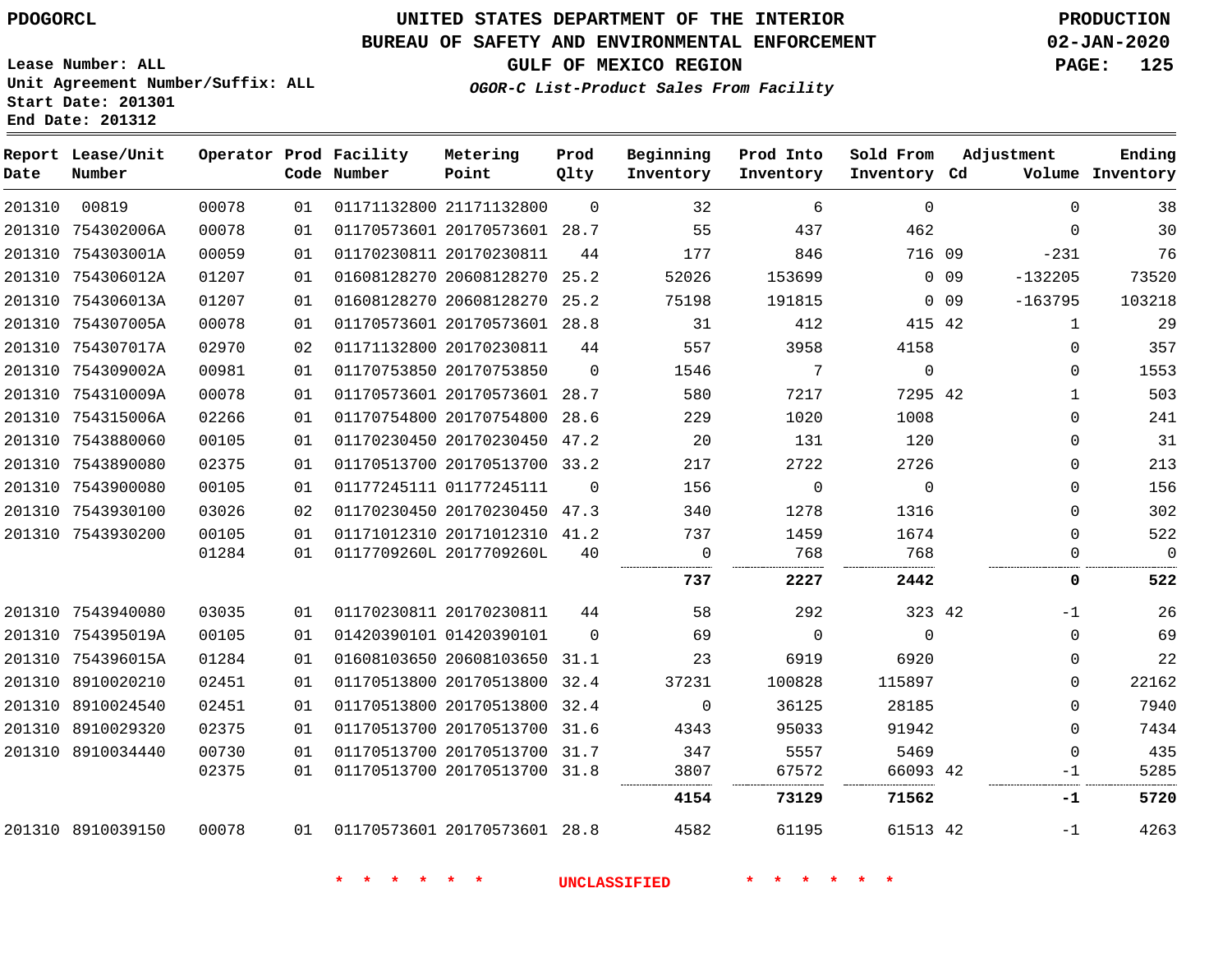### **UNITED STATES DEPARTMENT OF THE INTERIOR PDOGORCL PRODUCTION**

### **BUREAU OF SAFETY AND ENVIRONMENTAL ENFORCEMENT 02-JAN-2020**

**Lease Number: ALL Unit Agreement Number/Suffix: ALL Start Date: 201301**

**OGOR-C List-Product Sales From Facility**

**GULF OF MEXICO REGION PAGE: 126**

| Date   | Report Lease/Unit<br>Number |       |    | Operator Prod Facility<br>Code Number | Metering<br>Point            | Prod<br>Qlty | Beginning<br>Inventory | Prod Into<br>Inventory | Sold From<br>Inventory Cd | Adjustment   | Ending<br>Volume Inventory |
|--------|-----------------------------|-------|----|---------------------------------------|------------------------------|--------------|------------------------|------------------------|---------------------------|--------------|----------------------------|
|        | 201310 8910086400           | 02893 | 02 |                                       | 01171012400 20171012400 49.2 |              | 217                    | 334                    | 436 45                    | $-115$       | $\mathbf 0$                |
| 201310 | 8910087670                  | 02312 | 01 |                                       | 01170754201 01170754201      | 38           | 643                    | 449                    | 636                       | $\Omega$     | 456                        |
| 201310 | 8910087840                  | 00162 | 01 |                                       | 01177122606 20177122606      | 48.2         | $\Omega$               | 5287                   | 5287                      | $\Omega$     | $\mathbf 0$                |
|        | 201310 8910088130           | 00078 | 01 |                                       | 01171132800 21171132800      | $\Omega$     | $\Omega$               | 196                    | 0                         | $\Omega$     | 196                        |
|        |                             |       | 01 |                                       | 01171012400 20171012400 49.2 |              | 0<br>                  | 371<br>.               | 175<br>                   | $\Omega$     | 196                        |
|        |                             |       |    |                                       |                              |              | 0                      | 567                    | 175                       | 0            | 392                        |
|        | 201310 8910088160           | 01284 | 01 |                                       | 01171132800 21171132800      | 43           | 10                     | $\Omega$               | $\mathbf 0$               | $\Omega$     | 10                         |
|        | 201310 8910089160           | 02375 | 01 |                                       | 01170513700 20170513700      | 27.3         | 349                    | 6366                   | 6218 42                   | $\mathbf{1}$ | 498                        |
|        | 201310 891008927AG          | 00078 | 01 |                                       | 01170230400 20170230400      | 50.5         | 149                    | 519                    | 480                       | $\Omega$     | 188                        |
|        | 201310 891008927Y           | 00078 | 01 |                                       | 01170230400 20170230400      | 50.5         | 35                     | 20                     | 48                        | $\mathbf{0}$ | $\overline{7}$             |
|        | 201310 8910116580           | 02375 | 01 |                                       | 01170513700 20170513700 27.3 |              | 281                    | 5125                   | 5005                      | 0            | 401                        |
| 201310 | 8910116740                  | 02375 | 01 |                                       | 01170513700 20170513700      | 27.3         | 320                    | 5889                   | 5749 42                   | $\mathbf{1}$ | 461                        |
| 201310 | 8910116770                  | 02375 | 01 |                                       | 01170513700 20170513700 27.3 |              | 115                    | 2129                   | 2078 42                   | $\mathbf{1}$ | 167                        |
| 201310 | 8910116790                  | 02375 | 01 |                                       | 01170513700 20170513700      | 27.3         | 2048                   | 31858                  | 31414                     | $\mathbf{0}$ | 2492                       |
| 201310 | 8910116800                  | 02375 | 01 |                                       | 01170513700 20170513700      | 27.3         | 2368                   | 42179                  | 41248                     | $\Omega$     | 3299                       |
|        | 201310 891011687A           | 02266 | 01 |                                       | 01170754800 20170754800      | 28.6         | 70                     | 323                    | 316                       | $\Omega$     | 77                         |
| 201310 | 891011687C                  | 02266 | 01 |                                       | 01170754800 20170754800      | 28.6         | 131                    | 809                    | 748                       | $\mathbf{0}$ | 192                        |
|        | 201310 891011687D           | 02266 | 01 |                                       | 01170754800 20170754800      | 28.6         | 196                    | 966                    | 934                       | $\mathbf{0}$ | 228                        |
|        | 201310 891011687E           | 02266 | 01 |                                       | 01170754800 20170754800      | 28.6         | 25                     | 168                    | 153                       | $\mathbf{0}$ | 40                         |
|        | 201310 8910117330           | 02266 | 01 |                                       | 01170754800 20170754800      | 28.6         | 3                      | 6                      | 7                         | $\Omega$     | $\overline{c}$             |
| 201310 | 8910123210                  | 00687 | 01 |                                       | 0117709260A 2017709260A 34.2 |              | 25                     | $\mathbf 0$            | 25                        | $\Omega$     | $\Omega$                   |
| 201310 | 8910123270                  | 00105 | 01 |                                       | 01177215100 20177215102 29.6 |              | 51                     | 3658                   | 3661                      | 0            | 48                         |
| 201310 | 8910123320                  | 00105 | 01 |                                       | 01177215100 20177215102 29.6 |              | 99                     | 8059                   | 8052                      | $\Omega$     | 106                        |
| 201310 | 8910123330                  | 00105 | 01 |                                       | 01177215100 20177215102 29.6 |              | 153                    | 10752                  | 10764                     | $\Omega$     | 141                        |
| 201310 | 8910123350                  | 03033 | 01 |                                       | 01171012500 20171012500 34.4 |              | 14                     | $\mathbf 0$            | 14                        | $\Omega$     | $\Omega$                   |
|        | 201310 8910123390           | 00105 | 01 |                                       | 01171131800 20171131800      | $\Omega$     | 912                    | $\mathbf 0$            | $\mathbf 0$               | $\Omega$     | 912                        |
|        | 201310 8910169280           | 02628 | 01 |                                       | 01171132000 20171132000      | 40.1         | 214                    | 3896                   | 3922                      | $\Omega$     | 188                        |
|        | 201310 8910169290           | 02628 | 01 |                                       | 01171132000 20171132000 40.1 |              | 100                    | 1189                   | 1230                      | $\Omega$     | 59                         |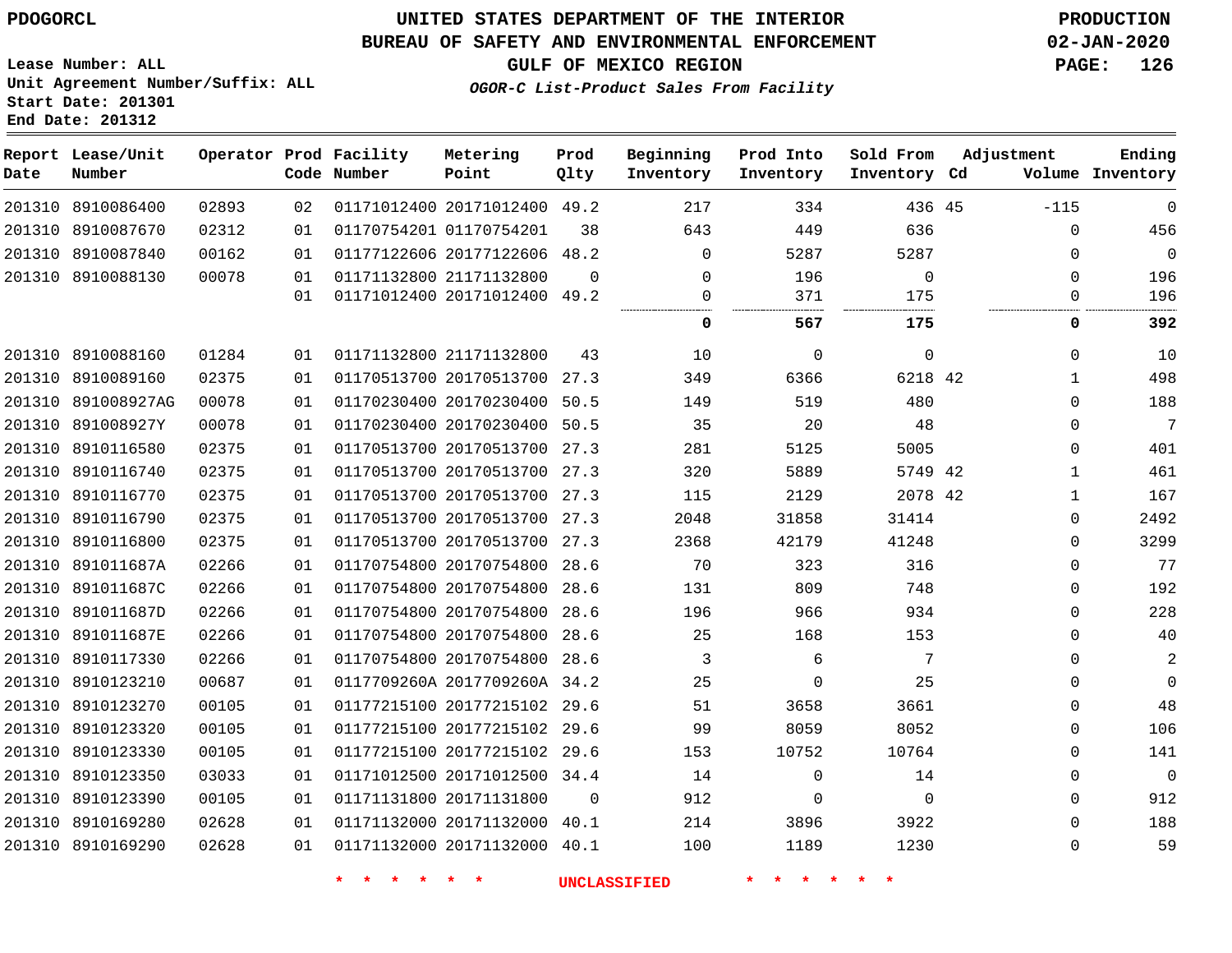**Report Lease/Unit**

**Number**

**Date**

# **UNITED STATES DEPARTMENT OF THE INTERIOR PDOGORCL PRODUCTION**

**Prod Qlty**

#### **BUREAU OF SAFETY AND ENVIRONMENTAL ENFORCEMENT 02-JAN-2020**

**Lease Number: ALL Unit Agreement Number/Suffix: ALL Start Date: 201301 End Date: 201312**

**Operator Prod Facility**

**Code Number**

**OGOR-C List-Product Sales From Facility**

**Beginning Inventory** **Prod Into Inventory** **Sold From Inventory**

**GULF OF MEXICO REGION PAGE: 127**

**Inventory Cd Volume**

**Adjustment**

  $\Omega$  $\Omega$  $\Omega$   $-2$  $-1$  $\Omega$  $\overline{0}$   $\overline{0}$  $\Omega$  $\overline{0}$  $\Omega$  $\Omega$  -1  $\Omega$ 

**Ending**

|               | 201310 8910169300 | 02375 | 02 |                         | 01170230810 20170230810      | 50             | 101            | 34             | 46             |  |
|---------------|-------------------|-------|----|-------------------------|------------------------------|----------------|----------------|----------------|----------------|--|
|               | 201310 8910169370 | 02628 | 01 |                         | 01171132000 20171132000 40.1 |                | 121            | 1982           | 2008           |  |
|               | 201310 8910202350 | 00276 | 01 |                         | 01170513700 20170513700 35.7 |                | 1234           | 17519          | 17382 42       |  |
|               | 201310 8910202560 | 02375 | 01 |                         | 01170513700 20170513700 33.3 |                | 307            | 4674           | 4616 42        |  |
| 201310 G00971 |                   | 00105 | 01 |                         | 01171132000 20171132000      | 40             | 1              | 35             | 34             |  |
| 201310 G00974 |                   | 00105 | 01 |                         | 01171132000 20171132000 40.1 |                | 15             | 407            | 402            |  |
| 201310 G00985 |                   | 00687 | 01 |                         | 0117709260A 2017709260A 34.2 |                | 352            | 3485           | 3452           |  |
|               | 201310 G01027     | 00162 | 01 |                         | 01177122606 20177122606 48.2 |                | $\overline{0}$ | 10472          | 10472          |  |
| 201310 G01036 |                   | 02312 | 01 |                         | 01171092651 20171092650 48.5 |                | 2560           | 6747           | 4751           |  |
|               | 201310 G01082     | 01284 | 01 |                         | 01170753510 20170753510 54.7 |                | 35             | 6              | 18             |  |
| 201310 G01083 |                   | 02375 | 01 |                         | 01170513700 20170513700 27.3 |                | 1381           | 46063          | 43839 42       |  |
| 201310 G01084 |                   | 02375 | 01 |                         | 01170513700 20170513700 27.3 |                | 98             | 1297           | 1293 42        |  |
|               | 201310 G01090     | 02375 | 01 |                         | 01170513700 20170513700 27.3 |                | 374            | 5880           | 5794           |  |
| 201310 G01091 |                   | 02375 | 01 |                         | 01170513700 20170513700 27.3 |                | 1398           | 23031          | 22628          |  |
|               | 201310 G01092     | 02375 | 01 |                         | 01170513700 20170513700 27.3 |                | 313            | 5633           | 5506 42        |  |
| 201310 G01153 |                   | 01834 | 01 |                         | 01171132800 21171132800 43.2 |                | 43             | 13             | $\Omega$       |  |
| 201310 G01196 |                   | 02266 | 02 |                         | 01171132800 21171132800      | $\overline{0}$ | 78             | $\overline{0}$ | $\overline{0}$ |  |
| 201310 G01198 |                   | 00105 | 01 |                         | 01171092651 20171092650 48.5 |                | 164            | 490            | 323            |  |
| 201310 G01208 |                   | 00105 | 01 |                         | 01171092651 20171092650 48.5 |                | 405            | 1607           | 927            |  |
| 201310 G01210 |                   | 02266 | 02 |                         | 01171132800 21171132800      | $\overline{0}$ | 243            | 7              | $\mathsf{O}$   |  |
| 201310 G01220 |                   | 00105 | 01 |                         | 01177092600 20177092600 45.9 |                | $\overline{0}$ | 5119           | 4942           |  |
| 201310 G01248 |                   | 02628 | 01 |                         | 01171012500 20171012500 34.4 |                | 6717           | 35173          | 38645          |  |
| 201310 G01261 |                   | 03033 | 01 |                         | 01171012500 20171012500 34.4 |                | 67             | 1356           | 1298           |  |
| 201310 G01269 |                   | 03033 | 01 |                         | 01171012500 20171012500 34.4 |                | 153            | 110            | 253            |  |
| 201310 G01351 |                   | 00078 | 01 |                         | 01170230400 20170230400 50.5 |                | 147            | 14             | 156            |  |
|               | 201310 G01447     | 02375 | 01 |                         | 01170513700 20170513700 24.9 |                | 5              | 178            | 168 42         |  |
|               | 201310 G01477     | 03026 | 02 | 01170230810 20170230810 |                              | 50             | 2624           | 895            | 1188           |  |
|               | 201310 G01497     | 02451 | 01 |                         | 01170513800 20170513800 32.4 |                | $\Omega$       | 10706          | 8353           |  |

**Metering Point**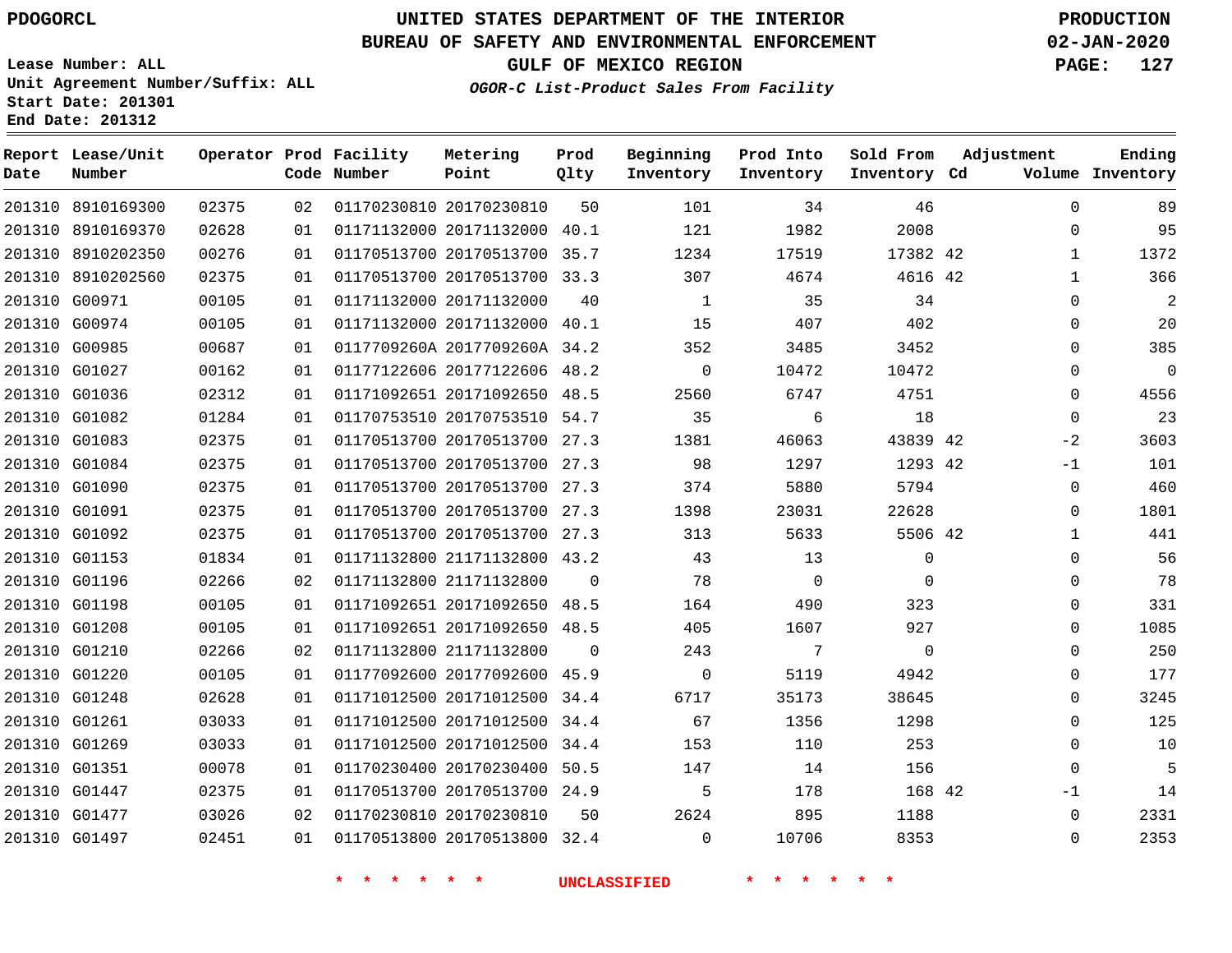### **BUREAU OF SAFETY AND ENVIRONMENTAL ENFORCEMENT 02-JAN-2020**

**Lease Number: ALL Unit Agreement Number/Suffix: ALL Start Date: 201301**

**OGOR-C List-Product Sales From Facility**

**GULF OF MEXICO REGION PAGE: 128**

**End Date: 201312**

| Date | Report Lease/Unit<br>Number |       |    | Operator Prod Facility<br>Code Number | Metering<br>Point            | Prod<br>Qlty | Beginning<br>Inventory | Prod Into<br>Inventory | Sold From<br>Inventory Cd | Adjustment  | Ending<br>Volume Inventory |
|------|-----------------------------|-------|----|---------------------------------------|------------------------------|--------------|------------------------|------------------------|---------------------------|-------------|----------------------------|
|      | 201310 G01498               | 02451 | 01 |                                       | 01170513800 20170513800 32.4 |              | $\Omega$               | 1565                   | 1221                      | $\Omega$    | 344                        |
|      | 201310 G01580               | 02451 | 01 |                                       | 01170513800 20170513800 32.4 |              | $\Omega$               | 618                    | 482                       | $\Omega$    | 136                        |
|      | 201310 G01610               | 00105 | 01 |                                       | 01177215100 20177215102 29.6 |              | 13                     | 1035                   | 1034                      | $\mathbf 0$ | 14                         |
|      | 201310 G01619               | 02375 | 01 |                                       | 01170513700 20170513700 33.2 |              | 1619                   | 32429                  | 31510 42                  | $-1$        | 2537                       |
|      | 201310 G01620               | 02375 | 01 |                                       | 01170513700 20170513700 33.2 |              | 361                    | 5908                   | 5807                      | $\mathbf 0$ | 462                        |
|      | 201310 G01754               | 00003 | 01 |                                       | 01423210051 20423210050 53.2 |              | 17                     | 247                    | 254                       | $\mathbf 0$ | 10                         |
|      | 201310 G01757               | 00003 | 01 |                                       | 01423210051 20423210050 53.2 |              | 149                    | 2488                   | 2539                      | $\mathbf 0$ | 98                         |
|      | 201310 G01848               | 01978 | 02 |                                       | 01170230500 20170230500      | 43.2         | 1293                   | 1964                   | 2252                      | 0           | 1005                       |
|      | 201310 G01860               | 00105 | 01 |                                       | 01170231110 20170231110 40.7 |              | 6539                   | 4105                   | 8266                      | $\mathbf 0$ | 2378                       |
|      | 201310 G01865               | 00078 | 01 |                                       | 01171012500 20171012500 34.4 |              | 852                    | 8459                   | 8531                      | $\mathbf 0$ | 780                        |
|      | 201310 G01880               | 00105 | 01 |                                       | 01171132000 20171132000      | 40           | 13                     | 260                    | 260                       | $\mathbf 0$ | 13                         |
|      | 201310 G01898               | 02312 | 01 |                                       | 01171012500 20171012500 34.4 |              | 1733                   | 12404                  | 12993                     | $\Omega$    | 1144                       |
|      | 201310 G01901               | 00105 | 01 |                                       | 01177215100 20177215102 29.6 |              | $\mathbf 0$            | 12                     | 12                        | $\mathbf 0$ | $\mathbf 0$                |
|      | 201310 G01953               | 00105 | 01 |                                       | 01170230811 20170230811      | 44           | 26                     | 114                    | 130                       | $\mathbf 0$ | 10                         |
|      | 201310 G01966               | 00105 | 01 |                                       | 01177215100 20177215102 29.6 |              | 70                     | 5470                   | 5468                      | $\mathbf 0$ | 72                         |
|      | 201310 G01967               | 00105 | 01 |                                       | 01177215100 20177215102 29.6 |              | 126                    | 10016                  | 10011                     | $\mathbf 0$ | 131                        |
|      | 201310 G01972               | 03033 | 01 |                                       | 01170230810 20170230810      | 50           | 303                    | 183                    | 164                       | $\Omega$    | 322                        |
|      | 201310 G01997               | 01071 | 02 |                                       | 01170230810 20170230810 47.2 |              | 37                     | $\Omega$               | $\Omega$                  | $\mathbf 0$ | 37                         |
|      | 201310 G01998               | 00105 | 01 |                                       | 01170230810 20170230810      | 50           | 157                    | 57                     | 72                        | $\mathbf 0$ | 142                        |
|      | 201310 G02111               | 02628 | 01 |                                       | 01171132000 20171132000      | 40.1         | 5719                   | 82115                  | 83885                     | $\Omega$    | 3949                       |
|      | 201310 G02127               | 02312 | 01 |                                       | 01170230810 20170230810      | 50           | 450                    | 216                    | 225                       | 0           | 441                        |
|      | 201310 G02161               | 00105 | 01 |                                       | 01171012500 20171012500 34.3 |              | 1946                   | 14816                  | 15396                     | $\mathbf 0$ | 1366                       |
|      | 201310 G02163               | 00105 | 01 |                                       | 01171012500 20171012500 34.3 |              | 411                    | 3238                   | 3350                      | $\mathbf 0$ | 299                        |
|      | 201310 G02317               | 00105 | 01 |                                       | 01171132000 20171132000      | 40           | 12                     | 340                    | 336                       | 0           | 16                         |
|      | 201310 G02353               | 01284 | 01 |                                       | 01170230450 20170230450      | 46.5         | 463                    | 1631                   | 1709                      | $\mathbf 0$ | 385                        |
|      | 201310 G02354               | 01284 | 01 |                                       | 01170230450 20170230450 47.3 |              | 574                    | 1822                   | 1966                      | $\Omega$    | 430                        |
|      | 201310 G02404               | 03033 | 01 |                                       | 01170230810 20170230810      | 50           | 734                    | 0                      | 248                       | $\mathbf 0$ | 486                        |
|      | 201310 G02429               | 02375 | 02 |                                       | 01170230811 20170230810      | 50           | 214                    | 26                     | 81                        | $\mathbf 0$ | 159                        |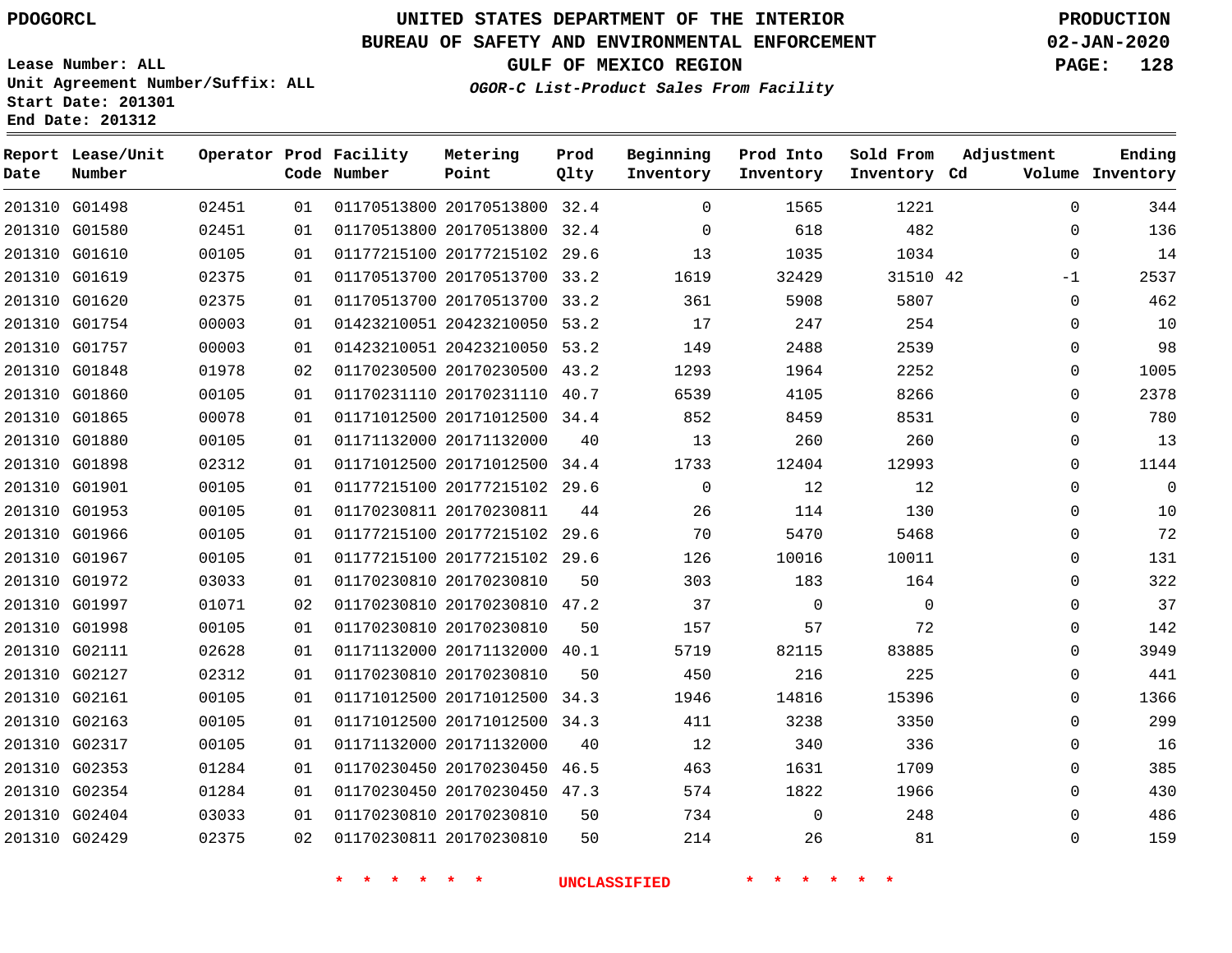### **UNITED STATES DEPARTMENT OF THE INTERIOR PDOGORCL PRODUCTION**

#### **BUREAU OF SAFETY AND ENVIRONMENTAL ENFORCEMENT 02-JAN-2020**

**Lease Number: ALL Unit Agreement Number/Suffix: ALL Start Date: 201301**

**GULF OF MEXICO REGION PAGE: 129**

**OGOR-C List-Product Sales From Facility**

| Date          | Report Lease/Unit<br>Number |       |    | Operator Prod Facility<br>Code Number | Metering<br>Point            | Prod<br>Qlty | Beginning<br>Inventory | Prod Into<br>Inventory | Sold From<br>Inventory Cd | Adjustment | Ending<br>Volume Inventory |
|---------------|-----------------------------|-------|----|---------------------------------------|------------------------------|--------------|------------------------|------------------------|---------------------------|------------|----------------------------|
|               | 201310 G02433               | 02375 | 02 |                                       | 01170230810 20170230810      | 50           | 17                     | $\Omega$               | 6                         | $\Omega$   | 11                         |
|               | 201310 G02613               | 02628 | 01 |                                       | 01171132000 20171132000 40.1 |              | 0                      | $\Omega$               | 0                         | 0          | $\mathbf 0$                |
|               | 201310 G02665               | 02451 | 01 |                                       | 01423210051 20423210050 53.1 |              | 162                    | 3002                   | 3045                      | 0          | 119                        |
|               | 201310 G02735               | 03035 | 01 |                                       | 01170230810 20170230810      | 50           | 1470                   | 438                    | 644                       | 0          | 1264                       |
|               | 201310 G02825               | 00105 | 01 |                                       | 01170230810 20170230810      | 50           | 456                    | 149                    | 201                       | 0          | 404                        |
|               | 201310 G02826               | 00105 | 01 |                                       | 01170230810 20170230810      | 50           | 499                    | 144                    | 220                       | 0          | 423                        |
|               |                             |       | 01 |                                       | 01170231110 20170231110 40.7 |              | 965                    | 602                    | 1221                      | 0          | 346                        |
|               |                             |       |    |                                       |                              |              | 1464                   | 746                    | 1441                      | 0          | 769                        |
|               | 201310 G02870               | 03035 | 01 |                                       | 01170230810 20170230810      | 50           | 144                    | 64                     | 70                        | $\Omega$   | 138                        |
|               | 201310 G02885               | 02312 | 01 |                                       | 01171132000 20171132000      | 40.1         | 7                      | 155                    | 155                       | $\Omega$   | 7                          |
| 201310 G02895 |                             | 02579 | 02 |                                       | 01171092651 20171092650 48.5 |              | 195                    | 111                    | 230 42                    | -1         | 75                         |
|               |                             | 02628 | 02 |                                       | 01171092651 20171092650 48.5 |              | 56<br>                 | 78                     | 82                        | $\Omega$   | 52                         |
|               |                             |       |    |                                       |                              |              | 251                    | 189                    | 312                       | -1         | 127                        |
|               | 201310 G02917               | 01834 | 01 |                                       | 01171092930 20171092930      | 37           | 83                     | 1892                   | 1898                      | 0          | 77                         |
| 201310 G03061 |                             | 00105 | 01 |                                       | 01423210051 20423210050 53.1 |              | 392                    | 7238                   | 7344                      | 0          | 286                        |
|               | 201310 G03145               | 02266 | 02 |                                       | 01171132800 21171132800      | $\Omega$     | 12                     | $\mathbf 0$            | 0                         | 0          | 12                         |
|               | 201310 G03152               | 00105 | 01 |                                       | 01177092600 20177092600 45.9 |              | 0                      | 2409                   | 2326                      | 0          | 83                         |
|               | 201310 G03236               | 02266 | 02 |                                       | 01170230450 20170230450 47.3 |              | 7                      | 29                     | 29                        | $\Omega$   | 7                          |
|               | 201310 G03264               | 01284 | 02 |                                       | 01170530900 20170530900      | 56           | $\Omega$               | 2                      | $\Omega$                  | 0          | $\overline{a}$             |
|               | 201310 G03265               | 01284 | 02 |                                       | 01170530900 20170530900      | 56           | 98                     | 2                      | 4                         | 0          | 96                         |
| 201310 G03331 |                             | 02628 | 01 |                                       | 01171132800 21171132800 43.2 |              | 1074                   | $\Omega$               | $\overline{2}$            | 0          | 1072                       |
|               | 201310 G03414               | 00105 | 01 |                                       | 01170753510 20170753510 54.6 |              | 1019                   | 458                    | 655                       | 0          | 822                        |
|               | 201310 G03593               | 03035 | 01 |                                       | 01171012500 20171012500 34.4 |              | 48                     | $\Omega$               | 48                        | $\Omega$   | $\mathbf 0$                |
|               | 201310 G03793               | 03035 | 01 |                                       | 01171012500 20171012500 34.4 |              | 298                    | 1802                   | 1934                      | 0          | 166                        |
|               | 201310 G03940               | 00105 | 01 |                                       | 01423210051 20423210050 53.2 |              | 5                      | 145                    | 144                       | 0          | 6                          |
|               | 201310 G03958               | 00105 | 01 |                                       | 01170230510 20170230510 47.1 |              | 1590                   | 1856                   | 1411                      | 0          | 2035                       |
|               | 201310 G04003               | 00105 | 01 |                                       | 01171012500 20171012500 34.3 |              | 268                    | 17623                  | 16266                     | 0          | 1625                       |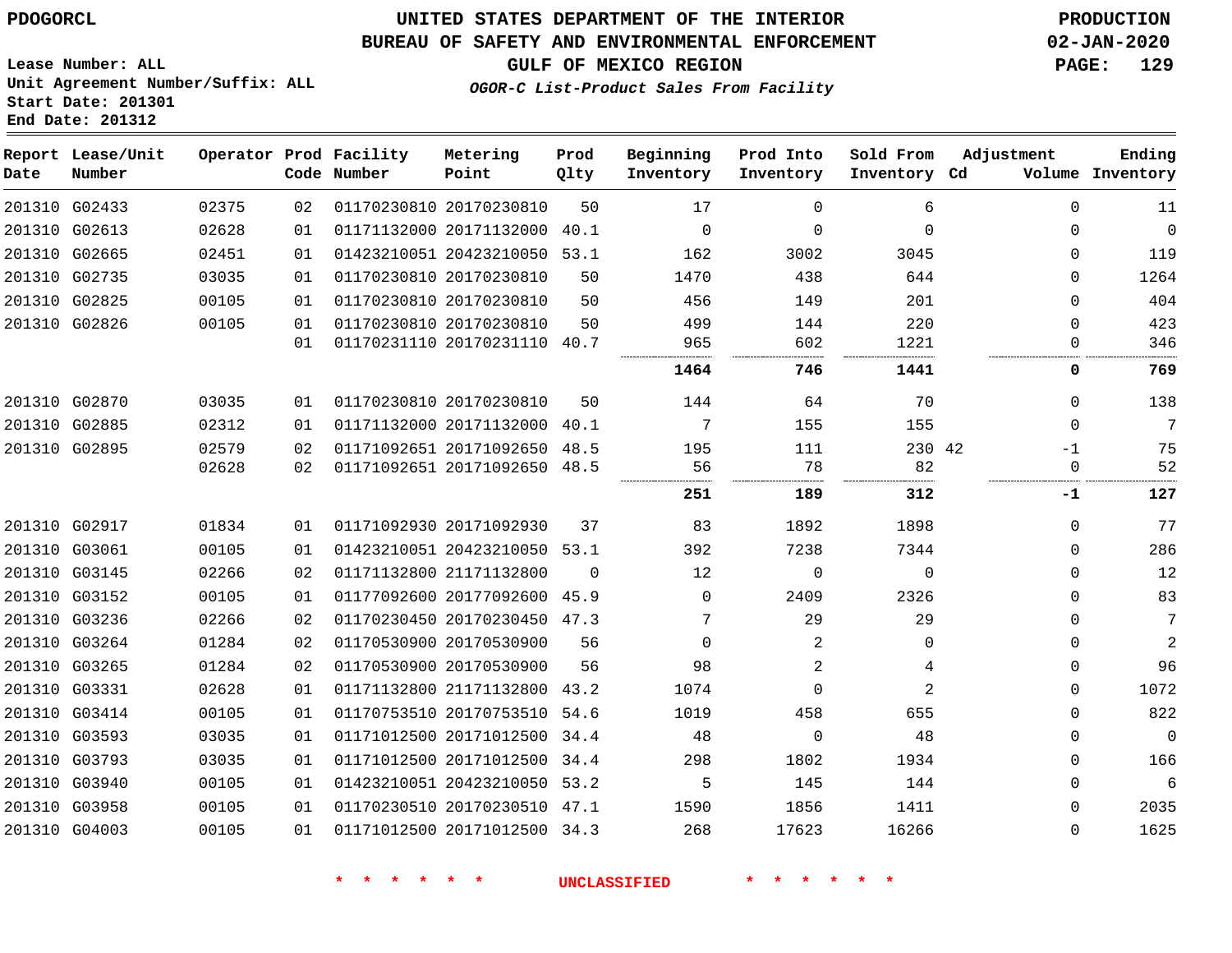### **UNITED STATES DEPARTMENT OF THE INTERIOR PDOGORCL PRODUCTION**

#### **BUREAU OF SAFETY AND ENVIRONMENTAL ENFORCEMENT 02-JAN-2020**

**Lease Number: ALL Unit Agreement Number/Suffix: ALL Start Date: 201301**

**GULF OF MEXICO REGION PAGE: 130**

**OGOR-C List-Product Sales From Facility**

| Ending<br>Volume Inventory | Adjustment   |     | Sold From<br>Inventory Cd | Prod Into<br>Inventory | Beginning<br>Inventory | Prod<br>Qlty | Metering<br>Point            | Operator Prod Facility<br>Code Number |    |       | Report Lease/Unit<br>Number | Date |
|----------------------------|--------------|-----|---------------------------|------------------------|------------------------|--------------|------------------------------|---------------------------------------|----|-------|-----------------------------|------|
| 34                         | $\Omega$     |     | 935                       | 899                    | 70                     |              | 01423210051 20423210050 53.2 |                                       | 01 | 02628 | 201310 G04065               |      |
| 4312                       | $\mathbf{1}$ |     | 2197 42                   | 1726                   | 4782                   | 50           |                              | 01170230450 20170230810               | 01 | 03035 | 201310 G04081               |      |
| 258                        | 1            |     | 3029 42                   | 2864                   | 422                    | 44           |                              | 01170230811 20170230811               | 01 | 00687 | 201310 G04085               |      |
| 2112                       | $-2$         |     | 908 42                    | 1255                   | 1767                   | 31.3         | 01177008150 01177008150      |                                       | 01 | 02899 | 201310 G04087               |      |
| 23                         | $\mathbf{0}$ |     | 31                        | $\Omega$               | 54                     |              | 01170230810 20170230810 49.8 |                                       | 02 | 01963 | 201310 G04098               |      |
| 61                         | $\Omega$     |     | 635                       | 659                    | 37                     |              | 01171012500 20171012500 34.3 |                                       | 01 | 00105 | 201310 G04232               |      |
| 1810                       | 1            |     | 20284 42                  | 19623                  | 2470                   |              | 01171012500 20171012500 34.4 |                                       | 01 | 00730 |                             |      |
| 1871                       | 1            |     | 20919                     | 20282                  | .<br>2507              |              |                              |                                       |    |       |                             |      |
| 1068                       | $\Omega$     |     | 14492                     | 14708                  | 852                    |              | 01171131600 20171131600 43.2 |                                       | 01 | 00105 | 201310 G04421               |      |
| 273                        | $\Omega$     |     | 89                        | $\mathbf 0$            | 362                    |              | 01420470030 20420470030 45.8 |                                       | 01 | 03033 | 201310 G04537               |      |
| 1662                       | $\Omega$     |     | 3                         | 1151                   | 514                    |              | 01171132800 21171132800 43.2 |                                       | 02 | 03026 | 201310 G04800               |      |
| 46                         | $\Omega$     |     | 73                        | 90                     | 29                     |              | 01170230500 20170230500 43.2 |                                       | 01 | 03035 | 201310 G04818               |      |
| 13                         | $\Omega$     |     | 8                         | 21                     | $\Omega$               | 47.2         | 01423210051 20170230510      |                                       | 02 | 01284 | 201310 G05006               |      |
| $\mathsf 0$                | $\Omega$     |     | 1313                      | 1313                   | $\Omega$               |              | 01170231300 01170231300 39.6 |                                       | 01 | 01376 | 201310 G05283               |      |
| 310                        | $\Omega$     |     | 276                       | 331                    | 255                    | 50           |                              | 01170230810 20170230810               | 01 | 03033 | 201310 G05286               |      |
| 35                         | $\Omega$     |     | 24011                     | 24001                  | 45                     | 35           |                              | 01177062608 2017706260A               | 02 | 02970 | 201310 G05431               |      |
| 1242                       | $\Omega$     |     | 1                         | 684                    | 559                    | 43.2         | 01171132800 21171132800      |                                       | 01 | 00105 | 201310 G05504               |      |
| 357                        | $\Omega$     |     | $\mathbf{1}$              | 190                    | 168                    | 43.2         | 01171132800 21171132800      |                                       | 01 | 00730 |                             |      |
| 13976                      | 0            |     | 24                        | 8546                   | 5454                   |              | 01171132800 21171132800 43.2 |                                       | 02 | 02970 |                             |      |
| 15575                      | 0            |     | 26                        | 9420                   | 6181                   |              |                              |                                       |    |       |                             |      |
| 94                         | $-196$       | 011 |                           | $\mathbf 0$            | 290                    | $\Omega$     |                              | 01171132800 21171132800               | 01 | 00078 | 201310 G05505               |      |
| 93                         | 196          |     | 619 13                    | 270                    | 246                    |              | 01171012400 20171012400 49.2 |                                       | 01 |       |                             |      |
| 187                        | 0            |     | 619                       | 270                    | 536                    |              |                              |                                       |    |       |                             |      |
| 455                        | $\Omega$     |     | 5040                      | 4931                   | 564                    | 34.4         | 01171012500 20171012500      |                                       | 01 | 01834 | 201310 G05602               |      |
| 19                         | $\Omega$     |     | 210                       | 203                    | 26                     |              | 01171012500 20171012500 34.4 |                                       | 01 | 02312 | 201310 G05610               |      |
| 927                        | $\Omega$     |     | 10288                     | 10055                  | 1160                   |              | 01171012500 20171012500 34.4 |                                       | 01 | 00105 | 201310 G05612               |      |
| 15                         | $\Omega$     |     | 377                       | 391                    | 1                      |              | 01423210051 20423210050 53.1 |                                       | 01 | 00105 | 201310 G06069               |      |
|                            |              |     |                           |                        |                        |              |                              |                                       |    |       |                             |      |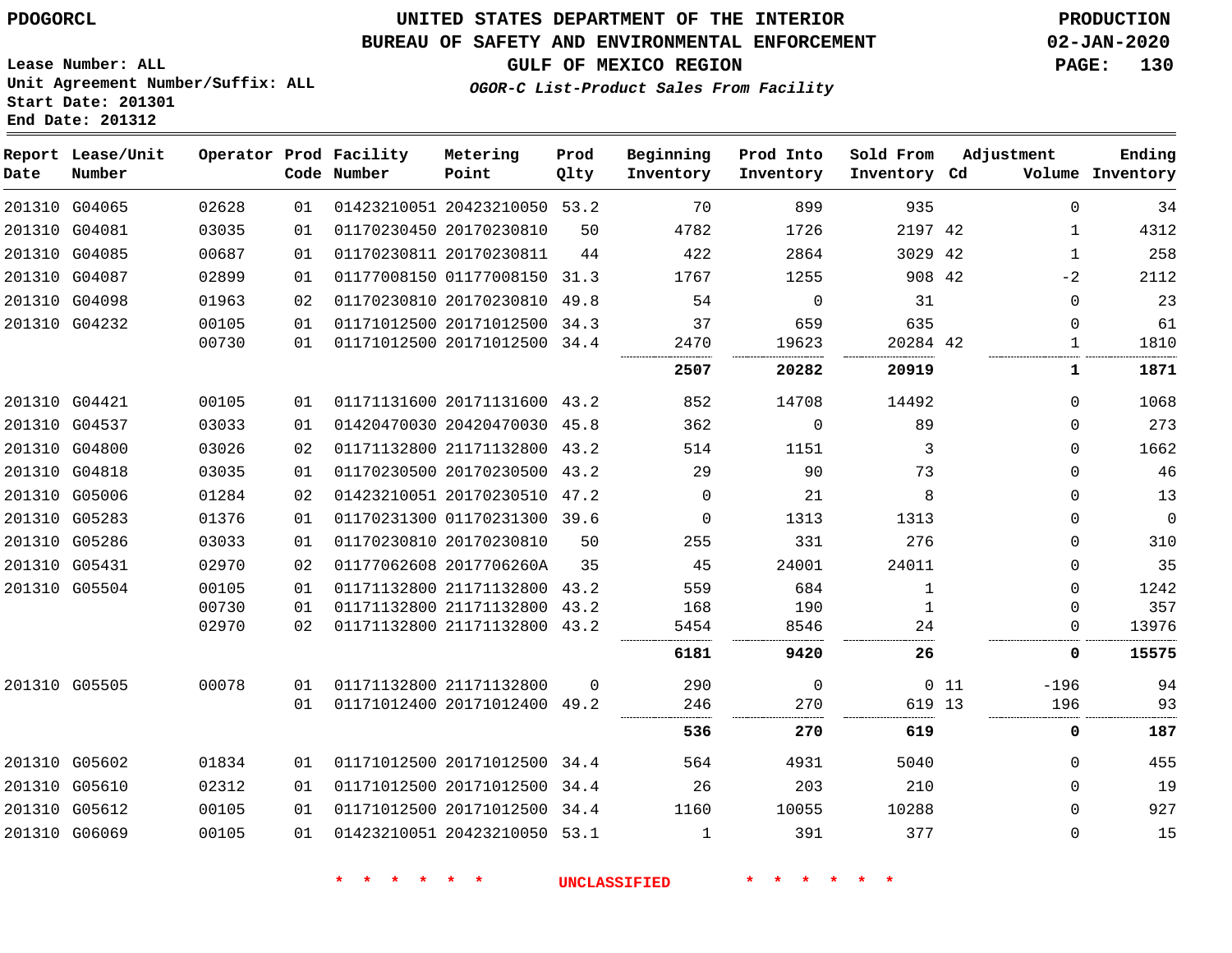#### **BUREAU OF SAFETY AND ENVIRONMENTAL ENFORCEMENT 02-JAN-2020**

**Lease Number: ALL Unit Agreement Number/Suffix: ALL Start Date: 201301**

**Operator Prod Facility**

**End Date: 201312**

**Report Lease/Unit**

**Number**

**GULF OF MEXICO REGION PAGE: 131**

**Prod**  $Q1 + V$ 

**OGOR-C List-Product Sales From Facility**

**Prod Into Inventory** **Sold From Inventory**

**Beginning**

**Adjustment**

**Ending**

| Date | Number        |       |    | Code Number                      | Point                        | Qlty     | Inventory           | Inventory        | Inventory Cd    |       |              | Volume Inventory |
|------|---------------|-------|----|----------------------------------|------------------------------|----------|---------------------|------------------|-----------------|-------|--------------|------------------|
|      | 201310 G06105 | 03033 | 01 |                                  | 01420390110 20420390110      | $\Omega$ | 340                 | $\mathbf 0$      | $\Omega$        |       | $\Omega$     | 340              |
|      | 201310 G06156 | 00105 | 01 |                                  | 01170230810 20170230810      | 50       | 564                 | 2141             | 396             |       | 0            | 2309             |
|      | 201310 G06668 | 02375 | 01 |                                  | 01171132000 20171132000 40.1 |          | 241                 | 1719             | 1878 42         |       | $\mathbf{1}$ | 83               |
|      | 201310 G07703 | 02266 | 02 |                                  | 01171132800 21171132800      | $\Omega$ | 40                  | $\Omega$         | $\mathbf 0$     |       | $\Omega$     | 40               |
|      | 201310 G07736 | 02628 | 01 |                                  | 01171132800 21171132800 43.2 |          | 256                 | $\mathsf{O}$     | $\Omega$        |       | $\mathbf 0$  | 256              |
|      | 201310 G07760 | 01284 | 01 |                                  | 01177122950 20177122950 31.1 |          | 33                  | 7524             | 7522            |       | $\Omega$     | 35               |
|      | 201310 G07917 | 01834 | 01 |                                  | 01170573602 20170573602 33.3 |          | 38046               | 23708            | 26137 42        |       | $\mathbf{1}$ | 35618            |
|      | 201310 G08120 | 02312 | 01 |                                  | 01423210051 20423210050 53.2 |          | $\overline{a}$      | 88               | 86              |       | $\Omega$     | $\overline{4}$   |
|      | 201310 G09010 | 02266 | 01 |                                  | 01420390120 01420390120      | 55       | 44                  | $\Omega$         | $\Omega$        |       | $\Omega$     | 44               |
|      | 201310 G09032 | 00730 | 01 |                                  | 01170230450 20170230450 47.3 |          | 16                  | 50               | 54              |       | 0            | 12               |
|      | 201310 G09631 | 01284 | 01 |                                  | 01177122950 20177122950 31.2 |          | 6                   | 1621             | 1621            |       | $\Omega$     | 6                |
|      | 201310 G10487 | 00981 | 01 |                                  | 01170753850 20170753850      | $\Omega$ | 1906                | 8                | $\Omega$        |       | $\Omega$     | 1914             |
|      | 201310 G10584 | 03075 | 02 |                                  | 01170230811 20170230811 46.3 |          | $\mathbf 0$         | $\mathbf 0$      | $\mathbf 0$     |       | $\mathbf 0$  | $\mathbf 0$      |
|      | 201310 G10794 | 03035 | 01 |                                  | 01177122950 20177122950 31.1 |          | 94                  | 21089            | 21094 42        |       | $\mathbf 1$  | 90               |
|      | 201310 G10910 | 00162 | 01 |                                  | 01177245110 2017724511G 46.4 |          | $\overline{0}$      | 5357             | 5357            |       | $\mathbf 0$  | $\overline{0}$   |
|      | 201310 G11243 | 03033 | 01 |                                  | 01420470030 20420470030 45.8 |          | 283                 | $\mathbf 0$      |                 | 69 42 | -1           | 213              |
|      | 201310 G11870 | 02375 | 01 |                                  | 01171132000 20171132000 40.1 |          | 407                 | 8041             | 8062            |       | $\mathbf 0$  | 386              |
|      | 201310 G11984 | 03008 | 02 |                                  | 01171092651 20171092650 48.5 |          | 24                  | 521              | 193             |       | $\Omega$     | 352              |
|      | 201310 G12020 | 03035 | 01 |                                  | 01171012500 20171012500 34.4 |          | 235                 | 1670             | 1751            |       | $\Omega$     | 154              |
|      | 201310 G12024 | 02312 | 02 |                                  | 01171012500 20171012500 34.4 |          | 51                  | 476              | 483             |       | $\mathbf 0$  | 44               |
|      | 201310 G12355 | 03033 | 01 |                                  | 01171012300 20171012300 37.6 |          | 16869               | 44830            | 39618 42        |       | $-1$         | 22080            |
|      | 201310 G12358 | 03033 | 01 |                                  | 01171012300 20171012300 37.6 |          | 178                 | 480              | 421 42          |       | $-1$         | 236              |
|      | 201310 G12564 | 02603 | 01 |                                  | 01170230510 20170230510 47.2 |          | 700                 | 965              | 621             |       | $\Omega$     | 1044             |
|      | 201310 G12802 | 02628 | 01 |                                  | 01170230811 20170230811      | 44       | 111                 | $\overline{0}$   | 111             |       | $\Omega$     | $\overline{0}$   |
|      | 201310 G13560 | 03033 | 01 |                                  | 01170230810 20170230810      | 50       | $\overline{0}$      | 283              | 18              |       | 0            | 265              |
|      | 201310 G13563 | 03033 | 01 |                                  | 01170230811 20170230811      | 44       | $\Omega$            | 724              | 659             |       | $\Omega$     | 65               |
|      | 201310 G13576 | 03147 | 02 |                                  | 01170230810 20170230810      | 50       | 33                  | 17               | 17              |       | $\Omega$     | 33               |
|      | 201310 G13897 | 03033 | 01 |                                  | 01171132000 20171132000 40.1 |          | 29                  | 1007             | 988             |       | 0            | 48               |
|      |               |       |    | $\star$ $\star$<br>$\star$<br>一大 | $\star$ $\star$              |          | <b>UNCLASSIFIED</b> | * * *<br>$\star$ | $\star$ $\star$ |       |              |                  |

**Metering Point**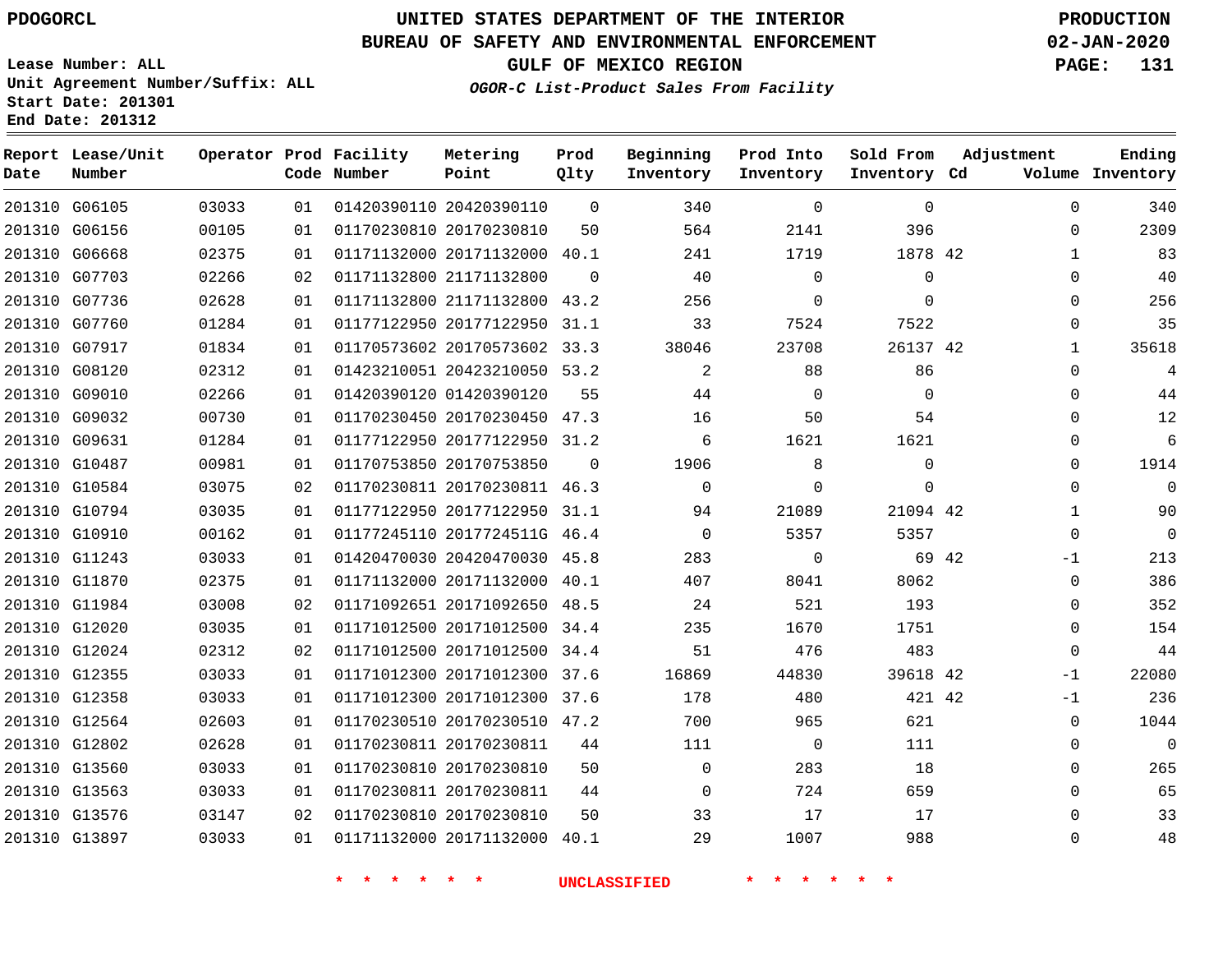#### **BUREAU OF SAFETY AND ENVIRONMENTAL ENFORCEMENT 02-JAN-2020**

**Lease Number: ALL Unit Agreement Number/Suffix: ALL Start Date: 201301 End Date: 201312**

**OGOR-C List-Product Sales From Facility**

**GULF OF MEXICO REGION PAGE: 132**

| Number        |       |    |                   | Metering<br>Point                     | Prod<br>Qlty                                                                                                                                                                                                                                                                                                                     | Beginning<br>Inventory                                                                                                                                                                                                                                                                                                                                                                                                                                                                                                       | Prod Into<br>Inventory | Sold From | Adjustment | Ending<br>Volume Inventory                                                                                                                                                                                                                                                                                                                                                                                           |
|---------------|-------|----|-------------------|---------------------------------------|----------------------------------------------------------------------------------------------------------------------------------------------------------------------------------------------------------------------------------------------------------------------------------------------------------------------------------|------------------------------------------------------------------------------------------------------------------------------------------------------------------------------------------------------------------------------------------------------------------------------------------------------------------------------------------------------------------------------------------------------------------------------------------------------------------------------------------------------------------------------|------------------------|-----------|------------|----------------------------------------------------------------------------------------------------------------------------------------------------------------------------------------------------------------------------------------------------------------------------------------------------------------------------------------------------------------------------------------------------------------------|
| 201310 G13938 | 01284 | 01 |                   |                                       |                                                                                                                                                                                                                                                                                                                                  | 2799                                                                                                                                                                                                                                                                                                                                                                                                                                                                                                                         | 28083                  | 28292     |            | 2590                                                                                                                                                                                                                                                                                                                                                                                                                 |
| 201310 G14342 | 02628 | 01 |                   |                                       | 44                                                                                                                                                                                                                                                                                                                               | 1172                                                                                                                                                                                                                                                                                                                                                                                                                                                                                                                         | 1099                   | 2172      |            | 99                                                                                                                                                                                                                                                                                                                                                                                                                   |
| 201310 G14493 | 01834 | 01 |                   |                                       | 37                                                                                                                                                                                                                                                                                                                               | 30                                                                                                                                                                                                                                                                                                                                                                                                                                                                                                                           | 460                    |           |            | 19                                                                                                                                                                                                                                                                                                                                                                                                                   |
| 201310 G14535 | 02628 | 01 |                   |                                       |                                                                                                                                                                                                                                                                                                                                  | 2611                                                                                                                                                                                                                                                                                                                                                                                                                                                                                                                         | 18879                  | 19748     |            | 1742                                                                                                                                                                                                                                                                                                                                                                                                                 |
| 201310 G15050 | 00105 | 01 |                   |                                       |                                                                                                                                                                                                                                                                                                                                  | 8413                                                                                                                                                                                                                                                                                                                                                                                                                                                                                                                         | 1709                   | 9132      |            | 990                                                                                                                                                                                                                                                                                                                                                                                                                  |
| 201310 G15078 | 03035 | 01 |                   |                                       | 50                                                                                                                                                                                                                                                                                                                               | 9                                                                                                                                                                                                                                                                                                                                                                                                                                                                                                                            | $\mathbf 0$            | 3         |            | 6                                                                                                                                                                                                                                                                                                                                                                                                                    |
| 201310 G15189 | 02970 | 02 |                   |                                       | $\Omega$                                                                                                                                                                                                                                                                                                                         | 4                                                                                                                                                                                                                                                                                                                                                                                                                                                                                                                            | 0                      | $\Omega$  |            | 4                                                                                                                                                                                                                                                                                                                                                                                                                    |
| 201310 G15239 | 02266 | 02 |                   |                                       |                                                                                                                                                                                                                                                                                                                                  | 23                                                                                                                                                                                                                                                                                                                                                                                                                                                                                                                           | 160                    | 168       |            | 15                                                                                                                                                                                                                                                                                                                                                                                                                   |
| 201310 G15242 | 00105 | 01 |                   |                                       |                                                                                                                                                                                                                                                                                                                                  | 1075                                                                                                                                                                                                                                                                                                                                                                                                                                                                                                                         | 2338                   | 1834      |            | 1579                                                                                                                                                                                                                                                                                                                                                                                                                 |
| 201310 G15263 | 00105 | 01 |                   |                                       | 40                                                                                                                                                                                                                                                                                                                               | 57                                                                                                                                                                                                                                                                                                                                                                                                                                                                                                                           | 1032                   | 1039      |            | 50                                                                                                                                                                                                                                                                                                                                                                                                                   |
| 201310 G15277 | 03035 | 01 |                   |                                       |                                                                                                                                                                                                                                                                                                                                  | 3425                                                                                                                                                                                                                                                                                                                                                                                                                                                                                                                         | 5461                   | 7000      |            | 1886                                                                                                                                                                                                                                                                                                                                                                                                                 |
| 201310 G15299 | 02200 | 02 |                   |                                       | 50                                                                                                                                                                                                                                                                                                                               | 782                                                                                                                                                                                                                                                                                                                                                                                                                                                                                                                          | 624                    |           |            | 422                                                                                                                                                                                                                                                                                                                                                                                                                  |
| 201310 G15312 | 00105 | 01 |                   |                                       |                                                                                                                                                                                                                                                                                                                                  | 2214                                                                                                                                                                                                                                                                                                                                                                                                                                                                                                                         | 5435                   | 3979      |            | 3670                                                                                                                                                                                                                                                                                                                                                                                                                 |
| 201310 G15740 | 00105 | 01 |                   |                                       |                                                                                                                                                                                                                                                                                                                                  | 532                                                                                                                                                                                                                                                                                                                                                                                                                                                                                                                          | 1895                   | 1980      |            | 447                                                                                                                                                                                                                                                                                                                                                                                                                  |
| 201310 G16121 | 00687 | 01 |                   |                                       | 44                                                                                                                                                                                                                                                                                                                               | 139                                                                                                                                                                                                                                                                                                                                                                                                                                                                                                                          | 785                    | 853       |            | 71                                                                                                                                                                                                                                                                                                                                                                                                                   |
| 201310 G16325 | 00105 | 01 |                   |                                       |                                                                                                                                                                                                                                                                                                                                  | 946                                                                                                                                                                                                                                                                                                                                                                                                                                                                                                                          | 2050                   | 2288      |            | 708                                                                                                                                                                                                                                                                                                                                                                                                                  |
| 201310 G16353 | 03033 | 01 |                   |                                       |                                                                                                                                                                                                                                                                                                                                  | 28                                                                                                                                                                                                                                                                                                                                                                                                                                                                                                                           | 277                    | 292       |            | 13                                                                                                                                                                                                                                                                                                                                                                                                                   |
| 201310 G16469 | 03026 | 02 |                   |                                       |                                                                                                                                                                                                                                                                                                                                  | 17                                                                                                                                                                                                                                                                                                                                                                                                                                                                                                                           | 0                      |           |            | 9                                                                                                                                                                                                                                                                                                                                                                                                                    |
| 201310 G16515 | 00162 | 01 |                   |                                       |                                                                                                                                                                                                                                                                                                                                  | $\mathbf 0$                                                                                                                                                                                                                                                                                                                                                                                                                                                                                                                  | 23655                  | 23655     |            | $\overline{0}$                                                                                                                                                                                                                                                                                                                                                                                                       |
| 201310 G16890 | 00981 | 01 |                   |                                       | $\Omega$                                                                                                                                                                                                                                                                                                                         | 216                                                                                                                                                                                                                                                                                                                                                                                                                                                                                                                          | $\mathbf 0$            | $\Omega$  |            | 216                                                                                                                                                                                                                                                                                                                                                                                                                  |
| 201310 G17754 | 02375 | 02 |                   |                                       |                                                                                                                                                                                                                                                                                                                                  | 1685                                                                                                                                                                                                                                                                                                                                                                                                                                                                                                                         | 1790                   | 1382      |            | 2093                                                                                                                                                                                                                                                                                                                                                                                                                 |
| 201310 G17789 | 00105 | 01 |                   |                                       | 50                                                                                                                                                                                                                                                                                                                               | 127                                                                                                                                                                                                                                                                                                                                                                                                                                                                                                                          | 57                     | 62        |            | 122                                                                                                                                                                                                                                                                                                                                                                                                                  |
| 201310 G17858 | 00105 | 01 |                   |                                       | 56                                                                                                                                                                                                                                                                                                                               | 1024                                                                                                                                                                                                                                                                                                                                                                                                                                                                                                                         | 37                     | 46        |            | 1015                                                                                                                                                                                                                                                                                                                                                                                                                 |
| 201310 G17912 | 02970 | 02 |                   |                                       | 35                                                                                                                                                                                                                                                                                                                               | 44                                                                                                                                                                                                                                                                                                                                                                                                                                                                                                                           | 21784                  | 21795     |            | 33                                                                                                                                                                                                                                                                                                                                                                                                                   |
| 201310 G17913 | 01834 | 01 |                   |                                       |                                                                                                                                                                                                                                                                                                                                  | 516                                                                                                                                                                                                                                                                                                                                                                                                                                                                                                                          | 154                    | 1         |            | 669                                                                                                                                                                                                                                                                                                                                                                                                                  |
| 201310 G17921 | 03026 | 01 |                   |                                       |                                                                                                                                                                                                                                                                                                                                  | $\mathbf 0$                                                                                                                                                                                                                                                                                                                                                                                                                                                                                                                  | 60252                  | 60252     |            | $\mathbf 0$                                                                                                                                                                                                                                                                                                                                                                                                          |
| 201310 G18043 | 03059 | 01 |                   |                                       |                                                                                                                                                                                                                                                                                                                                  | 1388                                                                                                                                                                                                                                                                                                                                                                                                                                                                                                                         | 13852                  | 13964     |            | 1276                                                                                                                                                                                                                                                                                                                                                                                                                 |
| 201310 G18577 | 00981 | 01 |                   |                                       | $\Omega$                                                                                                                                                                                                                                                                                                                         | 5051                                                                                                                                                                                                                                                                                                                                                                                                                                                                                                                         | 22                     | $\Omega$  |            | 5073                                                                                                                                                                                                                                                                                                                                                                                                                 |
|               |       |    | Report Lease/Unit | Operator Prod Facility<br>Code Number | 01170230811 20170230811<br>01171092930 20171092930<br>01170230810 20170230810<br>01171132800 21171132800<br>01171132000 20171132000<br>01171092651 20171092650<br>01170230811 20170230811<br>01170753850 20170753850<br>01170230810 20170230810<br>01170530900 20170530900<br>01177062608 2017706260A<br>01170753850 20170753850 | 01171012500 20171012500 34.4<br>01171012500 20171012500 34.4<br>01170231110 20170231110 40.7<br>01171012500 20171012500 34.4<br>01171092651 20171092650 48.5<br>01171012400 20171012400 49.2<br>01171092651 20171092650 48.4<br>01170230450 20170230450 47.2<br>01171012400 20171012400 49.2<br>01171132000 20171132000 40.1<br>01170753510 20170753510 54.7<br>01177245110 2017724511G 46.4<br>01170230510 20170230510 47.2<br>01171132800 21171132800 43.2<br>01171012500 20177062959 25.5<br>01171012500 20171012500 34.4 |                        |           |            | Inventory Cd<br>$\Omega$<br>$\Omega$<br>472 42<br>$\mathbf{1}$<br>$\mathbf 0$<br>$\Omega$<br>$\mathbf 0$<br>$\mathbf 0$<br>$\mathbf 0$<br>$\mathbf 0$<br>0<br>0<br>985 42<br>$\mathbf{1}$<br>$\Omega$<br>$\mathbf 0$<br>$\mathbf 0$<br>$\mathbf 0$<br>$\Omega$<br>7 42<br>$-1$<br>$\mathbf 0$<br>$\mathbf 0$<br>0<br>$\mathbf 0$<br>$\mathbf 0$<br>$\mathbf 0$<br>$\mathbf 0$<br>$\Omega$<br>$\mathbf 0$<br>$\Omega$ |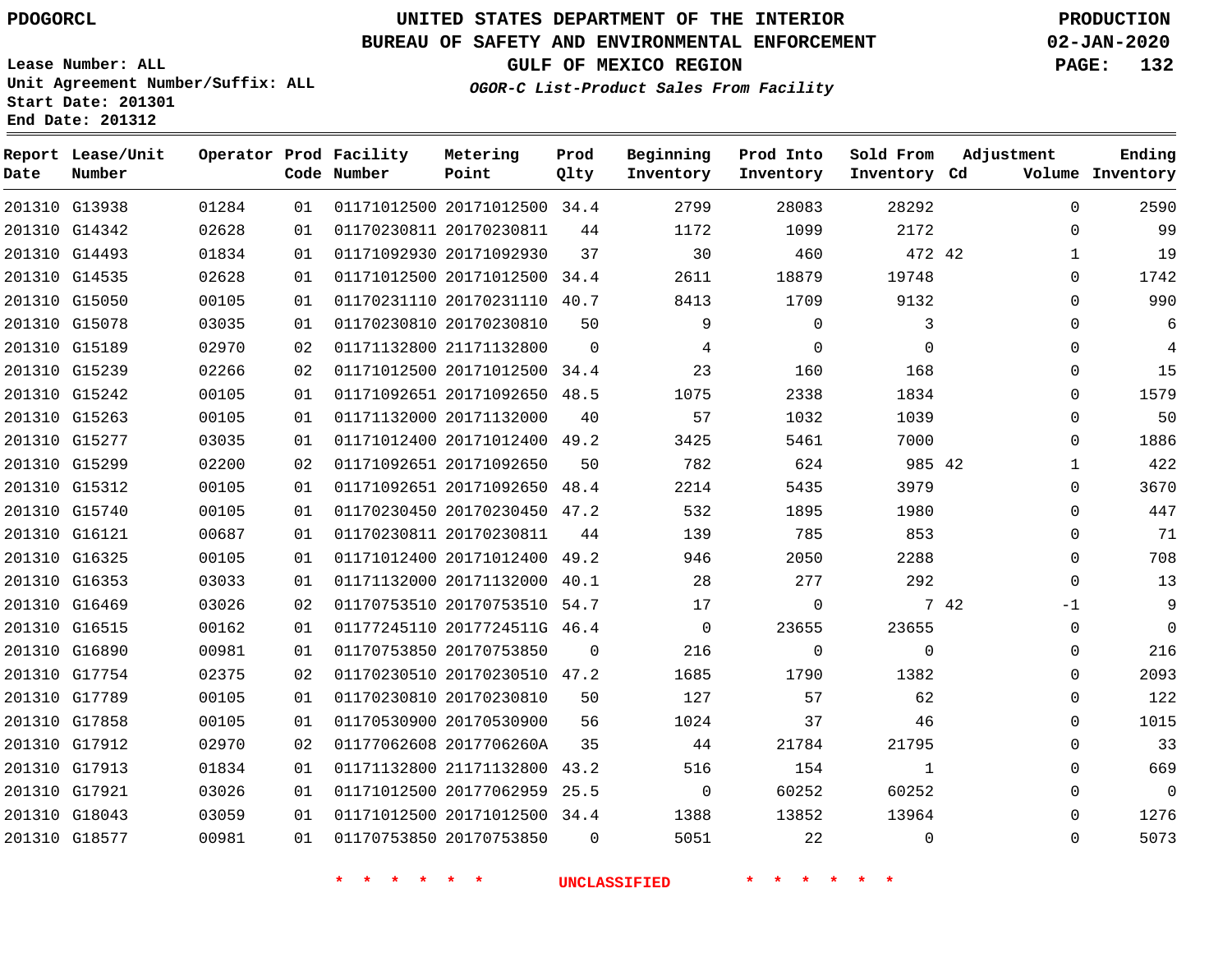#### **BUREAU OF SAFETY AND ENVIRONMENTAL ENFORCEMENT 02-JAN-2020**

**Lease Number: ALL Unit Agreement Number/Suffix: ALL Start Date: 201301 End Date: 201312**

**OGOR-C List-Product Sales From Facility**

**GULF OF MEXICO REGION PAGE: 133**

| Date          | Report Lease/Unit<br>Number |       |    | Operator Prod Facility<br>Code Number | Metering<br>Point            | Prod<br>Qlty | Beginning<br>Inventory | Prod Into<br>Inventory | Sold From<br>Inventory Cd | Adjustment            | Ending<br>Volume Inventory |
|---------------|-----------------------------|-------|----|---------------------------------------|------------------------------|--------------|------------------------|------------------------|---------------------------|-----------------------|----------------------------|
| 201310 G18936 |                             | 02871 | 01 |                                       | 01422450350 20422450350 47.7 |              | 7                      | $\Omega$               | $\Omega$                  | $\Omega$              | 7                          |
| 201310 G19030 |                             | 02806 | 01 | 01423210051 20423210050               |                              | 51           | 3                      | $\Omega$               | 0                         | 0                     | 3                          |
| 201310 G19839 |                             | 02777 | 01 |                                       | 01170753510 20170753510 45.5 |              | 21                     | $\Omega$               | $\mathbf{1}$              | $\Omega$              | 20                         |
| 201310 G20605 |                             | 02477 | 01 |                                       | 01423550141 20423550140 27.1 |              | 1997                   | 8955                   | 9550                      | $\Omega$              | 1402                       |
| 201310 G20656 |                             | 02266 | 02 |                                       | 01422450350 20422450350      | $\mathbf 0$  | 198                    | $\mathbf 0$            | $\mathbf 0$               | $\Omega$              | 198                        |
| 201310 G20660 |                             | 00105 | 01 |                                       | 01170230450 20170230450 47.3 |              | 101                    | 250                    | 292                       | $\Omega$              | 59                         |
| 201310 G21096 |                             | 00105 | 01 |                                       | 01170230811 20170230811      | 44           | 17                     | 167                    | 169                       | $\Omega$              | 15                         |
|               | 201310 G21532               | 03217 | 01 |                                       | 01170230811 20170230811      | 44           | 577                    | 3675                   | 3920                      | $\mathbf 0$           | 332                        |
| 201310 G21534 |                             | 03217 | 01 |                                       | 01170230811 20170230811      | 44           | $\mathbf 0$            | 1436                   | 1307                      | $\Omega$              | 129                        |
| 201310 G21580 |                             | 03035 | 01 |                                       | 01170230811 20170230811      | 44           | 11                     | 86                     | 89                        | $\Omega$              | 8                          |
| 201310 G21592 |                             | 02628 | 02 |                                       | 01171132000 20171132000 40.1 |              | 12                     | $\mathbf 0$            | 12                        | $\mathbf 0$           | $\Omega$                   |
| 201310 G21652 |                             | 01834 | 01 |                                       | 01171132800 21171132800      | $\Omega$     | $7\phantom{.0}$        | $\Omega$               | $\Omega$                  | $\mathbf 0$           | 7                          |
| 201310 G21655 |                             | 01834 | 01 |                                       | 01171132800 21171132800 43.2 |              | 405                    | 7521                   | 13                        | $\Omega$              | 7913                       |
| 201310 G21825 |                             | 00981 | 01 |                                       | 01170753850 20170753850      | $\Omega$     | 819                    | 3                      | $\Omega$                  | $\mathbf 0$           | 822                        |
| 201310 G21826 |                             | 00981 | 01 |                                       | 01170753850 20170753850      | $\Omega$     | 8                      | $\Omega$               | $\Omega$                  | $\mathbf 0$           | 8                          |
| 201310 G22219 |                             | 03033 | 01 |                                       | 01423210051 20423210050      | 53.2         | 143                    | 2074                   | 2136 42                   | $\mathbf{1}$          | 82                         |
| 201310 G22236 |                             | 00105 | 01 |                                       | 01170230450 20170230450 47.3 |              | 17                     | 20                     | 32                        | 0                     | 5                          |
| 201310 G22246 |                             | 01284 | 02 |                                       | 01423210051 20170230500 43.2 |              | 2                      | 11                     |                           | 8 4 2<br>$\mathbf{1}$ | 6                          |
| 201310 G22268 |                             | 02777 | 01 |                                       | 01170230810 2042709015I 43.8 |              | $\Omega$               | $\Omega$               | $\Omega$                  | $\Omega$              | $\Omega$                   |
| 201310 G22501 |                             | 00078 | 01 |                                       | 01170230400 20170230400 50.5 |              | 42                     | 147                    | 136                       | $\mathbf 0$           | 53                         |
| 201310 G22505 |                             | 02375 | 02 |                                       | 01170230811 20170230811      | 44           | 399                    | 2986                   | 3115 42                   | $-1$                  | 269                        |
| 201310 G22510 |                             | 00162 | 01 |                                       | 01170230810 20170230810      | 50           | 5127                   | 1949                   | 2388                      | $\mathbf 0$           | 4688                       |
| 201310 G22513 |                             | 02579 | 02 |                                       | 01170230500 20170230500 43.2 |              | 403                    | 2511                   | 1628                      | 0                     | 1286                       |
| 201310 G22549 |                             | 02222 | 01 |                                       | 01170530900 20170530900      | 54           | 4                      | $\mathbf 0$            | $\Omega$                  | $\mathbf 0$           | $\overline{4}$             |
| 201310 G22605 |                             | 01834 | 01 |                                       | 01171132800 21171132800      | 43.2         | 333                    | 268                    | 1                         | 0                     | 600                        |
| 201310 G22621 |                             | 01834 | 01 |                                       | 01171132800 21171132800 43.2 |              | 3744                   | 54                     | 6                         | $\mathbf 0$           | 3792                       |
| 201310 G22792 |                             | 03035 | 01 |                                       | 01177258041 01177258041 29.3 |              | 1479                   | 3181                   | 3737                      | $\Omega$              | 923                        |
| 201310 G22840 |                             | 00730 | 01 |                                       | 01608103650 20608103650 31.1 |              | 5                      | 1198                   | 1199 42                   | $-1$                  | 3                          |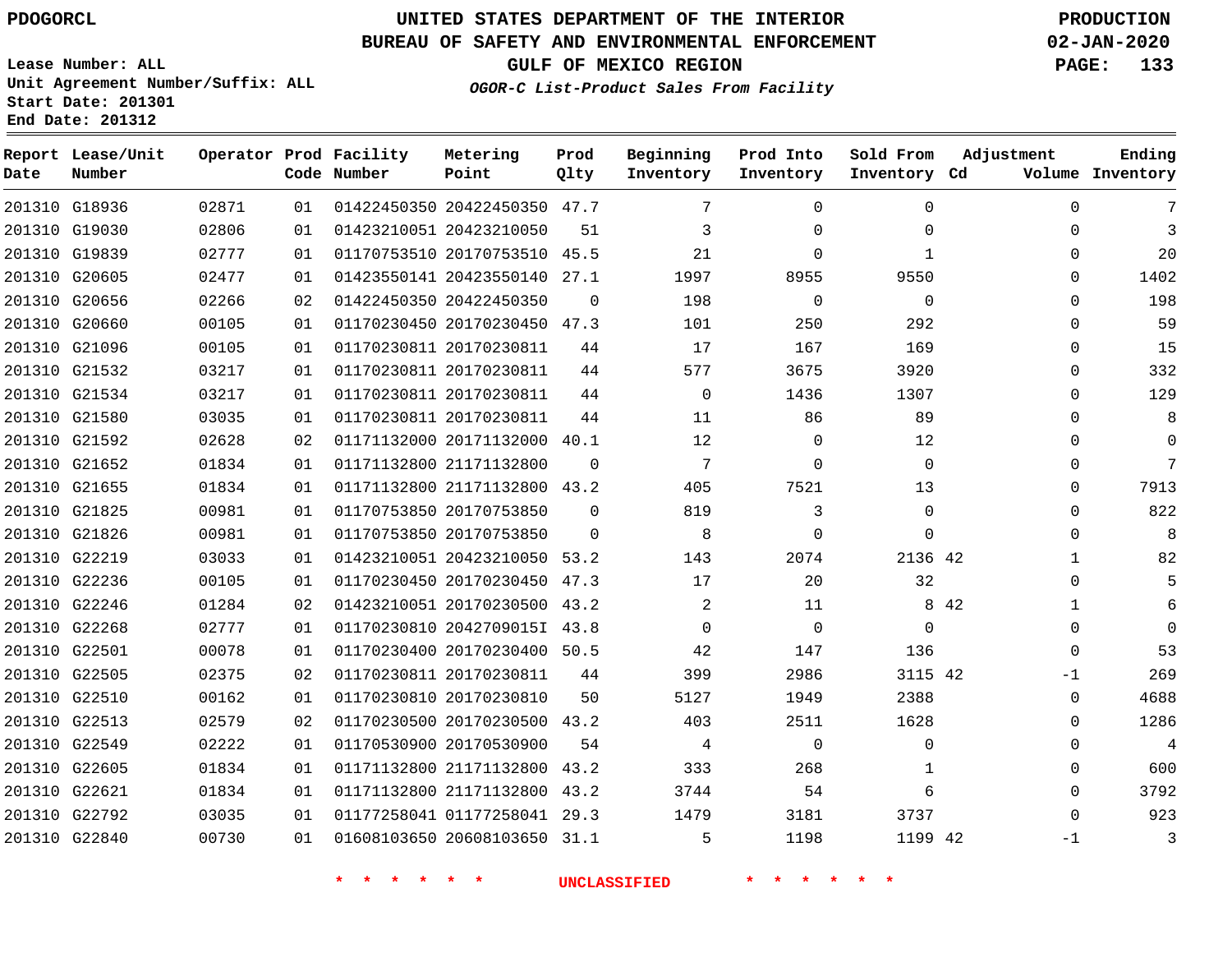## **UNITED STATES DEPARTMENT OF THE INTERIOR PDOGORCL PRODUCTION**

### **BUREAU OF SAFETY AND ENVIRONMENTAL ENFORCEMENT 02-JAN-2020**

**Lease Number: ALL Unit Agreement Number/Suffix: ALL Start Date: 201301**

**GULF OF MEXICO REGION PAGE: 134**

**OGOR-C List-Product Sales From Facility**

| Date | Report Lease/Unit<br>Number |       |    | Operator Prod Facility<br>Code Number | Metering<br>Point            | Prod<br>Qlty | Beginning<br>Inventory | Prod Into<br>Inventory | Sold From<br>Inventory Cd | Adjustment  | Ending<br>Volume Inventory |
|------|-----------------------------|-------|----|---------------------------------------|------------------------------|--------------|------------------------|------------------------|---------------------------|-------------|----------------------------|
|      | 201310 G23181               | 01978 | 02 |                                       | 01423210051 20423210050 53.2 |              | 13                     | 172                    | 178                       | 0           | 7                          |
|      | 201310 G23199               | 00105 | 01 |                                       | 01170230450 20170230450 47.3 |              | 487                    | 2759                   | 2595                      | 0           | 651                        |
|      | 201310 G23473               | 00981 | 01 |                                       | 01170753850 20170753850      | $\Omega$     | 64                     | $\Omega$               | $\Omega$                  | $\Omega$    | 64                         |
|      | 201310 G23480               | 00981 | 01 |                                       | 01170753850 20170753850      | $\Omega$     | 621                    | $\Omega$               | $\Omega$                  | $\Omega$    | 621                        |
|      | 201310 G23481               | 00981 | 01 |                                       | 01170753850 20170753850      | $\Omega$     | 1646                   | $\Omega$               | $\Omega$                  | $\Omega$    | 1646                       |
|      | 201310 G23528               | 00981 | 01 |                                       | 01170753850 20170753850      | $\Omega$     | 1358                   | $\Omega$               | $\Omega$                  | $\Omega$    | 1358                       |
|      | 201310 G23529               | 00981 | 01 |                                       | 01170753850 20170753850      | $\Omega$     | 3532                   | 3                      | $\Omega$                  | $\Omega$    | 3535                       |
|      | 201310 G23730               | 03217 | 01 |                                       | 01170230810 20170230811      | 44           | 23                     | 184                    | 190                       | $\Omega$    | 17                         |
|      | 201310 G23735               | 00162 | 01 |                                       | 01170230810 20170230810      | 50           | $\Omega$               | 773                    | 773                       | 0           | $\mathbf 0$                |
|      | 201310 G23736               | 02312 | 02 |                                       | 01170230810 20170230810      | 50           | 39                     | $\mathbf 0$            | 13                        | 0           | 26                         |
|      | 201310 G23851               | 02503 | 02 |                                       | 01171012400 20171012400 49.2 |              | 3901                   | 23801                  | 19483                     | 0           | 8219                       |
|      | 201310 G23956               | 03217 | 01 |                                       | 01170753510 20170753510      | 59           | 3867                   | $\mathbf 0$            | 1715                      | 0           | 2152                       |
|      | 201310 G24425               | 02312 | 02 |                                       | 01170230810 20170230810      | 50           | 2729                   | 876                    | 1217                      | $\Omega$    | 2388                       |
|      | 201310 G24710               | 02058 | 01 |                                       | 01170230811 20170230811      | 44           | 195                    | 1352                   | 1425 45                   | $-122$      | $\Omega$                   |
|      | 201310 G24730               | 00105 | 01 |                                       | 01170230500 20170230500 43.2 |              | 983                    | 1224                   | 1581                      | $\Omega$    | 626                        |
|      |                             |       | 01 |                                       | 01170230810 20170230810      | 50           | 232                    | 93                     | 110                       | 0           | 215                        |
|      |                             |       |    |                                       |                              |              | 1215                   | 1317                   | 1691                      | 0           | 841                        |
|      | 201310 G24791               | 02989 | 01 |                                       | 01171131600 20171131600 43.2 |              | 9                      | 134                    | 134 42                    | $\mathbf 1$ | 10                         |
|      | 201310 G24878               | 02628 | 02 |                                       | 01171092651 20171092650 48.5 |              | 751                    | 557                    | 932                       | 0           | 376                        |
|      | 201310 G24883               | 02628 | 02 |                                       | 01171092651 20171092650 48.5 |              | $\Omega$               | 169                    | 55                        | $\Omega$    | 114                        |
|      | 201310 G24898               | 02807 | 01 |                                       | 01171012400 20171012400 49.7 |              | 1533                   | 1578                   | 2566                      | $\Omega$    | 545                        |
|      |                             |       | 01 |                                       | 01171012300 20171012300 38.1 |              | 3001                   | 3844                   | 4951                      | 0           | 1894                       |
|      |                             |       |    |                                       |                              |              | 4534                   | 5422                   | 7517                      | 0           | 2439                       |
|      | 201310 G24910               | 00003 | 01 |                                       | 01171012400 2017709260A 34.2 |              | $\mathbf 0$            | 312                    | 278                       | $\Omega$    | 34                         |
|      | 201310 G24924               | 01834 | 01 |                                       | 01171132800 21171132800 43.2 |              | 2189                   | 1712                   | 7                         | $\Omega$    | 3894                       |
|      | 201310 G24990               | 01284 | 01 |                                       | 01608103650 20608103650 31.1 |              | 3                      | 946                    | 947                       | $\Omega$    | $\overline{2}$             |
|      | 201310 G25008               | 02777 | 01 |                                       | 01170753510 20170753510 45.5 |              | $\Omega$               | $\Omega$               | $\Omega$                  | $\mathbf 0$ | $\mathbf{0}$               |
|      |                             |       |    |                                       |                              |              |                        |                        |                           |             |                            |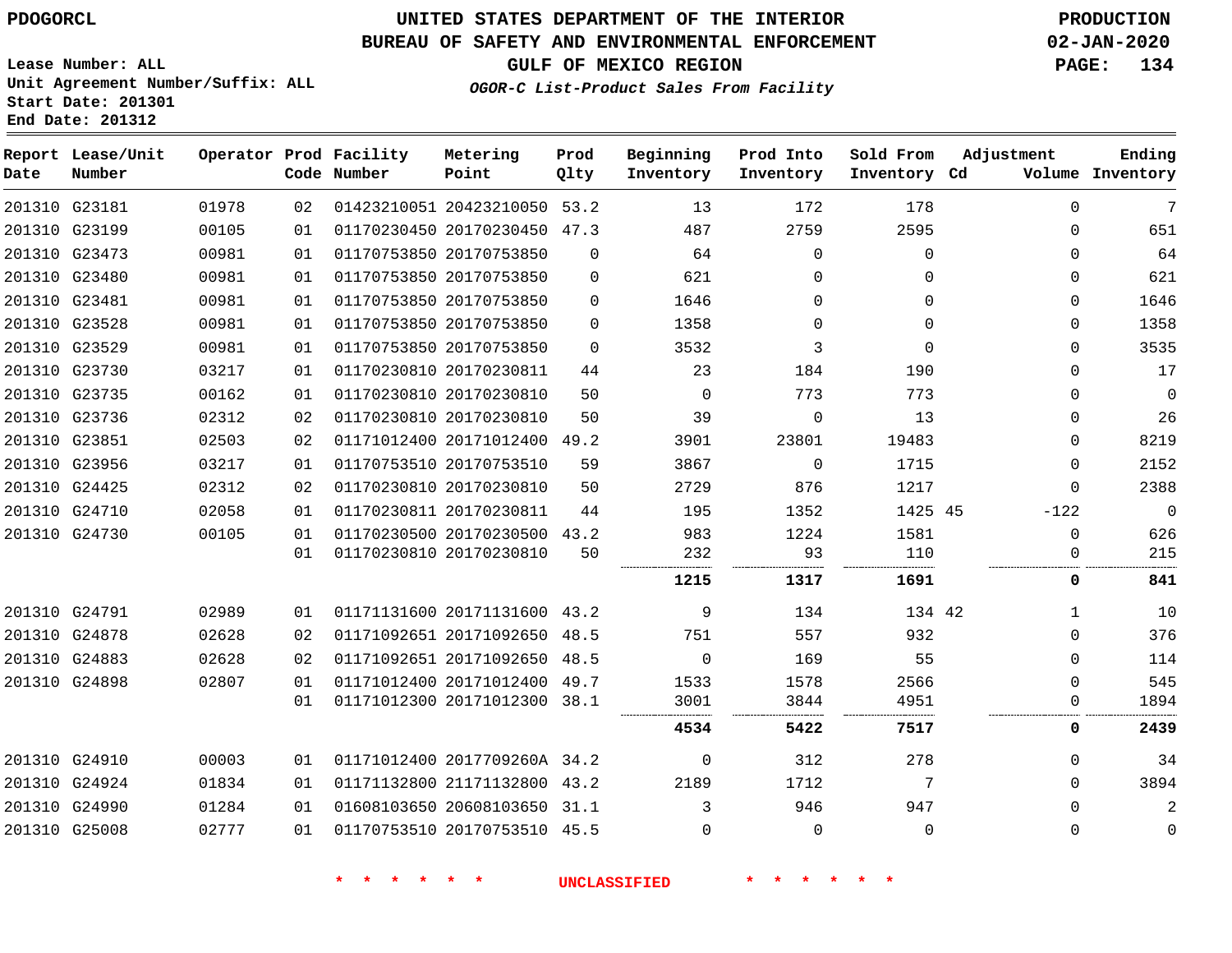### **UNITED STATES DEPARTMENT OF THE INTERIOR PDOGORCL PRODUCTION**

#### **BUREAU OF SAFETY AND ENVIRONMENTAL ENFORCEMENT 02-JAN-2020**

**Lease Number: ALL Unit Agreement Number/Suffix: ALL Start Date: 201301**

**GULF OF MEXICO REGION PAGE: 135**

**OGOR-C List-Product Sales From Facility**

| Date | Report Lease/Unit<br>Number |       |                 | Operator Prod Facility<br>Code Number | Metering<br>Point            | Prod<br>Qlty | Beginning<br>Inventory | Prod Into<br>Inventory | Sold From<br>Inventory Cd | Adjustment  | Ending<br>Volume Inventory |
|------|-----------------------------|-------|-----------------|---------------------------------------|------------------------------|--------------|------------------------|------------------------|---------------------------|-------------|----------------------------|
|      | 201310 G25514               | 02813 | 02              |                                       | 01423210051 20423210050      | $\Omega$     | $\Omega$               | $\Omega$               | $\Omega$                  | $\Omega$    | $\mathbf 0$                |
|      | 201310 G25515               | 02813 | 02              |                                       | 01423210051 20423210050      | $\Omega$     | $\mathbf 0$            | 0                      | $\Omega$                  | 0           | $\mathbf 0$                |
|      | 201310 G25524               | 00105 | 01              |                                       | 01170230450 20170230450 47.3 |              | 199                    | 673                    | 713                       | $\Omega$    | 159                        |
|      | 201310 G25561               | 02058 | 02              |                                       | 01170230450 20170230450 47.3 |              | 158                    | 506                    | 545 45                    | $-119$      | $\Omega$                   |
|      | 201310 G25579               | 00105 | 01              |                                       | 01170230810 20170230810      | 50           | 17                     | 0                      | 12                        | 0           | 5                          |
|      |                             |       | 01              |                                       | 01170230500 20170230500      | $\Omega$     | 0                      | $\Omega$               | $\Omega$<br>.             | $\Omega$    | $\Omega$                   |
|      |                             |       |                 |                                       |                              |              | 17                     | 0                      | 12                        | 0           | 5                          |
|      | 201310 G25605               | 00105 | 01              |                                       | 01170230810 20170230810      | 50           | 6                      | $\Omega$               | 2                         | $\Omega$    | 4                          |
|      | 201310 G25606               | 02375 | 02 <sub>2</sub> |                                       | 01170230810 20170230810      | 50           | 945                    | 302                    | 421                       | $\Omega$    | 826                        |
|      | 201310 G25933               | 02989 | 01              |                                       | 01171131600 20171131600 43.2 |              | $\mathbf 0$            | 11                     | 10 42                     | $-1$        | $\Omega$                   |
|      | 201310 G25937               | 02222 | 02              |                                       | 01170230810 20170230810      | 50           | 4014                   | 1301                   | 1794                      | 0           | 3521                       |
|      | 201310 G26001               | 02628 | 01              |                                       | 01171132800 21171132800 43.1 |              | 119                    | 0                      | $\mathbf 0$               | 0           | 119                        |
|      | 201310 G26032               | 03059 | 01              |                                       | 01171012300 20171012300 38.1 |              | 53                     | 120                    | 105                       | $\Omega$    | 68                         |
|      | 201310 G26074               | 01284 | 01              |                                       | 01177122950 20177122950 31.1 |              | 24                     | 6163                   | 6162                      | 0           | 25                         |
|      | 201310 G26146               | 01586 | 01              |                                       | 01177258152 01177258152 44.4 |              | 127                    | $\Omega$               | $\Omega$                  | 0           | 127                        |
|      | 201310 G26281               | 02528 | 02              |                                       | 01170753850 20170753850      | 0            | 20                     | 0                      | $\mathbf 0$               | 0           | 20                         |
|      | 201310 G26480               | 01978 | 02              |                                       | 01423210051 20423210050 53.2 |              | 238                    | 3330                   | 3436                      | 0           | 132                        |
|      | 201310 G27070               | 03035 | 01              |                                       | 01171132800 21171132800 43.2 |              | 2204                   | 5298                   | 13                        | $\Omega$    | 7489                       |
|      | 201310 G27100               | 01978 | 02 <sub>2</sub> |                                       | 01171012310 20171012310 41.2 |              | $\mathbf 0$            | 46                     | 29                        | $\mathbf 0$ | 17                         |
|      | 201310 G27169               | 01284 | 01              |                                       | 01171012500 20171012500 34.4 |              | 2077                   | 21276                  | 21392                     | 0           | 1961                       |
|      | 201310 G27173               | 00105 | 01              |                                       | 01170513800 20170513800 32.4 |              | 9343                   | 24663                  | 28585                     | 0           | 5421                       |
|      | 201310 G27194               | 01586 | 01              |                                       | 01177258152 01177258152 44.4 |              | 28                     | $\Omega$               | $\Omega$                  | $\Omega$    | 28                         |
|      | 201310 G27214               | 01586 | 02              |                                       | 01177288152 01177288152      | 33           | 0                      | 0                      | $\Omega$                  | 0           | $\mathbf 0$                |
|      | 201310 G27215               | 01586 | 02              |                                       | 01177288152 01177288152      | 33           | $\Omega$               | $\Omega$               | $\Omega$                  | 0           | $\mathbf 0$                |
|      | 201310 G27509               | 02970 | 02              |                                       | 01170230450 20170230450 47.3 |              | 654                    | 2125                   | 2278                      | 0           | 501                        |
|      | 201310 G27831               | 02795 | 02              |                                       | 01170530900 20170530900      | $\mathbf 0$  | 0                      | 0                      | $\Omega$                  | 0           | $\mathbf 0$                |
|      | 201310 G27851               | 02628 | 02              |                                       | 01171132000 20171132000 38.8 |              | $\Omega$               | $\Omega$               | $\Omega$                  | $\Omega$    | $\mathbf 0$                |
|      | 201310 G27927               | 02503 | 02 <sub>2</sub> |                                       | 01171092651 20171092650 48.5 |              | 220                    | 1242                   | 623                       | $\Omega$    | 839                        |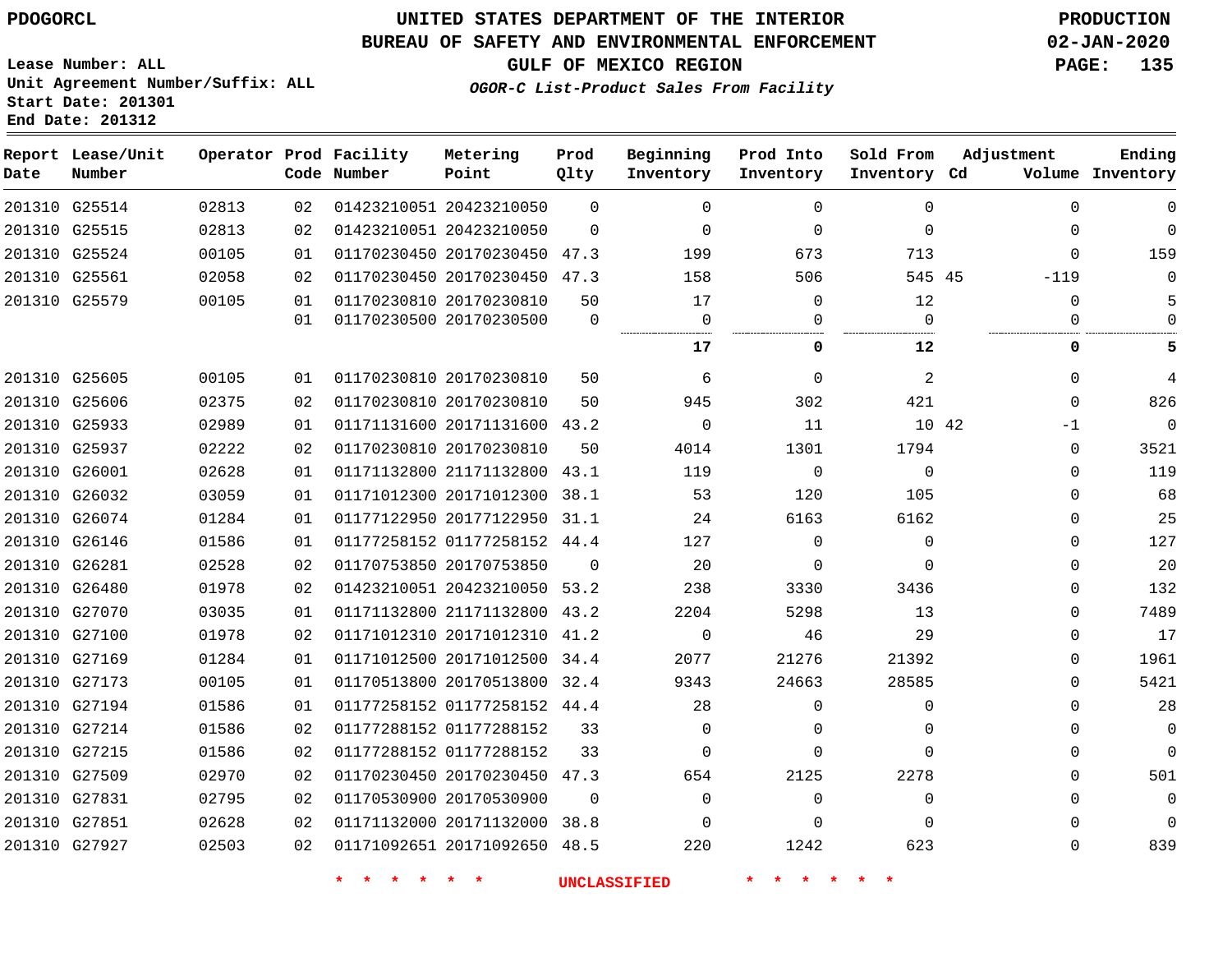**Report Lease/Unit**

**Number**

# **UNITED STATES DEPARTMENT OF THE INTERIOR PDOGORCL PRODUCTION**

**Prod Qlty**

#### **BUREAU OF SAFETY AND ENVIRONMENTAL ENFORCEMENT 02-JAN-2020**

**Lease Number: ALL Unit Agreement Number/Suffix: ALL Start Date: 201301 End Date: 201312**

**Operator Prod Facility**

**Code Number**

**Metering Point**

**OGOR-C List-Product Sales From Facility**

**Beginning Inventory** **Prod Into Inventory** **Sold From Inventory**

**GULF OF MEXICO REGION PAGE: 136**

**Inventory Cd Volume**

**Adjustment**

**Ending**

|        | 201310 G27949 | 02871 | 01 | 01171012500 20171012500 34.4 |              | 89                  | 716         | 740 42      | 1              |
|--------|---------------|-------|----|------------------------------|--------------|---------------------|-------------|-------------|----------------|
|        | 201310 G27988 | 00730 | 01 | 01608103650 20608103650 31.1 |              | 306                 | 84421       | 84490       | $\mathbf 0$    |
|        | 201310 G30654 | 02777 | 02 | 01170230810 20170230810      | 42           | 577                 | 209         | 265         | $\overline{0}$ |
|        | 201310 G30679 | 00730 | 01 | 01170230500 20170230810      | 50           | 1455                | 58          | 1022        | $\overline{0}$ |
|        | 201310 G31003 | 02579 | 02 | 01423210051 20423210050 53.2 |              | 8                   | 72          | 77          | $\mathbf 0$    |
|        | 201310 G31040 | 02058 | 02 | 01170230450 20170230450 47.3 |              | 739                 | 2213        | 2430 45     | $-522$         |
|        | 201310 G31304 | 02714 | 01 | 01170230811 20170230811      | 44           | 128                 | 699         | 764         | $\mathbf 0$    |
|        | 201310 G31369 | 02628 | 01 | 01171012300 20171012300 37.6 |              | 17783               | 37371       | 36747       | $\mathbf 0$    |
|        | 201310 G32113 | 02477 | 01 | 01170230811 20170230811      | 44           | 821                 | 5942        | 6227        | $\mathbf 0$    |
|        | 201310 G32197 | 01284 | 02 | 01171012500 20171012500 34.4 |              | 232                 | 4257        | 4096        | $\mathbb O$    |
|        | 201310 G32231 | 01284 | 01 | 01171012500 20171012500 34.4 |              | 779                 | 6573        | 6747        | $\mathbf 0$    |
|        | 201310 G32267 | 00105 | 01 | 01177298272 01177298272      | $\mathbf 0$  | $\overline{3}$      | 13          | $\mathbf 0$ | $\mathsf 0$    |
|        | 201310 G32268 | 00105 | 01 | 01177298272 01177298272      | $\mathbf{0}$ | 11                  | 59          | $\mathbf 0$ | $\mathbf 0$    |
|        | 201310 G32744 | 01284 | 02 | 01423210051 20170230510 47.2 |              | $\overline{0}$      | 96          | 38          | $\mathbf 0$    |
|        | 201310 G33112 | 02970 | 02 | 01171092651 20171092650 48.5 |              | 1622                | 3094        | 2626        | $\mathbf 0$    |
|        | 201310 G33388 | 02967 | 01 | 01420470030 20420470030 47.1 |              | 74                  | $\mathbf 0$ | 18          | $\mathbf 0$    |
|        | 201310 G33407 | 02967 | 02 | 01170230810 20170230810      | 42           | 93                  | 35          | 43          | $\mathbf 0$    |
|        | 201310 G33408 | 03075 | 02 | 01422450350 20422450350 47.7 |              | 1313                | $\mathbf 0$ | $\mathbf 0$ | $\mathbf 0$    |
|        | 201310 G33596 | 02503 | 02 | 01171132000 20171132000 40.1 |              | 350                 | 7645        | 7628        | $\mathbf 0$    |
| 201311 | 00016         | 02375 | 01 | 01170513700 20170513700 26.7 |              | 2576                | 32337       | 33306       | $\overline{0}$ |
| 201311 | 00026         | 02375 | 01 | 01170513700 20170513700 26.7 |              | 4319                | 59366       | 60735       | $\overline{0}$ |
| 201311 | 00032         | 02375 | 01 | 01170513700 20170513700 30.3 |              | 228                 | 2864        | 2950        | $\overline{0}$ |
| 201311 | 00033         | 02375 | 01 | 01170513700 20170513700 30.3 |              | 368                 | 4004        | 4173        | $\mathbf 0$    |
| 201311 | 00049         | 00105 | 01 | 01171012300 20171012300 37.1 |              | 6000                | 26202       | 23769       | $\mathbf 0$    |
| 201311 | 00050         | 00105 | 01 | 01171012300 20171012300 37.1 |              | 1265                | 969         | 1922        | $\mathbf 0$    |
| 201311 | 00052         | 00105 | 01 | 01171012300 20171012300 37.1 |              | 101                 | 85          | 159         | $\Omega$       |
| 201311 | 00079         | 01834 | 01 | 01170230810 20170230810 48.9 |              | 596                 | 194         | 271         | $\mathsf 0$    |
|        |               |       |    |                              |              |                     |             |             |                |
|        |               |       |    |                              |              | <b>UNCLASSIFIED</b> |             |             |                |
|        |               |       |    |                              |              |                     |             |             |                |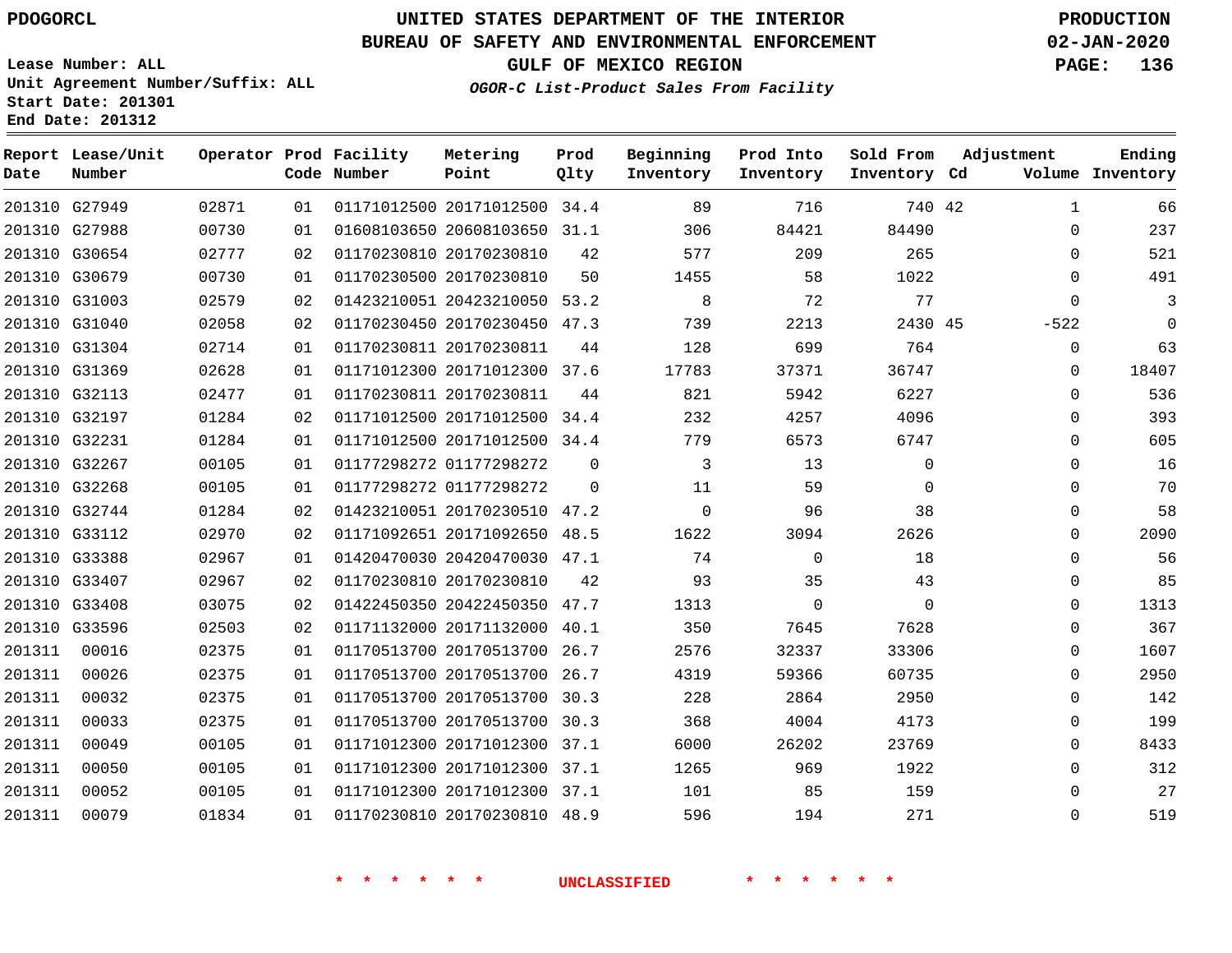#### **BUREAU OF SAFETY AND ENVIRONMENTAL ENFORCEMENT 02-JAN-2020**

**Lease Number: ALL Unit Agreement Number/Suffix: ALL Start Date: 201301 End Date: 201312**

**GULF OF MEXICO REGION PAGE: 137**

**OGOR-C List-Product Sales From Facility**

| Date   | Report Lease/Unit<br>Number |       |    | Operator Prod Facility<br>Code Number | Metering<br>Point            | Prod<br>Qlty | Beginning<br>Inventory | Prod Into<br>Inventory | Sold From<br>Inventory Cd | Adjustment   | Ending<br>Volume Inventory |
|--------|-----------------------------|-------|----|---------------------------------------|------------------------------|--------------|------------------------|------------------------|---------------------------|--------------|----------------------------|
| 201311 | 00081                       | 00105 | 01 |                                       | 01170230450 20170230450 45.6 |              | $\Omega$               | 168                    | 128                       | $\mathbf 0$  | 40                         |
|        |                             |       | 01 |                                       | 01170231300 01170231300      | 39           | $\Omega$               | 761                    | 761                       | 0            | $\mathbf 0$                |
|        |                             |       |    |                                       |                              |              | 0                      | 929                    | 889                       | 0            | 40                         |
| 201311 | 00090                       | 03035 | 01 |                                       | 01170230810 20170230810 48.9 |              | 39                     | $\Omega$               | 13                        | 0            | 26                         |
| 201311 | 00184                       | 03147 | 02 |                                       | 01170230810 20170230810      | 48.9         | 1026                   | 909                    | 664                       | 0            | 1271                       |
| 201311 | 00196                       | 02266 | 02 |                                       | 01171012300 20171012300 37.1 |              | 4965                   | 10682                  | 12209                     | $\mathbf 0$  | 3438                       |
| 201311 | 00244                       | 00105 | 01 |                                       | 01170231300 01170231300      | 39           | $\Omega$               | 3650                   | 3650                      | 0            | $\mathbf 0$                |
| 201311 | 00247                       | 00105 | 01 |                                       | 01170231300 01170231300      | 39           | $\Omega$               | 584                    | 584                       | $\mathbf 0$  | $\mathbf 0$                |
| 201311 | 00253                       | 01284 | 02 |                                       | 01170230810 20170230810 48.9 |              | 559                    | 275                    | 286                       | $\Omega$     | 548                        |
|        |                             | 02375 | 02 |                                       | 01170230810 20170230810      | 48.9         | 13                     | $\mathbf 0$            |                           | 5 42<br>1    | 9                          |
|        |                             |       |    |                                       |                              |              | 572                    | 275                    | 291                       | 1            | 557                        |
| 201311 | 00317                       | 02970 | 02 |                                       | 01171012310 20171012310 45.5 |              | $\overline{a}$         | $\mathbf{0}$           | $\overline{c}$            | $\mathbf 0$  | $\mathbf 0$                |
| 201311 | 00353                       | 02266 | 01 |                                       | 01170754800 20170754800      | 28.6         | 407                    | 1200                   | 1313                      | $\mathbf 0$  | 294                        |
| 201311 | 00367                       | 02375 | 01 |                                       | 01170513700 20170513700 26.7 |              | 58                     | 15502                  | 14790                     | $\Omega$     | 770                        |
| 201311 | 00424                       | 03035 | 01 |                                       | 01171012400 20171012400      | $\Omega$     | $\Omega$               | $\mathbf 0$            | $\mathbf 0$               | $\mathbf 0$  | $\mathbf 0$                |
| 201311 | 00434                       | 01284 | 01 |                                       | 01177112605 2017711260Y 32.5 |              | 47                     | 3056                   | 3058                      | 0            | 45                         |
| 201311 | 00453                       | 01284 | 01 |                                       | 01177112605 2017711260Y 32.5 |              | 24                     | 1756                   | 1755                      | $\Omega$     | 25                         |
| 201311 | 00466                       | 03035 | 01 |                                       | 01171012400 20171012400 51.4 |              | 1887                   | 643                    | 2261                      | $\mathbf 0$  | 269                        |
| 201311 | 00479                       | 00105 | 01 |                                       | 01171012500 20171012500      | $\Omega$     | 484                    | 11                     | $\mathbf 0$               | 0            | 495                        |
| 201311 | 00487                       | 03033 | 01 |                                       | 01171132800 21171132800      | 45           | 5907                   | 4078                   | 6611 42                   | $\mathbf{1}$ | 3375                       |
| 201311 | 00495                       | 03033 | 01 |                                       | 01171132800 21171132800      | 45           | 1337                   | 432                    | 1411                      | $\Omega$     | 358                        |
| 201311 | 00518                       | 03033 | 01 |                                       | 01170230450 20170230450 45.7 |              | 96                     | 620                    | 568                       | 0            | 148                        |
| 201311 | 00526                       | 00105 | 01 |                                       | 01170230810 20170230810      | 48.8         | 883                    | 118                    | 344                       | 0            | 657                        |
| 201311 | 00541                       | 03033 | 01 |                                       | 01170530900 20170530900 55.8 |              | 2026                   | 38                     | 196 42                    | $\mathbf{1}$ | 1869                       |
| 201311 | 00560                       | 00687 | 01 |                                       | 01171131600 20171131600      | 42.7         | 16                     | 300                    | 264 45                    | $-52$        | $\mathbf 0$                |
| 201311 | 00577                       | 03059 | 01 |                                       | 01171012300 20171012300      | 37.1         | 9323                   | 13860                  | 18742                     | $\Omega$     | 4441                       |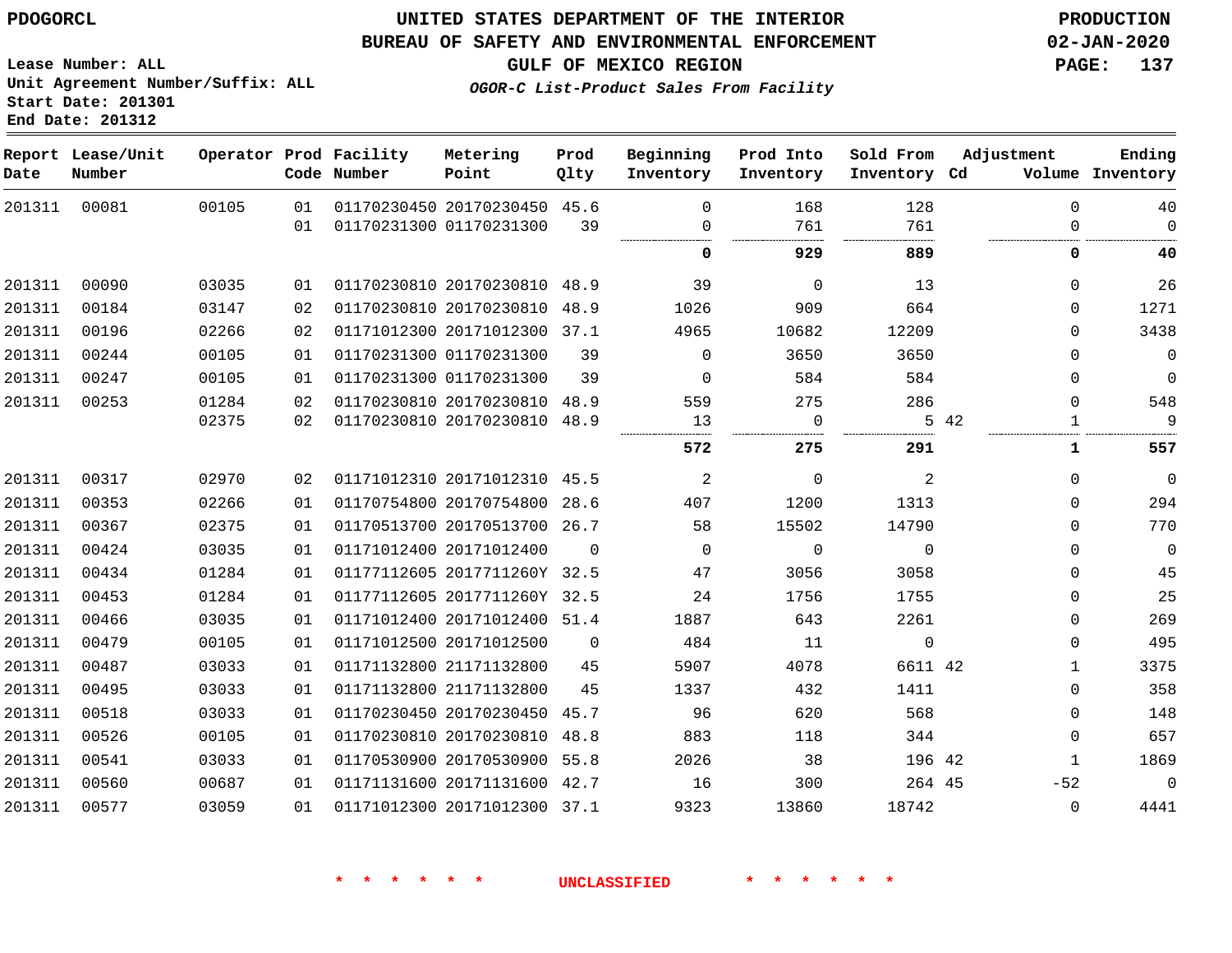#### **BUREAU OF SAFETY AND ENVIRONMENTAL ENFORCEMENT 02-JAN-2020**

**Lease Number: ALL Unit Agreement Number/Suffix: ALL Start Date: 201301 End Date: 201312**

**GULF OF MEXICO REGION PAGE: 138**

**OGOR-C List-Product Sales From Facility**

| Date   | Report Lease/Unit<br>Number |       |    | Operator Prod Facility<br>Code Number | Metering<br>Point            | Prod<br>Qlty | Beginning<br>Inventory | Prod Into<br>Inventory | Sold From<br>Inventory Cd | Adjustment                   | Ending<br>Volume Inventory |
|--------|-----------------------------|-------|----|---------------------------------------|------------------------------|--------------|------------------------|------------------------|---------------------------|------------------------------|----------------------------|
| 201311 | 00593                       | 01834 | 01 |                                       | 01171012300 20171012300 37.1 |              | 10078                  | 6831                   | 8953 42                   | $\mathbf{1}$                 | 7957                       |
|        |                             | 03033 | 01 |                                       | 01171012300 20171012300 37.1 |              | 396                    | 2177                   | 1872                      |                              | 701<br>0                   |
|        |                             |       |    |                                       |                              |              | 10474                  | 9008                   | 10825                     | 1                            | 8658                       |
| 201311 | 00599                       | 02899 | 01 |                                       | 01170573602 20170573602 33.1 |              | 1791                   | 1678                   | 965                       | 0                            | 2504                       |
| 201311 | 00605                       | 02899 | 01 |                                       | 01170573602 20170573602 33.1 |              | 819                    | 1075                   | 442 42                    | 1                            | 1453                       |
| 201311 | 00680                       | 03033 | 01 |                                       | 01170230700 20170230700 40.1 |              | 649                    | 1914                   | 1856                      | 0                            | 707                        |
| 201311 | 00691                       | 02312 | 02 |                                       | 01170754201 01170754201 37.2 |              | 983                    | 1038                   | 1076                      | 0                            | 945                        |
| 201311 | 00693                       | 02266 | 01 |                                       | 01170754800 20170754800 28.6 |              | 56                     | 477                    | 416                       | 0                            | 117                        |
| 201311 | 00694                       | 02266 | 01 |                                       | 01170754800 20170754800 28.6 |              | 1807                   | 7227                   | 7264                      | 0                            | 1770                       |
| 201311 | 00697                       | 02266 | 01 |                                       | 01170754800 20170754800 28.6 |              | 357                    | 1842                   | 1748                      | $\mathbf 0$                  | 451                        |
| 201311 | 00758                       | 00105 | 01 |                                       | 01170230810 20170230810      | 48.8         | 2833                   | 1240                   | 1399                      | 0                            | 2674                       |
| 201311 | 00763                       | 01284 | 01 |                                       | 01170230810 20170230810 48.9 |              | 72                     | 23                     | 33                        | 0                            | 62                         |
| 201311 | 00775                       | 01834 | 01 |                                       | 01171131600 20171131600 42.7 |              | 110                    | 2017                   | 1785                      | 0                            | 342                        |
| 201311 | 00778                       | 03033 | 01 |                                       | 01171132000 20171132000 41.2 |              | 58                     | 986                    | 1004                      | $\mathbf 0$                  | 40                         |
| 201311 | 00796                       | 02628 | 01 |                                       | 01171012300 20171012300 37.1 |              | 9226                   | 17018                  | 20766                     | 0                            | 5478                       |
| 201311 | 00819                       | 00078 | 01 |                                       | 01171132800 21171132800      | 45           | 38                     | 20                     | 40                        | 0                            | 18                         |
| 201311 | 00839                       | 02451 | 01 |                                       | 01170513800 20170513800 32.4 |              | $\Omega$               | 2505                   | 2114                      | $\Omega$                     | 391                        |
|        | 201311 754302006A           | 00078 | 01 |                                       | 01170573601 20170573601 26.9 |              | 30                     | 476                    | 468 42                    | 1                            | 39                         |
|        | 201311 754303001A           | 00059 | 01 | 01170230811 20170230811               |                              | 44           | 76                     | 1036                   | 790 09                    | $-253$                       | 69                         |
|        | 201311 754306012A           | 01207 | 01 |                                       | 01608128270 20608128270 25.3 |              | 73520                  | 135414                 |                           | $-132172$<br>0 <sub>09</sub> | 76762                      |
|        | 201311 754306013A           | 01207 | 01 |                                       | 01608128270 20608128270 25.3 |              | 103218                 | 155095                 |                           | $-160828$<br>$0$ 09          | 97485                      |
|        | 201311 754307005A           | 00078 | 01 |                                       | 01170573601 20170573601 26.9 |              | 29                     | 664                    | 638 42                    | $-1$                         | 54                         |
|        | 201311 754307017A           | 02970 | 02 |                                       | 01171132800 20170230811 46.2 |              | 357                    | 4895                   | 4928                      | 0                            | 324                        |
|        | 201311 754309002A           | 00981 | 01 |                                       | 01170753850 20170753850      | $\mathbf 0$  | 1553                   | 0                      | $\mathbf 0$               | 0                            | 1553                       |
|        | 201311 754310009A           | 00078 | 01 |                                       | 01170573601 20170573601      | 26.9         | 503                    | 6067                   | 6075                      | 0                            | 495                        |
|        | 201311 754315006A           | 02266 | 01 |                                       | 01170754800 20170754800 28.6 |              | 241                    | 795                    | 841                       | $\mathbf 0$                  | 195                        |
|        | 201311 7543880060           | 00105 | 01 |                                       | 01170230450 20170230450 45.6 |              | 31                     | 142                    | 139                       | $\mathbf 0$                  | 34                         |
|        | 201311 7543890080           | 02375 | 01 |                                       | 01170513700 20170513700 31.3 |              | 213                    | 2241                   | 2342 42                   | $-1$                         | 111                        |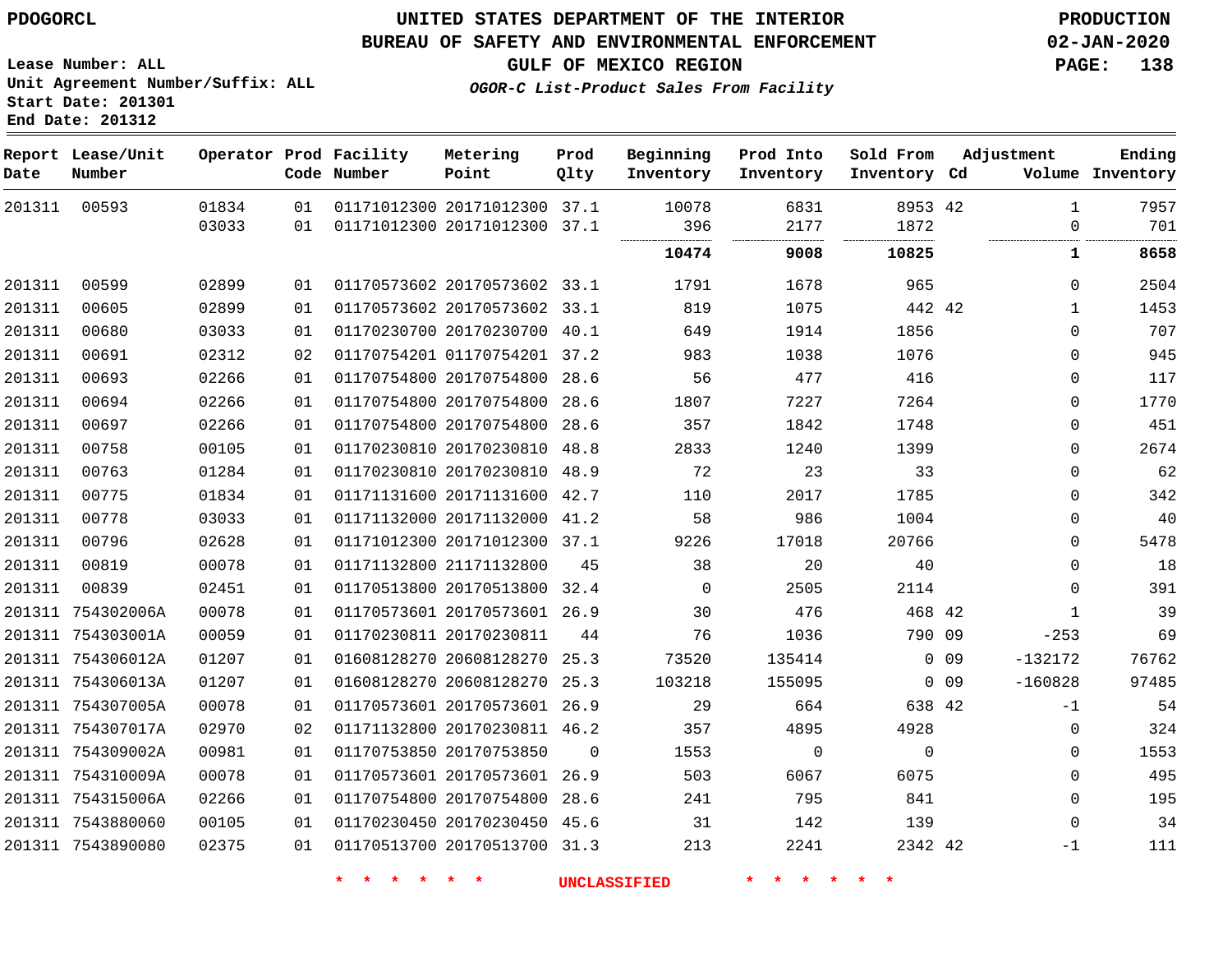### **UNITED STATES DEPARTMENT OF THE INTERIOR PDOGORCL PRODUCTION**

#### **BUREAU OF SAFETY AND ENVIRONMENTAL ENFORCEMENT 02-JAN-2020**

**Lease Number: ALL Unit Agreement Number/Suffix: ALL Start Date: 201301**

**OGOR-C List-Product Sales From Facility**

**GULF OF MEXICO REGION PAGE: 139**

| Report<br>Date | Lease/Unit<br>Number |                |          | Operator Prod Facility<br>Code Number | Metering<br>Point                                       | Prod<br>Qlty | Beginning<br>Inventory | Prod Into<br>Inventory | Sold From<br>Inventory | Cd    | Adjustment<br>Volume | Ending<br>Inventory |
|----------------|----------------------|----------------|----------|---------------------------------------|---------------------------------------------------------|--------------|------------------------|------------------------|------------------------|-------|----------------------|---------------------|
| 201311         | 7543900080           | 00105          | 01       |                                       | 01177245111 01177245111                                 | $\Omega$     | 156                    | 0                      | $\Omega$               |       | $\Omega$             | 156                 |
| 201311         | 7543930100           | 03026          | 02.      |                                       | 01170230450 20170230450                                 | 45.7         | 302                    | 1036                   | 1090                   |       | $\Omega$             | 248                 |
|                | 201311 7543930200    | 00105<br>01284 | 01<br>01 |                                       | 01171012310 20171012310 45.5<br>0117709260L 2017709260L | 40.4         | 522                    | 2283<br>1032           | 1582<br>1032           |       | $\Omega$             | 1223<br>0           |
|                |                      |                |          |                                       |                                                         |              | 522                    | 3315                   | 2614                   |       | 0                    | 1223                |
|                | 201311 7543940080    | 03035          | 01       |                                       | 01170230811 20170230811 46.2                            |              | 26                     | 428                    | 426                    |       | 0                    | 28                  |
| 201311         | 754395019A           | 00105          | 01       |                                       | 01420390101 01420390101                                 | $\Omega$     | 69                     | $\Omega$               |                        | 0, 32 | $-69$                | 0                   |
| 201311         | 754396015A           | 01284          | 01       |                                       | 01608103650 20608103650                                 | 32.3         | 22                     | 2205                   | 2215                   |       | $\mathbf 0$          | 12                  |
| 201311         | 8910020210           | 02451          | 01       |                                       | 01170513800 20170513800                                 | 32.4         | 22162                  | 123691                 | 126563                 |       | $\mathbf{0}$         | 19290               |
| 201311         | 8910024540           | 02451          | 01       |                                       | 01170513800 20170513800                                 | 32.4         | 7940                   | 80817                  | 76153                  |       | $\mathbf{0}$         | 12604               |
| 201311         | 8910029320           | 02375          | 01       |                                       | 01170513700 20170513700                                 | 30.3         | 7434                   | 74334                  | 78073 42               |       | $-2$                 | 3693                |
| 201311         | 8910034440           | 00730          | 01       |                                       | 01170513700 20170513700                                 | 34.1         | 435                    | 6538                   | 6648                   |       | $\Omega$             | 325                 |
|                |                      | 02375          | 01       |                                       | 01170513700 20170513700                                 | -34.1        | 5285                   | 74719                  | 76293 42               |       |                      | 3713                |
|                |                      |                |          |                                       |                                                         |              | 5720                   | 81257                  | 82941                  |       | 2                    | 4038                |
| 201311         | 8910039150           | 00078          | 01       |                                       | 01170573601 20170573601                                 | 26.9         | 4263                   | 47867                  | 48224 42               |       | $-2$                 | 3904                |
|                | 201311 8910086400    | 02222          | ハク       |                                       | 01171012400 20171012400 51 4                            |              |                        | 580                    | 480 47                 |       | 143                  | 243                 |

 8910086400 8910087670 8910087840 8910088130 8910088160 8910089160 891008927AG 891008927Y 8910116580 8910116740 20171012400 51.4 01170754201 37.2 20177122606 46.3 20171012400 51.4 21171132800 21171132800 20170513700 26.2 20170230400 51.3 20170230400 51.3 20170513700 26.2 20170513700 26.2 47 42 736 13 11 42  $\Omega$   $\Omega$   $\Omega$  46<br>......... 0<br>........ -69  $\Omega$  $\Omega$  $-2$   $-2$   $\Omega$   $-50$  $\Omega$  $\Omega$  $\Omega$   $\Omega$  $\Omega$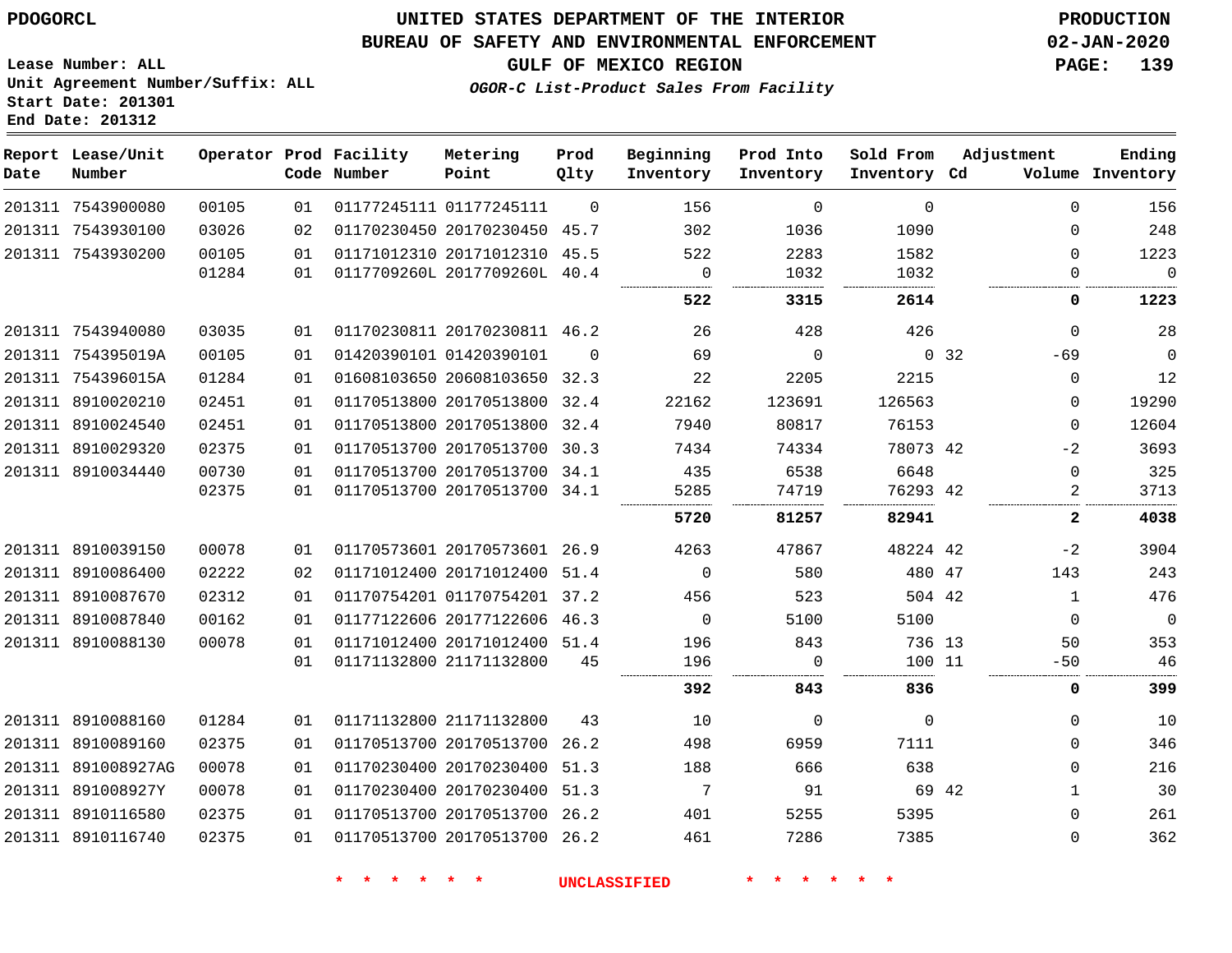**Report Lease/Unit**

# **UNITED STATES DEPARTMENT OF THE INTERIOR PDOGORCL PRODUCTION**

**Prod**

#### **BUREAU OF SAFETY AND ENVIRONMENTAL ENFORCEMENT 02-JAN-2020**

**Lease Number: ALL Unit Agreement Number/Suffix: ALL Start Date: 201301 End Date: 201312**

**Operator Prod Facility Metering**

**OGOR-C List-Product Sales From Facility**

**Beginning Prod Into Sold From Adjustment**

**GULF OF MEXICO REGION PAGE: 140**

**Ending**

| Date | Number            |       |    | Code Number                | Point                                    | Qlty           | Inventory                  | Inventory      | Inventory Cd   |              | Volume Inventory         |
|------|-------------------|-------|----|----------------------------|------------------------------------------|----------------|----------------------------|----------------|----------------|--------------|--------------------------|
|      | 201311 8910116770 | 02375 | 01 |                            | 01170513700 20170513700 26.2             |                | 167                        | 2545           | 2585 42        | $-1$         | 126                      |
|      | 201311 8910116790 | 02375 | 01 |                            | 01170513700 20170513700 26.2             |                | 2492                       | 30865          | 31824 42       | $\mathbf{1}$ | 1534                     |
|      | 201311 8910116800 | 02375 | 01 |                            | 01170513700 20170513700 26.2             |                | 3299                       | 40374          | 41667          | $\Omega$     | 2006                     |
|      | 201311 891011687A | 02266 | 01 |                            | 01170754800 20170754800 28.6             |                | 77                         | 300            | 303            | 0            | 74                       |
|      | 201311 891011687C | 02266 | 01 |                            | 01170754800 20170754800 28.6             |                | 192                        | 684            | 708            | 0            | 168                      |
|      | 201311 891011687D | 02266 | 01 |                            | 01170754800 20170754800 28.6             |                | 228                        | 1156           | 1101           | 0            | 283                      |
|      | 201311 891011687E | 02266 | 01 |                            | 01170754800 20170754800 28.6             |                | 40                         | 151            | 154            | 0            | 37                       |
|      | 201311 8910117330 | 02266 | 01 |                            | 01170754800 20170754800 28.6             |                | $\overline{\phantom{0}}^2$ | $\overline{4}$ | $5^{\circ}$    | $\Omega$     | $\overline{1}$           |
|      | 201311 8910123270 | 00105 | 01 |                            | 01177215100 20177215102 30.3             |                | 48                         | 2660           | 2652           | $\mathbf 0$  | 56                       |
|      | 201311 8910123320 | 00105 | 01 |                            | 01177215100 20177215102 30.3             |                | 106                        | 4743           | 4749           | $\Omega$     | 100                      |
|      | 201311 8910123330 | 00105 | 01 |                            | 01177215100 20177215102 30.3             |                | 141                        | 6834           | 6831           | $\mathbf 0$  | 144                      |
|      | 201311 8910123390 | 00105 | 01 |                            | 01171131800 20171131800 47.1             |                | 912                        | 181            | 569            | 0            | 524                      |
|      | 201311 8910169280 | 02628 | 01 |                            | 01171132000 20171132000 41.2             |                | 188                        | 3938           | 3967           | $\mathbf 0$  | 159                      |
|      | 201311 8910169290 | 02628 | 01 |                            | 01171132000 20171132000 41.2             |                | 59                         | 976            | 994            | $\mathbf 0$  | 41                       |
|      | 201311 8910169300 | 02375 | 02 |                            | 01170230810 20170230810 48.9             |                | 89                         | 39             | 44             | $\Omega$     | 84                       |
|      | 201311 8910169370 | 02628 | 01 |                            | 01171132000 20171132000 41.2             |                | 95                         | 2241           | 2246           | $\mathbf 0$  | 90                       |
|      | 201311 8910202350 | 00276 | 01 |                            | 01170513700 20170513700 37.4             |                | 1372                       | 17416          | 17921          | 0            | 867                      |
|      | 201311 8910202560 | 02375 | 01 |                            | 01170513700 20170513700 34.2             |                | 366                        | 4999           | 5117           | 0            | 248                      |
|      | 201311 G00971     | 00105 | 01 |                            | 01171132000 20171132000 41.1             |                | $\overline{\phantom{a}}$   | 22             | 23             | $\mathbf 0$  | $\mathbf{1}$             |
|      | 201311 G00974     | 00105 | 01 |                            | 01171132000 20171132000 41.2             |                | 20                         | 258            | 268            | $\Omega$     | 10                       |
|      | 201311 G00985     | 00687 | 01 |                            | 0117709260A 2017709260A                  | $\overline{0}$ | 385                        | $\overline{0}$ | $\overline{0}$ | $\mathbf 0$  | 385                      |
|      | 201311 G01027     | 00162 | 01 |                            | 01177122606 20177122606 46.3             |                | $\overline{0}$             | 7315           | 7315           | 0            | $\overline{\phantom{0}}$ |
|      | 201311 G01036     | 02312 | 01 |                            | 01171092651 20171092650 49.6             |                | 4556                       | 3878           | 5402           | $\mathbf 0$  | 3032                     |
|      | 201311 G01082     | 01284 | 01 |                            | 01170753510 20170753510 54.1             |                | 23                         | 14             | $\overline{1}$ | $\Omega$     | 36                       |
|      | 201311 G01083     | 02375 | 01 |                            | 01170513700 20170513700 26.2             |                | 3603                       | 52214          | 53222 42       | $-1$         | 2594                     |
|      | 201311 G01084     | 02375 | 01 |                            | 01170513700 20170513700 26.2             |                | 101                        | 1837           | 1847           | $\mathbf 0$  | 91                       |
|      | 201311 G01090     | 02375 | 01 |                            | 01170513700 20170513700 26.2             |                | 460                        | 3034           | 3344 42        | $\mathbf{1}$ | 151                      |
|      | 201311 G01091     | 02375 |    |                            | 01  01170513700  20170513700  26.2  1801 |                |                            | 20235          | 21032 42       | $\mathbf{1}$ | 1005                     |
|      |                   |       |    | * * * *<br>$\star$ $\star$ |                                          |                | <b>UNCLASSIFIED</b>        | * * * *        | $*$ $*$        |              |                          |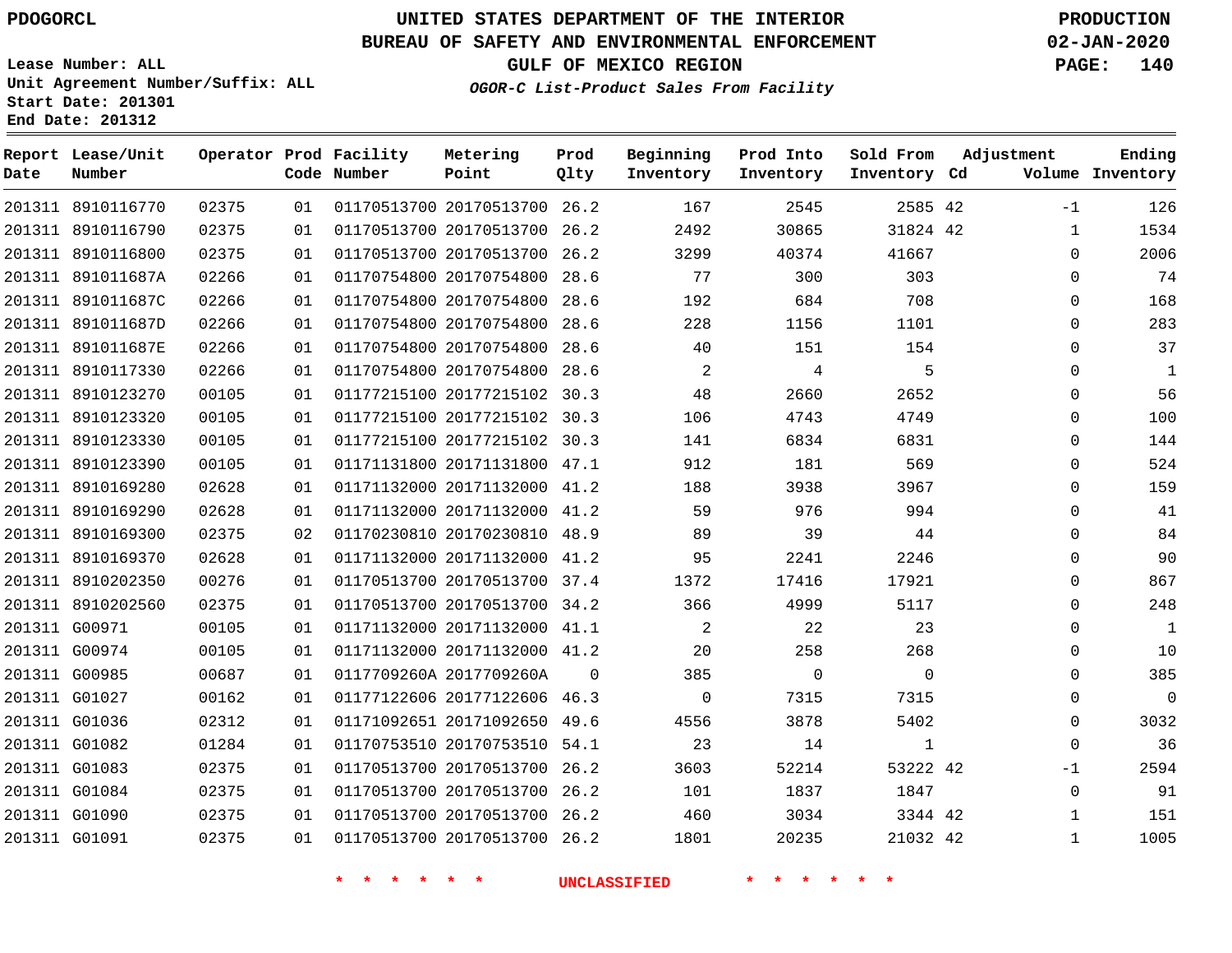### **BUREAU OF SAFETY AND ENVIRONMENTAL ENFORCEMENT 02-JAN-2020**

**Lease Number: ALL Unit Agreement Number/Suffix: ALL Start Date: 201301**

**End Date: 201312**

**GULF OF MEXICO REGION PAGE: 141**

**OGOR-C List-Product Sales From Facility**

| Date | Report Lease/Unit<br>Number |       |    | Operator Prod Facility<br>Code Number | Metering<br>Point            | Prod<br>Qlty | Beginning<br>Inventory | Prod Into<br>Inventory | Sold From<br>Inventory Cd | Adjustment   | Ending<br>Volume Inventory |
|------|-----------------------------|-------|----|---------------------------------------|------------------------------|--------------|------------------------|------------------------|---------------------------|--------------|----------------------------|
|      | 201311 G01092               | 02375 | 01 |                                       | 01170513700 20170513700 26.2 |              | 441                    | 6124                   | 6261                      | $\mathbf 0$  | 304                        |
|      | 201311 G01153               | 01834 | 01 |                                       | 01171132800 21171132800      | 45           | 56                     | 2                      | 39                        | $\mathbf 0$  | 19                         |
|      | 201311 G01196               | 02266 | 02 |                                       | 01171132800 21171132800      | 45           | 78                     | $\mathbf 0$            | 65                        | $\mathbf 0$  | 13                         |
|      | 201311 G01198               | 00105 | 01 |                                       | 01171092651 20171092650 49.6 |              | 331                    | 249                    | 385                       | $\mathbf 0$  | 195                        |
|      | 201311 G01208               | 00105 | 01 |                                       | 01171092651 20171092650 49.6 |              | 1085                   | 961                    | 1294                      | $\mathbf 0$  | 752                        |
|      | 201311 G01210               | 02266 | 02 |                                       | 01171132800 21171132800      | 45           | 250                    | 84                     | 220                       | $\mathbf 0$  | 114                        |
|      | 201311 G01220               | 00105 | 01 |                                       | 01177092600 20177092600 45.9 |              | 177                    | 4136                   | 4199                      | $\mathbf 0$  | 114                        |
|      | 201311 G01248               | 02628 | 01 |                                       | 01171012500 20171012500 36.7 |              | 3245                   | 50                     | $\Omega$                  | $\Omega$     | 3295                       |
|      | 201311 G01261               | 03033 | 01 |                                       | 01171012500 20171012500      | $\mathbf 0$  | 125                    | 3                      | 0                         | 0            | 128                        |
|      | 201311 G01269               | 03033 | 01 |                                       | 01171012500 20171012500      | $\mathbf 0$  | 10                     | 0                      | 0                         | $\mathbf 0$  | 10                         |
|      | 201311 G01351               | 00078 | 01 |                                       | 01170230400 20170230400 51.2 |              | 5                      | 6                      | 9                         | 0            | $\overline{2}$             |
|      | 201311 G01447               | 02375 | 01 |                                       | 01170513700 20170513700 26.7 |              | 14                     | 273                    | 273                       | $\mathbf 0$  | 14                         |
|      | 201311 G01477               | 03026 | 02 |                                       | 01170230810 20170230810 48.9 |              | 2331                   | 837                    | 1088                      | $\mathbf 0$  | 2080                       |
|      | 201311 G01497               | 02451 | 01 |                                       | 01170513800 20170513800 32.4 |              | 2353                   | 33221                  | 30393                     | $\mathbf 0$  | 5181                       |
|      | 201311 G01498               | 02451 | 01 |                                       | 01170513800 20170513800 32.4 |              | 344                    | 5191                   | 4725                      | $\mathbf 0$  | 810                        |
|      | 201311 G01580               | 02451 | 01 |                                       | 01170513800 20170513800 32.4 |              | 136                    | 1020                   | 997                       | $\mathbf 0$  | 159                        |
|      | 201311 G01610               | 00105 | 01 |                                       | 01177215100 20177215102 30.3 |              | 14                     | 666                    | 666                       | $\mathbf 0$  | 14                         |
|      | 201311 G01619               | 02375 | 01 |                                       | 01170513700 20170513700 31.3 |              | 2537                   | 34730                  | 35542 42                  | $\mathbf{1}$ | 1726                       |
|      | 201311 G01620               | 02375 | 01 |                                       | 01170513700 20170513700 31.3 |              | 462                    | 5418                   | 5611                      | 0            | 269                        |
|      | 201311 G01754               | 00003 | 01 |                                       | 01423210051 20423210050 52.1 |              | 10                     | 193                    | 190                       | 0            | 13                         |
|      | 201311 G01757               | 00003 | 01 |                                       | 01423210051 20423210050 52.1 |              | 98                     | 1470                   | 1471 42                   | $\mathbf{1}$ | 98                         |
|      | 201311 G01848               | 01978 | 02 |                                       | 01170230500 20170230500 43.9 |              | 1005                   | 1018                   | 1614                      | $\mathbf 0$  | 409                        |
|      | 201311 G01860               | 00105 | 01 |                                       | 01170231110 20170231110      | $\Omega$     | 2378                   | 5767                   | 0                         | 0            | 8145                       |
|      | 201311 G01865               | 00078 | 01 |                                       | 01171012500 20171012500      | $\Omega$     | 780                    | 16                     | $\Omega$                  | $\mathbf 0$  | 796                        |
|      | 201311 G01880               | 00105 | 01 |                                       | 01171132000 20171132000 41.1 |              | 13                     | 155                    | 162                       | 0            | 6                          |
|      | 201311 G01898               | 02312 | 01 |                                       | 01171012500 20171012500      | $\mathbf 0$  | 1144                   | 13                     | $\Omega$                  | $\mathbf 0$  | 1157                       |
|      | 201311 G01901               | 00105 | 01 |                                       | 01177215100 20177215102 30.3 |              | $\Omega$               | 6                      | 6                         | $\Omega$     | $\Omega$                   |
|      | 201311 G01953               | 00105 | 01 |                                       | 01170230811 20170230811 46.1 |              | 10                     | 184                    | 182                       | $\Omega$     | 12                         |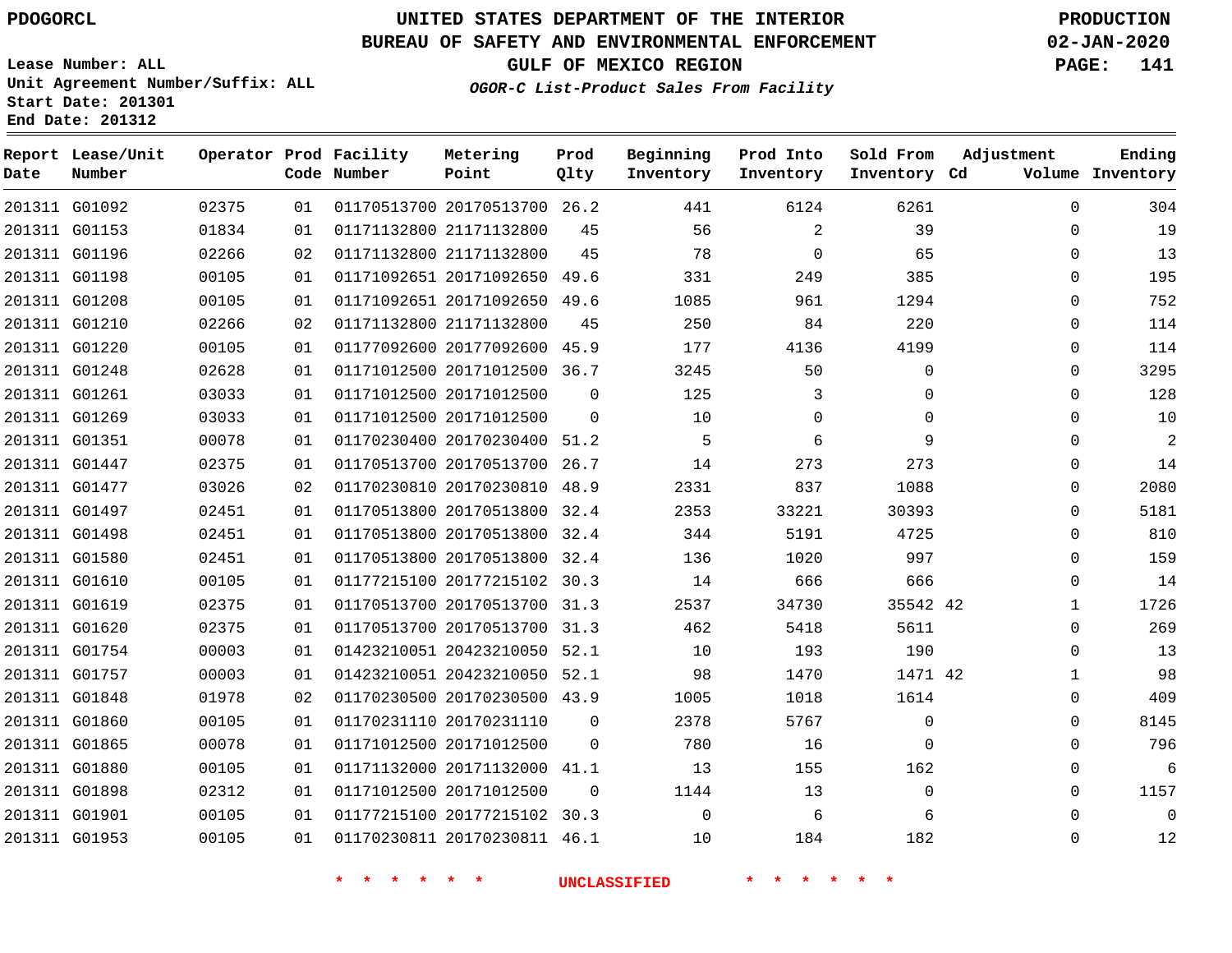**Report Lease/Unit**

## **UNITED STATES DEPARTMENT OF THE INTERIOR PDOGORCL PRODUCTION**

**Prod**

#### **BUREAU OF SAFETY AND ENVIRONMENTAL ENFORCEMENT 02-JAN-2020**

**Lease Number: ALL Unit Agreement Number/Suffix: ALL Start Date: 201301 End Date: 201312**

**Operator Prod Facility**

**OGOR-C List-Product Sales From Facility**

**Beginning**

**Prod Into**

**Sold From**

**GULF OF MEXICO REGION PAGE: 142**

**Adjustment**

**Ending**

 

  $\Omega$ 

| Date | Number        |       |    | Code Number | Point                        | Qlty     | Inventory                  | Inventory      | Inventory Cd   |          | Volume Inventory |
|------|---------------|-------|----|-------------|------------------------------|----------|----------------------------|----------------|----------------|----------|------------------|
|      | 201311 G01966 | 00105 | 01 |             | 01177215100 20177215102 30.3 |          | 72                         | 3222           | 3226           | $\Omega$ | 68               |
|      | 201311 G01967 | 00105 | 01 |             | 01177215100 20177215102 30.3 |          | 131                        | 6187           | 6188           | 0        | 130              |
|      | 201311 G01972 | 03033 | 01 |             | 01170230810 20170230810 48.9 |          | 322                        | 137            | 157 42         | $-1$     | 301              |
|      | 201311 G01997 | 01071 | 02 |             | 01170230810 20170230810 47.2 |          | 37                         | $\overline{0}$ | $\Omega$       | $\Omega$ | 37               |
|      | 201311 G01998 | 00105 | 01 |             | 01170230810 20170230810 48.9 |          | 142                        | 53             | 67             | $\Omega$ | 128              |
|      | 201311 G02062 | 02375 | 01 |             | 01171132000 20171132000 41.2 |          | $\overline{0}$             | 7437           | 7437           | $\Omega$ | $\mathbf 0$      |
|      | 201311 G02111 | 02628 | 01 |             | 01171132000 20171132000 41.2 |          | 3949                       | 84413          | 84967          | $\Omega$ | 3395             |
|      | 201311 G02127 | 02312 | 01 |             | 01170230810 20170230810 48.9 |          | 441                        | 129            | 196            | $\Omega$ | 374              |
|      | 201311 G02161 | 00105 | 01 |             | 01171012500 20171012500      | $\Omega$ | 1366                       | 28             | $\Omega$       | $\Omega$ | 1394             |
|      | 201311 G02163 | 00105 | 01 |             | 01171012500 20171012500      | $\Omega$ | 299                        | 7              | $\Omega$       | $\Omega$ | 306              |
|      | 201311 G02317 | 00105 | 01 |             | 01171132000 20171132000 41.1 |          | 16                         | 240            | 246            | $\Omega$ | 10               |
|      | 201311 G02353 | 01284 | 01 |             | 01170230450 20170230450 45.7 |          | 385                        | 1889           | 1822           | $\Omega$ | 452              |
|      | 201311 G02354 | 01284 | 01 |             | 01170230450 20170230450 45.7 |          | 430                        | 1707           | 1728           | $\Omega$ | 409              |
|      | 201311 G02404 | 03033 | 01 |             | 01170230810 20170230810 48.9 |          | 486                        | 7              | 169            | 0        | 324              |
|      | 201311 G02429 | 02375 | 02 |             | 01170230811 20170230810 48.9 |          | 159                        | 63             | 76             | 0        | 146              |
|      | 201311 G02433 | 02375 | 02 |             | 01170230810 20170230810 48.9 |          | 11                         | 1              | 4              | $\Omega$ | 8                |
|      | 201311 G02439 | 02375 | 01 |             | 01171132000 20171132000 41.2 |          | $\Omega$                   | 1              | 1              | $\Omega$ | $\mathbf 0$      |
|      | 201311 G02601 | 01834 | 01 |             | 01171092651 20171092650 49.6 |          | $\Omega$                   | 457            | 100            | $\Omega$ | 357              |
|      | 201311 G02613 | 02628 | 01 |             | 01171132000 20171132000 40.1 |          | 0                          | $\overline{0}$ | $\overline{0}$ | 0        | $\overline{0}$   |
|      | 201311 G02665 | 02451 | 01 |             | 01423210051 20423210050      | 52       | 119                        | 1790           | 1790           | 0        | 119              |
|      | 201311 G02735 | 03035 | 01 |             | 01170230810 20170230810 48.9 |          | 1264                       | 334            | 549            | $\Omega$ | 1049             |
|      | 201311 G02825 | 00105 | 01 |             | 01170230810 20170230810 48.8 |          | 404                        | 144            | 187            | $\Omega$ | 361              |
|      | 201311 G02826 | 00105 | 01 |             | 01170231110 20170231110      | $\Omega$ | 346                        | 844            | $\Omega$       | $\Omega$ | 1190             |
|      |               |       | 01 |             | 01170230810 20170230810 48.8 |          | 423<br>------------------- | 144<br>.       | 196            | 0<br>    | 371              |
|      |               |       |    |             |                              |          | 769                        | 988            | 196            | 0        | 1561             |
|      |               |       |    |             |                              |          |                            |                |                |          |                  |

**Metering**

 G02885 

 

G02870

 20170230810 48.9 20171132000 41.2

 

**\* \* \* \* \* \* UNCLASSIFIED \* \* \* \* \* \***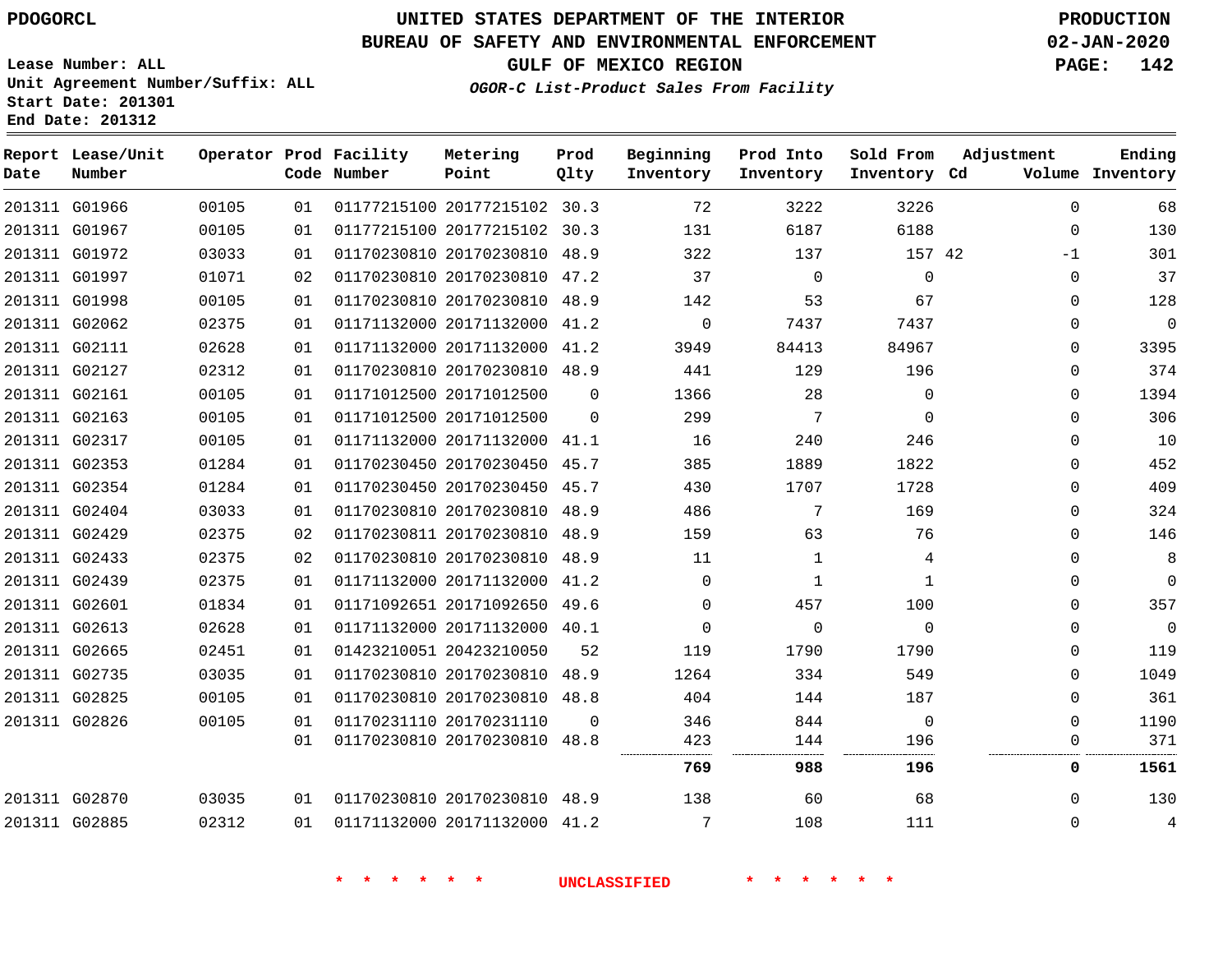### **UNITED STATES DEPARTMENT OF THE INTERIOR PDOGORCL PRODUCTION**

#### **BUREAU OF SAFETY AND ENVIRONMENTAL ENFORCEMENT 02-JAN-2020**

**Lease Number: ALL Unit Agreement Number/Suffix: ALL Start Date: 201301**

**GULF OF MEXICO REGION PAGE: 143**

**OGOR-C List-Product Sales From Facility**

| Date | Report Lease/Unit<br>Number |       |    | Operator Prod Facility<br>Code Number | Metering<br>Point            | Prod<br>Qlty | Beginning<br>Inventory | Prod Into<br>Inventory | Sold From<br>Inventory Cd | Adjustment   | Ending<br>Volume Inventory |
|------|-----------------------------|-------|----|---------------------------------------|------------------------------|--------------|------------------------|------------------------|---------------------------|--------------|----------------------------|
|      | 201311 G02895               | 02579 | 02 |                                       | 01171092651 20171092650 49.6 |              | 75                     | 99                     | 96 42                     | $-1$         | 77                         |
|      |                             | 02628 | 02 |                                       | 01171092651 20171092650 49.6 |              | 52                     | 56                     | 65                        | $\Omega$     | 43                         |
|      |                             |       |    |                                       |                              |              | 127                    | 155                    | 161                       | -1           | 120                        |
|      | 201311 G02917               | 01834 | 01 |                                       | 01171092930 20171092930      | 37           | 77                     | 1215                   | 1221 42                   | $\mathbf{1}$ | 72                         |
|      | 201311 G03061               | 00105 | 01 |                                       | 01423210051 20423210050      | 52           | 286                    | 4590                   | 4572                      | $\Omega$     | 304                        |
|      | 201311 G03145               | 02266 | 02 |                                       | 01171132800 21171132800      | 45           | 12                     | 19                     | 10                        | $\Omega$     | 21                         |
|      | 201311 G03152               | 00105 | 01 |                                       | 01177092600 20177092600 45.9 |              | 83                     | 2327                   | 2346                      | $\Omega$     | 64                         |
|      | 201311 G03236               | 02266 | 02 |                                       | 01170230450 20170230450 45.7 |              | 7                      | 13                     | 17                        | $\Omega$     | 3                          |
|      | 201311 G03264               | 01284 | 02 |                                       | 01170530900 20170530900 55.8 |              | 2                      | 8                      | $\Omega$                  | $\Omega$     | 10                         |
|      | 201311 G03265               | 01284 | 02 |                                       | 01170530900 20170530900 55.8 |              | 96                     | 14                     | 11                        | 0            | 99                         |
|      | 201311 G03331               | 02628 | 01 |                                       | 01171132800 21171132800      | 45           | 1072                   | $\mathbf 0$            | 732                       | $\Omega$     | 340                        |
|      | 201311 G03414               | 00105 | 01 |                                       | 01170753510 20170753510 54.1 |              | 822                    | 422                    | 46                        | 0            | 1198                       |
|      | 201311 G03793               | 03035 | 01 |                                       | 01171012500 20171012500      | $\Omega$     | 166                    | 1                      | $\Omega$                  | $\Omega$     | 167                        |
|      | 201311 G03940               | 00105 | 01 |                                       | 01423210051 20423210050 52.1 |              | 6                      | 102                    | 101                       | $\Omega$     | 7                          |
|      | 201311 G03958               | 00105 | 01 |                                       | 01170230510 20170230510 48.3 |              | 2035                   | 10                     | 48                        | 0            | 1997                       |
|      | 201311 G04003               | 00105 | 01 |                                       | 01171012500 20171012500      | $\Omega$     | 1625                   | 41                     | $\Omega$                  | $\Omega$     | 1666                       |
|      | 201311 G04065               | 02628 | 01 |                                       | 01423210051 20423210050 52.1 |              | 34                     | 441                    | 447                       | 0            | 28                         |
|      | 201311 G04081               | 03035 | 01 |                                       | 01170230450 20170230810 48.9 |              | 4312                   | 1740                   | 2078                      | $\Omega$     | 3974                       |
|      | 201311 G04085               | 00687 | 01 |                                       | 01170230811 20170230811 46.2 |              | 258                    | 3776                   | 3784                      | $\mathbf 0$  | 250                        |
|      | 201311 G04087               | 02899 | 01 |                                       | 01177008150 01177008150 33.8 |              | 2112                   | 2251                   | 2354 42                   | -8           | 2001                       |
|      | 201311 G04098               | 01963 | 02 |                                       | 01170230810 20170230810 49.8 |              | 23                     | $\Omega$               | 21                        | $\mathbf 0$  | $\overline{a}$             |
|      | 201311 G04232               | 00105 | 01 |                                       | 01171012500 20171012500      | $\Omega$     | 61                     | 1                      | $\Omega$                  | $\Omega$     | 62                         |
|      |                             | 00730 | 01 |                                       | 01171012500 20171012500 36.7 |              | 1810<br>               | 35                     |                           | 0            | 1845                       |
|      |                             |       |    |                                       |                              |              | 1871                   | 36                     | 0                         | 0            | 1907                       |
|      | 201311 G04421               | 00105 | 01 |                                       | 01171131600 20171131600 42.7 |              | 1068                   | 15633                  | 14041                     | $\Omega$     | 2660                       |
|      | 201311 G04537               | 03033 | 01 |                                       | 01420470030 20420470030      | $\Omega$     | 273                    | $\Omega$               | $\Omega$                  | $\Omega$     | 273                        |
|      | 201311 G04800               | 03026 | 02 |                                       | 01171132800 21171132800      | 45           | 1662                   | 62                     | 1176 42                   | $-1$         | 547                        |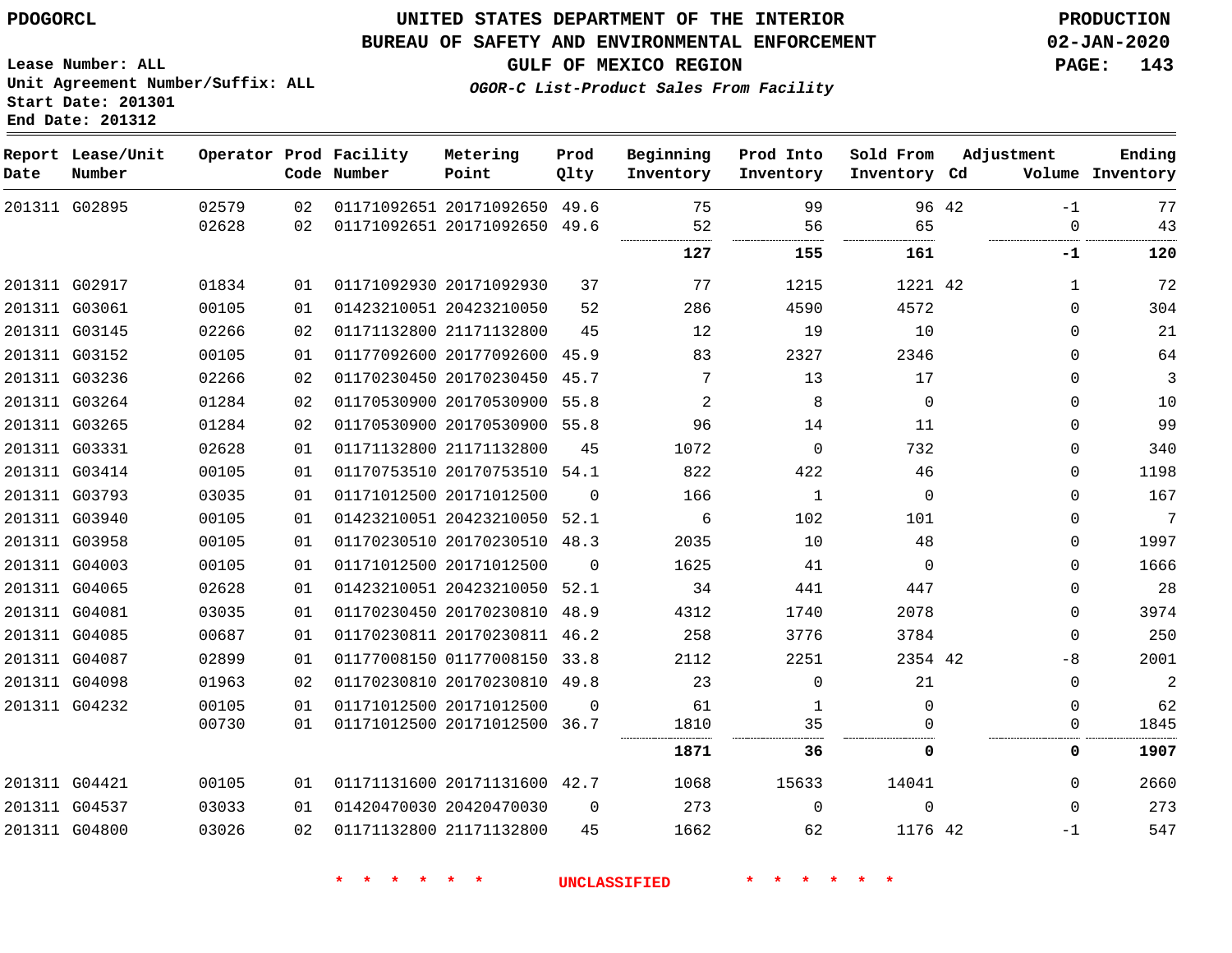### **UNITED STATES DEPARTMENT OF THE INTERIOR PDOGORCL PRODUCTION**

#### **BUREAU OF SAFETY AND ENVIRONMENTAL ENFORCEMENT 02-JAN-2020**

**OGOR-C List-Product Sales From Facility**

**GULF OF MEXICO REGION PAGE: 144**

**Ending Inventory**

**Lease Number: ALL Unit Agreement Number/Suffix: ALL Start Date: 201301 End Date: 201312**

|      | Report Lease/Unit |       |    | Operator Prod Facility | Metering                     | Prod        | Beginning   | Prod Into    | Sold From    | Adjustment |              |
|------|-------------------|-------|----|------------------------|------------------------------|-------------|-------------|--------------|--------------|------------|--------------|
| Date | Number            |       |    | Code Number            | Point                        | Qlty        | Inventory   | Inventory    | Inventory Cd |            | Volume       |
|      | 201311 G04818     | 03035 | 01 |                        | 01170230500 20170230500 43.9 |             | 46          | 26           |              | 61 42      | $-1$         |
|      | 201311 G05006     | 01284 | 02 |                        | 01423210051 20170230510 48.4 |             | 13          | $\mathbf{1}$ |              | 042        | $-1$         |
|      | 201311 G05283     | 01376 | 01 |                        | 01170231300 01170231300      | $\Omega$    | $\mathbf 0$ | $\mathbf 0$  | $\Omega$     |            | $\mathbf 0$  |
|      | 201311 G05286     | 03033 | 01 |                        | 01170230810 20170230810 48.9 |             | 310         | 38           | 122          |            | $\mathbf 0$  |
|      | 201311 G05431     | 02970 | 02 |                        | 01177062608 2017706260A 34.8 |             | 36          | 18659        | 18663        |            | $\mathbf 0$  |
|      | 201311 G05504     | 00105 | 01 |                        | 01171132800 21171132800      | 45          | 1241        | 2149         | 2451         |            | 0            |
|      |                   | 00730 | 01 |                        | 01171132800 21171132800      | 45          | 357         | 276          | 432          |            | 0            |
|      |                   | 02970 | 02 |                        | 01171132800 21171132800      | 45          | 13976       | 14111        | 19169        |            | $\mathbf 0$  |
|      |                   |       |    |                        |                              |             | 15574       | 16536        | 22052        |            | 0            |
|      | 201311 G05505     | 00078 | 01 |                        | 01171012400 20171012400 51.4 |             | 93          | 778          | 525          |            | 0            |
|      |                   |       | 01 |                        | 01171132800 21171132800      | 45          | 94          | 50           | 98           |            | $\mathbf 0$  |
|      |                   |       |    |                        |                              |             | 187         | 828          | 623          |            | 0            |
|      | 201311 G05602     | 01834 | 01 |                        | 01171012500 20171012500      | $\mathbf 0$ | 455         | 5            | 0            |            | 0            |
|      | 201311 G05610     | 02312 | 01 |                        | 01171012500 20171012500      | $\Omega$    | 19          | $\mathbf 0$  | 0            |            | $\mathbf 0$  |
|      | 201311 G05612     | 00105 | 01 |                        | 01171012500 20171012500      | $\mathbf 0$ | 927         | 18           | 0            |            | $\mathbf{0}$ |
|      | 201311 G06069     | 00105 | 01 |                        | 01423210051 20423210050      | 52          | 15          | 88           | 97           |            | $\Omega$     |
|      | 201311 G06105     | 03033 | 01 |                        | 01420390110 20420390110      | $\Omega$    | 340         | $\mathbf 0$  | 0            |            | $\mathbf 0$  |
|      | 201311 G06156     | 00105 | 01 |                        | 01170230810 20170230810 48.8 |             | 2309        | 2795         | 1583         |            | $\Omega$     |
|      | 201311 G06668     | 02375 | 01 |                        | 01171132000 20171132000 41.2 |             | 83          | 509          | 572          |            | 0            |
|      | 201311 G07703     | 02266 | 02 |                        | 01171132800 21171132800      | 45          | 40          | $\mathbf 0$  | 35           |            | $\mathbf 0$  |
|      | 201311 G07736     | 02628 | 01 |                        | 01171132800 21171132800      | 45          | 256         | $\mathbf 0$  | 175          |            | 0            |
|      | 201311 G07760     | 01284 | 01 |                        | 01177122950 20177122950      | 31.9        | 35          | 8081         | 8074         |            | $\mathbf 0$  |
|      | 201311 G07917     | 01834 | 01 |                        | 01170573602 20170573602 33.1 |             | 35618       | 10260        | 12032 42     |            | $-1$         |
|      | 201311 G08120     | 02312 | 01 |                        | 01423210051 20423210050 52.1 |             | 4           | 56           | 56           |            | $\mathbf{0}$ |
|      | 201311 G09010     | 02266 | 01 |                        | 01420390120 01420390120      | 55          | 44          | 0            | $\Omega$     |            | $\mathbf 0$  |
|      | 201311 G09032     | 00730 | 01 |                        | 01170230450 20170230450 45.7 |             | 12          | 60           |              | 57 42      | $-1$         |
|      | 201311 G09631     | 01284 | 01 |                        | 01177122950 20177122950 31.9 |             | 6           | 1534         | 1534         |            | 0            |
|      | 201311 G10487     | 00981 | 01 |                        | 01170753850 20170753850      | $\Omega$    | 1914        | $\Omega$     | $\Omega$     |            | $\mathbf 0$  |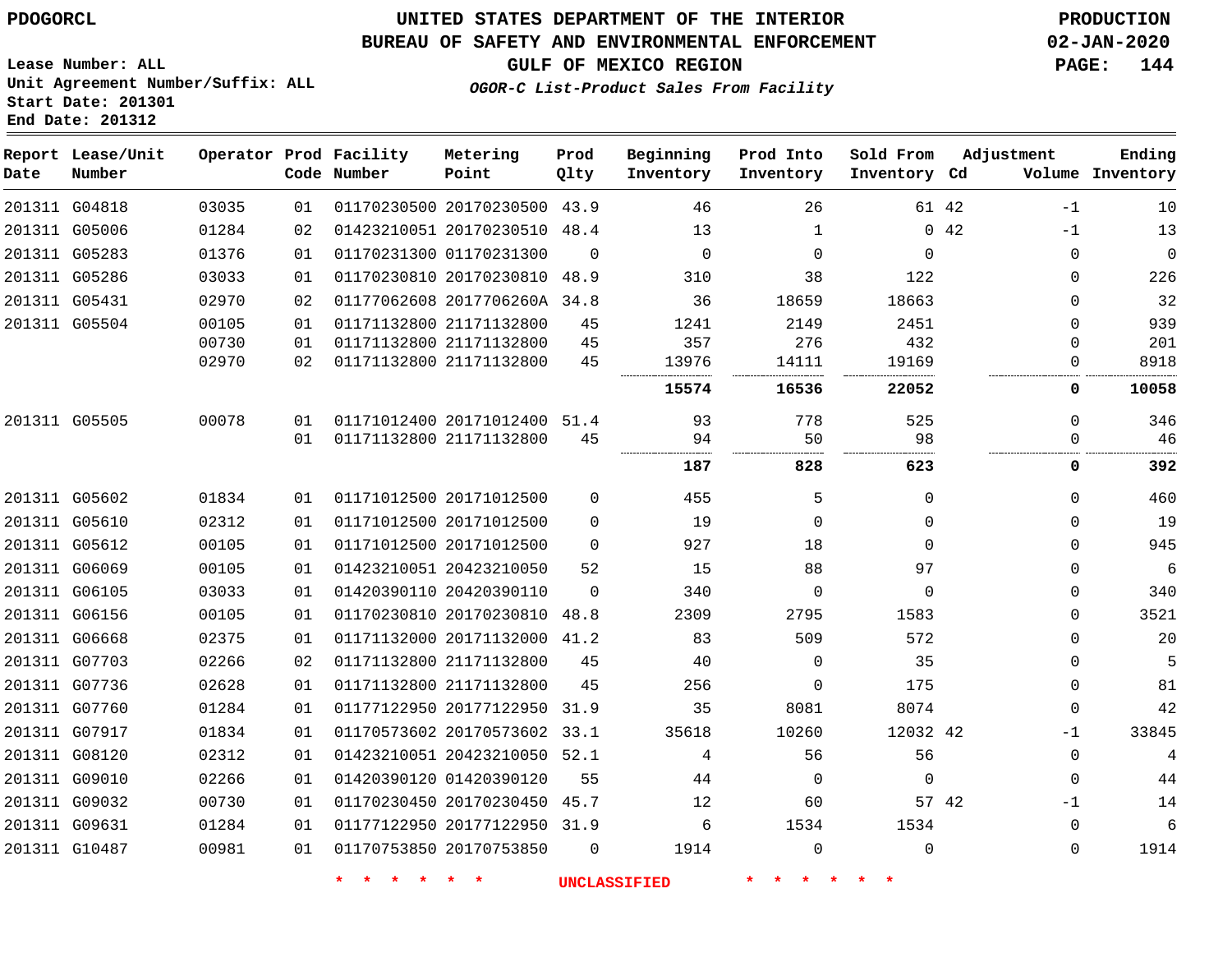**Report Lease/Unit**

**Number**

### **UNITED STATES DEPARTMENT OF THE INTERIOR PDOGORCL PRODUCTION**

**Prod**  $Q1 + 3r$ 

#### **BUREAU OF SAFETY AND ENVIRONMENTAL ENFORCEMENT 02-JAN-2020**

**Lease Number: ALL Unit Agreement Number/Suffix: ALL Start Date: 201301 End Date: 201312**

**Operator Prod Facility**

**OGOR-C List-Product Sales From Facility**

**Beginning Inventory**

**Prod Into Inventory**

**Sold From Inventory**

**Adjustment**

**GULF OF MEXICO REGION PAGE: 145**

**Ending**

| Date | Number        |       |    | Code Number | Point                        | Qlty     | Inventory           | Inventory    | Inventory Cd    |          | Volume Inventory |
|------|---------------|-------|----|-------------|------------------------------|----------|---------------------|--------------|-----------------|----------|------------------|
|      | 201311 G10794 | 03035 | 01 |             | 01177122950 20177122950 31.9 |          | 90                  | 17947        | 17953           | $\Omega$ | 84               |
|      | 201311 G10910 | 00162 | 01 |             | 01177245110 2017724511G 46.4 |          | $\Omega$            | 4800         | 4800            | $\Omega$ | $\overline{0}$   |
|      | 201311 G11243 | 03033 | 01 |             | 01420470030 20420470030      | $\Omega$ | 213                 | $\mathbf{0}$ | $\mathbf 0$     | $\Omega$ | 213              |
|      | 201311 G11870 | 02375 | 01 |             | 01171132000 20171132000 41.2 |          | 386                 | 8463         | 8509            | $\Omega$ | 340              |
|      | 201311 G11984 | 03008 | 02 |             | 01171092651 20171092650 49.6 |          | 352                 | 138          | 382 45          | $-108$   | $\overline{0}$   |
|      | 201311 G12020 | 03035 | 01 |             | 01171012500 20171012500      | $\Omega$ | 154                 | 3            | $\mathbf 0$     | $\Omega$ | 157              |
|      | 201311 G12024 | 02312 | 02 |             | 01171012500 20171012500      | $\Omega$ | 44                  | $\mathbf{0}$ | $\Omega$        | $\Omega$ | 44               |
|      | 201311 G12355 | 03033 | 01 |             | 01171012300 20171012300 37.1 |          | 22080               | 50098        | 56055 42        | 1        | 16124            |
|      | 201311 G12358 | 03033 | 01 |             | 01171012300 20171012300 37.1 |          | 236                 | 645          | 674             | $\Omega$ | 207              |
|      | 201311 G12564 | 02603 | 01 |             | 01170230510 20170230510 48.4 |          | 1044                | 4            | 25              | $\Omega$ | 1023             |
|      | 201311 G12802 | 02628 | 01 |             | 01170230811 20170230811 46.2 |          | $\Omega$            | 1433         | 1338            | $\Omega$ | 95               |
|      | 201311 G13560 | 03033 | 01 |             | 01170230810 20170230810 48.9 |          | 265                 | 45           | 104             | $\Omega$ | 206              |
|      | 201311 G13563 | 03033 | 01 |             | 01170230811 20170230811 46.2 |          | 65                  | 457          | 492             | $\Omega$ | 30               |
|      | 201311 G13576 | 03147 | 02 |             | 01170230810 20170230810 48.9 |          | 33                  | 55           | 30              | $\Omega$ | 58               |
|      | 201311 G13897 | 03033 | 01 |             | 01171132000 20171132000 41.2 |          | 48                  | 276          | 314 42          | 1        | 11               |
|      | 201311 G13938 | 01284 | 01 |             | 01171012500 20171012500 36.7 |          | 2590                | 67           | 27              | $\Omega$ | 2630             |
|      | 201311 G14342 | 02628 | 01 |             | 01170230811 20170230811 46.2 |          | 99                  | 10268        | 9687            | $\Omega$ | 680              |
|      | 201311 G14493 | 01834 | 01 |             | 01171092930 20171092930 36.6 |          | 19                  | 264          | 267             | 0        | 16               |
|      | 201311 G14535 | 02628 | 01 |             | 01171012500 20171012500 36.7 |          | 1742                | 10           | $\mathbf 0$     | 0        | 1752             |
|      | 201311 G15050 | 00105 | 01 |             | 01170231110 20170231110      | $\Omega$ | 990                 | 36           | $\Omega$        | $\Omega$ | 1026             |
|      | 201311 G15078 | 03035 | 01 |             | 01170230810 20170230810 48.9 |          | 6                   | $\mathsf{O}$ | 2               | $\Omega$ | $\overline{4}$   |
|      | 201311 G15189 | 02970 | 02 |             | 01171132800 21171132800      | 45       | 4                   | $\mathbf 0$  | 3               | $\Omega$ | $\mathbf{1}$     |
|      | 201311 G15239 | 02266 | 02 |             | 01171012500 20171012500      | $\Omega$ | 15                  | $\mathbf 0$  | $\Omega$        | $\Omega$ | 15               |
|      | 201311 G15242 | 00105 | 01 |             | 01171092651 20171092650 49.6 |          | 1579                | 1410         | 1887            | $\Omega$ | 1102             |
|      | 201311 G15263 | 00105 | 01 |             | 01171132000 20171132000 41.1 |          | 50                  | 1028         | 1037            | $\Omega$ | 41               |
|      | 201311 G15277 | 03035 | 01 |             | 01171012400 20171012400 51.4 |          | 1886                | 5777         | 5246            | 0        | 2417             |
|      | 201311 G15299 | 02200 | 02 |             | 01171092651 20171092650      | 50       | 422                 | $\mathbf 0$  | 422             | $\Omega$ | $\mathbf 0$      |
|      | 201311 G15312 | 00105 | 01 |             | 01171092651 20171092650 49.5 |          | 3670                | 3924         | 4526            | 0        | 3068             |
|      |               |       |    | * * * * * * |                              |          | <b>UNCLASSIFIED</b> | * * * *      | $\star$ $\star$ |          |                  |

**Metering Point**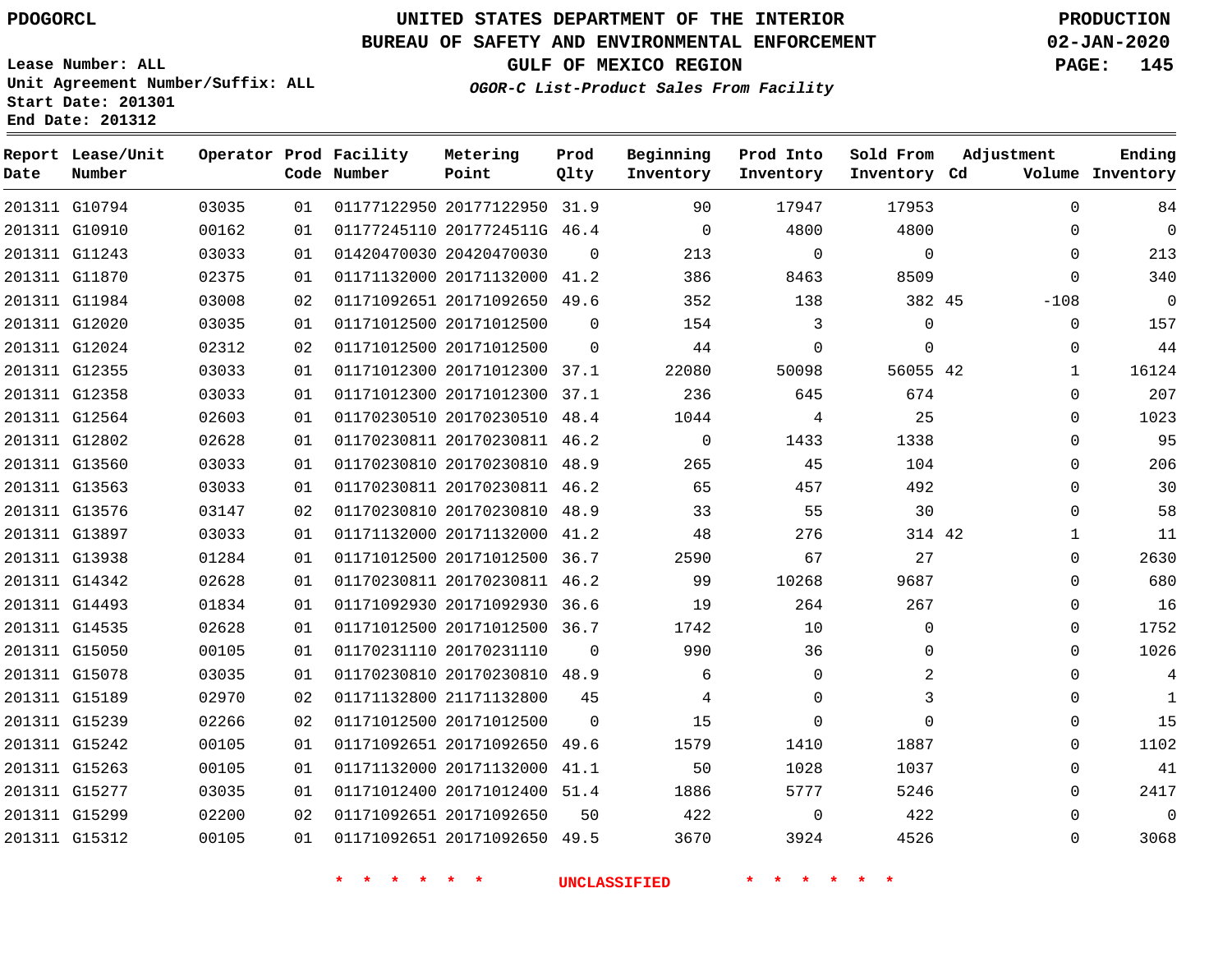**Report Lease/Unit**

## **UNITED STATES DEPARTMENT OF THE INTERIOR PDOGORCL PRODUCTION**

**Prod**

**Metering**

#### **BUREAU OF SAFETY AND ENVIRONMENTAL ENFORCEMENT 02-JAN-2020**

**Lease Number: ALL Unit Agreement Number/Suffix: ALL Start Date: 201301 End Date: 201312**

**Operator Prod Facility**

#### **OGOR-C List-Product Sales From Facility**

**Beginning Prod Into**

**GULF OF MEXICO REGION PAGE: 146**

**Sold From Adjustment**

**Ending**

| Date | Number        |       |    | Code Number | Point                        | Qlty     | Inventory      | Inventory   | Inventory Cd |          | Volume Inventory |
|------|---------------|-------|----|-------------|------------------------------|----------|----------------|-------------|--------------|----------|------------------|
|      | 201311 G15740 | 00105 | 01 |             | 01170230450 20170230450 45.6 |          | 447            | 1962        | 1939         | 0        | 470              |
|      | 201311 G16121 | 00687 | 01 |             | 01170230811 20170230811 46.2 |          | 71             | 683         | 709          | $\Omega$ | 45               |
|      | 201311 G16325 | 00105 | 01 |             | 01171012400 20171012400 51.4 |          | 708            | 3454        | 2717         | $\Omega$ | 1445             |
|      | 201311 G16353 | 03033 | 01 |             | 01171132000 20171132000 41.2 |          | 13             | 56          | 67           | $\Omega$ | 2                |
|      | 201311 G16469 | 03026 | 02 |             | 01170753510 20170753510 54.1 |          | 9              | 0           | $\mathbf 0$  | 0        |                  |
|      | 201311 G16515 | 00162 | 01 |             | 01177245110 2017724511G 46.4 |          | $\Omega$       | 26612       | 26612        | $\Omega$ | $\Omega$         |
|      | 201311 G16890 | 00981 | 01 |             | 01170753850 20170753850      | $\Omega$ | 216            | $\mathbf 0$ | $\mathbf 0$  | $\Omega$ | 216              |
|      | 201311 G17754 | 02375 | 02 |             | 01170230510 20170230510 48.4 |          | 2093           | 19          | 50           | $\Omega$ | 2062             |
|      | 201311 G17789 | 00105 | 01 |             | 01170230810 20170230810 48.9 |          | 122            | 46          | 58           | 0        | 110              |
|      | 201311 G17858 | 00105 | 01 |             | 01170530900 20170530900 55.8 |          | 1015           | 6           | 97           | $\Omega$ | 924              |
|      | 201311 G17912 | 02970 | 02 |             | 01177062608 2017706260A 34.8 |          | 33             | 20961       | 20958        | $\Omega$ | 36               |
|      | 201311 G17913 | 01834 | 01 |             | 01171132800 21171132800      | 45       | 669            | 149         | 558          | 0        | 260              |
|      | 201311 G17921 | 03026 | 01 |             | 01171012500 20177062959 25.5 |          | $\overline{0}$ | 53818       | 53818        | $\Omega$ | $\mathbf 0$      |
|      | 201311 G18043 | 03059 | 01 |             | 01171012500 20171012500 36.7 |          | 1276           | 22          | $\Omega$     | $\Omega$ | 1298             |
|      | 201311 G18577 | 00981 | 01 |             | 01170753850 20170753850      | $\Omega$ | 5073           | $\mathbf 0$ | 0            | $\Omega$ | 5073             |
|      | 201311 G18936 | 02871 | 01 |             | 01422450350 20422450350 47.7 |          | 7              | $\Omega$    | $\Omega$     | $\Omega$ | 7                |
|      | 201311 G19030 | 02806 | 01 |             | 01423210051 20423210050      | 51       | 3              | $\mathbf 0$ | $\Omega$     | 0        | 3                |
|      | 201311 G19839 | 02777 | 01 |             | 01170753510 20170753510 45.5 |          | 20             | $\mathbf 0$ | $\mathbf{1}$ | 0        | 19               |
|      | 201311 G20605 | 02477 | 01 |             | 01423550141 20423550140 27.2 |          | 1402           | 9634        | 10046        | 0        | 990              |
|      | 201311 G20656 | 02266 | 02 |             | 01422450350 20422450350      | $\Omega$ | 198            | $\mathbf 0$ | $\Omega$     | $\Omega$ | 198              |
|      | 201311 G20660 | 00105 | 01 |             | 01170230450 20170230450 45.7 |          | 59             | 135         | 162          | $\Omega$ | 32               |
|      | 201311 G21096 | 00105 | 01 |             | 01170230811 20170230811 46.2 |          | 15             | 155         | 160          | 0        | 10               |
|      | 201311 G21532 | 03217 | 01 |             | 01170230811 20170230811 46.2 |          | 332            | 173         | 493          | 0        | 12               |
|      | 201311 G21534 | 03217 | 01 |             | 01170230811 20170230811 46.2 |          | 129            | 2068        | 2060         | $\Omega$ | 137              |
|      | 201311 G21580 | 03035 | 01 |             | 01170230811 20170230811 46.2 |          | 8              | 76          | 79           | 0        | 5                |
|      | 201311 G21592 | 02628 | 02 |             | 01171132000 20171132000 40.1 |          | $\mathbf{0}$   | 0           | 0            | $\Omega$ | 0                |
|      | 201311 G21652 | 01834 | 01 |             | 01171132800 21171132800      | 45       | 7              | $\Omega$    | 7            | 0        | $\Omega$         |
|      | 201311 G21655 | 01834 | 01 |             | 01171132800 21171132800      | 45       | 7913           | 15100       | 15704        | 0        | 7309             |
|      |               |       |    |             |                              |          |                |             |              |          |                  |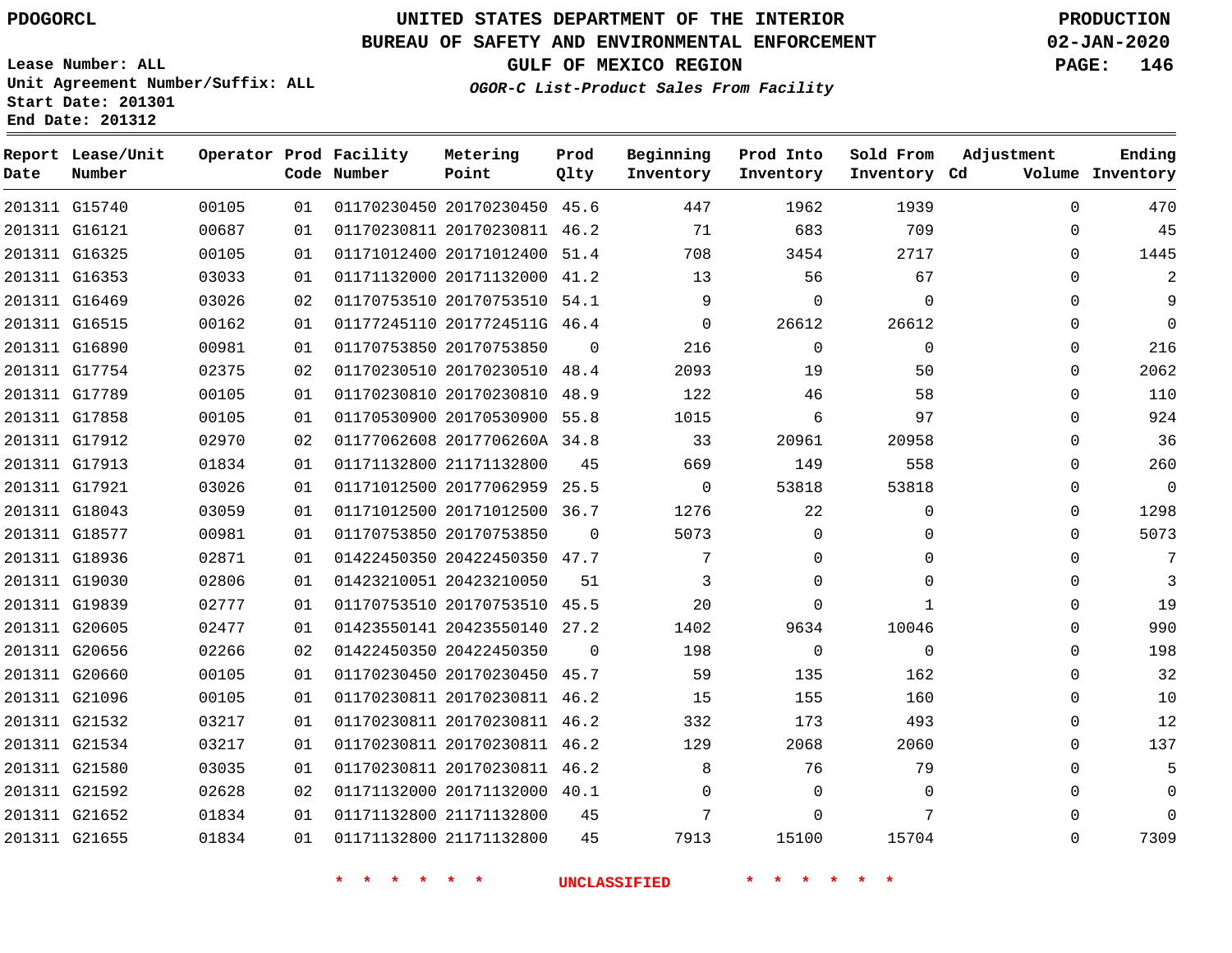### **BUREAU OF SAFETY AND ENVIRONMENTAL ENFORCEMENT 02-JAN-2020**

**Lease Number: ALL Unit Agreement Number/Suffix: ALL Start Date: 201301 End Date: 201312**

**GULF OF MEXICO REGION PAGE: 147**

**OGOR-C List-Product Sales From Facility**

| Date          | Report Lease/Unit<br>Number |       |    | Operator Prod Facility<br>Code Number | Metering<br>Point            | Prod<br>Qlty | Beginning<br>Inventory | Prod Into<br>Inventory | Sold From<br>Inventory Cd | Adjustment   | Ending<br>Volume Inventory |
|---------------|-----------------------------|-------|----|---------------------------------------|------------------------------|--------------|------------------------|------------------------|---------------------------|--------------|----------------------------|
|               | 201311 G21825               | 00981 | 01 |                                       | 01170753850 20170753850      | $\Omega$     | 822                    | $\Omega$               | $\Omega$                  | $\Omega$     | 822                        |
|               | 201311 G21826               | 00981 | 01 |                                       | 01170753850 20170753850      | $\Omega$     | 8                      | $\Omega$               | $\Omega$                  | $\mathbf{0}$ | 8                          |
|               | 201311 G22219               | 03033 | 01 |                                       | 01423210051 20423210050 52.1 |              | 82                     | 1148                   | 1154                      | $\Omega$     | 76                         |
|               | 201311 G22236               | 00105 | 01 |                                       | 01170230450 20170230450 45.7 |              | 5                      | 13                     | 15                        | $\Omega$     | 3                          |
|               | 201311 G22246               | 01284 | 02 |                                       | 01423210051 20170230500 43.9 |              | 6                      | 91                     | 60                        | $\Omega$     | 37                         |
|               | 201311 G22268               | 02777 | 01 |                                       | 01170230810 2042709015I 43.8 |              | $\Omega$               | $\Omega$               | $\Omega$                  | 0            | $\mathbf 0$                |
| 201311 G22501 |                             | 00078 | 01 |                                       | 01170230400 20170230400      | 51.3         | 53                     | 186                    | 179                       | 0            | 60                         |
|               | 201311 G22505               | 02375 | 02 |                                       | 01170230811 20170230811 46.2 |              | 269                    | 3817                   | 3833                      | 0            | 253                        |
|               | 201311 G22510               | 00162 | 01 |                                       | 01170230810 20170230810 48.9 |              | 4688                   | 1850                   | 2245                      | $\Omega$     | 4293                       |
|               | 201311 G22513               | 02579 | 02 |                                       | 01170230500 20170230500 43.9 |              | 1286                   | 1650                   | 2271 42                   | -1           | 664                        |
|               | 201311 G22549               | 02222 | 01 |                                       | 01170530900 20170530900      | 54           | 4                      | $\Omega$               | $\Omega$                  | $\Omega$     | $\overline{4}$             |
|               | 201311 G22605               | 01834 | 01 |                                       | 01171132800 21171132800      | 45           | 600                    | 483                    | 739                       | 0            | 344                        |
|               | 201311 G22621               | 01834 | 01 |                                       | 01171132800 21171132800      | 45           | 3791                   | 1692                   | 3742                      | $\Omega$     | 1741                       |
|               | 201311 G22660               | 02375 | 01 |                                       | 01171012310 20171012310 45.5 |              | 3                      | $\mathbf 0$            | 3                         | 0            | $\mathbf 0$                |
|               | 201311 G22792               | 03035 | 01 |                                       | 01177258041 01177258041 29.4 |              | 923                    | 1529                   | 2123                      | $\Omega$     | 329                        |
|               | 201311 G22840               | 00730 | 01 |                                       | 01608103650 20608103650 32.3 |              | 3                      | 628                    | 629 42                    | $\mathbf{1}$ | 3                          |
|               | 201311 G23181               | 01978 | 02 |                                       | 01423210051 20423210050 53.2 |              | 7                      | 103                    | 103                       | 0            | 7                          |
|               | 201311 G23199               | 00105 | 01 |                                       | 01170230450 20170230450 45.7 |              | 651                    | 1345                   | 1674                      | 0            | 322                        |
|               | 201311 G23473               | 00981 | 01 |                                       | 01170753850 20170753850      | $\mathbf 0$  | 64                     | $\Omega$               | $\Omega$                  | $\mathbf 0$  | 64                         |
|               | 201311 G23480               | 00981 | 01 |                                       | 01170753850 20170753850      | $\mathbf 0$  | 621                    | 0                      | $\mathbf{0}$              | $\Omega$     | 621                        |
|               | 201311 G23481               | 00981 | 01 |                                       | 01170753850 20170753850      | $\Omega$     | 1646                   | $\Omega$               | $\Omega$                  | $\mathbf 0$  | 1646                       |
|               | 201311 G23528               | 00981 | 01 |                                       | 01170753850 20170753850      | $\Omega$     | 1358                   | $\Omega$               | $\Omega$                  | $\Omega$     | 1358                       |
|               | 201311 G23529               | 00981 | 01 |                                       | 01170753850 20170753850      | $\Omega$     | 3535                   | $\Omega$               | $\Omega$                  | $\mathbf 0$  | 3535                       |
|               | 201311 G23730               | 03217 | 01 | 01170230810 20170230811               |                              | 44           | 17                     | 543                    | 524                       | $\Omega$     | 36                         |
|               | 201311 G23735               | 00162 | 01 |                                       | 01170230810 20170230810      | 48.8         | 0                      | 760                    | 760                       | 0            | $\mathbf 0$                |
|               | 201311 G23736               | 02312 | 02 |                                       | 01170230810 20170230810      | 48.9         | 26                     | $\Omega$               | 9                         | $\Omega$     | 17                         |
|               | 201311 G23851               | 02503 | 02 |                                       | 01171012400 20171012400      | 51.4         | 8219                   | 30977                  | 26241 42                  | $\mathbf{1}$ | 12956                      |
|               | 201311 G23956               | 03217 | 01 |                                       | 01170753510 20170753510 54.1 |              | 2152                   | $\Omega$               | 80                        | $\Omega$     | 2072                       |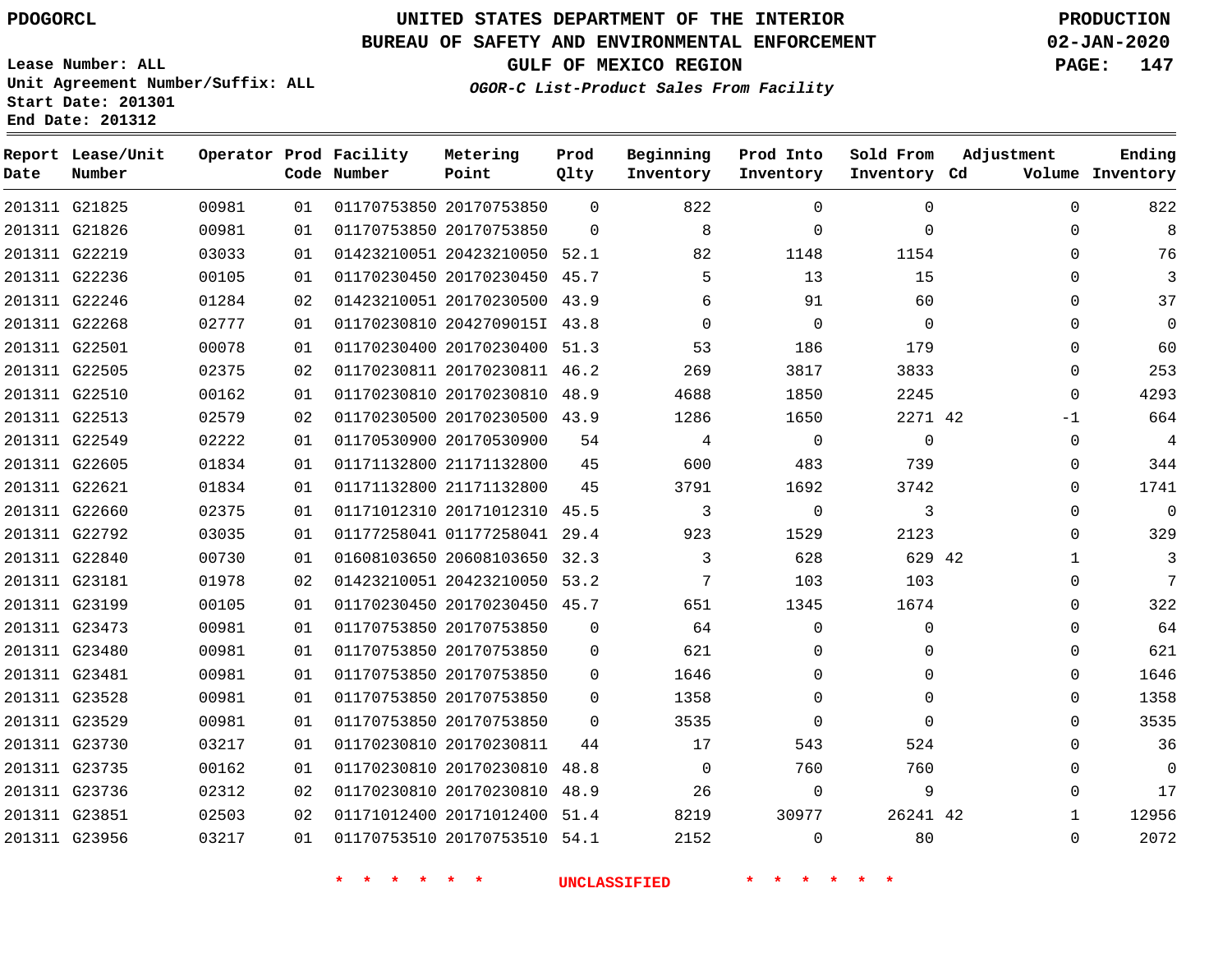**End Date: 201312**

### **UNITED STATES DEPARTMENT OF THE INTERIOR PDOGORCL PRODUCTION**

### **BUREAU OF SAFETY AND ENVIRONMENTAL ENFORCEMENT 02-JAN-2020**

**Lease Number: ALL Unit Agreement Number/Suffix: ALL Start Date: 201301**

**GULF OF MEXICO REGION PAGE: 148**

**OGOR-C List-Product Sales From Facility**

| Date | Report Lease/Unit<br>Number |       |    | Operator Prod Facility<br>Code Number | Metering<br>Point            | Prod<br>Qlty | Beginning<br>Inventory | Prod Into<br>Inventory | Sold From<br>Inventory Cd | Adjustment | Ending<br>Volume Inventory |
|------|-----------------------------|-------|----|---------------------------------------|------------------------------|--------------|------------------------|------------------------|---------------------------|------------|----------------------------|
|      | 201311 G24425               | 02312 | 02 |                                       | 01170230810 20170230810      | 48.9         | 2388                   | 1035                   | 1175                      | 0          | 2248                       |
|      | 201311 G24710               | 02375 | 01 |                                       | 01170230811 20170230811 46.2 |              | 0                      | 1158                   | 1203 47                   | 122        | 77                         |
|      | 201311 G24730               | 00105 | 01 |                                       | 01170230810 20170230810 48.8 |              | 215                    | $\Omega$               | 74                        | 0          | 141                        |
|      |                             |       | 01 |                                       | 01170230500 20170230500 43.9 |              | 626                    | 1262                   | 1381                      | 0          | 507                        |
|      |                             |       |    |                                       |                              |              | 841                    | 1262                   | 1455                      | 0          | 648                        |
|      | 201311 G24791               | 02989 | 01 |                                       | 01171131600 20171131600 42.7 |              | 11                     | 183                    | 163                       | 0          | 31                         |
|      | 201311 G24878               | 02628 | 02 |                                       | 01171092651 20171092650 49.6 |              | 376                    | 380                    | 459                       | $\Omega$   | 297                        |
|      | 201311 G24883               | 02628 | 02 |                                       | 01171092651 20171092650 49.6 |              | 114                    | $\mathbf 0$            | 114                       | 0          | $\mathbf 0$                |
|      | 201311 G24898               | 02807 | 01 |                                       | 01171012400 20171012400 49.7 |              | 545                    | $\Omega$               | 545                       | 0          | 0                          |
|      |                             |       | 01 |                                       | 01171012300 20171012300 37.1 |              | 1894                   | 0                      | 1894                      | 0          | $\Omega$                   |
|      |                             |       |    |                                       |                              |              | 2439                   | 0                      | 2439                      | 0          | 0                          |
|      | 201311 G24910               | 00003 | 01 |                                       | 01171012400 01171012400      | $\Omega$     | 34                     | 0                      | $\mathbf 0$               | 0          | 34                         |
|      | 201311 G24924               | 01834 | 01 |                                       | 01171132800 21171132800      | 45           | 3894                   | 3410                   | 5015                      | 0          | 2289                       |
|      | 201311 G24926               | 01834 | 01 |                                       | 01171132800 21171132800      | 45           | $\Omega$               | 85                     | 28                        | 0          | 57                         |
|      | 201311 G24990               | 01284 | 01 |                                       | 01608103650 20608103650 32.3 |              | 2                      | 216                    | 217                       | 0          | 1                          |
|      | 201311 G25008               | 02777 | 01 |                                       | 01170753510 20170753510 45.5 |              | $\Omega$               | $\Omega$               | $\Omega$                  | 0          | $\mathsf 0$                |
|      | 201311 G25514               | 02813 | 02 |                                       | 01423210051 20423210050      | $\Omega$     | $\Omega$               | 0                      | $\Omega$                  | $\Omega$   | $\mathbf 0$                |
|      | 201311 G25515               | 02813 | 02 |                                       | 01423210051 20423210050      | $\Omega$     | $\Omega$               | $\Omega$               | $\Omega$                  | 0          | $\overline{0}$             |
|      | 201311 G25524               | 00105 | 01 |                                       | 01170230450 20170230450 45.7 |              | 159                    | 593                    | 610                       | $\Omega$   | 142                        |
|      | 201311 G25561               | 02375 | 01 |                                       | 01170230450 20170230450 45.7 |              | $\Omega$               | 449                    | 466 47                    | 124        | 107                        |
|      | 201311 G25579               | 00105 | 01 |                                       | 01170230810 20170230810 48.8 |              | 5                      | $\Omega$               | 3                         | 0          | $\mathbf{2}$               |
|      |                             |       | 01 |                                       | 01170230500 20170230500      | $\Omega$     | $\mathbf 0$            | 0                      |                           | 0          | $\mathbf 0$                |
|      |                             |       |    |                                       |                              |              | 5                      | 0                      | 3                         | 0          | $\mathbf{2}$               |
|      | 201311 G25605               | 00105 | 01 |                                       | 01170230810 20170230810 48.8 |              | 4                      | 1                      | 2                         | 0          | 3                          |
|      | 201311 G25606               | 02375 | 02 |                                       | 01170230810 20170230810 48.9 |              | 826                    | 322                    | 394                       | $\Omega$   | 754                        |
|      | 201311 G25933               | 02989 | 01 |                                       | 01171131600 20171131600 42.7 |              | 1                      | 6                      | 6                         | 0          | 1                          |
|      | 201311 G25937               | 02222 | 02 |                                       | 01170230810 20170230810 48.9 |              | 3521                   | 935                    | 1530                      | $\Omega$   | 2926                       |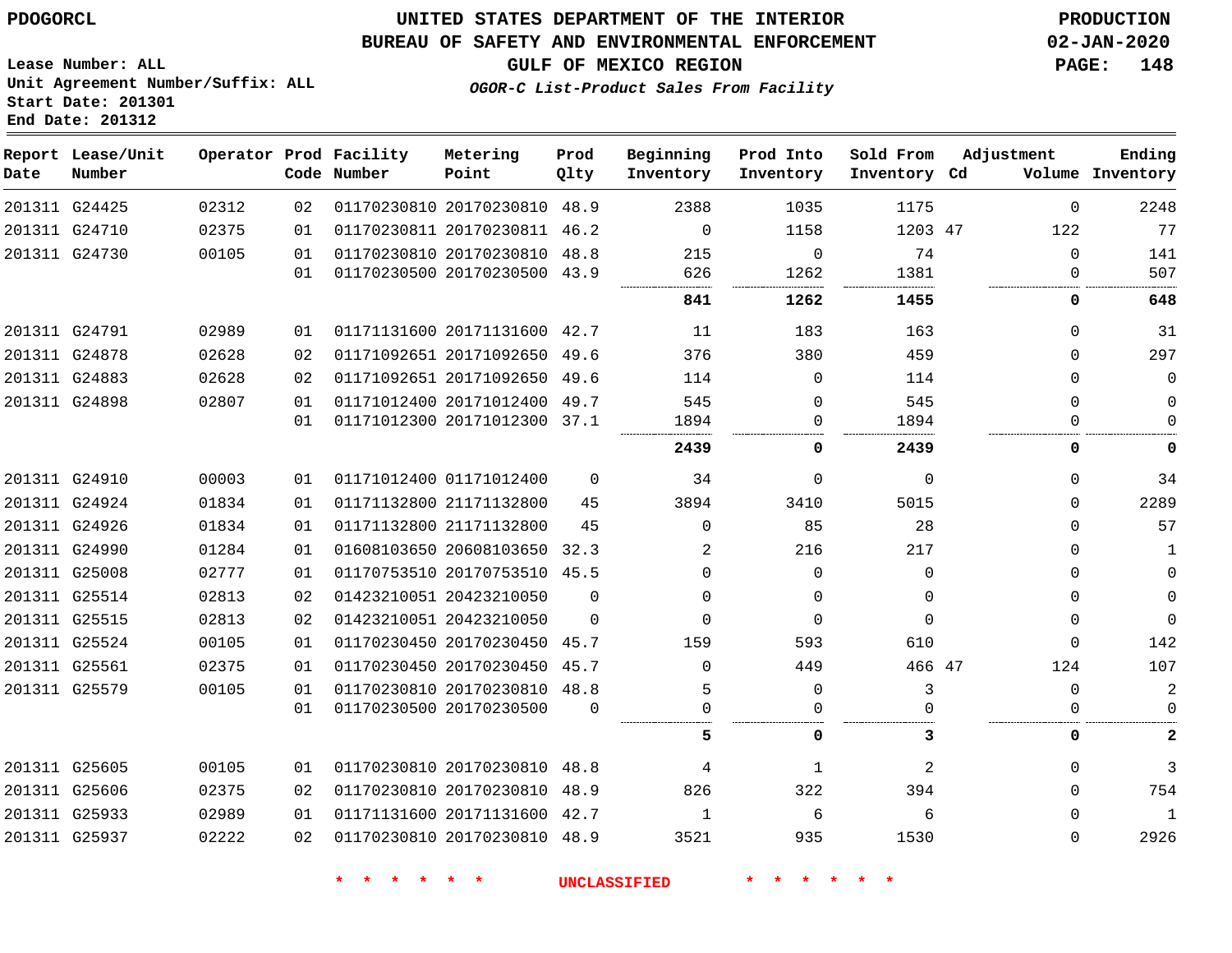**Report Lease/Unit**

**Number**

 G32197 G32231    

### **UNITED STATES DEPARTMENT OF THE INTERIOR PDOGORCL PRODUCTION**

**Prod Qlty**

#### **BUREAU OF SAFETY AND ENVIRONMENTAL ENFORCEMENT 02-JAN-2020**

**Lease Number: ALL Unit Agreement Number/Suffix: ALL Start Date: 201301 End Date: 201312**

**Operator Prod Facility**

**Code Number**

**GULF OF MEXICO REGION PAGE: 149**

**Inventory Cd Volume**

**Adjustment**

**Ending**

 

  $\Omega$ 

**OGOR-C List-Product Sales From Facility**

**Beginning Inventory** **Prod Into Inventory** **Sold From Inventory**

| 201311 G26001 |               | 02628 | 01 | 01171132800 21171132800      |                              | 45       | 119          | $\Omega$ | 80          | 0           | 39             |
|---------------|---------------|-------|----|------------------------------|------------------------------|----------|--------------|----------|-------------|-------------|----------------|
|               | 201311 G26032 | 03059 | 01 |                              | 01171012300 20171012300 37.1 |          | 68           | 39       | 85          | 0           | 22             |
|               | 201311 G26074 | 01284 | 01 |                              | 01177122950 20177122950 31.9 |          | 25           | 6685     | 6680        | 0           | 30             |
|               | 201311 G26146 | 01586 | 01 |                              | 01177258152 01177258152 44.4 |          | 127          | 65       | $\Omega$    | 0           | 192            |
|               | 201311 G26281 | 02528 | 02 | 01170753850 20170753850      |                              | $\Omega$ | 20           | $\Omega$ | $\Omega$    | 0           | 20             |
|               | 201311 G26480 | 01978 | 02 | 01423210051 20423210050 52.1 |                              |          | 131          | 2169     | 2157        | 0           | 143            |
|               | 201311 G27070 | 03035 | 01 | 01171132800 21171132800      |                              | 45       | 7489         | 9182     | 11378       | $\Omega$    | 5293           |
|               | 201311 G27100 | 01978 | 02 |                              | 01171012310 20171012310 45.5 |          | 16           | 6        | 19          | 0           | 3              |
|               | 201311 G27169 | 01284 | 01 |                              | 01171012500 20171012500 36.7 |          | 1961         | 51       | 20          | 0           | 1992           |
|               | 201311 G27173 | 00105 | 01 |                              | 01170513800 20170513800 32.4 |          | 5421         | 27393    | 28542       | 0           | 4272           |
|               | 201311 G27194 | 01586 | 01 |                              | 01177258152 01177258152 44.4 |          | 28           | $\Omega$ | 0           | 0           | 28             |
|               | 201311 G27214 | 01586 | 02 | 01177288152 01177288152      |                              | 33       | $\Omega$     | $\Omega$ | $\Omega$    | 0           | $\mathbf 0$    |
|               | 201311 G27215 | 01586 | 02 | 01177288152 01177288152      |                              | 33       | $\mathbf{0}$ | $\Omega$ | $\Omega$    | 0           | $\Omega$       |
|               | 201311 G27509 | 02970 | 02 |                              | 01170230450 20170230450 45.7 |          | 501          | 1894     | 1942        | 0           | 453            |
|               | 201311 G27831 | 02795 | 02 | 01170530900 20170530900      |                              | $\Omega$ | $\Omega$     | $\Omega$ | $\Omega$    | $\Omega$    | $\mathbf 0$    |
|               | 201311 G27851 | 02628 | 02 |                              | 01171132000 20171132000 38.8 |          | $\Omega$     | $\Omega$ | $\Omega$    | 0           | $\mathbf 0$    |
|               | 201311 G27927 | 02503 | 02 |                              | 01171092651 20171092650 49.6 |          | 839          | 574      | 964         | $\Omega$    | 449            |
|               | 201311 G27949 | 02871 | 01 | 01171012500 20171012500      |                              | $\Omega$ | 66           | $\Omega$ | $\mathbf 0$ | 0           | 66             |
|               | 201311 G27988 | 00730 | 01 |                              | 01608103650 20608103650 32.3 |          | 237          | 41709    | 41770 42    | $-1$        | 175            |
|               | 201311 G30654 | 02777 | 02 | 01170230810 20170230810      |                              | 42       | 521          | 215      | 252 42      | $-1$        | 483            |
|               | 201311 G30679 | 00730 | 01 |                              | 01170230500 20170230810 48.9 |          | 491          | $\Omega$ | 337         | 0           | 154            |
|               | 201311 G31003 | 02579 | 02 |                              | 01423210051 20423210050 52.1 |          | 3            | 54       | 53          | $\mathbf 0$ | $\overline{4}$ |
|               | 201311 G31040 | 02375 | 01 |                              | 01170230450 20170230450 45.7 |          | $\Omega$     | 2519     | 2438 47     | 522         | 603            |
|               | 201311 G31304 | 02714 | 01 |                              | 01170230811 20170230811 46.2 |          | 63           | 1025     | 1020        | $\Omega$    | 68             |
|               | 201311 G31369 | 02628 | 01 |                              | 01171012300 20171012300 37.1 |          | 18407        | 42339    | 47119       | 0           | 13627          |
|               | 201311 G32113 | 02477 | 01 | 01170230811 20170230811      |                              | 44       | 536          | 5562     | 5730        | $\mathbf 0$ | 368            |

**\* \* \* \* \* \* UNCLASSIFIED \* \* \* \* \* \***

 20171012500 36.7 20171012500 36.7

**Metering Point**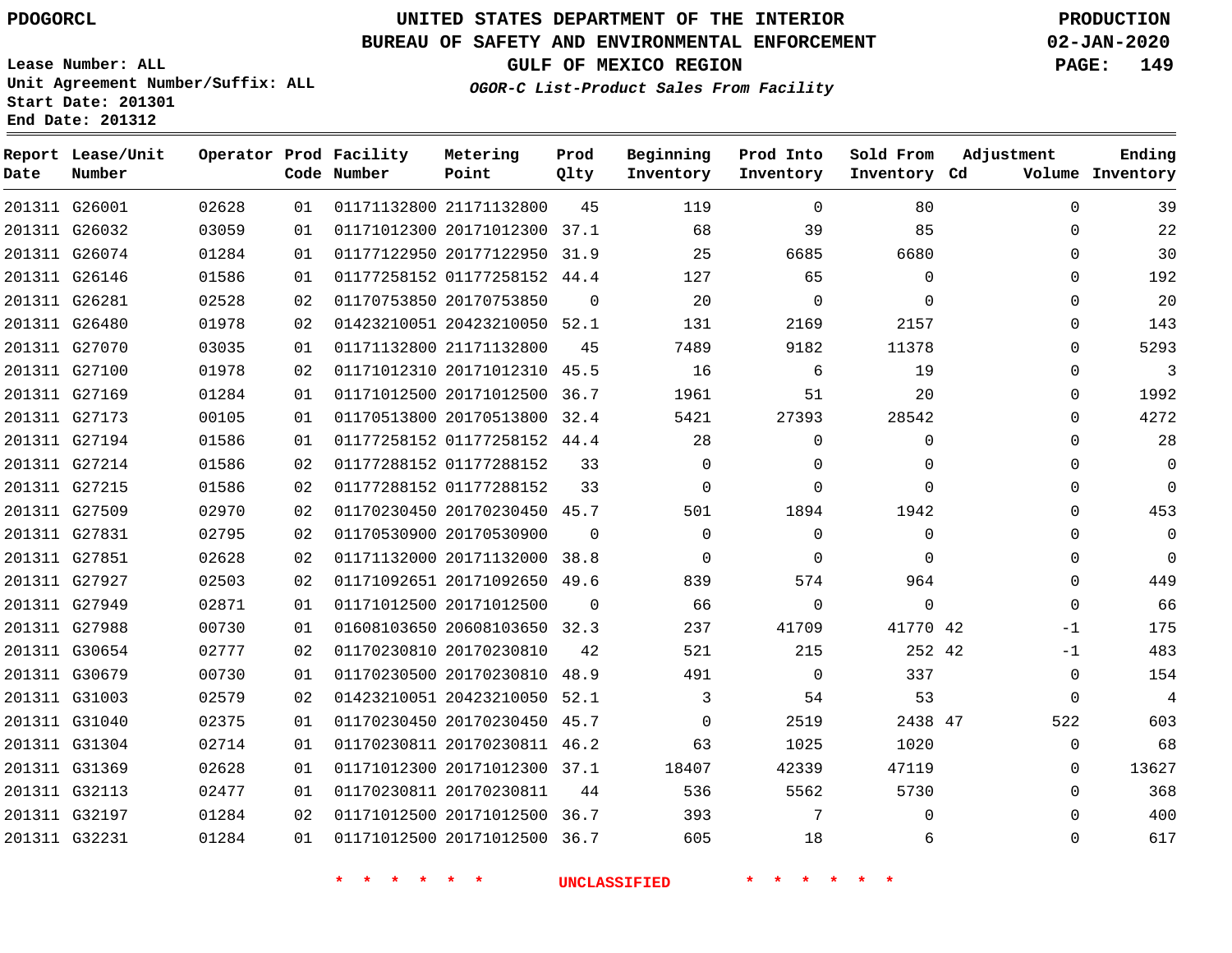# **UNITED STATES DEPARTMENT OF THE INTERIOR PDOGORCL PRODUCTION**

#### **BUREAU OF SAFETY AND ENVIRONMENTAL ENFORCEMENT 02-JAN-2020**

**Lease Number: ALL Unit Agreement Number/Suffix: ALL Start Date: 201301 End Date: 201312**

**OGOR-C List-Product Sales From Facility**

**GULF OF MEXICO REGION PAGE: 150**

| Date   | Report Lease/Unit<br>Number |       |    | Operator Prod Facility<br>Code Number | Metering<br>Point            | Prod<br>Qlty | Beginning<br>Inventory | Prod Into<br>Inventory | Sold From<br>Inventory Cd | Adjustment |              | Ending<br>Volume Inventory |
|--------|-----------------------------|-------|----|---------------------------------------|------------------------------|--------------|------------------------|------------------------|---------------------------|------------|--------------|----------------------------|
|        | 201311 G32267               | 00105 | 01 |                                       | 01177298272 01177298272      | 42           | 16                     | 5                      | 19                        |            | $\Omega$     | $\overline{2}$             |
|        | 201311 G32268               | 00105 | 01 |                                       | 01177298272 01177298272      | 42           | 70                     | 22                     | 82                        |            | $\Omega$     | 10                         |
|        | 201311 G32744               | 01284 | 02 |                                       | 01423210051 20170230510 48.4 |              | 58                     | 5                      | $\mathbf{1}$              |            | $\Omega$     | 62                         |
|        | 201311 G33112               | 02970 | 02 |                                       | 01171092651 20171092650 49.6 |              | 2089                   | 1835                   | 2489                      |            | $\Omega$     | 1435                       |
|        | 201311 G33388               | 02967 | 01 |                                       | 01420470030 20420470030 47.1 |              | 56                     | $\Omega$               | $\Omega$                  |            | $\Omega$     | 56                         |
|        | 201311 G33407               | 02967 | 02 |                                       | 01170230810 20170230810      | 42           | 85                     | 24                     | 37                        |            | 0            | 72                         |
|        | 201311 G33408               | 03075 | 02 |                                       | 01422450350 20422450350 47.7 |              | 1313                   | $\mathbf 0$            | $\Omega$                  |            | $\Omega$     | 1313                       |
|        | 201311 G33596               | 02503 | 02 |                                       | 01171132000 20171132000 41.2 |              | 367                    | 5180                   | 5339                      |            | $\Omega$     | 208                        |
| 201312 | 00016                       | 02375 | 01 |                                       | 01170513700 20170513700      | 26.3         | 1607                   | 31424                  | 31306 42                  |            | $-2$         | 1723                       |
| 201312 | 00026                       | 02375 | 01 |                                       | 01170513700 20170513700      | 26.3         | 2950                   | 55054                  | 54984 42                  |            | -1           | 3019                       |
| 201312 | 00032                       | 02375 | 01 |                                       | 01170513700 20170513700 33.3 |              | 142                    | 2264                   | 2282                      |            | $\Omega$     | 124                        |
| 201312 | 00033                       | 02375 | 01 |                                       | 01170513700 20170513700 33.3 |              | 199                    | 2964                   | 3000                      |            | $\Omega$     | 163                        |
| 201312 | 00049                       | 00105 | 01 |                                       | 01171012300 20171012300 37.4 |              | 8433                   | 18651                  | 21924                     |            | $\mathbf 0$  | 5160                       |
| 201312 | 00050                       | 00105 | 01 |                                       | 01171012300 20171012300 37.4 |              | 312                    | 4547                   | 3601                      |            | $\Omega$     | 1258                       |
| 201312 | 00052                       | 00105 | 01 |                                       | 01171012300 20171012300 37.4 |              | 27                     | 51                     | 64                        |            | $\Omega$     | 14                         |
| 201312 | 00079                       | 01834 | 01 |                                       | 01170230810 20170230810      | 50.8         | 519                    | 44                     | 110 42                    |            | $\mathbf{1}$ | 454                        |
| 201312 | 00081                       | 00105 | 01 |                                       | 01170230450 20170230450      | 46           | 40                     | 27                     | 62                        |            | $\Omega$     | 5                          |
|        |                             |       | 01 |                                       | 01170231300 01170231300 39.4 |              | $\mathbf 0$            | 617                    | 617                       |            | 0            | $\Omega$                   |
|        |                             |       |    |                                       |                              |              | 40                     | 644                    | 679                       |            | 0            | 5                          |
| 201312 | 00090                       | 03035 | 01 |                                       | 01170230810 20170230810 50.8 |              | 26                     | $\Omega$               | 5                         |            | $\Omega$     | 21                         |
| 201312 | 00184                       | 03147 | 02 |                                       | 01170230810 20170230810      | 50.8         | 1270                   | 246                    | 295 42                    |            | -1           | 1220                       |
| 201312 | 00196                       | 02266 | 02 |                                       | 01171012300 20171012300      | 37.5         | 3438                   | 9326                   | 10184                     |            | $\Omega$     | 2580                       |
| 201312 | 00244                       | 00105 | 01 |                                       | 01170231300 01170231300      | 39.5         | $\Omega$               | 4489                   | 4489                      |            | $\Omega$     | $\mathbf 0$                |
| 201312 | 00247                       | 00105 | 01 |                                       | 01170231300 01170231300 39.5 |              | $\Omega$               | 565                    | 565                       |            | $\Omega$     | $\Omega$                   |
| 201312 | 00253                       | 01284 | 02 |                                       | 01170230810 20170230810 50.8 |              | 548                    | 191                    | 144                       |            | $\Omega$     | 595                        |
|        |                             | 02375 | 02 |                                       | 01170230810 20170230810 50.8 |              | 9                      | $\Omega$               |                           |            | O            | 7                          |
|        |                             |       |    |                                       |                              |              | 557                    | 191                    | 146                       |            | 0            | 602                        |

**\* \* \* \* \* \* UNCLASSIFIED \* \* \* \* \* \***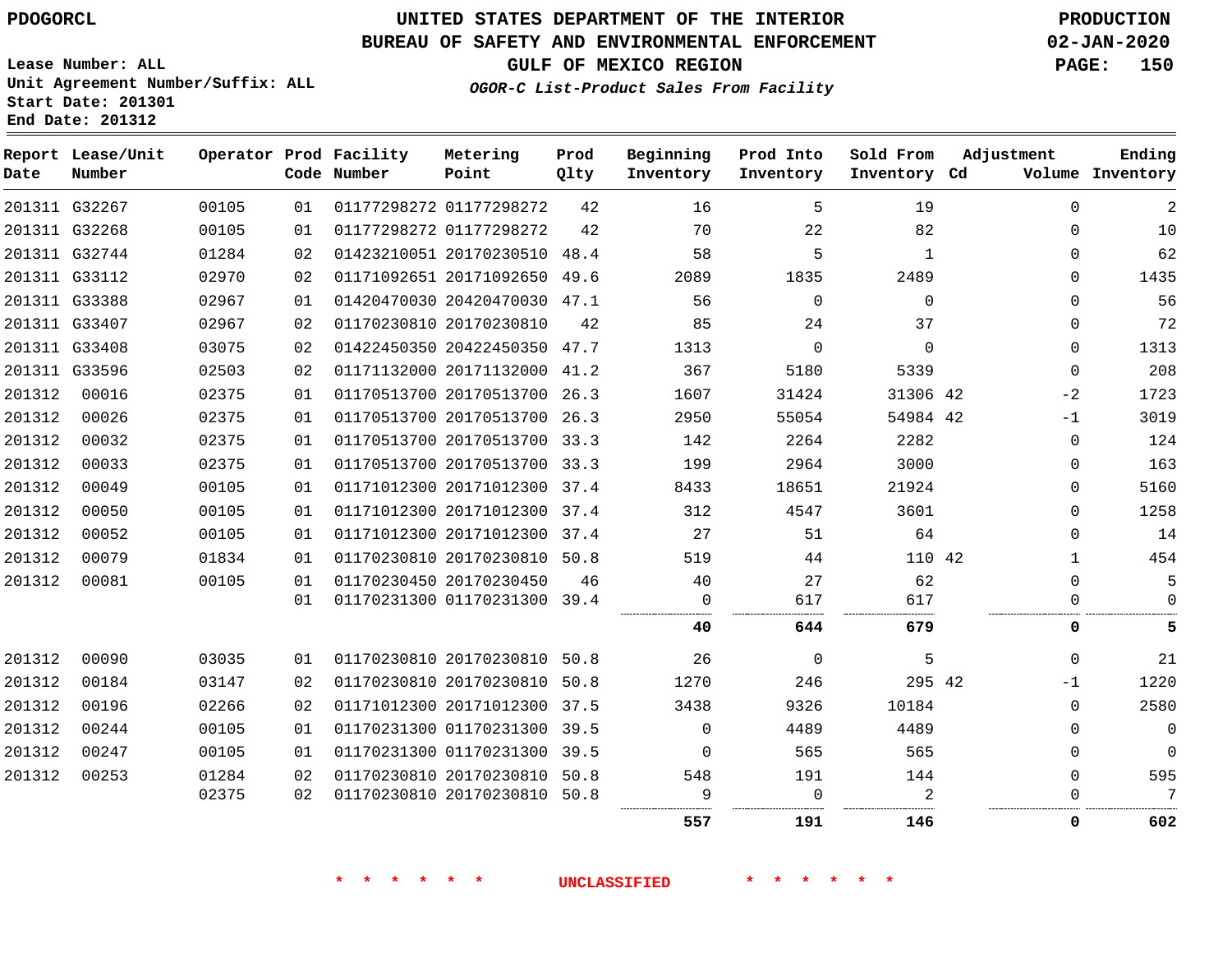#### **BUREAU OF SAFETY AND ENVIRONMENTAL ENFORCEMENT 02-JAN-2020**

**Lease Number: ALL Unit Agreement Number/Suffix: ALL Start Date: 201301**

**Operator Prod Facility**

**End Date: 201312**

**Report Lease/Unit**

**GULF OF MEXICO REGION PAGE: 151**

**Prod**

**Metering**

**Sold From Adjustment**

**Ending**

**OGOR-C List-Product Sales From Facility**

**Beginning**

**Prod Into**

| Date   | Number |       |    | Code Number | Point                        | Qlty | Inventory   | Inventory   | Inventory Cd |          | Volume Inventory |
|--------|--------|-------|----|-------------|------------------------------|------|-------------|-------------|--------------|----------|------------------|
| 201312 | 00353  | 02266 | 01 |             | 01170754800 20170754800 28.3 |      | 294         | 1275        | 1270         | 0        | 299              |
| 201312 | 00367  | 02375 | 01 |             | 01170513700 20170513700 26.3 |      | 770         | 23115       | 22618 42     | 1        | 1268             |
| 201312 | 00434  | 01284 | 01 |             | 01177112605 2017711260Y 32.2 |      | 45          | 3700        | 3697         | 0        | 48               |
| 201312 | 00453  | 01284 | 01 |             | 01177112605 2017711260Y 32.2 |      | 25          | 1762        | 1765         | $\Omega$ | 22               |
| 201312 | 00466  | 03035 | 01 |             | 01171012400 20171012400 54.4 |      | 269         | 2217        | 1553 42      | 1        | 934              |
| 201312 | 00479  | 00105 | 01 |             | 01171012500 20171012500 35.6 |      | 495         | $\mathbf 0$ | 42           | 0        | 453              |
| 201312 | 00487  | 03033 | 01 |             | 01171132800 21171132800 44.9 |      | 3375        | 6750        | 7769         | 0        | 2356             |
| 201312 | 00495  | 03033 | 01 |             | 01171132800 21171132800 44.9 |      | 358         | 421         | 632          | $\Omega$ | 147              |
| 201312 | 00518  | 03033 | 01 |             | 01170230450 20170230450      | 46   | 149         | 121         | 247          | 0        | 23               |
| 201312 | 00526  | 00105 | 01 |             | 01170230810 20170230810 50.7 |      | 657         | 36          | 135          | 0        | 558              |
| 201312 | 00541  | 03033 | 01 |             | 01170530900 20170530900 55.4 |      | 1869        | 0           | 85           | 0        | 1784             |
| 201312 | 00560  | 03288 | 01 |             | 01171131600 20171131600 43.3 |      | $\mathbf 0$ | 234         | 272 47       | 51       | 13               |
| 201312 | 00577  | 03059 | 01 |             | 01171012300 20171012300 37.5 |      | 4441        | 20984       | 19640        | 0        | 5785             |
| 201312 | 00593  | 01834 | 01 |             | 01171012300 20171012300 37.5 |      | 7957        | 4954        | 5782         | 0        | 7129             |
|        |        | 03033 | 01 |             | 01171012300 20171012300 37.5 |      | 701         | 1793        | 1997 42<br>  | -1<br>   | 496              |
|        |        |       |    |             |                              |      | 8658        | 6747        | 7779         | -1       | 7625             |
| 201312 | 00599  | 02899 | 01 |             | 01170573602 20170573602 33.1 |      | 2504        | 220         | 596          | 0        | 2128             |
| 201312 | 00605  | 02899 | 01 |             | 01170573602 20170573602 33.1 |      | 1453        | 149         | 346          | $\Omega$ | 1256             |
| 201312 | 00680  | 03033 | 01 |             | 01170230700 20170230700 41.3 |      | 707         | 1794        | 1853 42      | 1        | 649              |
| 201312 | 00691  | 02312 | 02 |             | 01170754201 01170754201 37.4 |      | 945         | 1075        | 922          | 0        | 1098             |
| 201312 | 00693  | 02266 | 01 |             | 01170754800 20170754800 28.3 |      | 117         | 505         | 504          | 0        | 118              |
| 201312 | 00694  | 02266 | 01 |             | 01170754800 20170754800 28.3 |      | 1770        | 6949        | 7089         | 0        | 1630             |
| 201312 | 00697  | 02266 | 02 |             | 01170754800 20170754800 28.3 |      | 451         | 1895        | 1902         | $\Omega$ | 444              |
| 201312 | 00758  | 00105 | 01 |             | 01170230810 20170230810 50.7 |      | 2674        | 538         | 625          | 0        | 2587             |
| 201312 | 00763  | 01284 | 01 |             | 01170230810 20170230810 50.8 |      | 63          | 7           | 14           | $\Omega$ | 56               |
| 201312 | 00775  | 01834 | 01 |             | 01171131600 20171131600 43.3 |      | 342         | 1522        | 1777         | 0        | 87               |
| 201312 | 00778  | 03033 | 01 |             | 01171132000 20171132000 40.8 |      | 40          | 669         | 648 42       | $-1$     | 60               |
| 201312 | 00796  | 02628 | 01 |             | 01171012300 20171012300 37.5 |      | 5478        | 14770       | 16161        | 0        | 4087             |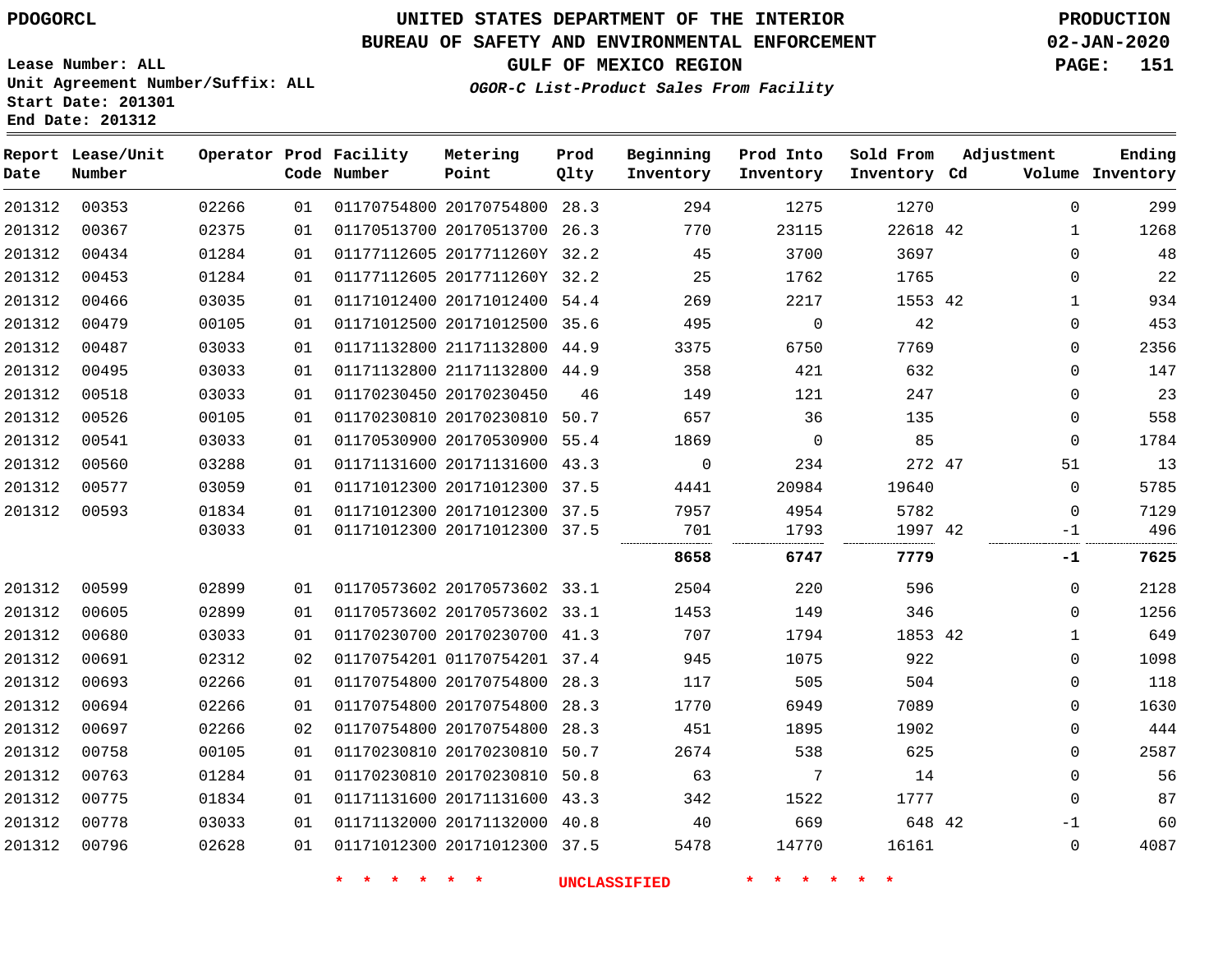**Date**

**End Date: 201312**

**Report Lease/Unit**

**Number**

## **UNITED STATES DEPARTMENT OF THE INTERIOR PDOGORCL PRODUCTION**

**Prod Qlty**

#### **BUREAU OF SAFETY AND ENVIRONMENTAL ENFORCEMENT 02-JAN-2020**

**Lease Number: ALL Unit Agreement Number/Suffix: ALL Start Date: 201301**

**Operator Prod Facility**

**Code Number**

**OGOR-C List-Product Sales From Facility**

**Beginning Inventory** **Prod Into Inventory** **Sold From Inventory**

**GULF OF MEXICO REGION PAGE: 152**

**Inventory Cd Volume**

**Adjustment**

 $\overline{0}$ 

  $\Omega$  $\Omega$ -1  $\Omega$  $-2$ 

**-2**

. . . . . . .

. . . . . . . . . . . . . . . . . . . .

  $\Omega$ -231  $\Omega$  $\Omega$  $\Omega$   $\Omega$   $\Omega$  $\overline{0}$  $\overline{0}$  $\Omega$  $\Omega$ 

**Ending**

| 00819      | 00078 | 01 | 01171132800 21171132800 44.9 |          | 18    | $\mathbf{1}$ | 15          |  |
|------------|-------|----|------------------------------|----------|-------|--------------|-------------|--|
| 00839      | 02451 | 01 | 01170513800 20170513800 32.2 |          | 391   | 5891         | 5530        |  |
| 754302006A | 00078 | 01 | 01170573601 20170573601 26.9 |          | 39    | 383          | 370         |  |
| 754303001A | 00059 | 01 | 01170230811 20170230811 46.8 |          | 69    | 956          | 715 09      |  |
| 754306012A | 01207 | 01 | 01608128270 20608128270      | $\Omega$ | 76762 | 53984        | $\mathbf 0$ |  |
| 754306013A | 01207 | 01 | 01608128270 20608128270      | $\Omega$ | 97485 | 36988        | $\Omega$    |  |
| 754307005A | 00078 | 01 | 01170573601 20170573601 26.9 |          | 54    | 690          | 651         |  |
| 754307017A | 02970 | 02 | 01171132800 20170230811 46.8 |          | 324   | 4646         | 4587        |  |
| 754309002A | 00981 | 01 | 01170753850 20170753850      | 0        | 1553  | 7            | $\mathbf 0$ |  |
| 754310009A | 00078 | 01 | 01170573601 20170573601      | 26.9     | 495   | 4881         | 4718        |  |
| 754315006A | 02266 | 01 | 01170754800 20170754800      | 28.3     | 195   | 876          | 866         |  |
| 7543880060 | 00105 | 01 | 01170230450 20170230450      | 46       | 34    | 556          | 485         |  |
| 7543890080 | 02375 | 01 | 01170513700 20170513700 31.3 |          | 111   | 2303         | 2288        |  |
| 7543900080 | 00105 | 01 | 01177245111 01177245111      | $\Omega$ | 156   | $\Omega$     | $\mathbf 0$ |  |
| 7543930100 | 03026 | 02 | 01170230450 20170230450      | 46       | 248   | 740          | 848         |  |
| 7543930200 | 00105 | 01 | 01171012310 20171012310      | 48.6     | 1223  | 4516         | 4642        |  |
|            | 01284 | 01 | 0117709260L 2017709260L      | 40.7     | 0     | 1165         | 1165        |  |
|            |       |    |                              |          | 1223  | 5681         | 5807        |  |
| 7543940080 | 03035 | 01 | 01170230811 20170230811 46.8 |          | 29    | 368          | 367         |  |
| 754396015A | 01284 | 01 | 01608103650 20608103650 33.1 |          | 12    | 6030         | 6021        |  |
| 8910020210 | 02451 | 01 | 01170513800 20170513800 32.2 |          | 19290 | 130465       | 133094      |  |
| 8910024540 | 02451 | 01 | 01170513800 20170513800      | 32.2     | 12604 | 102520       | 102032      |  |
| 8910029320 | 02375 | 01 | 01170513700 20170513700 33.3 |          | 3693  | 77767        | 77194 42    |  |
| 8910034440 | 00730 | 01 | 01170513700 20170513700      | 29       | 325   | 4651         | 4721        |  |
|            | 02375 | 01 | 01170513700 20170513700      | 29       | 3713  | 74237        | 73877 42    |  |
|            |       |    |                              |          | 4038  | 78888        | 78598       |  |
| 8910039150 | 00078 | 01 | 01170573601 20170573601 26.9 |          | 3904  | 48543        | 45907 42    |  |
|            |       |    |                              |          |       |              |             |  |

**Metering Point**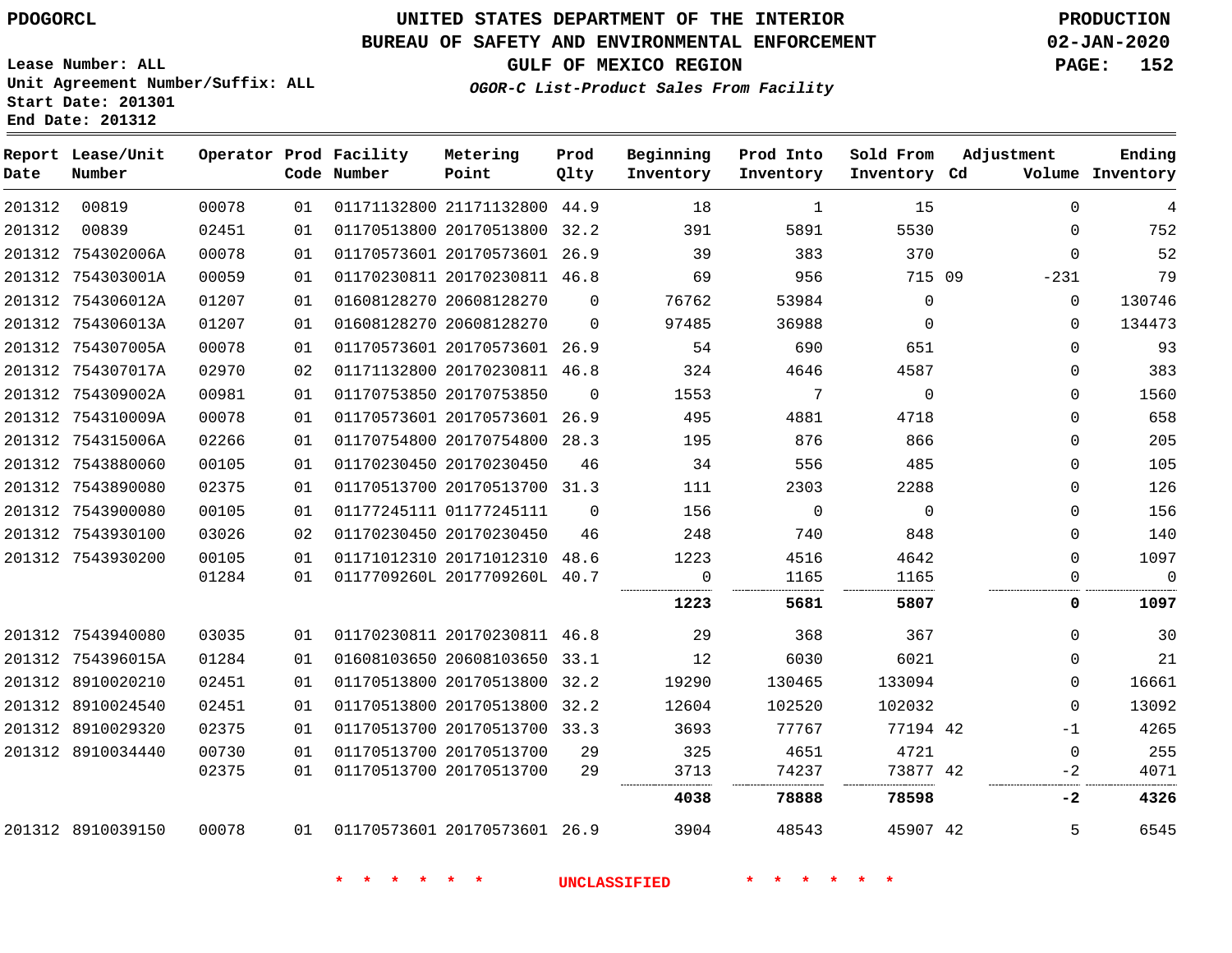8910169290 8910169300 8910169370    

### **UNITED STATES DEPARTMENT OF THE INTERIOR PDOGORCL PRODUCTION**

#### **BUREAU OF SAFETY AND ENVIRONMENTAL ENFORCEMENT 02-JAN-2020**

**Lease Number: ALL Unit Agreement Number/Suffix: ALL Start Date: 201301 End Date: 201312**

**OGOR-C List-Product Sales From Facility**

**GULF OF MEXICO REGION PAGE: 153**

| Date | Report Lease/Unit<br>Number |       |    | Operator Prod Facility<br>Code Number | Metering<br>Point            | Prod<br>Qlty | Beginning<br>Inventory | Prod Into<br>Inventory | Sold From<br>Inventory Cd | Adjustment |              | Ending<br>Volume Inventory |
|------|-----------------------------|-------|----|---------------------------------------|------------------------------|--------------|------------------------|------------------------|---------------------------|------------|--------------|----------------------------|
|      | 201312 8910086400           | 02222 | 02 |                                       | 01171012400 20171012400 54.4 |              | 243                    | 367                    | 381                       |            | $\Omega$     | 229                        |
|      | 201312 8910087670           | 02312 | 01 |                                       | 01170754201 01170754201      | 37.4         | 476                    | 708                    | 464                       |            | $\Omega$     | 720                        |
|      | 201312 8910087840           | 00162 | 01 |                                       | 01177122606 20177122606 44.2 |              | $\Omega$               | 4176                   | 4176                      |            | $\Omega$     | $\mathbf 0$                |
|      | 201312 8910088130           | 00078 | 01 |                                       | 01171132800 21171132800 44.9 |              | 46                     | 34                     | 63                        |            | $\Omega$     | 17                         |
|      |                             |       | 01 |                                       | 01171012400 20171012400 54.4 |              | 353                    | 633                    | 506                       |            | 0            | 480                        |
|      |                             |       |    |                                       |                              |              | 399                    | 667                    | 569                       |            | 0            | 497                        |
|      | 201312 8910088160           | 01284 | 01 |                                       | 01171132800 21171132800 44.9 |              | 5                      | $\mathbf 0$            | 4                         |            | $\Omega$     | $\mathbf{1}$               |
|      | 201312 8910089160           | 02375 | 01 |                                       | 01170513700 20170513700      | 28.8         | 346                    | 7930                   | 7841                      |            | $\mathbf 0$  | 435                        |
|      | 201312 891008927AG          | 00078 | 01 |                                       | 01170230400 20170230400      | 52.3         | 216                    | 1020                   | 953                       |            | $\mathbf 0$  | 283                        |
|      | 201312 891008927Y           | 00078 | 01 |                                       | 01170230400 20170230400      | 52.1         | 30                     | 54                     | 68 42                     |            | $-1$         | 15                         |
|      | 201312 8910116580           | 02375 | 01 |                                       | 01170513700 20170513700 28.8 |              | 261                    | 5490                   | 5450                      |            | $\mathbf 0$  | 301                        |
|      | 201312 8910116740           | 02375 | 01 |                                       | 01170513700 20170513700      | 28.8         | 362                    | 7988                   | 7912                      |            | 0            | 438                        |
|      | 201312 8910116770           | 02375 | 01 |                                       | 01170513700 20170513700      | 28.8         | 126                    | 1514                   | 1558 42                   |            | $\mathbf 1$  | 83                         |
|      | 201312 8910116790           | 02375 | 01 |                                       | 01170513700 20170513700      | 28.8         | 1534                   | 28838                  | 28791 42                  |            | $\mathbf{1}$ | 1582                       |
|      | 201312 8910116800           | 02375 | 01 |                                       | 01170513700 20170513700      | 28.8         | 2006                   | 37195                  | 37162 42                  |            | $\mathbf{1}$ | 2040                       |
|      | 201312 891011687A           | 02266 | 01 |                                       | 01170754800 20170754800      | 28.3         | 74                     | 345                    | 338                       |            | $\Omega$     | 81                         |
|      | 201312 891011687C           | 02266 | 01 |                                       | 01170754800 20170754800      | 28.3         | 168                    | 721                    | 720                       |            | $\mathbf 0$  | 169                        |
|      | 201312 891011687D           | 02266 | 01 |                                       | 01170754800 20170754800      | 28.3         | 283                    | 1215                   | 1213                      |            | $\Omega$     | 285                        |
|      | 201312 891011687E           | 02266 | 01 |                                       | 01170754800 20170754800      | 28.3         | 37                     | 116                    | 126                       |            | $\mathbf 0$  | 27                         |
|      | 201312 8910117330           | 02266 | 01 |                                       | 01170754800 20170754800      | 28.3         | 1                      | 17                     | 14                        |            | 0            | 4                          |
|      | 201312 8910123270           | 00105 | 01 |                                       | 01177215100 20177215102      | 30.6         | 56                     | 5607                   | 5577                      |            | 0            | 86                         |
|      | 201312 8910123320           | 00105 | 01 |                                       | 01177215100 20177215102      | 30.6         | 100                    | 7682                   | 7664                      |            | 0            | 118                        |
|      | 201312 8910123330           | 00105 | 01 |                                       | 01177215100 20177215102 30.6 |              | 144                    | 8870                   | 8878                      |            | $\Omega$     | 136                        |
|      | 201312 8910123390           | 00105 | 01 |                                       | 01171131800 20171131800 44.3 |              | 524                    | $\mathbf{0}$           | 524                       |            | $\Omega$     | 0                          |
|      | 201312 8910169280           | 02628 | 01 |                                       | 01171132000 20171132000 40.8 |              | 159                    | 2683                   | 2599                      |            | $\Omega$     | 243                        |

**\* \* \* \* \* \* UNCLASSIFIED \* \* \* \* \* \***

 

   $\Omega$  $\Omega$  $\Omega$ 

 

 20171132000 40.8 20170230810 50.8 20171132000 40.8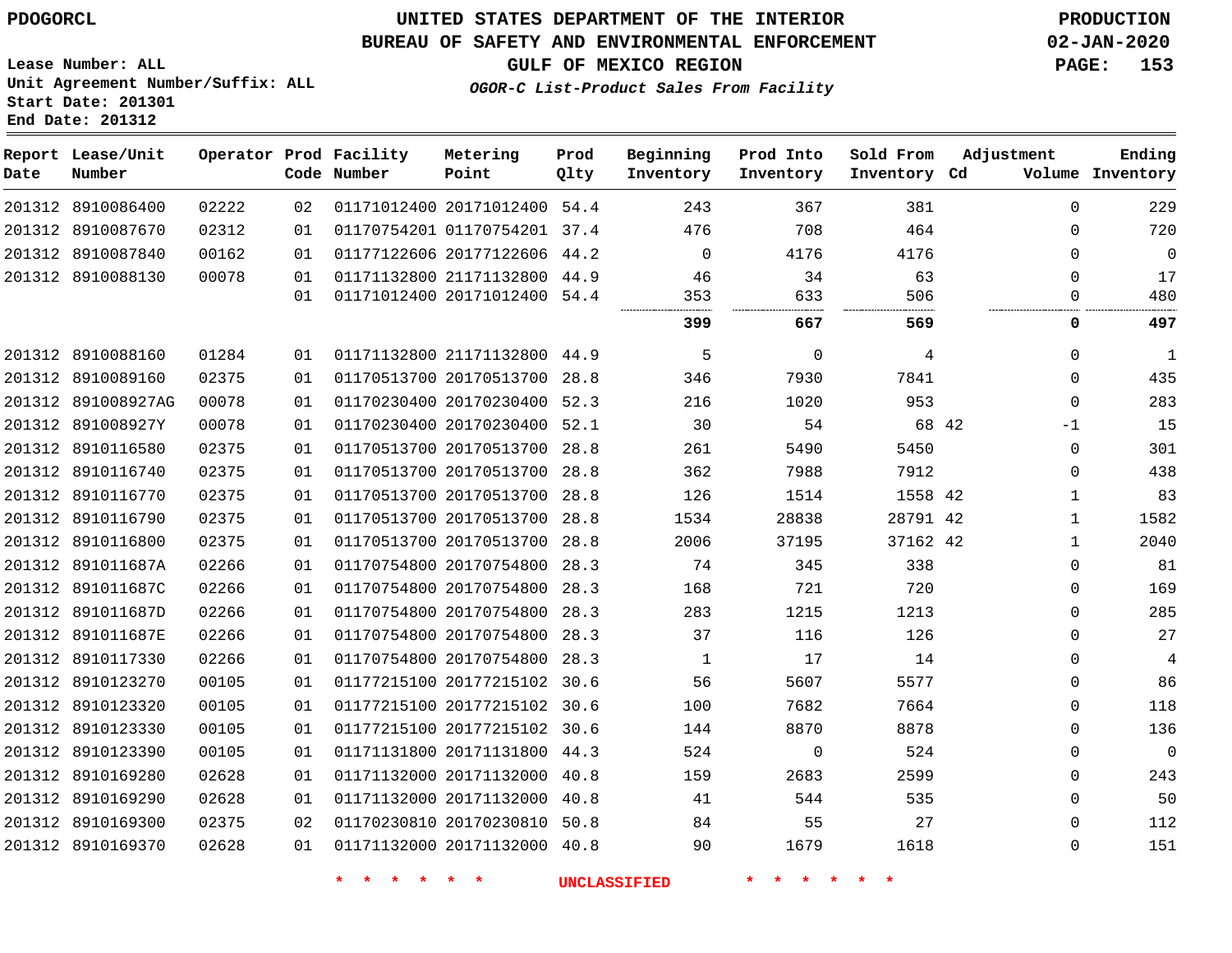8910202350 8910202560 G00971

**Report Lease/Unit**

**Number**

## **UNITED STATES DEPARTMENT OF THE INTERIOR PDOGORCL PRODUCTION**

**Prod Qlty**

#### **BUREAU OF SAFETY AND ENVIRONMENTAL ENFORCEMENT 02-JAN-2020**

**Lease Number: ALL Unit Agreement Number/Suffix: ALL Start Date: 201301 End Date: 201312**

> 

**Operator Prod Facility**

**Code Number**

  **OGOR-C List-Product Sales From Facility**

   

**Prod Into Inventory**

**Beginning Inventory**

**GULF OF MEXICO REGION PAGE: 154**

**Inventory Cd Volume**

**Adjustment**

  $\Omega$   $\Omega$  $\Omega$   $-2$   $\Omega$  $\overline{0}$ -1  $\Omega$  $\overline{0}$  $\Omega$  $\Omega$  $\Omega$  $\Omega$   $\Omega$   $\Omega$ 

**Ending**

 

 

**Sold From Inventory**

| 201312 G00974 | 00105 | 01 | 01171132000 20171132000 40.8 |                     | 10             | 185         | 178         |
|---------------|-------|----|------------------------------|---------------------|----------------|-------------|-------------|
| 201312 G00985 | 00687 | 01 | 0117709260A 2017709260A      | $\Omega$            | 385            | $\mathbf 0$ | $\mathbf 0$ |
| 201312 G01027 | 00162 | 01 | 01177122606 20177122606 44.3 |                     | 0              | 7173        | 7173        |
| 201312 G01036 | 02312 | 01 | 01171092651 20171092650 52.7 |                     | 3032           | 3425        | 3759        |
| 201312 G01082 | 01284 | 01 | 01170753510 20170753510 53.7 |                     | 36             | 9           | 29          |
| 201312 G01083 | 02375 | 01 | 01170513700 20170513700      | 28.8                | 2594           | 53327       | 52995       |
| 201312 G01084 | 02375 | 01 | 01170513700 20170513700 28.8 |                     | 91             | 1891        | 1879        |
| 201312 G01090 | 02375 | 01 | 01170513700 20170513700 28.8 |                     | 151            | 5465        | 5317        |
| 201312 G01091 | 02375 | 01 | 01170513700 20170513700      | 28.8                | 1005           | 17450       | 17498       |
| 201312 G01092 | 02375 | 01 | 01170513700 20170513700 28.8 |                     | 304            | 6898        | 6824        |
| 201312 G01153 | 01834 | 01 | 01171132800 21171132800 44.9 |                     | 19             | $\Omega$    | 14          |
| 201312 G01196 | 02266 | 02 | 01171132800 21171132800      | 44.9                | 13             | $\Omega$    | 10          |
| 201312 G01198 | 00105 | 01 | 01171092651 20171092650 52.7 |                     | 195            | 190         | 235         |
| 201312 G01208 | 00105 | 01 | 01171092651 20171092650 52.7 |                     | 752            | 573         | 873         |
| 201312 G01210 | 02266 | 02 | 01171132800 21171132800      | 44.9                | 114            | 552         | 528         |
| 201312 G01220 | 00105 | 01 | 01177092600 20177092600 47.6 |                     | 114            | 4477        | 4543        |
| 201312 G01248 | 02628 | 01 | 01171012500 20171012500 35.5 |                     | 3295           | 0           | 282         |
| 201312 G01261 | 03033 | 01 | 01171012500 20171012500 35.7 |                     | 128            | $\Omega$    | 11          |
| 201312 G01269 | 03033 | 01 | 01171012500 20171012500 35.7 |                     | 10             | $\Omega$    | 1           |
| 201312 G01351 | 00078 | 01 | 01170230400 20170230400 52.4 |                     | $\overline{a}$ | 33          | 26          |
| 201312 G01447 | 02375 | 01 | 01170513700 20170513700 26.3 |                     | 14             | 277         | 276         |
| 201312 G01477 | 03026 | 02 | 01170230810 20170230810 50.8 |                     | 2080           | 415         | 486         |
| 201312 G01497 | 02451 | 01 | 01170513800 20170513800      | 32.2                | 5181           | 36476       | 36999       |
| 201312 G01498 | 02451 | 01 | 01170513800 20170513800 32.2 |                     | 810            | 5959        | 6008        |
| 201312 G01580 | 02451 | 01 | 01170513800 20170513800 32.2 |                     | 159            | 1091        | 1111        |
|               |       |    |                              | <b>UNCLASSIFIED</b> |                |             |             |

20170513700 37.3

**Metering Point**

20171132000 40.7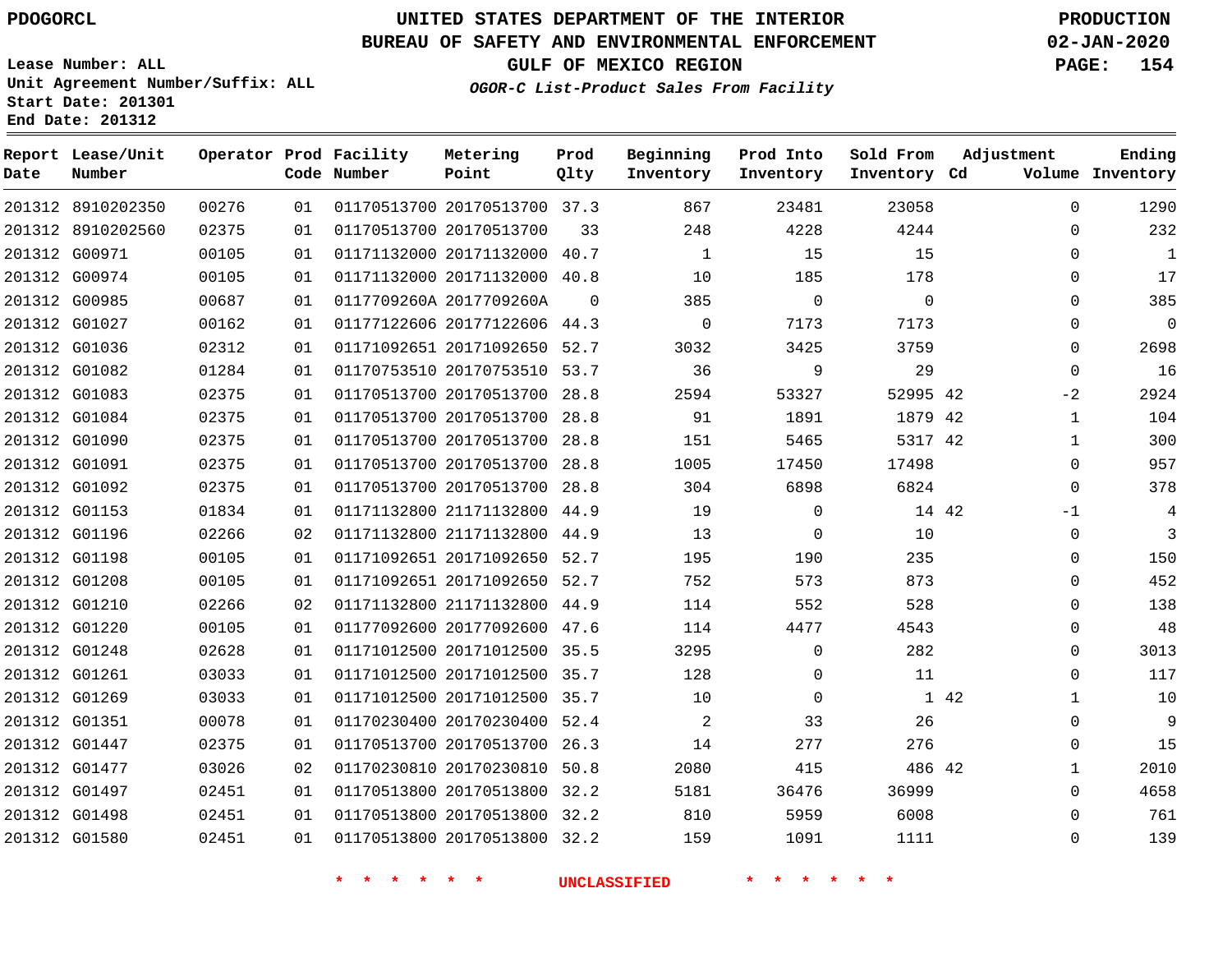G01880 G01898 G01953 G01966 G01967 G01972 G01997 G01998 G02111 G02127 G02161 G02163 G02317 G02353 G02354 G02404 G02429 G02433 G02601 G02613

## **UNITED STATES DEPARTMENT OF THE INTERIOR PDOGORCL PRODUCTION**

#### **BUREAU OF SAFETY AND ENVIRONMENTAL ENFORCEMENT 02-JAN-2020**

**Lease Number: ALL Unit Agreement Number/Suffix: ALL Start Date: 201301**

**OGOR-C List-Product Sales From Facility**

**GULF OF MEXICO REGION PAGE: 155**

**Inventory Cd Volume**

**Adjustment**

 -1  $\Omega$  $-1$  $-2$  $\Omega$  $\Omega$  $\Omega$  $\Omega$  $\Omega$  $\Omega$  $\Omega$  $\Omega$  $\Omega$  $\Omega$  $\Omega$  $\Omega$  $\Omega$ -1  $\Omega$   $\Omega$   $\Omega$ -1  $\Omega$  $\Omega$ 

**Ending**

|        | End Date: 201312            |       |    |                                       |                         |              |                        |                        |
|--------|-----------------------------|-------|----|---------------------------------------|-------------------------|--------------|------------------------|------------------------|
| Date   | Report Lease/Unit<br>Number |       |    | Operator Prod Facility<br>Code Number | Metering<br>Point       | Prod<br>Olty | Beginning<br>Inventory | Prod Into<br>Inventory |
| 201312 | G01610                      | 00105 | 01 |                                       | 01177215100 20177215102 | 30.6         | 14                     | 1339                   |
| 201312 | G01619                      | 02375 | 01 |                                       | 01170513700 20170513700 | 31.3         | 1726                   | 25069                  |
| 201312 | G01620                      | 02375 | 01 |                                       | 01170513700 20170513700 | 31.3         | 269                    | 5388                   |
| 201312 | G01754                      | 00003 | 01 |                                       | 01423210051 20423210050 | 56           | 13                     | 39                     |
| 201312 | G01757                      | 00003 | 01 |                                       | 01423210051 20423210050 | 56           | 98                     | 264                    |
| 201312 | G01848                      | 01978 | 02 |                                       | 01170230500 20170230500 | 43.9         | 409                    | 108                    |
| 201312 | G01860                      | 00105 | 01 |                                       | 01170231110 20170231110 | 41.2         | 8145                   | 5153                   |
| 201312 | G01865                      | 00078 | 01 | 01171012500                           | 20171012500             | 35.7         | 796                    | 0                      |

**\* \* \* \* \* \* UNCLASSIFIED \* \* \* \* \* \***

 20170230450 20170230450

 20170230810 50.8 20170230810 50.8 20170230810 48.9 20171092650 52.7 20171132000 40.1

 

42

**Sold From Inventory**

42 42

42

 

42

 

> $\Omega$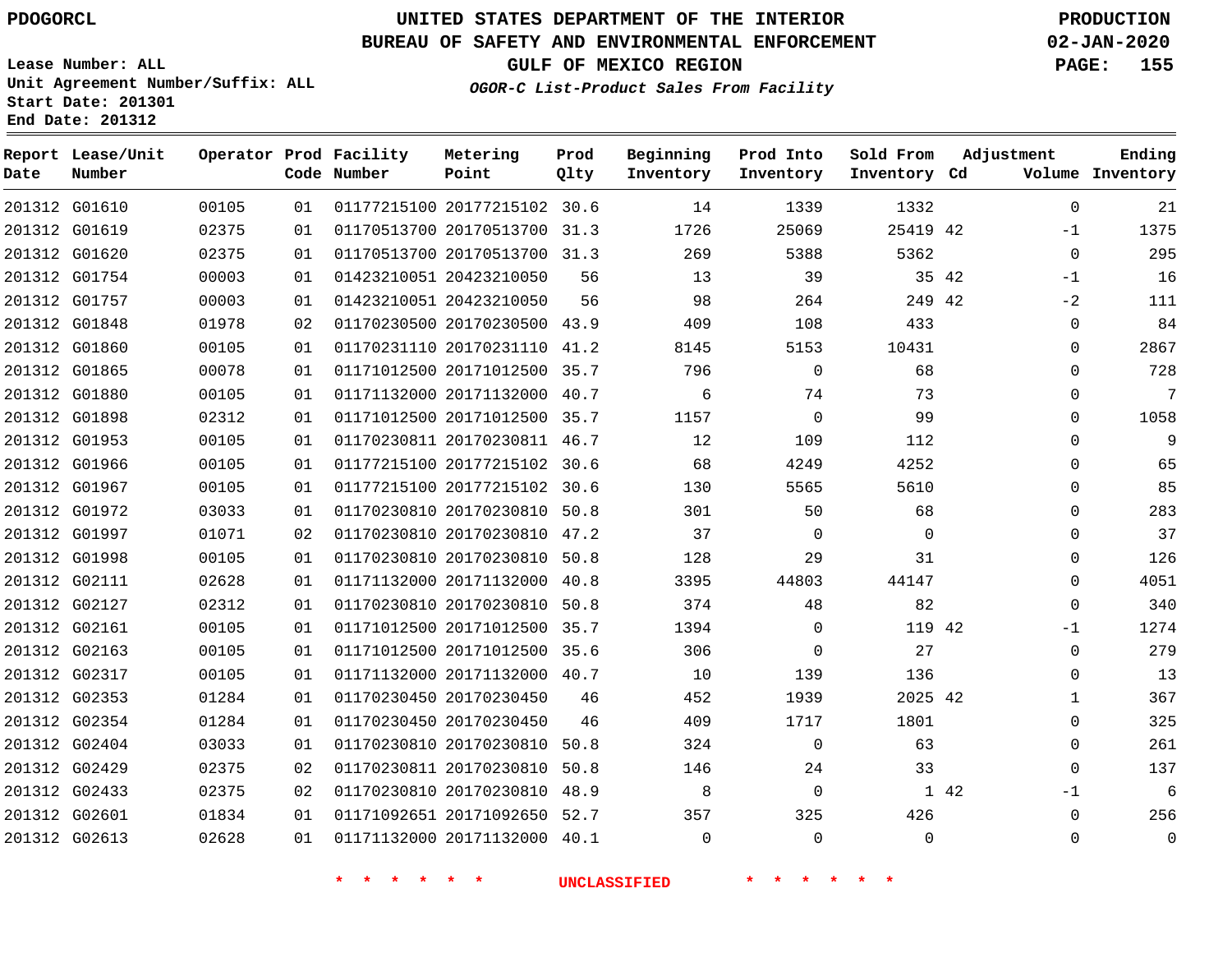### **BUREAU OF SAFETY AND ENVIRONMENTAL ENFORCEMENT 02-JAN-2020**

**GULF OF MEXICO REGION PAGE: 156**

**Lease Number: ALL Unit Agreement Number/Suffix: ALL Start Date: 201301 End Date: 201312**

**OGOR-C List-Product Sales From Facility**

| Date | Report Lease/Unit<br>Number |       |    | Operator Prod Facility<br>Code Number | Metering<br>Point            | Prod<br>Qlty | Beginning<br>Inventory | Prod Into<br>Inventory | Sold From<br>Inventory Cd | Adjustment   | Ending<br>Volume Inventory |
|------|-----------------------------|-------|----|---------------------------------------|------------------------------|--------------|------------------------|------------------------|---------------------------|--------------|----------------------------|
|      | 201312 G02628               | 00105 | 01 |                                       | 01171012500 20171012500 35.7 |              | 0                      | 1                      | 1                         | $\Omega$     | 0                          |
|      | 201312 G02665               | 02451 | 01 |                                       | 01423210051 20423210050      | 56           | 119                    | 260                    | 269                       | $\Omega$     | 110                        |
|      | 201312 G02735               | 03035 | 01 |                                       | 01170230810 20170230810      | 50.8         | 1049                   | 320                    | 266                       | $\Omega$     | 1103                       |
|      | 201312 G02825               | 00105 | 01 |                                       | 01170230810 20170230810      | 50.7         | 361                    | 92                     | 87                        | $\Omega$     | 366                        |
|      | 201312 G02826               | 00105 | 01 |                                       | 01170230810 20170230810      | 50.7         | 371                    | 85                     | 90                        | 0            | 366                        |
|      |                             |       | 01 |                                       | 01170231110 20170231110      | 41.2         | 1190                   | 620                    | 1467                      | 0            | 343                        |
|      |                             |       |    |                                       |                              |              | 1561                   | 705                    | 1557                      | 0            | 709                        |
|      | 201312 G02870               | 03035 | 01 |                                       | 01170230810 20170230810      | 50.8         | 130                    | 35                     | 32                        | $\Omega$     | 133                        |
|      | 201312 G02885               | 02312 | 01 |                                       | 01171132000 20171132000      | 40.8         | 4                      | 103                    | 98                        | 0            | 9                          |
|      | 201312 G02895               | 02579 | 02 |                                       | 01171092651 20171092650      | 52.7         | 77                     | 150                    | 109                       | $\Omega$     | 118                        |
|      |                             | 02628 | 02 |                                       | 01171092651 20171092650 52.7 |              | 43                     | 75                     | 60                        | $\Omega$     | 58                         |
|      |                             |       |    |                                       |                              |              | 120                    | 225                    | 169                       | 0            | 176                        |
|      | 201312 G02917               | 01834 | 01 |                                       | 01171092930 20171092930 37.5 |              | 72                     | 1079                   | 1070                      | 0            | 81                         |
|      | 201312 G03061               | 00105 | 01 |                                       | 01423210051 20423210050      | 56           | 304                    | 823                    | 779                       | $\Omega$     | 348                        |
|      | 201312 G03145               | 02266 | 02 |                                       | 01171132800 21171132800 44.9 |              | 21                     | $\Omega$               | 17                        | $\Omega$     | 4                          |
|      | 201312 G03152               | 00105 | 01 |                                       | 01177092600 20177092600      | 47.6         | 64                     | 1820                   | 1865                      | 0            | 19                         |
|      | 201312 G03236               | 02266 | 02 |                                       | 01170230450 20170230450      | 46           | 3                      | $\Omega$               | 3                         | $\Omega$     | $\mathbf 0$                |
|      | 201312 G03264               | 01284 | 02 |                                       | 01170530900 20170530900 55.4 |              | 10                     | 5                      | $\Omega$                  | $\Omega$     | 15                         |
|      | 201312 G03265               | 01284 | 02 |                                       | 01170530900 20170530900 55.4 |              | 99                     | $\Omega$               | 5                         | $\Omega$     | 94                         |
|      | 201312 G03331               | 02628 | 01 |                                       | 01171132800 21171132800      | 44.9         | 340                    | $\Omega$               | 268                       | $\Omega$     | 72                         |
|      | 201312 G03414               | 00105 | 01 |                                       | 01170753510 20170753510      | 53.6         | 1198                   | 1004                   | 1409                      | $\Omega$     | 793                        |
|      | 201312 G03793               | 03035 | 01 |                                       | 01171012500 20171012500 35.7 |              | 167                    | $\Omega$               | 14                        | $\Omega$     | 153                        |
|      | 201312 G03940               | 00105 | 01 |                                       | 01423210051 20423210050      | 56           | 7                      | 14                     | 15                        | 0            | 6                          |
|      | 201312 G03958               | 00105 | 01 |                                       | 01170230510 20170230510      | 48.4         | 1997                   | 15                     | 1342                      | 0            | 670                        |
|      | 201312 G04003               | 00105 | 01 |                                       | 01171012500 20171012500 35.6 |              | 1666                   | $\Omega$               | 143                       | $\Omega$     | 1523                       |
|      | 201312 G04065               | 02628 | 01 |                                       | 01423210051 20423210050      | 56           | 28                     | 14                     | 37                        | $\Omega$     | 5                          |
|      | 201312 G04081               | 03035 | 01 |                                       | 01170230450 20170230810 50.8 |              | 3974                   | 961                    | 961 42                    | $\mathbf{1}$ | 3975                       |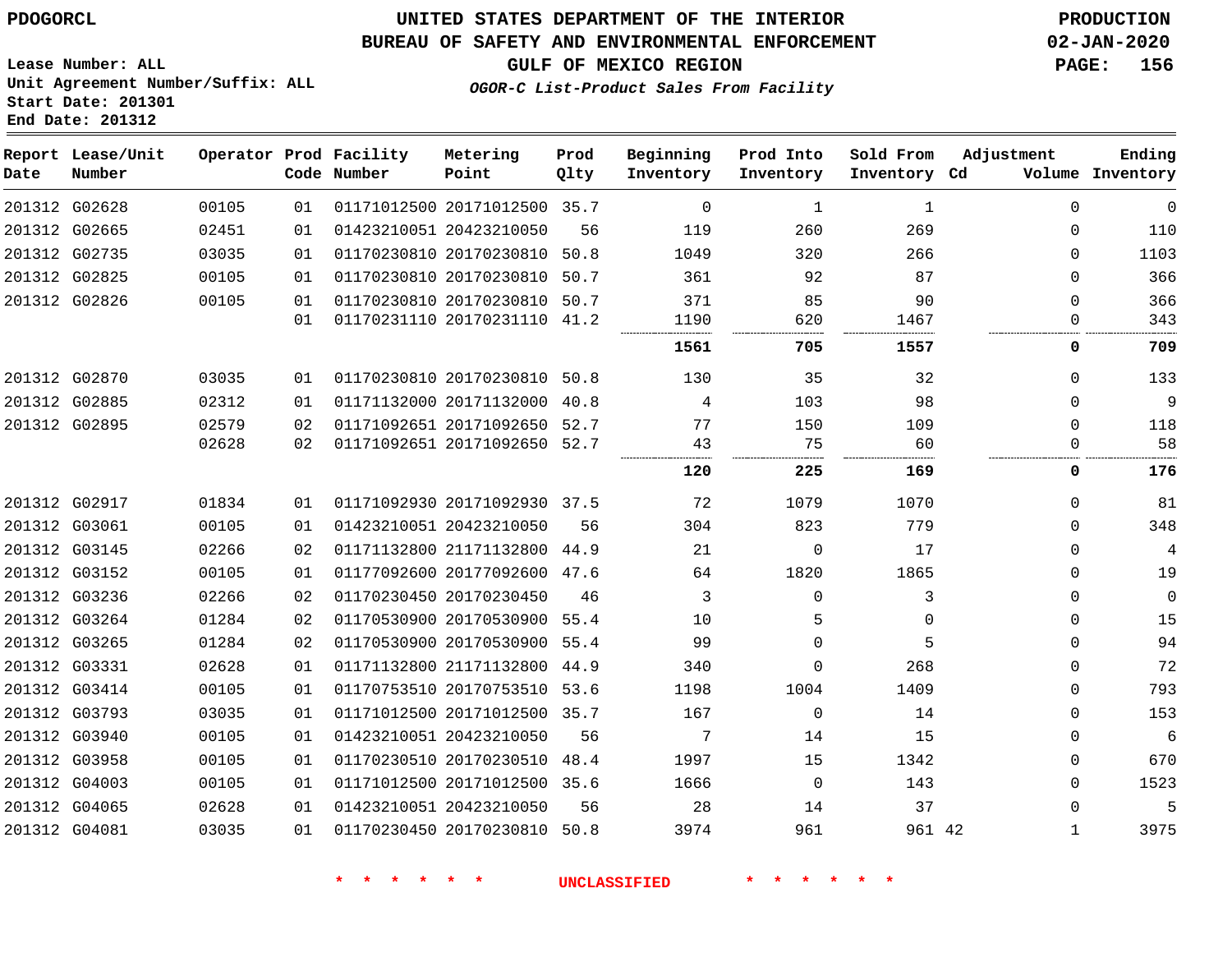#### **BUREAU OF SAFETY AND ENVIRONMENTAL ENFORCEMENT 02-JAN-2020**

**OGOR-C List-Product Sales From Facility**

**GULF OF MEXICO REGION PAGE: 157**

**Lease Number: ALL Unit Agreement Number/Suffix: ALL Start Date: 201301 End Date: 201312**

| Date          | Report Lease/Unit<br>Number |       |    | Operator Prod Facility<br>Code Number | Metering<br>Point            | Prod<br>Qlty | Beginning<br>Inventory | Prod Into<br>Inventory | Sold From<br>Inventory Cd | Adjustment |             | Ending<br>Volume Inventory |
|---------------|-----------------------------|-------|----|---------------------------------------|------------------------------|--------------|------------------------|------------------------|---------------------------|------------|-------------|----------------------------|
|               | 201312 G04085               | 00687 | 01 |                                       | 01170230811 20170230811 46.8 |              | 250                    | 3040                   | 3038 42                   |            | $-1$        | 251                        |
|               | 201312 G04087               | 02899 | 01 |                                       | 01177008150 01177008150      | $\Omega$     | 2001                   | 2317                   | $\mathbf 0$               |            | 0           | 4318                       |
|               | 201312 G04098               | 01963 | 02 |                                       | 01170230810 20170230810 49.8 |              | 2                      | $\Omega$               | $\Omega$                  |            | $\Omega$    | 2                          |
|               | 201312 G04232               | 00105 | 01 |                                       | 01171012500 20171012500 35.6 |              | 62                     | $\mathbf 0$            | 5                         |            | $\mathbf 0$ | 57                         |
|               |                             | 00730 | 01 |                                       | 01171012500 20171012500 35.7 |              | 1845                   | 0                      | 158                       |            | 0           | 1687                       |
|               |                             |       |    |                                       |                              |              | 1907                   | 0                      | 163                       |            | 0           | 1744                       |
|               | 201312 G04421               | 00105 | 01 |                                       | 01171131600 20171131600 43.3 |              | 2660                   | 14042                  | 15902                     |            | $\mathbf 0$ | 800                        |
|               | 201312 G04537               | 03033 | 01 |                                       | 01420470030 20420470030 45.4 |              | 273                    | $\Omega$               | 94 42                     |            | 1           | 180                        |
|               | 201312 G04800               | 03026 | 02 |                                       | 01171132800 21171132800      | 45           | 547                    | 985                    | 1207 42                   |            | $-1$        | 324                        |
| 201312 G04818 |                             | 03035 | 01 |                                       | 01170230500 20170230500 43.9 |              | 10                     | 40                     | 19                        |            | $\mathbf 0$ | 31                         |
|               | 201312 G05006               | 01284 | 02 |                                       | 01423210051 20170230510 48.5 |              | 13                     | 7                      | 15                        |            | $\Omega$    | 5                          |
|               | 201312 G05283               | 01376 | 01 |                                       | 01170231300 01170231300 39.5 |              | $\overline{0}$         | 2286                   | 2286                      |            | 0           | $\Omega$                   |
|               | 201312 G05286               | 03033 | 01 |                                       | 01170230810 20170230810      | 50.8         | 226                    | $\mathbf 0$            | 44                        |            | 0           | 182                        |
| 201312 G05431 |                             | 02970 | 02 |                                       | 01177062608 2017706260A 35.2 |              | 32                     | 21670                  | 21648                     |            | $\Omega$    | 54                         |
|               | 201312 G05504               | 00105 | 01 |                                       | 01171132800 21171132800 44.8 |              | 939                    | 2461                   | 2680                      |            | $\Omega$    | 720                        |
|               |                             | 00730 | 01 |                                       | 01171132800 21171132800 44.9 |              | 201                    | 353                    | 437                       |            | 0           | 117                        |
|               |                             | 02970 | 02 |                                       | 01171132800 21171132800      | 44.9         | 8918                   | 19638                  | 22513 42                  |            | 1           | 6044                       |
|               |                             |       |    |                                       |                              |              | 10058                  | 22452                  | 25630                     |            | 1           | 6881                       |
|               | 201312 G05505               | 00078 | 01 |                                       | 01171012400 20171012400 54.4 |              | 346                    | 95                     | 407 13                    |            | 35          | 69                         |
|               |                             |       | 01 |                                       | 01171132800 21171132800 44.9 |              | 46                     | $\mathbf 0$            |                           | 9 11       | $-35$       | 2                          |
|               |                             |       |    |                                       |                              |              | 392                    | 95                     | 416                       |            | 0           | 71                         |
|               | 201312 G05602               | 01834 | 01 |                                       | 01171012500 20171012500 35.7 |              | 460                    | $\Omega$               | 39                        |            | 0           | 421                        |
|               | 201312 G05610               | 02312 | 01 |                                       | 01171012500 20171012500 35.7 |              | 19                     | $\Omega$               | 2                         |            | 0           | 17                         |
|               | 201312 G05612               | 00105 | 01 |                                       | 01171012500 20171012500 35.7 |              | 945                    | $\Omega$               | 81                        |            | $\Omega$    | 864                        |
|               | 201312 G06069               | 00105 | 01 |                                       | 01423210051 20423210050      | 56           | 6                      | 10                     | 12                        |            | 0           | 4                          |
|               | 201312 G06105               | 03033 | 01 |                                       | 01420390110 20420390110      | $\Omega$     | 340                    | $\Omega$               | $\Omega$                  |            | $\Omega$    | 340                        |
|               | 201312 G06156               | 00105 | 01 |                                       | 01170230810 20170230810 50.7 |              | 3521                   | 1612                   | 986                       |            | $\Omega$    | 4147                       |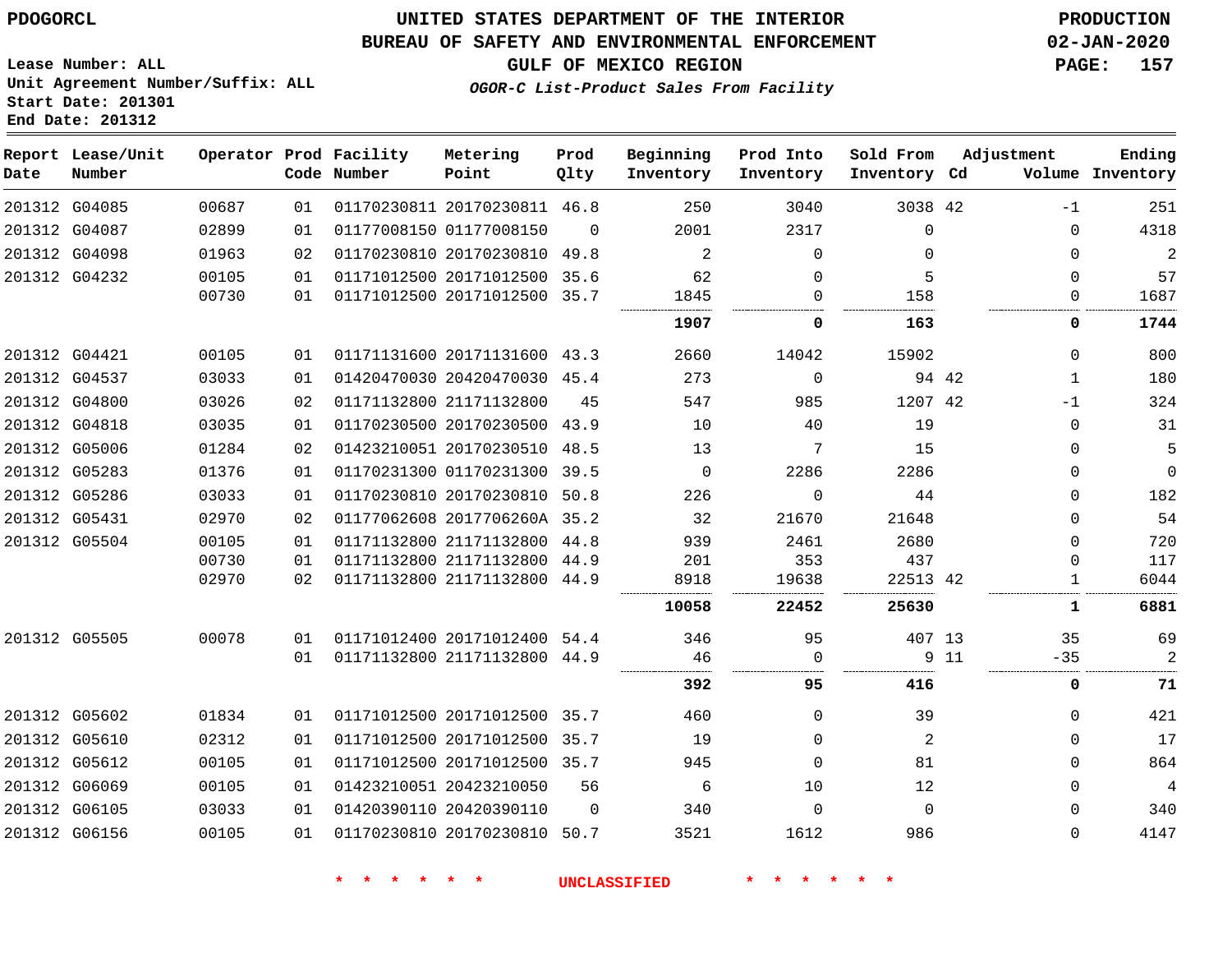**Report Lease/Unit**

**Number**

### **UNITED STATES DEPARTMENT OF THE INTERIOR PDOGORCL PRODUCTION**

### **BUREAU OF SAFETY AND ENVIRONMENTAL ENFORCEMENT 02-JAN-2020**

**Lease Number: ALL Unit Agreement Number/Suffix: ALL Start Date: 201301 End Date: 201312**

**Operator Prod**

**Code**

**OGOR-C List-Product Sales From Facility**

**Ending**

**GULF OF MEXICO REGION PAGE: 158**

**Inventory Cd Volume**

| Facility<br>Number | Metering<br>Point            | Prod<br>Olty | Beginning<br>Inventory | Prod Into<br>Inventory | Sold From<br>Inventory Cd | Adjustment<br>Volı |
|--------------------|------------------------------|--------------|------------------------|------------------------|---------------------------|--------------------|
|                    | 01171132000 20171132000 40 8 |              |                        | 3951                   | $3615$ 42                 |                    |

| 357            | $\mathbf{1}$ |       | 3615 42        | 3951           | 20             |          | 01171132000 20171132000 40.8 | 01 | 02375 | 201312 G06668 |  |
|----------------|--------------|-------|----------------|----------------|----------------|----------|------------------------------|----|-------|---------------|--|
| 28             | $\Omega$     |       | 90             | 113            | $5^{\circ}$    |          | 01171132800 21171132800 44.9 | 02 | 02266 | 201312 G07703 |  |
| 17             | $\Omega$     |       | 64             | $\overline{0}$ | 81             |          | 01171132800 21171132800 44.9 | 01 | 02628 | 201312 G07736 |  |
| 45             | 0            |       | 8127           | 8130           | 42             |          | 01177122950 20177122950 31.3 | 01 | 01284 | 201312 G07760 |  |
| 48279          | 0            |       | 13933          | 28367          | 33845          |          | 01170573602 20170573602 33.1 | 01 | 01834 | 201312 G07917 |  |
| $\overline{0}$ | $\Omega$     |       | 4              | $\overline{0}$ | 4              | 56       | 01423210051 20423210050      | 01 | 02312 | 201312 G08120 |  |
| 44             | 0            |       | $\Omega$       | $\Omega$       | 44             | 55       | 01420390120 01420390120      | 01 | 02266 | 201312 G09010 |  |
| 10             | 0            |       | 56             | 52             | 14             | 46       | 01170230450 20170230450      | 01 | 00730 | 201312 G09032 |  |
| 6              | $\Omega$     |       | 1496           | 1496           | 6              |          | 01177122950 20177122950 31.3 | 01 | 01284 | 201312 G09631 |  |
| 1923           | 0            |       | $\overline{0}$ | 9              | 1914           | $\Omega$ | 01170753850 20170753850      | 01 | 00981 | 201312 G10487 |  |
| 76             | $\Omega$     |       | 15188          | 15180          | 84             |          | 01177122950 20177122950 31.3 | 01 | 03035 | 201312 G10794 |  |
| $\overline{0}$ | $\Omega$     |       | 8006           | 8006           | $\overline{0}$ |          | 01177245110 2017724511G 43.1 | 01 | 00162 | 201312 G10910 |  |
| 140            | $\Omega$     |       | 73             | $\overline{0}$ | 213            |          | 01420470030 20420470030 45.4 | 01 | 03033 | 201312 G11243 |  |
| 463            | $\Omega$     |       | 5004           | 5127           | 340            |          | 01171132000 20171132000 40.8 | 01 | 02375 | 201312 G11870 |  |
| 11             | 108          |       | 112 47         | 15             | $\sim$ 0       |          | 01171092651 20171092650 52.7 | 02 | 02801 | 201312 G11984 |  |
| 144            | 0            |       | 13             | $\overline{0}$ | 157            |          | 01171012500 20171012500 35.7 | 01 | 03035 | 201312 G12020 |  |
| 41             | $\Omega$     |       | $\overline{4}$ | 1              | 44             |          | 01171012500 20171012500 35.7 | 02 | 02312 | 201312 G12024 |  |
| 14421          | $\Omega$     |       | 53828          | 52125          | 16124          |          | 01171012300 20171012300 37.5 | 01 | 03033 | 201312 G12355 |  |
| 159            | $\Omega$     |       | 624            | 576            | 207            |          | 01171012300 20171012300 37.5 | 01 | 03033 | 201312 G12358 |  |
| 339            | 0            |       | 688            | 4              | 1023           |          | 01170230510 20170230510 48.5 | 01 | 02603 | 201312 G12564 |  |
| 122            | $\Omega$     |       | 1448           | 1475           | 95             |          | 01170230811 20170230811 46.8 | 01 | 02628 | 201312 G12802 |  |
| 166            | $\Omega$     |       | 40             | $\overline{0}$ | 206            |          | 01170230810 20170230810 50.8 | 01 | 03033 | 201312 G13560 |  |
| $\overline{0}$ | $\Omega$     |       | 30             | $\Omega$       | 30             |          | 01170230811 20170230811 46.8 | 01 | 03033 | 201312 G13563 |  |
| 60             | 0            |       | 14             | 16             | 58             |          | 01170230810 20170230810 50.8 | 02 | 03147 | 201312 G13576 |  |
| 16             | $\mathbf{1}$ |       | 170 42         | 174            | - 11           |          | 01171132000 20171132000 40.8 | 01 | 03033 | 201312 G13897 |  |
| 2404           | $\Omega$     |       | 226            | $\overline{0}$ | 2630           |          | 01171012500 20171012500 35.7 | 01 | 01284 | 201312 G13938 |  |
| 1050           | $\Omega$     |       | 12350          | 12720          | 680            |          | 01170230811 20170230811 46.8 | 01 | 02628 | 201312 G14342 |  |
| 2              | $-1$         | 46 42 |                | 33             | 16             |          | 01171092930 20171092930 37.5 | 01 | 01834 | 201312 G14493 |  |
|                |              |       |                |                |                |          |                              |    |       |               |  |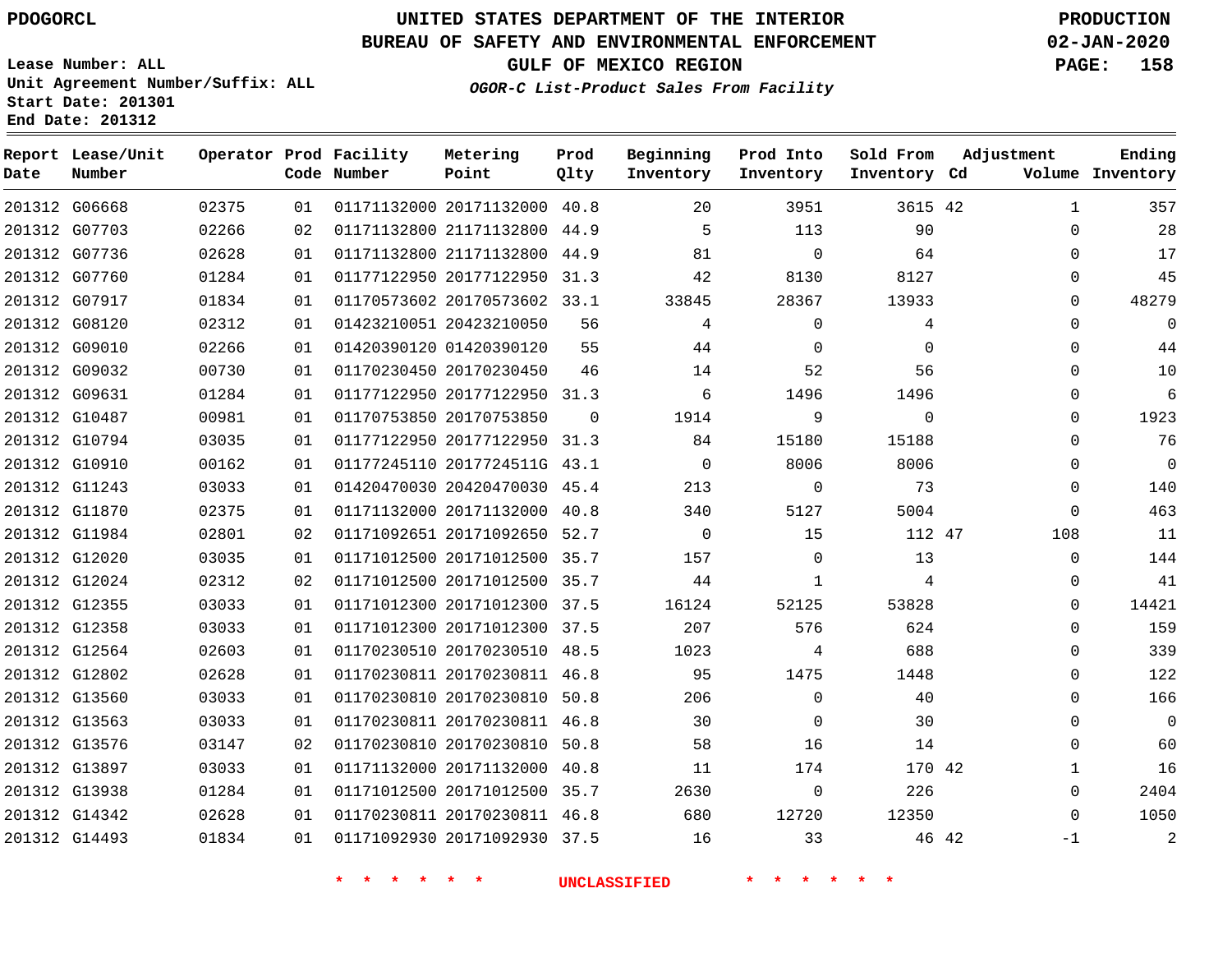### **BUREAU OF SAFETY AND ENVIRONMENTAL ENFORCEMENT 02-JAN-2020**

**Lease Number: ALL Unit Agreement Number/Suffix: ALL Start Date: 201301 End Date: 201312**

**GULF OF MEXICO REGION PAGE: 159**

**OGOR-C List-Product Sales From Facility**

| Date          | Report Lease/Unit<br>Number |       |    | Operator Prod Facility<br>Code Number | Metering<br>Point            | Prod<br>Qlty | Beginning<br>Inventory | Prod Into<br>Inventory | Sold From<br>Inventory Cd | Adjustment  | Ending<br>Volume Inventory |
|---------------|-----------------------------|-------|----|---------------------------------------|------------------------------|--------------|------------------------|------------------------|---------------------------|-------------|----------------------------|
|               | 201312 G14535               | 02628 | 01 |                                       | 01171012500 20171012500 35.7 |              | 1752                   | $\mathbf{0}$           | 150                       | $\mathbf 0$ | 1602                       |
|               | 201312 G15050               | 00105 | 01 |                                       | 01170231110 20170231110 41.2 |              | 1026                   | 0                      | 1026                      | 0           |                            |
|               | 201312 G15078               | 03035 | 01 |                                       | 01170230810 20170230810 50.8 |              | 4                      | $\Omega$               | $\mathbf{1}$              | 0           |                            |
|               | 201312 G15189               | 02970 | 02 |                                       | 01171132800 21171132800 44.5 |              | 1                      | 0                      | $\mathbf{1}$              | 0           | 0                          |
|               | 201312 G15239               | 02266 | 02 |                                       | 01171012500 20171012500 35.7 |              | 15                     | $\Omega$               | $\mathbf{1}$              | 0           | 14                         |
|               | 201312 G15242               | 00105 | 01 |                                       | 01171092651 20171092650 52.7 |              | 1102                   | 998                    | 1314                      | $\Omega$    | 786                        |
|               | 201312 G15263               | 00105 | 01 |                                       | 01171132000 20171132000 40.7 |              | 41                     | 600                    | 587                       | 0           | 54                         |
|               | 201312 G15277               | 03035 | 01 |                                       | 01171012400 20171012400 54.4 |              | 2416                   | 2615                   | 3141                      | 0           | 1890                       |
|               | 201312 G15312               | 00105 | 01 |                                       | 01171092651 20171092650 52.6 |              | 3068                   | 4495                   | 4022                      | $\Omega$    | 3541                       |
|               | 201312 G15740               | 00105 | 01 |                                       | 01170230450 20170230450      | 46           | 470                    | 1353                   | 1567                      | 0           | 256                        |
| 201312 G16121 |                             | 00687 | 01 |                                       | 01170230811 20170230811 46.8 |              | 45                     | $\Omega$               | 45                        | 0           | $\mathbf 0$                |
|               | 201312 G16325               | 00105 | 01 |                                       | 01171012400 20171012400 54.4 |              | 1445                   | 1324                   | 1729                      | $\Omega$    | 1040                       |
|               | 201312 G16353               | 03033 | 01 |                                       | 01171132000 20171132000 40.8 |              | 2                      | 81                     | 76                        | $\Omega$    | 7                          |
|               | 201312 G16469               | 03026 | 02 |                                       | 01170753510 20170753510 53.7 |              | 9                      | $\Omega$               | 6                         | 0           |                            |
|               | 201312 G16515               | 00162 | 01 |                                       | 01177245110 2017724511G 43.1 |              | $\Omega$               | 27475                  | 27475                     | 0           | $\mathbf 0$                |
|               | 201312 G16890               | 00981 | 01 |                                       | 01170753850 20170753850      | $\Omega$     | 216                    | $\mathbf 0$            | 0                         | 0           | 216                        |
|               | 201312 G17754               | 02375 | 02 |                                       | 01170230510 20170230510 48.5 |              | 2062                   | 80                     | 1431                      | $\Omega$    | 711                        |
|               | 201312 G17789               | 00105 | 01 |                                       | 01170230810 20170230810 50.8 |              | 110                    | 14                     | 24                        | 0           | 100                        |
|               | 201312 G17858               | 00105 | 01 |                                       | 01170530900 20170530900 55.4 |              | 924                    | 20                     | 43                        | $\Omega$    | 901                        |
|               | 201312 G17912               | 02970 | 02 |                                       | 01177062608 2017706260A 35.2 |              | 36                     | 21639                  | 21620                     | $\Omega$    | 55                         |
| 201312 G17913 |                             | 01834 | 01 |                                       | 01171132800 21171132800 44.9 |              | 260                    | 1508                   | 1393 42                   | -1          | 374                        |
| 201312 G17921 |                             | 03026 | 01 |                                       | 01171012500 20177062959      | 26.6         | $\Omega$               | 54039                  | 54039                     | $\mathbf 0$ | $\mathbf 0$                |
|               | 201312 G18043               | 03059 | 01 |                                       | 01171012500 20171012500 35.7 |              | 1298                   | $\mathbf 0$            | 111                       | 0           | 1187                       |
|               | 201312 G18577               | 00981 | 01 | 01170753850 20170753850               |                              | $\Omega$     | 5073                   | 31                     | 0                         | 0           | 5104                       |
|               | 201312 G18936               | 02871 | 01 |                                       | 01422450350 20422450350 47.7 |              | 7                      | $\mathbf 0$            | 0                         | $\Omega$    | 7                          |
|               | 201312 G19030               | 02806 | 01 | 01423210051 20423210050               |                              | 51           | 3                      | 0                      | 0                         | $\Omega$    | 3                          |
|               | 201312 G19839               | 02777 | 01 |                                       | 01170753510 20170753510 45.5 |              | 19                     | $\Omega$               | $\mathbf{1}$              | $\Omega$    | 18                         |
|               | 201312 G20605               | 02477 | 01 |                                       | 01423550141 20423550140 27.2 |              | 990                    | 2881                   | 3240                      | $\Omega$    | 631                        |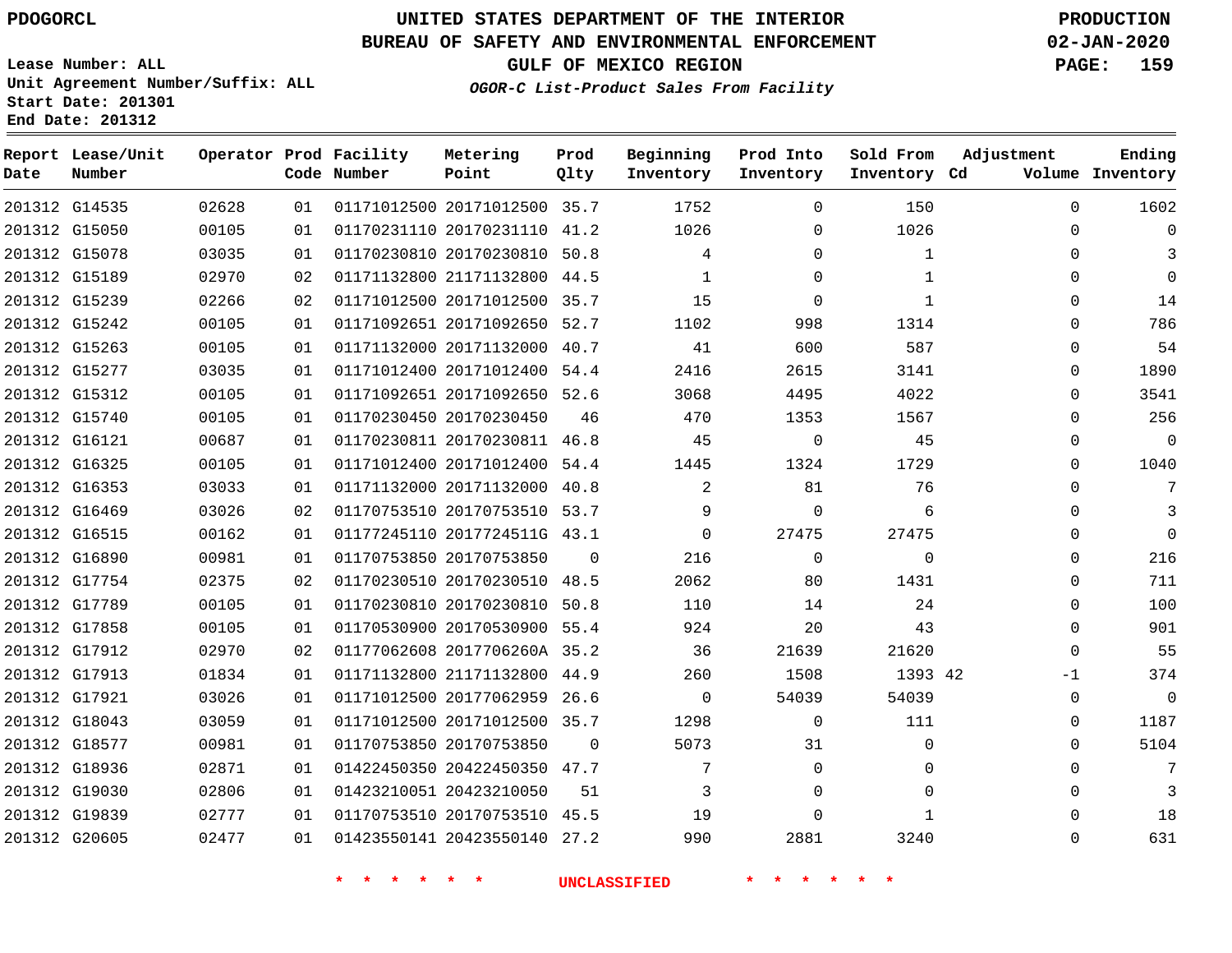G20656 G20660

**Date**

**Report Lease/Unit**

**Number**

 G22840 G23181 G23199 G23473 G23480

## **UNITED STATES DEPARTMENT OF THE INTERIOR PDOGORCL PRODUCTION**

 

**Prod Qlty**

#### **BUREAU OF SAFETY AND ENVIRONMENTAL ENFORCEMENT 02-JAN-2020**

**Lease Number: ALL Unit Agreement Number/Suffix: ALL Start Date: 201301 End Date: 201312**

> 

**Operator Prod Facility**

**Code Number**

 20422450350 20170230450

**Metering Point**

 

**Inventory Cd Volume**

**Adjustment**

  $\Omega$  $\Omega$ 

**GULF OF MEXICO REGION PAGE: 160**

**Ending**

**OGOR-C List-Product Sales From Facility**

**Beginning Inventory**

> 

 

 

**Sold From Inventory**

**Prod Into Inventory**

| 201312 G21096 |               | 00105 | 01 |                         | 01170230811 20170230811 46.8 |          | 10          | 147      | 145         | $\Omega$     |
|---------------|---------------|-------|----|-------------------------|------------------------------|----------|-------------|----------|-------------|--------------|
| 201312 G21532 |               | 03217 | 01 |                         | 01170230811 20170230811 46.8 |          | 12          | 1300     | 1204        | $\Omega$     |
|               | 201312 G21534 | 03217 | 01 |                         | 01170230811 20170230811 46.8 |          | 137         | 585      | 671         | $\Omega$     |
| 201312 G21580 |               | 03035 | 01 |                         | 01170230811 20170230811 46.8 |          | 5           | 34       | 37 42       | $\mathbf{1}$ |
|               | 201312 G21592 | 02628 | 02 |                         | 01171132000 20171132000 40.8 |          | $\Omega$    | 35       | 32          | $\Omega$     |
| 201312 G21655 |               | 01834 | 01 |                         | 01171132800 21171132800 44.9 |          | 7309        | 22088    | 23175       | 0            |
| 201312 G21825 |               | 00981 | 01 | 01170753850 20170753850 |                              | $\Omega$ | 822         | 4        | 0           | $\mathbf 0$  |
| 201312 G21826 |               | 00981 | 01 | 01170753850 20170753850 |                              | $\Omega$ | 8           | $\Omega$ | $\mathbf 0$ | 0            |
| 201312 G22219 |               | 03033 | 01 | 01423210051 20423210050 |                              | 56       | 76          | 170      | 174         | $\mathbf 0$  |
| 201312 G22236 |               | 00105 | 01 | 01170230450 20170230450 |                              | 46       | 3           | 15       | 15          | $\Omega$     |
| 201312 G22246 |               | 01284 | 02 |                         | 01423210051 20170230500 43.9 |          | 37          | 20       | 41          | $\mathbf 0$  |
| 201312 G22268 |               | 02777 | 01 |                         | 01170230810 2042709015I 43.8 |          | $\mathbf 0$ | $\Omega$ | $\mathbf 0$ | $\mathbf 0$  |
| 201312 G22501 |               | 00078 | 01 |                         | 01170230400 20170230400 52.2 |          | 60          | 151      | 169         | 0            |
| 201312 G22505 |               | 02375 | 02 |                         | 01170230811 20170230811      | 46.8     | 253         | 2971     | 2979        | $\Omega$     |
| 201312 G22510 |               | 00162 | 01 |                         | 01170230810 20170230810 50.8 |          | 4293        | 1027     | 1035 42     | $-1$         |
| 201312 G22513 |               | 02579 | 02 |                         | 01170230500 20170230500 43.9 |          | 664         | 2130     | 1117        | $\Omega$     |
| 201312 G22549 |               | 02222 | 01 | 01170530900 20170530900 |                              | 54       | 4           | $\Omega$ | $\Omega$    | $\mathbf 0$  |
| 201312 G22605 |               | 01834 | 01 |                         | 01171132800 21171132800 44.9 |          | 344         | 970      | 1036        | $\mathbf 0$  |
| 201312 G22621 |               | 01834 | 01 |                         | 01171132800 21171132800      | 44.9     | 1741        | 8980     | 8452        | 0            |
| 201312 G22660 |               | 02375 | 01 |                         | 01171012310 20171012310      | 48.7     | $\Omega$    | 141      | 107         | $\mathbf 0$  |
| 201312 G22792 |               | 03035 | 01 | 01177258041 01177258041 |                              | 28       | 329         | 1461     | 1250        | 0            |

20608103650 33.1

 20423210050 20170230450 20170753850

|  |  |  | * * * * * * |  | UNCLASSIFIED |     |  | * * * * * |  |  |
|--|--|--|-------------|--|--------------|-----|--|-----------|--|--|
|  |  |  |             |  |              | 621 |  |           |  |  |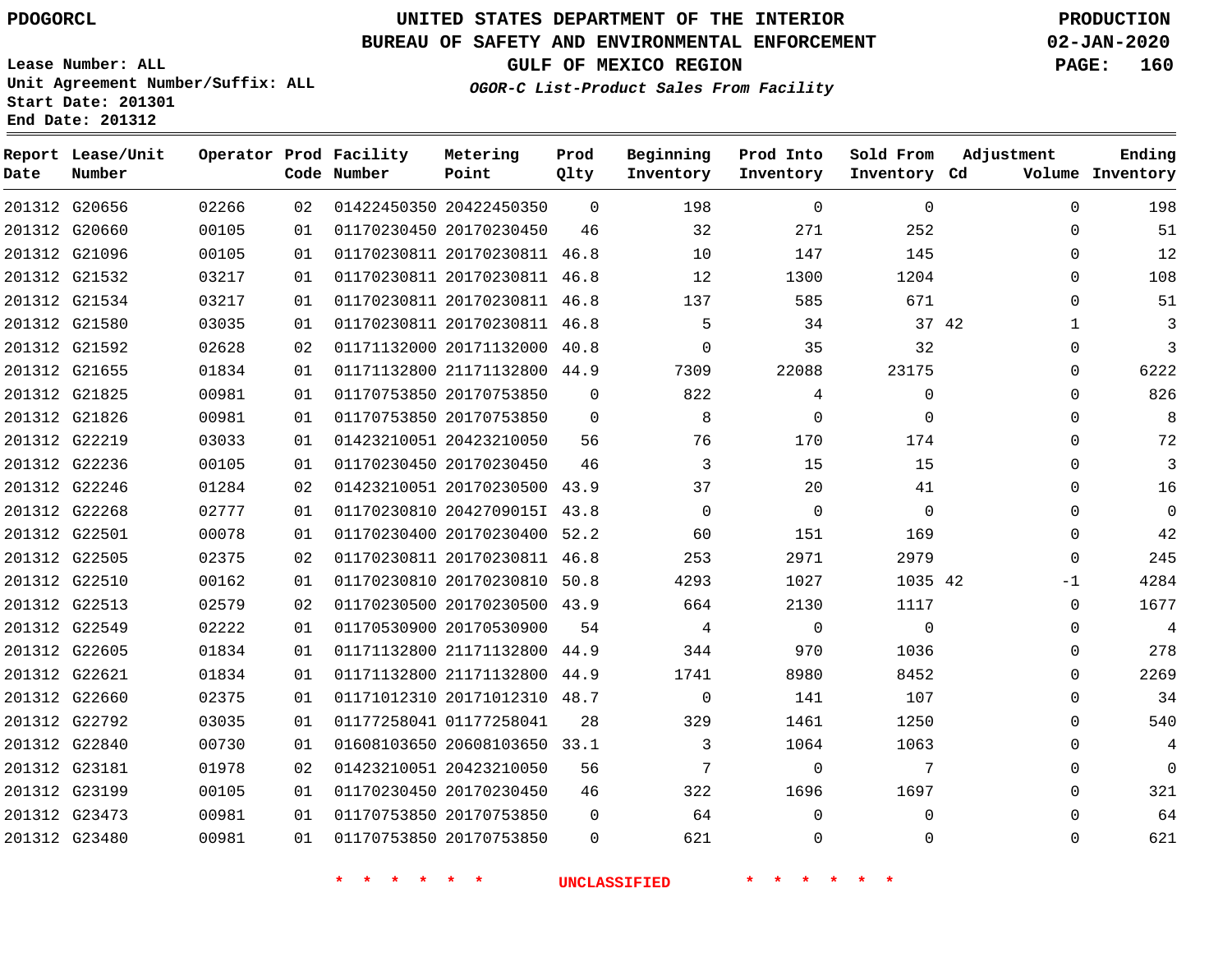**End Date: 201312**

### **UNITED STATES DEPARTMENT OF THE INTERIOR PDOGORCL PRODUCTION**

#### **BUREAU OF SAFETY AND ENVIRONMENTAL ENFORCEMENT 02-JAN-2020**

**Lease Number: ALL Unit Agreement Number/Suffix: ALL Start Date: 201301**

**GULF OF MEXICO REGION PAGE: 161**

**OGOR-C List-Product Sales From Facility**

| Date | Report Lease/Unit<br>Number |       |    | Operator Prod Facility<br>Code Number | Metering<br>Point            | Prod<br>Qlty | Beginning<br>Inventory | Prod Into<br>Inventory | Sold From<br>Inventory Cd | Adjustment   | Ending<br>Volume Inventory |
|------|-----------------------------|-------|----|---------------------------------------|------------------------------|--------------|------------------------|------------------------|---------------------------|--------------|----------------------------|
|      | 201312 G23481               | 00981 | 01 |                                       | 01170753850 20170753850      | $\mathbf 0$  | 1646                   | $\Omega$               | $\Omega$                  | $\Omega$     | 1646                       |
|      | 201312 G23528               | 00981 | 01 |                                       | 01170753850 20170753850      | 0            | 1358                   | $\Omega$               | $\Omega$                  | $\Omega$     | 1358                       |
|      | 201312 G23529               | 00981 | 01 |                                       | 01170753850 20170753850      | $\Omega$     | 3535                   | 2                      | $\Omega$                  | $\Omega$     | 3537                       |
|      | 201312 G23730               | 03217 | 01 |                                       | 01170230810 20170230811      | 44           | 36                     | 136                    | 160                       | $\Omega$     | 12                         |
|      | 201312 G23735               | 00162 | 01 |                                       | 01170230810 20170230810 50.8 |              | 0                      | 347                    | 347                       | 0            | $\mathbf 0$                |
|      | 201312 G23736               | 02312 | 02 |                                       | 01170230810 20170230810 50.8 |              | 17                     | $\Omega$               | 3                         | 0            | 14                         |
|      | 201312 G23851               | 02503 | 02 |                                       | 01171012400 20171012400 54.4 |              | 12956                  | $\Omega$               | 8091 42                   | $\mathbf{1}$ | 4866                       |
|      | 201312 G23956               | 03217 | 01 |                                       | 01170753510 20170753510 53.7 |              | 2072                   | $\Omega$               | 1325                      | 0            | 747                        |
|      | 201312 G24425               | 02312 | 02 |                                       | 01170230810 20170230810      | 50.8         | 2248                   | 530                    | 541                       | 0            | 2237                       |
|      | 201312 G24710               | 02375 | 01 |                                       | 01170230811 20170230811 46.8 |              | 77                     | 1218                   | 1194                      | $\Omega$     | 101                        |
|      | 201312 G24730               | 00105 | 01 |                                       | 01170230810 20170230810 50.7 |              | 141                    | 118                    | 50                        | $\Omega$     | 209                        |
|      |                             |       | 01 |                                       | 01170230500 20170230500 43.9 |              | 507                    | 1073                   | 736                       | $\Omega$     | 844                        |
|      |                             |       |    |                                       |                              |              | 648                    | 1191                   | 786                       | 0            | 1053                       |
|      | 201312 G24791               | 02989 | 01 |                                       | 01171131600 20171131600 43.3 |              | 31                     | 193                    | 213                       | $\Omega$     | 11                         |
|      | 201312 G24878               | 02628 | 02 |                                       | 01171092651 20171092650      | 52.7         | 297                    | 78                     | 314                       | $\Omega$     | 61                         |
|      | 201312 G24883               | 02628 | 02 |                                       | 01171092651 20171092650 49.6 |              | 0                      | $\Omega$               | $\Omega$                  | 0            | 0                          |
|      | 201312 G24898               | 02807 | 01 |                                       | 01171012400 20171012400      | $\Omega$     | $\Omega$               | $\Omega$               | $\Omega$                  | $\Omega$     | $\Omega$                   |
|      |                             |       | 01 |                                       | 01171012300 20171012300 38.1 |              | $\Omega$               | 3467                   | 2508                      | $\Omega$     | 959                        |
|      |                             |       |    |                                       |                              |              | 0                      | 3467                   | 2508                      | 0            | 959                        |
|      | 201312 G24910               | 00003 | 01 |                                       | 01171012400 01171012400      | $\Omega$     | 34                     | $\Omega$               | $\Omega$                  | $\Omega$     | 34                         |
|      | 201312 G24924               | 01834 | 01 |                                       | 01171132800 21171132800 44.9 |              | 2289                   | 5648                   | 6264 42                   | $-1$         | 1672                       |
|      | 201312 G24926               | 01834 | 01 |                                       | 01171132800 21171132800      | 44.9         | 57                     | 232                    | 221 42                    | $\mathbf{1}$ | 69                         |
|      | 201312 G24990               | 01284 | 01 |                                       | 01608103650 20608103650 33.1 |              | 1                      | 762                    | 760                       | $\mathbf 0$  | 3                          |
|      | 201312 G25008               | 02777 | 01 |                                       | 01170753510 20170753510 45.5 |              | $\Omega$               | $\Omega$               | $\Omega$                  | 0            | $\Omega$                   |
|      | 201312 G25514               | 02813 | 02 |                                       | 01423210051 20423210050      | $\Omega$     | $\Omega$               | $\Omega$               | $\Omega$                  | $\Omega$     | $\mathbf 0$                |
|      | 201312 G25515               | 02813 | 02 |                                       | 01423210051 20423210050      | $\Omega$     | $\Omega$               | $\Omega$               | $\Omega$                  | 0            | $\Omega$                   |
|      | 201312 G25524               | 00105 | 01 |                                       | 01170230450 20170230450      | 46           | 142                    | 499                    | 547                       | $\Omega$     | 94                         |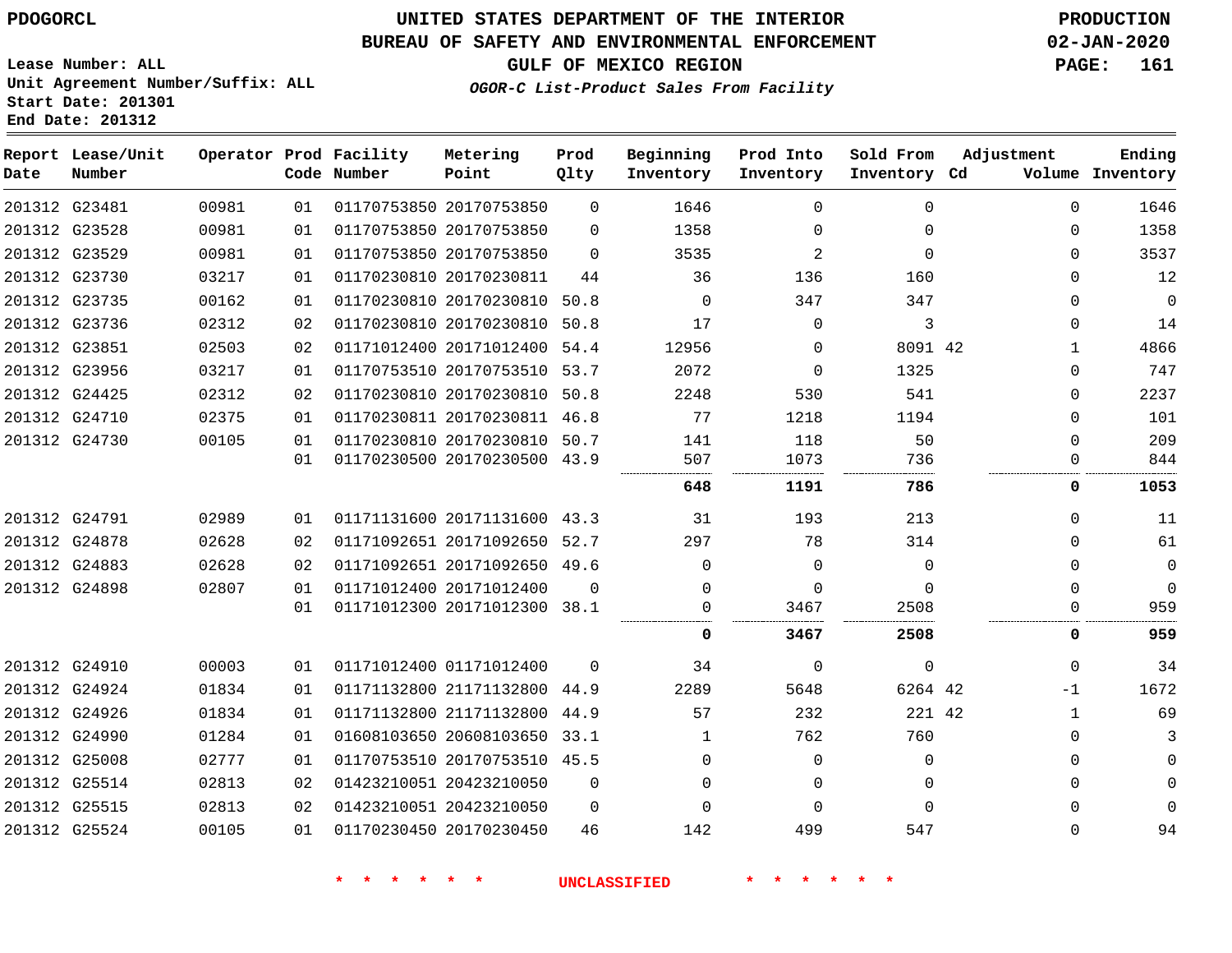**End Date: 201312**

### **UNITED STATES DEPARTMENT OF THE INTERIOR PDOGORCL PRODUCTION**

#### **BUREAU OF SAFETY AND ENVIRONMENTAL ENFORCEMENT 02-JAN-2020**

**Lease Number: ALL Unit Agreement Number/Suffix: ALL Start Date: 201301**

**GULF OF MEXICO REGION PAGE: 162**

**OGOR-C List-Product Sales From Facility**

| Date | Report Lease/Unit<br>Number |       |    | Operator Prod Facility<br>Code Number | Metering<br>Point            | Prod<br>Qlty | Beginning<br>Inventory | Prod Into<br>Inventory | Sold From<br>Inventory Cd | Adjustment   | Ending<br>Volume Inventory |
|------|-----------------------------|-------|----|---------------------------------------|------------------------------|--------------|------------------------|------------------------|---------------------------|--------------|----------------------------|
|      | 201312 G25561               | 02375 | 01 |                                       | 01170230450 20170230450      | 46           | 104                    | 522                    | 527                       | $\Omega$     | 99                         |
|      | 201312 G25579               | 00105 | 01 |                                       | 01170230500 20170230500      | $\Omega$     | $\mathbf 0$            | $\mathbf{0}$           | $\Omega$                  | $\Omega$     | 0                          |
|      |                             |       | 01 |                                       | 01170230810 20170230810 50.7 |              | 2                      | 0                      | $\mathbf{1}$              | $\Omega$     | $\mathbf{1}$               |
|      |                             |       |    |                                       |                              |              | 2                      | 0                      | 1                         | 0            | 1                          |
|      | 201312 G25605               | 00105 | 01 |                                       | 01170230810 20170230810 50.7 |              | 3                      | $\Omega$               | $\Omega$                  | $\Omega$     | 3                          |
|      | 201312 G25606               | 02375 | 02 |                                       | 01170230810 20170230810      | 50.8         | 754                    | 174                    | 181                       | $\Omega$     | 747                        |
|      | 201312 G25933               | 02989 | 01 |                                       | 01171131600 20171131600 43.3 |              | 1                      | $\mathbf 0$            | 1                         | 0            | 0                          |
|      | 201312 G25937               | 02222 | 02 |                                       | 01170230810 20170230810      | 50.8         | 2926                   | 519                    | 670 42                    | -1           | 2774                       |
|      | 201312 G26001               | 02628 | 01 |                                       | 01171132800 21171132800 43.1 |              | 39                     | $\overline{0}$         | 31                        | $\Omega$     | 8                          |
|      | 201312 G26032               | 03059 | 01 |                                       | 01171012300 20171012300 37.5 |              | 22                     | 243                    | 188                       | 0            | 77                         |
|      | 201312 G26074               | 01284 | 01 |                                       | 01177122950 20177122950 31.3 |              | 30                     | 6369                   | 6368                      | $\Omega$     | 31                         |
|      | 201312 G26146               | 01586 | 01 |                                       | 01177258152 01177258152 44.4 |              | 192                    | $\Omega$               | $\Omega$                  | $\Omega$     | 192                        |
|      | 201312 G26281               | 02528 | 02 |                                       | 01170753850 20170753850      | $\Omega$     | 20                     | $\Omega$               | $\Omega$                  | 0            | 20                         |
|      | 201312 G26480               | 01978 | 02 |                                       | 01423210051 20423210050      | 56           | 144                    | 470                    | 415                       | 0            | 199                        |
|      | 201312 G27070               | 03035 | 01 |                                       | 01171132800 21171132800 44.9 |              | 5293                   | 12511                  | 14036                     | $\Omega$     | 3768                       |
|      | 201312 G27100               | 01978 | 02 |                                       | 01171012310 20171012310      | 48.7         | 3                      | 43                     | 36                        | $\Omega$     | 10                         |
|      | 201312 G27169               | 01284 | 01 |                                       | 01171012500 20171012500 35.7 |              | 1992                   | $\mathbf 0$            | 170                       | $\Omega$     | 1822                       |
|      | 201312 G27173               | 00105 | 01 |                                       | 01170513800 20170513800      | 32.2         | 4272                   | 2128                   | 6128                      | $\Omega$     | 272                        |
|      | 201312 G27194               | 01586 | 01 |                                       | 01177258152 01177258152 44.4 |              | 28                     | $\Omega$               | $\Omega$                  | $\Omega$     | 28                         |
|      | 201312 G27509               | 02970 | 02 |                                       | 01170230450 20170230450      | 46           | 454                    | 1440                   | 1622                      | 0            | 272                        |
|      | 201312 G27831               | 02795 | 02 |                                       | 01170530900 20170530900      | $\Omega$     | $\Omega$               | $\mathbf 0$            | $\mathbf 0$               | $\Omega$     | 0                          |
|      | 201312 G27851               | 02628 | 02 |                                       | 01171132000 20171132000      | 38.8         | $\Omega$               | 6                      | 6                         | $\Omega$     | $\mathbf 0$                |
|      | 201312 G27927               | 02503 | 02 |                                       | 01171092651 20171092650 52.7 |              | 449                    | 526                    | 561                       | $\Omega$     | 414                        |
|      | 201312 G27949               | 02871 | 01 |                                       | 01171012500 20171012500      | 36           | 66                     | 0                      |                           | 6 42<br>1    | 61                         |
|      | 201312 G27988               | 00730 | 01 |                                       | 01608103650 20608103650      | 33.1         | 175                    | 73643                  | 73567                     | $\Omega$     | 251                        |
|      | 201312 G30654               | 02777 | 02 |                                       | 01170230810 20170230810      | 42           | 483                    | 115                    | 116                       | $\Omega$     | 482                        |
|      | 201312 G30679               | 00730 | 01 |                                       | 01170230500 20170230810 50.8 |              | 154                    | $\Omega$               | 43                        | $\Omega$     | 111                        |
|      | 201312 G31003               | 02579 | 02 |                                       | 01423210051 20423210050      | 56           | 4                      | 4                      | 6                         | $\mathbf{0}$ | $\overline{c}$             |